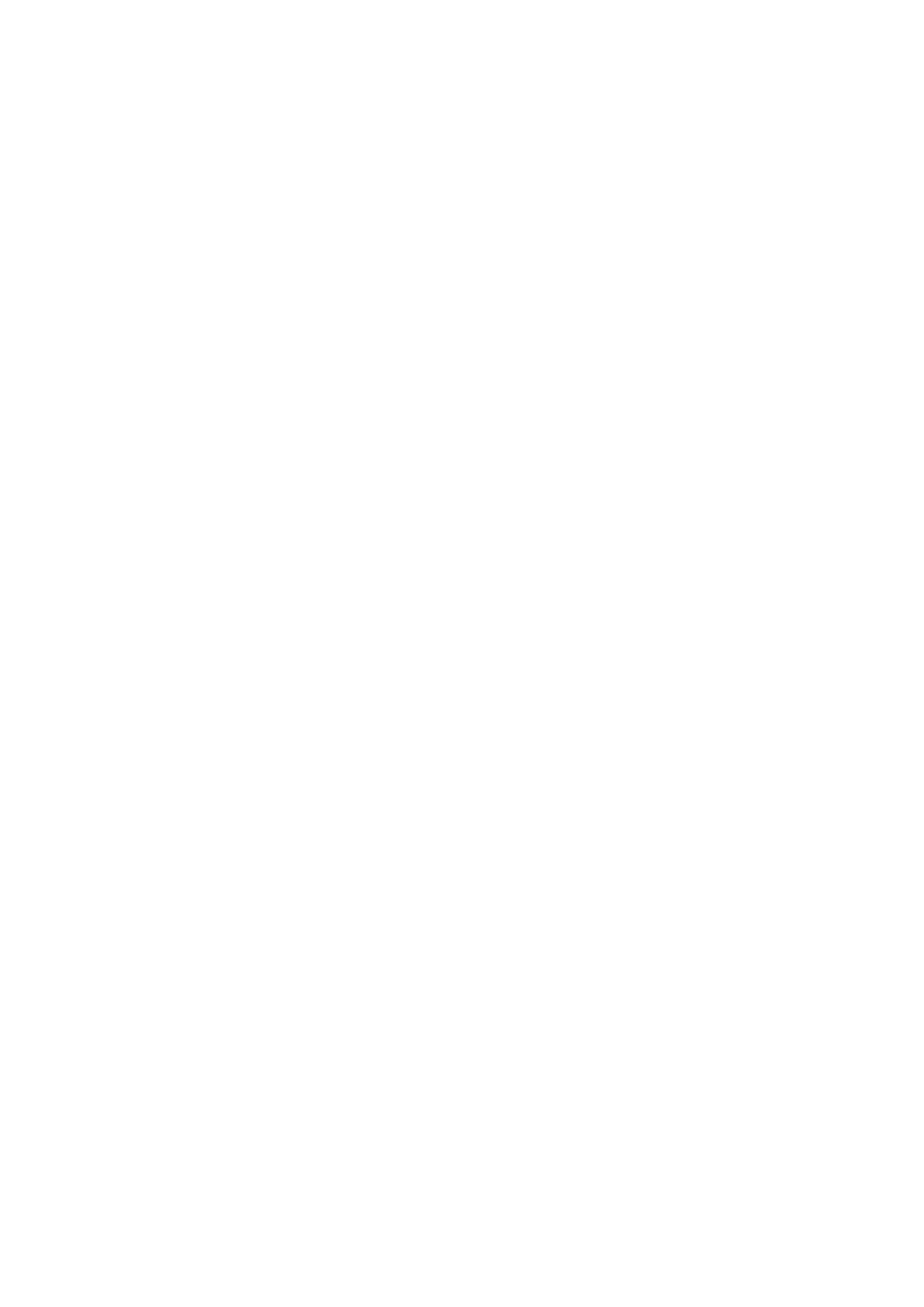# Automatic Certification of Termination Proofs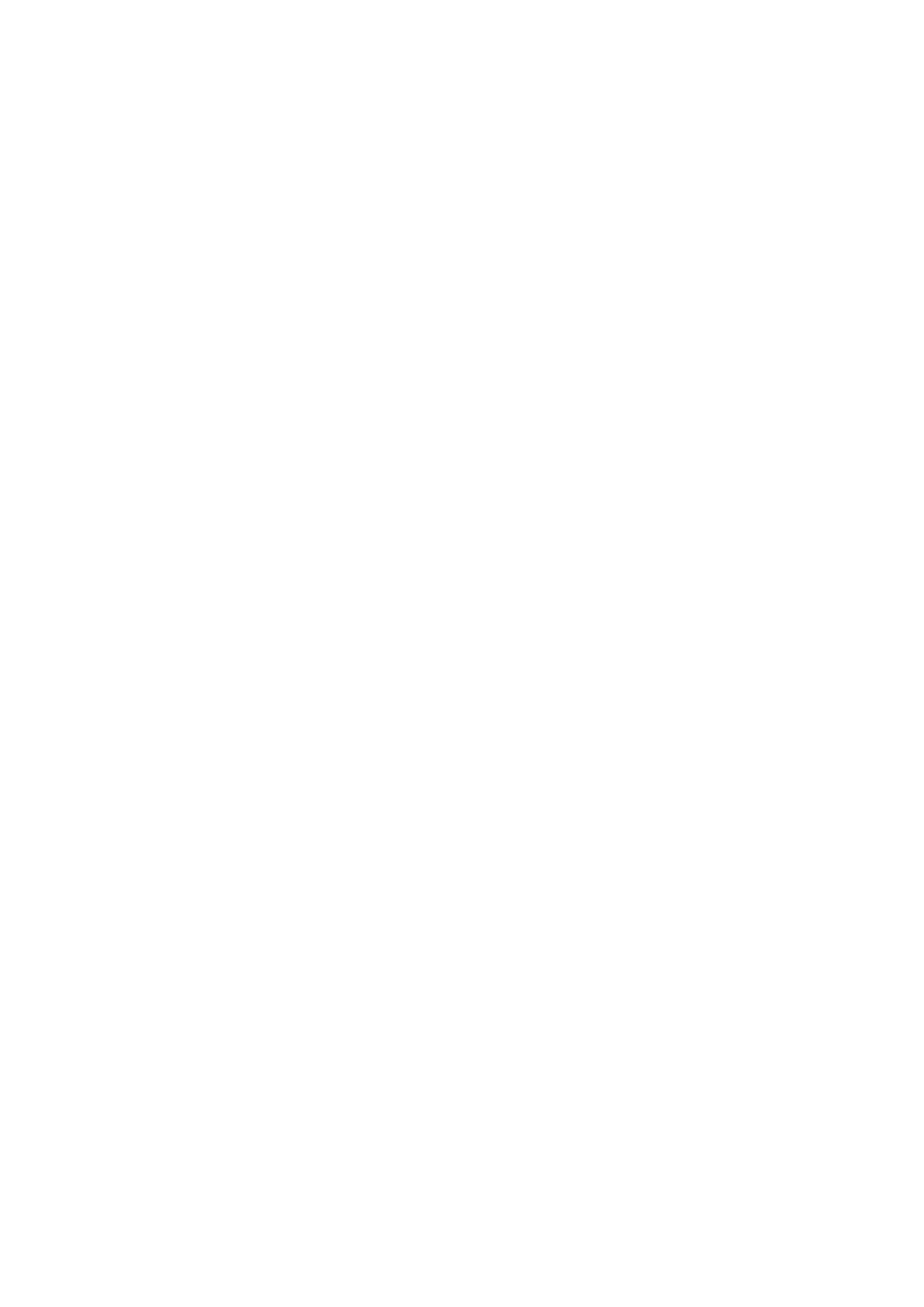# Automatic Certification of Termination Proofs

Christian Sternagel

August 10, 2010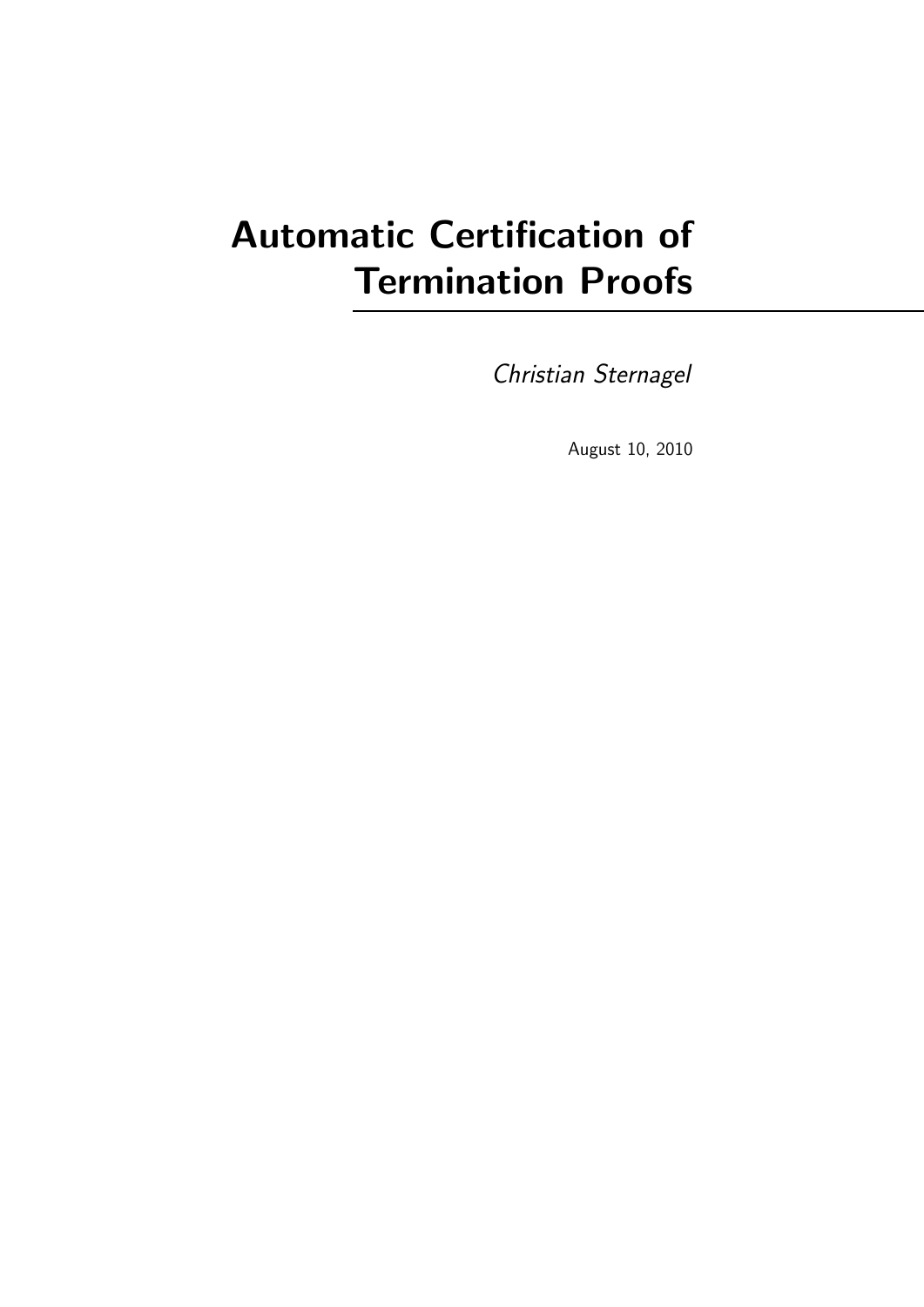This document was prepared with  $\rm \emph{LATEX}$  using the  $\rm KOMA\mbox{-}Script$  packages.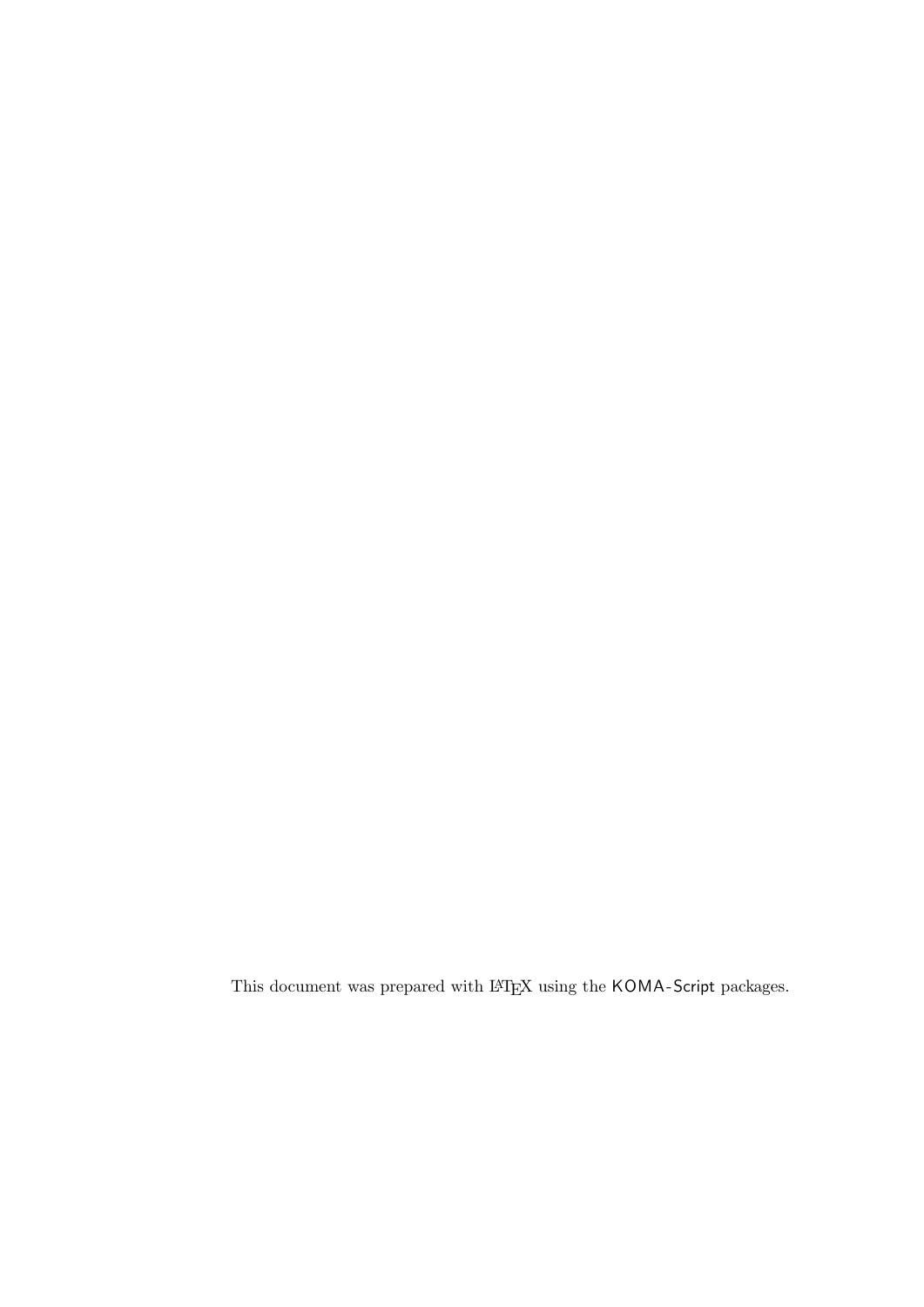for mikro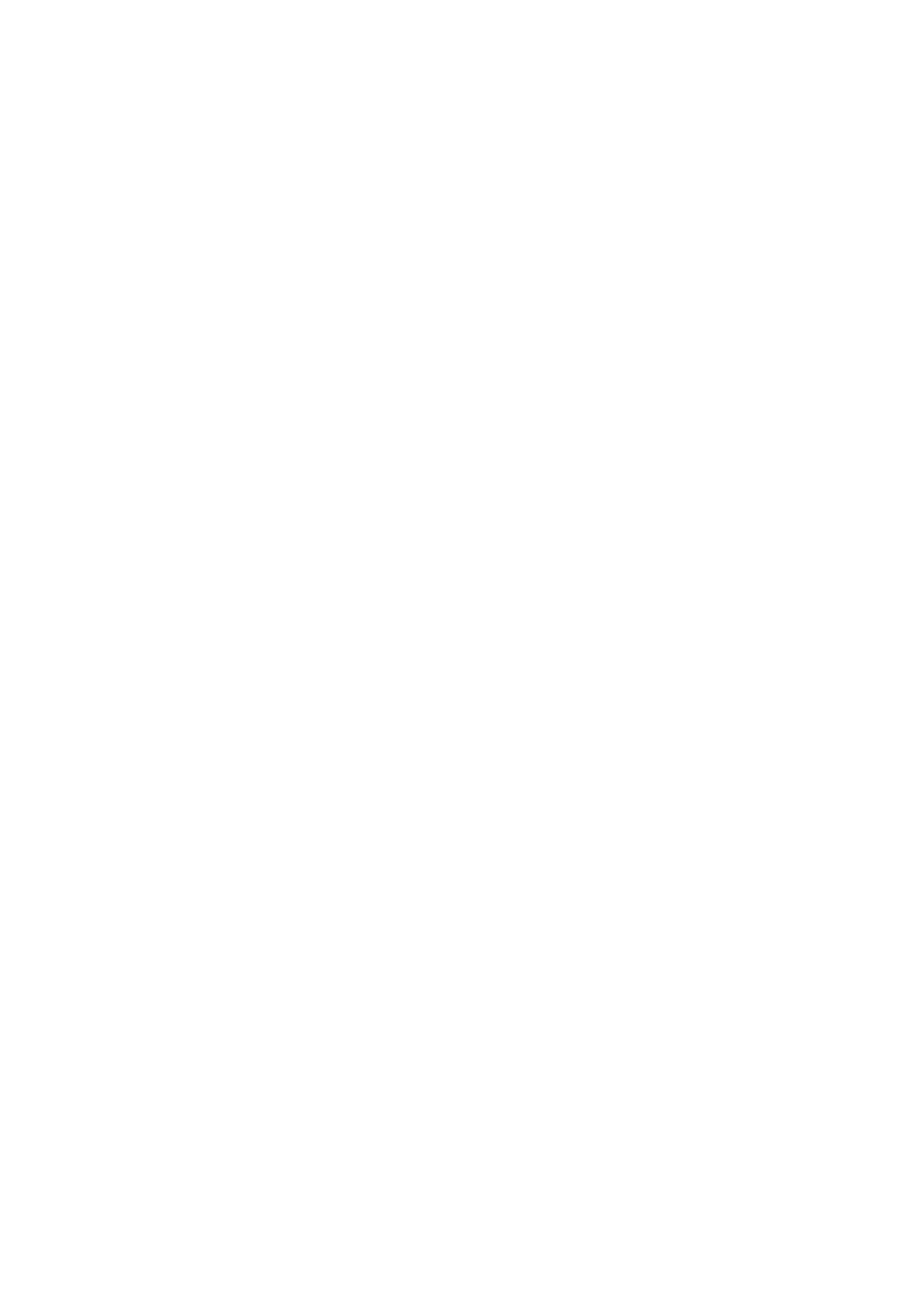# <span id="page-8-0"></span>Preface

What you hold in hand—my doctoral thesis—is the result of about four hard/ exciting/frustrating/enjoyable years of work. When I started back in 2006, I had the title of my thesis and the ambition of formalizing at least the dependency pair transformation and the subterm criterion. What I did not have, was any real experience in using Isabelle/HOL (or any other interactive theorem prover, for that matter). It turned out that coming to grips with Isabelle took quite some time, especially, since there where many decisions when designing IsaFoR, which had a high impact on the smoothness of later formalizations. Not all of them where made for the better in the first run. So, I spent a lot of time on the basic layer about abstract rewriting and term rewriting and did rewrite everything several times. At some point—after this initial phase reached a fixed point and my co-developer, René Thiemann, joined—the project suddenly gained momentum. This was also, when we settled on code-generation for obtaining an efficient certifier. Soon, our combined efforts resulted in the first version (0.99) of CeTA in March 2009. From that point onwards, CeTA's release cycle was quite tight. Until, in the current version (1.15; released in August 2010), most of the powerful termination techniques that are used by termination tools, where supported by CeTA.

The development of IsaFoR/CeTA took place partly in parallel with preparing my thesis, during which I adapted to two releases of Isabelle/HOL and at least five releases of CeTA. First, I thought that most of the work was done after finishing all the formalizations in Isabelle. Far from it! Just because you have proven something, does not mean that you have a nicely structured and easily understandable proof. Thus, I put a lot of work into rewriting existing proofs, just to make them better structured and clearer. Sometimes, I could even remove large parts of proofs (mostly concerned with technical details), since at the time of first proving, I just did not exploit Isabelle's automatic methods to their full potential.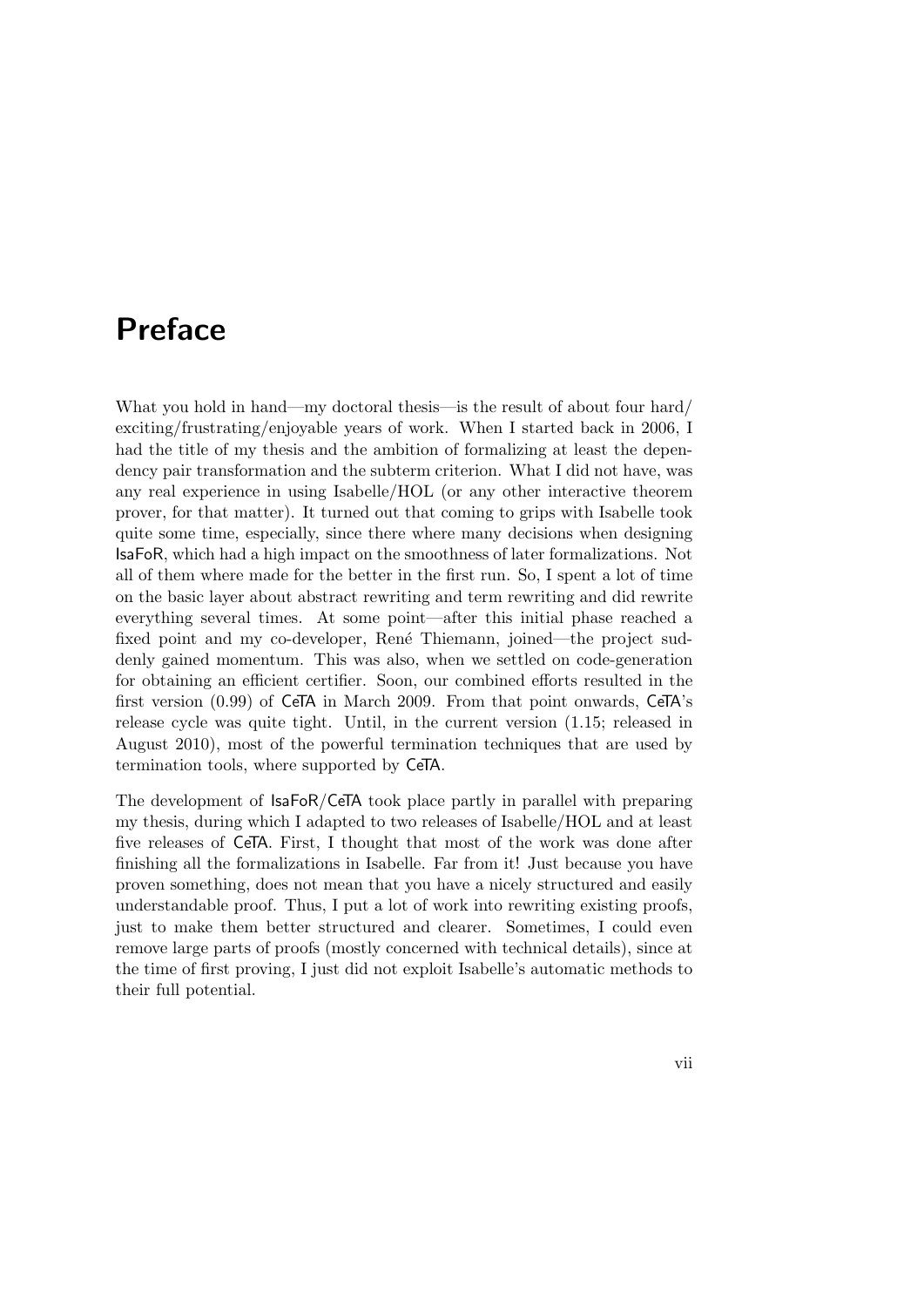#### Preface

Additionally, I decided that all of the proofs which are part of my thesis, should be checked automatically, using Isabelle's document preparation features. At the same time, I wanted to use notation that is also used in rewriting literature. To achieve both of these goals together, I finally ended up, entering 'gibberish' in the sources of my thesis. To demonstrate what I mean, here is what I had to type to get a nicely typeset and automatically checked proof of Lemma [4.1](#page-43-0) (which is one of the shortest proofs of our formalization):

```
lemma not_wf_trs_imp_not_SN_rstep:
  assumes "\<not> \<^raw:\wftrs{>\<R>\<^raw:}>"
  shows "\<not> \<^raw:\SNrstep{>\<R>\<^raw:}>"
proof -
  from assms obtain 1 r where "(1, r) \langle \cdot \rangle \and bad_rule: "\<^raw:\isvar{>l\<^raw:}> \<or> (\<exists>x.
      x \<in> \<^raw:\varsterm{>r\<^raw:}>
        -\<^raw:\varsterm{>l\<^raw:}>)"
      unfolding wf_trs_def' by auto
  from bad_rule show ?thesis
  proof
    assume "\<^raw:\isvar{>l\<^raw:}>"
    then obtain x where l: "l = Var x" by (cases 1) simp_all
    (*<*)let ?\ <sigma> = "\ < ^raw:\subst{>x\ < ^raw:}{>r\ < ^raw: }>"
    (**>*)let ?S = "\<lambda>i. \<^raw:\subapp{>(Var x)\<^raw:}{>(
      \<^raw:\subst{>x\<^raw:}{>r\<^raw:}>
        \langle\{pow{>i\&raw:}>\rangle
    have "\<forall>i. (?S i) \<^raw:\rstep[>\<R>\<^raw:]>
      (?S (\<^*raw:\suc\>i\<^*raw:})')"
    proof%fold
      fix i
      from rstep.subst[OF rstep.id[OF '(1, r) \<in> \<R>> \<R>),
        of "?\<sigma>\<^raw:\pow{>i\<^raw:}>" ]
        show "(?S i) \<^raw:\rstep[>\<R>\<^raw:]>
          (?S (\langle \text{suc}\rangle\text{suc}\langle \text{su}\rangle)"
        by (simp add: l(*<*)subst_def(*>*))
    qed
    thus ?thesis by best
  next
    assume "\<exists>x.
      x \<in> \<^raw:\varsterm{>r\<^raw:}>
```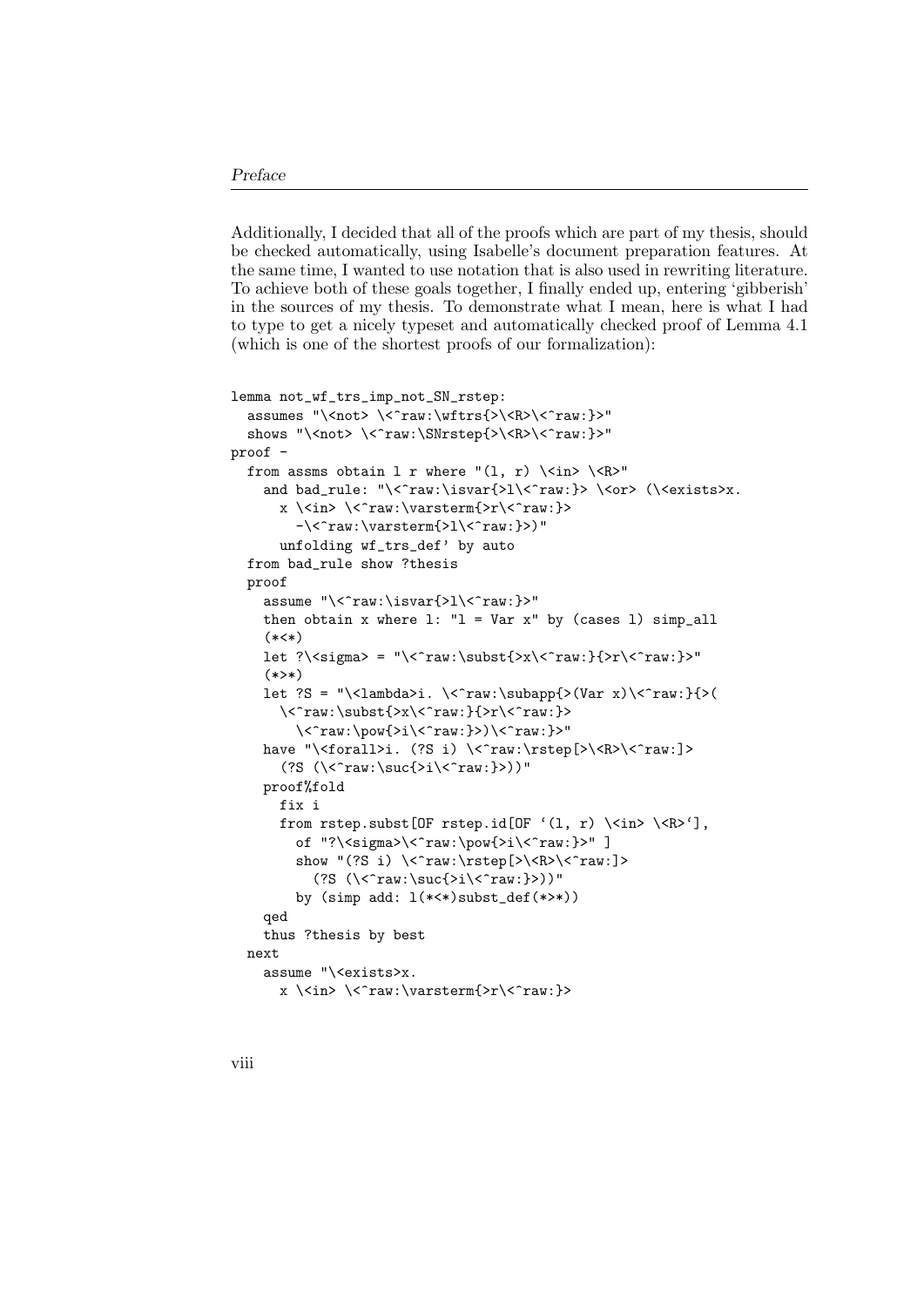```
-\langle\raw:\varsigma\then obtain x where "x \<in> \<^raw:\varsterm{>r\<^raw:}>
       -\<^raw:\varsterm{>l\<^raw:}>"
       (**) and empty: "vars_term l \ <inter> {x} = {}"(*>*)
       by auto
    hence "r \<unrhd> Var x" by (induct r) auto
    then obtain C where (***)r:(**)*"r =
       \<^raw:\ctxtapp{>C\<^raw:}{>Var x\<^raw:}>"
       by (rule supteqp_ctxt_E)
     (*<*)let ?\ \sigma = "\ \tau \, \cdots\, \cdots\, \cdots\, \cdots\, \cdots\, \cdots\, \cdots\, \cdots\, \cdots\, \cdots\, \cdots\, \cdots\, \cdots\, \cdots\, \cdots\, \cdots\, \cdots\, \cdots\, \cdots\, \cdots\, \cdots\, \cdots\
     (*>*)let ?S = "\<lambda>i. \<^raw:\ctxtapp{>(
       (\langle \cdot \rangle_{\text{subappctxt}})\verb|<^raw:\substit>x\\<^raw:\verb|<^raw:\subgt;\\\langle\raw:\pow{>i\<^raw:}>)\<^raw:}{>l\<^raw:}>"
     (*<*)
    from subst_apply_id'[OF 'vars_term l \ <inter> {x} = {}',
       of "?\<sigma>"]
       have l: "\<^raw:\subapp{>l\<^raw:}{>
         ?\\langlesigma>\\langle\hat{r}aw:}> = l" by simp
     (*>*)have "\<forall>i. (?S i) \<^raw:\rstep[>\<R>\<^raw:]>
       (?S (\langle \text{raw:}\succeq\{\text{}>i\}\langle \text{raw:}\} \rangle)"
    proof%fold
       fix i
       from rstepI[OF '(1, r) \langlein> \langleR>',
         of _ "(C \<cdot>c ?\<sigma>)^i" ?\<sigma>]
         have "(((C \<cdot>c ?\<sigma>)^i)\<langle>l\<rangle>,
            ((C \<cdot>c ?\<sigma>)^i \<circ>c
            (C \<cdot>c ?\<sigma>)^Suc 0)
            \<langle>l\<rangle>) \<in> rstep \<R>"
         unfolding l r subst_apply_term_ctxt_apply_distrib
         by (simp add: subst_def)
       thus "(?S i, ?S (Suc i)) \langlein> rstep \langle<R>"
       unfolding ctxt_power_compose_distr[symmetric] by simp
    qed
    thus ?thesis by best
  qed
qed
```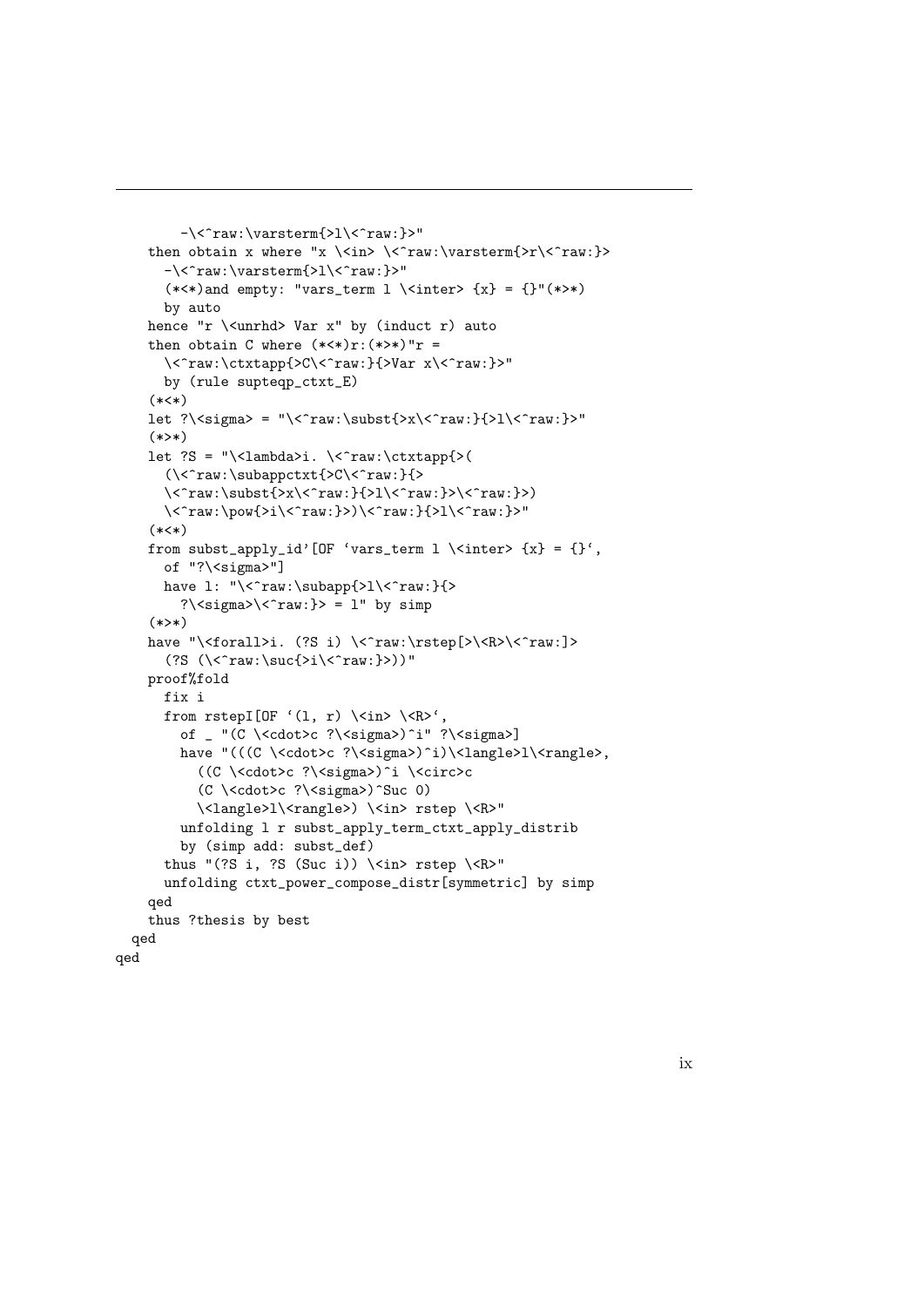A final word of warning: theorem proving is addictive.

# Acknowledgments

I am grateful to my supervisor Aart Middeldorp, who encouraged me towards interactive theorem proving in the first place.

On my way of learning Isabelle, I am especially indebted to Alexander Krauss, a never-ending source of answers to my many questions about Isabelle. Further, my thank goes to the Isabelle developers and the whole Isabelle community, both are very kind to newcomers and anxious to answer questions and solve problems.

Among my colleagues in Innsbruck, I am especially grateful to Georg Moser and Harald Zankl, who had to convince me several times that I would be able to manage my formalizations in time. Harald deserves a second mention, for providing many nice ['Reindlings'](http://bar.wikipedia.org/wiki/Reindling) and pizze.

My co-developer René Thiemann was irreplaceable in pushing CeTA. Without him, CeTA would support less than half of the techniques that it does now.

It goes without saying that my family and friends have been crucial in my life and thus have also influenced this work. I would like to thank them all for the support given during the preparation of my thesis, especially my companion in life, Nicola Blassnig (mikro), who had to bear me stressed out and doubtful.

Finally, I would like to thank the Austrian Science Fund, which supported my research through the FWF project [P18763.](http://www.fwf.ac.at/de/abstracts/abstract.asp?L=D&PROJ=P18763)

Christian Sternagel

Innsbruck, Austria August 10, 2010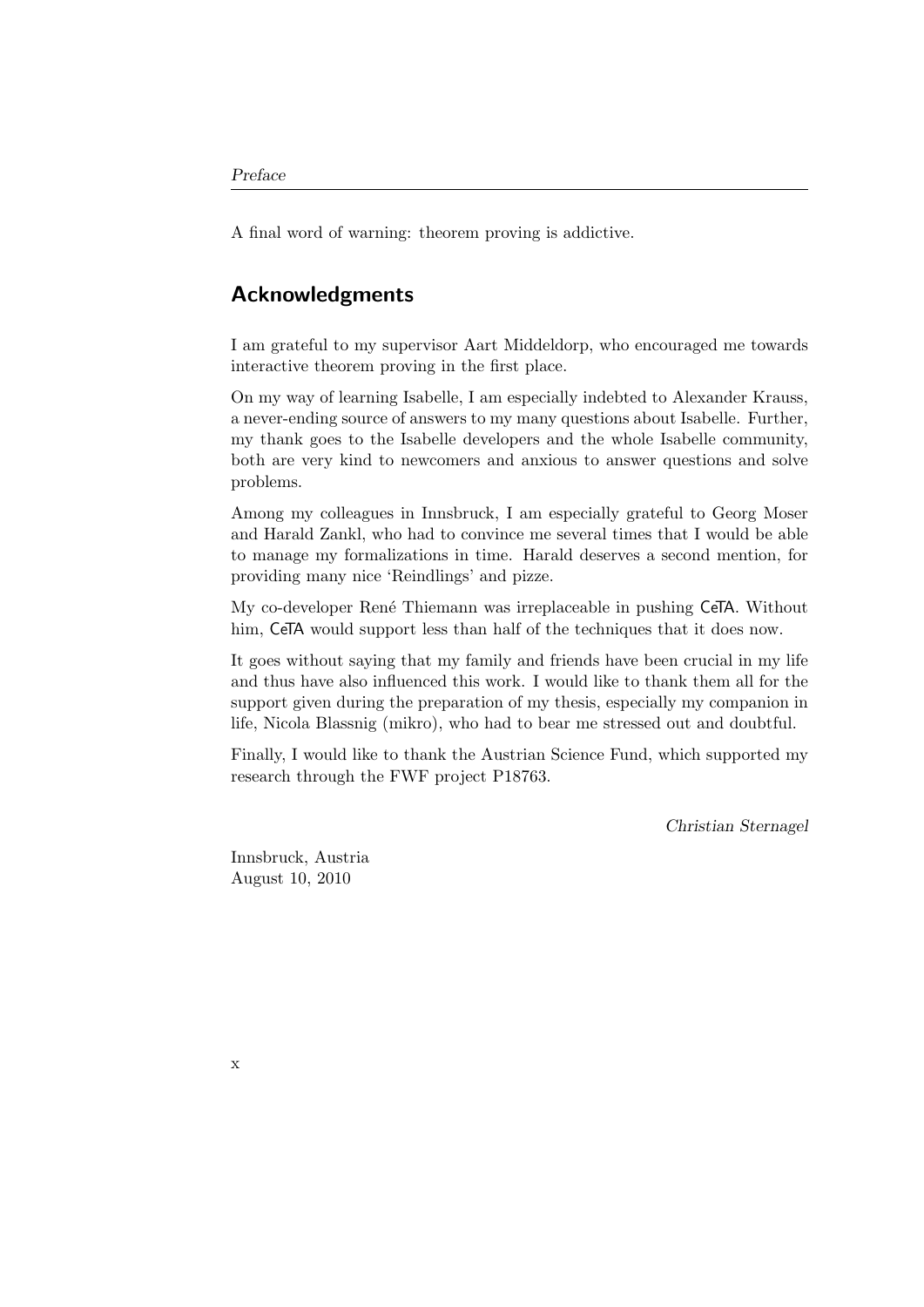# **Contents**

| <b>Preface</b> |     |                                                                                     |                |  |
|----------------|-----|-------------------------------------------------------------------------------------|----------------|--|
| 1              |     | <b>Introduction</b>                                                                 | 1              |  |
|                | 1.1 |                                                                                     | $\overline{4}$ |  |
|                | 1.2 | Overview                                                                            | 6              |  |
|                | 1.3 | $Terminology \ldots \ldots \ldots \ldots \ldots \ldots \ldots \ldots \ldots \ldots$ | 6              |  |
|                | 1.4 | Using Isabelle/IsaFoR $\ldots \ldots \ldots \ldots \ldots \ldots \ldots$            | 7              |  |
|                | 1.5 |                                                                                     | 7              |  |
| $\overline{2}$ |     | Isabelle/HOL                                                                        | 9              |  |
|                | 2.1 | Isabelle - A Generic Theorem Prover                                                 | 10             |  |
|                | 2.2 |                                                                                     | 11             |  |
|                |     | 2.2.1<br>Logic                                                                      | 12             |  |
|                |     | Functional Programming<br>2.2.2                                                     | 14             |  |
|                | 2.3 | Common Data Types and Functions                                                     | 15             |  |
|                |     | 2.3.1                                                                               | 15             |  |
|                |     | 2.3.2                                                                               | 16             |  |
|                |     | 2.3.3                                                                               | 16             |  |
|                |     | 2.3.4                                                                               | 17             |  |
|                | 2.4 | Combining and Modifying Facts                                                       | 19             |  |
|                | 2.5 |                                                                                     | 20             |  |
|                | 2.6 |                                                                                     | 22             |  |
| 3              |     | <b>Abstract Rewriting</b>                                                           | 25             |  |
|                | 3.1 |                                                                                     | 25             |  |
|                | 3.2 |                                                                                     | 28             |  |
|                | 3.3 | Non-Strict Ending $\dots \dots \dots \dots \dots \dots \dots \dots \dots \dots$     | 31             |  |
|                | 3.4 |                                                                                     | 33             |  |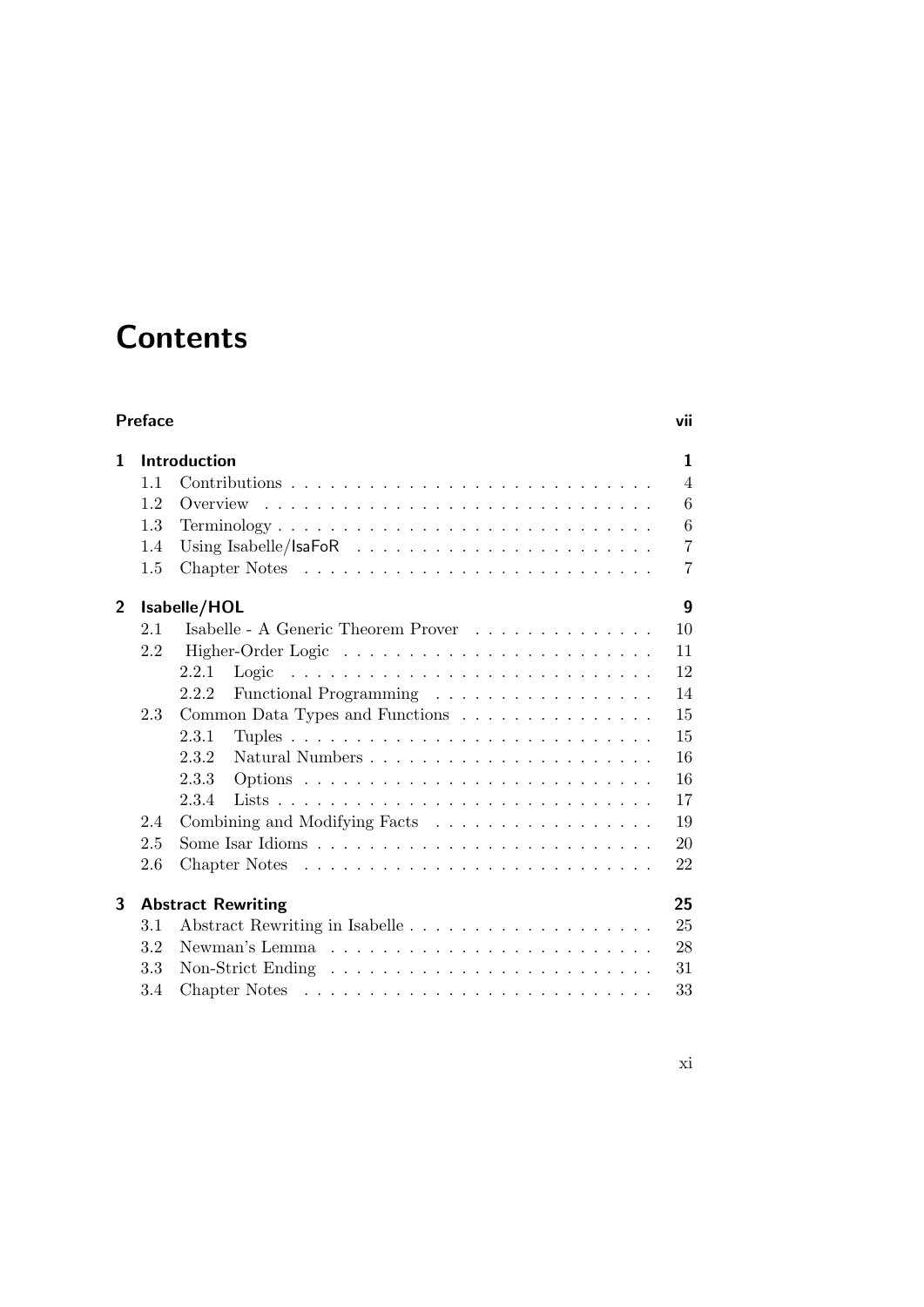| First-Order Terms<br>4.1<br>Auxiliary Functions on Terms<br>4.1.1<br>4.2<br>4.3<br>$Contexts \ldots \ldots \ldots \ldots \ldots \ldots \ldots \ldots \ldots \ldots \ldots$<br>4.4<br>4.5<br>4.6<br>4.7 |  | 36 |
|--------------------------------------------------------------------------------------------------------------------------------------------------------------------------------------------------------|--|----|
|                                                                                                                                                                                                        |  | 38 |
|                                                                                                                                                                                                        |  |    |
|                                                                                                                                                                                                        |  | 39 |
|                                                                                                                                                                                                        |  | 41 |
|                                                                                                                                                                                                        |  | 42 |
|                                                                                                                                                                                                        |  | 43 |
|                                                                                                                                                                                                        |  | 44 |
|                                                                                                                                                                                                        |  | 48 |
| 5<br><b>Dependency Pair Framework</b>                                                                                                                                                                  |  | 49 |
| 5.1                                                                                                                                                                                                    |  | 50 |
| 5.2                                                                                                                                                                                                    |  | 57 |
| Termination of TRSs using Dependency Pairs<br>5.2.1                                                                                                                                                    |  | 58 |
| 5.3                                                                                                                                                                                                    |  | 60 |
| Chapter Notes<br>5.4                                                                                                                                                                                   |  | 62 |
| <b>Subterm Criterion</b><br>6                                                                                                                                                                          |  | 63 |
| Original Version<br>$6.1\,$                                                                                                                                                                            |  | 64 |
| 6.2                                                                                                                                                                                                    |  | 65 |
| 6.3<br>Generalized Subterm Criterion                                                                                                                                                                   |  | 65 |
| Generalized Subterm Criterion Processor<br>6.4                                                                                                                                                         |  | 66 |
| 6.4.1                                                                                                                                                                                                  |  | 67 |
| 6.5                                                                                                                                                                                                    |  | 74 |
| 6.5.1                                                                                                                                                                                                  |  | 74 |
| 6.5.2<br>Rewrite Steps                                                                                                                                                                                 |  | 76 |
| 6.6                                                                                                                                                                                                    |  | 77 |
| 7<br><b>Signature Extensions</b>                                                                                                                                                                       |  | 79 |
| 7.1<br>Well-Formed Terms                                                                                                                                                                               |  | 79 |
| 7.2<br>Signature Extensions Preserve Termination                                                                                                                                                       |  | 81 |
| 7.2.1<br>Cleaning Preserves Infinite Chains                                                                                                                                                            |  | 82 |
| 7.2.2<br>DP Transformation for Well-Formed Terms is Complete                                                                                                                                           |  | 83 |
| 7.2.3<br>Putting It All Together                                                                                                                                                                       |  | 87 |
| Signature Extensions and Finiteness $\ldots \ldots \ldots \ldots \ldots$<br>7.3                                                                                                                        |  | 89 |
| 7.4                                                                                                                                                                                                    |  | 96 |
| $7.5\,$                                                                                                                                                                                                |  | 96 |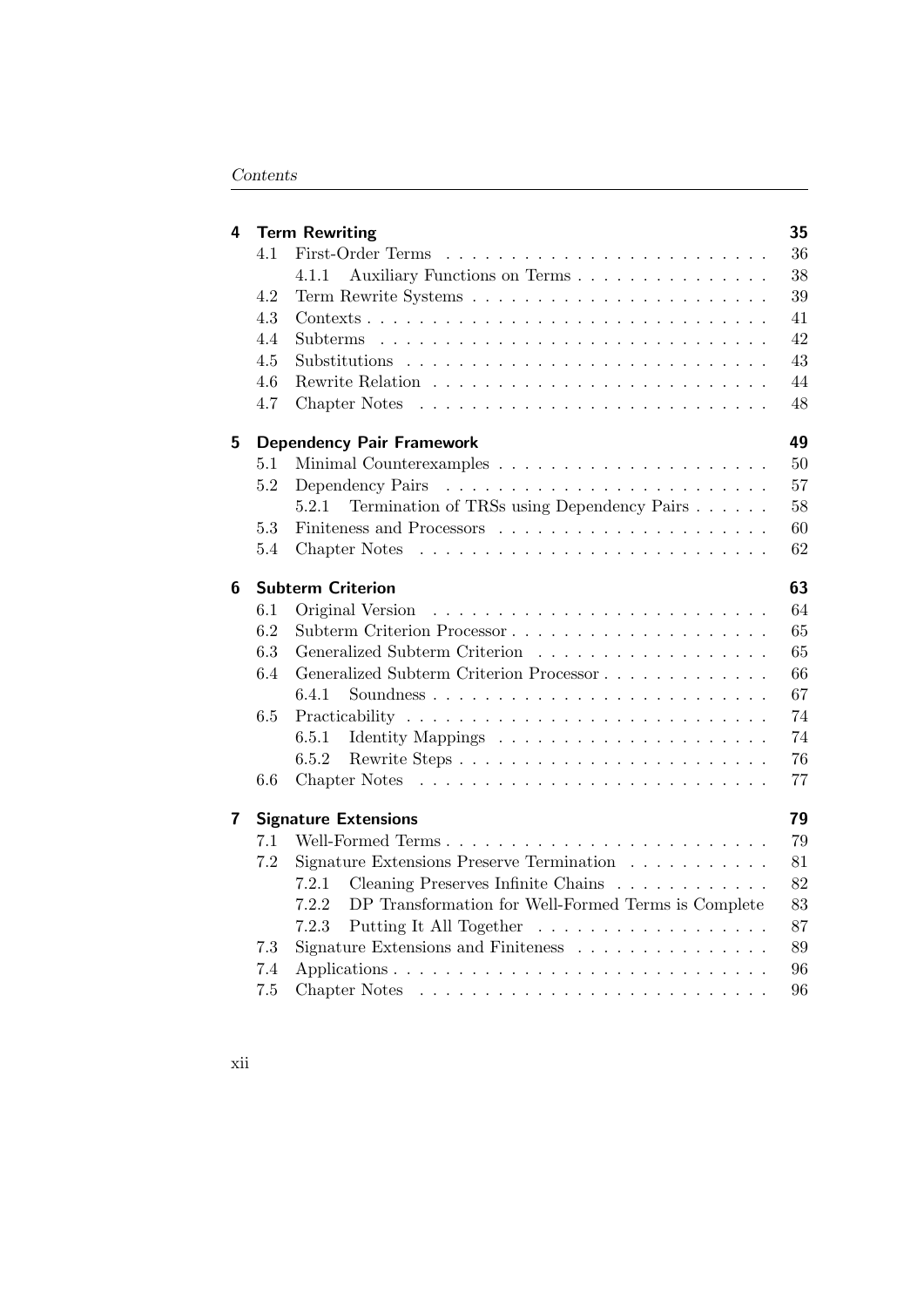| 8                   | <b>Root-Labeling</b> |                                                                                |     |  |  |  |
|---------------------|----------------------|--------------------------------------------------------------------------------|-----|--|--|--|
|                     | 8.1                  |                                                                                | 98  |  |  |  |
|                     | 8.2                  |                                                                                | 100 |  |  |  |
|                     | 8.3                  |                                                                                | 100 |  |  |  |
|                     | 8.4                  |                                                                                | 101 |  |  |  |
|                     | 8.5                  |                                                                                | 104 |  |  |  |
|                     | 8.6                  |                                                                                | 105 |  |  |  |
| 9                   |                      | <b>Certification</b>                                                           | 107 |  |  |  |
|                     | 9.1                  |                                                                                | 107 |  |  |  |
|                     | 9.2                  | <b>Check Functions</b>                                                         | 108 |  |  |  |
|                     |                      | DP Transformation $\ldots \ldots \ldots \ldots \ldots \ldots \ldots$<br>9.2.1  | 109 |  |  |  |
|                     |                      | 9.2.2<br>Subterm Criterion                                                     | 110 |  |  |  |
|                     |                      | Closure Under Flat Contexts<br>9.2.3                                           | 111 |  |  |  |
|                     | 9.3                  |                                                                                | 113 |  |  |  |
|                     | 9.4                  |                                                                                | 114 |  |  |  |
|                     |                      | <b>10 Conclusion</b>                                                           | 115 |  |  |  |
|                     |                      |                                                                                | 116 |  |  |  |
|                     |                      |                                                                                | 117 |  |  |  |
|                     |                      | 10.3 Assessment                                                                | 118 |  |  |  |
| A                   |                      | <b>Auxiliary Proofs</b>                                                        | 121 |  |  |  |
|                     | A.1                  | General                                                                        | 121 |  |  |  |
|                     | A.2                  |                                                                                | 122 |  |  |  |
|                     | A.3                  |                                                                                | 123 |  |  |  |
|                     | A.4                  |                                                                                | 127 |  |  |  |
|                     | A.5                  | Signature Extensions $\ldots \ldots \ldots \ldots \ldots \ldots \ldots \ldots$ | 134 |  |  |  |
| B                   |                      | <b>Publications</b>                                                            | 137 |  |  |  |
| <b>Bibliography</b> |                      |                                                                                |     |  |  |  |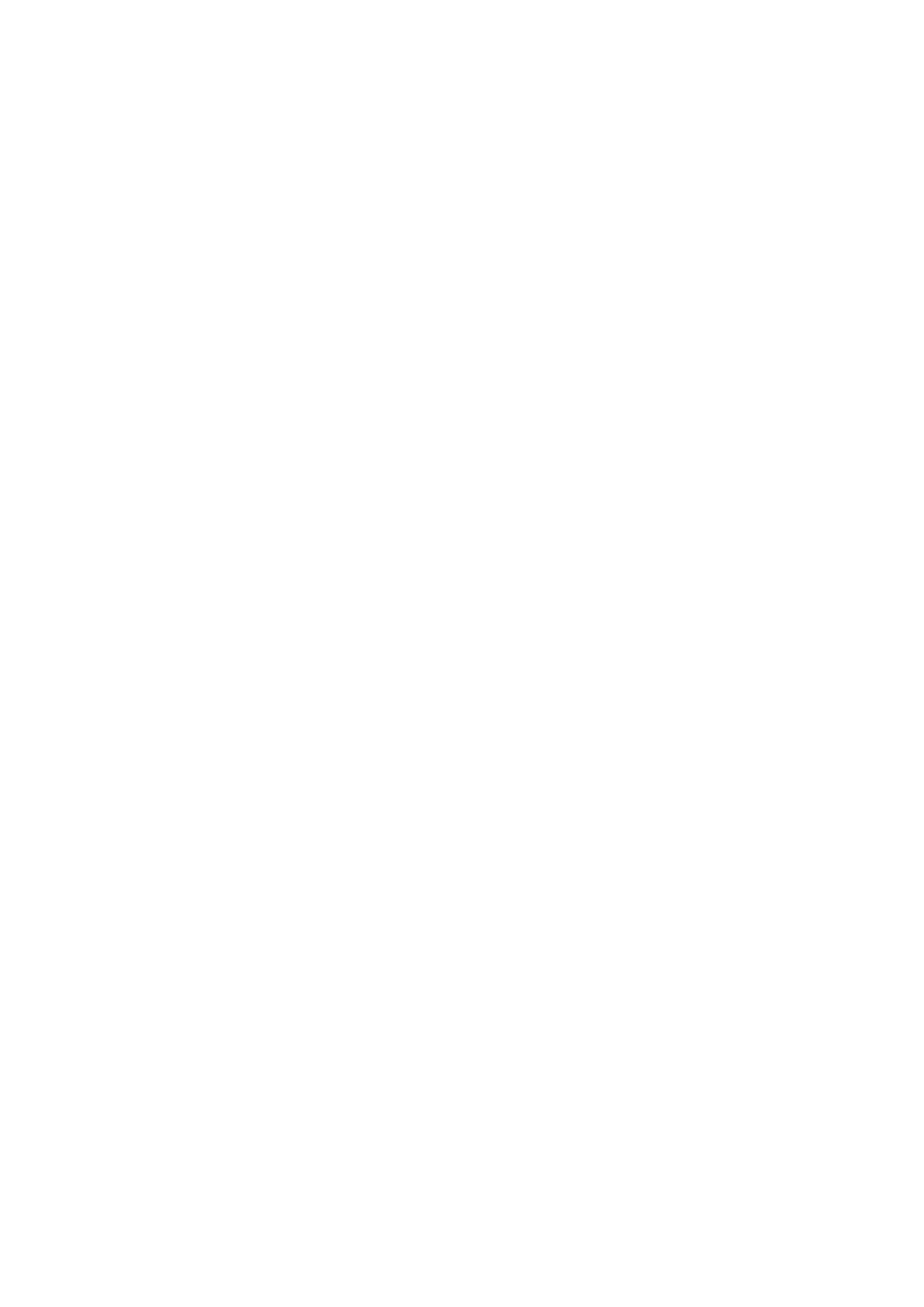# <span id="page-16-0"></span>Chapter 1

# Introduction

The man of science has learned to believe in justification, not by faith, but by verification.

Thomas Henry Huxley On the Advisableness of Improving Natural Knowledge

Proving the correctness of computer software is of utmost importance for safety-critical systems (like fire alarms, fly-by-wire systems, human spaceflight, nuclear reactors, robotic surgery, etc.). A crucial part of proving correctness is to show that a computer program always yields a result, as it may run forever otherwise. This property is called termination and is undecidable in general. Considering the plethora of existing programming languages as well as the rate at which new languages arise, basic facts about programming languages are usually handled on a more abstract level, using some mathematical model of computation instead of a specific programming language. This facilitates mathematical reasoning and induces facts that are applicable to all concrete implementations. We use term rewriting as model of computation.

In term rewriting, we consider term rewrite systems, instead of programs. A term rewrite system is a set of simple rules that describes how to compute a result from some given input. There are already several transformations, such that termination of a program (written in a specific programming language), follows from the termination of a term rewrite system that has been generated from this program. Hence, termination of term rewrite systems is of practical use.

Now, the question arises: How do we prove termination of a given term rewrite system? This has been a topic of research, for several decades. Many so called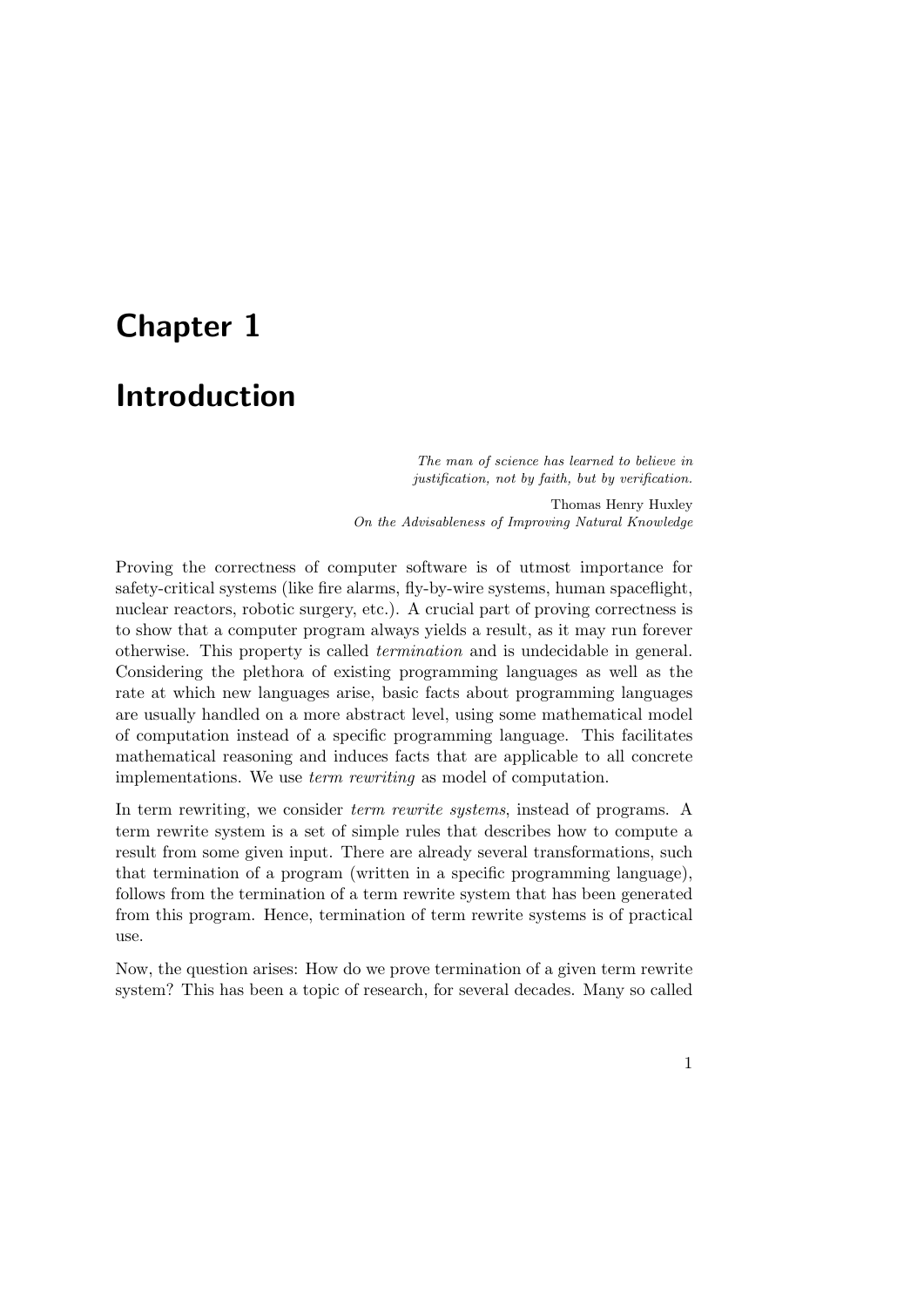termination techniques have been developed. Some of them are convenient for proving termination by hand, others are especially suitable for automation. Most of these techniques have been integrated in at least one of several automated termination tools. These tools are programs that take a term rewrite system and try to either prove or disprove termination. Aside from the long (at least for computer science) history of termination analysis, there are still recent and powerful methods for proving termination automatically. Thus, by using a termination tool it is sometimes possible to prove termination of a term rewrite system at the touch of a button. This, on the other hand, may give rise to an automatic correctness proof for a given computer program and thus increases software safety in general.

But wait a minute! We are trying to prove correctness of a program by using another program: the termination tool. How do we know that the termination tool is correct? The short answer is: we do not. Indeed, there have already been some occasions, where a termination tool delivered a wrong proof. This is not too surprising, since the average termination tool is a complex piece of software that has to combine many different termination techniques in an efficient way. Combining many different techniques additionally results in huge proofs: modern termination tools may easily generate proofs reaching sizes of several megabytes. That means, a human would have to read hundreds of pages of text, in order to check the correctness of such a proof. This is clearly insufficient to reliably check the correctness of termination proofs. There are mainly two approaches of avoiding manual checking and still maintaining a high level of confidence in the correctness of the generated proofs: The first approach is to formally verify the correctness of a termination tool. The main disadvantage being that whenever the tool is modified (to make it more efficient or more powerful by adding a new termination technique, say), the correctness proof may break. The second approach is to implement a trustworthy termination proof checker that reads a given termination proof and checks its correctness automatically. The main advantage being that termination tools do not have to be modified much. It suffices to generate proofs in a format that can be read by the proof checker. We take the second alternative.

The remaining obstacles are: having a common proof format and developing a trustworthy termination proof checker. We know of three projects that aim at checking termination proofs automatically (including our own). The first obstacle has been settled in cooperation of all three projects by introduc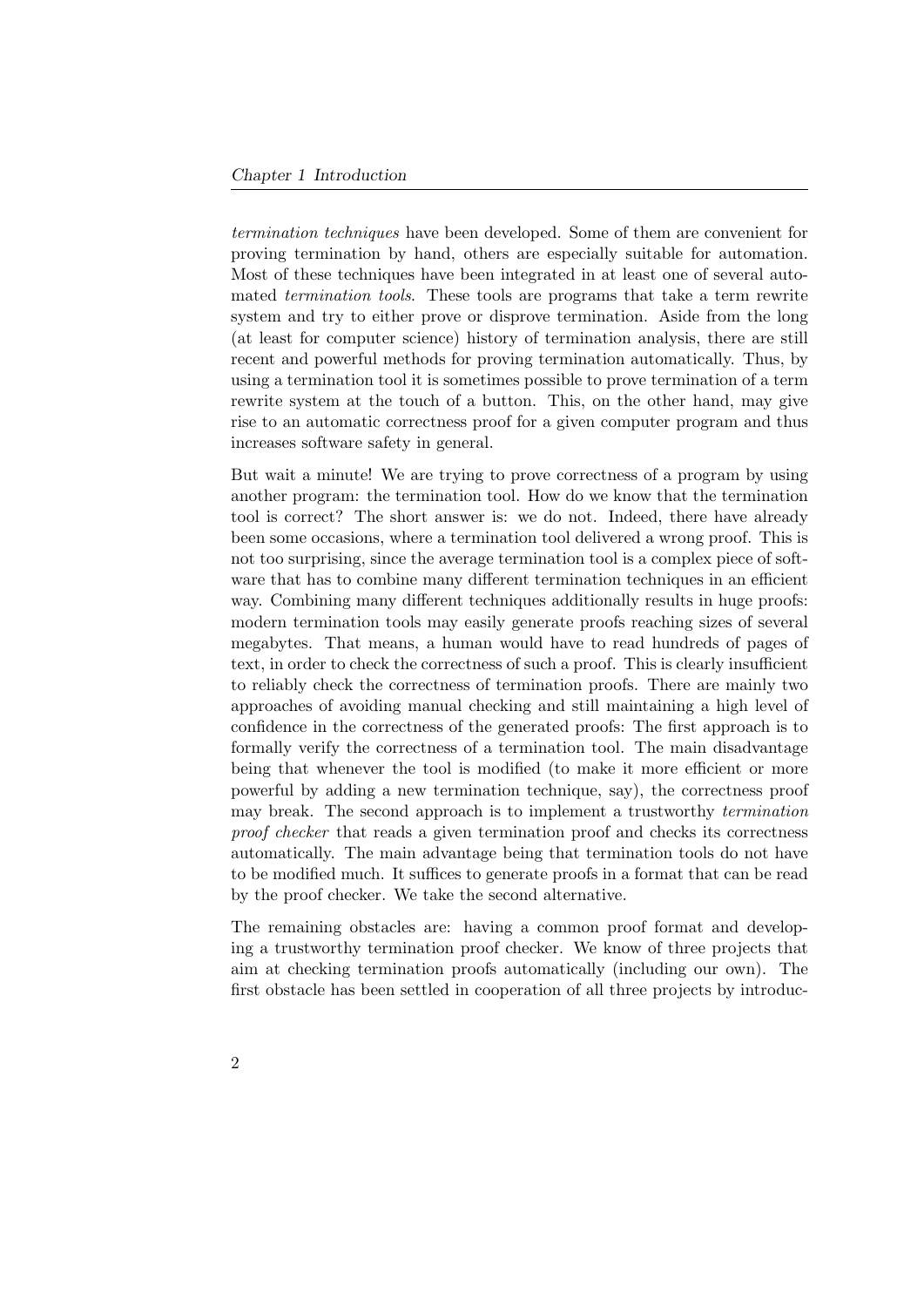ing a common XML format for termination proofs.[1](#page-18-0) The second obstacle is generally tackled by using interactive theorem provers. In our project we use Isabelle/HOL.

An interactive theorem prover allows to conduct computer-aided mathematical proof. This way of proving is akin to a proof on paper, but with two main differences: Every step in the proof is machine-checked. And often, we need to provide much more detail than in a paper-proof in order to 'convince' the theorem prover of the correctness of our workings. In the following, we mean computer-aided mathematical proof, when we speak about formalizing something. The results of formalizing theorems are highly reliable mathematical proofs. Additionally, some theorem provers (like Isabelle/HOL) provide facilities to extract programs from formalized proofs. Such programs are correct by construction and are thus much more trustworthy than handcrafted code. Just to be sure, we will never reach a 100% certainty that some program is correct. It is however important to minimize the remaining uncertainty as far as possible. There is a nice motivation by Dijkstra (1970), given in his Notes on Structured Programming:

If the chance of correctness of an individual component equals  $p$ , the chance of correctness of a whole program, composed of N such components, is something like  $P = p^N$ . As N will be very large, p should be very, very close to 1 if we desire  $P$  to differ significantly from zero!

So if we want to trust a termination proof, composed of many different termination techniques, we better reach a high assurance that each involved technique is applied correctly (and correct on its own).

Our termination proof checker is built in two stages:

- First, we formalize all the mathematical theory that is used in automated termination tools. Additionally, we formalize functions that check, whether some termination technique is applied correctly. This is done in our Isabelle Formalization of Rewriting.
- Then, we extract the termination proof checker using Isabelle's codegeneration facilities. Resulting in our Certified Termination Analyser.

<span id="page-18-0"></span><sup>1</sup> <http://cl-informatik.uibk.ac.at/software/cpf>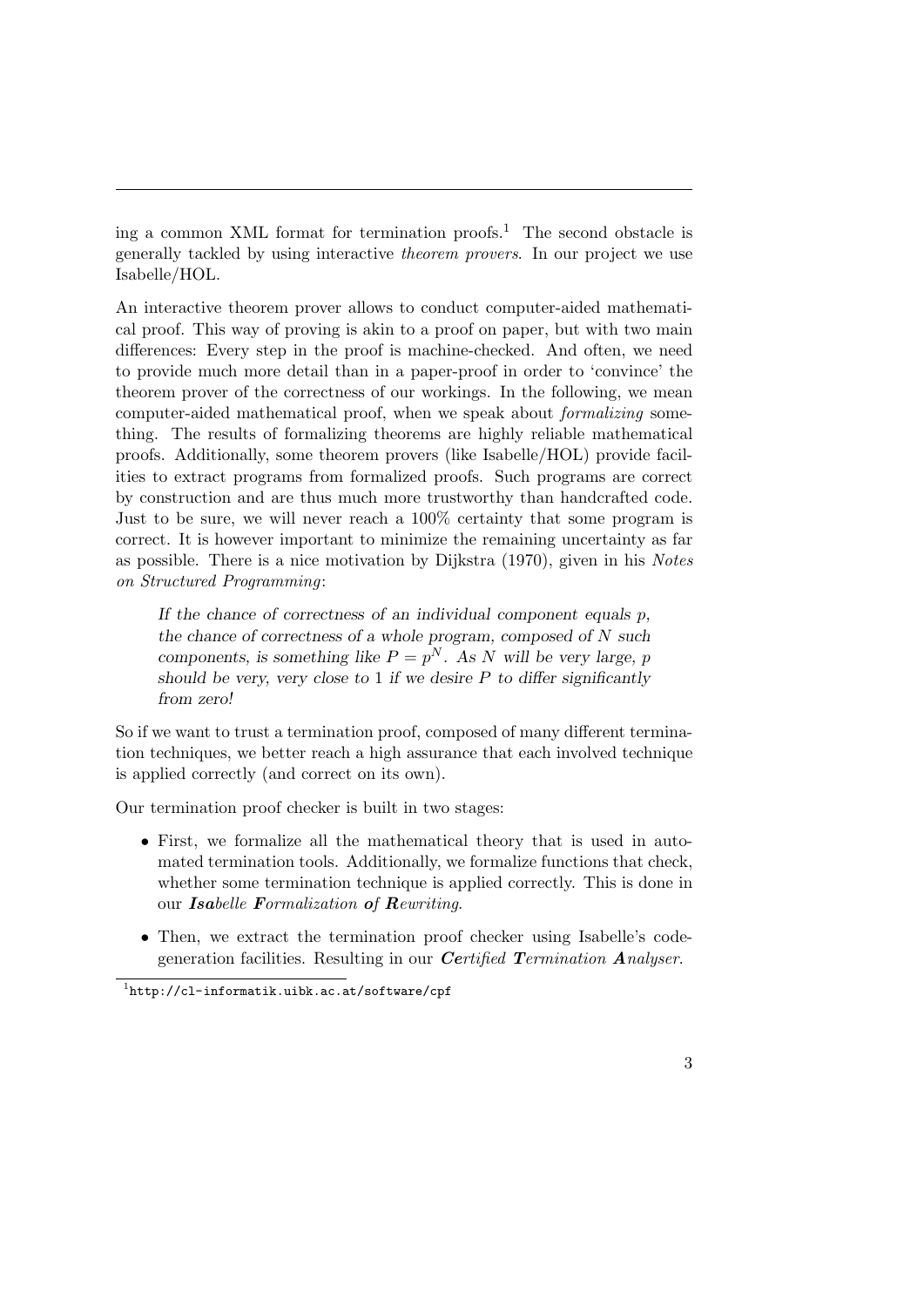#### Chapter 1 Introduction



<span id="page-19-1"></span>Figure 1.1: The General Picture

The general picture is depicted in Figure [1.1,](#page-19-1) where solid lines are used for entities that are fixed once and for all (like theorems about termination techniques) and dashed lines denote inputs and outputs that vary (like a specific TRS). Termination tools implement termination techniques and algorithms that are described in the literature. For certification, we formalize theorems about those techniques and algorithms in Isabelle/HOL. On the result, we apply Isabelle's code-extractor to obtain our certifier. Which, in turn, is run on a termination proof that was generated by some termination tool on some TRS. The final outcome is a fully verified answer, whether the generated proof is correct. In case it is not, we obtain an informative error message.

In the following we indicate our specific contributions.

### <span id="page-19-0"></span>1.1 Contributions

As already stated above, the IsaFoR/CeTA project mainly arose out of the need to automatically check termination proofs that are generated by termination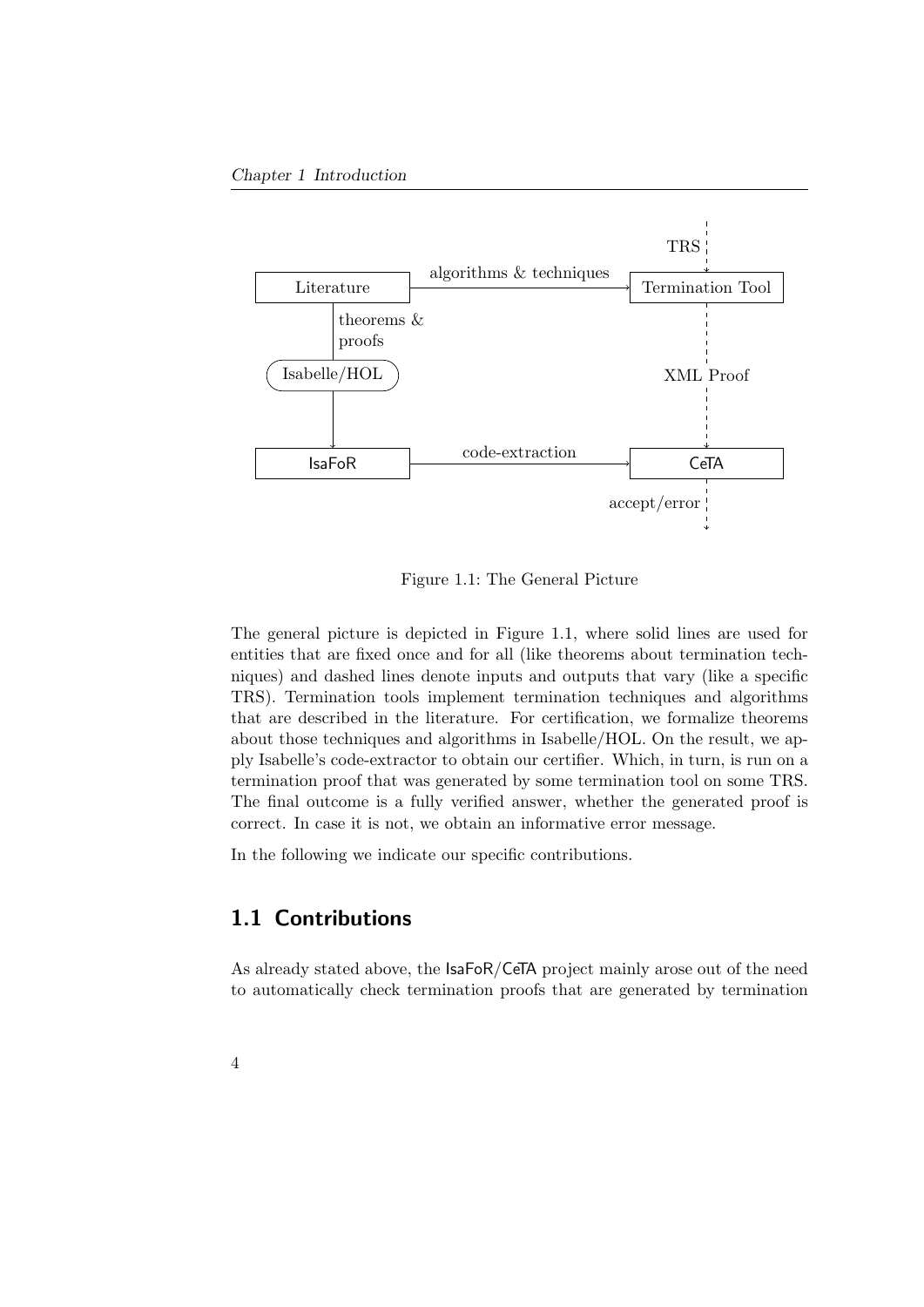tools. Additionally, we wanted to give an Isabelle formalization of term rewriting that can be used as the bases for related projects. Our main contributions to IsaFoR/CeTA are as follows:

- Dependency Pair Transformation We formalized the dependency pair transformation and the corresponding theorem, stating that the termination of a given term rewrite system is equivalent to finiteness of the resulting dependency pair problem.
- Subterm Criterion We formalized the subterm criterion, a termination technique for the dependency pair framework. This also served as the basis for a variant of the size-change principle that can be used to prove finiteness of dependency pair problems.
- Signature Extensions Building on the dependency pair transformation, we gave an alternative (and in our opinion elegant) proof of the fact that signature extensions of term rewrite systems preserve termination. Additionally, we first proved and formalized that for (a certain class of) dependency pair problems, signature restrictions reflect (minimal) infinite chains.
- Root-Labeling We formalized root-labeling, a transformation on term rewrite systems as well as dependency pair problems, based on semantic labeling. However, in most cases root-labeling can only be applied after another transformation, the so called closure under flat contexts. This is strongly related to signature extensions.

Furthermore, we formalized large parts of the basic infrastructure available in IsaFoR. Starting from abstract rewriting, via terms, contexts, positions, substitutions, and so on, up to the dependency pair framework (today's de facto standard for modular termination proofs). Finally, we contributed to CeTA specific developments, like providing informative error messages, in the case that a proof is not accepted. These last two activities have been done in strong collaboration with my co-developer and hence are not described in the thesis.

The following section describes where to find more detailed descriptions of our contributions and the IsaFoR/CeTA internals in general.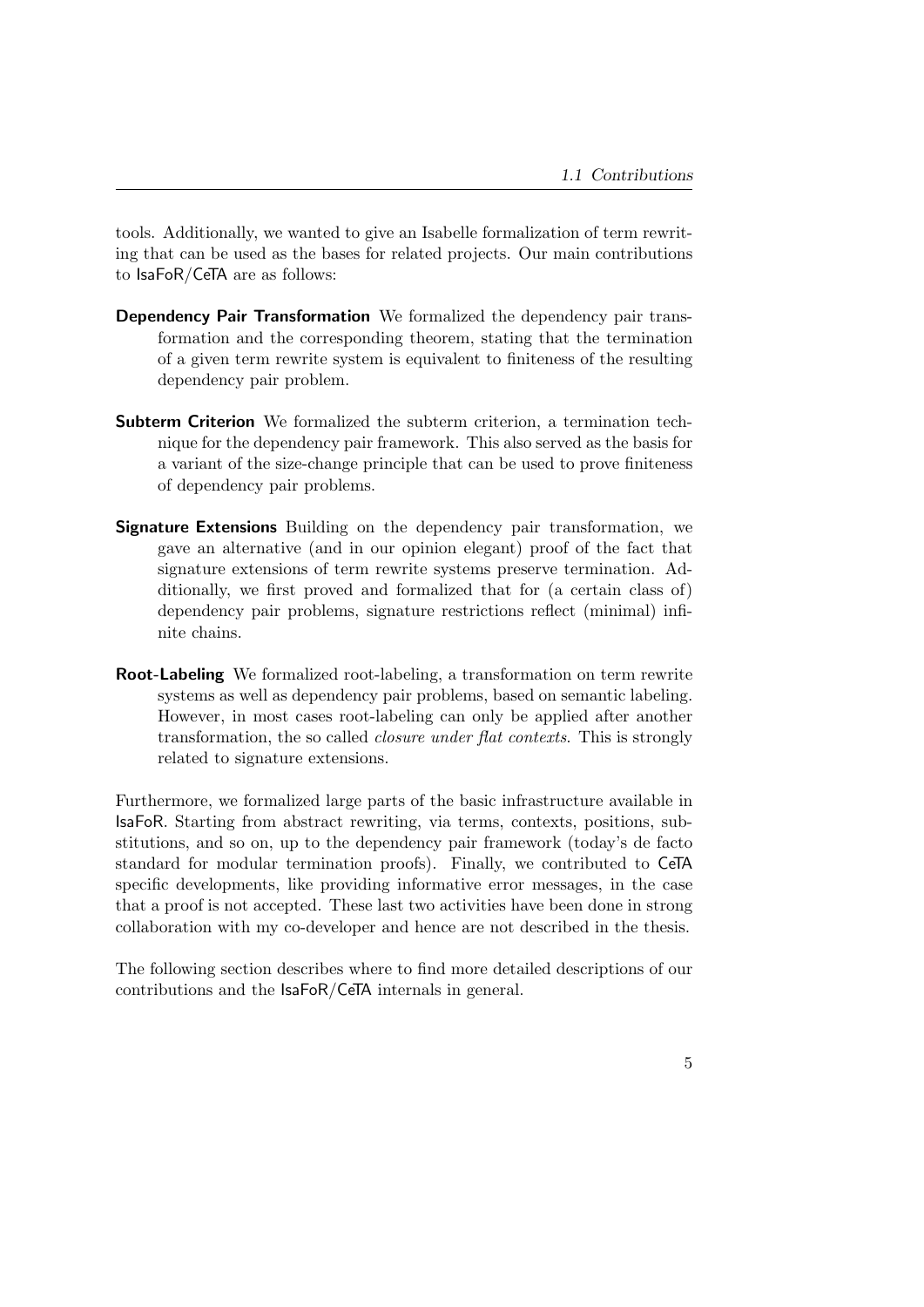### <span id="page-21-0"></span>1.2 Overview

Since large parts of our work are concerned with formalizing facts about rewriting using a theorem prover, there are mainly two audiences for our work: researches in term rewriting and researches in theorem proving. Additionally, we want to stay self-contained, as far a possible. Hence, we will give all the necessary basics of term rewriting that are used in our formalizations (also, since those basics form a large part of those formalizations). Furthermore, we try to provide some basics in theorem proving using Isabelle/HOL. We hope that this proves interesting for both audiences.

The outline of our thesis is as follows: We start by a short introduction to interactive theorem proving in Chapter [2.](#page-24-0) Thus, well equipped, we present our formalization of abstract rewriting in Chapter [3.](#page-40-0) This includes a proof of Newman's Lemma, to get further acquainted with Isabelle. On top of abstract rewriting, we formalize (first-order) term rewriting in Chapter [4.](#page-50-0) Next, comes the leap from termination of term rewrite systems to finiteness of dependency pair problems; provided by the dependency pair transformation, formalized in Chapter [5.](#page-64-0) This is a crucial part of our formalizations, since it paves the way to the dependency pair framework, a prerequisite of many termination techniques that are available in CeTA. Inside the dependency pair framework, so called processors are used to simplify problems recursively. In Chapter [6,](#page-78-0) we give our formalization of the subterm criterion processor. Afterwards, in Chapter [7,](#page-94-0) we show how the dependency pair transformation can be used to prove facts about signature extensions that are itself necessary for the formalization of several termination techniques. One of those, namely root-labeling, is handled in Chapter [8.](#page-112-0) In Chapter [9,](#page-122-0) we show how computable check functions are used to code-extract the efficient termination proof checker CeTA. Finally, we conclude in Chapter [10.](#page-130-0)

# <span id="page-21-1"></span>1.3 Terminology

Throughout this thesis by formalizations, we mean proofs and definitions conducted in an interactive theorem prover. Sometimes, we call such proofs machine-checked or even mechanized. When we talk about proof checking or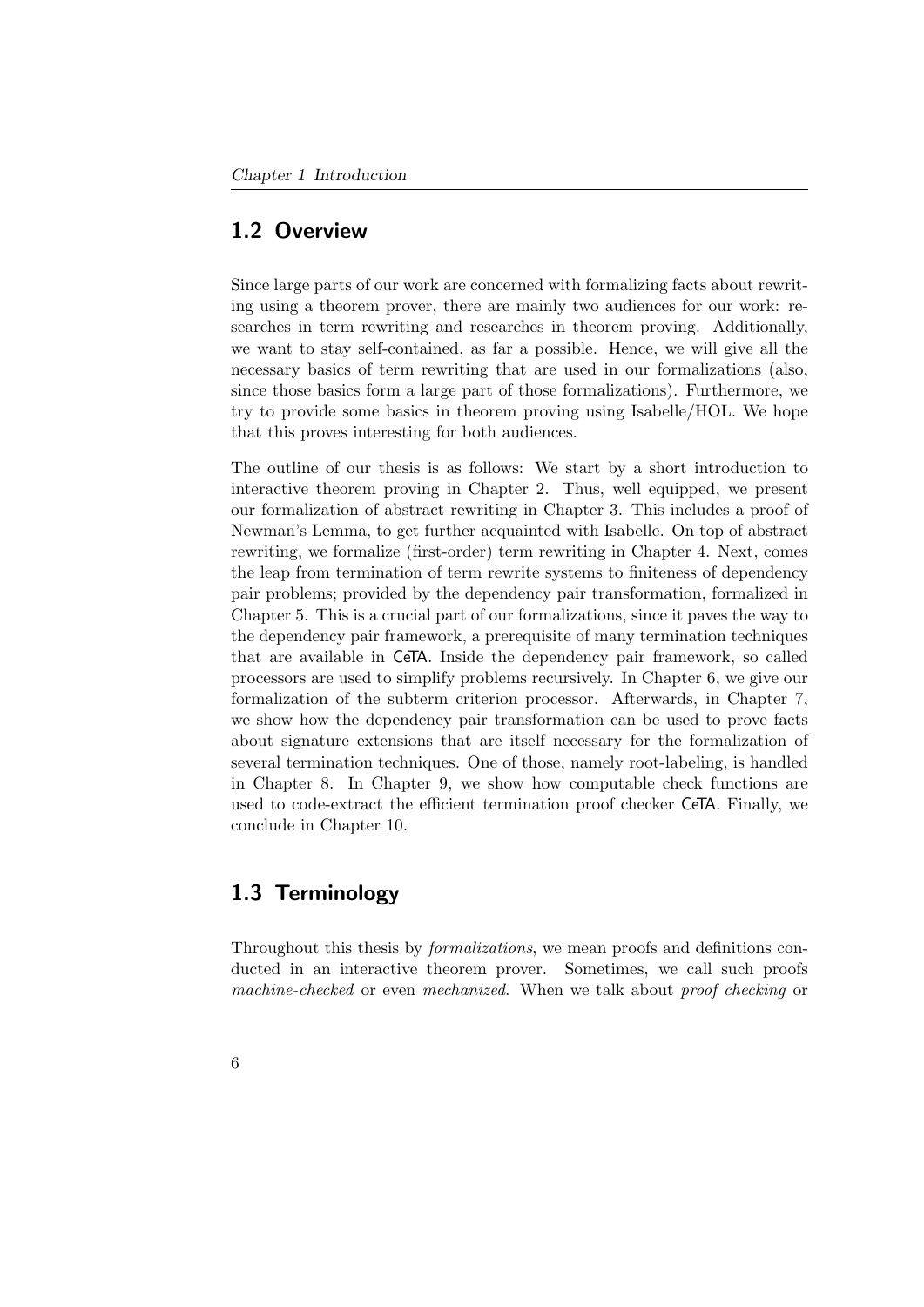certification, we usually mean that we check a termination proof for a given term rewrite system for its correctness. By code-generation or code-extraction, we denote the process of automatically creating program source files for some programming language from a formalization.

# <span id="page-22-0"></span>1.4 Using Isabelle/IsaFoR

Throughout the text, we will indicate the most important reasoning patterns for concepts introduced by IsaFoR. This is done inside 'reasoning boxes' of the following shape:

Reasoning about some Concept. Here we describe how to use Isabelle/IsaFoR to reason about 'some Concept.'

Also note that for better readability, the document introduces so called syntax translations for many defined constants of IsaFoR. This means that what you see in this text, should be close to the usual notation in the literature, but may differ radically from what you would have to type when using IsaFoR in your own Isabelle theories. The 'reasoning boxes' are also the place, where we will point out the ASCII versions of such constants.

### <span id="page-22-1"></span>1.5 Chapter Notes

At the end of each chapter, we give a short summary, indicate related work, and cite relevant publications from the literature (this avoids breaking the 'narrative flow' in the rest of the chapter).

In this chapter, we gave reasons for analyzing termination of term rewrite systems: the final goal is to prove termination of computer programs, which is an important part of the verification of programs and results in more reliable software. We further motivated our interest in the certification of termination proofs using a theorem prover.

The fact that there is no algorithm that takes some computer program as input and decides whether it is terminating or not, has been proven by Turing [\[45\]](#page-161-0).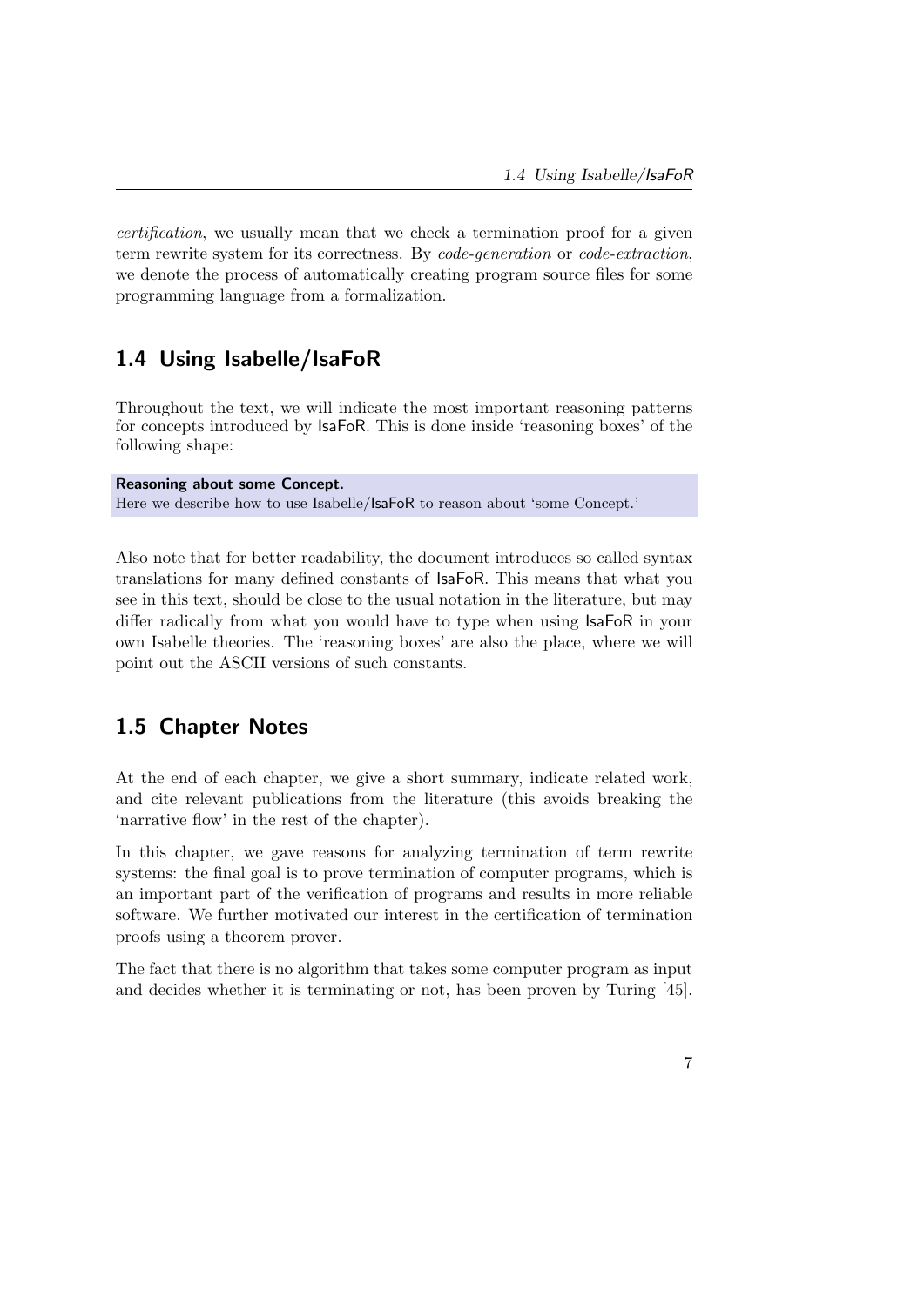A thorough introduction to term rewriting is given by Baader and Nipkow [\[2\]](#page-156-1). The traditional introduction to Isabelle/HOL is the tutorial by Nipkow et al. [\[29\]](#page-159-0).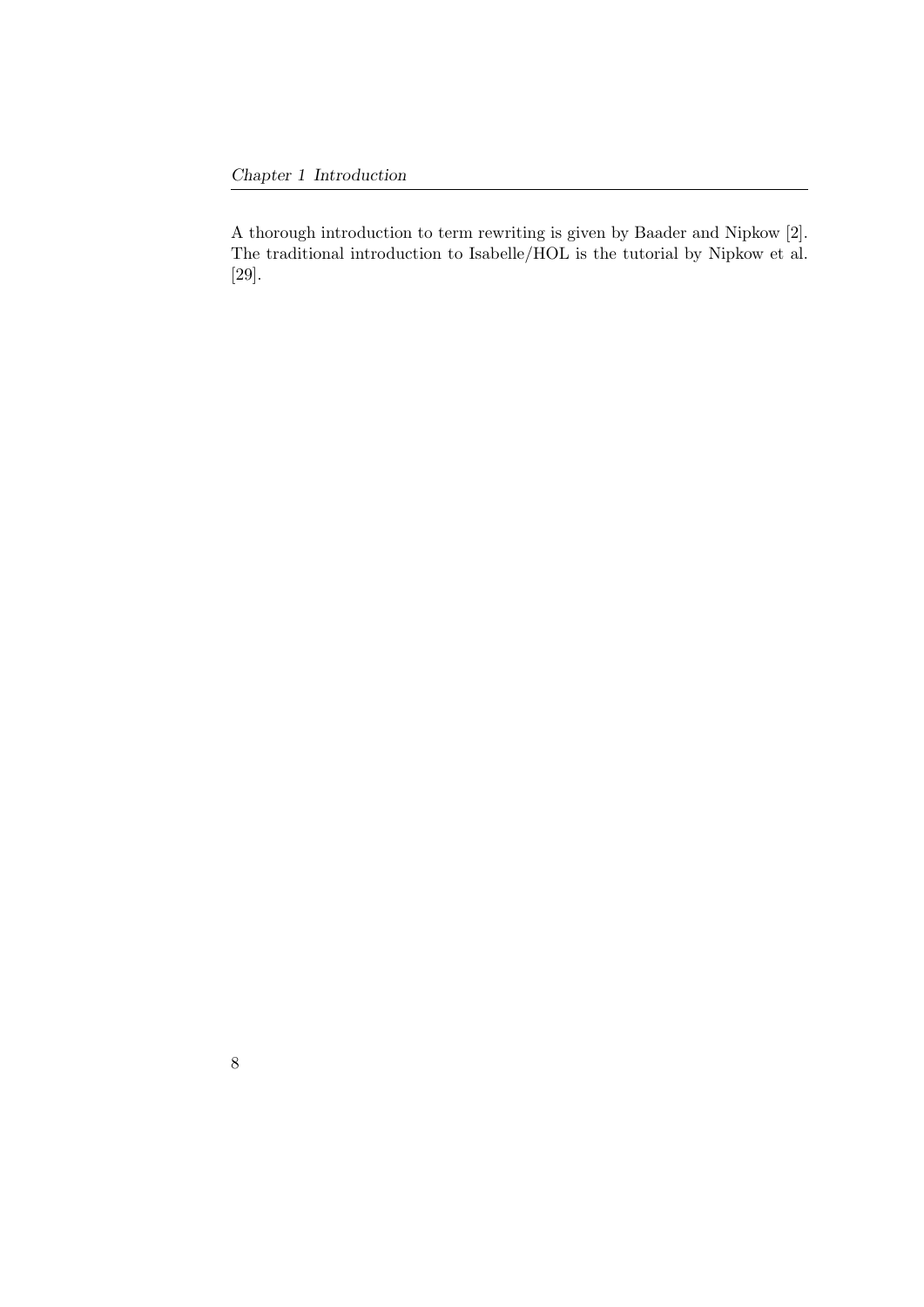# <span id="page-24-0"></span>Chapter 2

# Isabelle/HOL

Beware of bugs in the above code; I have only proved it correct, not tried it.

Donald Ervin Knuth

Axiomatic type-classes are definitional. Type definitions are axiomatic.

> Makarius Wenzel Isabelle Developers Joke

In all our formalizations we use the Isabelle/HOL interactive theorem prover. Hence, it seems appropriate to give a short introduction to automated reasoning in general and interactive theorem proving using Isabelle/HOL in particular. Informally speaking, automated reasoning is concerned with aspects of reasoning that may be implemented on a computer. Two subfields are automated theorem proving and automated proof checking. In automated theorem proving, a computer program is used to automatically find proofs of mathematical theorems, whereas in automated proof checking, a computer program merely checks whether every inference step of a given proof is correct. The combination of these two tasks is interactive theorem proving, where some parts of a proof are found automatically, but others have to be filled in by the user in full detail and it is checked by the machine that every step of the user is according to the rules.

More specifically, in order to allow a computer program to check or even find proofs, we need a formal system (logic), describing the facts that may be stated (formulas) as well as the valid reasoning patterns (inference rules) that are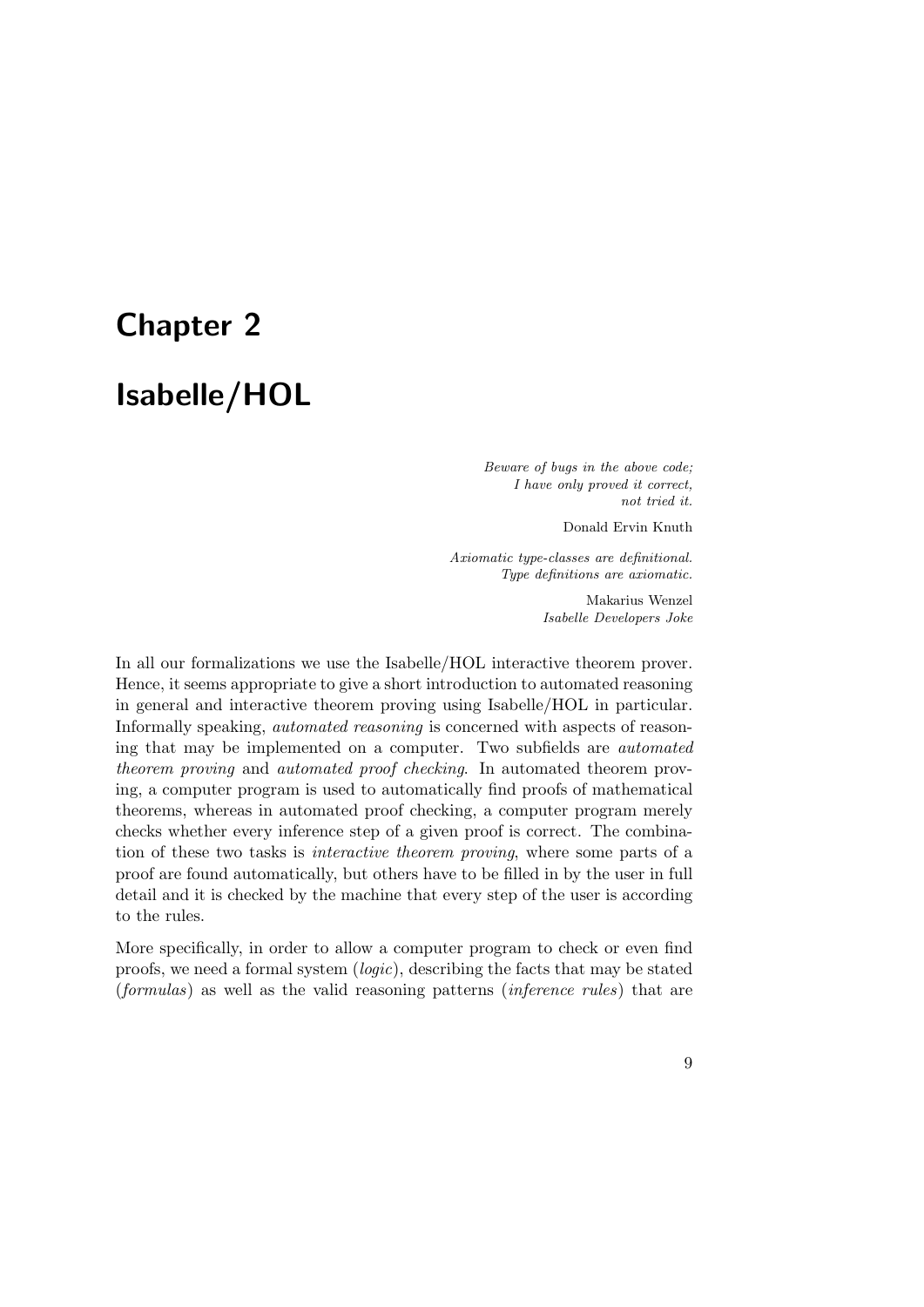available for deriving new valid facts from given valid facts. This is the general picture. How this is realized in Isabelle/HOL, is discussed in the next section.

### <span id="page-25-0"></span>2.1 Isabelle - A Generic Theorem Prover

Isabelle itself, is a generic theorem prover. This means that it may be instantiated to specific object-logics (like higher-order logic, in the case of Isabelle/HOL). Isabelle's meta-logic is an intuitionistic fragment of higher-order logic. The meta-logic is usually denoted by Pure (or sometimes Isabelle/Pure).

The most important constructs of Pure are:  $\Rightarrow$ ,  $\equiv$ ,  $\wedge$ , and  $\Longrightarrow$ . Of those,  $\Rightarrow$ is the (right-associative) function type constructor, that is,  $\alpha \Rightarrow \beta$  denotes the type of functions taking arguments of type  $\alpha$  and yielding results of type  $\beta$ . We write  $t:\tau$ , to express that the term t is of type  $\tau$ . The only primitive type that is available in Pure is prop, denoting propositions. Any concrete object-logic specifies what constitutes a proposition (for example, in HOL, every term of type bool is a proposition). Having types, we can give more information on the other three constructs, namely

$$
\equiv :: \alpha \Rightarrow \alpha \Rightarrow prop
$$
  

$$
\bigwedge :: (\alpha \Rightarrow prop) \Rightarrow prop
$$
  

$$
\implies :: prop \Rightarrow prop \Rightarrow prop
$$

These are the logical connectives of the meta-logic. Here,  $\equiv$  denotes meta-level equality. This is for example used to define new constants in terms of existing ones. Further,  $\bigwedge$  denotes meta-level universal quantification, for example,  $\bigwedge x$ . P x means that the predicate P is true for every argument x. Proving such statements, would be formulated as proving something about "an arbitrary but fixed x," in a paper-proof. The type of  $\Lambda$  may be somewhat cryptic and hence deserves further explanation. Obviously, we have a higher-order construct, taking a function of type  $\alpha \Rightarrow prop$  as argument, where  $\alpha$  is the type of the bound variable. In the end,  $\bigwedge x$ . P x is just syntactic sugar for  $\bigwedge (\lambda x$ . P  $x$ ). The intended meaning is that whatever argument we give to the function  $\lambda x$ . P x, the resulting proposition has to be true. Finally,  $\implies$  denotes (the right-associative) meta-implication, as in  $A \implies B$ , which states that A *implies* B. In a paper-proof, this would correspond to "assuming A we show  $B$ ." There is syntactic sugar for a chain of meta-implications of the form  $A_1 \Longrightarrow ... \Longrightarrow$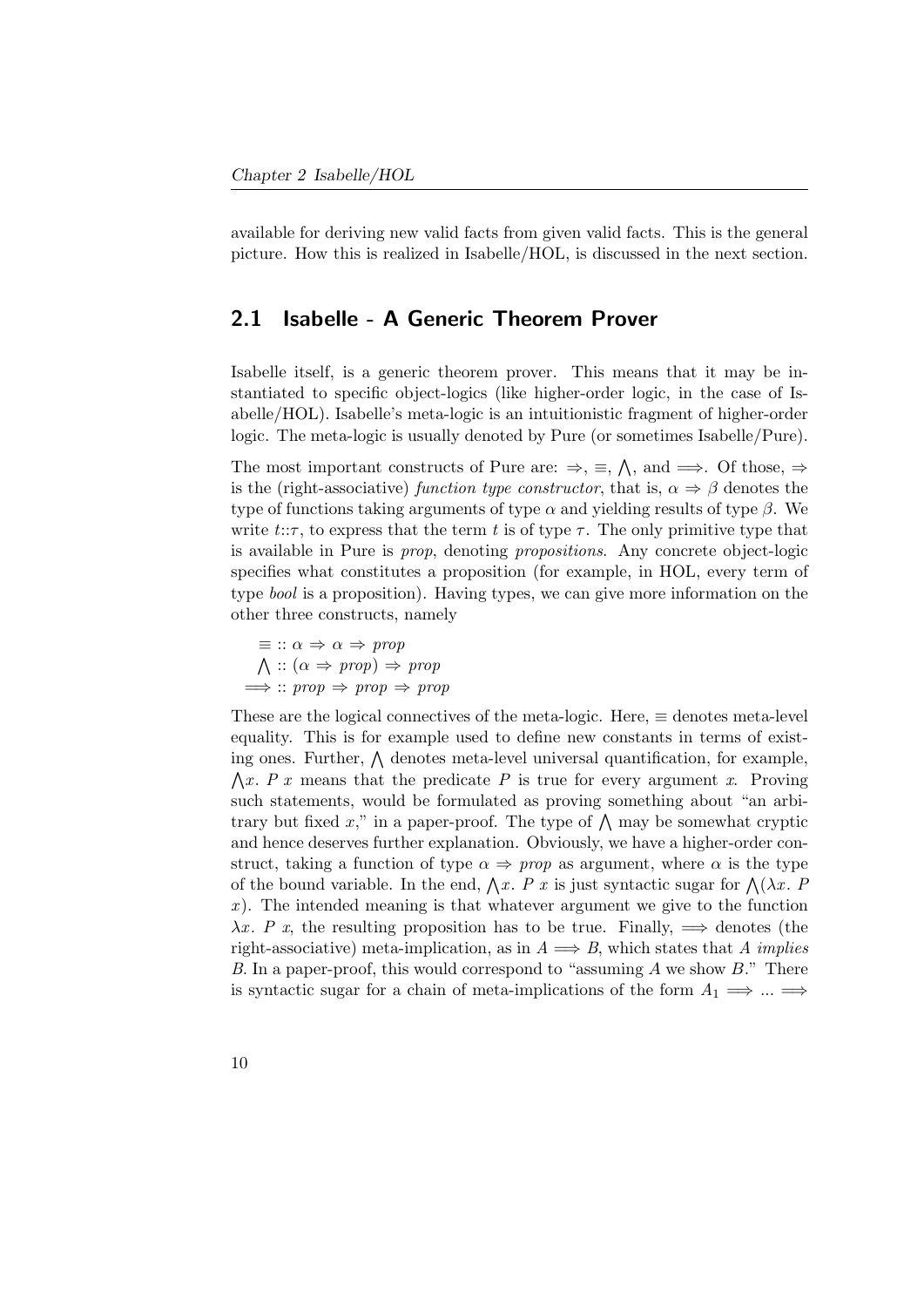$A_n \Longrightarrow B$ . All the assumptions are grouped together between double-brackets and are separated by semicolons, resulting in:  $[[A_1; \dots; A_n]] \Longrightarrow B$ .

Using meta-level universal quantification together with meta-level implication, we can express inference rules (that is, the rules we must adhere to, inside the logical setting we choose). For readability, Isabelle drops outermost universal quantification at the meta-level, that is, the inference rule

 $\bigwedge P$  Q x. P  $x \Longrightarrow Q$  x

is equivalent to the inference rule

 $P x \Longrightarrow Q x$ 

As a more realistic example, consider the rule for disjunction elimination from HOL:

disjE:  $[P \vee Q; P \Longrightarrow R; Q \Longrightarrow R] \Longrightarrow R$ 

This rule states that for arbitrary  $P$  and  $Q$ , whenever we know that either  $P$  or Q holds (denoted by  $P \vee Q$  in HOL) and in addition some fact R is derivable from both of  $P$  and  $Q$ , then we may conclude that the fact  $R$  is true.

#### Reasoning in the Meta-Logic.

The ASCII versions of the meta-logical constructs are  $\Rightarrow$  for the function type constructor,  $=$  for meta-level equality,  $\mu$  for meta-level universal quantification, and  $=$ > for meta-level implication. For the double-brackets you have to type  $[|$  and  $|]$ .

### <span id="page-26-0"></span>2.2 Higher-Order Logic

HOL is an object-logic built on top of Pure. It is an implementation of classical type theory. Furthermore, there is a huge library containing orderings, sets, natural numbers, the Axiom of Choice, lists, maps, strings and what is more. HOL is sometimes described by the informal equation

 $HOL = Functional Programming + Logic$ 

which gives a rough feeling, what reasoning in HOL is like. In contrast to the Isabelle tutorial—which uses the now obsolete apply-style for proofs—we exclusively do our formalizations using Isar (standing for Intelligible semi-automated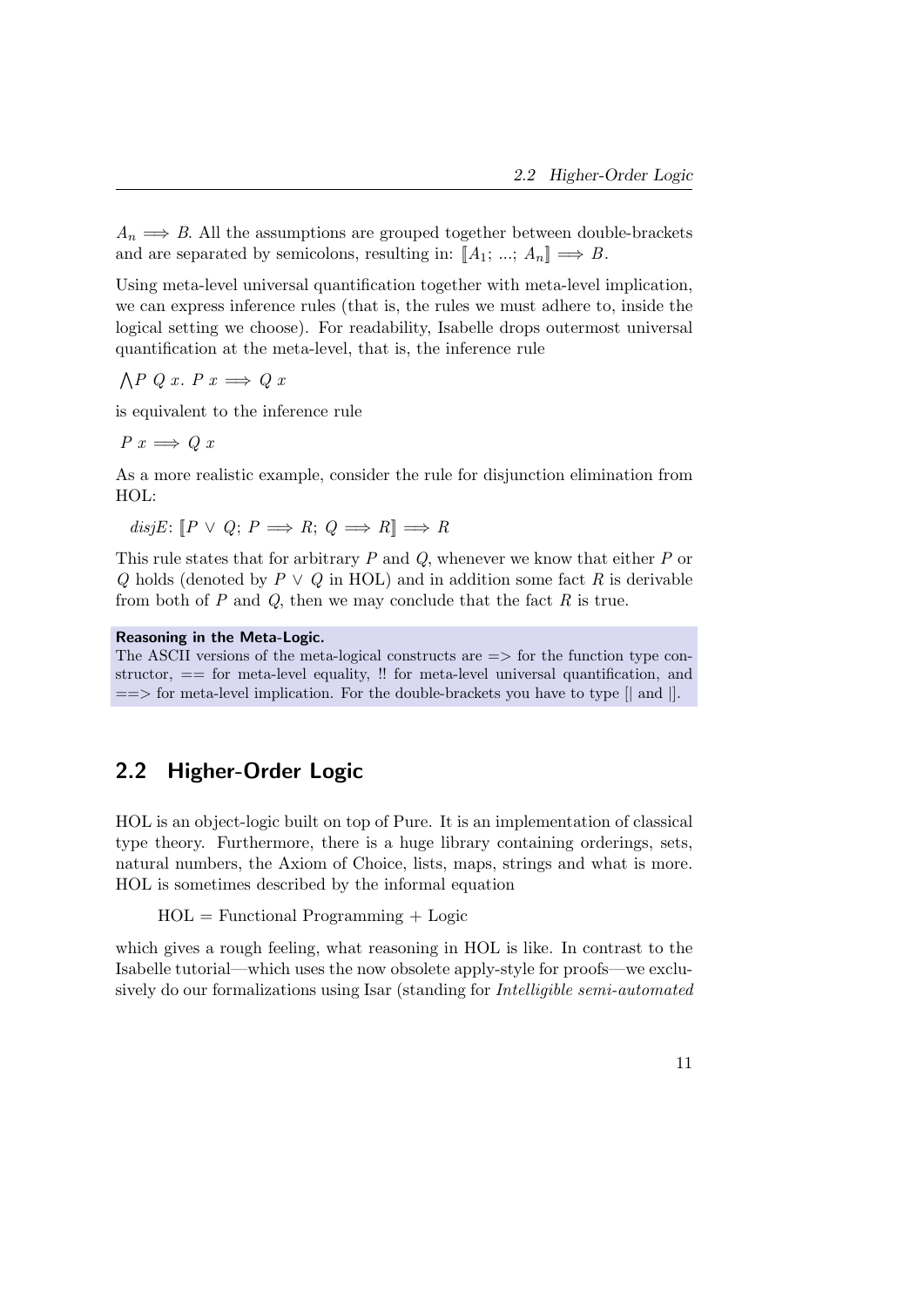reasoning; surely it is just a coincidence that the river of the same name is flowing just a few hundred meters from where Isar was developed). Isar is a (no longer) new style of conducting proofs in Isabelle. A nice feature of Isabelle/Isar is that formally checked theory files can be referenced by LATEX documents, thereby offering the advantage that every proof and every formula is run through Isabelle in the background. This drastically reduces the chance of errors in the presented material (of course it is still possible that what is presented does not coincide with what is claimed to be presented). Using this feature, also means that every proof is displayed directly in Isar, which (at least by name) should be intelligible. We believe that after a short initial phase, where Isar needs getting used to, this kind of presentation makes the structure of a proof more clear than most mathematical text proofs. Also note that we freely drop details from proofs, where in our opinion they do not contribute to an understanding of the proof (still the details that are omitted from the presentation are present at the level where Isabelle checks our proofs). Parts of proofs, where we do omit details are marked by " $\langle proof omitted \rangle$ ."

#### <span id="page-27-0"></span>2.2.1 Logic

Concerning the Logic part of the above equation, Isabelle has the usual connectives: = (equality),  $\forall$  (universal quantification),  $\exists$  (existential quantification),  $\wedge$  (conjunction),  $\vee$  (disjunction),  $\neg$  (negation), and  $\longrightarrow$  (implication); as well as the two constants True (truth) and False (absurdity).

```
Reasoning in HOL.
The ASCII versions of these connectives are as follows: =, ALL, EX, \&, |, ~, -->,
True, and False.
```
Before we have a look at Isabelle's functional programming features, let us have a look at an Isabelle/Isar/ $HOL<sup>1</sup>$  $HOL<sup>1</sup>$  $HOL<sup>1</sup>$  proof. Consider the following Isabelle proof of the well-known fact that a universal quantifier in the conclusion of an implication, may be pulled to the front:

lemma example1: assumes  $A \longrightarrow (\forall x \in P \ x)$  shows  $\forall x \in A \longrightarrow P \ x$ 

<span id="page-27-1"></span><sup>&</sup>lt;sup>1</sup>In the following we just write Isabelle, when we mean this combination.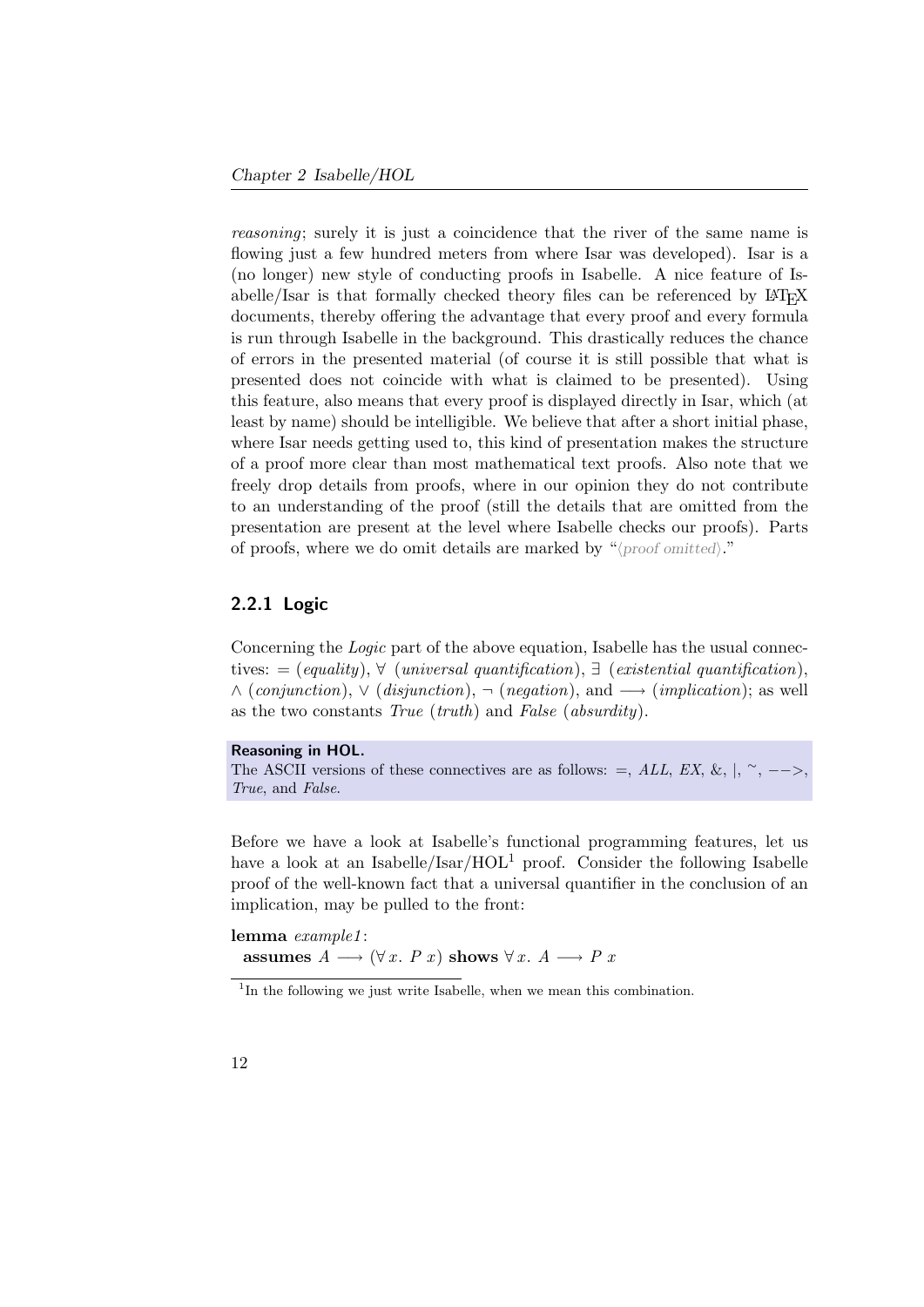proof (intro allI impI) fix  $x$  assume  $A$ with *assms* have  $\forall x. P x$ .. thus  $P x$ ... qed

This simple example demonstrates already a lot of Isar. In general, a statement that we want to prove, consists of some (possibly empty) assumptions—that may be referenced by the name assms inside the proof—together with the desired conclusion. Additionally we may provide a name, here *example1*, under which to store the lemma after a successful proof (for later reference). The first step in the above proof, that is, intro allI impI applies the introduction rules for the universal quantifier and implication

allI:  $(\bigwedge x. P x) \Longrightarrow \forall x. P x$  $impl: (P \implies Q) \implies P \longrightarrow Q$ 

as often as possible, thereby transforming object-level universal quantification and implication into their meta-level counterparts. This leaves us with the meta-level goal  $\bigwedge x$ .  $A \Longrightarrow P x$ , that is, we have to show for an arbitrary but fixed x that under the assumption A we may conclude P x. Now, by  $\mathbf{fix}$  x, we state that  $x$  is arbitrary but fixed. Then, we assume  $A$ , since we want to show an implication. Together with our global assumption  $A \longrightarrow (\forall x \cdot P x)$ , referenced via assms), we can prove  $\forall x$ . P x by some standard rule (in this case modus ponens; the abbreviation .. stands for try to solve the current goal by a single application of some standard rule; see also Section [2.5\)](#page-35-0). Again, by some standard rule (this time the specialization rule for  $\forall$ ), we can show the desired conclusion  $P x$ . Now, the proof is complete and finished by **qed**. From this point on, we may use the name example1 to refer to the lemma

example1:  $A \longrightarrow (\forall x. P x) \Longrightarrow \forall x. A \longrightarrow P x$ 

which is implicitly universally quantified over  $A$  and  $P$  at the meta-level. Let us compare this proof to a proof of the same statement in apply-style.

lemma  $A \longrightarrow (\forall x. P x) \Longrightarrow \forall x. A \longrightarrow P x$ apply (intro allI impI) apply (erule impE) apply (assumption) apply (erule allE)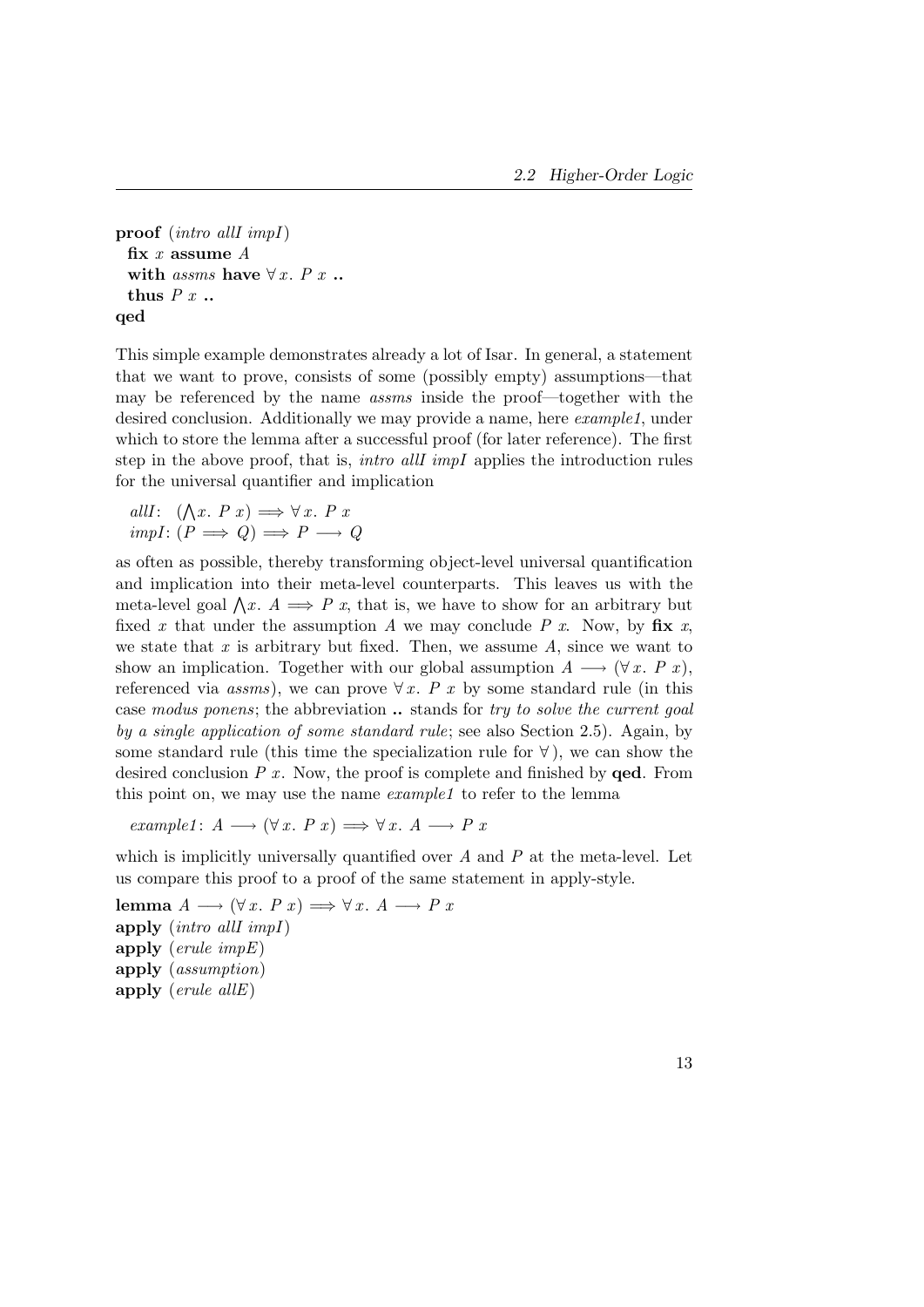apply (assumption) done

In principle those two proofs are equivalent, however, we believe that the former proof is much more readable. Hence, from now on, we ban apply from our repertoire of proof commands and stick to Isar proofs. Until now, we have been concerned with the Logic part of the above equation. So let us go for Functional Programming.

### <span id="page-29-0"></span>2.2.2 Functional Programming

Most functional programming languages provide strict typing, recursive functions and algebraic data types. This introduces a slight complication: We need to be sure that all functions that we define are total, since otherwise we could use a function definition like  $f(x) = f(x) + 1$  to render our logic inconsistent (just remove f x from both sides of the equation to obtain  $\theta = 1$ ). Hence, Isabelle is rather conservative (it has to) and only allows recursive functions where termination has been shown. Gladly, such termination proofs can often be done automatically by the system.

Many popular functions from functional programming are already part of Isabelle's library. Additionally, pervasive algebraic data types like  $\alpha$  list or  $\alpha$  *option* together with corresponding functions are available. Non-recursive functions are introduced using definition, whereas fun is used for recursive functions. Consider the following example:

definition sqr :: nat  $\Rightarrow$  nat where sqr  $x \equiv x * x$ 

fun sqrsum :: nat list  $\Rightarrow$  nat where sqrsum  $\vert\vert = 0 \vert\vert$ sqrsum  $(x \# xs) = sqr x + sqrsum xs$ 

This defines a non-recursive function *sar* that takes the square of its argument and the recursive function *sqrsum* that takes a list of natural numbers and computes the sum of the squares of the list elements. The definition of *sqrsum* is only accepted since the system could automatically prove termination.

Isabelle already provides the functions listsum and map, so let's prove that we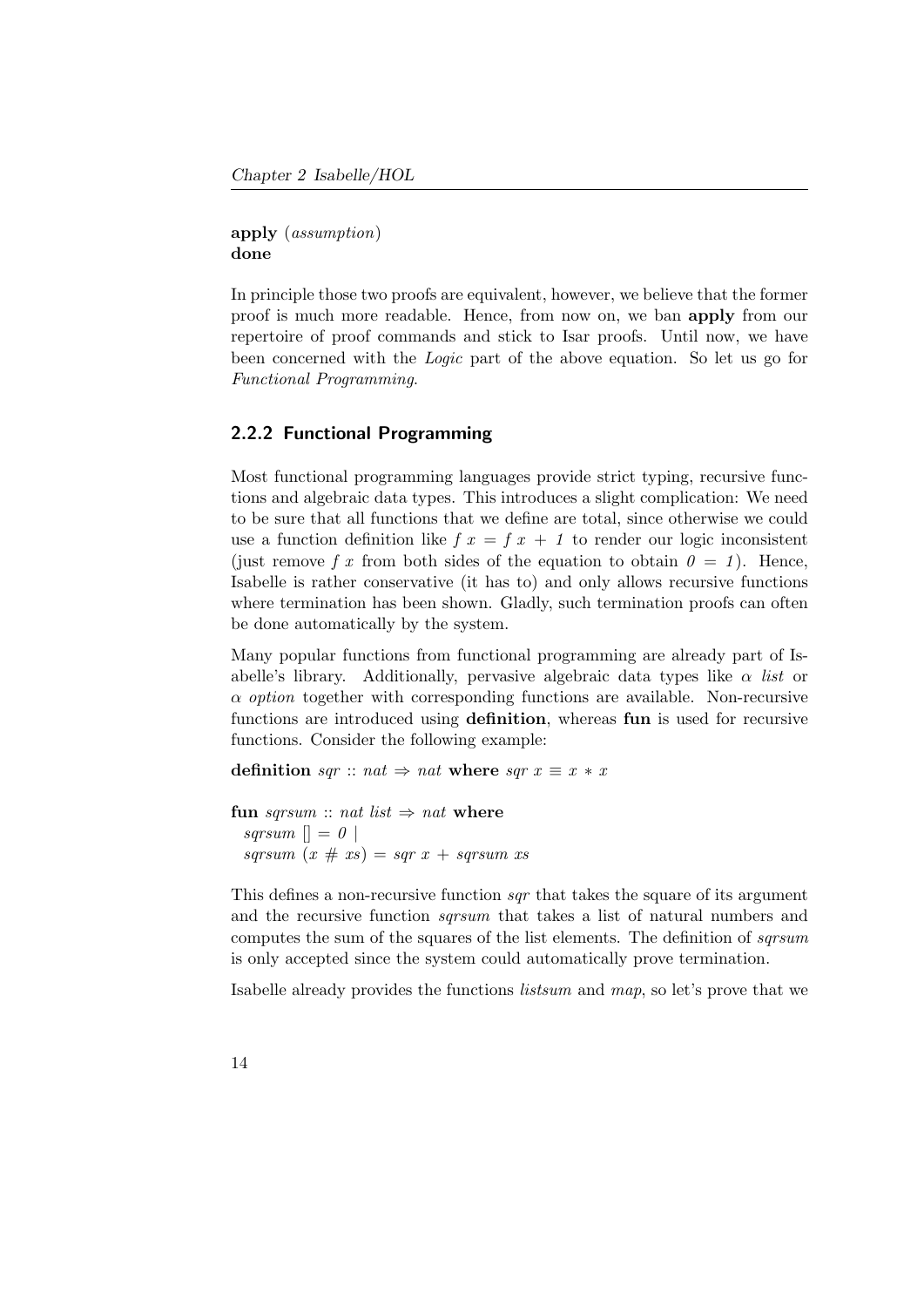could use a combination of those, instead of sqrsum.

lemma sqrsum  $xs = listsum (map sqr xs)$ by  $(\text{induct } xs)$   $(\text{simp}\_\text{all } add: \text{sar}\_\text{def})$ 

The proof is amazingly short, since it can be handled automatically after telling the system that it should use induction over xs (every algebraic data type comes with an appropriate induction scheme) and unfold the definition of sqr (by default a definition of a constant c is stored under the name  $c$ -def).

# <span id="page-30-0"></span>2.3 Common Data Types and Functions

In this section, we give a short overview of types and (related) functions that are ubiquitous in HOL. (We introduce types in the same order as they are defined in Isabelle/HOL.)

### <span id="page-30-1"></span>2.3.1 Tuples

In Isabelle, *n*-tuples are encoded by (right-associative) nesting of pairs. Further, there is the special case of the empty tuple, represented by the type unit having the sole element (). The type of pairs where the first component is of type  $\alpha$  and the second component of type  $\beta$  is written  $\alpha \times \beta$  in Isabelle.

Reasoning about Tuples. Pairs may be used, as if defined by the data type

datatype  $\alpha \times \beta =$  Pair  $\alpha \beta$ 

We say "as if," since the internal definition is more involved. The ASCII version of  $\alpha \times \beta$  is  $\alpha * \beta$ . As syntactic sugar, pairs may be constructed by  $(x, y)$  instead of Pair  $x y$ . More about tuples, can be found in the theory Product Type of Isabelle/HOL.

By far the most common functions on pairs are the component-selectors:

fst  $(x, y) = x$  $\mathbf{S}$ nd  $(x, y) = y$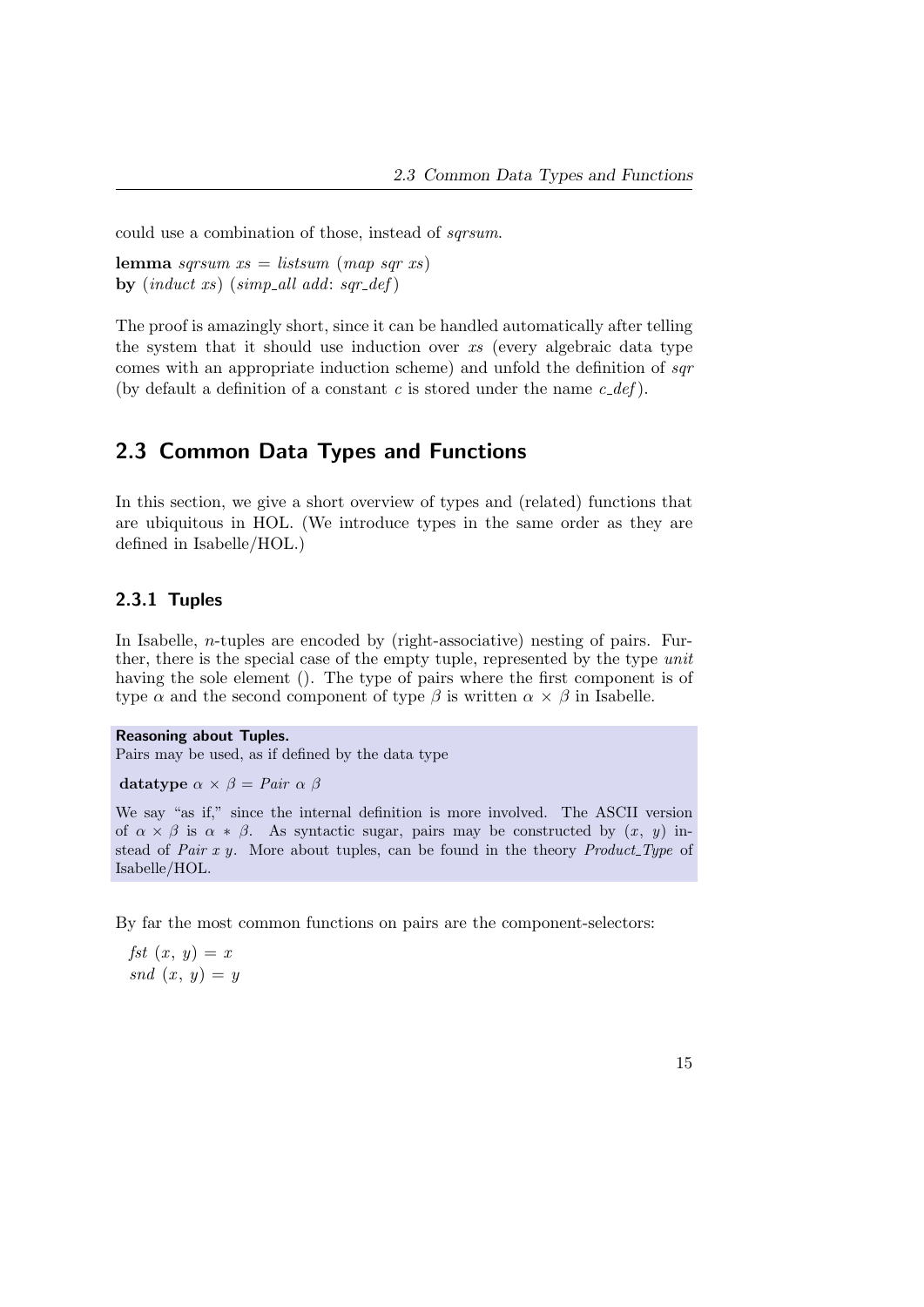#### <span id="page-31-0"></span>2.3.2 Natural Numbers

For natural numbers we have the type nat. A natural number is either zero (represented by  $\theta$ ) or the successor of another natural number n (represented by  $Suc$  n).

Reasoning about Natural Numbers. Natural numbers may be used, as if defined by the data type: datatype  $nat = 0$  | Suc nat This entails the induction scheme nat.induct:  $[P\;0; \bigwedge n. P\;n \Longrightarrow P\;(Suc\; n)] \Longrightarrow P\; m$ as well as the case distinction rule

nat.exhaust:  $[n = 0 \Longrightarrow P; \bigwedge m. n = Suc \ m \Longrightarrow P] \Longrightarrow P$ 

for natural numbers. Note that for readability, we often write  $n + 1$  instead of Suc n. Natural numbers are defined in the theory Nat of Isabelle/HOL.

### <span id="page-31-1"></span>2.3.3 Options

The data type  $\alpha$  *option* encapsulates optional values of type  $\alpha$ , that is, a value having this type either contains a value x of type  $\alpha$  (represented by *Some x*) or it is empty (represented by the constructor None).

```
Reasoning about the Option Type.
The internal definition is
datatype \alpha option = None | Some \alphaThe option type is defined in the theory Option of Isabelle/HOL.
```
One function that is particularly convenient in combination with this data type is the, which is defined by the equation

the  $(Some x) = x$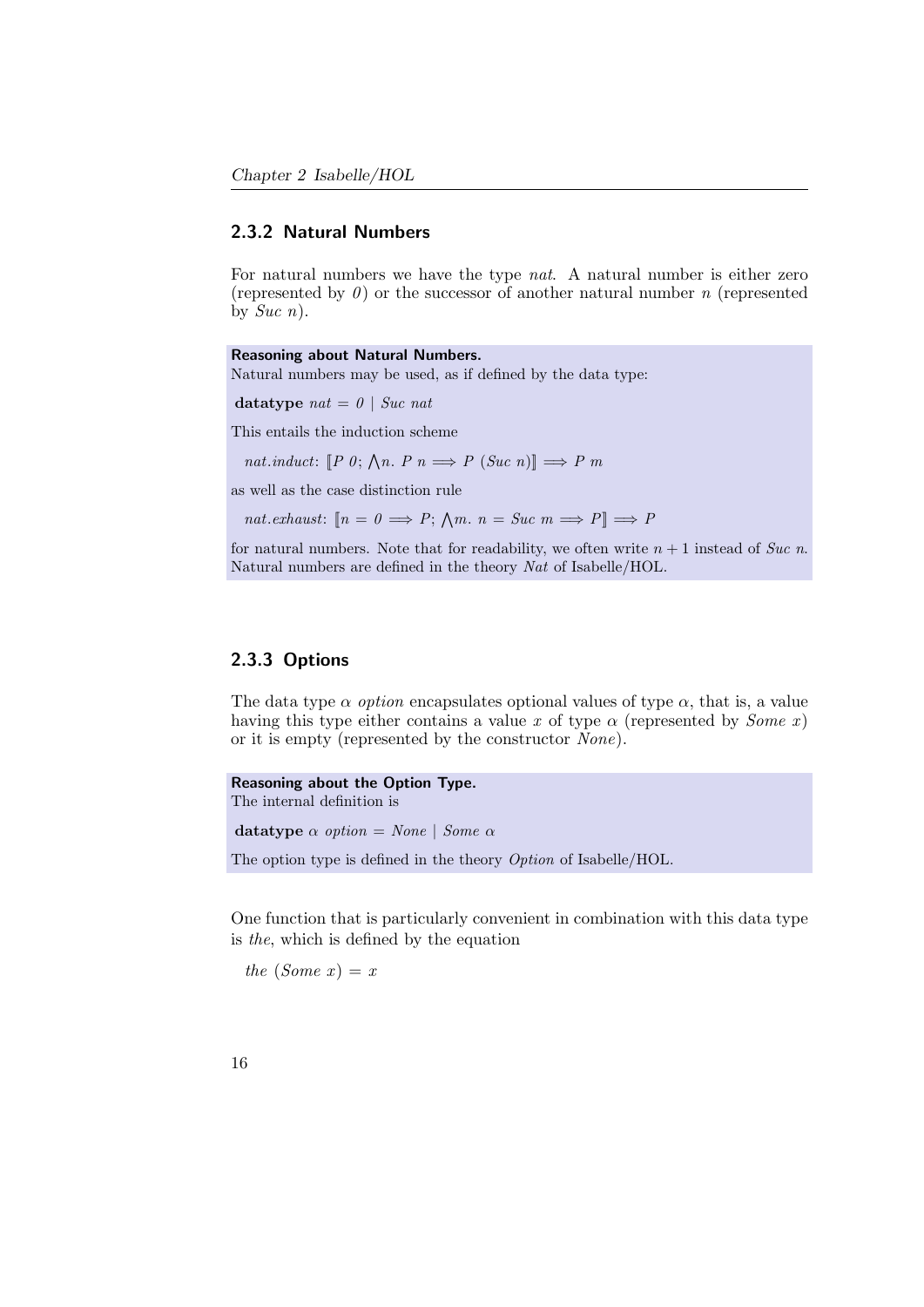### <span id="page-32-0"></span>2.3.4 Lists

A list containing elements of type  $\alpha$  is either empty (represented by  $\lceil \rceil$ ) or consists of some element  $x$ —the "head" of the list—followed by a shorter list xs—the "tail" of the list (represented by  $x \# xs$ ).

#### Reasoning about Lists.

Lists are represented by the data type

datatype  $\alpha$  list =  $\parallel$  | op #  $\alpha$  ( $\alpha$  list)

Here *op x* indicates that x is an infix operator. The ASCII variants of  $\parallel$  and *op*  $\#$  are Nil and Cons, respectively. Again we have an induction scheme

list.induct:  $[P \; ||; \; \wedge y \; ys. \; P \; ys \implies P \; (y \; \# \; ys) \equiv \; P \; xs$ 

and a case distinction rule

list.exhaust:  $[xs = [] \Longrightarrow P; \bigwedge y \; ys. \; xs = y \; \# \; ys \Longrightarrow P] \Longrightarrow P$ 

This and much more (that is, functions on lists and lemmas about those functions) can be found in the theory List of Isabelle/HOL.

Lists are used heavily inside IsaFoR. Hence, there are several functions on lists that pop-up regularly. Those are described in the following.

Number of Elements The number of elements contained in a list is computed by the function *length*. For brevity, we write  $|x_s|$  instead of *length* xs.

$$
||\| = 0
$$
  

$$
|x \# xs| = (|xs| + 1)
$$

**Concatenating Lists** Concatenating two lists is done by the function *append* (using the infix  $op \circledcirc$  as syntactic sugar):

[] @ ys = ys  $(x \# xs) \ @ \ ys = x \# xs \ @ \ ys$ 

Here, it is important to note that  $op \#$  and  $op \circledcirc$  are both right-associative and have the same priority. Thus, the list  $1 \# (2 \# (3 \# ||))$  may be written as 1 # 2 # 3 # [] and a construct like xs  $\mathcal{Q} y \# ys$  is the same as xs  $\mathcal{Q} (y \# ys)$ .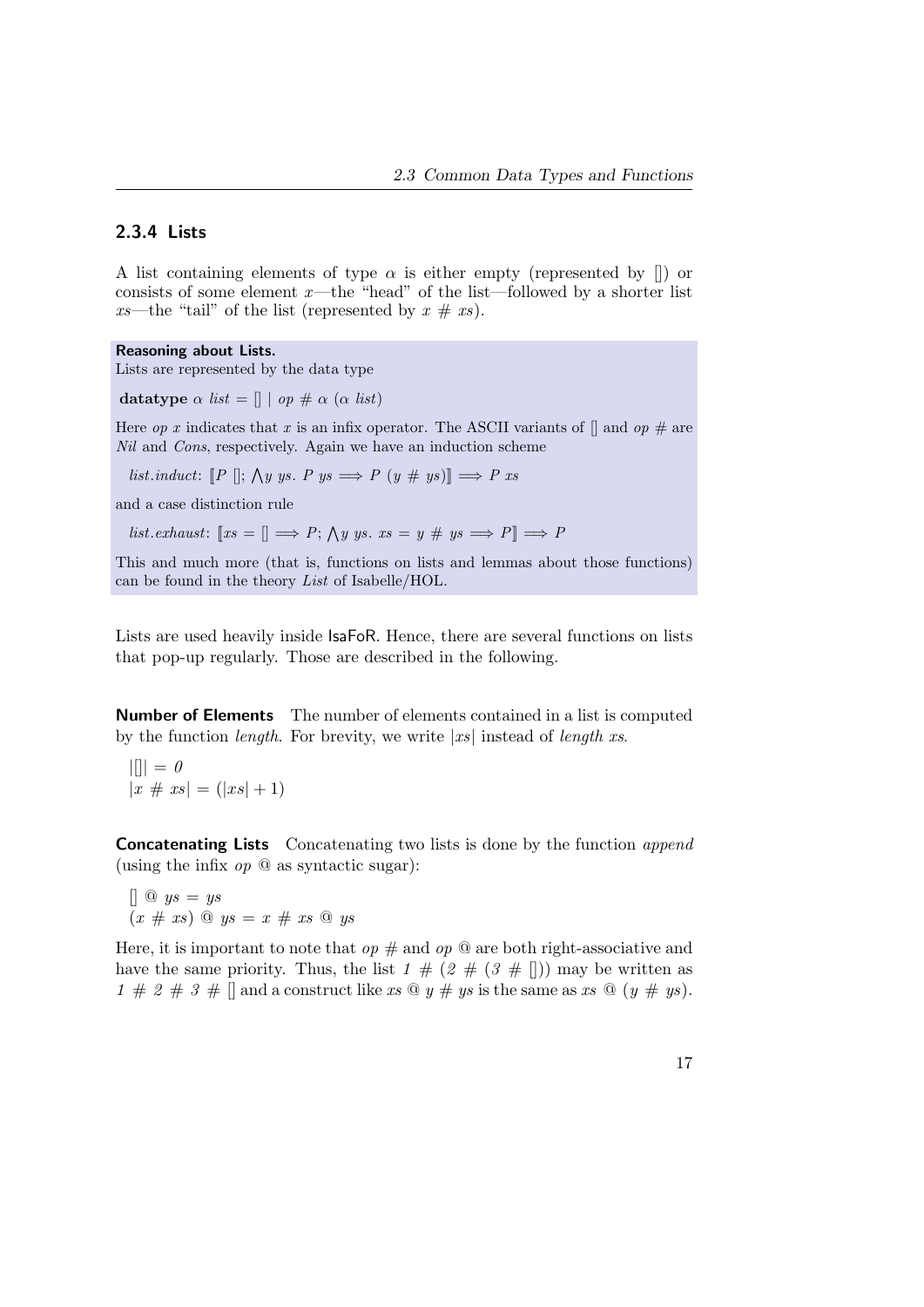**Getting an Element** Getting the *i*-th element of a list is another common task. This is done by the function *nth* having the infix syntax  $op$ !, such that  $xs$ ! i denotes taking the *i*-th element of the list  $xs$ . For brevity, we use the notation  $xs_i$  in the following. The function  $nth$  is defined by the equation:

 $(x \# xs)_n = (case \space n \space of \space 0 \Rightarrow x \mid k+1 \Rightarrow xs_k)$ 

**Taking Elements** Taking the first  $n$  elements of a list is the purpose of the function take, defined by the equations

take  $n \in \mathbb{R}$ take n  $(x \# xs) = (case \nvert n \nvert 0 \Rightarrow \nvert \mid m+1 \Rightarrow x \nvert 1 \neq 0$ 

**Dropping Elements** The 'symmetric' operation to take is drop, which is defined by

 $drop \space n \space [] = []$ drop n  $(x \# xs) = (case \n of \n 0 \Rightarrow x \# xs \mid m + 1 \Rightarrow drop \n m xs)$ 

and whose purpose is to remove the first  $n$  elements from a list.

**Mapping a Function over a List** Often, we want to apply the same function to every element of a list, thereby producing a new list. This is done by map:

 $map f \parallel = \parallel$ map  $f(x \# xs) = f(x \# map f xs)$ 

**Converting Lists to Sets** For formulating logical properties, it is mostly more convenient to reason about finite sets (since the order of elements is irrelevant) instead of lists. Therefore, the function set is provided, which takes a list as input and returns a set containing its elements. The definition is:

set  $\rVert = \varnothing$ set  $(x \# xs) = \{x\} \cup set xs$ 

Since it is usually clear from the context, when a list is used as a set, we installed a syntax translation, dropping this conversion function. This results, for example, in  $x \in xs$  instead of  $x \in set xs$ .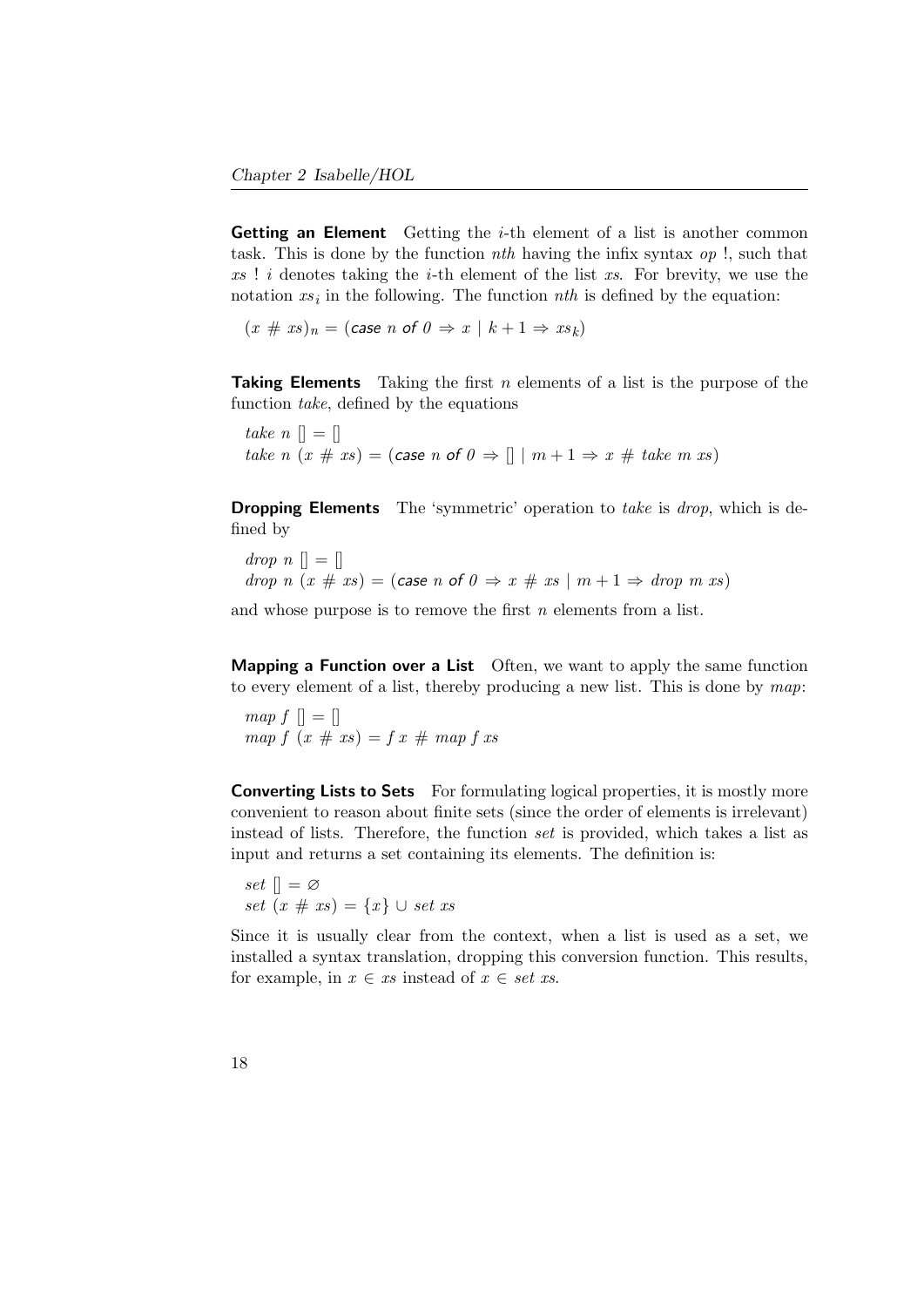# <span id="page-34-0"></span>2.4 Combining and Modifying Facts

Very often, a fact that is needed at a certain point in a proof, can be obtained by combining several existing facts. Another time, the needed fact could be obtained by a small modification of an existing fact. In this section, we shortly explain some attributes that are used to achieve such tasks. Here, an attribute is an "argument" that may be given to a theorem.

Discharging Assumptions Consider a situation where we want to prove a fact B. Additionally, we have the facts

AimpB:  $A \implies B$ A: A

Since one of our facts directly satisfies the assumption of the other fact, we would like to obtain  $B$  in a neat way. This can be done using the attribute  $OF$ as follows:

 $AimpB[OFA]$ 

In general, OF allows to discharge assumptions from left to right. For convenience, we may use underscores to omit positions. For example, the expression  $lemma[OF]$  lemma2 may be used to discharge the second assumption of the lemma lemma1, using the lemma lemma2.

**Replacing Equals by Equals** In other cases we have some fact, that is almost what we need, except that we want to apply some equations first. This can be done using the attribute unfolded. Consider that we have

Suc:  $m = (n + 1)$ lem: P m

Then, we can directly obtain  $P(n+1)$  by lem[unfolded Suc].

Instantiation Remember that every lemma that has been proven in Isabelle, is implicitly universally quantified (at the meta-level) over all free variables. Sometimes it is convenient to explicitly instantiate such 'universal' lemmas.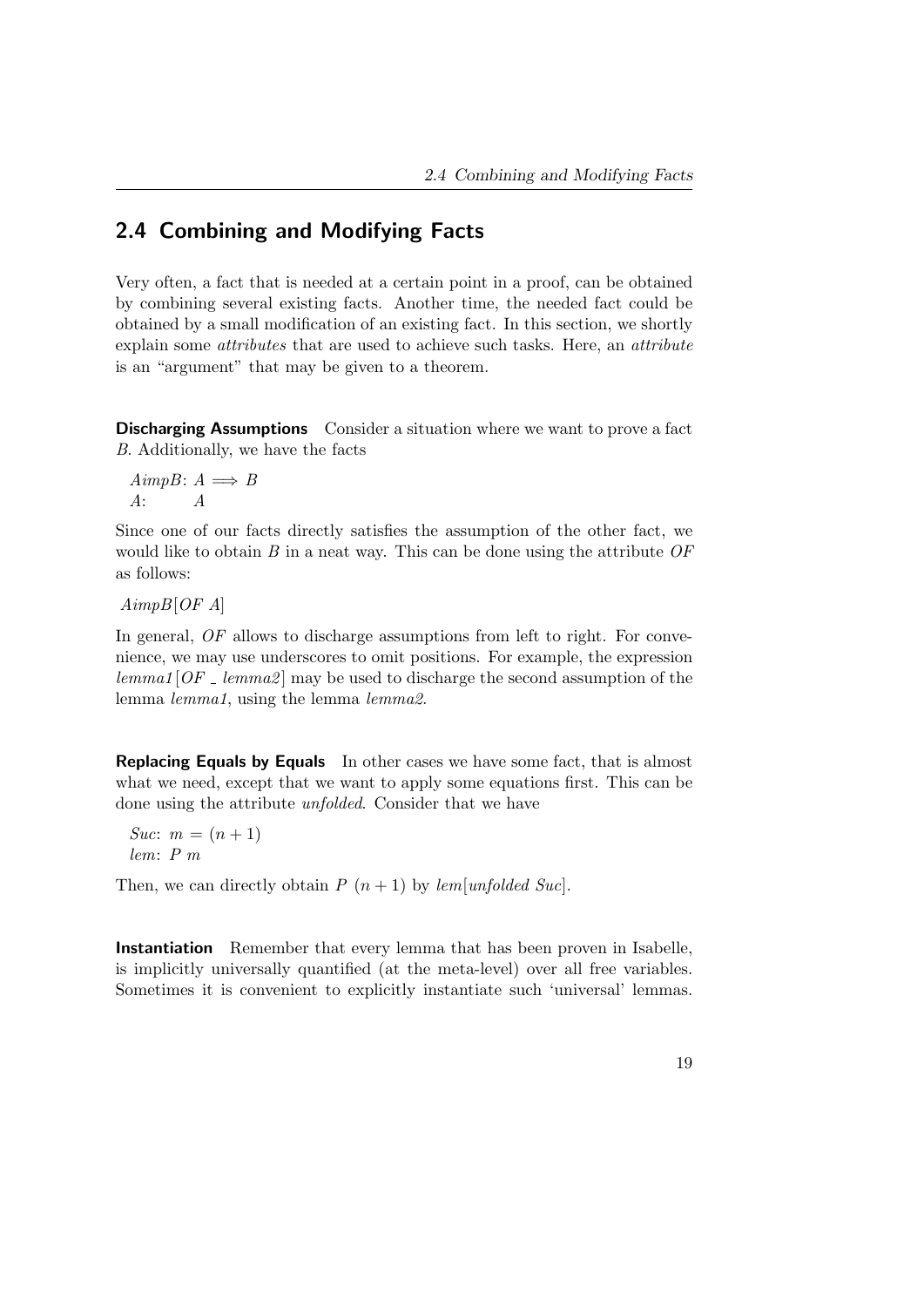Consider that we have proven that some property P does hold for every natural number n:

Plemma: P n

Hence, it should be possible to conclude  $P \theta$ . This can easily be done by Plemma[of  $\theta$ ] (where we assume that P is some defined constant and hence not free in  $Plamma$ ). Note that (like for  $OF$ ) we may omit positions using underscores.

# <span id="page-35-0"></span>2.5 Some Isar Idioms

In this section we introduce some idioms that are commonly used in Isar and make life easier (and often proofs shorter).

**Abbreviations** Some proof methods are so common that abbreviations are provided for them. For example, every logical constant usually comes with some introduction and elimination rules. Then it is syntactically clear that whenever we try to prove a statement introducing a constant we have to use the appropriate introduction rule. Similarly, whenever we want to eliminate a constant, we use the appropriate elimination rule. Further, the system automatically distinguishes between introducing and eliminating, by just checking whether there are any current facts. If there are, then the default behavior is to eliminate the outermost constant of the first fact, otherwise, the default behavior is to introduce the outermost constant of the goal. This is done, whenever we start a proof using **proof** (but may be suppressed by using **proof** instead), or use the method .. (two dots) to prove something. Consider for example logical conjunction.

### lemma  $A \wedge B$ proof

Since we did not give a hyphen as argument to proof, the introduction rule  $\text{conjI}$  is applied, resulting in the goals:

1 . A

2 . B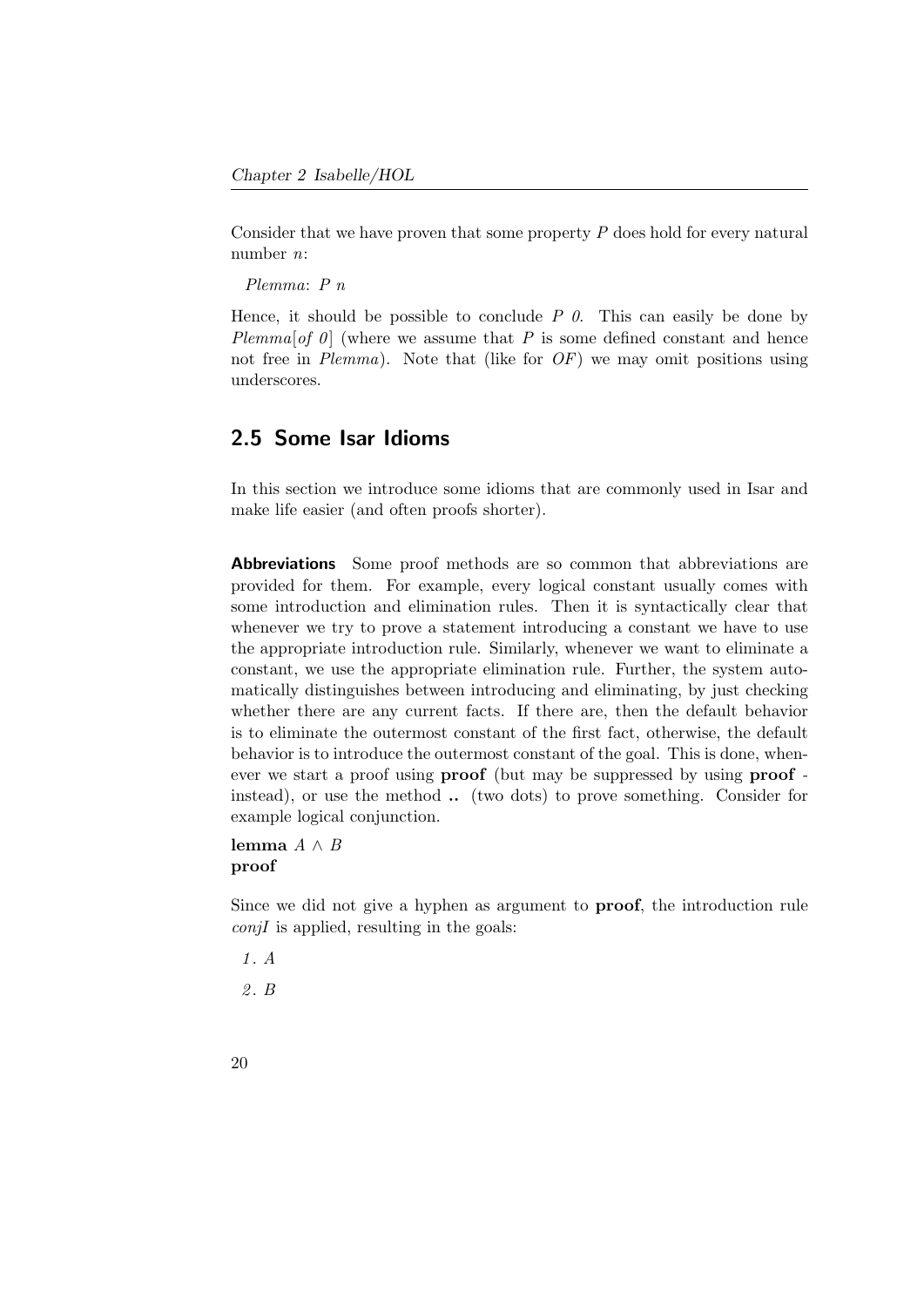If, on the other hand, there are current facts, the corresponding elimination rule is used. For example, in

lemma assumes  $A \wedge B$  shows  $B$ using assms proof

we have the current fact  $A \wedge B$  where the outermost constant is  $op \wedge$ . Hence,  $conjE$  is applied, resulting in the goal:

1.  $[A; B] \Longrightarrow B$ 

## Reasoning using Default Rules.

You may wonder, which rules exactly are considered by **proof** and  $\ldots$  as default introduction and elimination rules. The answer is that default rules are declared as such in the library. Additionally, IsaFoR introduces many more default rules for newly introduced constants. The most important of them are described in 'reasoning boxes,' directly after their introduction.

Another common pattern is, when a goal is directly provable from the current fact. In such a case, the short form . (a single dot), may be used. For example,

from TrueI have True.

Where  $TrueI$  is a lemma from Isabelle/HOL, stating that  $True$  is always a valid fact.

Collecting Facts Often, we have to prove the assumptions of a rule one after the other, before it is possible to apply it. It would be tedious to invent new names for every intermediate fact. Hence, it is possible to collect a bunch of facts and apply them simultaneously. The general scheme is:

have  $A_1$  (proof omitted) moreover have  $A_2$  (proof omitted)

**moreover have**  $A_n$   $\langle proof$  omitted)

. . .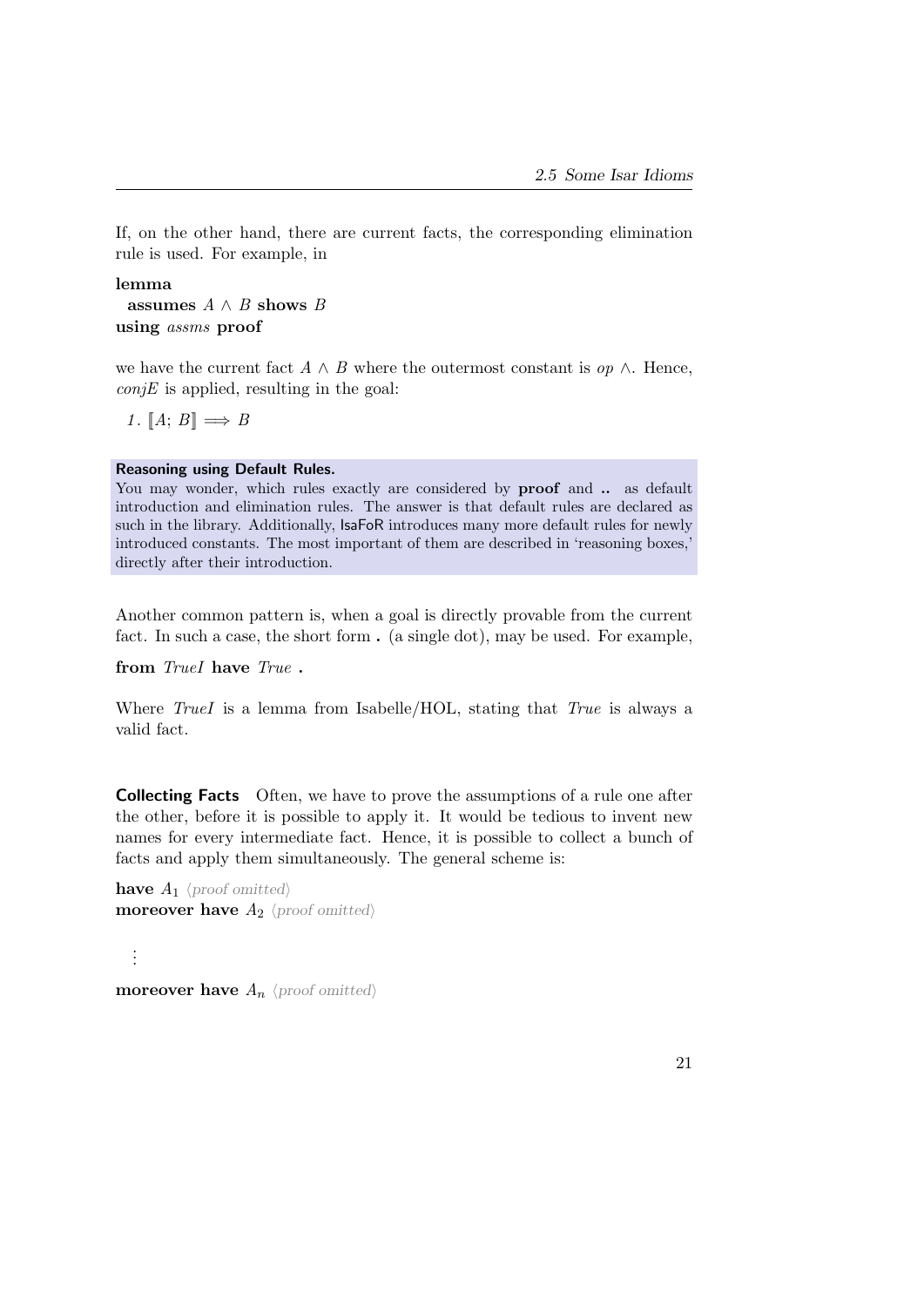### ultimately have  $B$  by (rule  $R$ )

where R is a rule that yields B and whose assumptions are satisfied by  $A_1$  to  $A_n$  (in this order).

Obtaining Witnesses Usually, when we eliminate an existential quantifier from a term like  $\exists x$ . P x, we want to get hold of a concrete witness satisfying the property  $P$ . In Isar, this is done using **obtain**, for specifying the name(s) of the witness(es) and where, for specifying the properties that they have to satisfy. The simplest example would be:

have  $\exists x.$  P x  $\langle proof$  omitted) then obtain  $y$  where  $P$   $y$ ...

## 2.6 Chapter Notes

In this chapter, we gave a short introduction to interactive theorem proving, which is part of what is called *mechanized proof.* MacKenzie [\[26\]](#page-159-0) gives a nice historical overview on mechanized proof and discusses some related philosophical questions.

Afterwards, we gave an overview of Isabelle's meta-logic, which is described by Paulson [\[31\]](#page-159-1). Since our discussion of Pure was only brief, we refer to the thorough documentation provided by Wenzel [\[49,](#page-162-0) [50\]](#page-162-1) as further reading. There is also a must-see tutorial on Isabelle/HOL by Nipkow et al. [\[29\]](#page-159-2).

Then, we shortly discussed how logic and functional programming is part of HOL. By Isar, Isabelle provides a human readable style of proof. Isar was introduced by Wenzel [\[48\]](#page-162-2). For a stepwise introduction to Isar we refer to Nipkow [\[28\]](#page-159-3). Concerning functional programming, we have to make sure that every newly introduced function is terminating. Gladly, most of the time a user does not have to do termination proofs for newly introduced functions by hand, thanks to the ingenious definitional function package by Krauss [\[25\]](#page-159-4).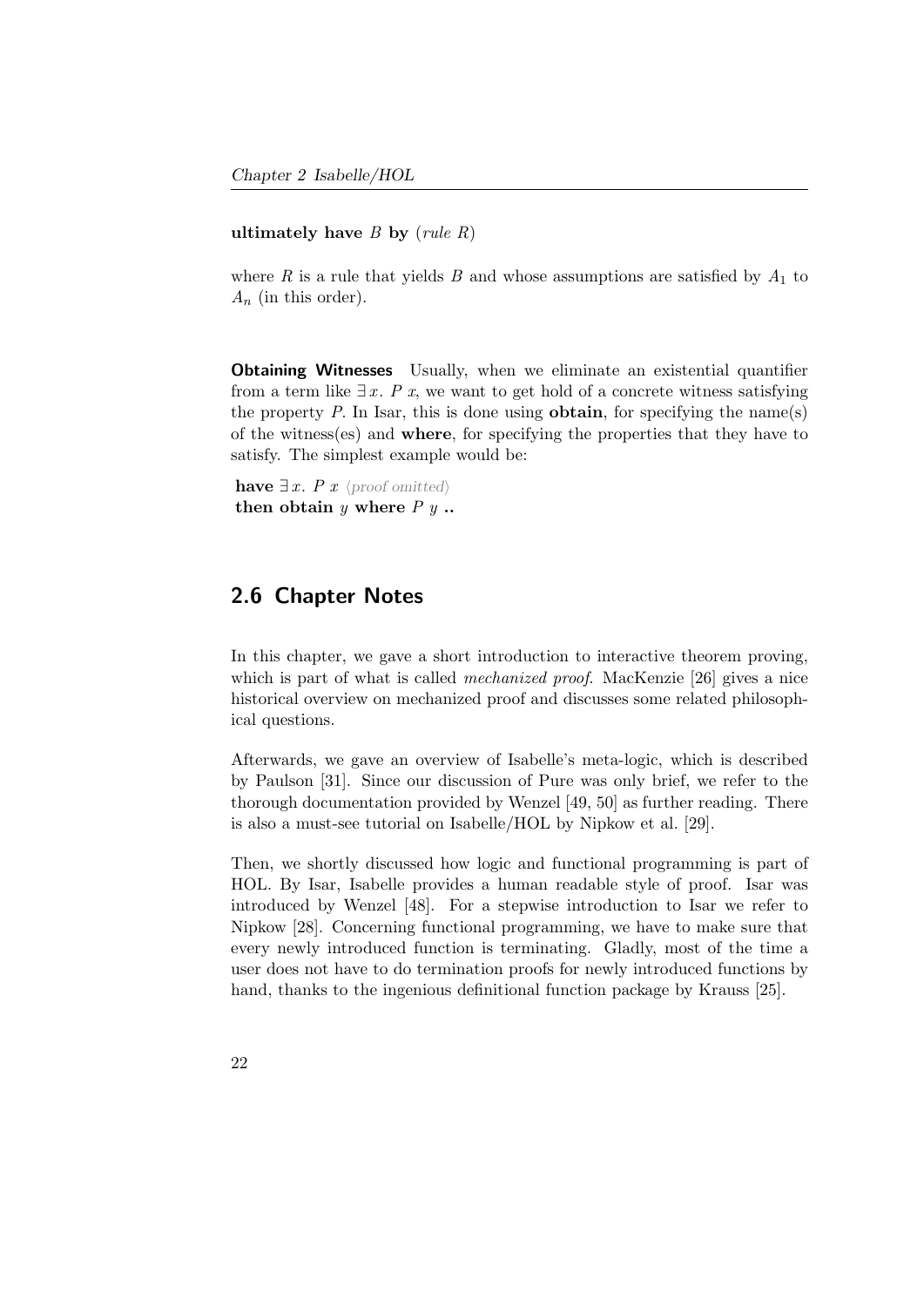Finally, we listed some data types and functions that are used throughout our formalizations; showed a neat way to combine and modify facts; and indicated some structures that can be found in many Isar style proofs.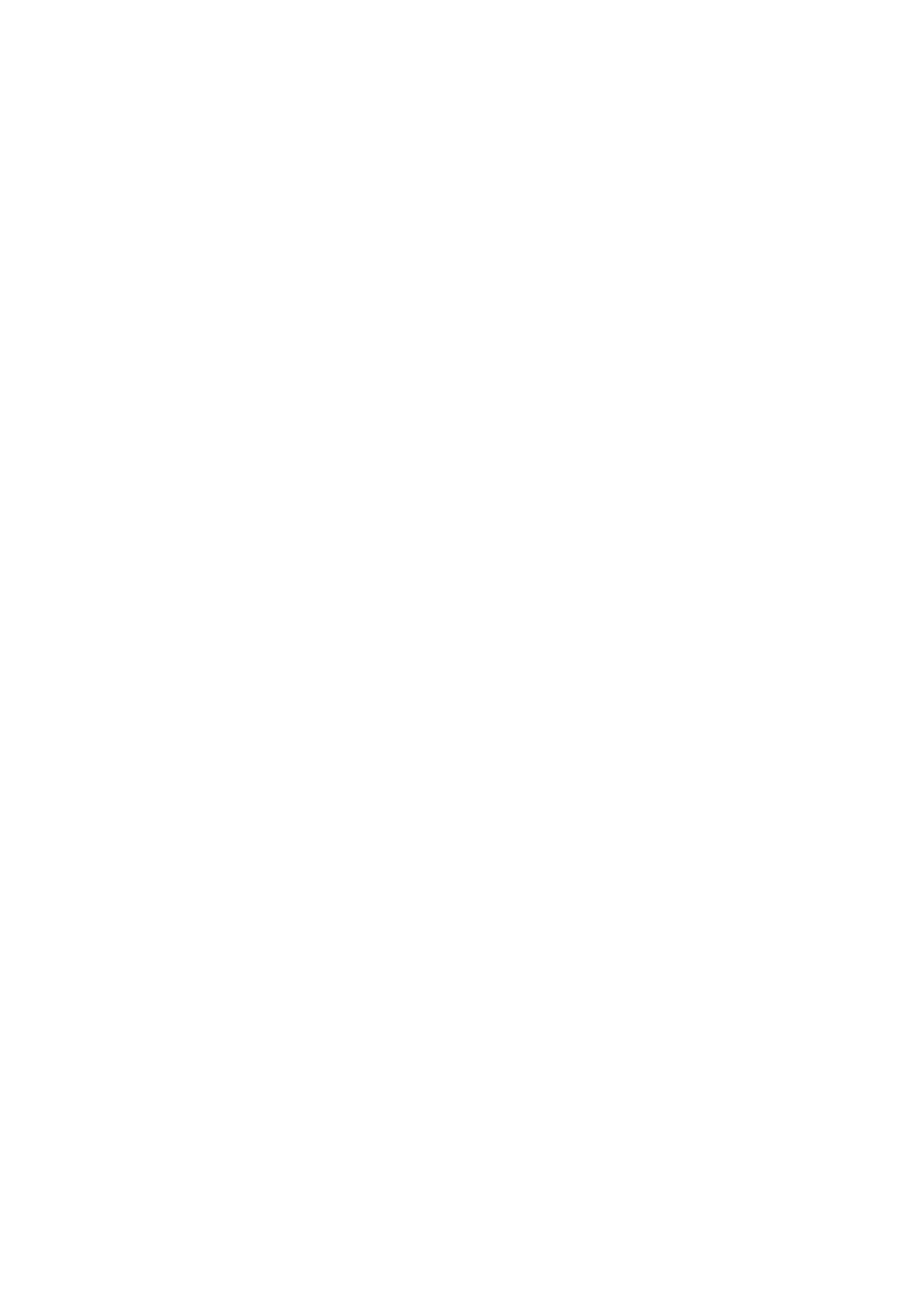# Chapter 3

# Abstract Rewriting

An abstraction is one thing that represents several real things equally well.

Edsger Wybe Dijkstra

Abstract rewriting is rewriting on abstract entities, whereby we mean that we do not have any information on the kind of entities. Consequently, every fact that we are able to prove for abstract rewriting, does also hold for any specific structure of entities. Hence, we may freely use the results of this chapter for term rewriting (from Chapter [4](#page-50-0) on). In general, rewriting is the process of applying rules from a given set to some entity that is being rewritten. This is of course only possible if there is a rule for the specific entity under consideration. Additionally, more than one rule may be applicable. This is usually modeled using an abstract rewrite system (ARS).

<span id="page-40-1"></span>**Definition 3.1 (Abstract Rewrite Systems).** An ARS  $\mathcal A$  is a pair  $(A, \rightarrow_{\mathcal A})$ , consisting of a *carrier* A, together with a binary relation  $\rightarrow_A \in A \times A$ .

<span id="page-40-0"></span>**Example 3.1.** Consider the carrier  $A = \{a, b, c\}$  together with the binary relation  $\rightarrow$  = { $(a, a)$ ,  $(a, b)$ ,  $(a, c)$ }  $\subseteq$  A × A. We have three rules for a, but none for the other two carrier elements. A single rewrite step from  $a$  to  $b$  (denoted by  $a \rightarrow b$ ) is possible, due to the rule  $(a, b)$ .

## 3.1 Abstract Rewriting in Isabelle

Since we are in a typed setting (using HOL), we do omit a specific carrier in our formalizations and just use the type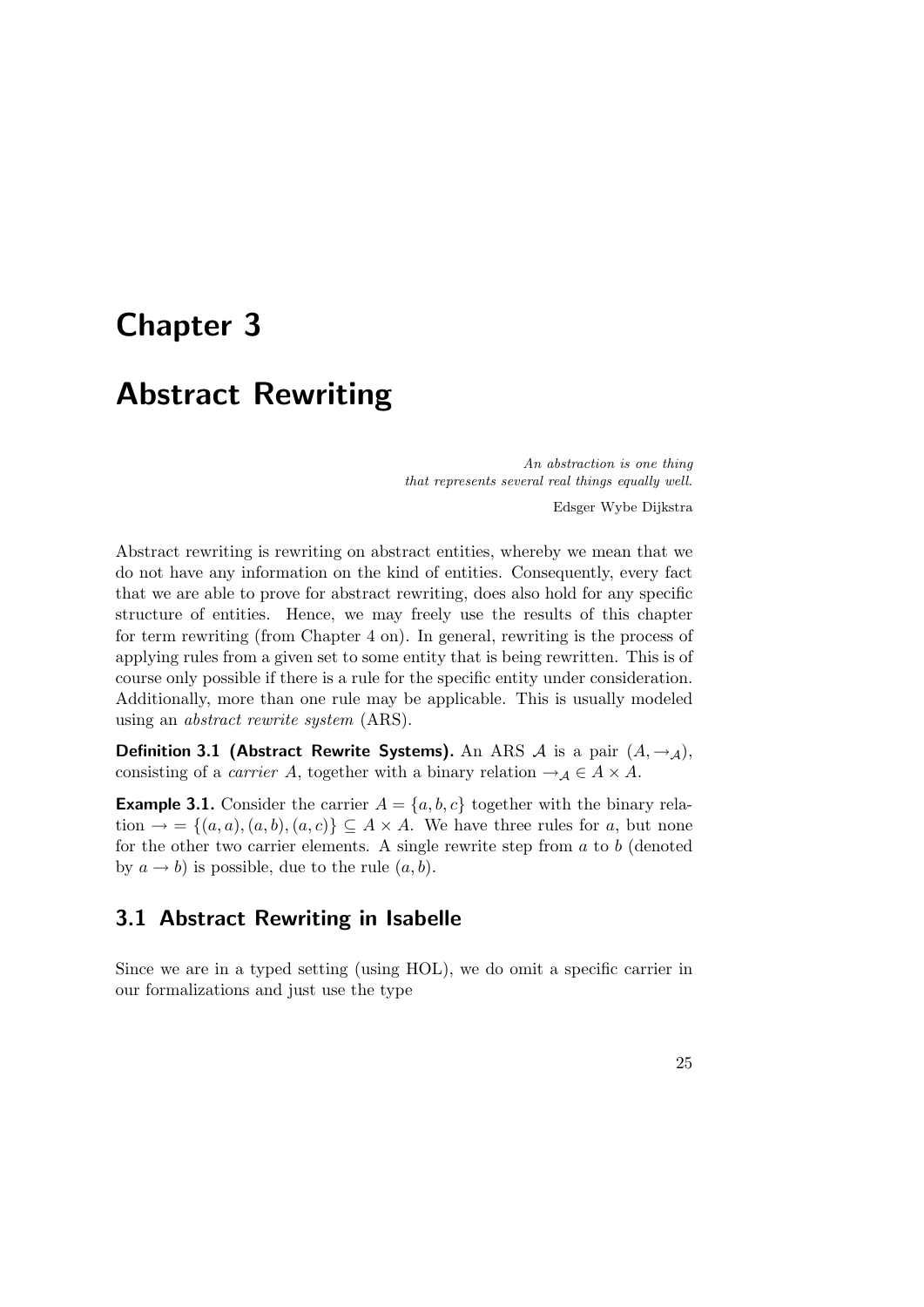types  $\alpha$  ars =  $(\alpha \times \alpha)$  set

of *endorelations* over type  $\alpha$  to denote ARSs in IsaFoR. (In general, binary relations may have different types for their domain and codomain, that is, a binary relation has the type  $(\alpha \times \beta)$  set. To stress that we are only considering binary relations for which the domain and codomain coincide, we use the term endorelation.) If  $(a, b) \in \mathcal{A}$ , we say that there is a *rewrite step* from a to b. Many facts about binary relations are already provided in the theory Relation of Isabelle's library. For example: definitions for the (reflexive and) transitive *closure*  $R^+$  ( $R^*$ ) of a relation R, and the *composition* of two binary relations  $R$  and  $S$ , given by

rel comp  $def: R \circ S \equiv \{(x, z) \mid \exists y \ldotp (x, y) \in R \land (y, z) \in S\}$ 

When  $(a, b) \in \mathcal{A}^*$   $(\mathcal{A}^+)$ , we say that there is a (non-empty) rewrite sequence from  $a$  to  $b$  (or simply that  $a$  rewrites to  $b$ ).

### Reasoning about Binary Relations.

Many facts about binary relations can be found in the theory Relation, which is part of Isabelle/HOL. Just note that the ASCII versions of composition and the (reflexive and) transitive closure are: O (the capital letter 'O') and  $\hat{ }$  + ( $\hat{ }$ \*). Consult Relation, for further details.

Definition 3.2 (Termination / Strong Normalization). It is sometimes convenient to analyze the termination behavior of single elements. We say that an element a is terminating (with respect to an ARS  $A$ ), whenever there is no infinite  $A$ -sequence starting at  $a$ .

$$
SN_{\mathcal{A}}(a) \equiv \nexists S. S \; 0 = a \land (\forall i. (S i, S (i+1)) \in \mathcal{A})
$$

An infinite sequence of elements of type  $\alpha$  is modeled by a function  $S:nat \Rightarrow \alpha$ . Further, by demanding that between every element and its successor there is an A-step, the infinite sequence is guaranteed to be an infinite rewrite sequence of A.

Now, an ARS  $\mathcal A$  is *terminating*, if every carrier element is terminating:

 $SN(\mathcal{A}) \equiv \forall a$ . SN<sub>A</sub>(a)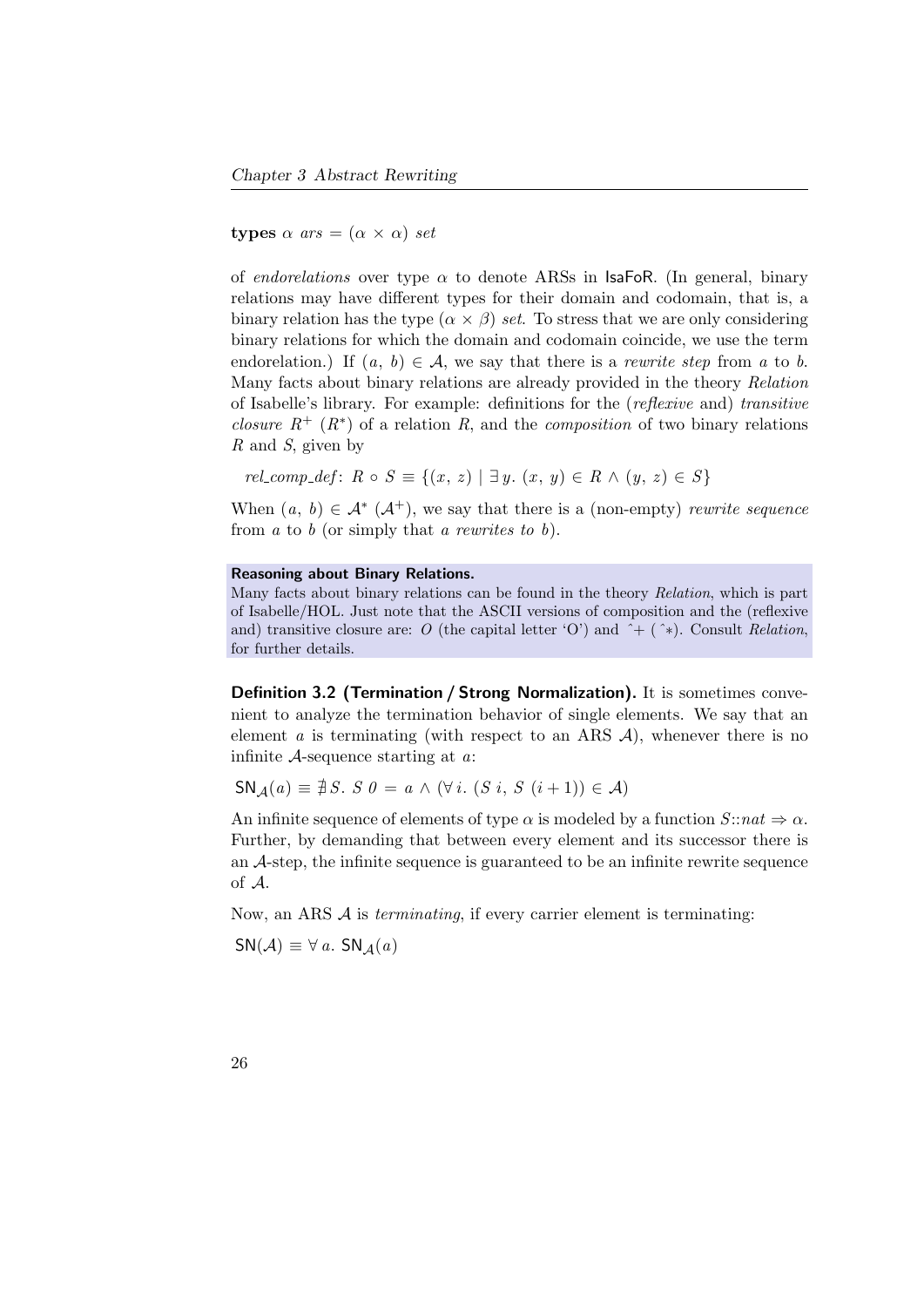### Reasoning about Termination.

The ASCII version of the strong normalization predicate (for single elements) is SN  $(SN$ -elt). Note that strong normalization is connected to the Isabelle internal notion of well-foundedness by the lemma

 $SN_{\mathcal{A}}iff_{\mathcal{A}}^{\mathcal{A}}$ :  $SN(\mathcal{A}) = wf(\mathcal{A}^{-1})$ 

where  $\mathcal{A}^{-1}$  denotes the inverse of the relation  $\mathcal{A}$ . The ASCII variant is  $\hat{i}$  -1.

The above two definitions for strong normalization are available in IsaFoR under the name SN defs. There are also some introduction and elimination rules for strong normalization. For  $SN_{\mathcal{A}}(a)$ , the most important rules are

 $SN\_elt\_I: (\bigwedge S. \ [S \ 0 = a; \forall i. (S \ i, S \ (i+1)) \in \mathcal{A}] \Longrightarrow False) \Longrightarrow SN_{\mathcal{A}}(a)$  $SN_{\mathcal{L}} \in \mathcal{L}$ :  $\|\textsf{SN}_A(a); \nexists S. S \theta = a \wedge (\forall i. (S i, S (i+1)) \in \mathcal{A}) \Longrightarrow P\| \Longrightarrow P$ 

and for  $SN(\mathcal{A})$  we have

 $SN\_I:$   $(\bigwedge a. SN_{\mathcal{A}}(a)) \Longrightarrow SN(\mathcal{A})$  $SN_I': (\bigwedge S. \forall i. (S i, S (i+1)) \in \mathcal{A} \Longrightarrow False) \Longrightarrow SN(\mathcal{A})$  $SN.E: \ \llbracket \mathsf{SN}(\mathcal{A}); \, \mathsf{SN}_{\mathcal{A}}(a) \Longrightarrow P \rrbracket \Longrightarrow P$  $SN\_E'$ :  $\overline{[SN(A); \nexists S. \forall i. (S i, S (i+1)) \in A \Longrightarrow P]} \Longrightarrow P$ 

Further, the principle of well-founded induction that is already present in Isabelle, carries over to strong normalization:

SN\_induct:  $[\textsf{SN}(A); \textsf{A}a. (\textsf{A}b. (a, b) \in A \Longrightarrow P b) \Longrightarrow P a] \Longrightarrow P a$ 

When conceiving a rewrite sequence of an ARS as a computation sequence of a program, where the involved elements denote the intermediate states of the program, termination of the ARS is equivalent to termination of the program. That is, we have an answer to the question: does every computation path lead to a result eventually? There are other interesting questions concerning programs. One of them is: Is the order in which we evaluate expressions irrelevant, that is, is it always possible to join two different computation paths? On the abstract rewriting level, this second question is known as confluence (or the Church-Rosser property). Like termination, confluence is undecidable in general. However, there is a nice connection between termination and confluence: Newman's Lemma. To get further acquainted with Isabelle, in the next section, we will give a proof of *Newman's Lemma* as it is part of **IsaFoR**. Readers already familiar with Isabelle, may safely skip the next section, since confluence of ARSs is not needed in our later formalizations.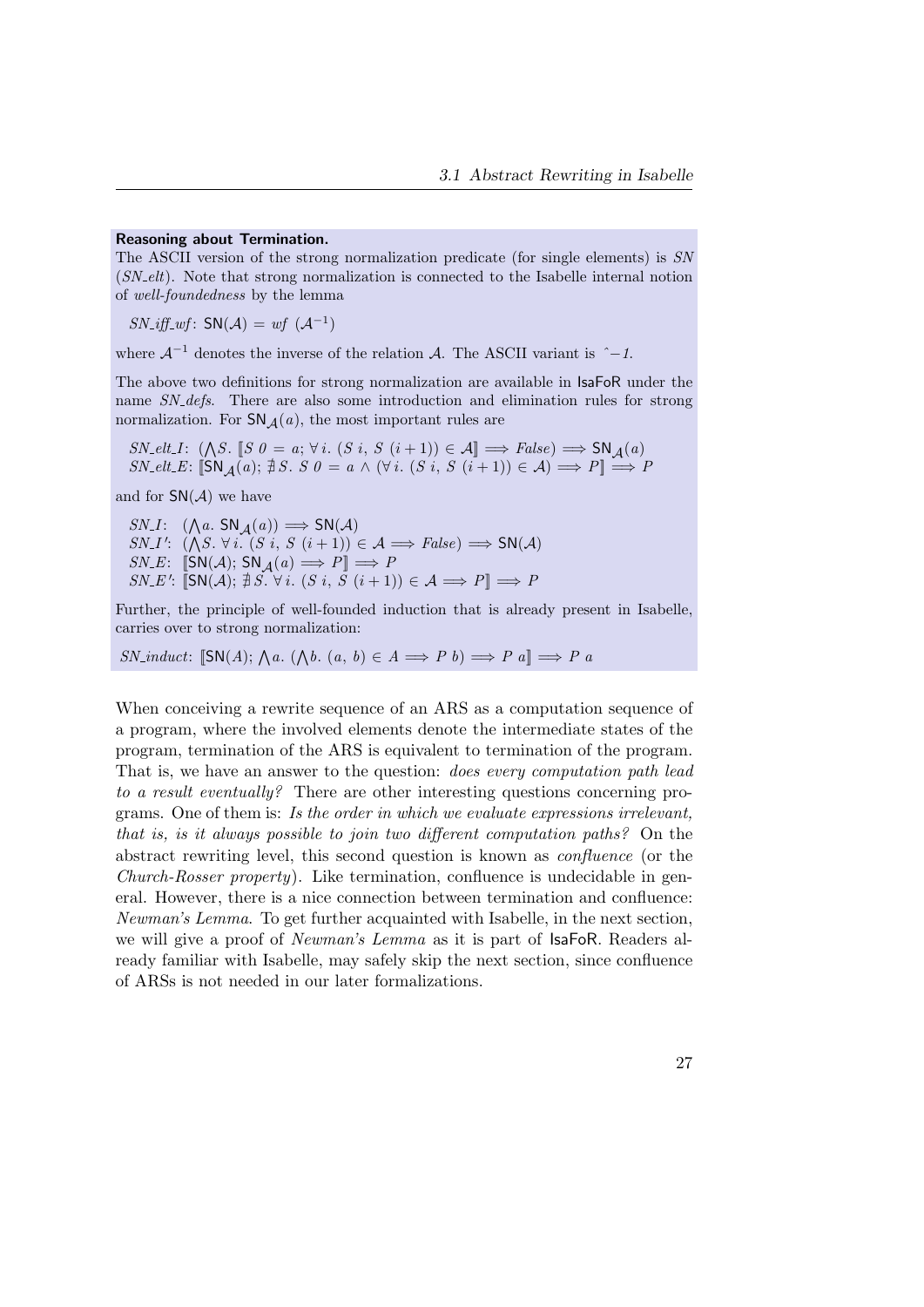# 3.2 Newman's Lemma

Our main goal, is to imitate the textbook proof of Newman's Lemma as closely as possible.

Definition 3.3 (Confluence / Church-Rosser). Before we can actually state the lemma, we need to define (local) confluence (also known as the (Weak) Church-Rosser Property; explaining the following names). For single elements, this is done as follows:

 $WCR_{\mathcal{A}}(a) \equiv \forall b \ c. (a, b) \in \mathcal{A} \wedge (a, c) \in \mathcal{A} \longrightarrow (b, c) \in \mathcal{A}^{\downarrow}$  $CR_A(a) \equiv \forall b \ c. \ (a, b) \in \mathcal{A}^* \wedge (a, c) \in \mathcal{A}^* \longrightarrow (b, c) \in \mathcal{A}^{\downarrow}$ 

where  $\mathcal{A}^{\downarrow}$  is the *joinability relation* of A, given by  $\mathcal{A}^{\downarrow} \equiv \mathcal{A}^* \circ (\mathcal{A}^{-1})^*$ . For an ARS A we say that it is (locally) confluent, whenever every element is (locally) confluent.

#### Reasoning about Confluence.

The corresponding ASCII constants for the (Weak) Church-Rosser Property and the joinability relation are  $(WCR\_elt/WCR)$   $CR\_elt/CR$  and join. Again, there are the obvious introduction and elimination rules:

 $WCR\_elt\_I: (\bigwedge b \ c. \ \llbracket (a, b) \in \mathcal{A}; (a, c) \in \mathcal{A} \rrbracket \Longrightarrow (b, c) \in \mathcal{A}^{\perp}) \Longrightarrow \text{WCR}_{\mathcal{A}}(a)$  $WCR$ <sub>-elt- $E$ :</sub>  $\llbracket \mathsf{WCR}_{\mathcal{A}}(a); (b, c) \in \mathcal{A}^{\downarrow} \implies P; (a, b) \notin \mathcal{A} \implies P; (a, c) \notin \mathcal{A} \implies P \rrbracket \implies P$  $CR\_elt\_I:$  ( $\bigwedge b \ c. \ \llbracket (a, b) \in \mathcal{A}^*; \ (a, c) \in \mathcal{A}^* \rrbracket \Longrightarrow (b, c) \in \mathcal{A}^{\downarrow} \Longrightarrow \mathsf{CR}_{\mathcal{A}}(a)$  $CR_{\text{-}elt\text{-}E:}$  $\llbracket \mathsf{CR}_{\mathcal{A}}(a); (b, c) \in \mathcal{A}^{\downarrow} \Longrightarrow P; (a, b) \notin \mathcal{A}^* \Longrightarrow P; (a, c) \notin \mathcal{A}^* \Longrightarrow P \rrbracket \Longrightarrow P$  $WCR_I$ :  $(\bigwedge a. \text{ WCR}_A(a)) \Longrightarrow \text{WCR}(A)$  $WCR.E: \quad [WCR(\mathcal{A}); WCR_{\mathcal{A}}(a) \Longrightarrow P] \Longrightarrow P$  $CR_I$ :  $(\Lambda a. \, \text{CR}_A(a)) \Longrightarrow \text{CR}(A)$  $CR.E: \qquad [\mathsf{CR}(\mathcal{A}); \mathsf{CR}_\mathcal{A}(a) \Longrightarrow P] \Longrightarrow P$ 

The only difference between local confluence and confluence, is that the former merely demands that two single steps are joinable, whereas the latter demands that every two rewrite sequences starting at the same element are joinable.

<span id="page-43-0"></span>Lemma 3.1 (Newman's Lemma). An ARS  $A$  is confluent, whenever it is terminating and locally confluent. In Isabelle this is stated as follows:

 $\mathbb{ISN}(\mathcal{A})$ ; WCR $(\mathcal{A})\mathbb{I} \implies \mathbb{CR}(\mathcal{A})$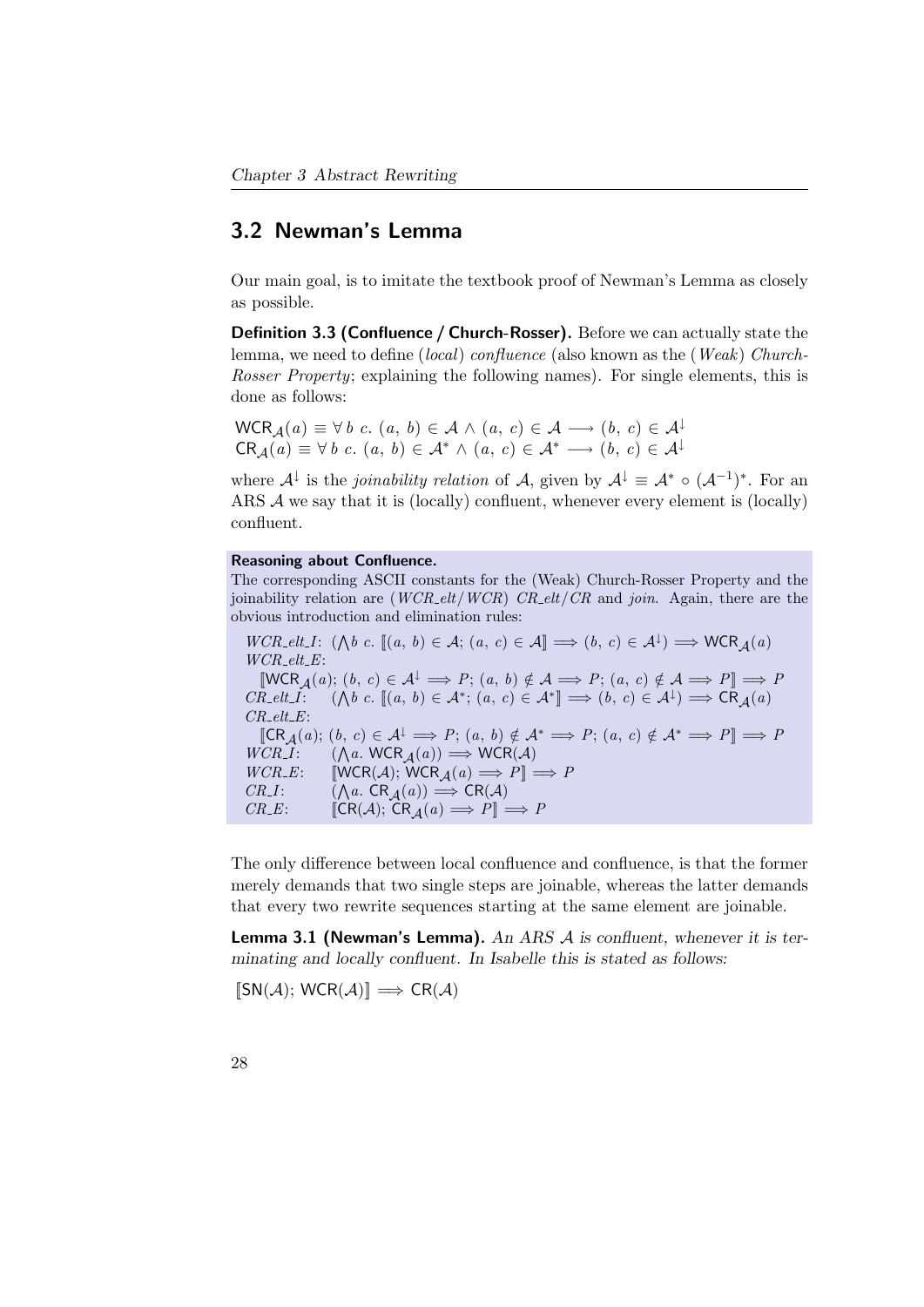In the remainder of this section, we give a proof of the above statement.

```
lemma Newman: assumes SN(A) and WCR(A) shows CR(A)proof
```
We have to show that an arbitrary but fixed element  $x$  is confluent. We do this using the first assumption and proceeding by well-founded induction.

```
fix xfrom \langle SN(A) \rangle show CR_A(x)proof induct
 case (IH x) show CR_A(x)
```
At this point, the induction hypothesis  $IH: (x, b) \in \mathcal{A} \Longrightarrow \mathsf{CR}_{\mathcal{A}}(b)$  for arbitrary b is at our disposal.

proof fix  $y z$ 

In order to show confluence for the single element  $x$ , we assume that there are two rewrite sequences to the arbitrary but fixed elements y and z and then have to show that those are joinable.

```
assume (x, y) \in A^* and (x, z) \in A^*from \langle (x , y) \in A^* \rangle obtain m where (x , y) \in A^m..
from \langle (x, z) \in \mathcal{A}^* \rangle obtain n where (x, z) \in \mathcal{A}^n.
```
We obtain the lengths m and n of the two rewrite sequences from x to  $y$  and from  $x$  to  $z$ . The remainder of the proof runs by nested case distinctions on  $m$ and n. Since the cases where either of them is  $\theta$  are trivial, we omit them and just present the interesting case, that is,  $m = m' + 1$  and  $n = n' + 1$ . To get the proof idea, Figure [3.1](#page-45-0) may be helpful.

```
show (y, z) \in \mathcal{A}^{\downarrow}proof (cases n)
  case \theta show ?thesis (proof omitted)
next
  case (Suc \; n')from \langle (x , z) \in \mathcal{A}^n \rangle[unfolded Suc] obtain t
    where (x, t) \in A and (t, z) \in A^*.
```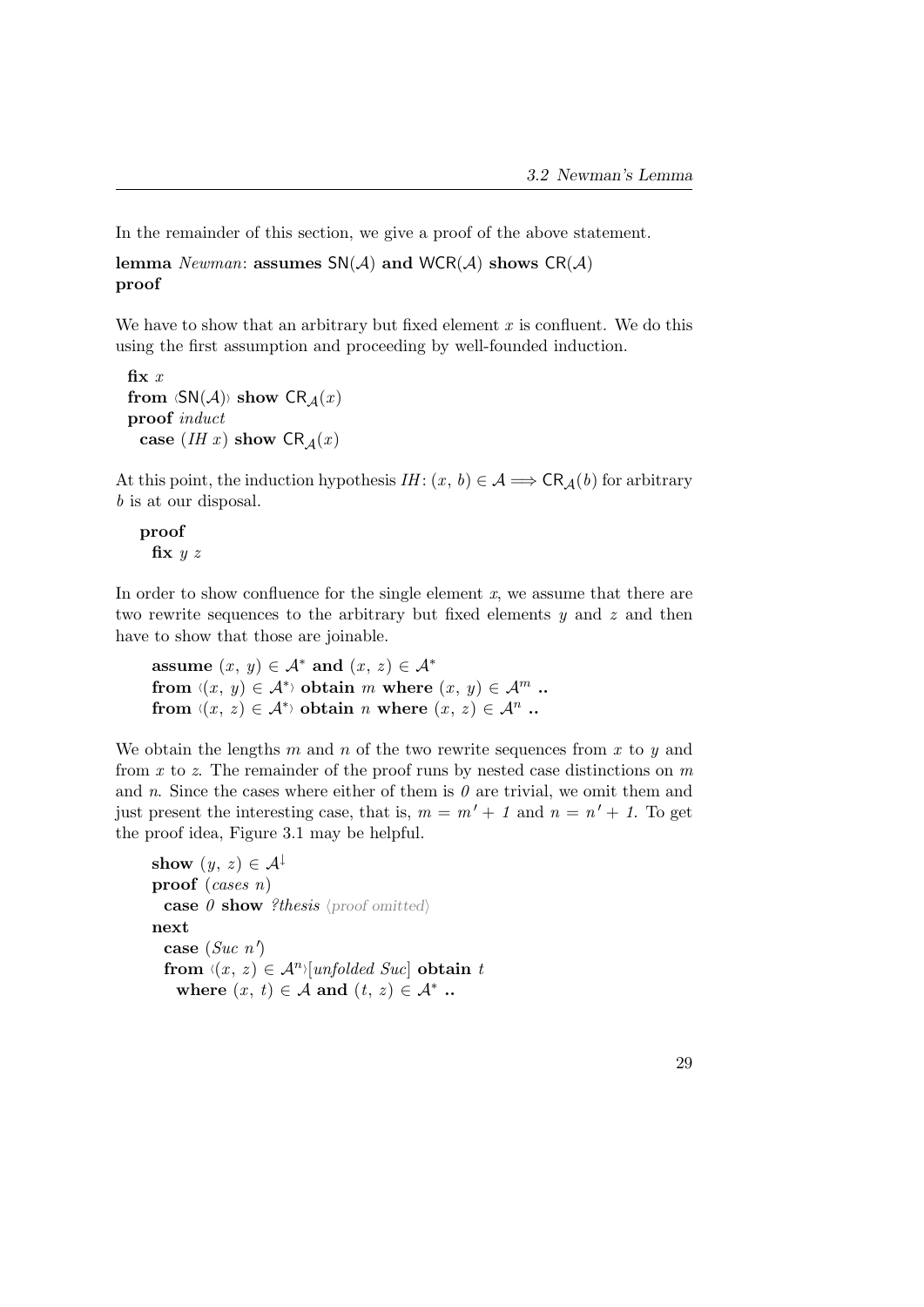

<span id="page-45-0"></span>Figure 3.1: Proof sketch of Newman's Lemma.

```
show ?thesis
proof (cases m)
  case \theta show ?thesis (proof omitted)
next
  case (Suc \ m')from \langle (x , y) \in \mathcal{A}^m \rangle[unfolded Suc] obtain s
    where (x, s) \in A and (s, y) \in A^*.
```
First we complete the top left square of Figure [3.1,](#page-45-0) using the assumption that  $A$  is locally confluent. In this way we obtain the element u.

```
from \langle WCR \nightharpoondown \langle x , s \rangle \in \mathcal{A} \rangle and \langle (x , t) \in \mathcal{A} \ranglehave (s, t) \in \mathcal{A}^{\downarrow} by auto
then obtain u where (s, u) \in A^* and (t, u) \in A^*.
```
Then, using the induction hypothesis instantiated with  $(x, s) \in A$  (that is, we discharge the first assumption of  $I$ H by  $OF$  ...), we complete the top right square. Obtaining the element  $v$ . (Recall that  $\cdot$  stands for a proof by assumption.)

> from  $IH[OF \langle (x , s) \in A \rangle]$  have  $CR_A(s)$ . with  $\langle (s, u) \in \mathcal{A}^* \rangle$  and  $\langle (s, y) \in \mathcal{A}^* \rangle$  have  $(u, y) \in \mathcal{A}^{\downarrow}$  by auto then obtain v where  $(u, v) \in A^*$  and  $(y, v) \in A^*$ .

Finally, we complete the bottom square, using the induction hypothesis instantiated with  $(x, t) \in \mathcal{A}$ . (Note that the abbreviation ?thesis may always be used to refer to the conclusion of the current subproof.)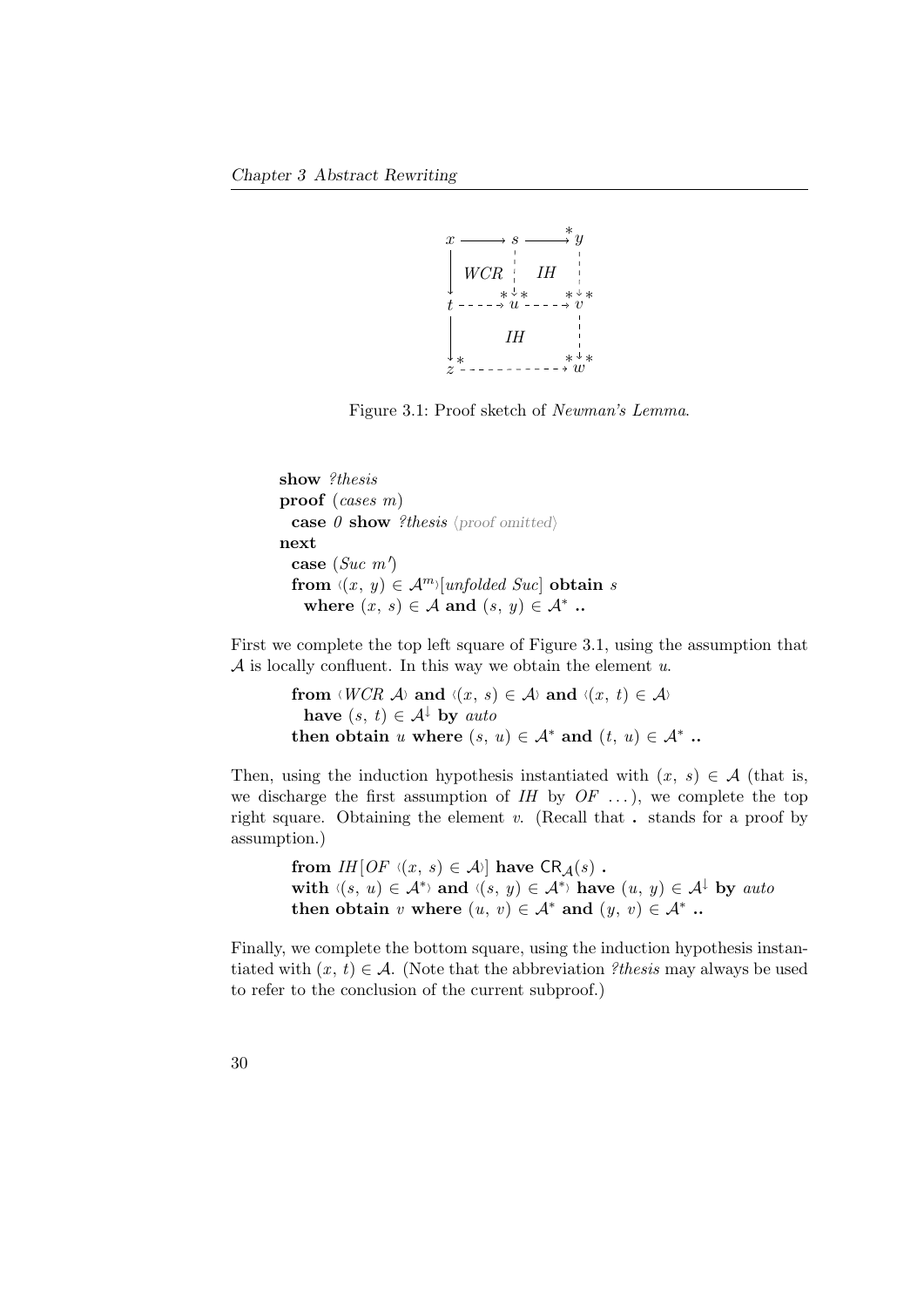```
from IH[OF \ (x, t) \in A] have CR_A(t).
           moreover from \langle (t, u) \in \mathcal{A}^* \rangle and \langle (u, v) \in \mathcal{A}^* \ranglehave (t, v) \in A^* by auto
           ultimately have (z, v) \in \mathcal{A}^{\downarrow} using \langle (t, z) \in \mathcal{A}^* \rangle by auto
           then obtain w where (z, w) \in A^* and (v, w) \in A^*.
           from \langle (y, v) \in A^* \rangle and \langle (v, w) \in A^* \rangle have (y, w) \in A^* by auto
           with \langle (z, w) \in \mathcal{A}^* \rangle show ?thesis by auto
         qed
      qed
    qed
  qed
qed
```
In the next section we will give a proof of a fact that is used several times in IsaFoR.

# 3.3 Non-Strict Ending

When reasoning about termination, we are often concerned with infinite sequences (as we have already seen above, those are modeled by functions from the natural numbers to the type of elements the sequence has). This is mostly used in *proofs by contradiction*, where we show that the existence of an infinite sequence would lead to a contradiction.

In the following, we give a particularly useful lemma, which is used several times in IsaFoR.

**Lemma 3.2.** Consider two ARSs A and B, as well as the infinite  $A \cup B$ sequence S. Let the first element of S be strongly normalizing with respect to B, and A be compatible to B (that is, an A-step followed by a B-step, can be replaced by a single  $\beta$ -step). Then, after a finite number of steps, the remaining sequence consists solely of A-steps.

In usual applications of this lemma  $A$  is a non-strict relation, hence the name.

lemma non\_strict\_ending: assumes seq:  $\forall i. (S \ i, S \ (i+1)) \in \mathcal{A} \cup \mathcal{B}$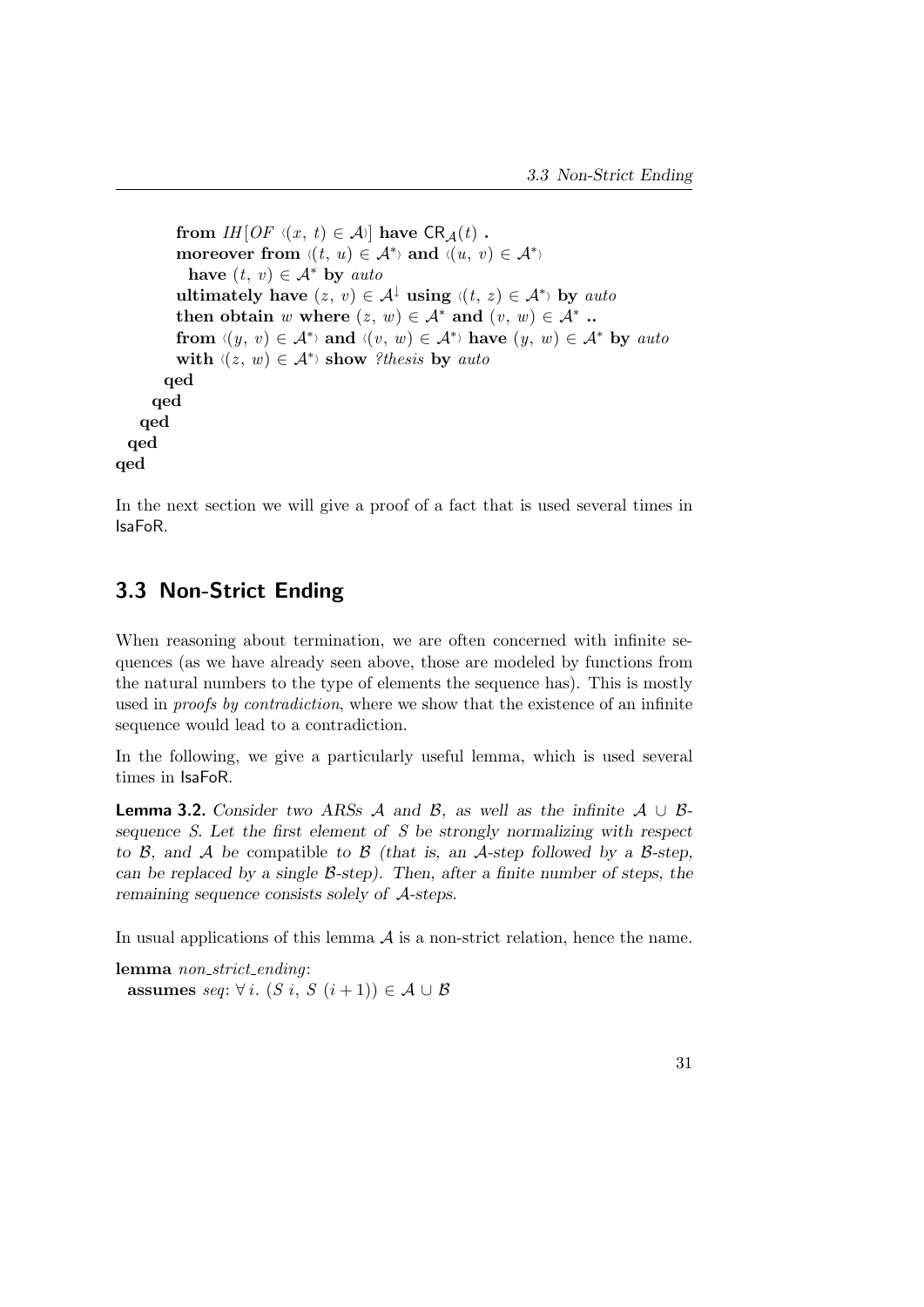and  $A \circ B \subseteq B$  and  $SN_B(S \theta)$ shows  $\exists j. \forall i \geq j.$   $(S i, S (i+1)) \in \mathcal{A} - \mathcal{B}$ 

For the sake of a contradiction, we assume that the conclusion does not hold.

proof (*rule ccontr*) assume  $\neg (\exists j. \forall i \geq j. (S \, i, S \, (i+1)) \in \mathcal{A} - \mathcal{B})$ 

But then, by the Axiom of Choice, we get hold of a selection function  $\pi$  over the indices, such that there is a B-step from position  $\pi i$  to position  $\pi (i + 1)$ and additionally  $\pi$  is monotone (that is,  $\forall i. i \leq \pi i$ ).

with seq have  $\forall j. \exists i. i \geq j \land (S i, S (i + 1)) \in \mathcal{B}$  by blast from choice [OF this] obtain  $\pi$ where B\_steps:  $\forall i$ .  $\pi i \geq i \wedge (S (\pi i), S ((\pi i) + 1)) \in \mathcal{B}$ .

The idea is now to use  $\pi$ , in order to pick those elements from S that are connected by  $\mathcal{B}^+$ . To this end, we need an auxiliary function that actually constructs indices for the new sequence from indices of the old one. This is the purpose of

shift\_by  $f \theta = 0$  $shift\_by f (i + 1) = ((f (shift\_by f i)) + 1)$ 

With the help of this function, we define an infinite sequence  $\mathscr{E}S$  that pinpoints those elements of the original sequence S which are connected by  $\mathcal{B}^+$ .

let ?S i = S (shift\_by  $\pi$  i)

Before we are actually able to show that the new sequence  $\mathscr{S}$  is an infinite sequence of  $\mathcal{B}^+$ -steps, we show the following:

have  $\forall i. (S \, i, S \, ((\pi \, i) + 1)) \in \mathcal{B}^+$ 

For this proof we need two more lemmas: One that shows that in an infinite B-sequence there is a step from i to j in the reflexive and transitive closure of B, whenever  $i \leq j$ . And another one that shows that if a relation A is compatible with a relation B, that is  $A \circ B \subseteq B$ , then an arbitrary  $A \cup B$ sequence, followed by a  $\beta$ -step, may be combined into a non-empty  $\beta$  sequence. In Isabelle those two lemmas look as follows: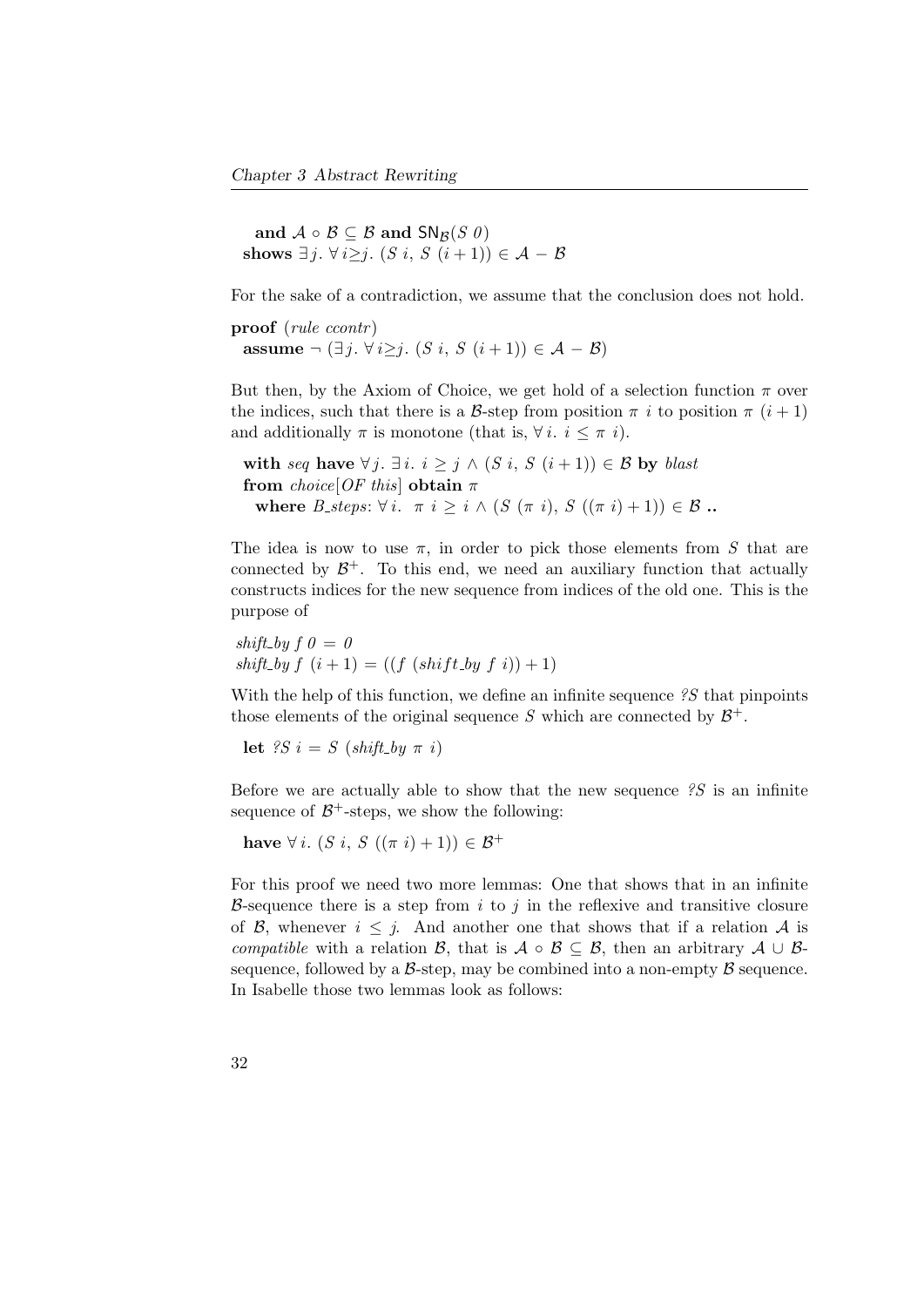iseq imp steps:  $[\nabla i. (S i, S (i+1)) \in \mathcal{A}; i \leq j] \Longrightarrow (S i, S j) \in \mathcal{A}^*$  $comp\_rtrancl\_trancl$ :  $[\mathcal{A} \circ \mathcal{B} \subseteq \mathcal{B}; (x, y) \in (\mathcal{A} \cup \mathcal{B})^* \circ \mathcal{B}] \Longrightarrow (x, y) \in \mathcal{B}^+$ proof fix  $i$ from *B\_steps* have  $\pi$  *i*  $\geq$  *i* and B\_step:  $(S (\pi i), S ((\pi i) + 1)) \in \mathcal{B}$  by auto from seq and  $\langle \pi | i \geq i \rangle$ have  $(S i, S (\pi i)) \in (A \cup B)^*$  by (rule iseq\_imp\_steps) with B\_step have  $(S_i, S_i(\pi_i)+1) \in (\mathcal{A} \cup \mathcal{B})^* \circ \mathcal{B}$  by auto with  $\langle A \circ B \subseteq B \rangle$  show  $(S i, S ((\pi i) + 1)) \in B^+$ by  $(\text{rule} \text{computation})$ qed hence  $\forall i.$  (?S i, ?S  $(i+1)$ )  $\in$   $\mathcal{B}^+$  by simp

It remains to show that this contradicts the assumption  $\mathsf{SN}_\mathcal{B}(S \theta)$ . Therefore, we need a lemma, stating that the termination behavior of a single element under  $\mathcal{B}$ , carries forward to  $\mathcal{B}^+$ , that is:

 $SN\_elt\_imp\_SN\_elt\_trancl$ :  $SN_{\mathcal{A}}(x) \Longrightarrow SN_{\mathcal{A}^+}(x)$ moreover from  $\langle \mathsf{SN}_{\mathcal{B}}(S|\theta) \rangle$  have  $\mathsf{SN}_{\mathcal{B}^+}(\mathscr{C} S|\theta)$ using  $SN\_elt\_imp\_SN\_elt\_trancl$  by simp ultimately show False unfolding SN\_defs by best qed

Now we know everything about termination of ARSs that we need in the upcoming chapters. In the next chapter we will give structure to the elements of our rewrite systems. That is, we are concerned with the rewriting of terms.

# 3.4 Chapter Notes

In this chapter, we started by introducing our Isabelle formalization of abstract rewriting [\[36\]](#page-160-0). As an example of its usage, we gave a proof of Newman's Lemma. Note that this is by far not the first formalization of Newman's Lemma. There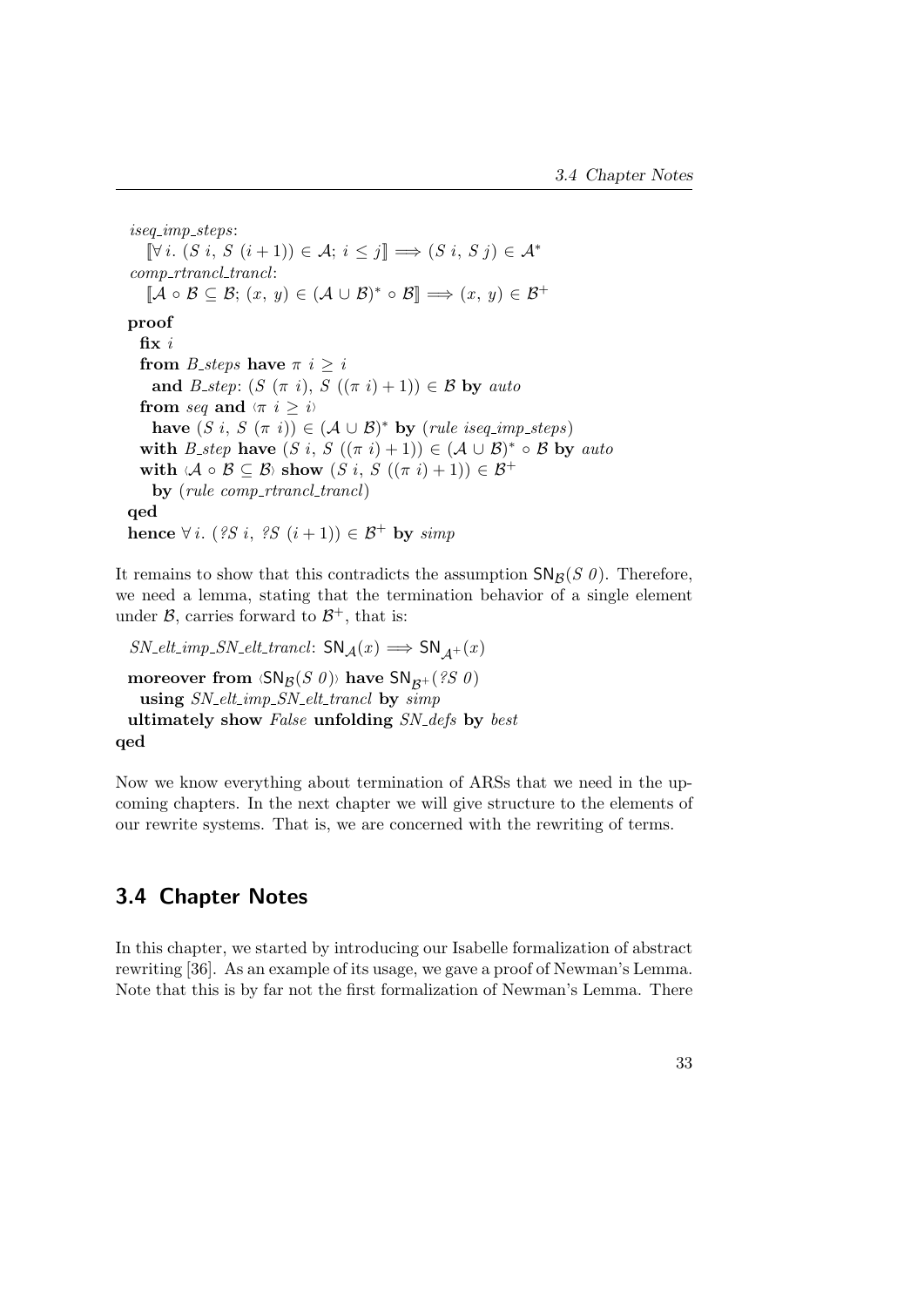are formalizations in ACL2 [\[33\]](#page-160-1), Boyer-Moore [\[34\]](#page-160-2), Coq [\[19\]](#page-158-0), Isabelle [\[32\]](#page-160-3), Otter [\[3\]](#page-156-0), and PVS [\[11\]](#page-157-0), among others. Yet another formalization is part of the Isabelle sources since 1995 (in the theory Library/Commutation). It tries to exhaust automatic methods—giving incremental versions of the lemma that are using more and more automation—resulting in an impressively short proof.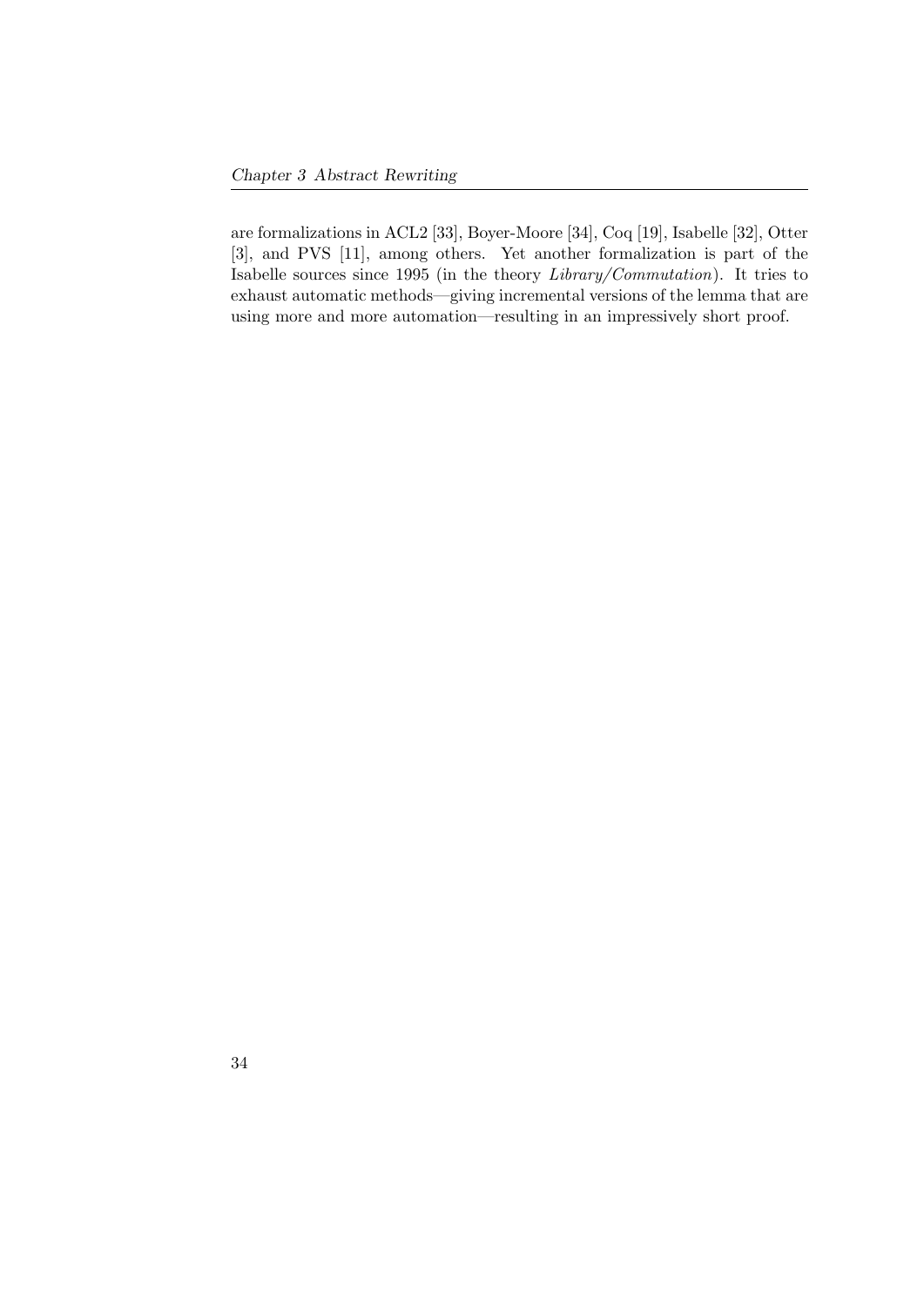# <span id="page-50-0"></span>Chapter 4

# Term Rewriting

<span id="page-50-1"></span>Don't ask for its meaning ask for its rules! Vincent van Oostrom

Abstract rewriting is convenient for establishing properties and proving facts that do not rely on the structure of elements being rewritten. However, it is not that useful when we want to prove termination of a program. The problem is to fix an adequate abstraction. If we do not abstract at all, writing down the ARS corresponding to a program, is only possible when we already know its termination behavior. It is also possible to loose termination by the abstraction.

**Example 4.1.** Consider the following Haskell implementation of the Ackermann function:

<span id="page-50-3"></span><span id="page-50-2"></span>
$$
ack 0 y = y + 1 \tag{1}
$$

ack 
$$
(x + 1) 0 = ack x 1
$$
 (2)

ack 
$$
(x + 1) (y + 1) =
$$
ack x  $(ack (x + 1) y)$  (3)

Now, let us represent this program as an ARS. One way would be to abstract from concrete integers and just consider function calls. This would result in the graph depicted in Figure [4.1.](#page-51-0) But, as is evident from the cycles in the graph, this ARS is not terminating, even though the original program is.

Another possibility would be to identify a function call with its result. Then the carrier would consist of all the integers (restricted to a fixed number of bits) that are results of some call to ack, but there would be no edges (that is, we are considering an empty binary relation). This abstraction trivially establishes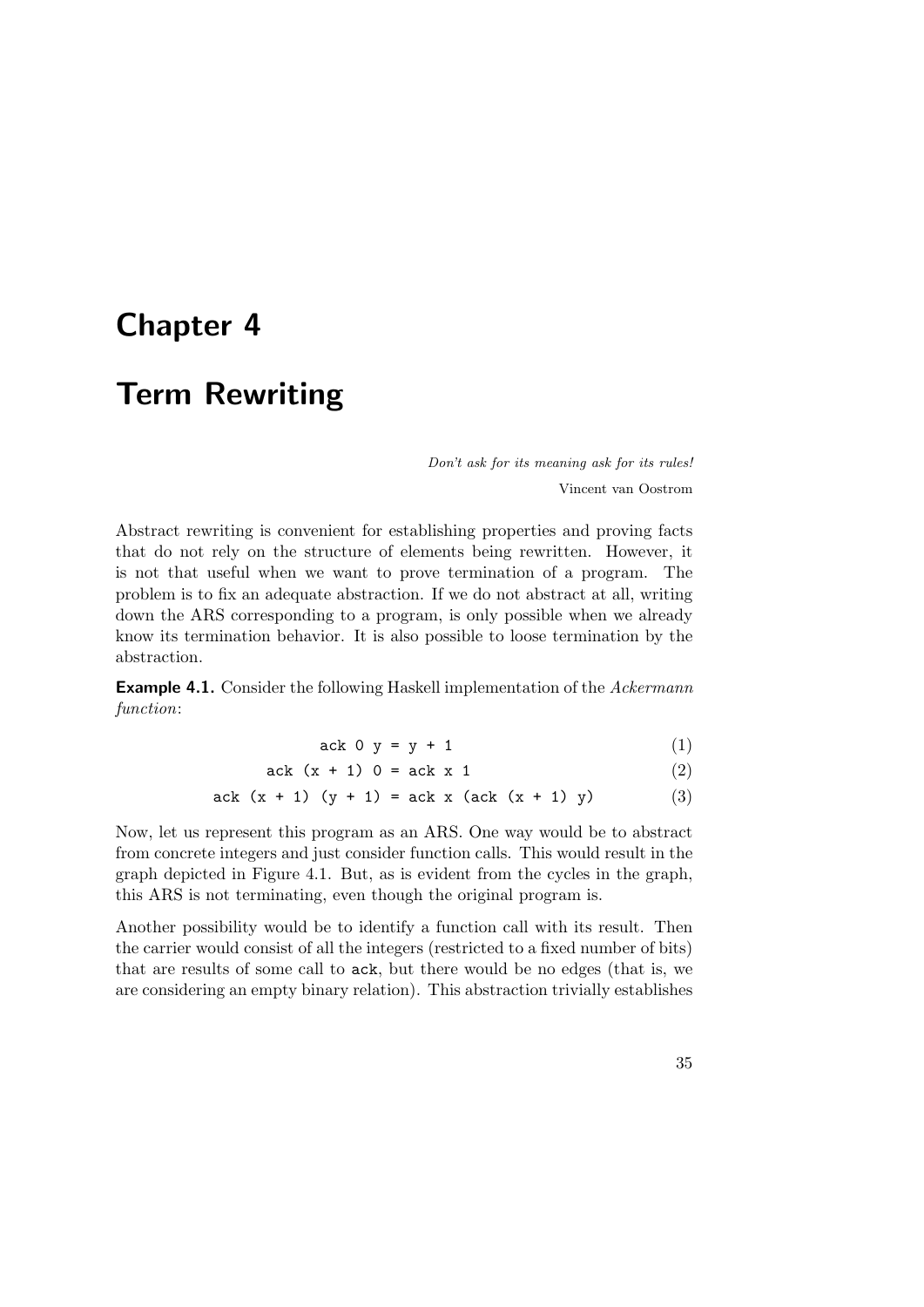

<span id="page-51-0"></span>Figure 4.1: The call-graph of the Ackermann function.

termination of the Ackermann program. However, we had to exploit the fact that every call to ack yields a result in the first place. Hence, this abstraction is also not useful for termination analysis, since termination is already required to build it.

What we would really like to have is some structure on elements that can be used to represent facts like changes in function arguments, the nesting structure of functions, mutual dependencies, etc. There are several possibilities: strings, first-order terms, lambda terms, graphs, and what is more. For our purposes we choose first-order terms, which give a good compromise between expressiveness and simplicity.

## 4.1 First-Order Terms

In the literature *terms* are usually built over some *signature* of *function sym*bols having a certain arity, together with a (usually countable infinite) set of variables. Then a term is either a variable, or a function application with a number of arguments, corresponding to the arity of the involved function symbol. For example, the left-hand sides of the Ackermann program from Example [4.1,](#page-40-0) could be written as  $ack(0, y)$ ,  $ack(s(x), 0)$  and  $ack(s(x), s(y))$ , respectively (where s denotes the successor function).

As already for the carrier in the abstract rewriting setting, we choose to represent variables and function symbols by types instead of sets (which is somehow equivalent anyway). In IsaFoR we use the following data type:

datatype  $(\alpha, \beta)$  term = Var  $\beta$  | Fun  $\alpha$   $((\alpha, \beta)$  term list)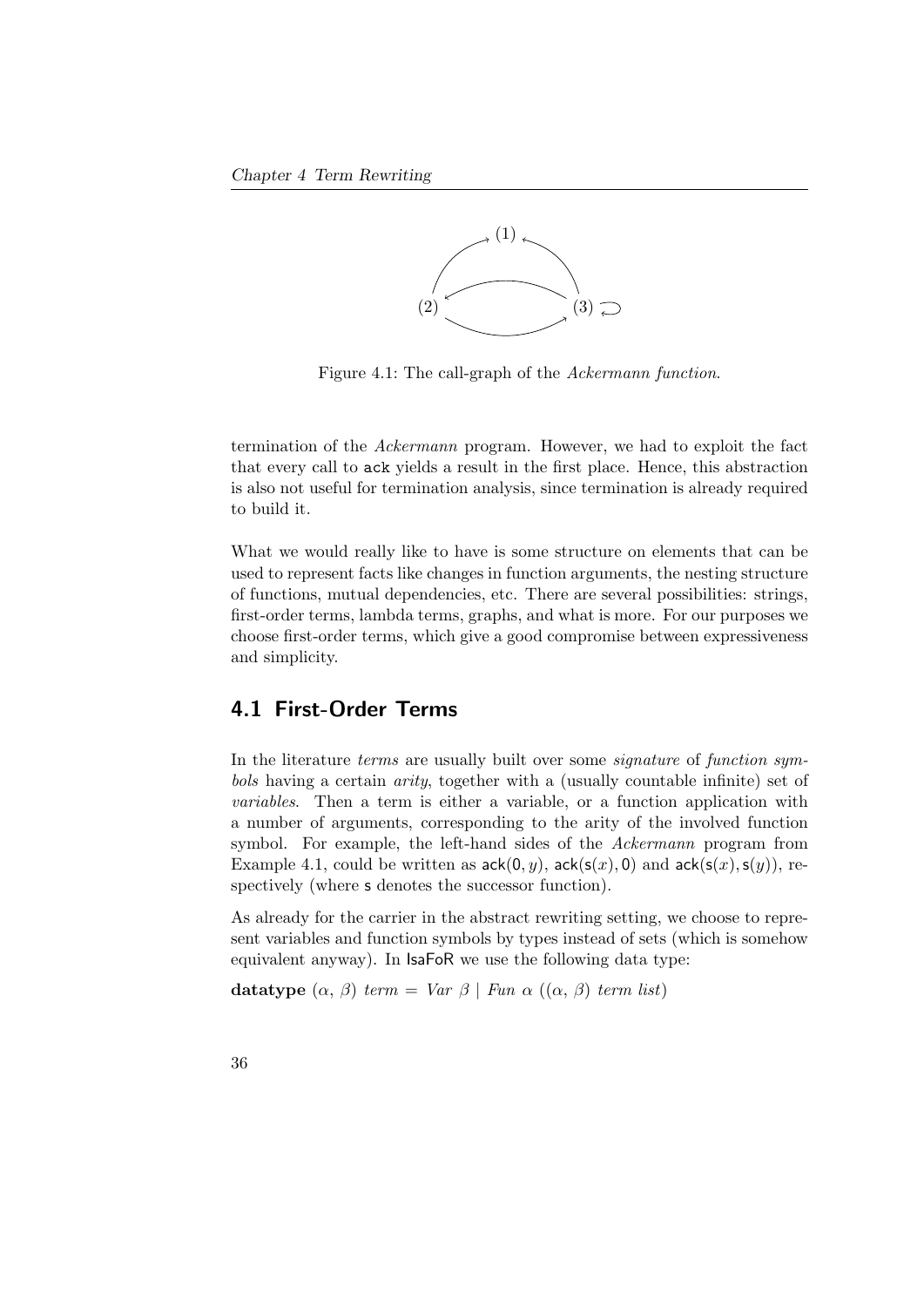This denotes terms built over function symbols of type  $\alpha$  and variables of type  $\beta$ . Note that there is no well-formedness restriction to function applications in the sense that some arity has to be respected. This also implies that the name of a function symbol alone, is not enough to identify it uniquely, since the same name could be used with different arities. Thus, we usually take pairs  $(f, n)$  of function symbols and arities, to gain uniqueness. Using this data type, the above terms would be represented by

Fun "ack"  $[Fun$  "0"  $], Var$  "y" Fun "ack"  $[Fun$  "s"  $[Var$  "x" $], Fun$  " $0"$   $[]]$ Fun "ack"  $[Fun$  "s"  $[Var$  "x" $],$  Fun "s"  $[Var$  "y" $]]$ 

where we use *strings* to represent function symbols and variables. In examples, we use the more compact notation from above (for example, s(0) instead of Fun "s" [Fun "0" []]), where function symbols are written sans serif, to distinguish them from variables (which are written in italics).

#### Reasoning about Terms.

As for every data type, Isabelle provides case distinction and induction for terms. Case distinction is:

term.exhaust:  $[\![\bigwedge x. t = Var x \Longrightarrow P; \bigwedge f \text{ts. } t = Fun f \text{ts} \Longrightarrow P]\!] \Longrightarrow P$ 

The automatically generated induction scheme for terms, however, is a bit bulky, due to the nested recursive structure of terms and lists in the Fun-case (we deliberately omit its name, since it should not be used):

$$
\llbracket \bigwedge x. P \ (Var \ x); \ \bigwedge f \ t s. \ Q \ t s \Longrightarrow P \ (Fun \ f \ t s); \ Q \ [];
$$
  

$$
\bigwedge t \ t s. \ [P \ t; \ Q \ t s] \Longrightarrow Q \ (t \ \# \ t s) \rrbracket
$$
  

$$
\Longrightarrow P \ t \ \wedge \ Q \ t s
$$

For a more textbook-like induction over terms we introduce a new induction scheme (which is also installed as the default induction scheme for terms):

term induct:  $[\![\bigwedge x. P \mid (Var \ x); \bigwedge f \ ss. \ (\bigwedge s. s \in ss \Longrightarrow P \ s) \Longrightarrow P \ (Fun \ f \ ss) \rrbracket \Longrightarrow P \ t$ 

**Definition 4.1 (Root Symbols).** For a function application  $t = Fun f ts$ , we call f the root symbol (or simply root) of the term t. In  $IsaFoR$ , we have

root (Var x) = None root (Fun f ts) = Some f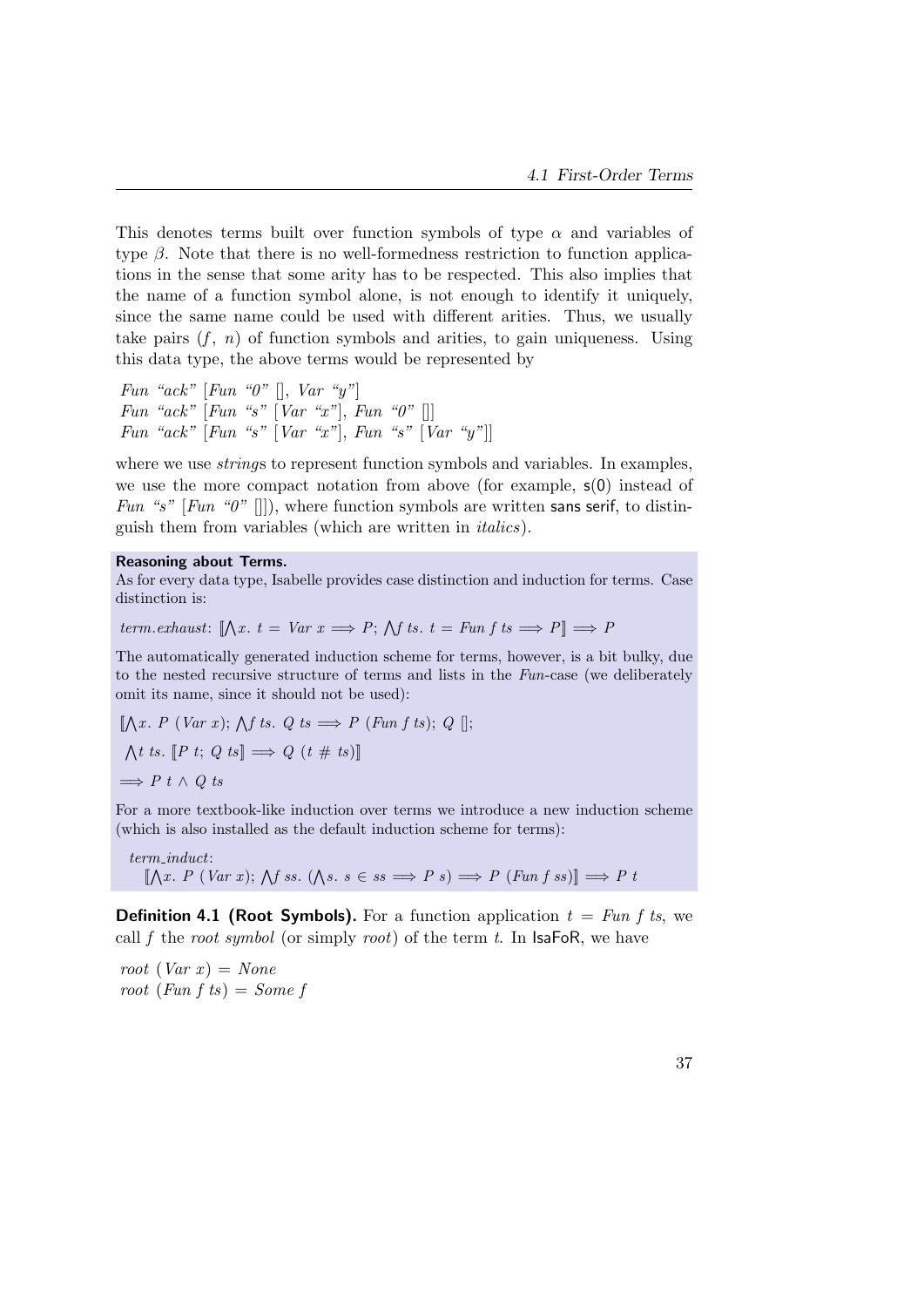where the fact that the root is only defined for function applications, is expressed by using HOL's option type. (Note that in the literature, the root of a variable is sometimes defined to be the variable itself. In a typed setting, such a definition is not possible.) For readability, the term the (root  $t$ ) is abbreviated to root(*t*), in the remainder.

Definition 4.2 (Variables occuring in a Term). The set of variables occurring in a term  $t$  is defined as follows:

 $Var(Var x) = \{x\}$  $\mathcal{V}\text{\sf ar}(Fun \: f \: ts) = (\bigcup_{t \in ts} \: \mathcal{V}\text{\sf ar}(t))$ 

In addition,  $\mathcal V$  denotes the set of all *Var* terms, that is, a term t is a variable, if and only if it is a member of  $V$ .

 $t \in \mathcal{V} \equiv \exists x. t = Var x$  $t \notin \mathcal{V} \equiv \exists f \, \text{ts. } t = \text{Fun } f \, \text{ts.}$ 

#### Reasoning about Variables.

The ASCII constant *vars\_term* is used for the set of all variables occurring in a term. Further, there is the function  $is\_var$ , to check whether a term is a variable. Then, membership in V is realized by *is\_var*  $t = t \in V$ .

Definition 4.3 (Function Symbols occuring in a Term). The set of function symbols (paired with their respective arities) occurring in a term  $t$  is given by the recursive equations:

 $\mathcal{F}$ un(*Var x*) =  $\varnothing$  $\mathcal{F}\mathsf{un}(\mathit{Fun}\;f\;ts)=\{(f,\,|ts|)\}\,\cup\,(\bigcup_{t\in ts}\,\mathcal{F}\mathsf{un}(t))$ 

#### Reasoning about Function Symbols.

Internally, the constant *funas\_term* is used to collect all the function symbol arity pairs occurring in a term. The 'a' in 'funas' indicates that also the arity is considered. This means that in IsaFoR, two function symbols having the same name, but different arities, are considered to be different (as for example also in Prolog).

## 4.1.1 Auxiliary Functions on Terms

In this section, we give a short list of functions that are sometimes useful to write down facts about terms more succinctly. The *arguments* of a term are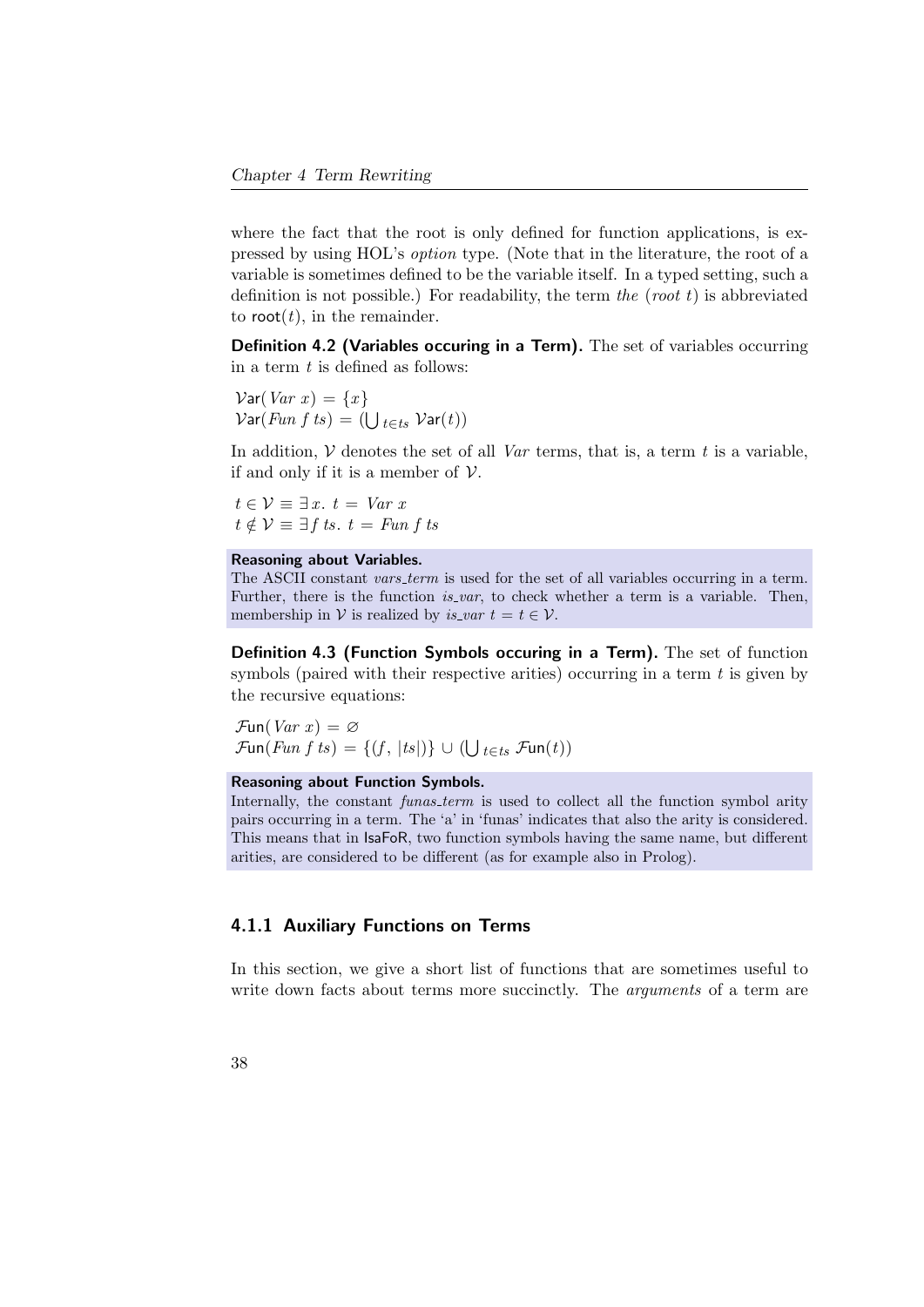defined by the equations:

args  $(Var x) = []$ args (Fun f ts)  $=$  ts

Moreover, the *number of arguments* is defined by:

num\_args  $t = |args t|$ 

# 4.2 Term Rewrite Systems

To describe the semantics of a program we use term rewrite systems (TRSs).

**Definition 4.4 (Term Rewrite Systems).** A TRS  $\mathcal{R}$  is a set of (rewrite) rules, where each rule is a pair of terms  $(l, r)$ , having the *left-hand side l* and the right-hand side r.

To facilitate the reading from left to right, we sometimes write  $l \rightarrow r$  instead of  $(l, r)$ . In IsaFoR, we have the following types for rules and TRSs:

### types

 $(\alpha, \beta)$  rule =  $(\alpha, \beta)$  term  $\times$   $(\alpha, \beta)$  term  $(\alpha, \beta)$  trs =  $(\alpha, \beta)$  rule set

Intuitively, every rule corresponds to one case of a function definition.

**Definition 4.5 (Well-Formed TRSs).** A TRS  $\mathcal{R}$  is said to be *well-formed*, whenever all left-hand sides are non-variable terms and every variable that occurs in a right-hand side also occurs in the corresponding left-hand side.

 $WF(R) \equiv \forall (l, r) \in \mathcal{R}$ .  $l \notin V \wedge Var(r) \subseteq Var(l)$ 

## Reasoning about Well-Formed TRSs.

The ASCII version of  $WF(\mathcal{R})$  is wf-trs  $\mathcal{R}$ . Its original (and of course equivalent) definition without syntax translations is the following:

wf\_trs  $\mathcal{R} = (\forall l \ r. \ (l, r) \in \mathcal{R} \longrightarrow (\exists f \ ts. \ l = Fun \ f \ ts) \land vars\_t \ (r \ \leq vars\_t term \ l)$ 

Definition 4.6 (Signatures). A *signature* is a set of function symbol arity pairs. Here, the arity of a function symbol determines, to how many arguments it is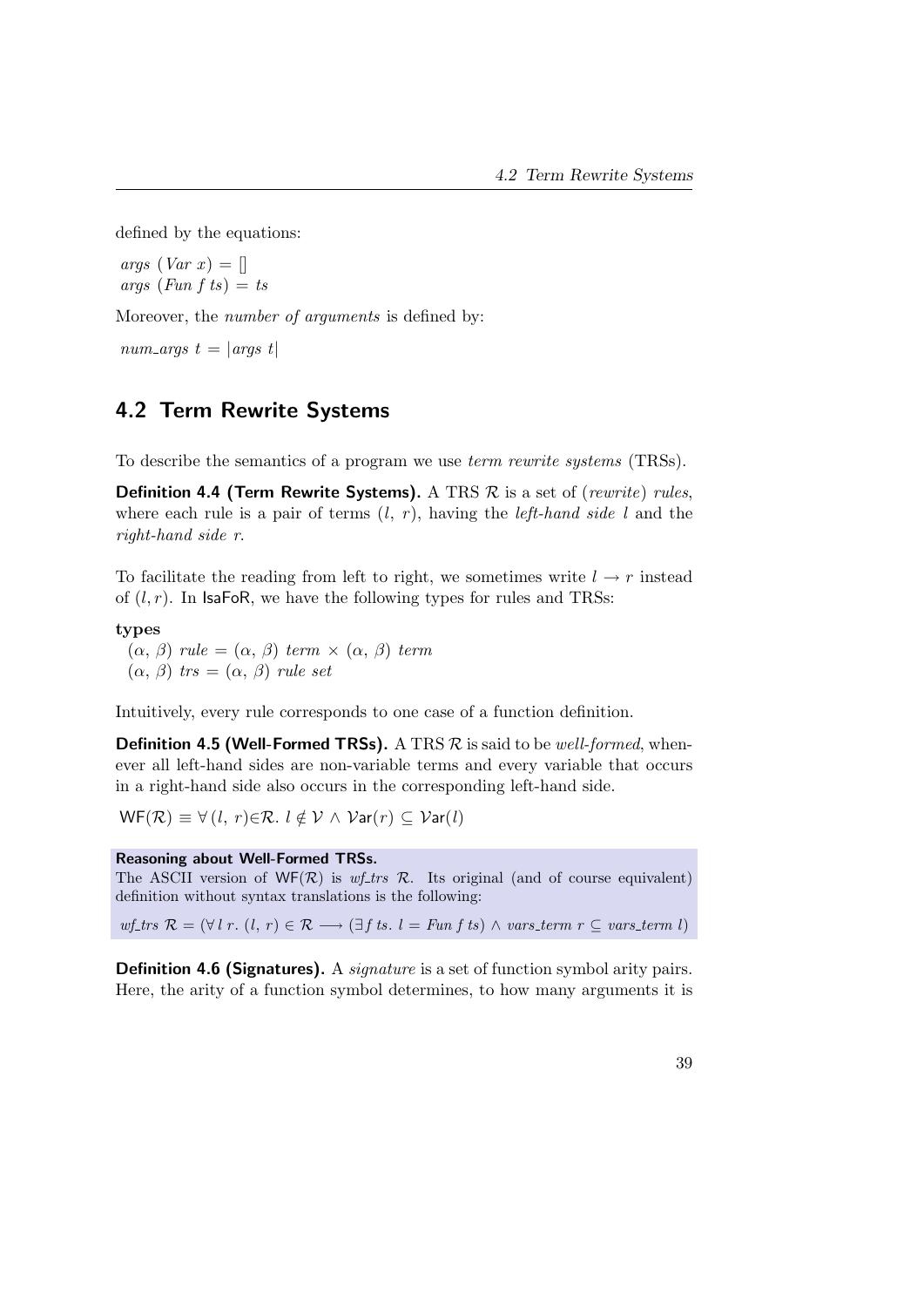applied. Often, we are interested in the signature of symbols actually occurring in a TRS  $\mathcal R$ . This is defined as follows:

$$
\mathcal{F}(\mathcal{R}) \equiv \bigcup_{(l, r) \in \mathcal{R}} \mathcal{F}\text{un}(l) \cup \mathcal{F}\text{un}(r)
$$

### Reasoning about Signatures.

The signature of a TRS  $R$  is computed by the functions *funas\_rule* and *funas\_term* as follows:

funas\_rule  $r \equiv$  funas\_term (fst r)  $\cup$  funas\_term (snd r)

 ${\text{fun}} as_{\text{-}trs} \mathcal{R} \equiv \bigcup r \in \mathcal{R}$ . funas\_rule r

Here, fst and snd are predefined selector-functions for the first and the second component of a pair, respectively. All these definitions can be unfolded using the fact funas defs.

Definition 4.7 (Defined Symbols and Constructors). The root symbols of the left-hand sides of a TRS  $R$ , determine which functions are defined, hence, those are called the *defined symbols* of  $R$ . The set of defined symbols of a given TRS  $\mathcal R$  is given by

 $(f, n) \in \mathcal{D}_{\mathcal{R}} \equiv \exists l. (\exists r. (l, r) \in \mathcal{R}) \land root l = Some f \land num\text{args } l = n$ 

Function symbols that are not defined are called constructor symbols (or simply constructors). Whereas defined symbols represent the functions that are defined by a TRS, constructors represent data that may be manipulated by those functions.

#### Reasoning about Defined Symbols.

Internally, the basis is the function defined that checks, whether a given symbol occurs as a root of some left-hand side in a given TRS  $\mathcal{R}$ :

defined R  $(f, n) \equiv \exists l \ r \ (l, r) \in \mathcal{R} \land root l = Some f \land num\_{args} l = n$ 

Then the set of defined symbols is the collection:

 $defs \mathcal{R} \equiv \{(f, n). \ defined \mathcal{R} (f, n)\}\$ 

**Example 4.2.** The definition of the *Ackermann function* in Example [4.1,](#page-40-0) can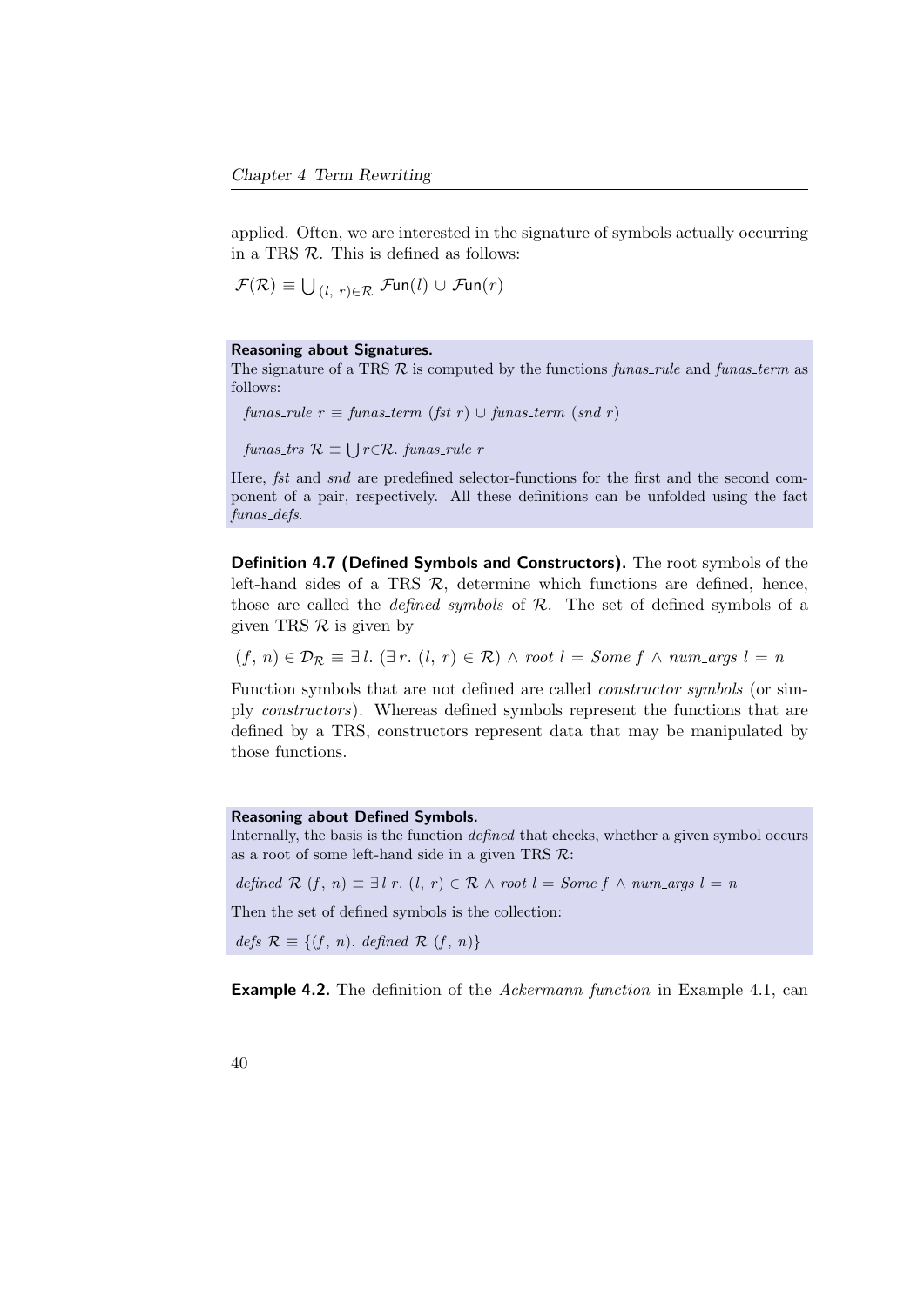be encoded by the TRS

 $ack(0, y) \rightarrow s(y)$  $ack(s(x), 0) \rightarrow ack(x, s(0))$  $ack(s(x),s(x)) \rightarrow \text{ack}(x,\text{ack}(s(x),y))$ 

where we use a unary representation of natural numbers, constructed over zero (0), and the successor function (s). (In the following we refer to thus built numbers as *Peano numbers*.) The only defined symbol is ack.

As in function definitions of programming languages, the intention is that such rules may be applied in arbitrary contexts and that parameters (that is, variables in left-hand sides of rules) may be instantiated by arbitrary inputs. Hence, before we can formally state the semantics of a TRS, we need to define contexts and substitutions.

# 4.3 Contexts

Closely related to terms are contexts. A context is like a term, except that it contains a hole that acts as a placeholder for arbitrary terms that may be plugged in later. The corresponding Isabelle data type is:

datatype  $(\alpha, \beta)$  ctxt = Hole | More  $\alpha$  (( $\alpha$ ,  $\beta$ ) term list) (( $\alpha$ ,  $\beta$ ) ctxt) (( $\alpha$ ,  $\beta$ ) term list)

For convenience the empty context  $(Hole)$  may also be denoted by  $\Box$ . The More constructor is almost the same as Fun for terms, except that the argument list is split into three parts: the arguments to the left of the one containing the hole, the argument containing the hole, and the arguments to the right of the one containing the hole.

Definition 4.8 (Contexts around Terms). Plugging a term inside a context is defined by

```
\Box[t] = t(More f ss1 C ss2)[t] = Fun f (ss1 @ C[t] # ss2)
```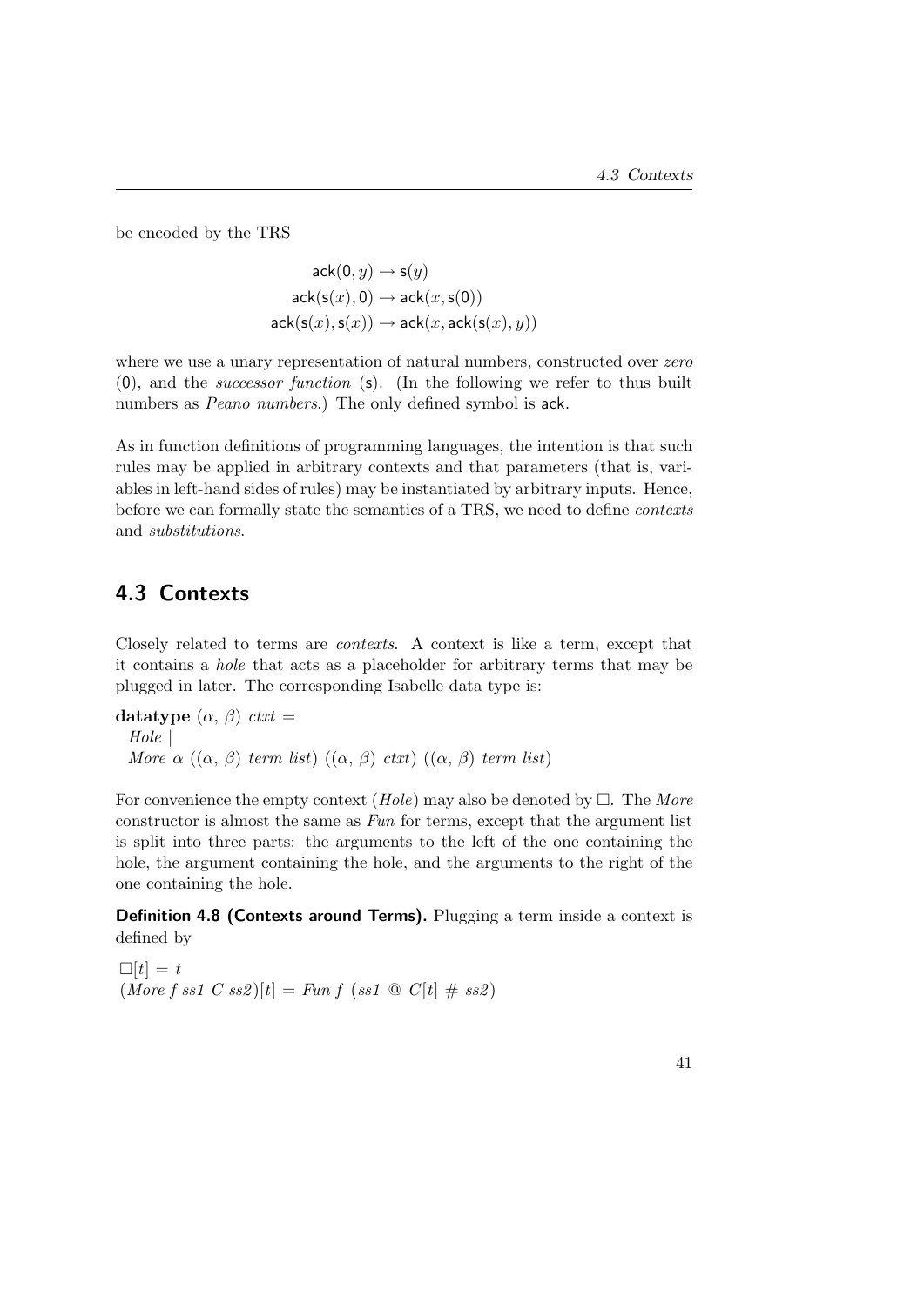For an empty context, the result is just the term  $t$ , whereas for a non-empty context, we recursively plug the term  $t$  into the subcontext  $C$  and put the result in between the left and the right argument lists. Finally, we apply the function symbol  $f$  to the resulting list of terms.

In examples, we again use the more compact notation and write, for example,  $ack(\square, 0)$  instead of *More "ack"*  $[] \square$  [Fun "0" []].

Definition 4.9 (Composition of Contexts). In addition, contexts can be composed with each other by replacing the hole in the first context with the second context as follows:

 $\Box \circ D = D$  $(More f s s C t s) \circ D = More f s s (Co D) t s$ 

#### Reasoning about Contexts.

As for terms, we do have case distinction and induction for contexts.

ctxt.exhaust:  $[C = \Box \Longrightarrow P; \text{ and } s \in D \text{ is } C = \text{More } f \text{ as } D \text{ is } \Longrightarrow P] \Longrightarrow P$ ctxt.induct:  $[P \Box; \bigwedge f \text{ss } D \text{ts. } P D \Longrightarrow P \text{ (More } f \text{ss } D \text{ts}] \Longrightarrow P \text{C}$ 

This time, the automatically generated induction rule is exactly what we want. However, for case distinction, it is sometimes convenient to go 'inside out.'

 $ctxt\_exhaust\_rev$ :

 $\llbracket C = \Box \Longrightarrow P; \bigwedge D f \text{ss } t \text{s. } C = D \circ (More \ f \text{ss } \Box \text{ts}) \Longrightarrow P \rrbracket \Longrightarrow P$ 

Further IsaFoR instantiates the type class monoid\_mult with contexts, that is, it has been shown that contexts together with context composition and the unit element  $\Box$ , build a multiplicative monoid. Hence, all constants and lemmas that are available for monoid mult inside Isabelle, can directly be used on contexts (for example, the n-fold composition of contexts).

# 4.4 Subterms

Having contexts, we can define the (*proper*) subterm relation  $(\triangleright) \triangleright$ .

**Definition 4.10 (Subterm Relation).** We say that  $t$  is a (proper) subterm of s, whenever there is a (non-empty) context C such that  $s = C[t]$ . That is,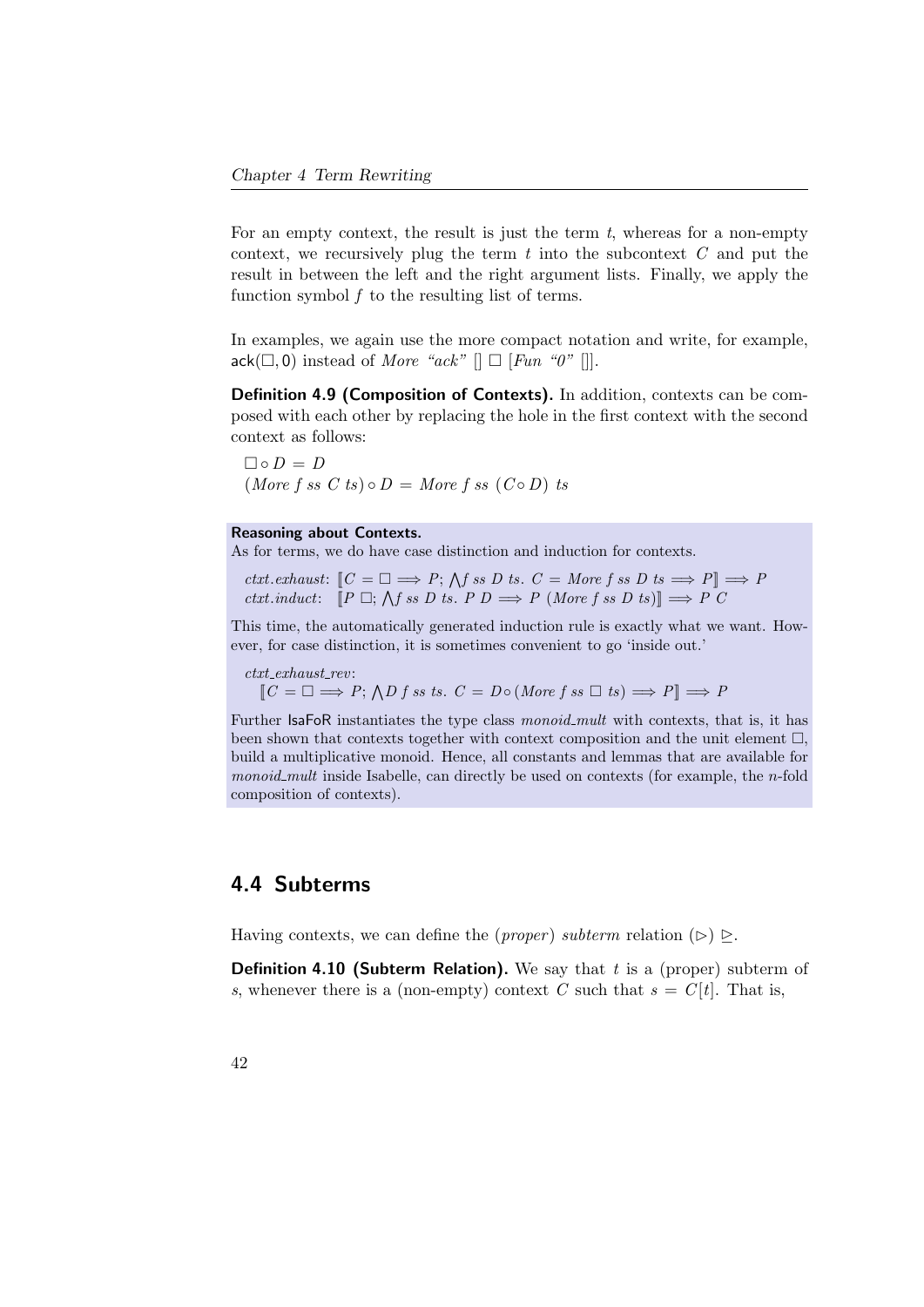$s \geq t \equiv \exists C. s = C[t]$  $s \triangleright t \equiv \exists C. \; C \neq \Box \wedge s = C[t]$ 

To facilitate a reading from left to write, we sometimes refer to  $\geq$ , as the superterm relation (since, we think that it is more natural to say that  $s$  is a superterm of t than that t is a subterm of s, when writing  $s \geq t$ .

## Reasoning about Subterms.

Using subterms, we can introduce an alternative induction scheme for terms, that is, induction over the proper subterms of a term:

subterm\_induct:  $(\bigwedge t. \forall s \triangleleft t. P s \Longrightarrow P t) \Longrightarrow P t$ 

# 4.5 Substitutions

Substitutions are needed to supply rules with concrete values to work on. In that sense, a substitution is just a function mapping variables to terms. In IsaFoR, we have

```
datatype (\alpha, \beta) subst = Subst (\beta \Rightarrow (\alpha, \beta) term)
```
For technical reasons we have to use a data type instead of a plain type abbreviation (otherwise it would not be possible to instantiate type classes by  $(\alpha, \beta)$  subst).

In examples, we represent substitutions by finite sets of bindings. Then,  ${x/s(y), z/u}$  is a substitution that replaces every x by  $s(y)$ , every z by u, and leaving all other variables unmodified.

Definition 4.11 (Substitutions on Terms). Applying a substitution to a term is defined by

 $(Var x)\sigma = get\_subset \sigma x$  $(Fun f ts) \sigma = Fun f (map (\lambda t. t \sigma) ts)$ 

where  $qet\_subst$  extracts the actual variable mapping from a substitution, that is, get\_subst  $(Subst s) = s$ .

Definition 4.12 (Composition of Substitutions). Also substitutions can be composed with each other. This is defined as follows: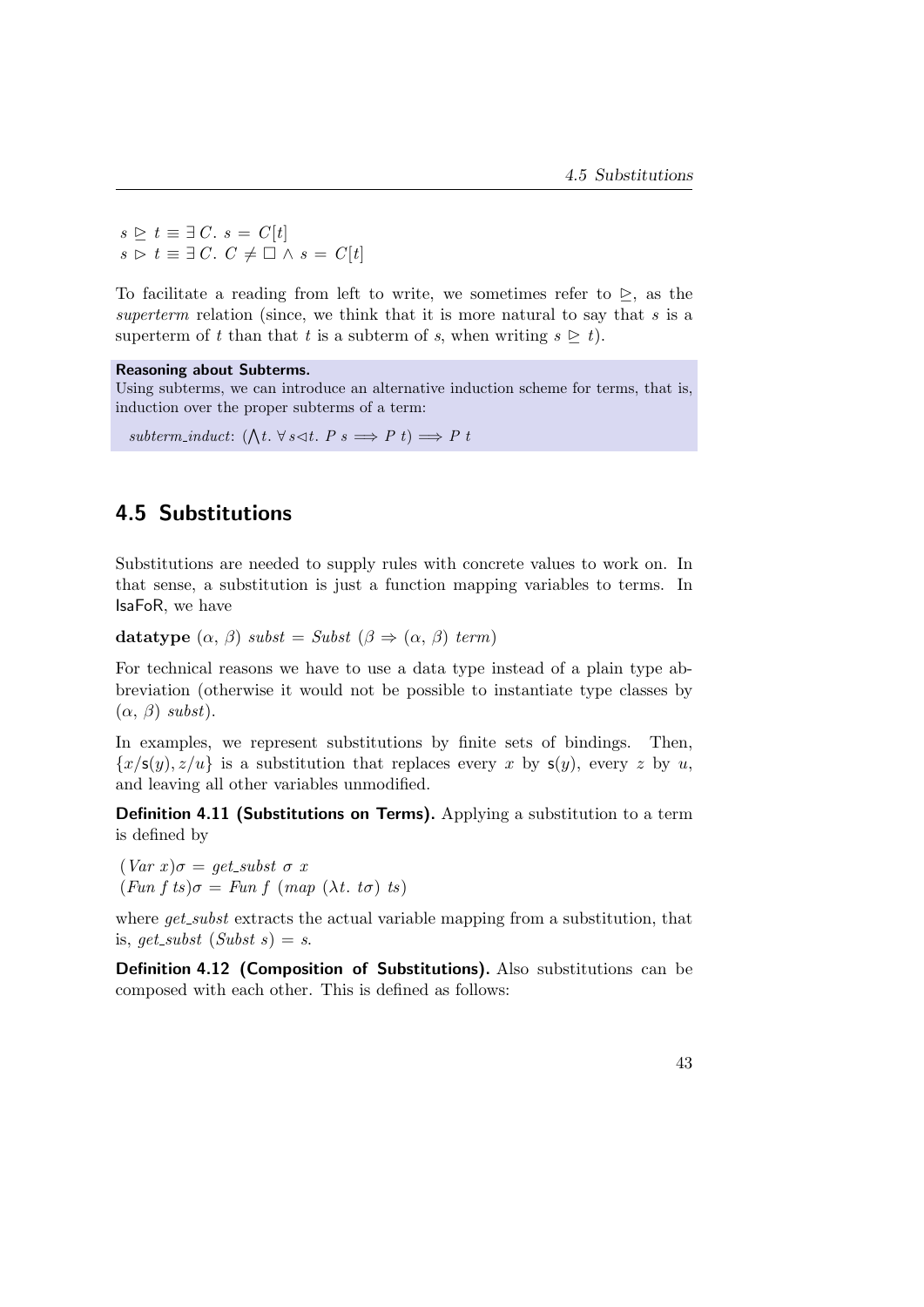$\sigma \circ \tau = Subst \; (\lambda x. \; (get\_subset \; \sigma \; x) \tau)$ 

Definition 4.13 (Substitutions on Contexts). Having substitutions on terms We can also apply a substitution to a context.

 $\Box \sigma = \Box$ (More f ss D ts) $\sigma = More f$  (map (λt. t $\sigma$ ) ss) D $\sigma$  (map (λt. t $\sigma$ ) ts)

### Reasoning about Substitutions.

As for contexts, IsaFoR contains an instantiation of substitutions to multiplicative monoids. This time, we have the neutral element

subst\_empty\_def:  $\iota \equiv Subst$  Var

(recall that the constructor Var, is nothing more than a function, taking some variable and building a term consisting solely of this variable out of it) and use the composition of substitutions as multiplication.

Another special substitution that is sometimes convenient, is one containing a singleton binding.

 $subst\_def$ :  $\{x/t\}$  = Subst  $(\lambda y.$  if  $x = y$  then t else Var y)

Using substitutions, we can instantiate rules by specific values. For example, to compute the result of the function call  $ack(0, 0)$ , we have to apply the substitution  $\{y/\mathbf{0}\}\)$  to the first rule of the Ackermann TRS.

In the next section, we define the formal semantics of TRSs.

## 4.6 Rewrite Relation

As mentioned above, the rules of a TRS can be seen as function definitions. To give semantics to a TRS, we would like to be able to compute the results of calling such functions. This is expressed by the *rewrite relation*  $\rightarrow_{\mathcal{R}}$ , induced by a TRS R.

Definition 4.14 (Rewrite Relation). The rewrite relation is defined by closing the rules of a TRS under contexts and substitutions. Or equivalently, there is a rewrite step from s to t, denoted by  $s \rightarrow_R t$ , whenever there exists a rule  $(l,$  $r \in \mathcal{R}$ , a context C, and a substitution  $\sigma$ , such that  $s = C[1\sigma]$  and  $t = C[r\sigma]$ .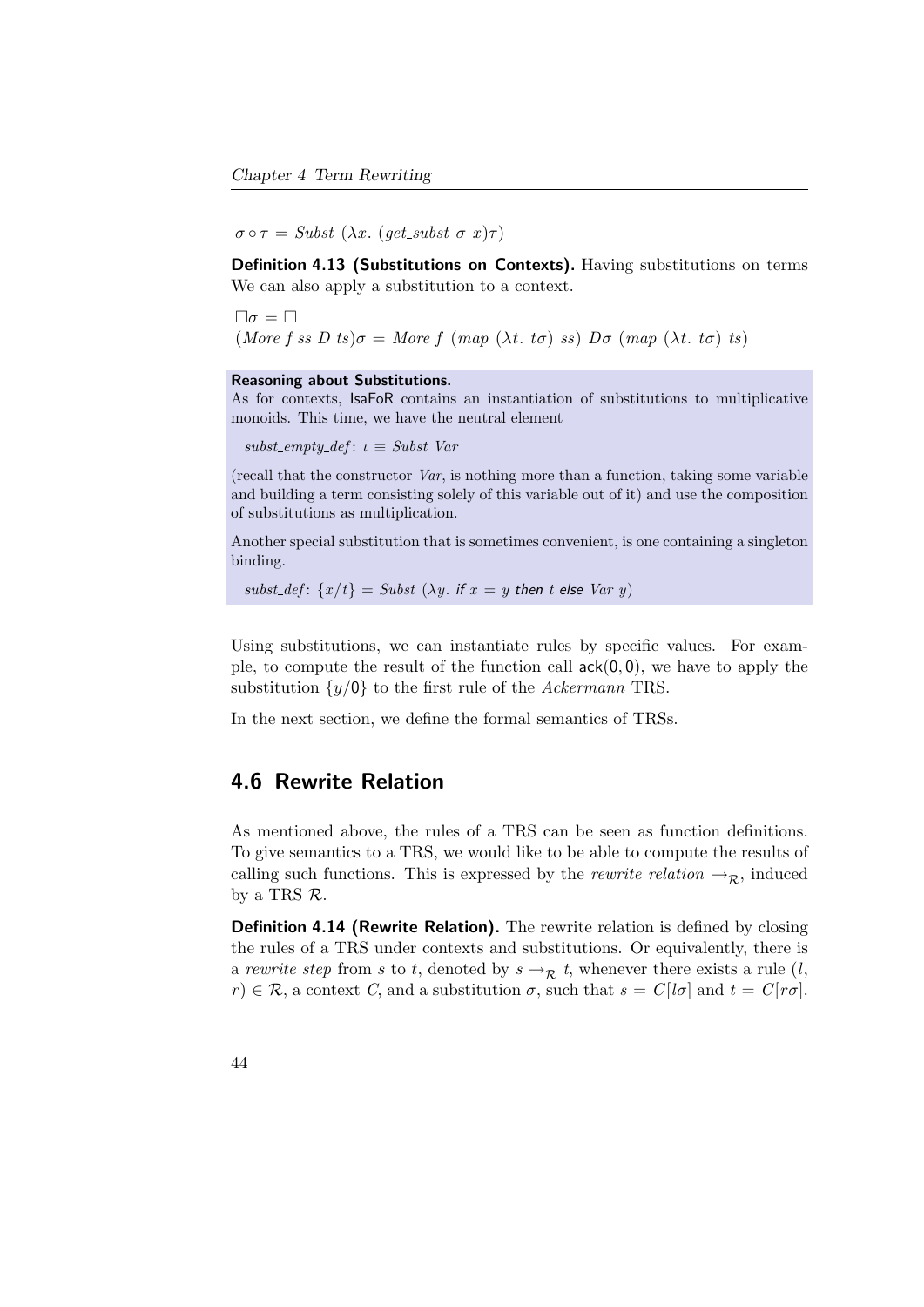We write  $s \to_{\mathcal{R}}^* t$   $(s \to_{\mathcal{R}}^* t)$ , if there is a (non-empty) sequence of rewrite steps from s to t.

Hence, the semantics of a TRS  $\mathcal R$  is given by the ARS represented by the relation  $\rightarrow_{\mathcal{R}}$ . Therefore, termination of a TRS  $\mathcal{R}$  is defined as termination of the corresponding rewrite relation. For brevity, we write  $\mathsf{SN}(\mathcal{R})$ , instead of  $SN(\rightarrow_{\mathcal{R}}).$ 

<span id="page-60-0"></span>Definition 4.15 (Non-Root / Root Rewrite Steps). For case distinctions it is often useful to differentiate between root (rewrite) steps, given by

$$
\xrightarrow{\epsilon} \mathcal{R} = \{ (s, t) \mid \exists l \; r \; \sigma \ldotp (l, r) \in \mathcal{R} \land s = l \sigma \land t = r \sigma \}
$$

and non-root (rewrite) steps, given by

$$
\stackrel{\geq \epsilon}{\rightarrow}_{\mathcal{R}} = \{ (s, t) \mid \exists l \; r \; C \; \sigma. \; (l, r) \in \mathcal{R} \; \land \; C \neq \Box \; \land \; s = C[l\sigma] \; \land \; t = C[r\sigma] \}
$$

Note that  $\rightarrow_{\mathcal{R}} \equiv \stackrel{\epsilon}{\rightarrow}_{\mathcal{R}} \cup \stackrel{\geq \epsilon}{\rightarrow}_{\mathcal{R}}$ , since we just make sure that the involved context of a rewrite step is empty (for  $\stackrel{\epsilon}{\rightarrow}_{\mathcal{R}}$ ) or non-empty (for  $\stackrel{\geq \epsilon}{\rightarrow}_{\mathcal{R}}$ ). This is reflected in IsaFoR by the lemma

 $rstep\_iff\_rrstep\_or\_nrrstep: \rightarrow_{\mathcal{R}} \cup \frac{>\epsilon}{\rightarrow_{\mathcal{R}}}$ 

### Reasoning about the Rewrite Relation.

Internally, there are three (equivalent) characterizations of the rewrite relation. The original one is based on positions. Further, there is a characterization using two inductively defined sets: the closure under substitutions and the closure under contexts of a binary relation over terms. Finally, we have an inductively defined set rstep  $\mathcal{R}$ , given by the following rules:

rstep.id:  $(s, t) \in \mathcal{R} \Longrightarrow s \rightarrow_{\mathcal{R}} t$ rstep.subst:  $s \rightarrow_{\mathcal{R}} t \implies s\sigma \rightarrow_{\mathcal{R}} t\sigma$ rstep.ctxt:  $s \to_{\mathcal{R}} t \implies C[s] \to_{\mathcal{R}} C[t]$ 

With hindsight, it turned out that the last characterization is most convenient for what we are presenting in the remainder. Hence, we do not give the details about the other two characterizations here. However, we believe, that positions are crucial as soon as we start to incorporate specific rewrite strategies.

Additionally to the above introduction rules, there is the following (combining all premises):

rstepI:  $[(l, r) \in \mathcal{R}; s = C[l\sigma]; t = C[r\sigma]] \Longrightarrow s \to_{\mathcal{R}} t$ 

Then, we have the elimination rule: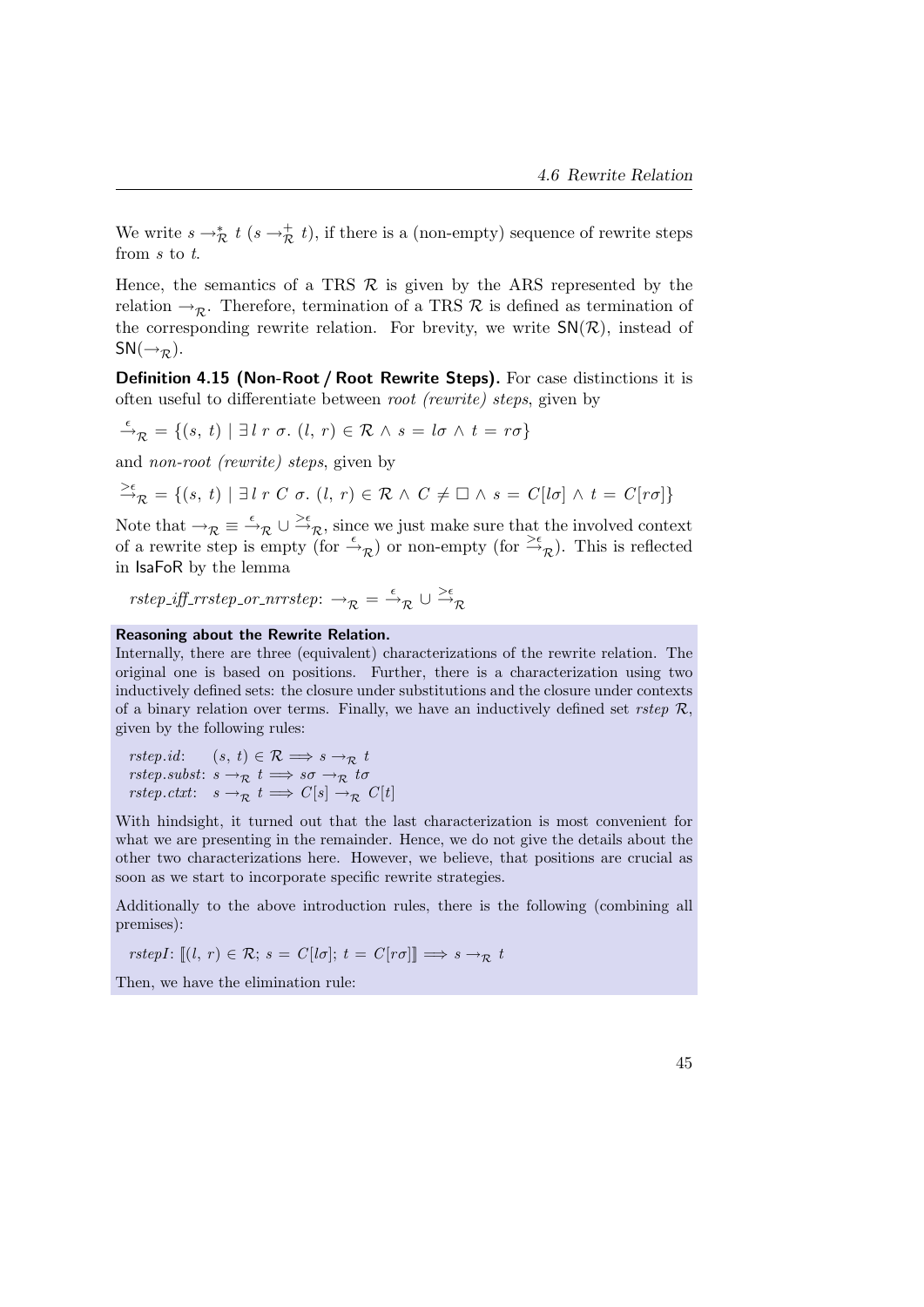$rstepE: \llbracket s \rightarrow_R t; \bigwedge C \sigma \ l \ r. \ \llbracket (l, r) \in \mathcal{R}; \ s = C[ l \sigma]; \ t = C[r \sigma] \rrbracket \Longrightarrow P \rrbracket \Longrightarrow P$ 

Further, there are three case distinction rules. The first rule uses the restrictions of the rewrite relation to root steps and non-root steps.

rstep\_cases:  $[s \to_R t; s \stackrel{\epsilon}{\to_R} t \Longrightarrow P; s \stackrel{\gt_e}{\to_R} t \Longrightarrow P] \Longrightarrow P$ 

The second rule is similar, but working directly on contexts:

rstep\_cases':  $[s \rightarrow_{\mathcal{R}} t; \bigwedge l \ r \ \sigma. \ [(l, r) \in \mathcal{R}; l \sigma = s; r \sigma = t] \Longrightarrow P;$  $\bigwedge f$  ss1 u ss2 v.  $[s = Fun f (ss1 @ u # ss2); t = Fun f (ss1 @ v # ss2); u \rightarrow_R v] \Longrightarrow P$  $\implies P$ 

The third rule is a refinement of the second one that does only work for well-formed TRSs:

rstep\_cases\_Fun':  $[WF(R); Fun f s s \rightarrow_{\mathcal{R}} t;$  $\bigwedge \{s \; r \; \sigma. \; \llbracket (\text{Fun } f \; \text{$ls$}, \; r) \in \mathcal{R}; \; \text{map } (\lambda t. \; t\sigma) \; \text{$ls = ss$}; \; r\sigma = t \rrbracket \Longrightarrow P;$  $\bigwedge i$  u.  $[i \lt |ss|; t = Fun f$  (take i ss  $@ u \# drop (i+1)$  ss);  $ss_i \rightarrow_{\mathcal{R}} u] \Longrightarrow P$ ]  $\implies P$ 

The reason is that for well-formed TRSs, rewrite steps can only start from non-variable terms (since all left-hand sides are guaranteed to be non-variable terms), thus having the shape Fun f ss for some function symbol f and some list of terms ss. There are two possibilities for the exact location of the rewrite step. Either it takes place at the root (and hence there is some rule (Fun f ls, r) and a substitution  $\sigma$ , such that applying  $\sigma$ to all elements of  $ls$  results in ss and applying it to r, results in t. Or the rewrite step takes place below the root and hence only modifies one of the arguments in ss.

Finally, we have the induction rule:

rstep\_induct:  $[s \rightarrow_{\mathcal{R}} t; \bigwedge C \sigma \ l \ r. \ (l, r) \in \mathcal{R} \Longrightarrow P \ C[l \sigma] \ C[r \sigma]] \Longrightarrow P \ s \ t$ 

Note that a TRS that is not well-formed is always nonterminating.

Lemma 4.1 (Well-Formedness is Necessary for Termination). Let  $\mathcal R$  be a TRS that is not well-formed. Then  $R$  is not terminating.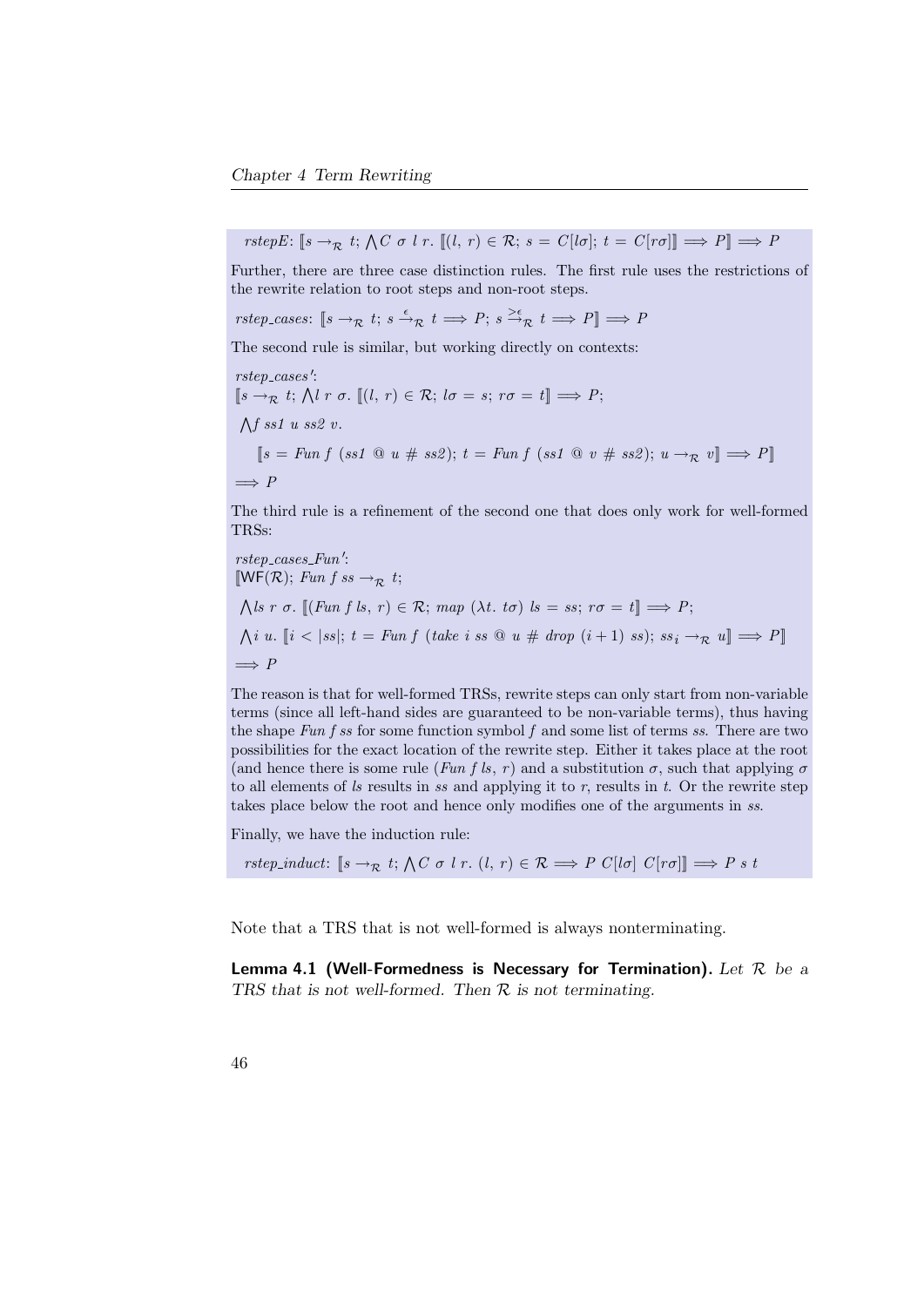This is easy to prove:

```
lemma not\_wf\_trs\_imp\_not\_SN\_rstep:
 assumes \neg WF(\mathcal{R}) shows \neg SN(\mathcal{R})
proof −
```
If a TRS is not well-formed, then there is at least one rule where either the left-hand side is a variable or there is a variable in the right-hand side that does not occur in the left-hand side.

```
from assms obtain l r where (l, r) \in \mathcal{R}and bad_rule: l \in \mathcal{V} \vee (\exists x. x \in \mathcal{V}ar(r) - \mathcal{V}ar(l))unfolding wf\_trs\_def' by auto
from bad_rule show ?thesis
```
We proceed by a case distinction, showing that in both cases, we can construct an infinite R-sequence.

## proof

If the left-hand side is a variable  $x$ , an infinite sequence is obtained by iteratively stacking the substitution  $\{x/r\}$  onto x.

```
assume l \in \mathcal{V}then obtain x where l: l = Var x by (cases l) simp_all
  let {}^{2}S = \lambda i. (Var x)(\lbrace x/r \rbrace^{i})have \forall i. (?S i) \rightarrow_{\mathcal{R}} (?S (i+1)) \proof omitted\
  thus ?thesis by best
next
```
If there is a variable in the right-hand side that is not contained in the left-hand side, then we obtain an infinite R-sequence by iteratively stacking the context  $C\{x/l\}$  onto the left-hand side.

assume  $∃x$ .  $x ∈ \mathcal{V}ar(r) - \mathcal{V}ar(l)$ then obtain x where  $x \in \mathcal{V}ar(r) - \mathcal{V}ar(l)$  by auto hence  $r \triangleright \text{Var } x$  by (induct r) auto

Here, we use the fact that whenever  $t$  is a subterm of  $s$ , then there is some context C, such that,  $s = C[t]$ :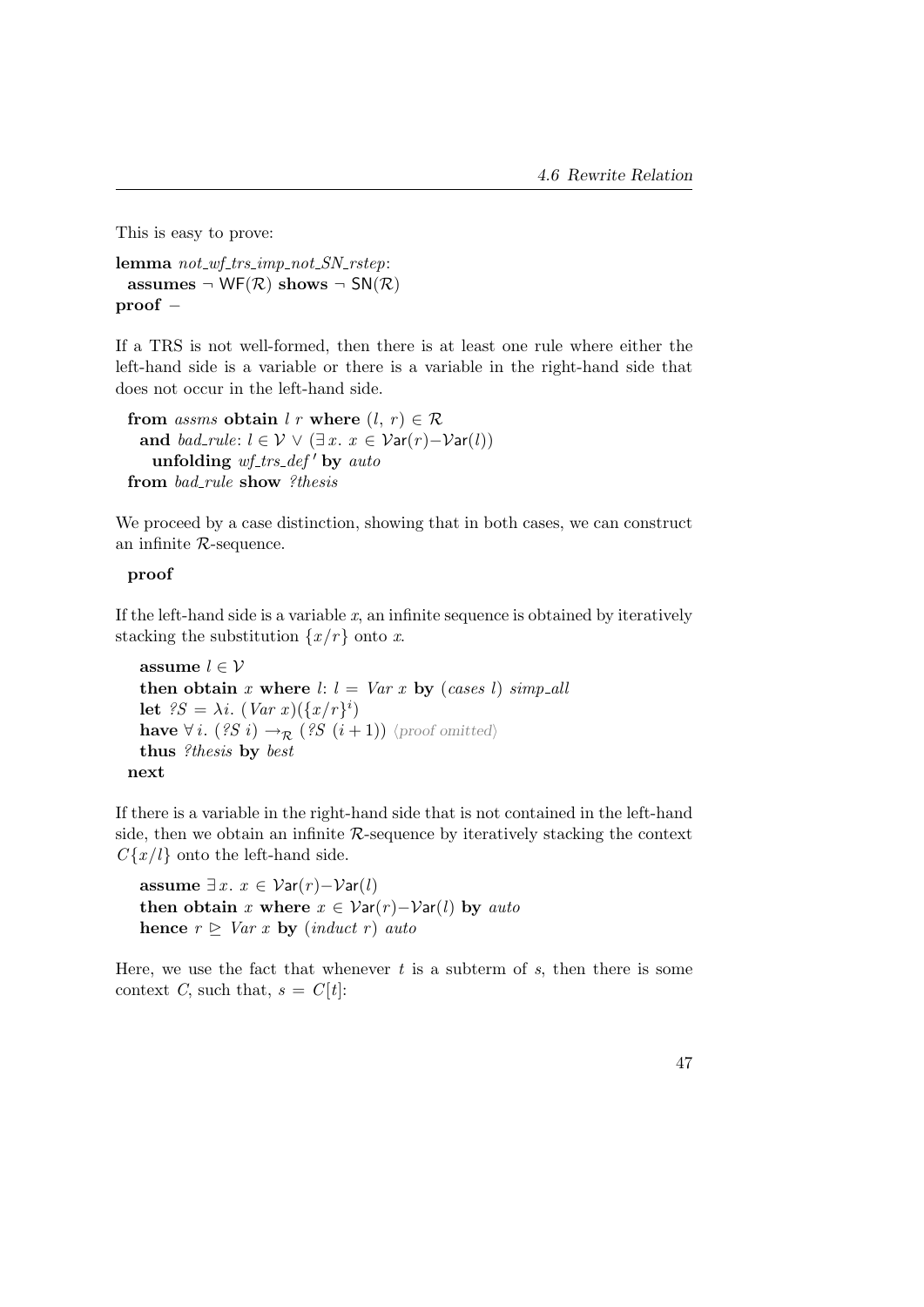```
suptep\_ctxt\_E: [s \trianglerighteq t; \bigwedge C. s = C[t] \Longrightarrow \text{thesis} \Longrightarrow \text{thesis}then obtain C where r = C[Var x] by (rule supteqp_ctxt_E)
     let {}^{8}S = \lambda i. ((C{x/l})^i)[l]have \forall i. (?S i) \rightarrow_{\mathcal{R}} (?S (i + 1)) \langleproof omitted\ranglethus ?thesis by best
  qed
qed
```
This shows that for termination analysis we may concentrate on well-formed TRSs. However, in the remainder we will explicitly state whenever we rely on well-formedness.

# 4.7 Chapter Notes

In this chapter, we have indicated why it is useful to have term structures for termination proofs. Then, we presented the basic definitions for term rewriting and several facts that are provided by IsaFoR to reason about terms and term rewriting.

A rather accessible introduction to term rewriting is given by Baader and Nipkow [\[2\]](#page-156-1). A more technical, but also more complete treatise is Terese [\[41\]](#page-161-0).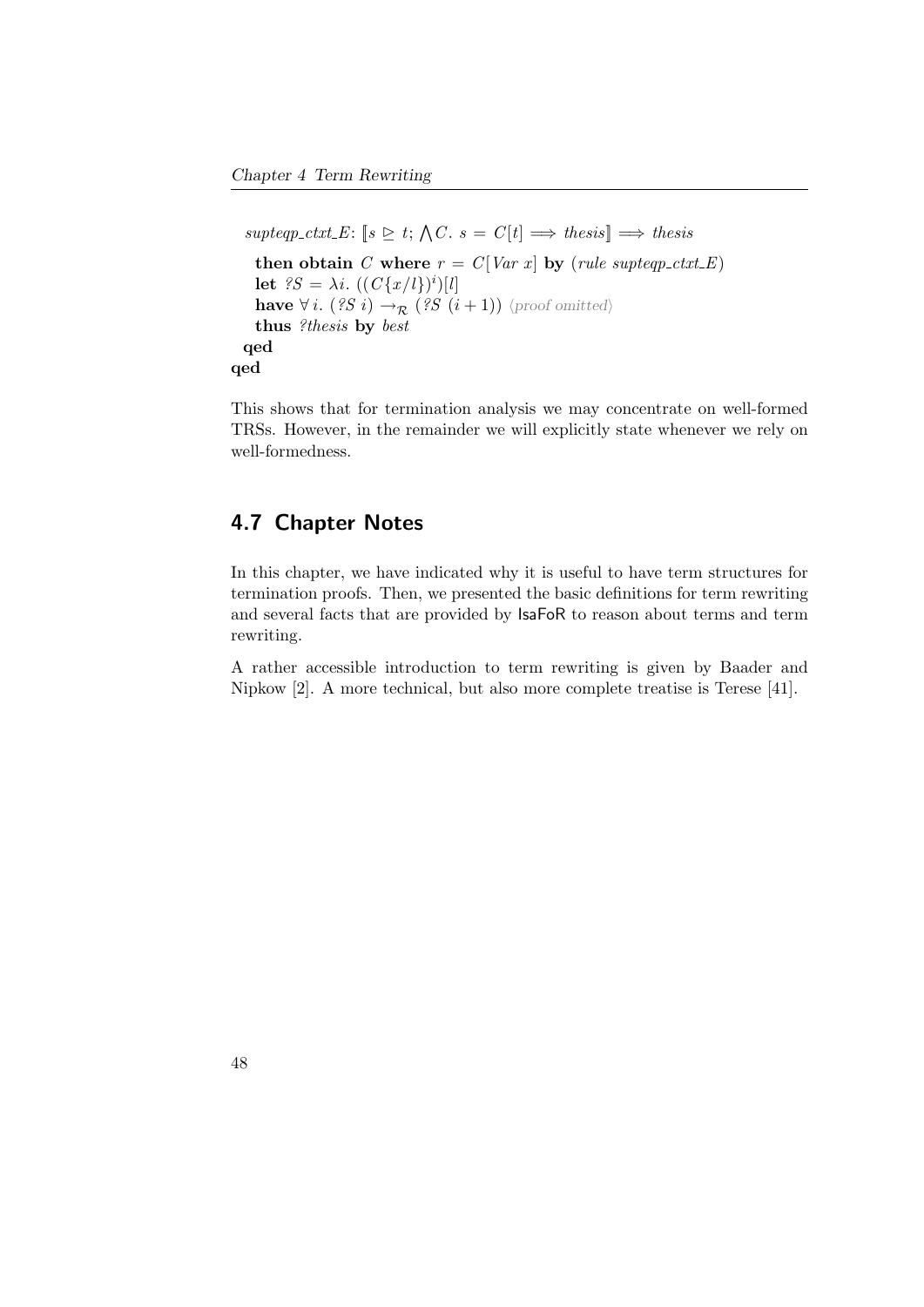# Chapter 5

# Dependency Pair Framework

Divide and conquer. Design Principle

Every theory is a self-fulfilling prophecy that orders experience into the framework it provides.

Ruth Hubbard

Now that we have term rewriting as a simple yet powerful model of computation, we are interested in proving termination of TRSs automatically. To this end, an abundance of methods has been developed. First, reduction orders, that is, well-founded orders that embed the rules of a given TRS and thereby prove termination. Examples are: recursive path orders, the Knuth-Bendix order, and monotone algebras. Then, there are transformations on TRSs (like semantic labeling) that in many cases allow for 'simpler' termination proofs. And finally, there is the *dependency pair framework* that facilitates modular termination proofs using a combination of techniques. In this chapter, we concentrate on how to use the DP framework for proving termination of TRSs.

Clearly, a program is terminating if every sequence of consecutive function calls is finite. The same idea is underlying the DP framework, where for TRSs a 'function call' is just a subterm of some right-hand side, having a defined symbol as root (since only at such subterms, rewriting can potentially go on).

Example 5.1. Consider the following TRS, encoding addition on Peano num-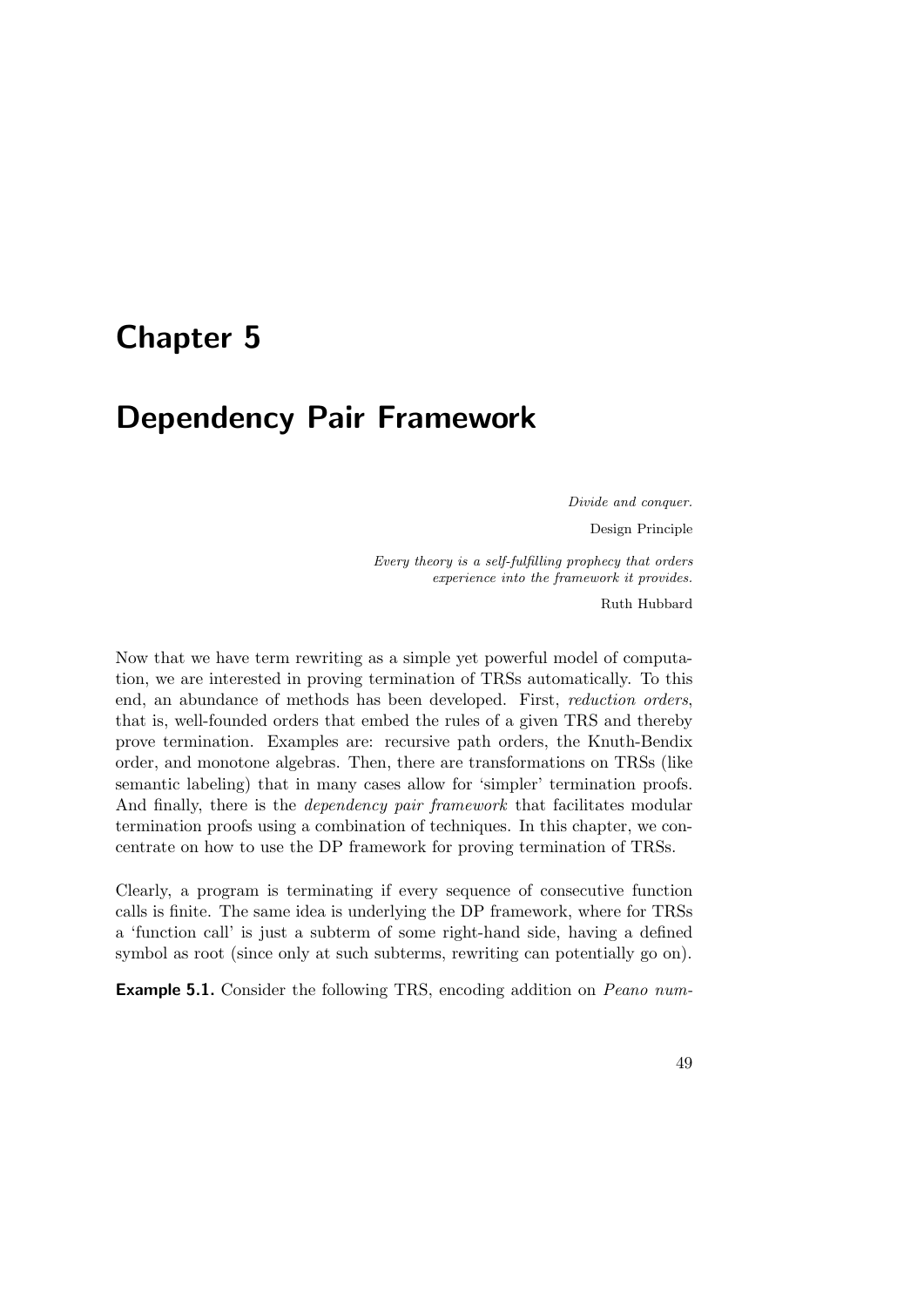bers:

$$
\mathsf{add}(0, y) \to y
$$

$$
\mathsf{add}(\mathsf{s}(x), y) \to \mathsf{s}(\mathsf{add}(x, y))
$$

The only defined symbol is add. Observing the right-hand sides reveals that there is one subterm having add as root, namely,  $add(x, y)$ . Now, consider the following rewrite sequence:

$$
\mathsf{add}(\mathsf{add}(0,\mathsf{s}(0)),0) \to \mathsf{add}(\mathsf{s}(0),0) \to \mathsf{s}(\mathsf{add}(0,0)) \to \mathsf{s}(0)
$$

On a closer look, it can be seen that single steps are actually taking care of two things: executing a function (as in the last two steps) and evaluating arguments of a surrounding function (as in the first step; of course, evaluation of arguments also involves the execution of functions, but not of the surrounding one).

From a functional programming point of view, it is enough to show that every function inside a program is terminating (on arbitrary inputs) in order to conclude termination of the whole program. Furthermore, for proving termination of a single function on arbitrary inputs, it suffices to show its termination under the assumption that all of its arguments are terminating (since otherwise, the nonterminating argument would already give smaller evidence of nontermination of the whole program). This facilitates proofs by minimal counterexamples.

The same is true for term rewriting. Hence, in the next section, we concentrate on minimal counterexamples against termination.

## 5.1 Minimal Counterexamples

In term rewriting, a function call on some given input is represented by a term t. Additionally, the assumption that all arguments of the function are terminating, translates to the assumption that all proper subterms of t are terminating. For a given TRS  $R$  the set of all such minimally nonterminating terms is defined by

 $\mathit{Timf\_def} \colon \quad \mathcal{T}^\infty_\mathcal{R} \equiv \{ t \mid \neg \; \mathsf{SN}_\mathcal{R}(t) \, \wedge \, (\forall \, s \lhd t. \, \mathsf{SN}_\mathcal{R}(s)) \}$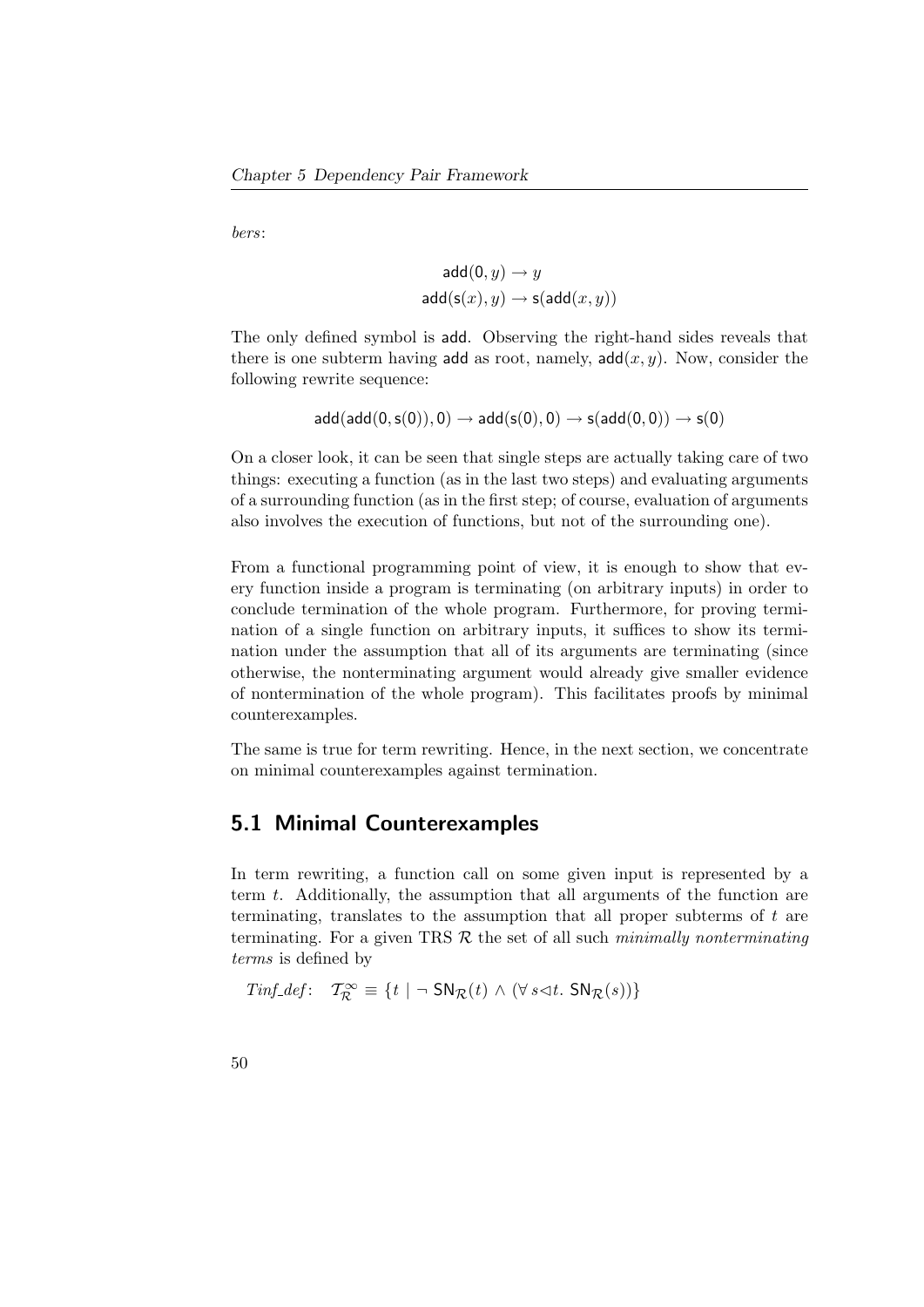Note that for every nonterminating term  $t$  there is some subterm  $s$  of  $t$ , such that s is in  $\mathcal{T}^{\infty}_{\mathcal{R}}$ .

**Lemma 5.1.** Let t be nonterminating with respect to  $\mathcal{R}$ . Then, there is a subterm s of t, such that s is minimally nonterminating with respect to  $\mathcal{R}$ .

lemma  $not\_SN\_imp\_subt\_Tinf$ : assumes  $\neg \text{ SN}_{\mathcal{R}}(t)$  shows  $\exists s \leq t. \ s \in \mathcal{T}^{\infty}_{\mathcal{R}}$ 

The proof uses induction over the subterms of t.

using assms proof (*induct rule: subterm\_induct*)

From the induction hypothesis we know that  $t$  is not terminating and that every nonterminating proper subterm of t has itself a subterm that is in  $\mathcal{T}_{\mathcal{R}}^{\infty}$ . We proceed by a case distinction. Either all proper subterms of  $t$  are terminating (which means that  $t$  itself is minimally nonterminating), or there is a proper subterm of  $t$  that is nonterminating (in which case we can apply the induction hypothesis to finish the proof).

case (subterm t) show ?case proof (cases  $\forall s \triangleleft t$ .  $SN_{\mathcal{R}}(s)$ ) case True with subterm show ?thesis by (auto simp: Tinf\_def) next case False then obtain s where  $t > s$  and  $\neg SN_{\mathcal{R}}(s)$  by best with subterm obtain u where  $u \leq s$  and  $u \in T_{\mathcal{R}}^{\infty}$  by auto

There are several transitivity rules for  $\triangleright$  and  $\triangleright$ . One of them is

 $suptp\_supteqp\_trans:$   $[s \triangleright t; t \triangleright u] \Longrightarrow s \triangleright u$ 

from  $\langle t \rangle$  s and  $\langle s \rangle$  w have  $t \rangle u$  by (rule suptp supteqp trans) with  $\langle u \in T_R^{\infty} \rangle$  show ?thesis by best qed qed

Having this, we can characterize termination of a TRS  $\mathcal{R}$  by the emptiness of  $\mathcal{T}_{\mathcal{R}}^{\infty}$ , that is,  $\mathcal{R}$  is nonterminating, if and only if, there is a term  $t \in \mathcal{T}_{\mathcal{R}}^{\infty}$ . (Note that  $\prime$  = is also used for biimplication in HOL.)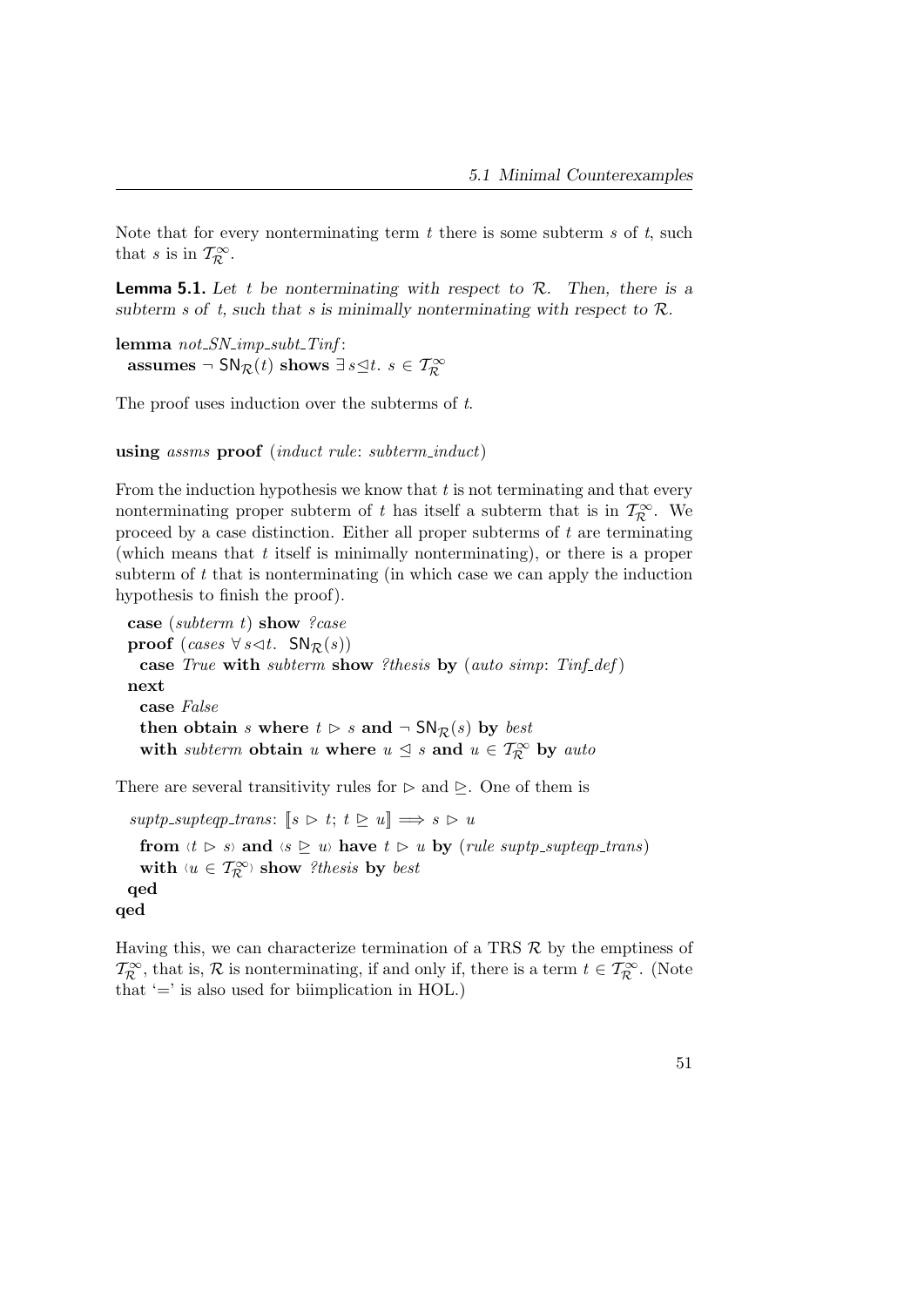**Lemma 5.2.**  $(\mathcal{T}^{\infty}_{\mathcal{R}} = \varnothing) = \mathsf{SN}(\mathcal{R})$ 

Using Lemma [5.1,](#page-43-0) the proof is straight-forward.

Thus, we know that for every nonterminating TRS R there is a witness  $t \in \mathcal{T}_{\mathcal{R}}^{\infty}$ . By definition of  $\mathcal{T}_{\mathcal{R}}^{\infty}$ , all proper subterms of t are terminating. Further, we obtain an infinite rewrite sequence  $S$ , starting with  $t$ .

from  $\forall t \in \mathcal{T}_{\mathcal{R}}^{\infty}$  have  $\forall s \triangleleft t$ . SN $_{\mathcal{R}}(s)$  and  $\neg$  SN $_{\mathcal{R}}(t)$  by (auto simp: Tinf-def) then obtain S where S  $0 = t$  and seq:  $\forall i$ . (S i)  $\rightarrow_R$  (S  $(i + 1)$ ) by best

Now, to distinguish between executing a function and evaluating its arguments, we use the two restrictions of the rewrite relation  $\rightarrow_{\mathcal{R}}$  from Definition [4.15.](#page-60-0) Having this, together with  $\forall s \leq t$ . SN<sub>R</sub>(s), implies that after a finite number of non-root steps, there has to follow a root step using some rule of  $\mathcal{R}$ , that is:

have  $\exists i.$   $(S \theta) \stackrel{\geq \epsilon_*}{\rightarrow} (S i) \wedge (S i) \stackrel{\epsilon}{\rightarrow}_{\mathcal{R}} (S (i+1))$ proof – from  $\langle t \in T_{\mathcal{R}}^{\infty} \rangle$  have  $\mathsf{SN}_{\mathbb{H}_{\mathcal{R}}}^{\leq \epsilon}(S|\theta)$ by (simp add: Tinf\_imp\_SN\_elt\_nrrstep  $\langle S \; 0 = t \rangle$ ) with seq and union iseq. SN elt imp first step [of  $S \xrightarrow{\epsilon} \mathbb{R}$ ] obtain j where first step:  $(S j) \stackrel{\epsilon}{\rightarrow}_{\mathcal{R}} (S (j + 1))$ and nrsteps:  $\forall i < j$ .  $(S_i) \stackrel{\geq \epsilon}{\rightarrow} (S_i + 1)$ by (auto simp: rstep\_iff\_rrstep\_or\_nrrstep) from *nrsteps* have  $(S \, \overset{\sim}{0}) \stackrel{\geq \epsilon_{*}}{\rightarrow} (S \, j)$  by  $(\text{induct } j)$  auto with first\_step show ?thesis by auto qed then obtain j where nrseq:  $(S \theta) \stackrel{\geq \epsilon_*}{\rightarrow} (S j)$ and  $rrstep: (S j) \stackrel{\epsilon}{\rightarrow}_{\mathcal{R}} (S (j+1))$  by auto obtain  $l r \sigma$  where  $(l, r) \in \mathcal{R}$  and  $l \sigma = S j$  and  $r \sigma = S (j + 1)$  by auto

We refer to [A](#page-136-0)ppendix A for the proofs of the lemmas  $T\inf_{m}S_N$ -elt-nrrstep and union\_iseq\_SN\_elt\_imp\_first\_step.

Clearly,  $r\sigma$  is not terminating, since it is part of the infinite sequence S. Additionally, every term that is nonterminating has some subterm which is minimally nonterminating, due to Lemma [5.1.](#page-43-0) Thus, there is a corresponding subterm  $t'$  of  $r\sigma$ .

have  $\negthinspace \negthinspace S\mathsf{N}_{\mathcal{R}}(r\sigma)$  (proof omitted)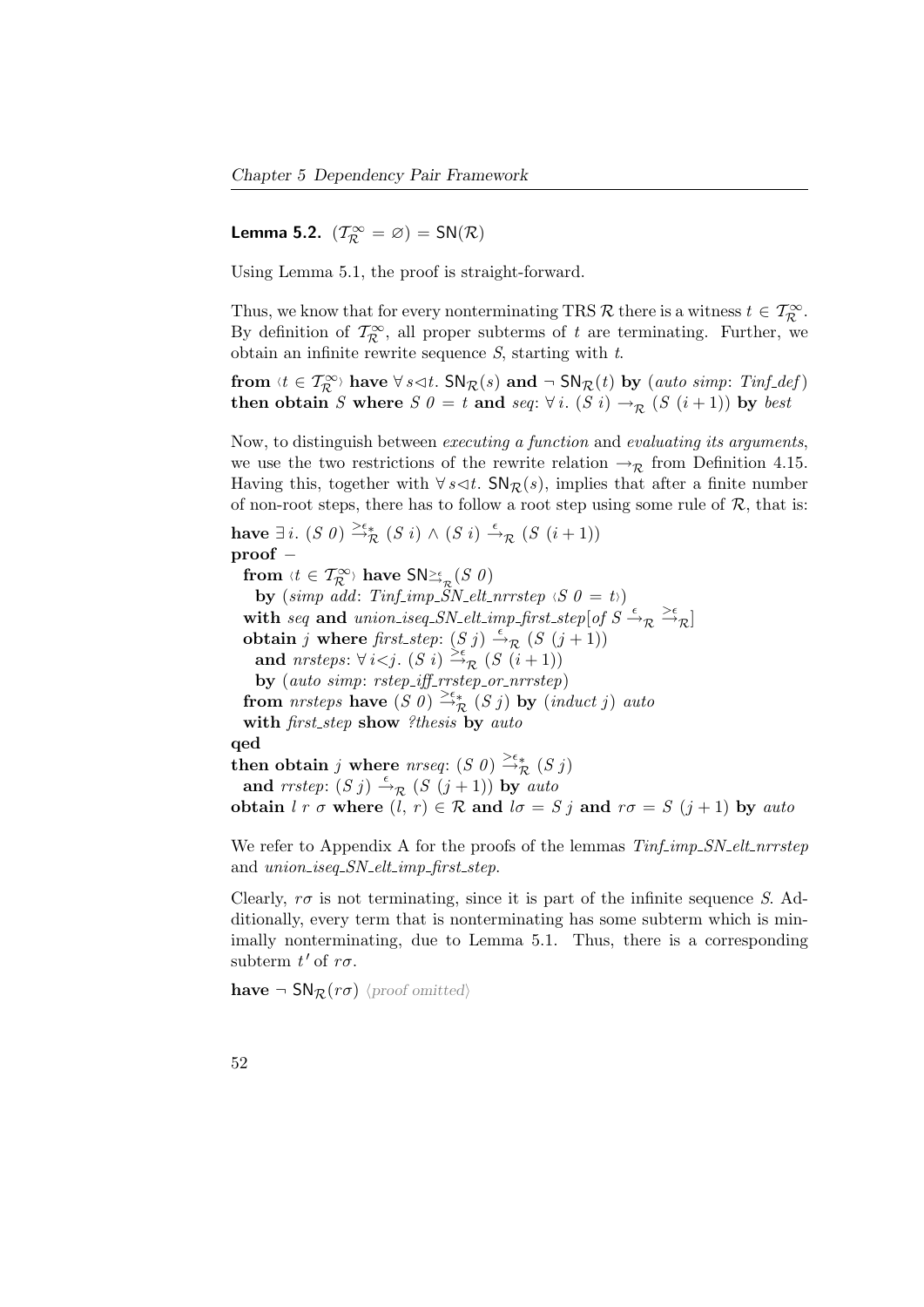then obtain  $t'$  where  $r\sigma \geq t'$  and  $t' \in \mathcal{T}^{\infty}_{\mathcal{R}}$ using  $not\_SN\_imp\_subt\_Tinf$  by auto

At this point we analyze t further. Remember that for TRSs which are not wellformed, nontermination is immediate. Hence, we restrict our investigations to well-formed TRSs. But then, only non-variable terms can be members of  $\mathcal{T}_{\mathcal{R}}^{\infty}$ , since variables are normal forms.

have  $\exists f$  ts.  $t = Fun f$  ts  $\langle proof$  omitted) then obtain f ts where t:  $t = Fun f t s$  (is  $t = ?t$ ) by auto

Hence, the rewrite sequence from  $S \theta$  to  $S j$  starts with the non-variable term Fun f ts. Since non-root steps obviously preserve the root, this implies that S j is a function application of  $f$  to some argument list  $ls'$ .

from nrseq have  $?t \stackrel{\geq \epsilon_*}{\rightarrow} (S j)$  by  $(simp \text{ } add: t \text{ } s\text{ } 0 = t)$ moreover from  $nrrsteps\_preserve\_root[OF this]$  obtain  $ns'$ where  $S j = Fun f ls'$  by auto

Combining the above with the fact that  $l\sigma = S j$ , results in a non-root rewrite sequence from Fun f ts to  $l\sigma$ .

## ultimately

have  $l\sigma = Fun f ls'$  and  $?t \stackrel{\gt_{\epsilon}}{\rightarrow} R$  (Fun f ls') by (auto simp:  $(l\sigma = S j)$ ) hence  $?t \stackrel{\geq \epsilon_{*}}{\rightarrow \infty} l\sigma$  by  $simp$ 

Since  $R$  is well-formed, we know that l is a function application of some function symbol  $q$  to some argument list  $ls$ .

from wf trs imp lhs Fun[OF <sup>h</sup>wf trs Ri h(l, r ) ∈ Ri] obtain g ls where  $l = Fun q$  is by best

Clearly, instantiating any argument of  $l$  with  $\sigma$ , results in the corresponding argument of  $l\sigma$ .

with  $d\sigma = Fun f \, ls' \rangle$  have  $\forall i < |ls'|$ .  $ls'_{i} = (ls_{i})\sigma$  by auto

By the fact that all previous steps are below the root, we know that every argument of ?t, rewrites to the corresponding argument of the instantiated left-hand side l.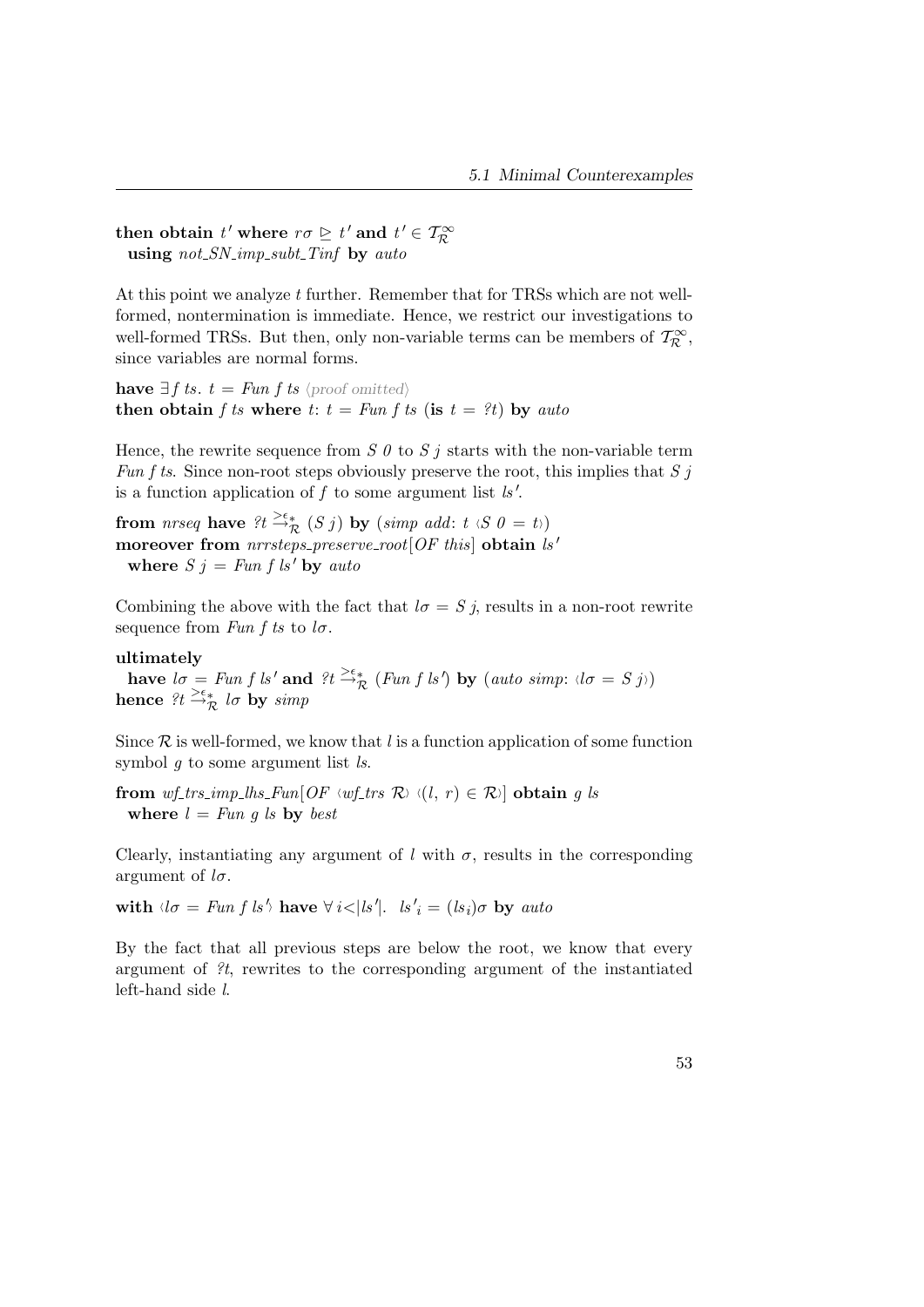have  $\forall i < |ts|$ .  $ts_i \rightarrow_{\mathcal{R}}^* (ls_i)\sigma$  (proof omitted)

Obviously, those steps do not change the number of arguments (since all of them take place below the root) and thus, we may use  $|ts|$  and  $|ls'|$  interchangeably.

from  $\langle ?t \stackrel{\geq \epsilon_*}{\rightarrow} l\sigma \rangle$  have  $|ts| = num_{\mathcal{A}}$  args  $l\sigma$ by  $(\textit{induct})$   $(\textit{auto simp:} nrrstep\_equiv\_num\_args)$ with  $\langle \log m | u \rangle = \log m \int k \, d\omega$  and  $\langle \forall i \rangle = | s | \delta |$ .  $\log l \rangle = | s_i \sigma \rangle$ have  $\forall i < |ts|$ .  $ls_i\sigma = ls'_i$  by  $simp$ 

Now, since all proper subterms of t are terminating and rewriting preserves termination, we know that all arguments of  $l\sigma$  are terminating.

moreover with  $\forall s \leq t$ . SN $\mathcal{R}(s)$  have  $\forall i < |ts|$ . SN $\mathcal{R}(ts_i)$  by (auto simp: t) ultimately have  $\forall i < |ts|$ . SN $_{\mathcal{R}}(ls_i\sigma)$ using  $\forall i < |ts|$ .  $ts_i \rightarrow_{\mathcal{R}}^*$   $ls_i\sigma$ and steps\_preserve\_SN\_elt[of  $\Box$   $\rightarrow$ <sub>R</sub>] by blast with  $\forall i < |ts|$ .  $ls_i\sigma = ls'_{i}$  and  $\langle |ts| = num_{\text{args}}$  lots and  $\langle \log h \rangle$  and  $\langle \log h \rangle$  and  $\langle \log h \rangle$  and  $\langle \log h \rangle$ have  $\forall i$ <num\_args (Fun f ls').  $\text{SN}_{\mathcal{R}}(ls'_{i})$  by auto

This implies that all proper subterms of  $l\sigma$  are terminating.

hence  $\forall s \triangleleft Fun f ls'. \mathsf{SN}_{\mathcal{R}}(s)$  using  $SN_{\neg}args_{\neg}mp_{\neg}SN_{\neg}subt[off ls' \mathcal{R}]$  by blast hence  $\forall s \triangleleft l \sigma$ . SN $\mathcal{R}(s)$  by  $(simp \text{ } add: \langle l \sigma = Fun \text{ } f \text{ } ls' \rangle)$ 

Since  $l\sigma$  is an element of the sequence S, it is clearly not terminating. Together with the fact that  $\forall s \triangleleft l\sigma$ . SN<sub>R</sub>(s), this implies that  $l\sigma$  is minimally nonterminating.

**have**  $l\sigma \in \mathcal{T}_{\mathcal{R}}^{\infty}$   $\langle \text{proof omitted} \rangle$ 

moreover from  $\langle (l, r) \in \mathcal{R} \rangle$  have  $l\sigma \stackrel{\epsilon}{\rightarrow}_{\mathcal{R}} r\sigma$  unfolding  $rrstep\_def'$  by best

Next, we show that there is a non-variable subterm  $u$  of  $r$ , such that its instantiation with  $\sigma$  is itself minimally nonterminating. Additionally, we show that  $u\sigma$ cannot be a proper subterm of the instantiated left-hand side  $l\sigma$  (this is done, in order to obtain a stronger definition of dependency pairs; cf. Definition [5.1\)](#page-40-1).

moreover have  $\exists u. r \trianglerighteq u \land u \notin V \land r\sigma \trianglerighteq u\sigma \land u\sigma \in T^{\infty}_{\mathcal{R}} \land l\sigma \not\rhd u\sigma$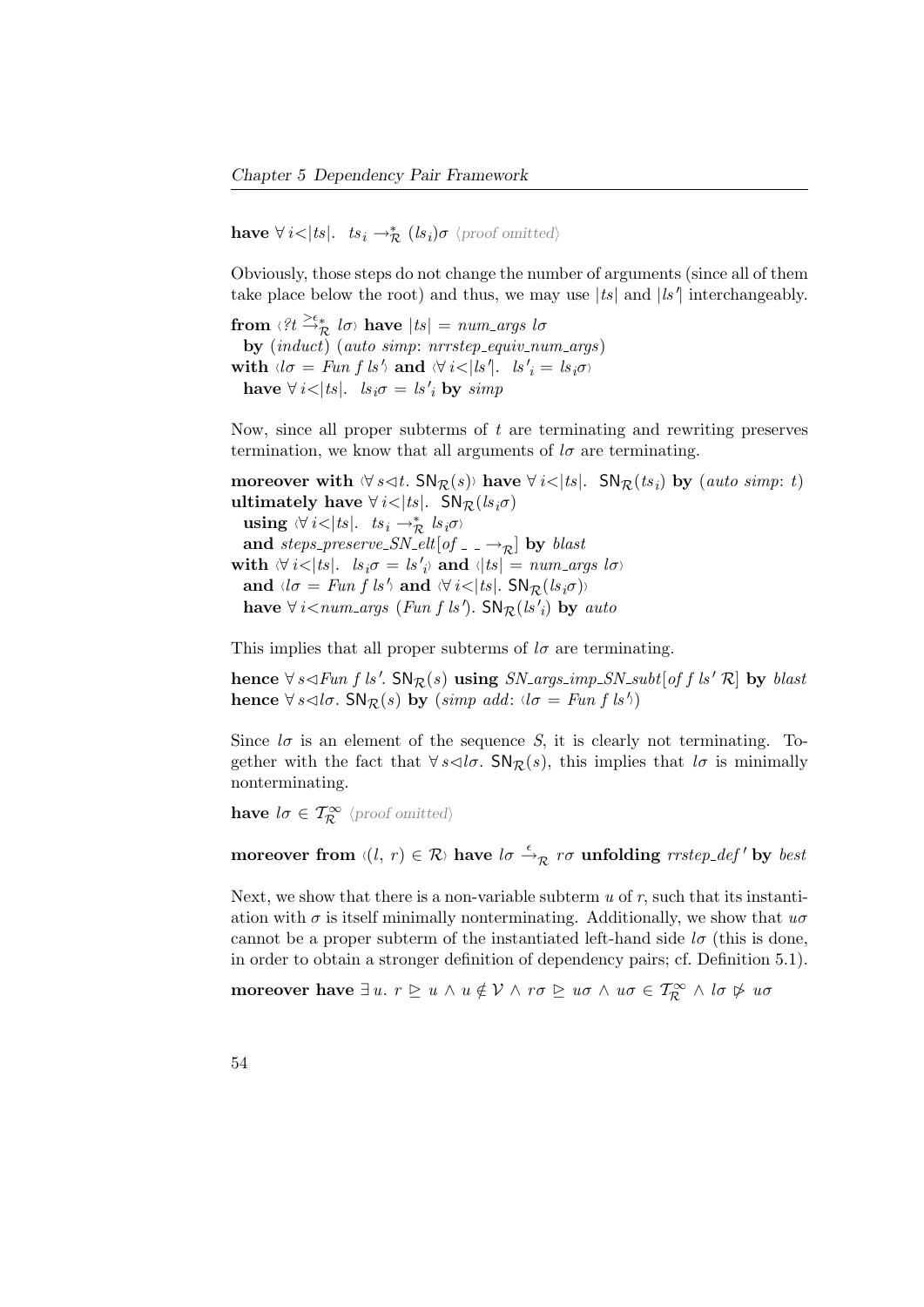## proof −

We start by noting that  $\sigma$ -instances of variables in the right-hand side r, are terminating (otherwise, we would have a contradiction to the fact  $\forall i < |ts|$ .  $SN_{\mathcal{R}}(ls_{i}\sigma)).$ 

```
have \forall x \in \mathcal{V}ar(r). SN<sub>R</sub>((Var x) \sigma)proof
   fix x assume x \in \mathcal{V}ar(r)hence x \in \mathcal{V}ar(l) using \langle (l, r) \in \mathcal{R} \rangle and \langle wf_{\mathcal{I}}trs \mathcal{R} \rangleby (auto simp: wf_trs_def)
   hence l \triangleright \text{Var } x by (auto simp: l = \text{Fun } g \text{ } ls) intro: var_imp_supteqp)
   hence l\sigma \triangleright (Var\ x)\sigma by (rule suptp_stable)
   with \langle l\sigma \in \mathcal{T}^{\infty}_{\mathcal{R}} \rangleshow \mathsf{SN}_\mathcal{R}((\text{Var } x) \sigma) unfolding \text{Tr} f_{\mathcal{A}} \text{def} by \text{Simp}qed
```
But then, since  $t' \in \mathcal{T}_{\mathcal{R}}^{\infty}$ , it is impossible for  $t'$  to be a subterm of a  $\sigma$ -instance of some variable in r.

have  $\forall x \in \mathcal{V}$ ar $(r)$ .  $(Var x) \sigma \nsubseteq t'$ proof fix x assume  $x \in \mathcal{V}ar(r)$ hence  $\text{SN}_{\mathcal{R}}((Var x) \sigma)$  using  $\forall x \in \mathcal{V}ar(r)$ .  $\text{SN}_{\mathcal{R}}((Var x) \sigma)$  by simp show  $(Var x) \sigma \not\succeq t'$ proof assume  $(Var x) \sigma \geq t'$ with  $\langle SN_{\mathcal{R}}((Var x) \sigma) \rangle$  have  $SN_{\mathcal{R}}(t')$  using  $SN\_imp\_SN\_subt$  by auto with  $\langle t' \in \mathcal{T}^{\infty}_{\mathcal{R}} \rangle$  show *False* unfolding *Tinf<sub>-</sub>def* by *auto* qed qed

We know, however, that  $t'$  is a subterm of  $r\sigma$ . Thus, there is some subterm u of r, such that,  $t' = u\sigma$ .

from subt\_instance\_and\_not\_subst\_imp\_subt $[OF\;$ <sub> $\forall \sigma \geq t'$ </sub> this obtain u where  $r \geq u$  and  $t' = u\sigma$  by best

Moreover, u cannot be a variable, since this would directly contradict to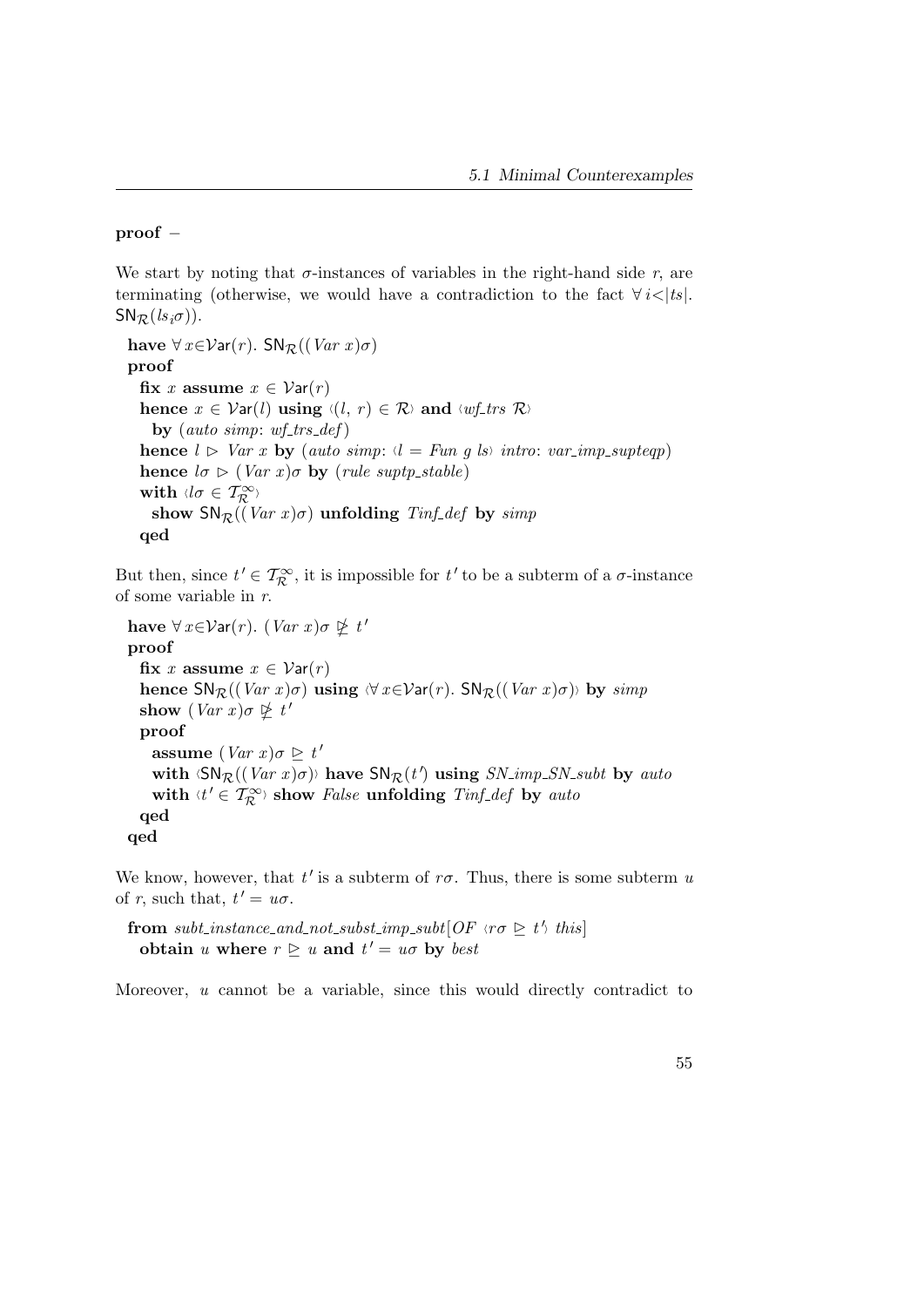$\forall x \in \mathcal{V}$ ar $(r)$ . SN<sub>R</sub> $((Var x) \sigma)$ . moreover have  $u \notin V$ proof assume  $u \in \mathcal{V}$ then obtain x where  $u = Var x$  by (cases u) auto with  $\langle r \trianglerighteq u \rangle$  have  $r \trianglerighteq Var x$  by simp from var\_subt\_imp\_subt\_in\_vars[OF this] have  $x \in \mathcal{V}ar(r)$ . with  $\forall x \in Var(r)$ . SN $_{\mathcal{R}}((Var x) \sigma)$  and  $\forall t' \in \mathcal{T}_{\mathcal{R}}^{\infty}$ show False by (simp add: Tinf-def  $\langle u = Var x \rangle \langle t' = u\sigma \rangle$ ) qed moreover from  $\langle r \triangleright u \rangle$  have  $r\sigma \triangleright u\sigma$  by (rule supteqp\_stable) moreover from  $\langle t' \in T_R^{\infty} \rangle$  have  $u\sigma \in T_R^{\infty}$  by  $(simp \text{ } add: \langle t' = u\sigma \rangle)$ moreover have  $l\sigma \not\triangleright u\sigma$ proof assume  $l\sigma \triangleright u\sigma$ with  $d\sigma \in T_{\mathcal{R}}^{\infty}$  have  $\mathsf{SN}_{\mathcal{R}}(u\sigma)$  unfolding  $\mathit{Tinf\_def}$  by force with  $\forall u \sigma \in \mathcal{T}_{\mathcal{R}}^{\infty}$  show *False* by (simp add: Tinf<sub>-</sub>def) qed ultimately show ?thesis by auto qed moreover from  $\langle (l, r) \in \mathcal{R} \rangle$ have  $l\sigma \stackrel{\epsilon}{\rightarrow}_{\mathcal{R}} r\sigma$  unfolding  $\mathit{rrstep\_\mathit{def}}'$  by best ultimately show ?thesis using  $\langle (l, r) \in \mathcal{R} \rangle$  and  $\langle ?t \stackrel{\geq \epsilon}{\rightarrow} _{\mathcal{R}} l\sigma \rangle$  by (auto simp: t) qed

Putting all this together we obtain the following lemma:

**Lemma 5.3.** Let  $\mathcal{R}$  be a well-formed TRS. Then, for every term  $t \in \mathcal{T}_{\mathcal{R}}^{\infty}$ , there exist a rewrite rule  $(l, r) \in \mathcal{R}$ , a substitution  $\sigma$ , and a non-variable subterm u of r, such that  $t \stackrel{\searrow_{\epsilon_*}}{\to_{\mathcal{R}}} l\sigma$ ,  $l\sigma \stackrel{\epsilon}{\to}_{\mathcal{R}} r\sigma$ , and  $r\sigma \geq u\sigma$ . Further,  $l\sigma \in \mathcal{T}_{\mathcal{R}}^{\infty}$ ,  $u\sigma \in \mathcal{T}_{\mathcal{R}}^{\infty}$ , and  $u\sigma$  is not a proper subterm of  $l\sigma$ .

In IsaFoR this is stated as:

 $\llbracket \mathsf{WF}(\mathcal{R}); t \in \mathcal{T}^{\infty}_{\mathcal{R}} \rrbracket \Longrightarrow \exists \, l \; r \; u \; \sigma. \ (l, r) \in \mathcal{R} \ \land \ r \geq u \, \land \ u \notin \mathcal{V} \ \land \ t \stackrel{\gt_{\epsilon}}{\rightarrow}_{\mathcal{R}} l \sigma \ \land$  $\int_a^b \vec{r} \cdot d\vec{r} \cdot d\vec{r}$   $\wedge$   $\vec{r} \cdot d\vec{r}$   $\wedge$   $\vec{r} \cdot d\vec{r}$   $\wedge$   $\vec{r} \cdot d\vec{r}$   $\wedge$   $\vec{r} \cdot d\vec{r}$   $\wedge$   $\vec{r} \cdot d\vec{r}$   $\wedge$   $\vec{r} \cdot d\vec{r}$   $\wedge$   $\vec{r} \cdot d\vec{r}$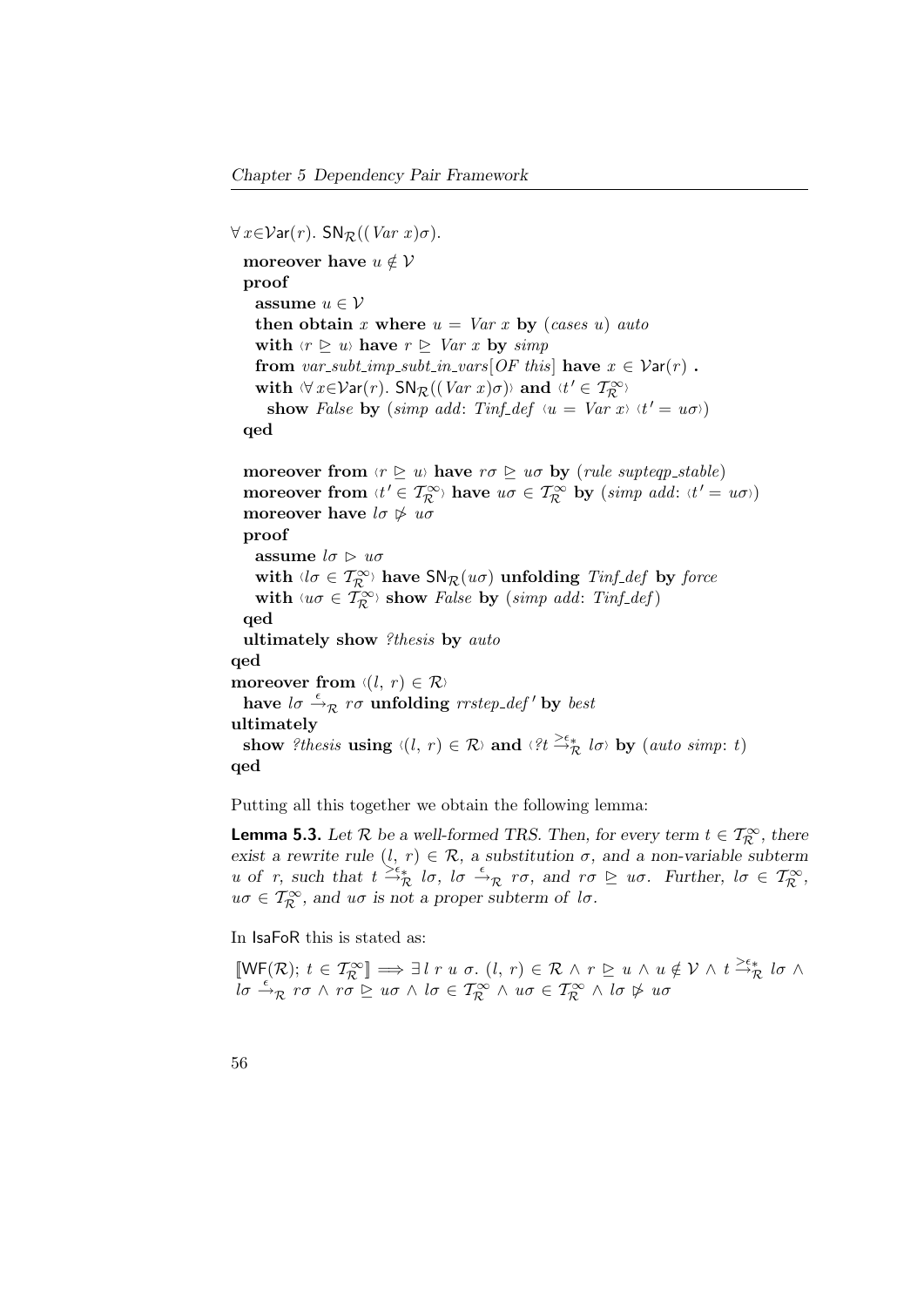This corresponds to Lemma 1 of Hirokawa and Middeldorp [\[17\]](#page-158-0). By using Lemma [5.1,](#page-43-0) followed by repeated applications of Lemma [5.3,](#page-71-0) every nonterminating term  $t$ , gives rise to an infinite sequence of the shape:

 $t = t_1 \trianglerighteq u_1 \stackrel{\gtimes \epsilon_*}{\rightarrow} g_1 \stackrel{\epsilon}{\rightarrow} g_2 \trianglerighteq u_2 \stackrel{\gtimes \epsilon_*}{\rightarrow} g_3 \stackrel{\epsilon}{\rightarrow} g_3 \stackrel{\gtimes \epsilon_*}{\rightarrow} g_3 \stackrel{\epsilon}{\rightarrow} g_3 \stackrel{\epsilon}{\rightarrow} g_3 \cdots$ 

Our next goal is to simplify such a sequence by introducing a new TRS, the so called *dependency pairs* of  $R$ . This allows to get rid of any positioning constraints and subterm steps, resulting in

 $f(u_1) \rightarrow_R^* f(s_1) \rightarrow_{\mathsf{DP}(\mathcal{R})} f(u_2) \rightarrow_R^* f(s_2) \rightarrow_{\mathsf{DP}(\mathcal{R})} f(u_3) \rightarrow_R^* f(s_3) \rightarrow_{\mathsf{DP}(\mathcal{R})} \cdots$ 

where f is some way of marking the root symbol of a term, such that  $\mathcal{R}$ -steps at the root are no longer possible. The dependency pairs of a TRS are defined in the next section.

## 5.2 Dependency Pairs

In IsaFoR, we need a concise notion of 'marking.' Moreover, since the type of terms is parametrized by the type of function symbols, we cannot assume any properties on them (like, a function symbol is a lowercase string). Thus, we introduce a new type, denoting (potentially) marked symbols:

datatype  $\alpha$  shp = Sharp  $\alpha$  | Plain  $\alpha$ 

The name shp, stands for 'sharp,' and was chosen since in the literature, marking is usually done using a sharp symbol  $(\sharp)$ , and sometimes called *sharping*. The type has two constructors, one (Sharp) for sharped function symbols and another (Plain) for function symbols that are not marked (this is necessary since all function symbols in a term, have to be of the same type).

Marking a term is done by sharping its root. To do that, we need an auxiliary function plain:: $(\alpha, \beta)$  term  $\Rightarrow$   $(\alpha \, shp, \beta)$  term, lifting unsharped terms into the type of sharped terms.

plain  $(Var x) = Var x$ plain (Fun f ts) = Fun (Plain f) (map plain ts)

 $(Var x)^{\sharp} = Var x$  $(Fun \, f \, ts)^{\sharp} = Fun \, (Sharp \, f) \, (map \, plain \, ts)$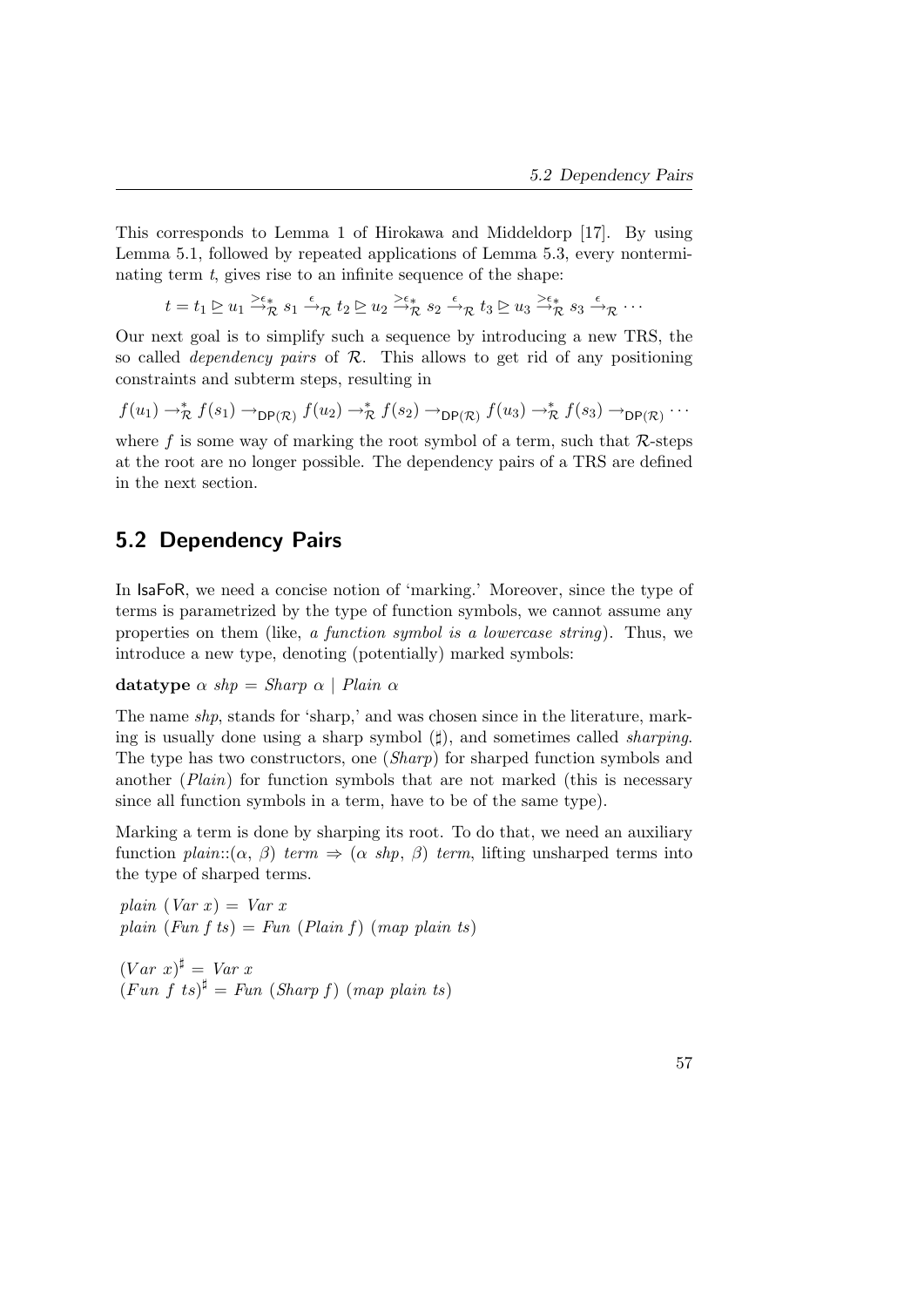Now we can define the dependency pairs of a TRS  $\mathcal R$  as follows:

**Definition 5.1 (Dependency Pairs).** Given a TRS  $\mathcal{R}$ , the set of its *dependency pairs*  $DP(R)$  is given by

 $\mathsf{DP}(\mathcal{R}) = \{(s, t) \mid \exists l \; r \; f \; u. \; (l, r) \in \mathcal{R} \land s = l^{\sharp} \land t = u^{\sharp} \land r \geq u \land root \; u\}$  $= Some f \wedge (f, num\_args u) \in \mathcal{D}_{\mathcal{R}} \wedge l \not\triangleright u$ 

Note that this definition includes an improvement due to Dershowitz [\[9\]](#page-157-0): We may safely ignore subterms of right-hand sides that are proper subterms of the corresponding left-hand side. (This was already accounted for in Lemma [5.3.](#page-71-0)) Further note that in examples we capitalize function symbols in order to indicate sharping and thus write for example ADD instead of Sharp add.

Example 5.2. For the TRS of Example [5.1](#page-40-0) we obtain the single dependency pair

 $ADD(s(x), y) \rightarrow ADD(x, y)$ 

reflecting its recursive call-structure.

When the original TRS has the type  $(\alpha, \beta)$  trs, then its dependency pairs have the type  $(\alpha \ shp, \beta)$  trs. That means that typewise, rules from  $\mathsf{DP}(\mathcal{R})$ are incompatible with rules from  $\mathcal{R}$ . For that reason, we need a lifting of the TRS  $R$  into the proper type (using the *plain*-function from above):

$$
ID(\mathcal{R}) = \{(s, t) \mid \exists l \ r. \ s = plain \ l \land t = plain \ r \land (l, r) \in \mathcal{R}\}\
$$

At this point, we have the pair of TRSs  $(DP(\mathcal{R}), D(\mathcal{R}))$  at our disposal, where the first component contains all the function calls of which we want to prove termination, and the second component provides the rules for evaluating function arguments. Such a pair of TRSs, is called a dependency pair problem. The obvious question is: How is a dependency pair problem related to the termination of a term rewrite system? We give an answer in the next section.

#### 5.2.1 Termination of TRSs using Dependency Pairs

In this section, we show that a minimal counterexample for termination is equivalent to a *minimal infinite chain* of  $DP(\mathcal{R})$ -steps relative to  $\rightarrow_{ID(\mathcal{R})}^*$ . The intuition is that every  $DP(R)$ -step corresponds to a (recursive) function call, whereas an  $ID(\mathcal{R})$  sequence denotes evaluating the arguments of a function.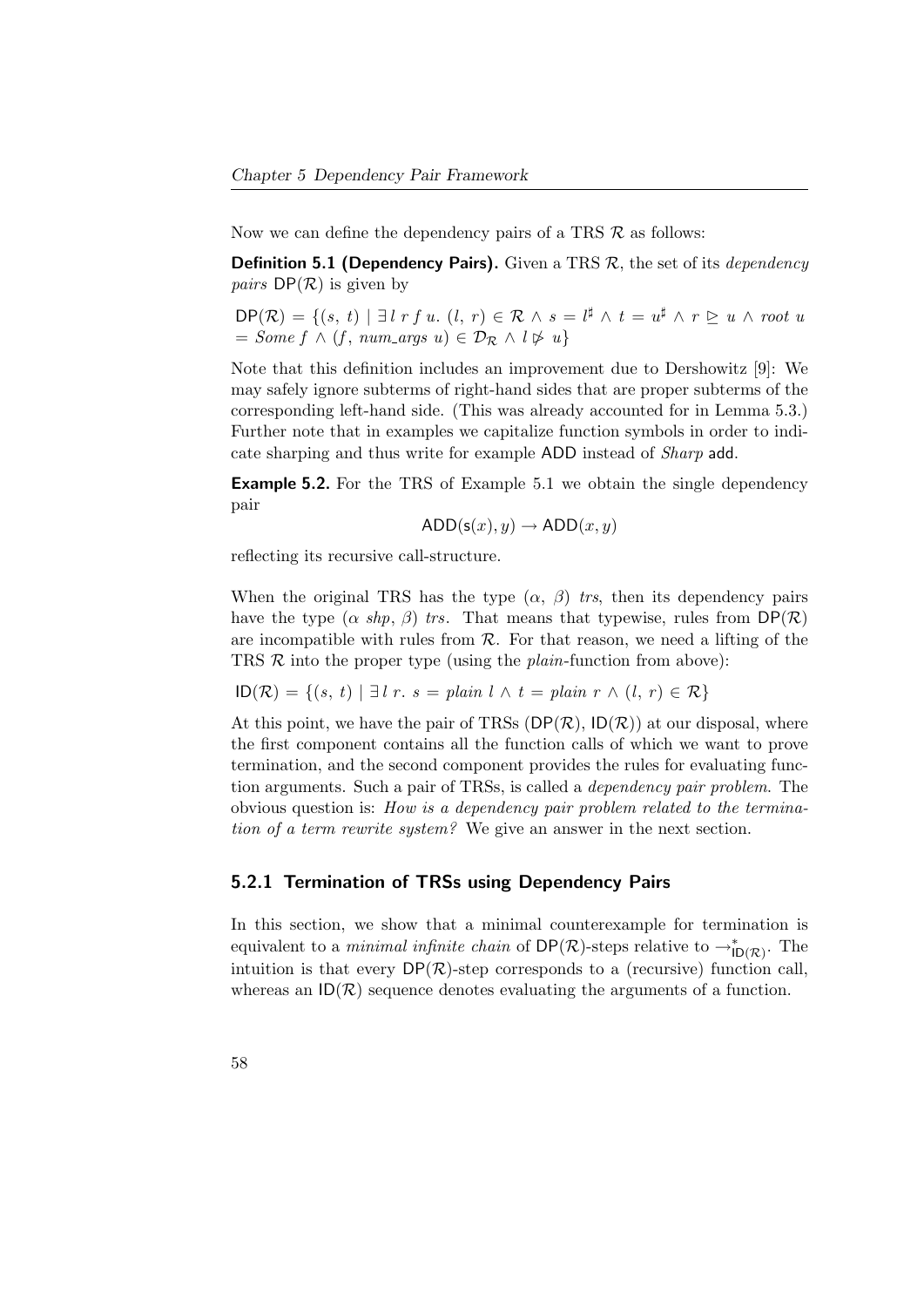Before we formally state the main theorem of this section, we give some necessary definitions.

Definition 5.2 (DP Problems). A dependency pair problem is a pair of TRSs  $(\mathcal{P}, \mathcal{R})$ . In IsaFoR, we use the type abbreviation

types  $(\alpha, \beta)$  dpp =  $(\alpha, \beta)$  trs  $\times$   $(\alpha, \beta)$  trs

**Definition 5.3 (Infinite Chains).** An *infinite*  $(P, R)$ -chain is defined by

ichain  $(\mathcal{P}, \mathcal{R})$  s t  $\sigma \equiv \forall i.$   $(s i, t i) \in \mathcal{P} \wedge (t i)(\sigma i) \rightarrow_{\mathcal{R}}^* (s (i+1))(\sigma (i+1))$ 

where s and t are infinite sequences of terms, and  $\sigma$  is an infinite sequence of substitutions.

Note that this definition of infinite chains is slightly different from the original one, given by Arts and Giesl [\[1\]](#page-156-0). Instead of demanding a single substitution that is used for all  $\mathsf{ID}(\mathcal{R})$ -sequences between terms t i and s  $(i+1)$ , as in [\[1\]](#page-156-0), we use an infinite sequence of substitutions. This avoids reasoning about fresh variables and substitutions with infinite domains in the formalization of infinite chains. (Note that IsaFoR's definition of substitution allows infinite domains depending on the type of variables that is used. However, the advantage here, is that we do not have to reason under the assumption of having an infinite domain.)

Note that the right-hand sides of  $DP(\mathcal{R})$  have exactly the shape of the term u from Lemma [5.3.](#page-71-0) In fact, since we are just interested in well-formed TRSs, every term in  $\mathcal{T}^{\infty}_{\mathcal{R}}$  has a defined root (with respect to  $\mathcal{R}$ ), that is,

 $\llbracket \mathsf{WF}(\mathcal{R}); t \in \mathcal{T}^\infty_\mathcal{R} \rrbracket \Longrightarrow (\mathsf{root}(t), \mathit{num\_\mathit{args}}\ t) \in \mathcal{D}_\mathcal{R}$ 

This implies that the right-hand sides of the dependency pairs cover all possible us (as given by Lemma [5.3\)](#page-71-0). It still remains to lift this observation to the proper types.

Lemma 5.4.  $[\![\mathsf{WF}(\mathcal{R});\;t\in\mathcal{T}^\infty_\mathcal{R}]\!]\Longrightarrow \exists\;l\;r\;u\;\sigma.\;t^\sharp\rightarrow^\ast_{|\mathsf{D}(\mathcal{R})}\;l\sigma\;\wedge\;(l,\;r)\in\mathsf{DP}(\mathcal{R})$  $\wedge$   $r\sigma = u^{\sharp} \wedge u \in T_{\mathcal{R}}^{\infty}$ 

We see that for every minimally nonterminating term, after a finite number of rewrite steps starting from its sharped version, there is a step (using a dependency pair), such that the resulting term is again minimally nonterminating.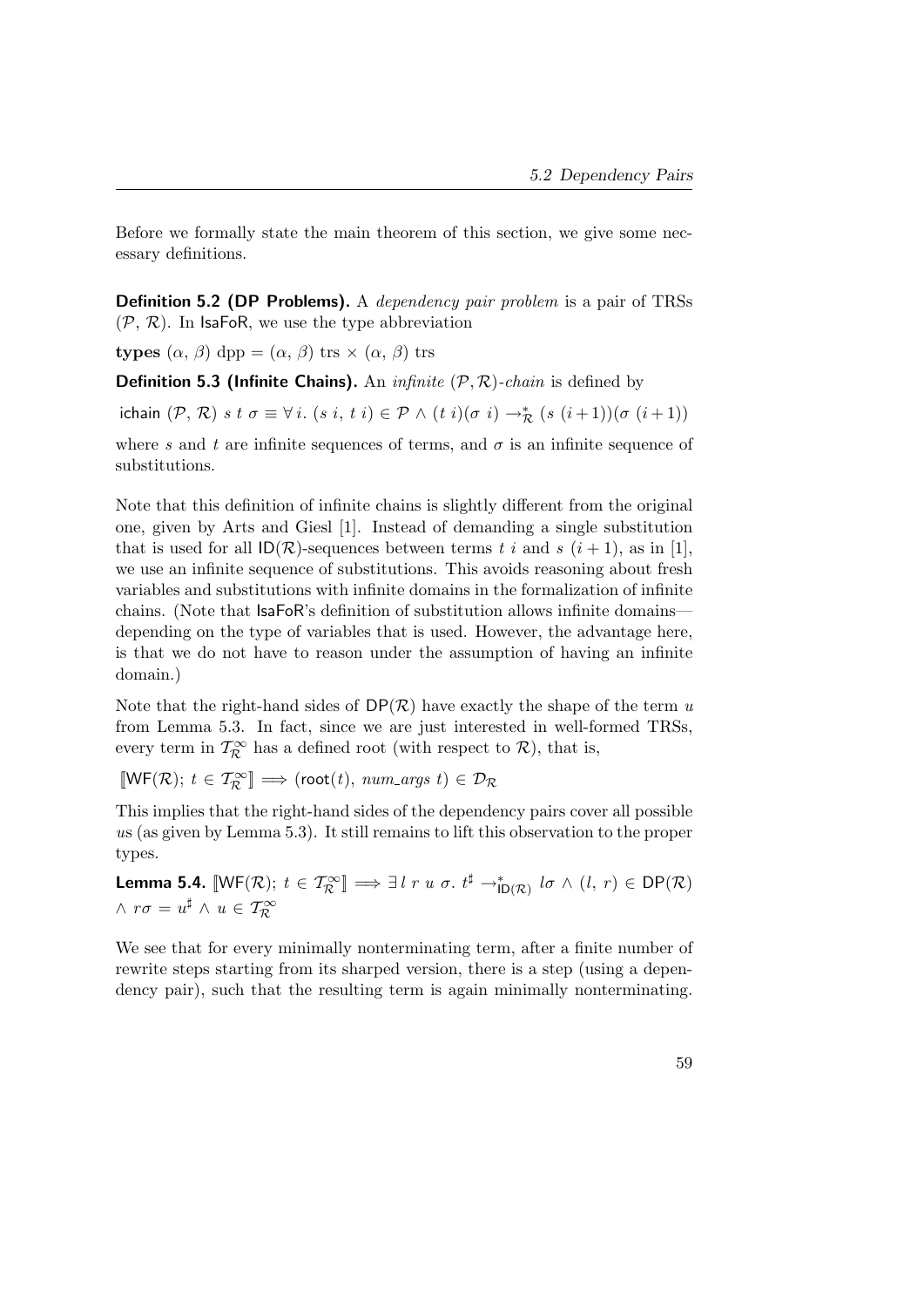This, together with the definition of infinite chains, results in the notion of minimal infinite chains.

**Definition 5.4 (Minimal Infinite Chains).** A minimal infinite  $(P, R)$ -chain is defined by

ichain<sub>min</sub>  $(\mathcal{P}, \mathcal{R})$  s t  $\sigma \equiv$  ichain  $(\mathcal{P}, \mathcal{R})$  s t  $\sigma \wedge (\forall i$ .  $SN_{\mathcal{R}}((t \ i)(\sigma \ i)))$ 

for the infinite sequences of terms  $s$  and  $t$ , and the infinite sequence of substitutions  $\sigma$ .

The only difference between minimal infinite chains and infinite chains, is that the former demand all the intermediate  $(t i)(\sigma i)$  to be terminating with respect to  $\mathcal{R}$ . Finally, we are in a position where we can state the crucial connection between the termination of a TRS  $\mathcal{R}$  and the corresponding DP problem  $(DP(\mathcal{R}), ID(\mathcal{R}))$ . Whenever  $\mathcal R$  is not terminating, then there is a minimal infinite ( $DP(\mathcal{R})$ ,  $ID(\mathcal{R})$ )-chain.

<span id="page-75-0"></span>Theorem 5.1 (Nontermination implies Minimal Chains).  $[WF(R); \neg SN(R)] \implies \exists s \ t \ \sigma.$  ichain<sub>min</sub>  $(DP(R), ID(R)) \ s \ t \ \sigma$ 

Here,  $(DP(\mathcal{R}), ID(\mathcal{R}))$  is sometimes called the *initial DP problem*.

<span id="page-75-1"></span>Example 5.3. Recall Examples [5.1](#page-40-0) and [5.2,](#page-55-0) resulting in the initial DP problem:

$$
\left(\{\mathsf{ADD}(\mathsf{s}(x), y) \rightarrow \mathsf{ADD}(x, y)\}, \left\{\begin{array}{c}\mathsf{add}(0, y) \rightarrow y, \\ \mathsf{add}(\mathsf{s}(x), y) \rightarrow \mathsf{s}(\mathsf{add}(x, y))\end{array}\right\}\right)
$$

## 5.3 Finiteness and Processors

In this section we introduce the dependency pair framework, as formalized in IsaFoR. In the DP framework, we are concerned with the 'termination behavior' of DP problems, where the 'termination behavior' of a DP problem is characterized by the existence of minimal infinite chains.

Definition 5.5 (Finiteness of DP Problems). We say that a dependency pair problem  $(\mathcal{P}, \mathcal{R})$  is *finite* whenever it does not allow any minimal infinite chains, that is,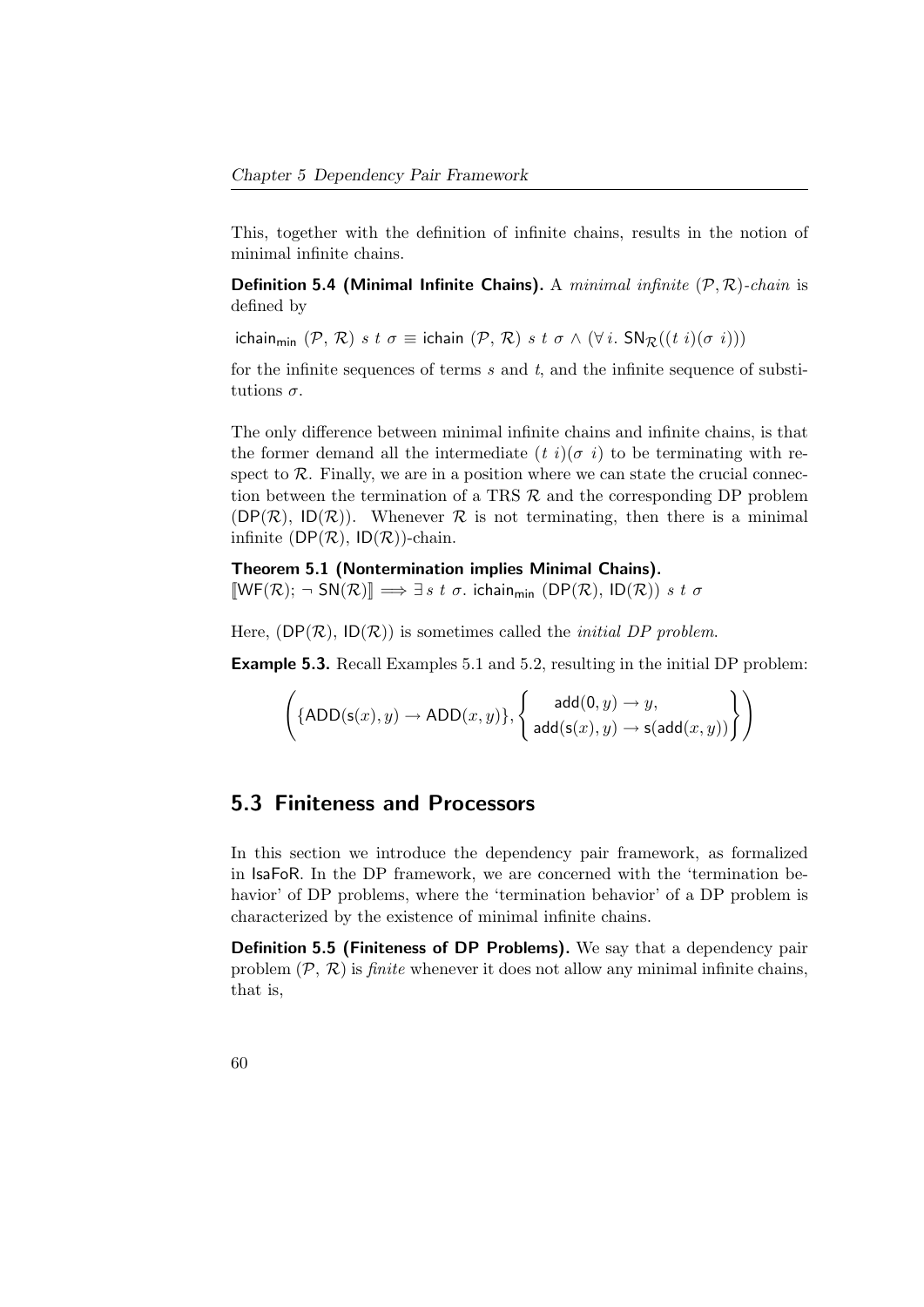finite( $P, R$ )  $\equiv \frac{1}{2} s t \sigma$ . ichain<sub>min</sub> ( $P, R$ ) s t  $\sigma$ 

The main advantage of using the DP framework over direct termination proofs for TRSs is that there are stronger termination techniques for showing finiteness of DP problems. To name a few of those so called  $(DP)$  processors: there is the subterm criterion and usable rules, both relying on the minimality of infinite chains; then there is the decomposition of the dependency graph, splitting a single DP problem (possibly) into several smaller ones; further, there are weakly monotone reduction pairs, which have weaker constraints than their strictly monotone counterparts in the direct setting.

**Definition 5.6 (Sound DP Processors).** From the perspective of a termination tool, a dependency pair processor (or processor for short) is a function taking a DP problem  $(\mathcal{P}, \mathcal{R})$  as input and returning either "no" (indicating that  $(\mathcal{P}, \mathcal{R})$ ) is not finite) or a set of new DP problems. A processor is sound, whenever finiteness of all the generated DP problems implies finiteness of the given DP problem. Hence, sound processors may be composed for proving finiteness of a DP problem. In contrast to a termination tool, in our development, we do not have to compute the result of applying a processor to a DP problem, but rather have to check whether some given result really constitutes a correct application of a processor. Thus, we model a processor by a function  $p::[(\alpha, \beta)$  trs,  $(\alpha, \beta)]$ β) trs,  $(α, β)$  trs,  $(α, β)$  trs  $\Rightarrow$  bool, such that p P R Q S is True, whenever the pair  $(Q, S)$  is in the result of applying the processor to the DP problem  $(\mathcal{P}, \mathcal{R})$ . (Note that this is just a different, but equivalent, formulation. It does not restrict our results in any way.) Then soundness of  $p$  is defined by

sound  $p \equiv \forall \mathcal{P} \mathcal{R} \mathcal{Q} \mathcal{S}$ . p  $\mathcal{P} \mathcal{R} \mathcal{Q} \mathcal{S} \wedge \text{finite}(\mathcal{Q}, \mathcal{S}) \longrightarrow \text{finite}(\mathcal{P}, \mathcal{R})$ 

By Theorem [5.1,](#page-75-0) a TRS that is nonterminating has a minimal infinite chain with respect to its initial DP problem. Put differently, if the initial DP problem of a TRS is finite, then the TRS is terminating. Thus, for proving termination of a TRS, we try to prove finiteness of its initial DP problem. This is done by recursively applying sound processors, thereby generating a tree of DP problems. A branch of this tree stops to grow, as soon as an applied processor results in an empty set of new DP problems. At the end, we have a rooted tree where all the leaves are finite DP problems, and by the soundness of all the processors that are applied at non-leaf nodes, finiteness propagates up to the root—the initial DP problem.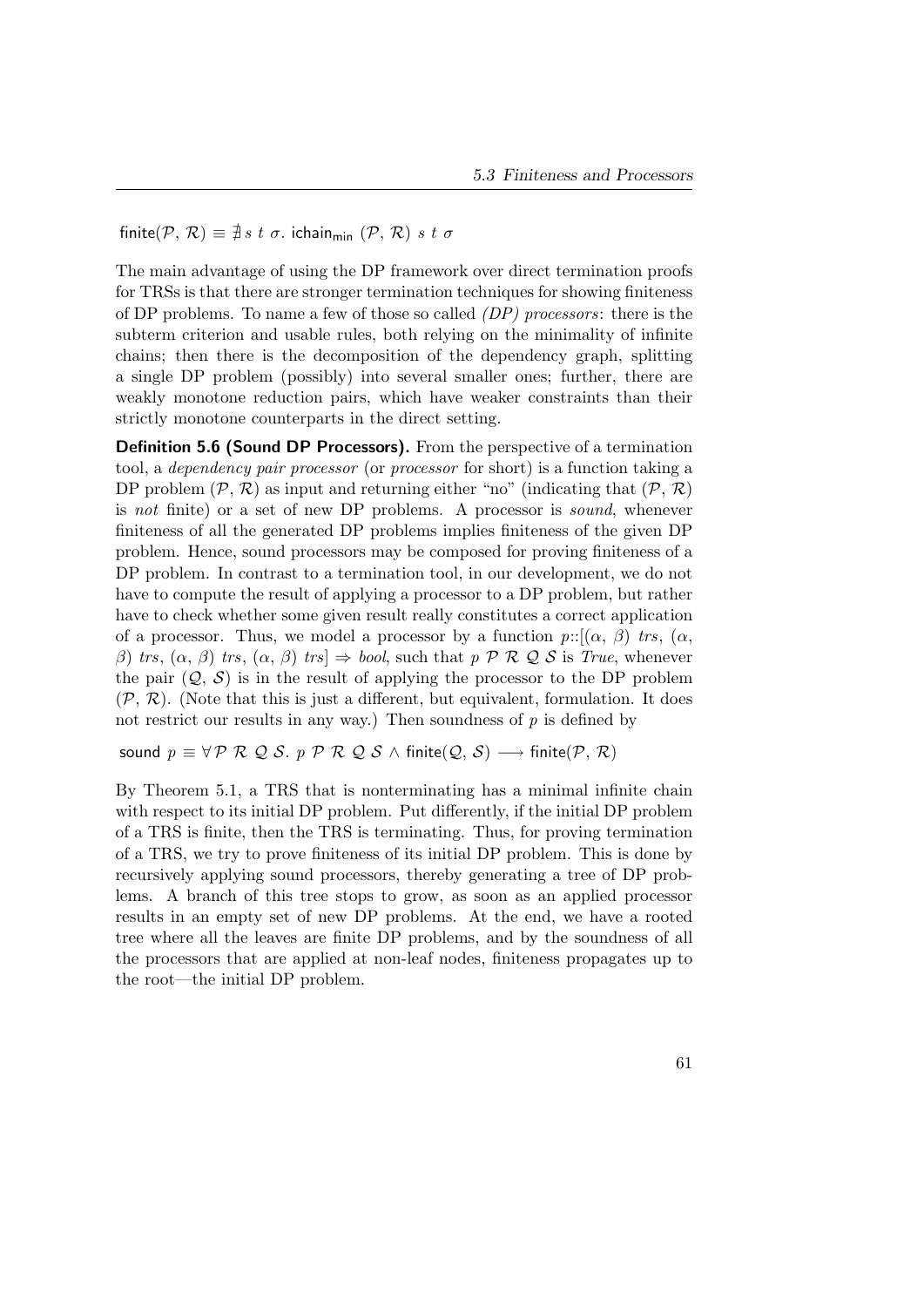## 5.4 Chapter Notes

The DP framework was introduced by Giesl et al. [\[12\]](#page-157-1) as a generalization of the DP approach [\[1\]](#page-156-0). In its most general form, it is concerned with  $Q$ -restricted rewriting, unifying techniques for full termination (that is, without a specific evaluation strategy) and innermost rewriting. A simpler variant that just deals with full rewriting (and is very similar to our Isabelle formalization of the DP framework) can be found in [\[14\]](#page-157-2).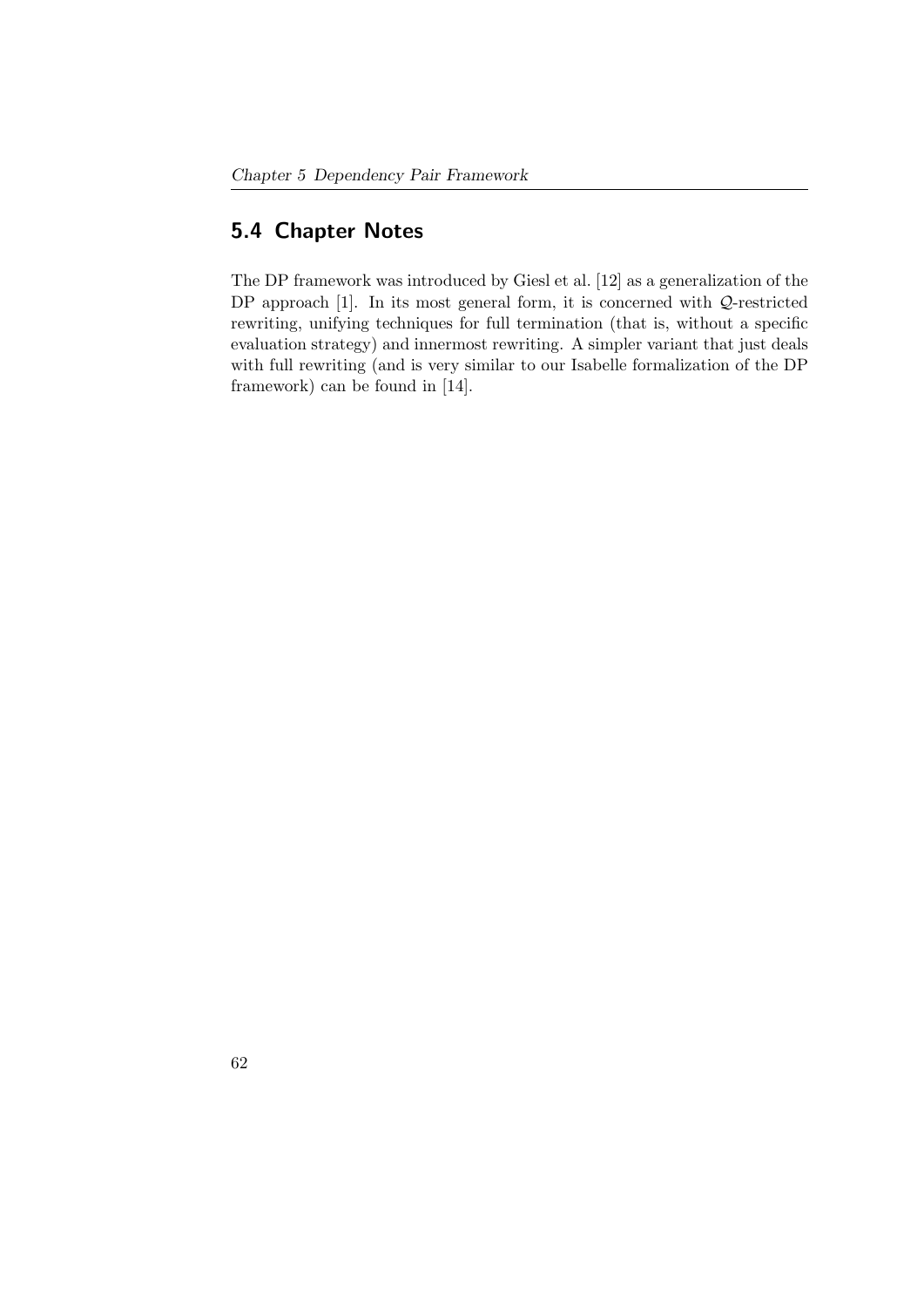# <span id="page-78-0"></span>Chapter 6

# Subterm Criterion

Keep it short and simple. Design Principle

In the last chapter, we gave our formalization of the dependency pair framework. Thus, setting the stage for the automatic certification of termination proofs. However, we are still lacking (sound) processors that can be applied inside this framework. In the following we present the subterm criterion, a processor that is especially nice, due to its simplicity.

Example 6.1. Taking the DP problem from Example [5.3,](#page-75-1) it can be seen that the first argument of ADD does strictly decrease (in the sense that the first argument of the right-hand side is a proper subterm of the first argument of the left-hand side) in every recursive call. We will show that this is enough to conclude finiteness of the DP problem (and thus termination of the original system).

The subterm criterion covers exactly this kind of reasoning. We shall start by presenting the subterm criterion in its original version. Then we reformulate it as a processor in the DP framework. Afterwards we describe a generalized version of the subterm criterion, due to a Coq formalization which was obtained independently from our efforts in Isabelle. Finally, we give our formalization in IsaFoR and conclude with some remarks on the practical applicability of the generalized version.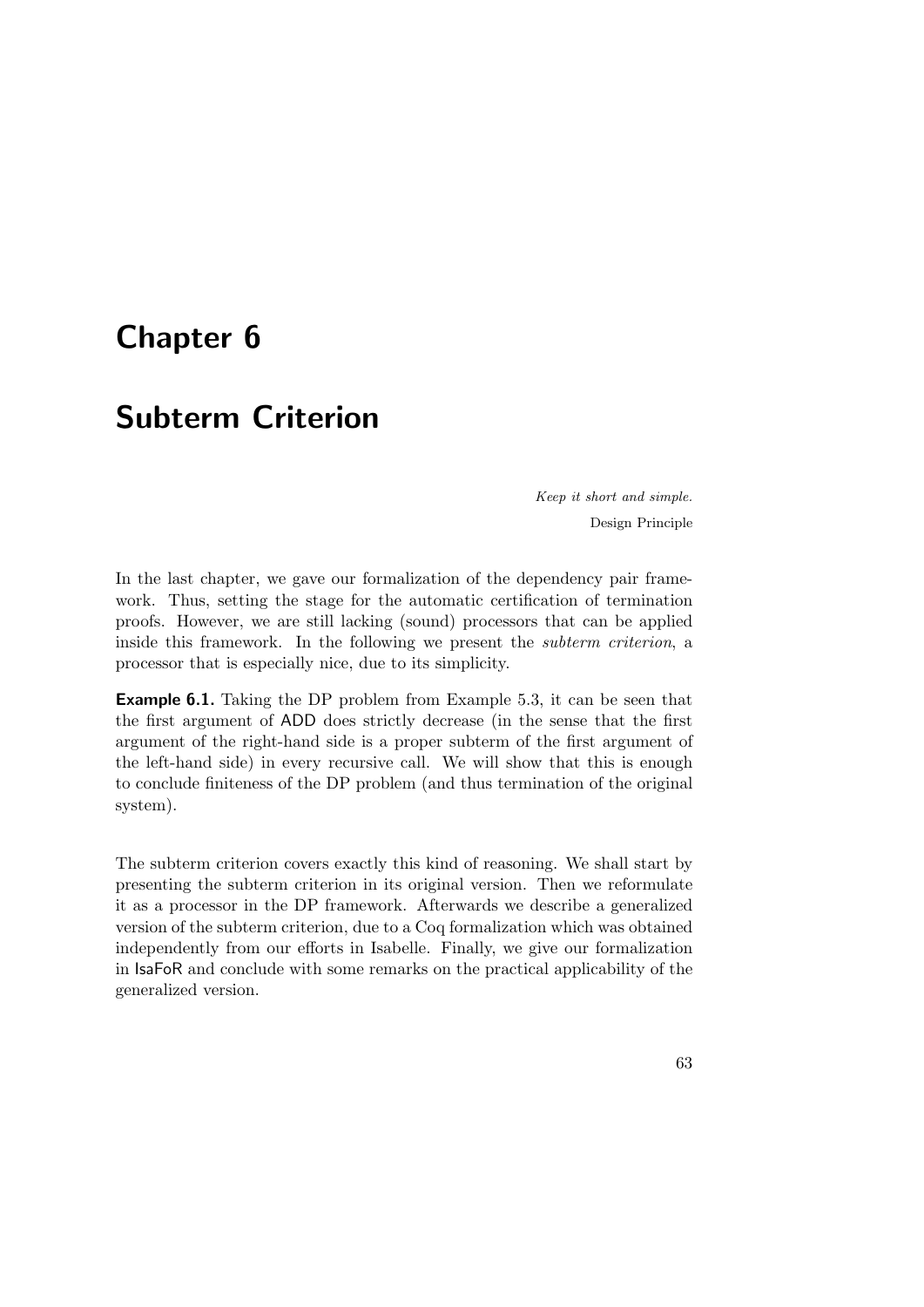## 6.1 Original Version

When Hirokawa and Middeldorp [\[17,](#page-158-0) [18\]](#page-158-1) first introduced the subterm criterion, the DP framework did not exist. Hence, the criterion covers more than it actually needs, if formulated as a DP processor. More specifically, in its original version, the subterm criterion is concerned with cycles in the so called dependency graph of a TRS. (Actually, also an optimization was introduced, using strongly connected components instead of cycles and decomposing problems recursively. This can be seen as the basis of the DP framework.) To appreciate this formulation, we shall shortly present what this dependency graph actually is.

**Definition 6.1 (Dependency Graph).** Recall the dependency pairs of a TRS  $\mathcal{R}$ (given by Definition [5.1\)](#page-40-1). As already mentioned earlier, those encode the possible (recursive) calls of  $R$ . However, the DPs do not restrict the order in which such calls may actually occur inside a rewrite sequence (that is, the mutual dependencies of the recursive functions encoded by  $\mathcal{R}$ ). This is handled by the dependency graph  $DG(\mathcal{R})$  of  $\mathcal{R}$ , which is a directed graph whose vertices are  $DP(\mathcal{R})$  and there is an edge from  $(s, t) \in DP(\mathcal{R})$  to  $(u, v) \in DP(\mathcal{R})$ , if and only if there exist substitutions  $\sigma$  and  $\tau$  such that

 $t\sigma \rightarrow_{\mathcal{R}}^* u\tau$ 

(Note that the dependency graph is in general not computable. Hence, in practice approximations are used. This will, however, not influence our discussion.)

The original version of the subterm criterion is as follows:

Theorem 6.1 (Hirokawa and Middeldorp [\[18\]](#page-158-1), Theorem 8). Let  $\mathcal R$  be a TRS and let C be a cycle in  $DG(\mathcal{R})$ . If there exists a simple projection  $\pi$  for C such that  $\pi(\mathcal{C}) \subseteq \Sigma$  and  $\pi(\mathcal{C}) \cap \Sigma \neq \emptyset$  then there are no C-minimal rewrite sequences.

In the above statement, a simple projection  $\pi$  is a function that maps a function application to one of its arguments, depending on the term's root symbol. Further, a  $\mathcal{C}\text{-minimal}$  rewrite sequence corresponds to a minimal infinite  $(C, \mathcal{R})$ -chain. (Since for a finite TRS  $\mathcal{R}$ , we have a finite dependency graph and thus, every infinite rewrite sequence eventually stays inside some cycle of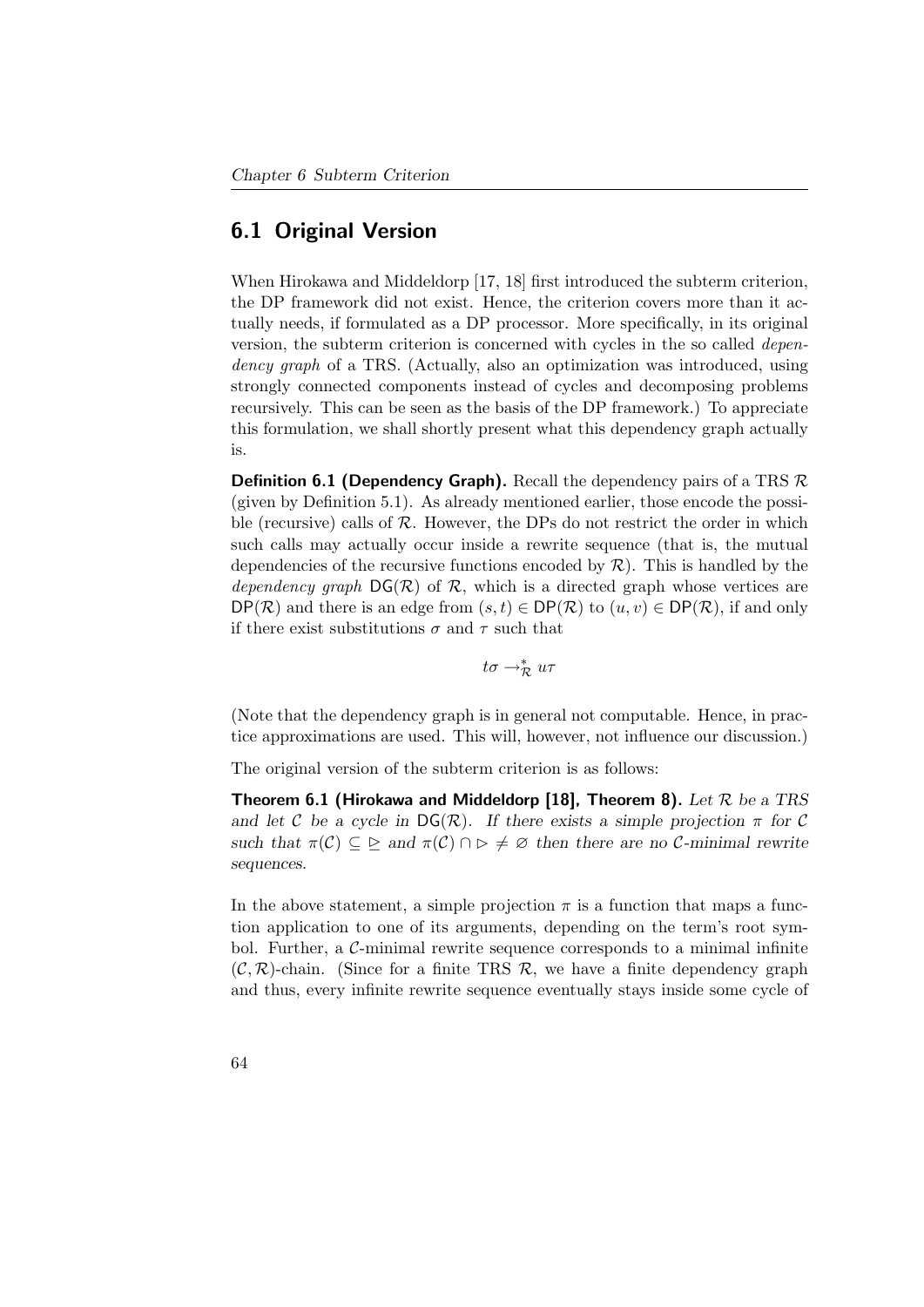$DG(\mathcal{R})$ , we may prove termination by showing that none of  $DG(\mathcal{R})$ 's cycles  $\mathcal{C}$ , allows a C-minimal rewrite sequence.)

## 6.2 Subterm Criterion Processor

By reformulating the same criterion as a DP processor (as for example already done by Thiemann [\[42\]](#page-161-0)), we roughly arrive at the following statement:

<span id="page-80-0"></span>**Theorem 6.2.** Consider the DP problem  $(\mathcal{P}, \mathcal{R})$ . Let  $\pi$  be a simple projection such that  $\mathcal{P} \subseteq \Sigma_{\pi}$ . Then, the function returning  $\{(\mathcal{P} \setminus \Sigma_{\pi}, \mathcal{R})\}\)$ , is a sound DP processor.

Here, for an arbitrary relation R, by  $R_\pi$ , we denote  $\{(s,t) | (\pi(s), \pi(t)) \in R\}.$ (In principle, there would be some additional syntactic restrictions. See for example Thiemann [\[42\]](#page-161-0) and Sternagel and Thiemann [\[38\]](#page-160-0). For DP problems originating from TRSs, those are always satisfied. We will come back to this issue when we present our Isabelle formalization.)

The nice thing, when formulating the subterm criterion as a processor, is that we do not have to care about dependency graphs any more (there are separate processors specifically for incorporating the information provided by approximated dependency graphs).

## 6.3 Generalized Subterm Criterion

Only recently, a generalization of the subterm criterion (together with a Coq formalization) was given by Contejean et al. [\[7\]](#page-156-1). Before we can address the differences to the original subterm criterion, we need to be more formal about simple projections.

**Definition 6.2 (Simple Projections).** A *simple projection* for a set of function symbols F, is a mapping  $\pi$  that assigns to every  $(f, n) \in \mathcal{F}$  an argument position  $0 < i \leq n$ . This is extended to terms by  $\pi(f(t_1, \ldots, t_n)) = t_i$ .

The first generalization, is replacing simple projections by what is called projections in [\[7\]](#page-156-1).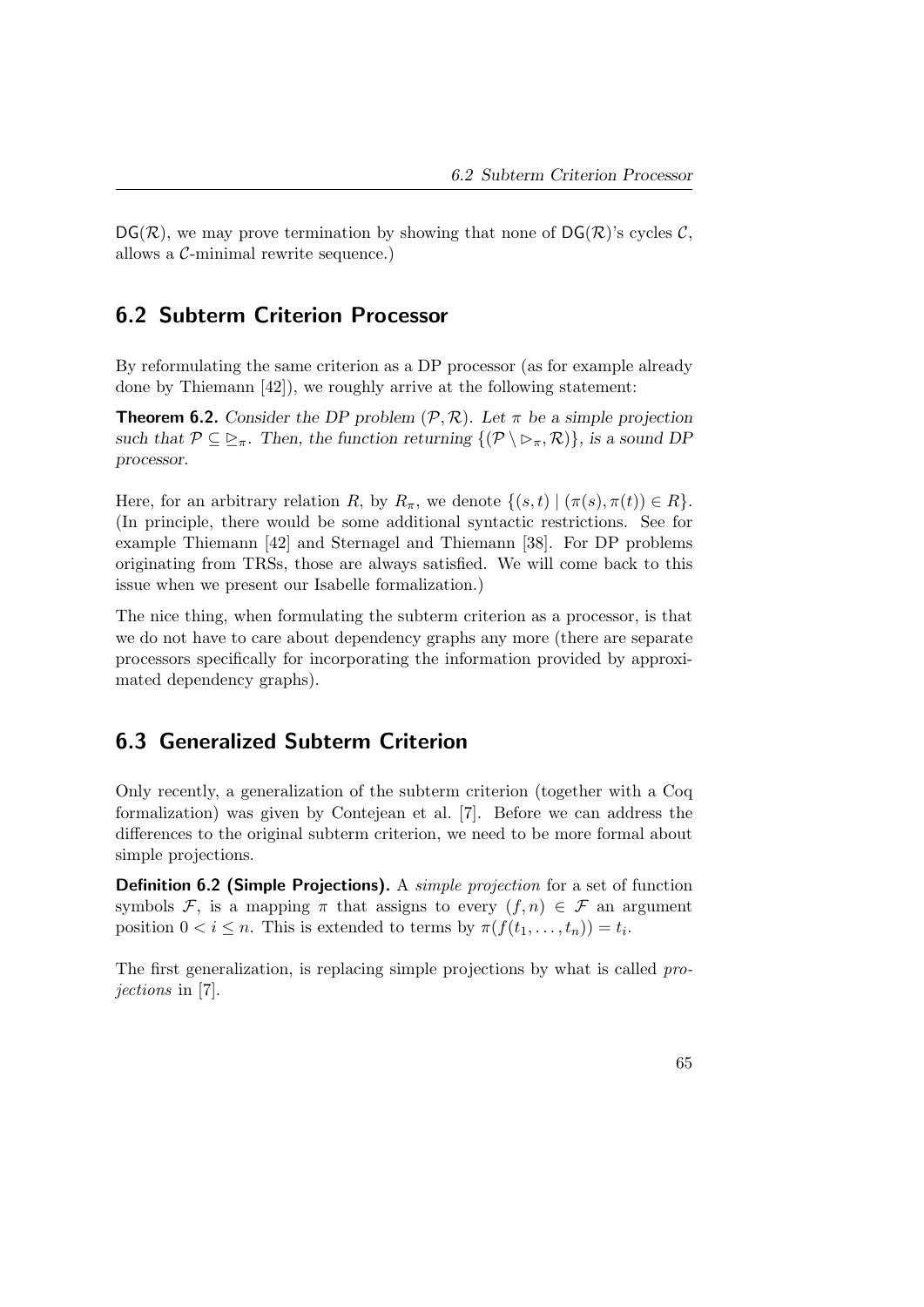**Definition 6.3 (Projections).** A *projection* for a set of function symbols  $\mathcal{F}$ , is a mapping  $\pi$  that assigns to every  $(f, n) \in \mathcal{F}$  an arbitrary natural number *i*. The extension to terms is defined by

$$
\pi(t) = \begin{cases} t_i & \text{if } t = f(t_1, \dots, t_n) \text{ and } 0 < i \le n \\ t & \text{otherwise} \end{cases}
$$

This means that when using projections instead of simple projections, we gain the possibility of identity mappings (that is, not projecting a term at all).

<span id="page-81-0"></span>Now, the generalized subterm criterion was introduced as follows:

**Theorem 6.3 (Contejean et al. [\[7\]](#page-156-1), Theorem 4).** Let  $\mathcal{R}$  be a TRS and  $\mathcal{P}$  be a subset of  $DP(\mathcal{R})$ . If there exists a projection  $\pi$  such that

- P can be split into  $\mathcal{P}' \uplus (s, t)$ ,
- $t \triangleright \pi(t)$ ,
- $\pi(s)$   $(\triangleright \cup \rightarrow_{\mathcal{R}})^{+}$   $\pi(t)$ ,
- and for every pair  $(u, v) \in \mathcal{P}'$  that is strongly connected to  $(s, t)$ , we have  $\pi(u)$   $(\triangleright \cup \rightarrow_{\mathcal{R}}^{\mathcal{R}})$ <sup>\*</sup>  $\pi(v)$ ,

then, finiteness of  $(\mathcal{P}', \mathcal{R})$  implies finiteness of  $(\mathcal{P}, \mathcal{R})$  (where we use a slightly different notation from that actually used in [\[7\]](#page-156-1)).

We now see that the second generalization was to allow  $(\triangleright\cup\rightarrow_R)^+$   $((\triangleright\cup\rightarrow_R)^*)$ instead of just  $\triangleright$  ( $\triangleright$ ). The statement involving "strongly connected to," seems to be equivalent to incorporating the dependency graph in the definition of the generalized subterm criterion.

## 6.4 Generalized Subterm Criterion Processor

In [\[38\]](#page-160-0), we gave a formalization of Theorem [6.2](#page-80-0) that was obtained independently from the development of Contejean et al. [\[7\]](#page-156-1). After examining Theorem [6.3](#page-81-0) and consulting our own Isabelle formalization, we found that within the soundness proof we actually did already use the more general relation (involving rewrite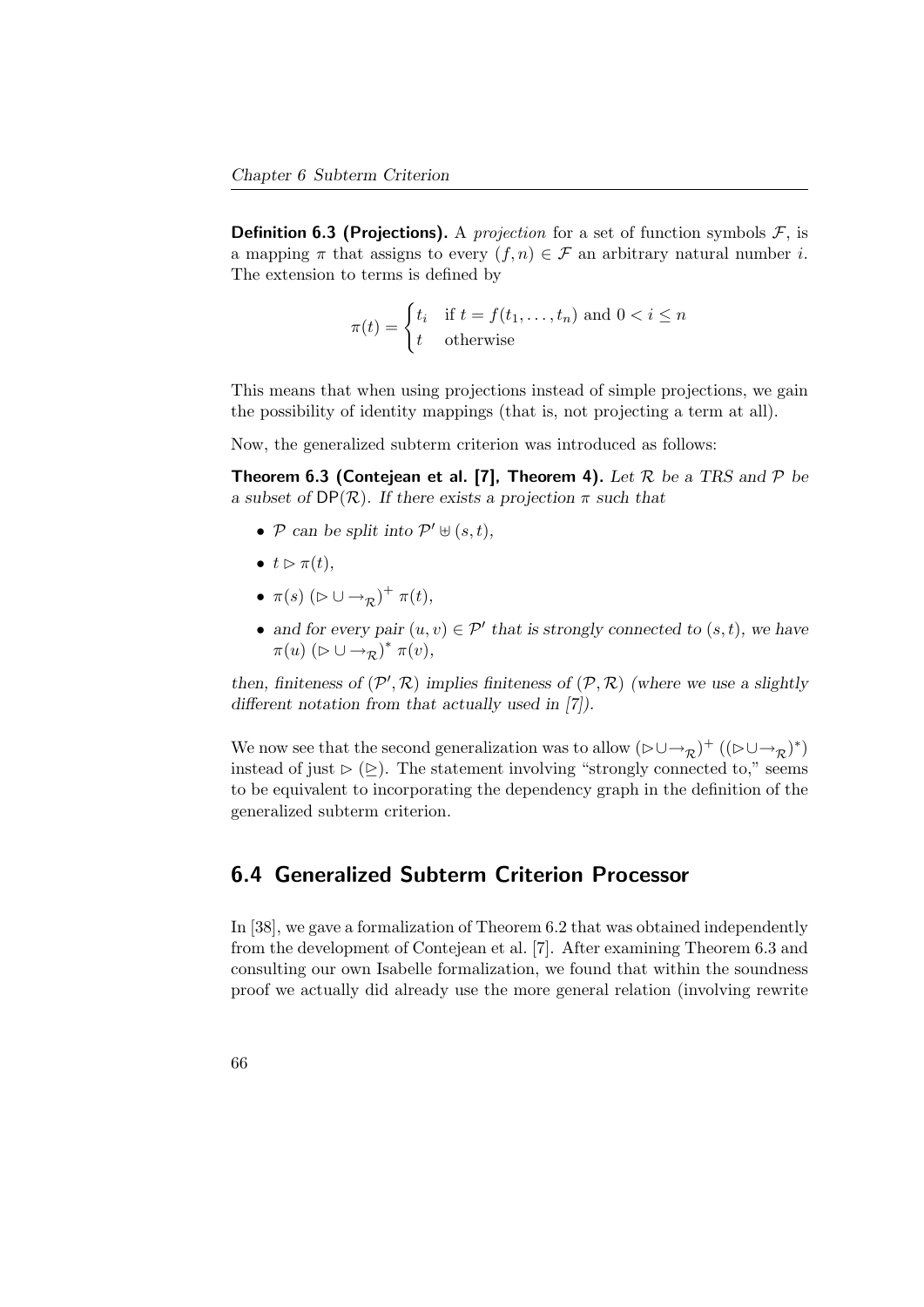steps) and it just did not occur to us that its usage could be lifted to the outermost level (which can be verified by browsing the freely available mercurial repository of our development). Switching from simple projections to projections did not pose any problems either. This leads us to the latest version of the generalized subterm criterion as formalized in IsaFoR.

<span id="page-82-1"></span>Theorem 6.4 (Generalized Subterm Criterion Processor). Consider the DP problem  $(\mathcal{P}, \mathcal{R})$ . Let  $\pi$  be a projection such that

- 1.  $\mathcal{P} \mathcal{P}' \subseteq ((\triangleright \cup \rightarrow_{\mathcal{R}})^+)_{\pi},$
- 2.  $\mathcal{P}' \subseteq \mathcal{F}$ , and
- <span id="page-82-0"></span>3.  $\forall (s,t) \in \mathcal{P}. s \notin \mathcal{V} \land t \notin \mathcal{V} \land \mathsf{root}(t) \notin \mathcal{D}_{\mathcal{R}}.$

Then, the function returning  $\{(\mathcal{P}',\mathcal{R})\}\)$ , is a sound DP processor.

Note that condition [3](#page-82-0) will always be satisfied by DP problems that stem from a TRS  $\mathcal{R}$ , due to the construction of  $DP(\mathcal{R})$ . Hence, it seems as if we have an even more general criterion than the one from Theorem [6.3,](#page-81-0) since we do not require that for right-hand sides of removed rules the projection was actually a simple one (we will put this claim into perspective in the last section).

In the next section we give the soundness proof of the generalized subterm criterion processor, as formalized in IsaFoR.

### 6.4.1 Soundness

We prove soundness of the generalized subterm criterion processor by showing that it preserves minimal infinite chains. In fact, we even show a slightly stronger result, namely that the subterm criterion processor is chain identifying. For shifting an infinite sequence f by j positions to the left, we use the function

shift f j =  $(\lambda i. f (i + j))$ 

Definition 6.4 (Chain-Identifying DP Problems). Essentially, a DP problem  $(\mathcal{P}', \mathcal{R}')$  is said to be *chain-identifying* with respect to  $(\mathcal{P}, \mathcal{R})$ , whenever every minimal infinite chain in  $(\mathcal{P}, \mathcal{R})$  has a tail in  $(\mathcal{P}', \mathcal{R}')$ . The formal definition is: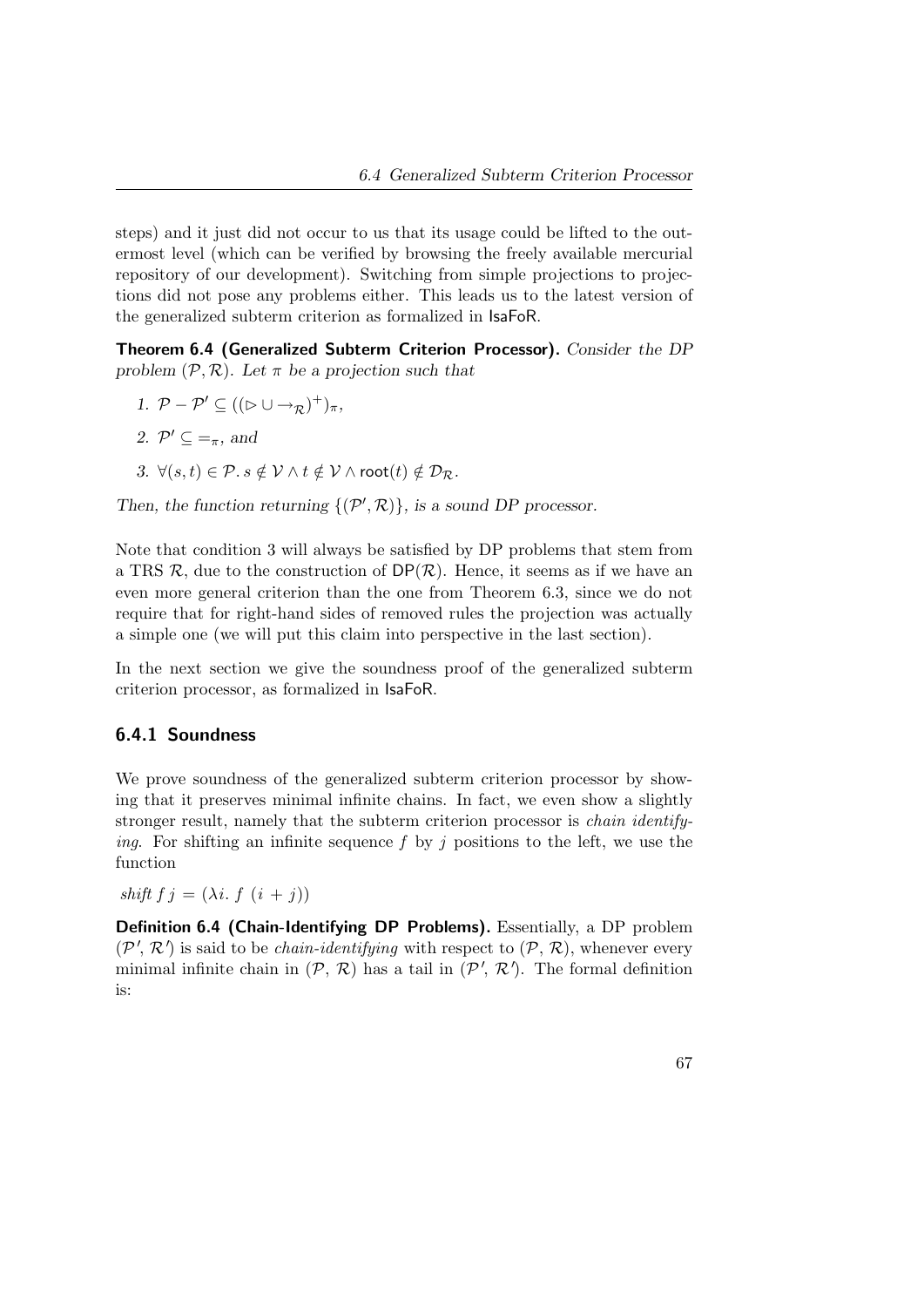chain-id  $(\mathcal{P}, \mathcal{R})$   $(\mathcal{P}', \mathcal{R}') \equiv$  $\mathcal{R}' \subseteq \mathcal{R} \wedge$  $(\forall s \ t \ \sigma.$ ichain<sub>min</sub>  $(\mathcal{P}, \mathcal{R})$  s t  $\sigma \longrightarrow$  $(\exists i.$  ichain  $(\mathcal{P}', \mathcal{R}')$  (shift s i) (shift t i) (shift  $\sigma$  i)))

Now, instead of just saying that for every minimal infinite chain in the original DP problem, there exists a minimal infinite chain in the new DP problem (as is done in the case of soundness), we get a direct connection between those two chains: after a finite number of steps, the minimal chain in the original DP problem is identical to the chain in the new DP problem. Together with the condition  $\mathcal{R}' \subseteq \mathcal{R}$ , this implies that the newly obtained chain is also minimal. Hence, chain-identifyingness impliess soundness (as has been shown in IsaFoR by the lemma  $ci\_proc\_to\_sound\_proc$ .

Since, the subterm criterion processor does not modify  $\mathcal{R}$ , the first conjunct trivially holds. The advantage of showing chain-identifyingness over just preservation of minimal infinite chains, is that in the presence of labeling transformations (see also Chapter [8\)](#page-112-0), it is allowed to remove labels, whenever only chain-identifying processors have been used before. We do not want to go into details here. Just remember, that chain-identifyingness implies soundness of processors.

Recall our assumptions:

assumes  $1: \mathcal{P} - \mathcal{P}' \subseteq ((\triangleright \cup \rightarrow_{\mathcal{R}})^+)_{\pi}$ and  $2: \mathcal{P}' \subseteq \mathcal{F}$ and  $3: \forall (s, t) \in \mathcal{P}$ .  $s \notin V \land t \notin V \land (root(t), num\_args t) \notin \mathcal{D}_{\mathcal{R}}$ and mchain: ichain<sub>min</sub>  $(\mathcal{P}, \mathcal{R})$  s t  $\sigma$ shows  $\exists i$ . ichain  $(\mathcal{P}', \mathcal{R})$  (shift s i) (shift t i) (shift  $\sigma$  i) proof −

We proceed by a case distinction: Either there is a point, from which on only pairs of  $P'$  are used, or not.

have  $(\exists j. \forall i \geq j. (s i, t i) \in P') \vee (\forall i. \exists j \geq i. (s j, t j) \notin P')$  by auto thus ?thesis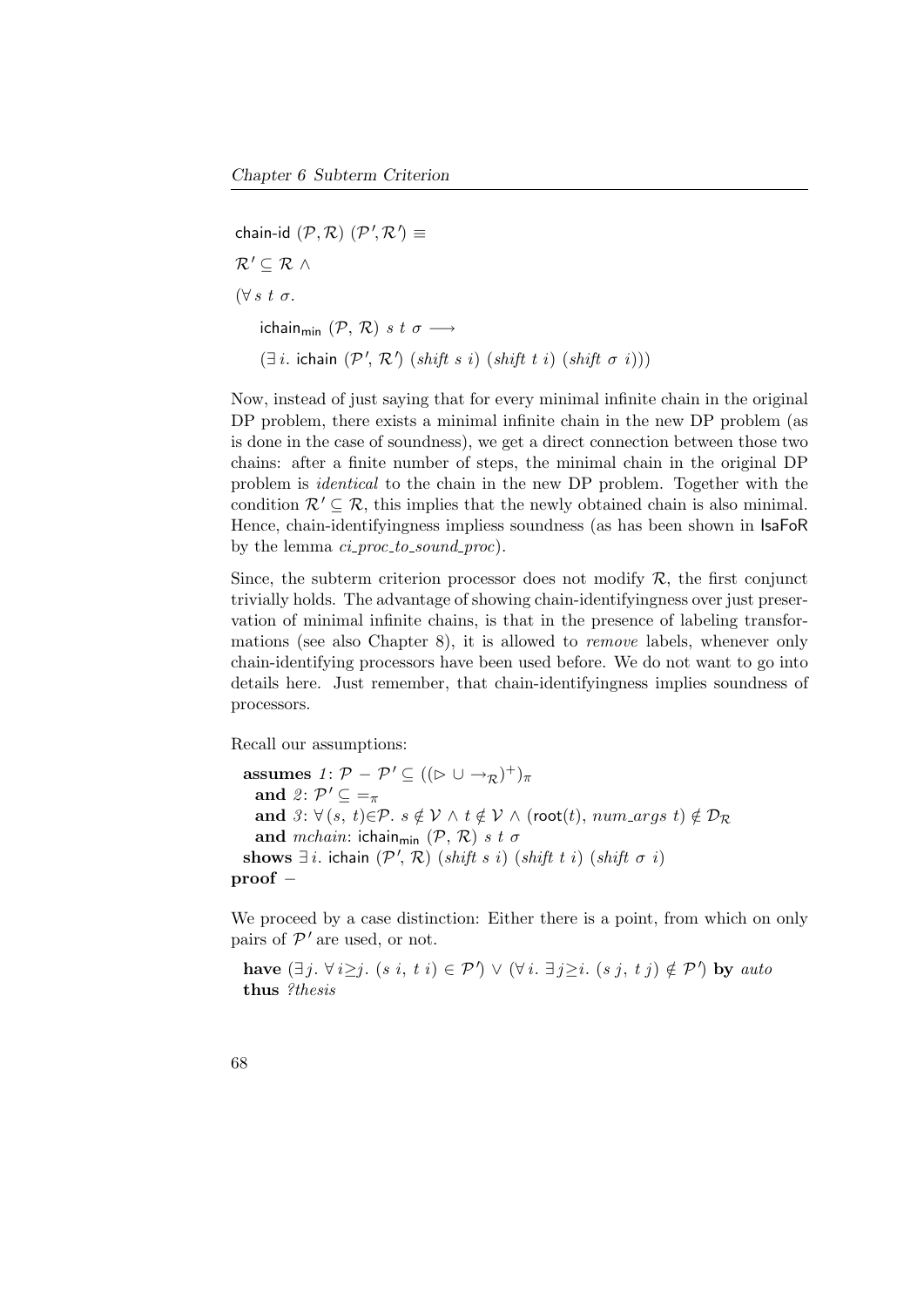#### proof

Assume that there is an index j such that all later pairs are in  $\mathcal{P}'$ . Then, we can construct an infinite chain, by just shifting all indices in the original sequences by  $j$ .

assume ∃ *j*.  $\forall i \geq j$ .  $(s i, t i) \in \mathcal{P}'$ then obtain j where tail:  $\forall i \geq j$ . (s i, t i)  $\in \mathcal{P}'$  by auto let  $\ell s = shift \ s \ j \ and \ \ell t = shift \ t \ j \ and \ \ell \sigma = shift \ \sigma \ j$ from mchain have rsteps:  $\forall i. (t \ i)(\sigma \ i) \rightarrow_{\mathcal{R}}^* (s \ (i+1))(\sigma \ (i+1))$  by simp from tail have  $\forall i.$  (?s i, ?t i)  $\in \mathcal{P}'$  by auto moreover from rsteps have  $\forall i.$   $($ ?t i $)($ ? $\sigma i) \rightarrow_{\mathcal{R}}^*$   $($ ?s  $(i+1))$  $($ ? $\sigma (i+1))$  by auto ultimately show ?thesis by auto next

In the other case, we will always find an index where a pair from  $P$  is used, independently from how far we proceed inside our infinite chain.

**assume**  $\forall i$ . ∃*j*≥*i*. (*sj*, *tj*) ∉ *P*<sup>*'*</sup>

Once again, the Axiom of Choice comes in handy by providing a function  $f$ giving those indices. That is, for every  $i$ , we get an index  $f i$  which is greater than or equal to i, such that the f i-th pair of the sequence is not in  $\mathcal{P}'$ .

from choice[OF this] obtain  $f : nat \Rightarrow nat$  where  $f \neq q$ :  $\forall i. f i > i$ and P\_seq:  $\forall i$ . (s (f i), t (f i))  $\in \mathcal{P} - \mathcal{P}'$  using mchain by auto

From assumption 3, we get that all the  $s$  i and  $t$  i are non-variable terms. Further, since applying a substitution to a function application does not change the root symbol, the root of  $(t i)(\sigma i)$  is not defined in  $\mathcal{R}$ .

from 3 and mchain have s\_no\_vars:  $\forall i$ . (s i)  $\notin \mathcal{V}$  and t\_no\_vars:  $\forall i$ . (t i)  $\notin \mathcal{V}$  by auto have undef-root:  $\forall i$ . (root((t i)( $\sigma$  i)), num args ((t i)( $\sigma$  i)))  $\notin \mathcal{D}_{\mathcal{R}}$  (proof  $omitted\rangle$ 

To shorten the following statements we introduce some abbreviations. We use ?S instead of  $\triangleright \cup \rightarrow_{\mathcal{R}}$  and ?s as well as ?t for the projected sequences with applied substitutions, respectively.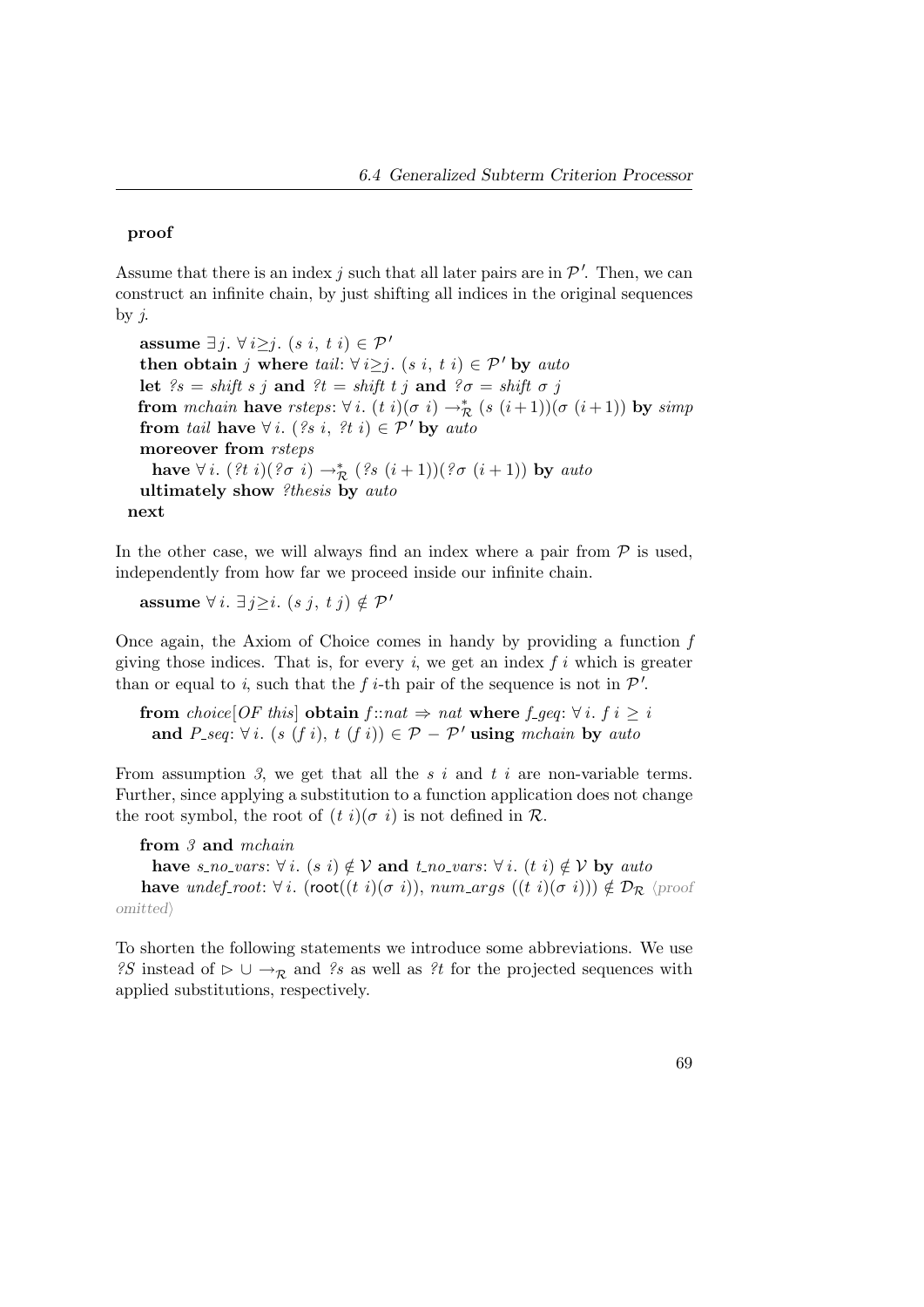```
let ?S = \triangleright \cup \rightarrow_{\mathcal{R}}let \ell s = \lambda i. \pi ((s i)(\sigma i))let \hat{z}t = \lambda i \cdot \pi ((t i)(\sigma i))
```
Now, we show that all the  $\pi$  (s i)( $\sigma$  i) are connected by  $\triangleright \cup \rightarrow_{\mathcal{D}}$ -sequences.

```
have seq: \forall i. (?s i, ?s (i + 1)) \in ?S<sup>*</sup>
proof
  fix i
```
For every single pair  $(s, i, t, i)$ , we know that it is either in  $P$  without  $P'$ , or that it is in  $\mathcal{P}'$  itself. This fact is used in a case distinction to show that the projected pairs (with applied substitutions) are connected by  $(\triangleright \cup \rightarrow_{\mathcal{R}})^*$ .

```
from mchain have (s \, i, t \, i) \in (\mathcal{P} - \mathcal{P}') \cup \mathcal{P}' by simphence (\ell s \, i, \, \ell t \, i) \in \ell S^*proof
```
In the former case, we obtain the desired result with the help of condition 1, together with the fact

```
supt\_rstep\_trancl\_stable:
    \bigwedge s \; t \; \mathcal{R} \; \sigma. \; (s, \; t) \in (\triangleright \cup \rightarrow_{\mathcal{R}})^{+} \Longrightarrow (s\sigma, \; t\sigma) \in (\triangleright \cup \rightarrow_{\mathcal{R}})^{+}assume (s \, i, t \, i) \in \mathcal{P} - \mathcal{P}'with 1 have (\pi (s i), \pi (t i)) \in S^+ by auto
           from supt_rstep_trancl_stable[OF this, of \sigma i]
              have (\mathscr{S} \mathscr{S} \mathscr{S} \mathscr{S} \mathscr{S}^+ \mathscr{S} \mathscr{S}^+) \in \mathscr{S} \mathscr{S}^+using s-no-vars[THEN spec, of i]
              and t_{no\_vars}[THEN\ spec, of\ i] by simpthus ?thesis ..
        next
```
In the latter case, condition 2 suffices.

assume  $(s i, t i) \in \mathcal{P}'$ with 2 have  $\pi$  (s i) =  $\pi$  (t i) by auto hence  $(\pi (s i))(\sigma i) = (\pi (t i))(\sigma i)$  by simp hence  $?s i = ?t i$ using  $s_{no\_vars}[THEN\ spec, of\ i]$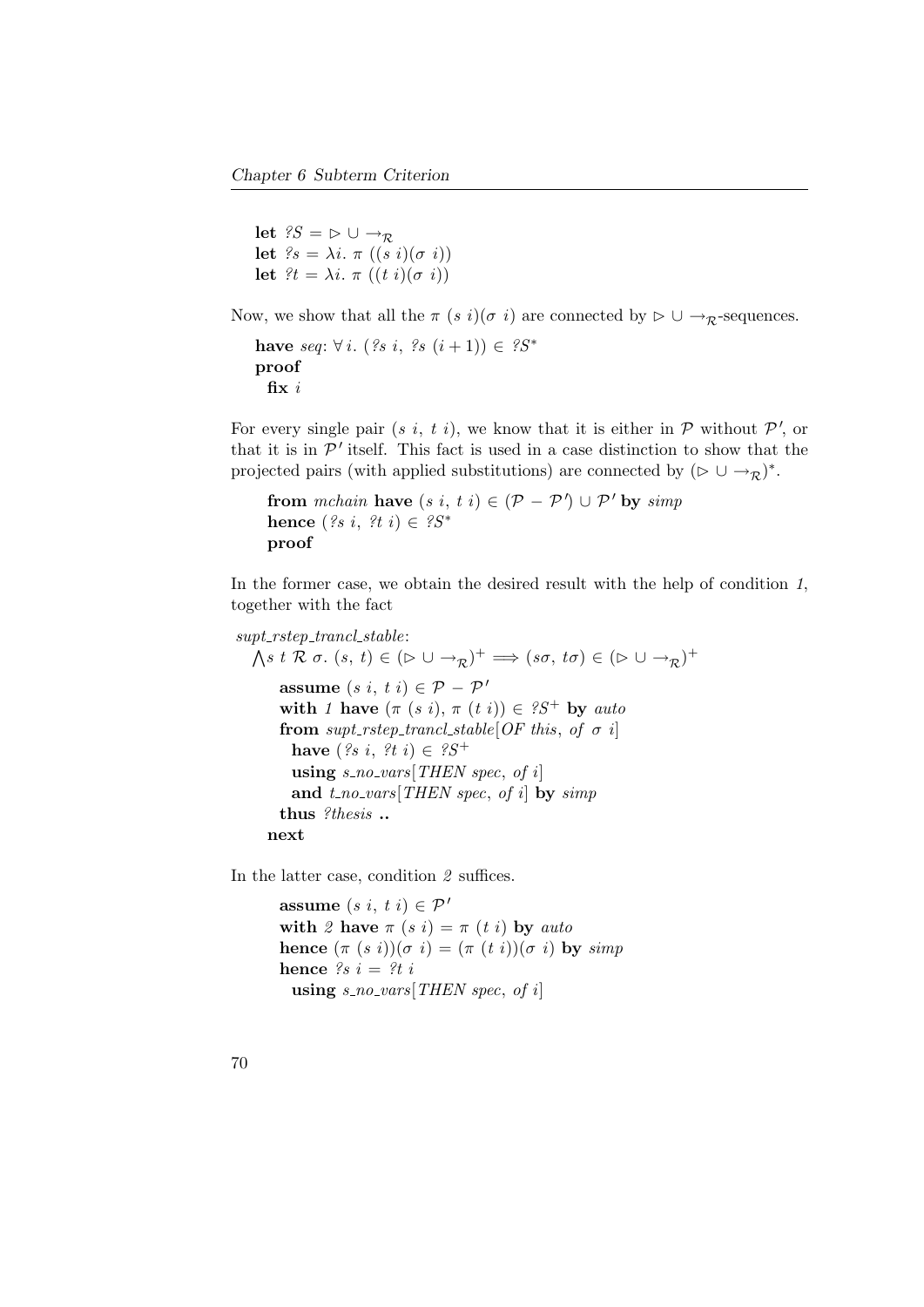```
and t_{no\_vars}[THEN\ spec, of\ i] by simpthus ?thesis by simp
qed
```
Having the part from  $\pi$  (s i)( $\sigma$  i) to  $\pi$  (t i)( $\sigma$  i), we still have to show that  $(\triangleright \cup \rightarrow_{\mathcal{R}})^*$  leads us from  $\pi$   $(t \, i)(\sigma \, i)$  to  $\pi$   $(s \, (i+1))(\sigma \, (i+1))$ . Here, we use the fact that a rewrite sequence starting at a terminating term whose root is not defined, is preserved by applying a projection. A proof of  $SN_{\text{-}elt\_rsteps\_proj\_term}$ can be found in Appendix [A.](#page-136-0) Further, rtrancl Un subset is part of Isabelle's library and provides the fact:

rtrancl\_Un\_subset:  $R^* \cup S^* \subseteq (R \cup S)^*$ 

moreover have  $(?t i, ?s (i+1)) \in ?S^*$ proof − from mchain have sn:  $SN_{\mathcal{R}}((t\ i)(\sigma\ i))$  by  $(simp)$ from mchain have  $(t i)(\sigma i) \rightarrow_{\mathcal{R}}^* (s (i+1))(\sigma (i+1))$  by simp from  $SN_{\text{-}elt\_rsteps\_proj\_{\text{-}term}[OF\, this\,sn\,undef\_root[THEN\,spec,\,of\,i]]$ show ?thesis using rtrancl Un\_subset  $[of \rhd \rightharpoonup_R]$  by auto qed

Combining the above two facts yields the desired result.

ultimately show  $(\ell s \, i, \, \ell s \, (i+1)) \in \ell S^*$  by simp qed

Since all the  $\pi$  (s i)( $\sigma$  i) are connected by ( $\triangleright \cup \rightarrow_{\mathcal{R}}$ )<sup>\*</sup>, we can reach every larger index, starting from  $\pi$  (s i)( $\sigma$  i), using  $\triangleright \cup \rightarrow_{\mathcal{R}}$ .

from iseq\_imp\_steps[OF seq] and  $f$ -geq have between:  $\forall i.$  (?s i, ?s (f i))  $\in$  ?S\* by simp

Now, we use the same trick as already for *non-strict-ending*, by using the function *shift-by* in order to pinpoint those indices of the sequence that we obtain by the choice function f. We abbreviate the resulting sequence by  $\mathscr{S}\mathscr{S}'$ .

let  $\ell s' = \lambda i$ .  $\pi$  (s (shift by f (i + 1)))( $\sigma$  (shift by f (i + 1)))

Before we can show that the  $\mathscr{S}'$  i are connected by non-empty  $\mathscr{S}'$  sequences, we need to get a connection between  $\mathscr{S} s i$  and  $\mathscr{S} s ((f i) + 1)$ .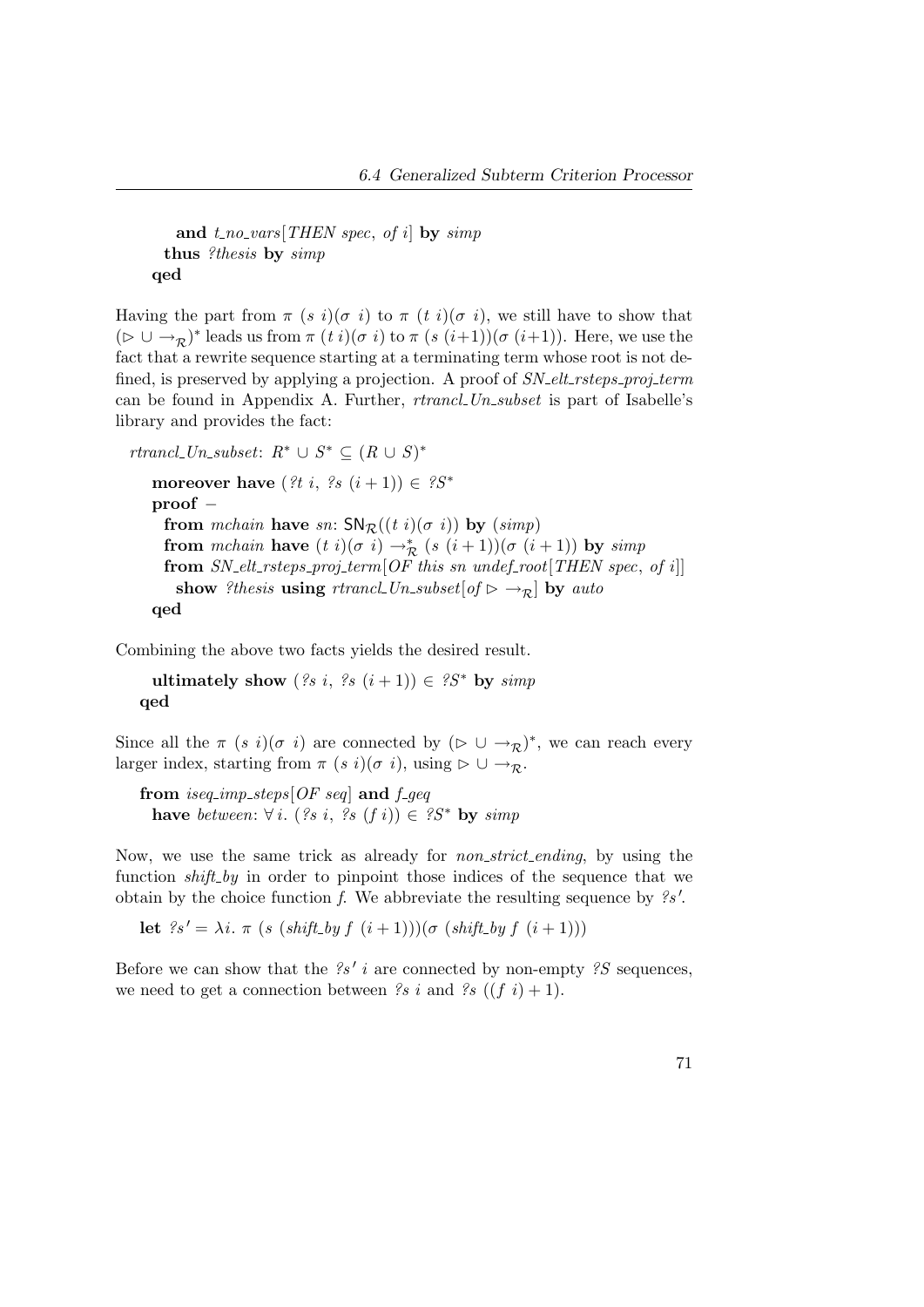have  $\forall i.$  (?s i, ?s  $((f\ i)+1)) \in$  ?S<sup>+</sup> proof fix i from P seq and 1 have  $(\pi (s (f i)), \pi (t (f i))) \in S^{+}$  by auto from  $\text{supt\_rstep\_trancl\_stable}$ [OF this] have  $(\pi ((s (f i))(\sigma (f i))), \pi ((t (f i))(\sigma (f i)))) \in \mathscr{D}^+$ using s\_no\_vars[THEN spec, of f i] t\_no\_vars[THEN spec, of f i] by  $simp$ with between [THEN spec, of i] have  $({}^{\circ}s\,i,\,\pi\,((t\;(f\;i))(\sigma\;(f\;i))))\in {}^{\circ}S^{+}$  by simp moreover have  $(\pi ((t (f i))(\sigma (f i))), \pi ((s ((f i) + 1))(\sigma ((f i) + 1)))) \in ?S^*$ proof − from mchain have sn:  $SN_{\mathcal{R}}((t (f i))(\sigma (f i)))$  by  $(simp)$ from mchain have  $(t (f i))(\sigma (f i)) \to_R^* (s ((f i) + 1))(\sigma ((f i) + 1))$  by  $simp$ from  $SN_{\text{-}elt\_rsteps\_proj_{\text{-}}term[OF\ this\ sn$ undef\_root[THEN spec, of f i], of  $\pi$ ] show ?thesis using rtrancl Un subset  $of \rhd \rightharpoonup_{\mathcal{P}}$  by auto qed ultimately show  $({}^{2}s i, {}^{2}s ((f i)+1)) \in {}^{2}S^{+}$  by simp qed hence  $\forall i. (2s' i, 2s' (i+1)) \in 2S^+$  by  $simp$ with refl[of ?s' 0] have  $\exists S. S \theta = \{s' \theta \wedge (\forall i. (S i, S (i+1)) \in \{S^+\}\)math> by best$ 

Thus we have constructed an infinite  $\mathscr{L}S^+$ -sequence, starting at  $\mathscr{L}S'$  0.

hence  $\neg SN_{eq}$  (?s' 0) unfolding SN\_defs by simp

But  $\mathscr{S}'\theta$  is terminating with respect to  $\mathscr{S}S^+$ , yielding a contradiction.

moreover have  $SN_{gc+}(?s' 0)$ proof −

Proving that  $\mathscr{S}'$  0 is terminating with respect to  $\mathscr{S}S^+$ , proceeds as follows.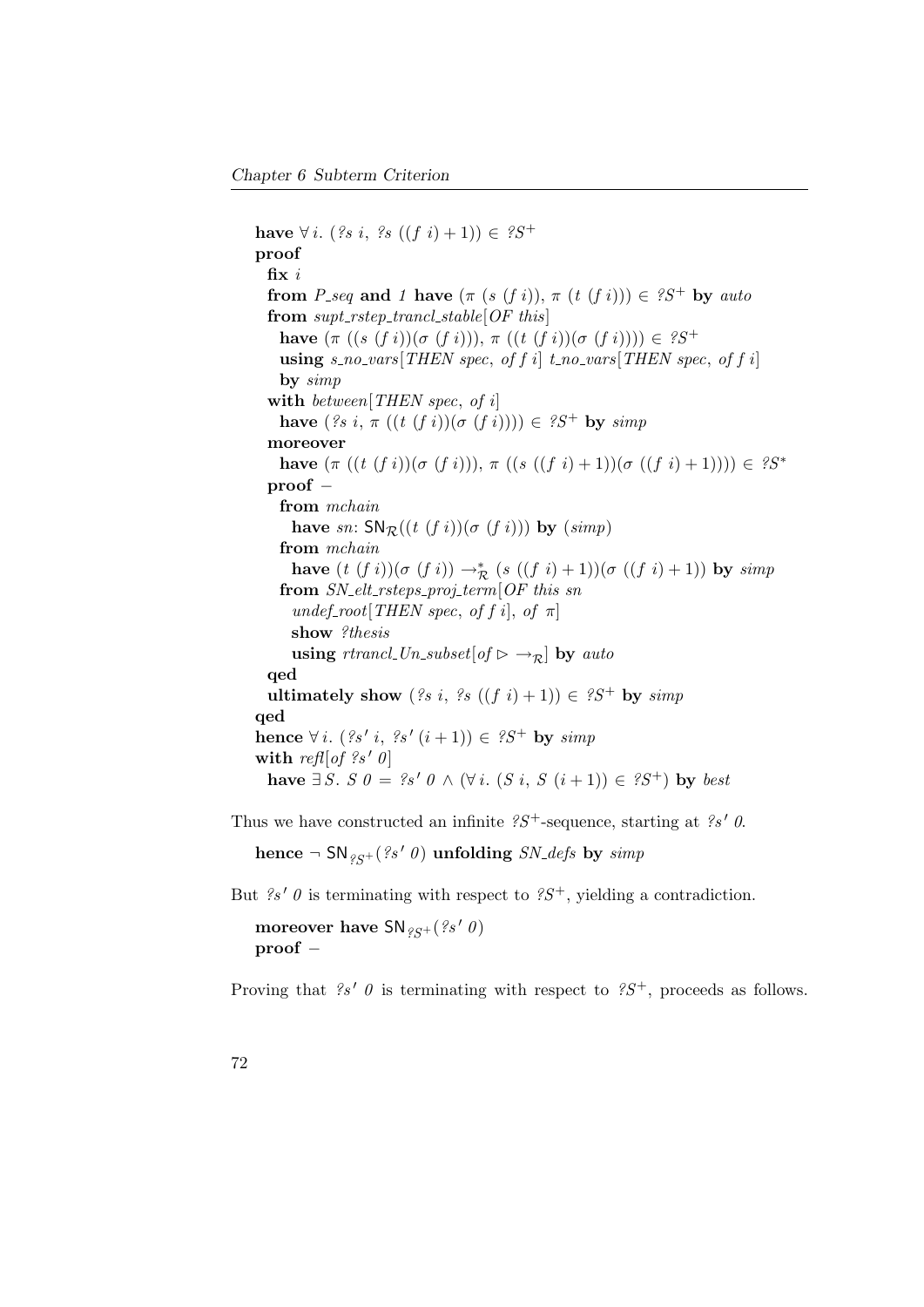First we show that we reach  $\mathscr{S}'\theta$  from the initial term  $\pi$  (t  $\theta$ )( $\sigma$   $\theta$ ), by using ?S.

```
have ({}^{2}t \theta, {}^{2}s' \theta) \in ({}^{2}S^{+})^*proof −
 from mchain have sn: SN_{\mathcal{R}}((t\theta)(\sigma\theta)) by (simp)from mchain have (t \theta)(\sigma \theta) \rightarrow_R^* (s(0+1))(\sigma(0+1)) by simp
 from SN_{\text{elt\_rsteps\_proj\_term}}[OF] this sn
    undef-root[THEN spec, of \theta], of \pi]
    have ({}^{2}t \theta, {}^{2}s (0+1)) \in {}^{2}S^*using rtrancl Un_subset[of \rhd \rightarrow_R] by auto
 moreover have ({}^{?}s(0+1), {}^{?}s'0) \in {}^{?}S^*proof −
   have shift-by f(0+1) \ge (0+1) by simp
    from iseq_imp_steps[OF seq this] show ?thesis by simp
 qed
 ultimately show ?thesis by simp
qed
```
Then, we show that  $\pi(t \theta)(\sigma \theta)$  does not allow infinite  $\mathscr{S}S^+$ -sequences. Here, we use the fact that termination with respect to  $\rightarrow_{\mathcal{R}}$ , implies termination with respect to  $\triangleright \cup \rightarrow_{\mathcal{R}}$ . The proof of SN\_elt\_rstep\_imp\_SN\_elt\_supt\_union\_rstep is to be found in Appendix [A.](#page-136-0)

```
moreover have SN_{\varrho_S}(?t \theta)proof −
 from mchain have SN_{\mathcal{R}}((t\theta)(\sigma\theta)) by (simp)moreover have (t \theta)(\sigma \theta) \geq ?t \theta by (simp add: supteq-proj-term)
 ultimately have \text{SN}_{\mathcal{R}}(\mathcal{H} \theta)using subterm preserves SN[ of R(t 0)(\sigma 0) ?t 0 by auto
 from SN\_elt\_imp\_SN\_elt\_trancl[OF]SN_{\text{u}} elt_rstep_imp_SN_elt_supt_union_rstep[OF this]]
   show ?thesis.
qed
```
Then, since descendants of terminating terms are also terminating, we get that  $\mathscr{S}'\theta$  is terminating.

ultimately show ?thesis by (rule steps preserve  $SN$ -elt)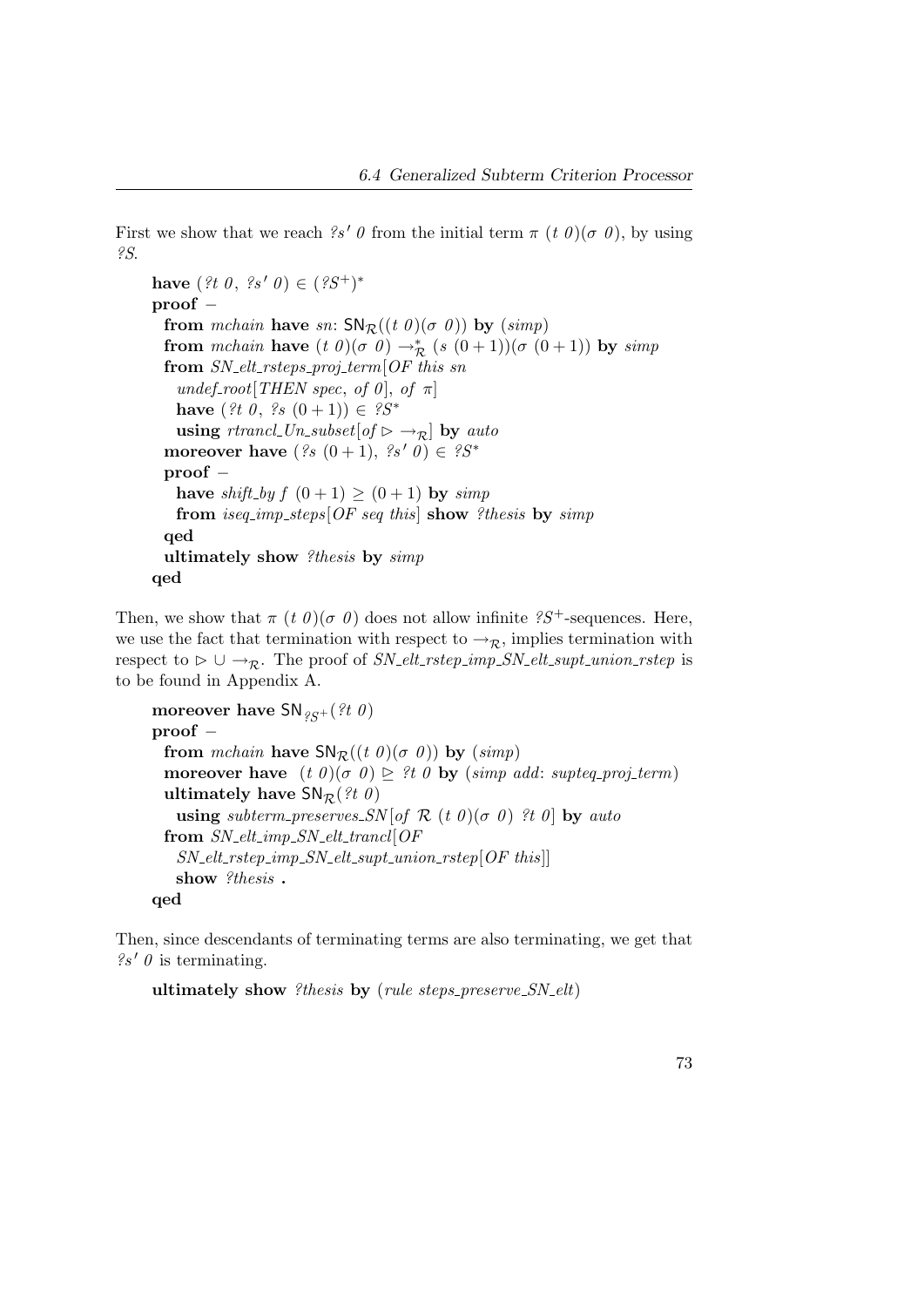```
qed
   ultimately show ?thesis ..
 qed
qed
```
## 6.5 Practicability

As usual, there is not just one viewpoint. We do at last have the perspective of certifiers (taking full proofs and 'merely' checking their correctness) as well as the perspective of termination tools (trying to find as many proofs as possible, as fast as possible).

For a certifier, the generalized subterm criterion (processor) is clearly an advancement over the old version. But how about termination tools? Do they have to change their implementations of the subterm criterion in order to accommodate identity mappings and the possibility of rewrite steps? In the following we will argue that this is not the case.

#### 6.5.1 Identity Mappings

Let us first make some (commonly accepted) restrictions. In the remainder, whenever we talk about a DP problem  $(\mathcal{P}, \mathcal{R})$ , we implicitly assume that for all  $(s, t) \in \mathcal{P}$ , s and t are not variables. We further assume that the root symbols of s and t do not occur anywhere below the root in  $P$ , and not at all in  $R$ . We denote such function symbols by capital letters, that is,  $s = F(s_1, \ldots, s_m)$  and  $t = G(t_1, \ldots, t_n)$ . This assumptions are naturally satisfied by the construction of the dependency pairs (for well-formed TRSs). Further, virtually every existing DP processor preserves this assumptions.

Now consider some DP problem  $(\mathcal{P}, \mathcal{R})$  where the generalized subterm criterion processor is applicable.

We will first show that it is not possible for an identity mapping to occur just at the right-hand side of a pair  $(s, t) \in \mathcal{P}$ . Assume to the contrary that it does, that is, there is a pair  $(s, t) \in \mathcal{P}$ , such that  $s = F(s_1, \ldots s_m)$  with  $\pi(F) = i \in \{1, \ldots, m\}$  and  $t = G(t_1, \ldots, t_n)$  with  $\pi(G) = j \notin \{1, \ldots, n\}.$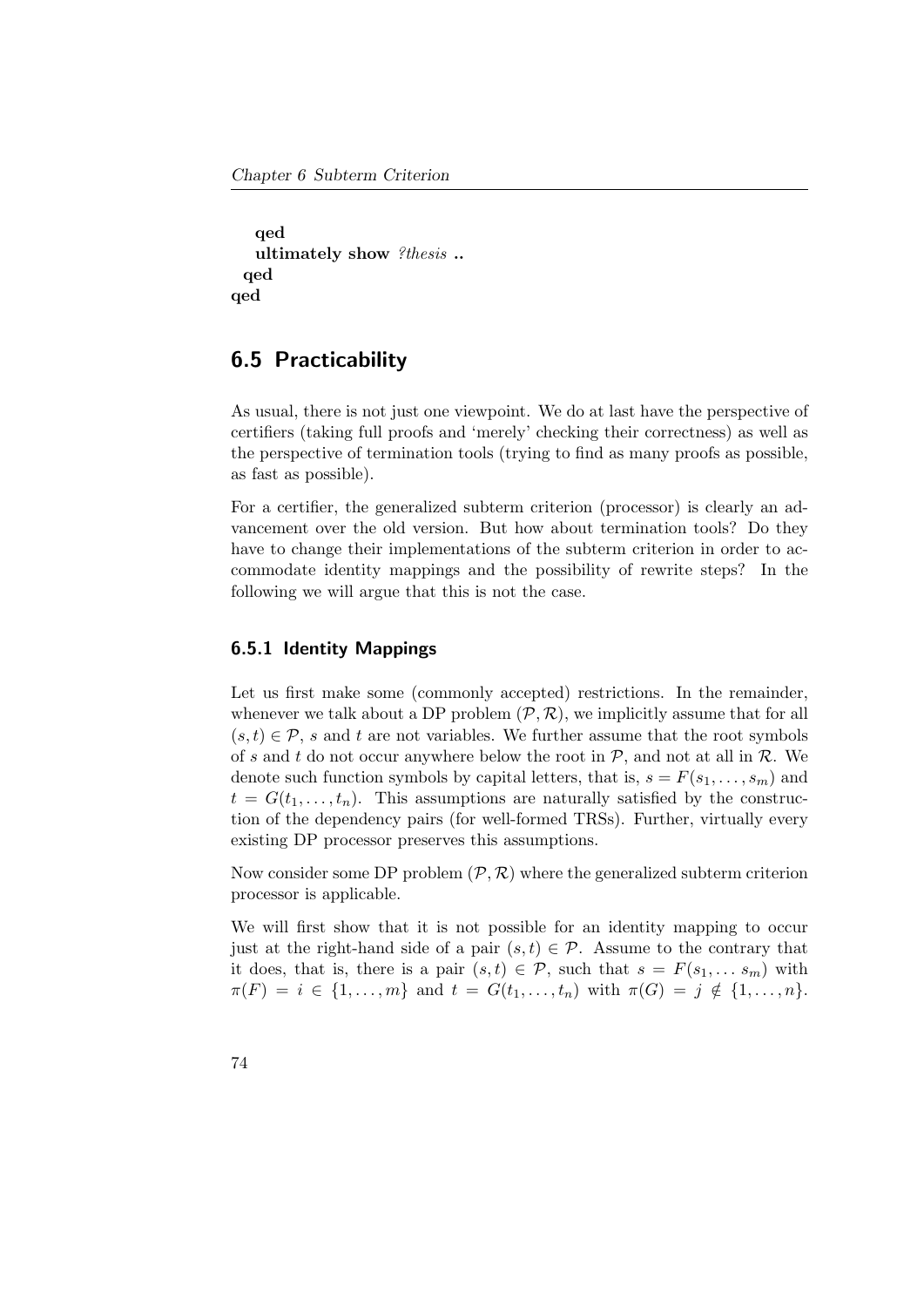Then,  $\pi(s) = s_i$  and  $\pi(t) = G(\ldots)$ . But the symbol G may neither occur in  $s_i$ (since it is below the root of a left-hand side of  $P$ ), nor in any rule of  $R$ . Thus, no rewrite sequence starting from some subterm of  $s_i$  could ever introduce  $G$ . This implies that  $\pi(s)$   $(\triangleright \cup \rightarrow_{\mathcal{R}})^*$   $\pi(t)$  is impossible and hence contradicts the applicability of the generalized subterm criterion.

Next, we show that we can also get rid of the cases where an identity mapping does just occur at the left-hand side of some pair. Assume that we have such a pair, that is,  $(s, t) \in \mathcal{P}$  where  $s = F(s_1, \ldots, s_m)$  with  $\pi(F) = i \notin \{1, \ldots, m\}$ and  $t = G(t_1, \ldots, t_n)$  with  $\pi(G) = j \in \{1, \ldots, n\}$ . This implies  $F \neq G$ . We further know that  $F$  (since it uses an identity mapping) does not occur just on the right-hand side of any pair in  $P$ . But then,  $(s, t)$  cannot be strongly connected to any other pair in  $\mathcal P$  (since once we leave the set of pairs having F as root of both sides by means of  $(s, t)$  there is no way to come back). For Theorem [6.3,](#page-81-0) if  $(s, t)$  is the pair to be removed, we can just take an arbitrary projection to some  $s_i$  and will still be able to apply the criterion (since no other pair of P is strongly connected to  $(s, u)$ ; otherwise (for the same reason) we can ignore the pair  $(s, t)$  completely. Concerning Theorem [6.4,](#page-82-1) it is enough to assume that our supposed termination tool actually generating the proof, uses at least the weakest form of dependency graph analysis, since then we will only have to consider strongly connected components of the dependency graph, but  $(s, t)$  can never be part of such components.

Finally, consider that there is some pair  $(s, t) \in \mathcal{P}$  where on both sides an identity mapping is used. That is,  $s = F(s_1, \ldots, s_m)$  with  $\pi(F) \notin \{1, \ldots, m\}$  and  $t = G(t_1, \ldots, t_n)$  with  $\pi(G) \notin \{1, \ldots, n\}$ . Considering  $\pi(s)$   $(\triangleright \cup \rightarrow_{\mathcal{R}})^* \pi(t)$ , we can restrict to  $\pi(s) \to_{\mathcal{R}}^* \pi(t)$ , since G may not occur below the root of s. Further, rewriting cannot change the root of s (since it does not occur in  $\mathcal{R}$ ) and hence  $F = G$  and  $m = n$ . But then  $\pi(s) \to^*_{\mathcal{R}} \pi(t)$  implies that for all  $k \in \{1, \ldots, n\}$ , we have  $s_k \to_{\mathcal{R}}^* t_k$ . For Theorem [6.3](#page-81-0) this is already enough (since we do only remove one pair at a time and can thus just take the appropriate  $k$  for this rule). Concerning Theorem [6.4,](#page-82-1) it could be the case that there where several pairs of the form  $(F(\ldots), F(\ldots))$  that could be removed all at once. Now only those can be removed for which there is a non-empty rewrite sequence in the  $k$ -th argument (note that for all the others the  $k$ -th argument stays the same). This is not really a problem, since we can take almost the same simple projection where we just change the k appropriately for a further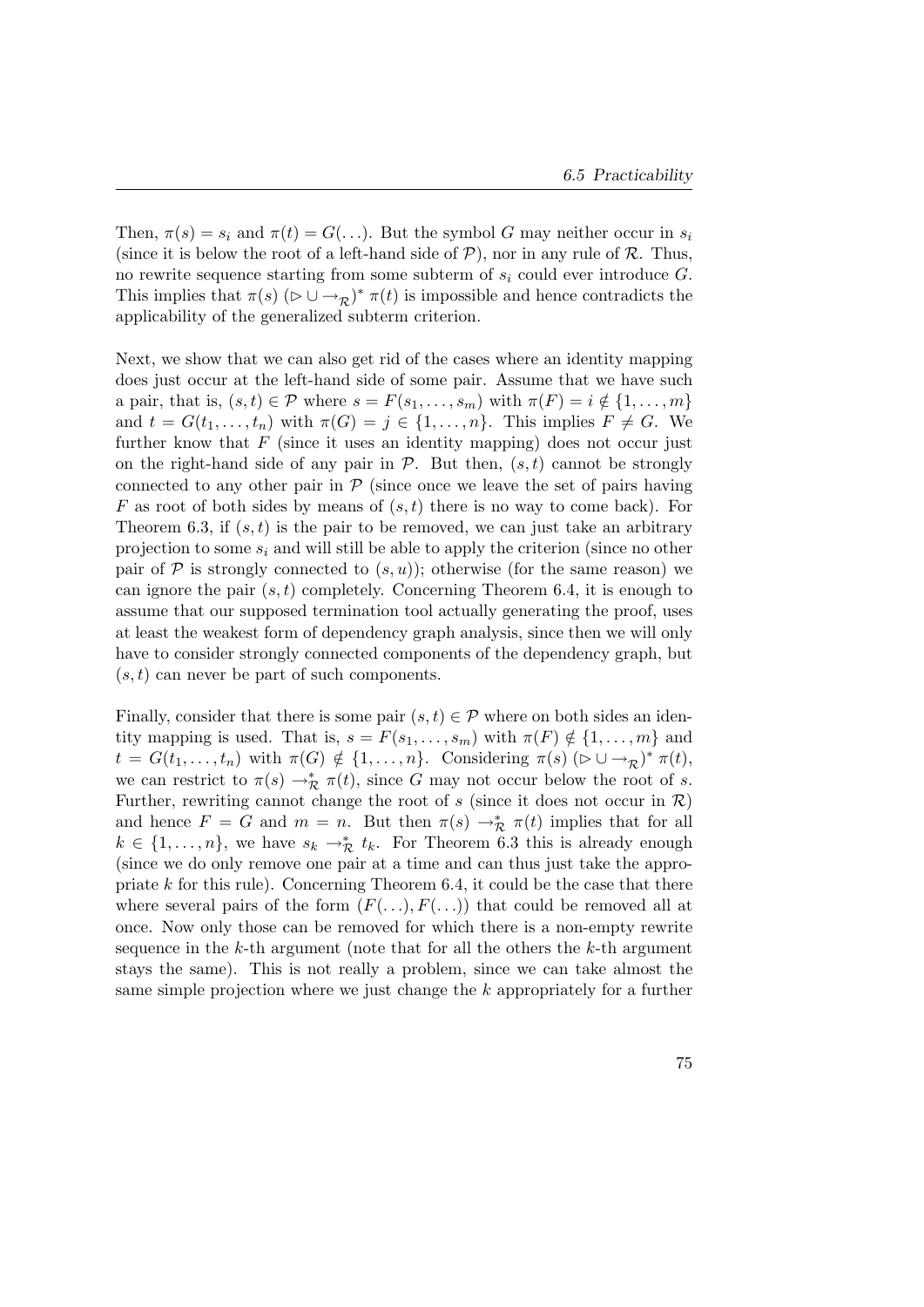application of the processor. So, the worst that could happen, is that we now need several applications of Theorem [6.4](#page-82-1) instead of just one.

**Example 6.2.** Consider the following (contrived) TRS for addition and multiplication.

$$
0 + y \to y
$$
  
\n
$$
s(x) + y \to s(x + y)
$$
  
\n
$$
(s(x) + y) \times z \to s(x + y) \times z
$$
  
\n
$$
x \times (s(y) + z) \to x \times s(y + z)
$$

Of the five dependency pairs, only two remain, after decomposing the estimated dependency graph and applying the original version of the subterm criterion, where we use M instead of  $\times^{\sharp}$ :

$$
M(s(x) + y, z) \rightarrow M(s(x + y), z)
$$
  

$$
M(x, s(y) + z) \rightarrow M(x, s(y + z))
$$

Using an identity mapping for M we can get rid of both DPs at once (by a single rewrite step, respectively).

Now, if we ban identity projections, we have to fix an argument position. Regardless of the position we choose, we can remove one DP (since there is a rewrite step) and remain with the other (where the projected left- and righthand sides are equal). By a second application of the generalized subterm criterion without identity mappings, this time choosing a different position than before, we get rid of the remaining dependency pair. (Note that this example cannot be proven terminating by just using the original version of the subterm criterion together with the decomposition of the estimated dependency graph.)

This indicates that identity mappings are not useful in practice and should thus be avoided by termination tools, since taking them into account would just increase the search space.

#### 6.5.2 Rewrite Steps

Recall that what makes the subterm criterion so attractive is its speed and its simplicity. When expanding an existing implementation of the subterm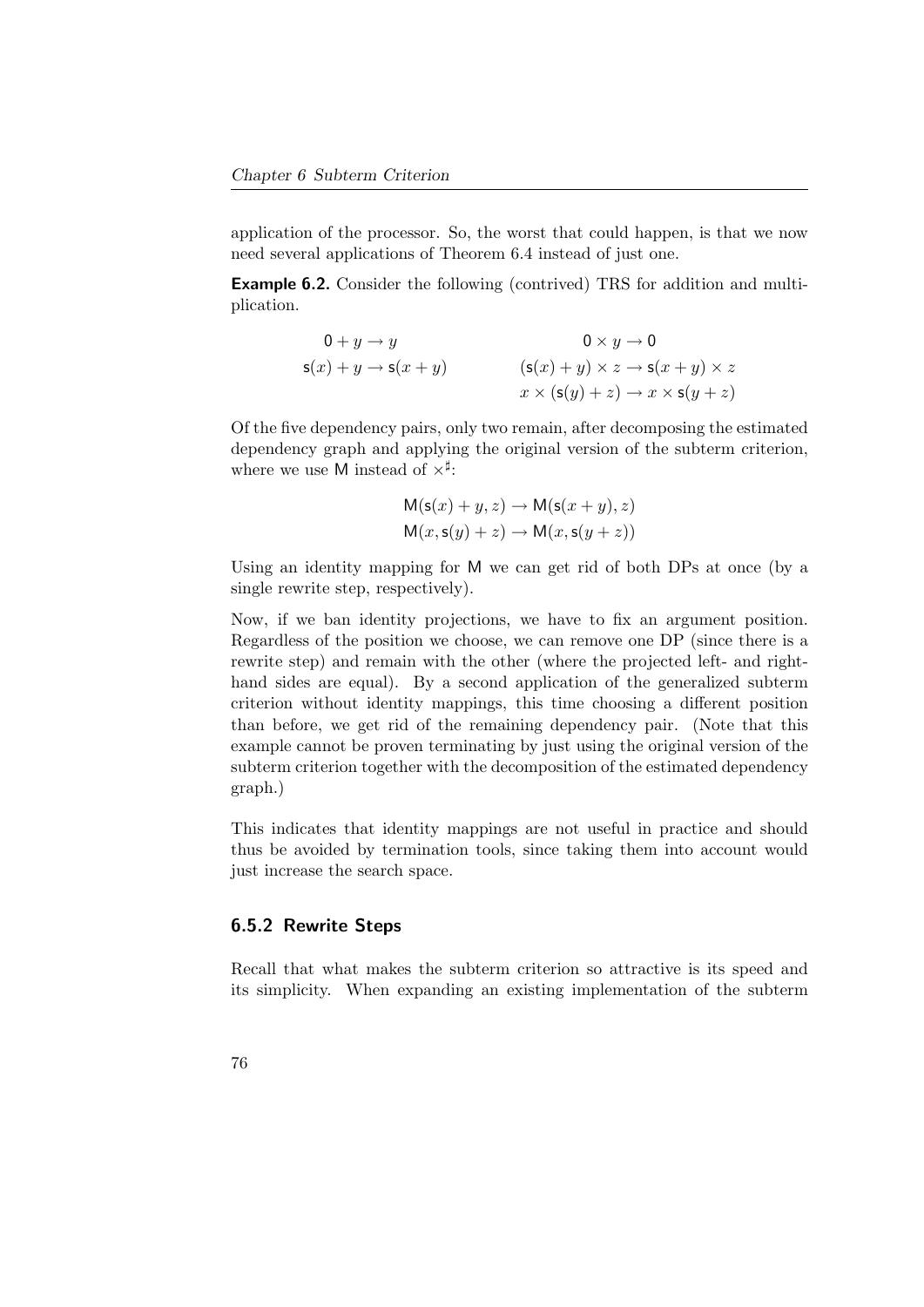criterion to take also rewriting steps into account, this will have a negative impact on its performance. Even worse, up to date, there is no automatically found proof using the generalized subterm criterion, which could not also be found by just using the subterm criterion in its original version. This seems to indicate that termination tools do not really have to worry about changing their implementations of the subterm criterion.

## 6.6 Chapter Notes

We have shown how the subterm criterion [\[17,](#page-158-0) [18\]](#page-158-1) evolved from its original version to a (generalized) processor of the DP framework [\[7,](#page-156-1) [38\]](#page-160-0). We further indicated that the latest advancements for the subterm criterion, although nice in theory, do not have a great impact on termination tools. Inside IsaFoR, our formalization of the subterm criterion is combined with a formalization of sizechange termination due to Krauss [\[24\]](#page-159-0) to yield a size-change processor based on the subterm relation.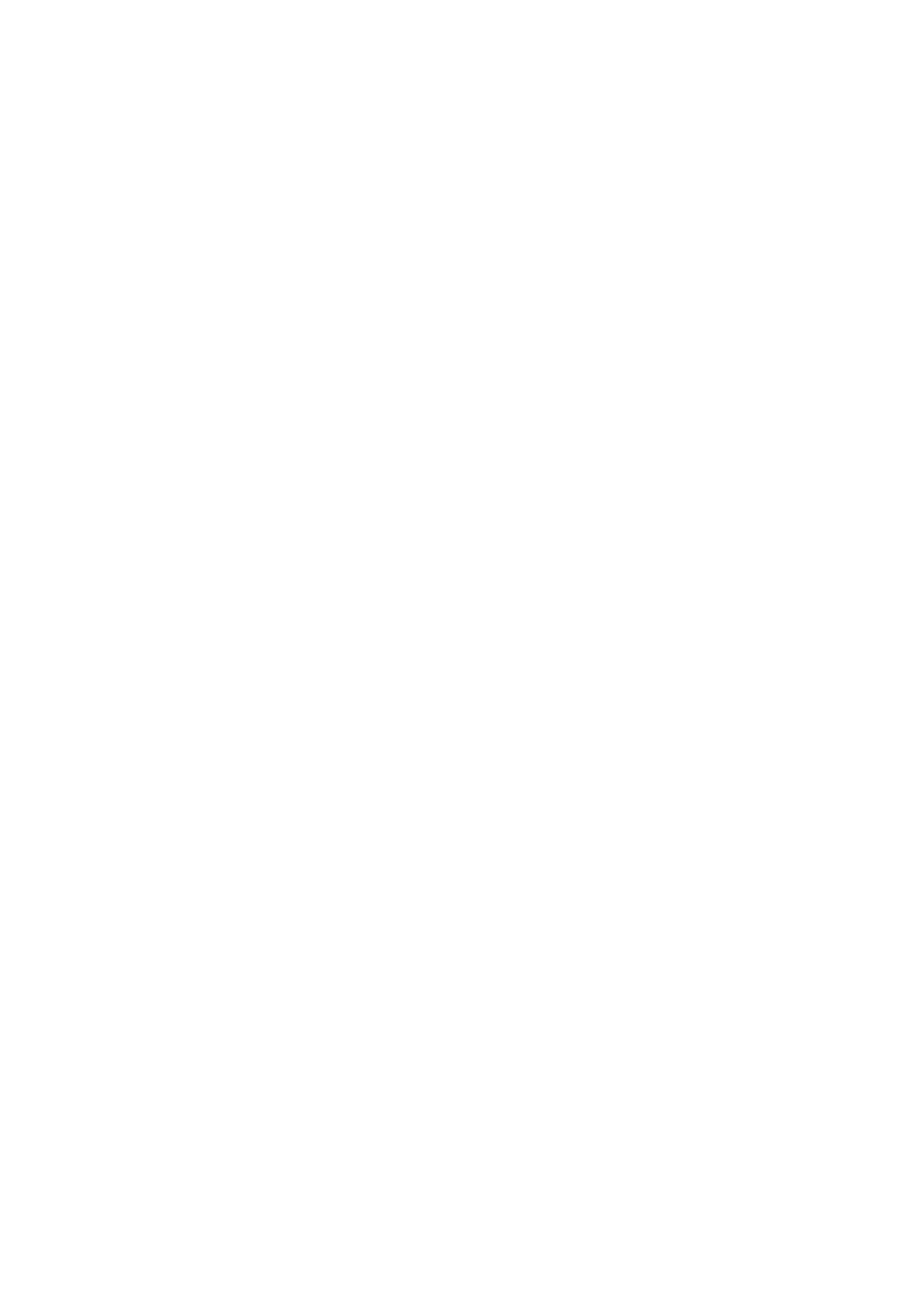# Chapter 7

# Signature Extensions

A signature always reveals a man's character—and sometimes even his name.

Evan Esar

So, how was your weekend? Did you spend it chasing down wild signatures?

> Billy Dr. Horrible's Sing-Along Blog

In the literature, terms are usually built with respect to some *signature* and some countably infinite set of variables. Here, a signature is a set of function symbol arity pairs, where the *arity* of a function symbol determines, how many arguments the function symbol takes. However, neither of those restrictions applies to our  $(\alpha, \beta)$  term data type. In this chapter, we go into restricting terms to a given signature. For termination analysis, it is important to know whether termination results for terms that are built exclusively over the function symbols occurring in a given TRS, extend to arbitrary terms. Put differently: after proving termination of a given TRS, can we be sure that the result holds for arbitrary inputs?

## 7.1 Well-Formed Terms

Our first goal, is to show that it suffices to prove termination for terms built over  $\mathcal{F}(\mathcal{R})$  (see Definition [4.6\)](#page-54-0), in order to conclude termination of  $\mathcal{R}$  for arbitrary terms. Therefor, we need the inductively defined set of well-formed terms.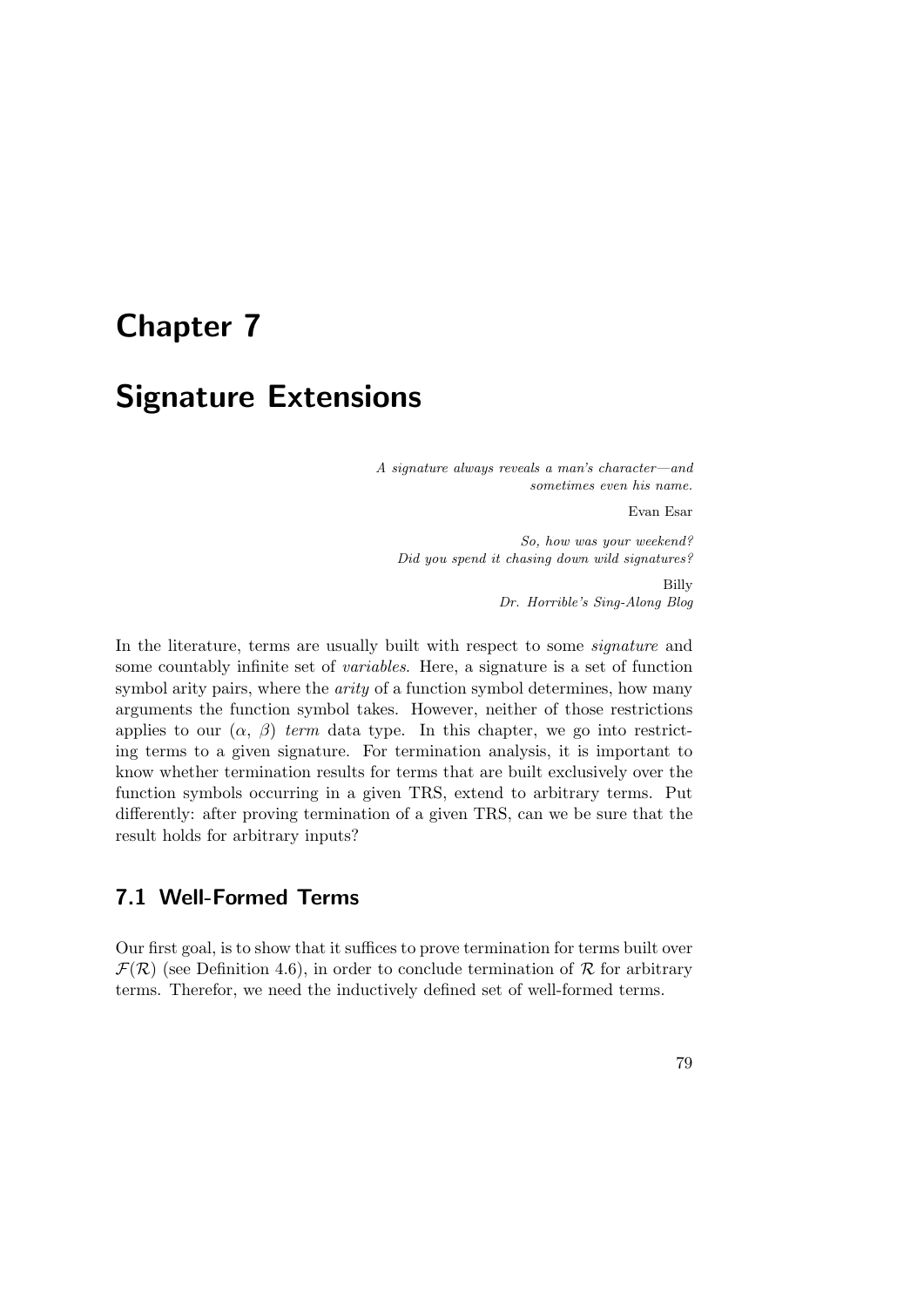**Definition 7.1 (Well-Formed Terms).** Given a signature  $\mathcal{F}$ , the set of wellformed terms with respect to  $\mathcal{F}$ , is defined by the rules:

$$
\frac{(f, |ts|) \in \mathcal{F} \quad \forall \, t \in ts. \ t \in \mathcal{T}(\mathcal{F})}{\text{Fun } f \, t s \in \mathcal{T}(\mathcal{R})}
$$

Hence, a variable is a well-formed term and, whenever all elements of the list ts are well-formed terms and additionally f with arity  $|ts|$  is in F, we may conclude that the composed term Fun f ts is well-formed.

#### Reasoning about Well-Formed Terms.

The well-formed terms over a signature  $\mathcal F$  are formalized by the inductively defined set  $\mathcal{T}(\mathcal{F})$  (internally, we use the name *wf-terms*), constructed by the rules:

wf\_terms. Var: Var  $x \in \mathcal{T}(\mathcal{F})$  $wf\_terms.Fun: [(f, |ts|) \in \mathcal{F}; \Delta t. t \in ts \implies t \in \mathcal{T}(\mathcal{F})] \implies Fun f ts \in \mathcal{T}(\mathcal{F})$ 

Definition 7.2 (Well-Formed Contexts). Further, the set of well-formed contexts with respect to  $\mathcal{F}$ , is given by:

$$
\frac{(f, |ss @ts|+1) \in \mathcal{F} \quad \forall \, t \in ss @ts. \ t \in \mathcal{T}(\mathcal{F}) \quad D \in \mathcal{C}(\mathcal{F})}{More \, f \, ss \, D \, ts \in \mathcal{C}(\mathcal{F})}
$$

Clearly, the empty context is well-formed (since otherwise, the set of wellformed contexts would be empty). We obtain a well-formed context from a function symbol f, two lists of well-formed terms ss and ts, and a well-formed context  $D$ , whenever the number of terms in ss and ts, together with  $D$ , corresponds to the arity of f.

#### Reasoning about Well-Formed Contexts.

Again, we use an inductively defined set. The internal name of  $\mathcal{C}(\mathcal{F})$  is wf-ctxts  $\mathcal F$  and it is defined by the rules:

wf\_ctxts.Hole:  $\square \in \mathcal{C}(\mathcal{F})$  $wf_ctxts.More:$  $\llbracket (f, |ss \otimes ts| + 1) \in \mathcal{F}; \Lambda t. t \in ss \otimes ts \implies t \in \mathcal{T}(\mathcal{F}); D \in \mathcal{C}(\mathcal{F}) \rrbracket$  $\implies$  More f ss D ts  $\in \mathcal{C}(\mathcal{F})$ 

Now, proving termination for terms built over  $\mathcal{F}(\mathcal{R})$ , is the same as proving termination for the rewrite relation  $\rightarrow_{\mathcal{R}}$ , but restricted to well-formed terms over  $\mathcal{F}(\mathcal{R})$ .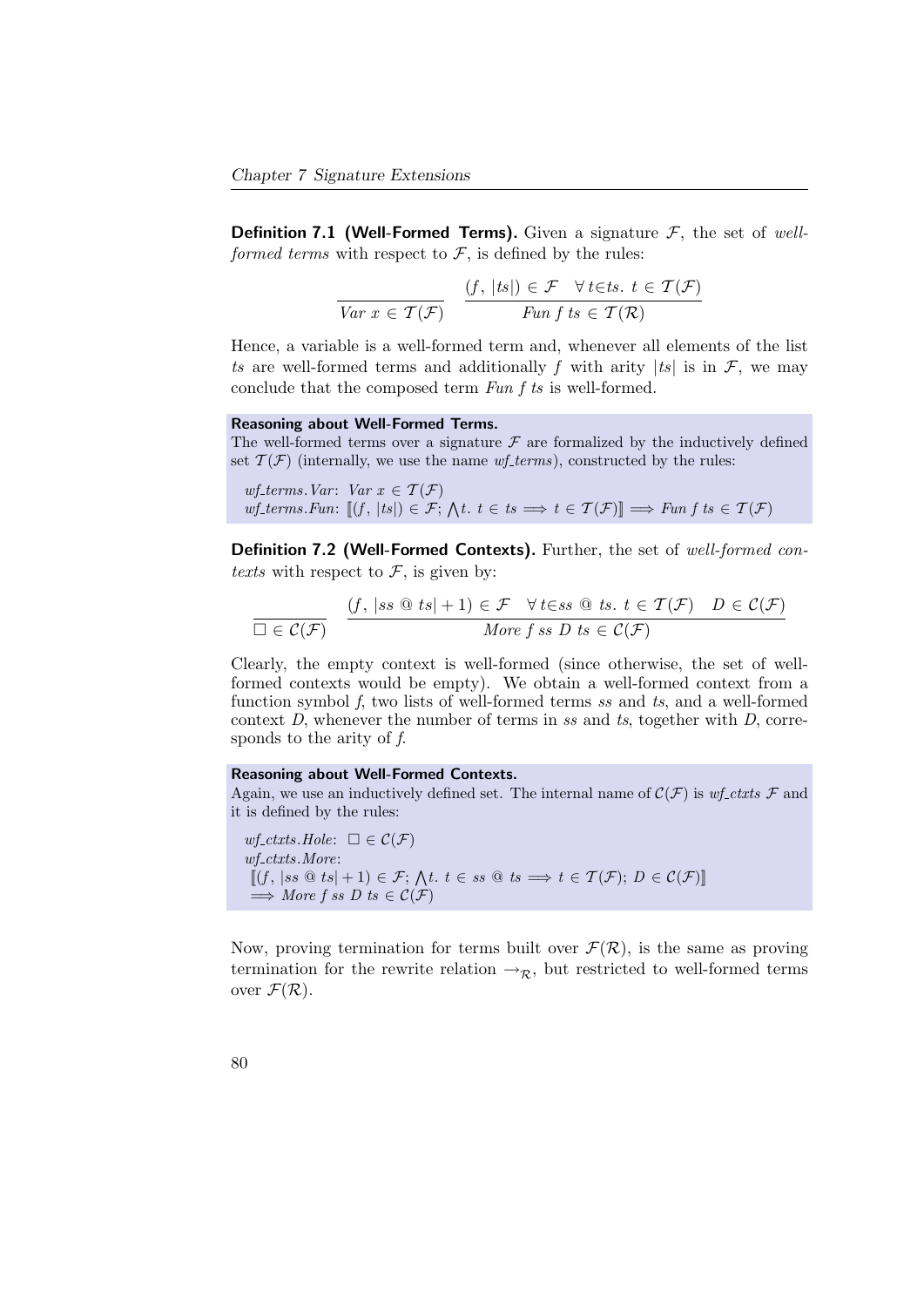Definition 7.3 (Well-Formed Rewrite Relation). The well-formed rewrite re*lation* induced by a TRS  $\mathcal{R}$ , is defined as follows:

 $\Rightarrow_{\mathcal{R}} \equiv \{ (s, t) \mid s \rightarrow_{\mathcal{R}} t \land s \in \mathcal{T}(\mathcal{F}(\mathcal{R})) \land t \in \mathcal{T}(\mathcal{F}(\mathcal{R})) \}$ 

Reasoning about the well-formed Rewrite Relation.

The ASCII name of  $\Rightarrow_{\mathcal{R}}$  is wfrstep R. Hence, its definition is available under the name wfrstep def.

### 7.2 Signature Extensions Preserve Termination

Having the well-formed rewrite relation, we can state the theorem about termination preservation as follows.

<span id="page-96-0"></span>**Theorem 7.1.**  $SN(\Rightarrow_R) = SN(R)$ 

Since the direction from right to left is trivial, we concentrate on the converse (actually in its contrapositive form):  $\neg SN(\mathcal{R}) \Longrightarrow \neg SN(\Rightarrow_{\mathcal{R}})$ . First, consider the auxiliary function called clean

 $\llbracket Var \ y \rrbracket_{\mathcal{F}} = Var \ y$  $\llbracket Fun f t s \rrbracket_{\mathcal{F}} = (if (f, |ts|) \in \mathcal{F}$  then  $Fun f (map \llbracket \cdot \rrbracket_{\mathcal{F}} ts)$  else  $z)$ 

which is used to remove unwanted function symbols from terms. Here, z is an arbitrary but fixed variable. That is,  $\llbracket \cdot \rrbracket_{\mathcal{F}}$  replaces every maximal subterm of its argument that has a root which is not in  $\mathcal{F}$ , by z. The general structure of our proof consists of the following three parts:

- 1. First, we assume that  $WF(\mathcal{R})$  and  $\neg SN(\mathcal{R})$ . Then, by Theorem [5.1,](#page-75-0) we obtain an infinite  $(DP(\mathcal{R}), ID(\mathcal{R}))$ -chain.
- 2. Then, we show that every infinite chain can be transformed into a clean infinite chain.
- 3. Finally, we show completeness of the DP transformation for well-formed terms, that is, a clean infinite  $(DP(\mathcal{R}), ID(\mathcal{R}))$ -chain can be transformed into an infinite  $\Rightarrow_{\mathcal{R}}$ -rewrite sequence.

Putting all this together, we obtain  $[\![\mathsf{WF}(\mathcal{R}); \mathsf{SN}(\Rrightarrow{\mathcal{R}})] \Longrightarrow \mathsf{SN}(\mathcal{R})$ . Since every non well-formed TRS is nonterminating, this results in a proof of Theorem [7.1.](#page-96-0)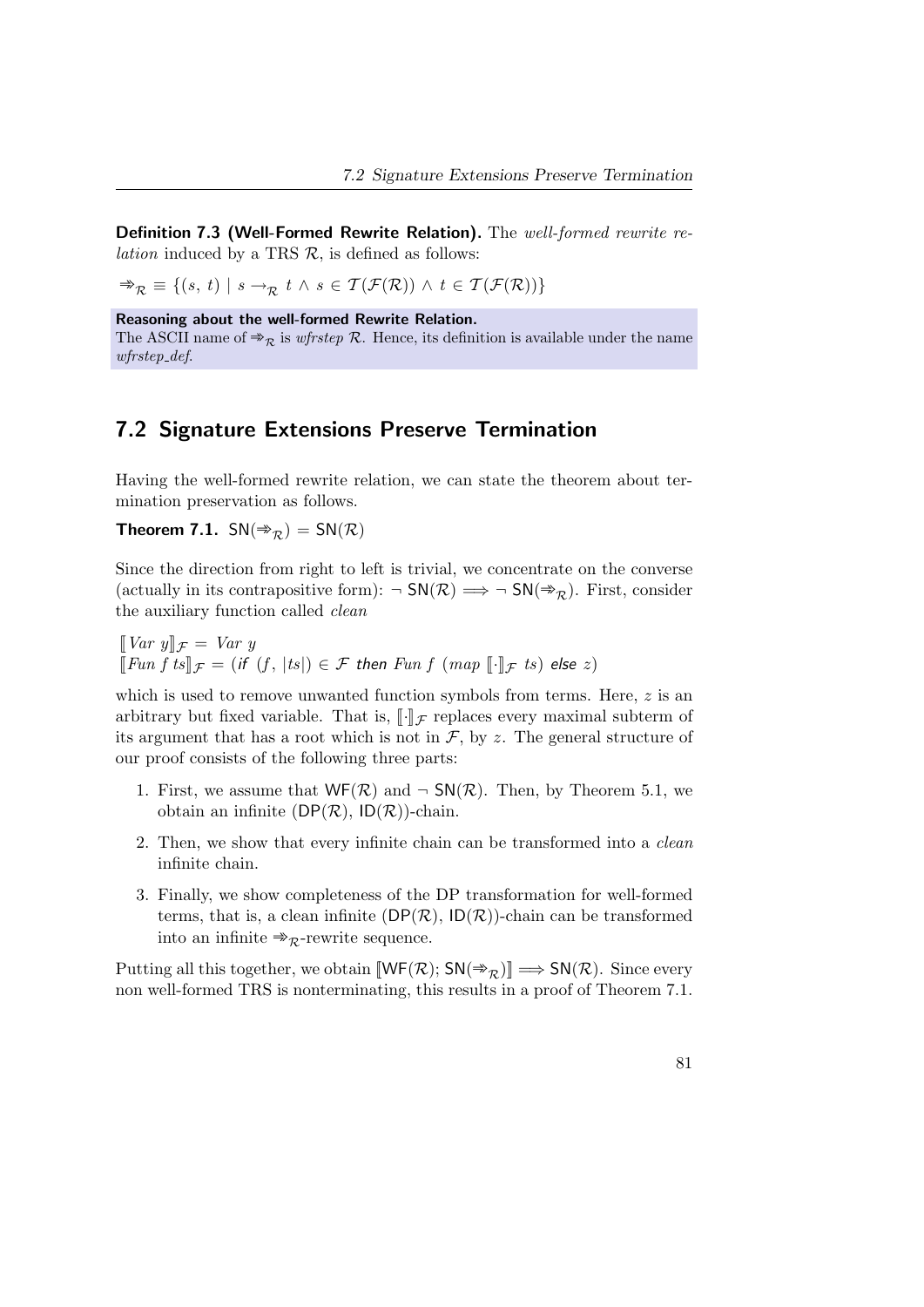It remains to show the following two lemmas.

 $[\![\mathcal{F}\text{un}(\mathcal{P}, \mathcal{R})\subseteq \mathcal{F}]$ ; ichain  $(\mathcal{P}, \mathcal{R})$  s t  $\sigma] \Longrightarrow$  ichain  $(\mathcal{P}, \mathcal{R})$  s t  $[\![\sigma]\!]_{\mathcal{F}}$ ichain (DP(R), ID(R)) s t  $\llbracket \sigma \rrbracket_{\sharp(\mathcal{F}(R))} \implies \neg \text{ SN}(\Rightarrow_R)$ 

where we use the abbreviations  $\mathcal{F}\mathsf{un}(\mathcal{P}, \mathcal{R}) \equiv \mathcal{F}(\mathcal{P}) \cup \mathcal{F}(\mathcal{R})$  and  $\sharp(\mathcal{R}) \equiv \{(\text{plain})\}$  $f, n) | (f, n) \in \mathcal{R} \} \cup \{ (Sharp f, n) | (f, n) \in \mathcal{R} \}.$ 

#### 7.2.1 Cleaning Preserves Infinite Chains

The first lemma states that whenever there is an infinite chain, there is also an infinite chain where only 'clean' terms are used. Here, by definition, the sequences  $s$  and  $t$  consist solely of 'clean' terms and thus only the substitutions of  $\sigma$  need to be cleaned.

**Lemma 7.1.** If there is an infinite  $(\mathcal{P}, \mathcal{R})$ -chain over the sequences s, t, and σ, then cleaning σ (with respect to a superset of Fun(P, R)) results in an infinite chain of terms that are well-formed (since the terms of s and t are already well-formed).

lemma ichain\_imp\_clean\_ichain: assumes  $\mathcal{F}\text{un}(\mathcal{P}, \mathcal{R}) \subseteq \mathcal{F}$  and ichain  $(\mathcal{P}, \mathcal{R})$  s t  $\sigma$ shows ichain  $(\mathcal{P}, \mathcal{R})$  s t  $\llbracket \sigma \rrbracket_{\mathcal{F}}$ proof −

As usual, we deconstruct an infinite chain into steps in  $P$  and sequences in  $R$ .

from  $\langle$ ichain  $(\mathcal{P}, \mathcal{R})$  s t  $\sigma$  have  $P$  seq:  $\forall i$ .  $(s \ i, t \ i) \in \mathcal{P}$ and seq:  $\forall i. (t \ i)(\sigma \ i) \rightarrow_{\mathcal{R}}^* (s \ (i+1))(\sigma \ (i+1))$  by auto

By definition of  $\mathcal{F}\text{un}(\mathcal{P}, \mathcal{R})$ , we further know that the function symbols of  $\mathcal P$ as well as those of  $\mathcal{R}$ , are contained in  $\mathcal{F}$ .

from  $\mathcal{Fun}(\mathcal{P}, \mathcal{R}) \subseteq \mathcal{F}$  have  $\mathcal{F}(\mathcal{P}) \subseteq \mathcal{F}$  and  $\mathcal{F}(\mathcal{R}) \subseteq \mathcal{F}$  by  $simp$ 

This implies that all the s i and t i are well-formed with respect to  $\mathcal{F}$ .

have wf\_s:  $\forall i. s i \in \mathcal{T}(\mathcal{F})$  (proof omitted) have wf\_t:  $\forall i. t \in \mathcal{T}(\mathcal{F})$  (proof omitted)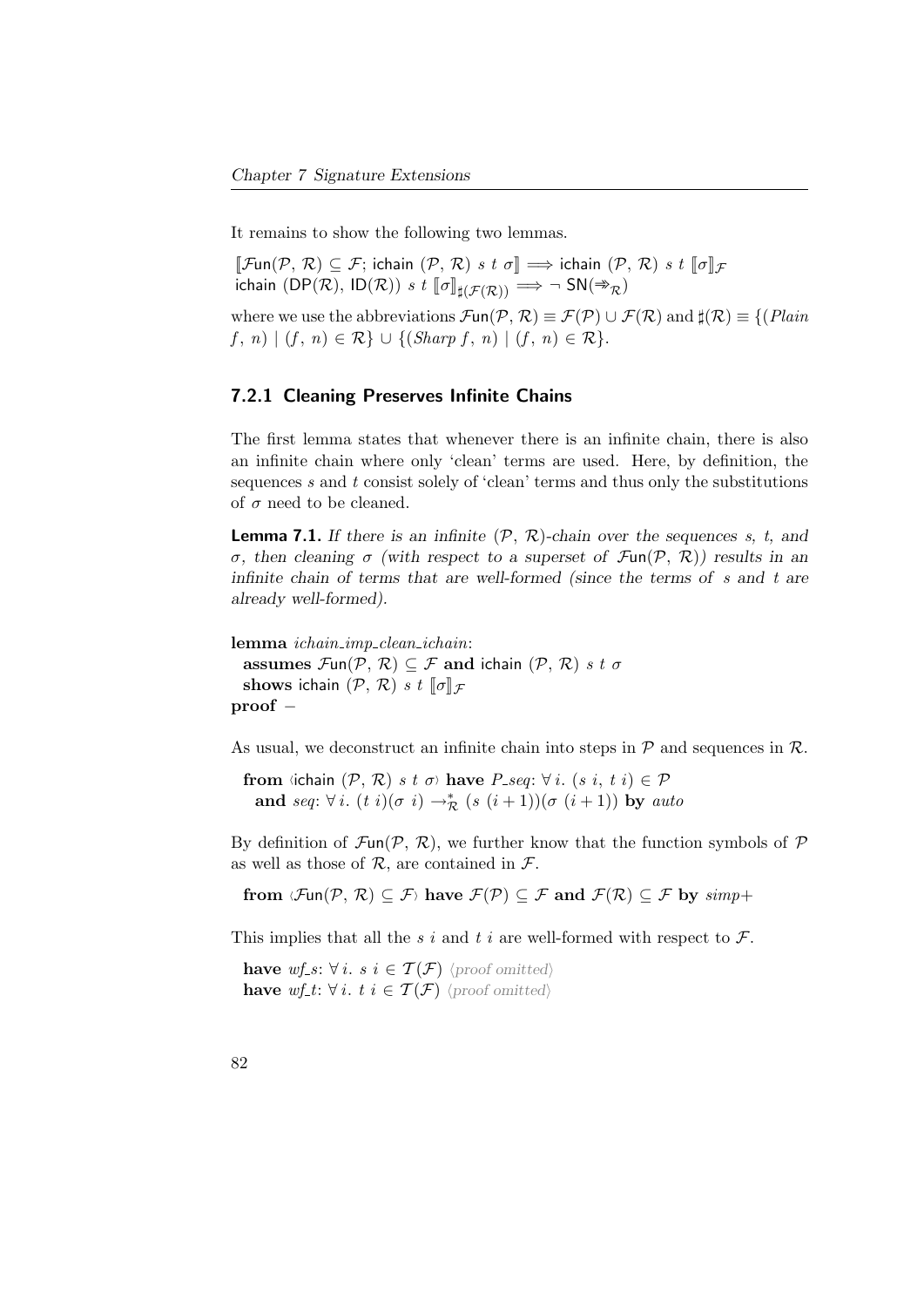Then, we use the fact that R-sequences are preserved by cleaning (this is indeed the key lemma of this proof). The proof of this fact is to be found in the Appendix.

have clean\_seq:  $\forall i$ .  $[(t\ i)(\sigma\ i)]_{\mathcal{F}} \rightarrow_{\mathcal{R}}^* [(s\ (i+1))(\sigma\ (i+1))]_{\mathcal{F}}$ <br>using seq rsteps\_imp\_clean\_rsteps[OF  $\langle \mathcal{F}(\mathcal{R}) \subseteq \mathcal{F} \rangle]$  by blast

It remains to 'distribute' the cleaning function over the application of substitutions.

have  $\forall i.$   $(t i)[\sigma i]\!]_{\mathcal{F}} \rightarrow_{\mathcal{R}}^*$   $(s (i+1))[\sigma (i+1)]_{\mathcal{F}}$ proof fix i have clean t:  $\llbracket (t \ i) (\sigma \ i) \rrbracket_{\mathcal{F}} = (t \ i) \llbracket \sigma \ i \rrbracket_{\mathcal{F}}$ using clean\_subst\_apply\_term[OF wf\_t[THEN spec[of \_ i]]] unfolding  $o\_def$  by (cases  $\sigma$  i) auto have clean s:  $[(s (i+1))(\sigma (i+1))]_{\mathcal{F}} = (s (i+1))[\sigma (i+1)]_{\mathcal{F}}$ using clean\_subst\_apply\_term[OF wf\_s[THEN spec[of  $\leq i + 1$ ]]] unfolding o\_def by (cases  $\sigma$  (i+1)) auto from clean\_seq[THEN spec[of \_ i]] show  $(t i)[\sigma i]_{\mathcal{F}} \to_{\mathcal{R}}^* (s (i+1))[\sigma (i+1)]_{\mathcal{F}}$ <br>unfolding clean e clean t unfolding  $clean_s$  clean\_t. qed with  $P_{-seq}$  show ?thesis by auto qed

### 7.2.2 DP Transformation for Well-Formed Terms is Complete

The second lemma is a completeness result for the DP Transformation, when considering only well-formed terms. That is, whenever we have a clean infinite chain using the initial DP problem, then this implies nontermination of the corresponding well-formed rewrite relation.

**Lemma 7.2.** If there is an infinite  $(DP(\mathcal{R}), ID(\mathcal{R}))$ -chain over well-formed terms (with respect to  $\sharp(\mathcal{F}(\mathcal{R})))$ , then the well-formed rewrite relation of R is not terminating.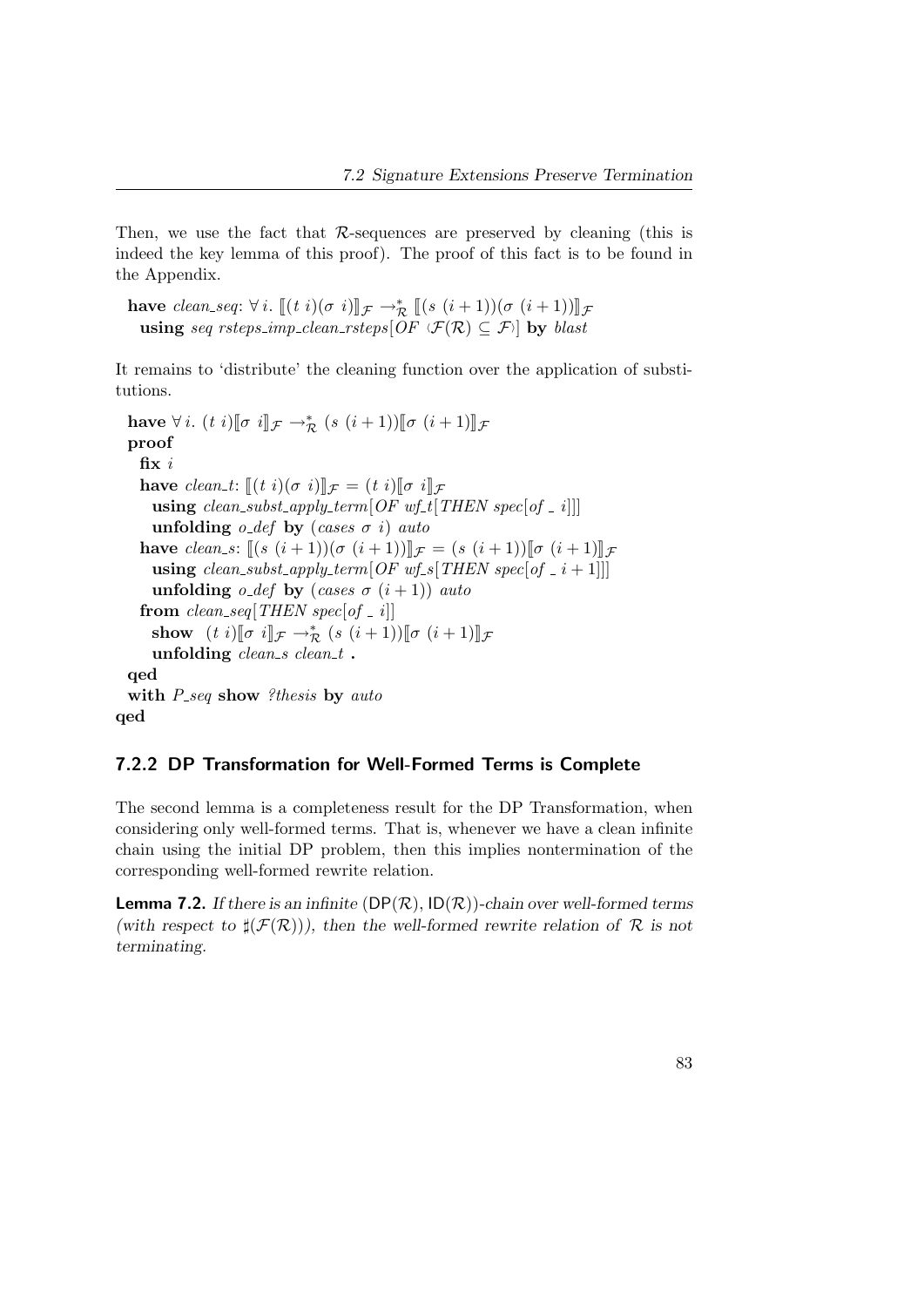lemma clean\_ichain\_imp\_not\_SN\_wfrstep: assumes ichain: ichain (DP( $\mathcal{R}$ ), ID( $\mathcal{R}$ )) s t  $[\![\sigma]\!]_{\sharp(\mathcal{F}(\mathcal{R}))}$ shows  $\neg$  SN( $\Rightarrow_{\mathcal{R}}$ )

We start by a case distinction on whether  $R$  is well-formed or not. If it is not, then we trivially obtain nontermination of  $\Rightarrow_R$  (using a construction very similar to the one of Lemma [4.1\)](#page-43-0).

```
proof (cases WF(R))
  case False show ?thesis \langle proof omitted\ranglenext
  case True
  let ?F = \sharp(\mathcal{F}(\mathcal{R}))let ?c = \lambda t. [[t]]g\mathcal{F}from ichain have P\_seq: \forall i. (s \ i, t \ i) \in \text{DP}(\mathcal{R})and seq: \forall i. (t \ i)(\,?c \ (\sigma \ i)) \rightarrow_{\text{ID}(\mathcal{R})}^* (s \ (i+1))(\,?c \ (\sigma \ (i+1)))by auto
```
We define a function modifying a substitution such that its results are unsharped and cleaned. The function for unsharping is abbreviated to u, for brevity.

```
u (Var x) = Var xu (Fun f ts) = Fun (case f of Sharp g \Rightarrow g | Plain g \Rightarrow g) (map u ts)
  let \ell cu = \lambda \sigma. case \sigma of Subst \ s \Rightarrow Subst \ ([\lceil \cdot \rceil_{\mathcal{F}(\mathcal{R})} \circ u \circ s)
```
By construction of the dependency pairs, for every  $(u, v) \in \text{DP}(\mathcal{R})$ , we obtain a context  $C$ , such that the unsharped version of  $u$  is a left-hand side of some rule in  $\mathcal R$  and  $C[\mathfrak u \ v]$  is the corresponding right-hand side. Additionally, C is well-formed (since it is part of a rule).

have  $\forall i. \exists C. C \in \mathcal{C}(\mathcal{F}(\mathcal{R})) \wedge (u (s i), C[u (t i)]) \in \mathcal{R}$  $\langle proof$  omitted)

By the Axiom of Choice, we then obtain such a context for every  $(s, i, t, i)$ .

from  $choice[OF this]$  obtain  $C$ where  $\forall i$ .  $C$  i  $\in \mathcal{C}(\mathcal{F}(\mathcal{R}))$   $\wedge$  (u (s i),  $(C$  i)[u (t i)]])  $\in \mathcal{R}$  by best hence wf\_ctxt:  $\forall i$ . C  $i \in \mathcal{C}(\mathcal{F}(\mathcal{R}))$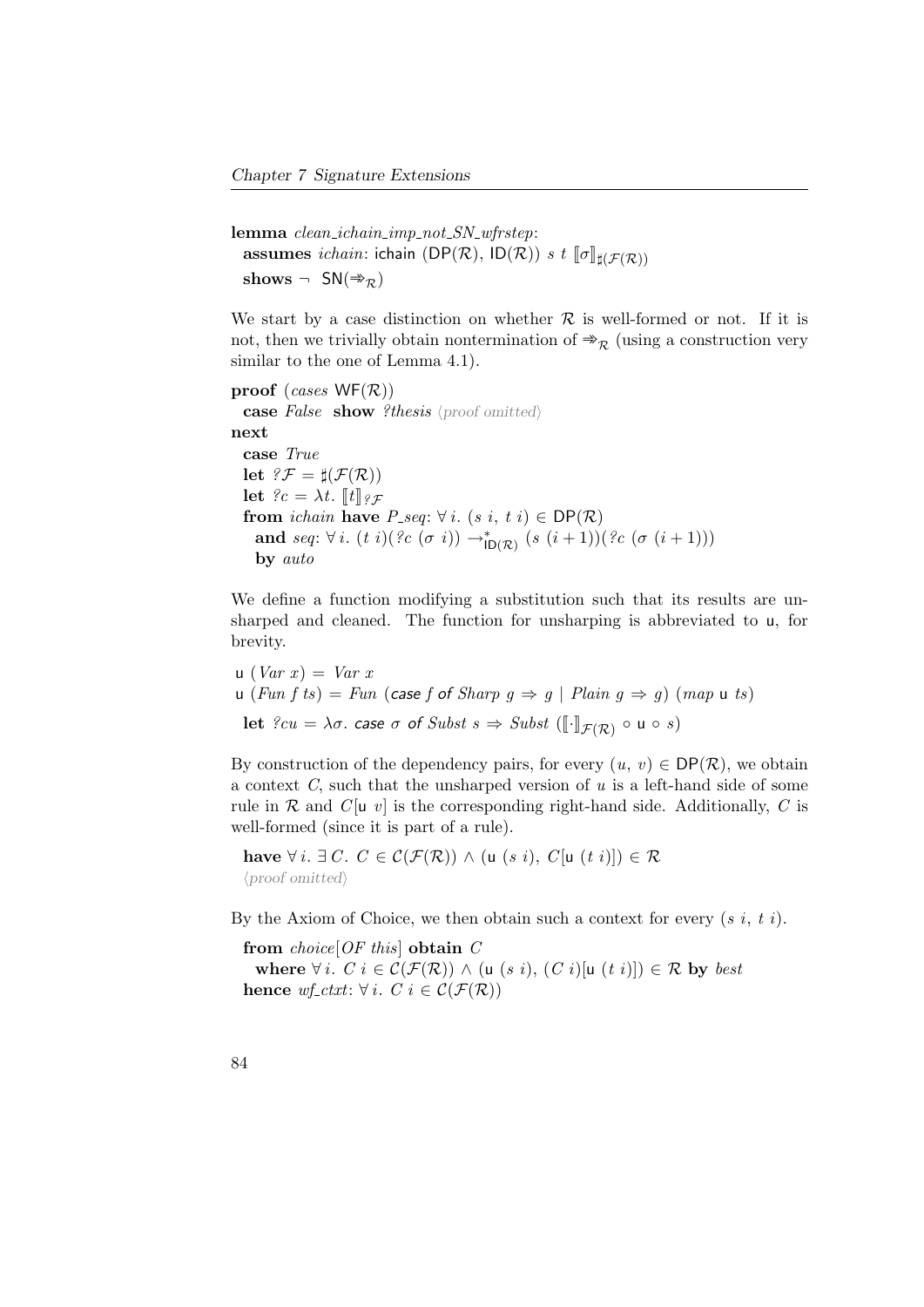and rules:  $\forall i$ . (u (s i), (C i)[u (t i)])  $\in \mathcal{R}$  by auto

By applying the (cleaned and unsharped) substitutions to the rules, we obtain a sequence of R-rewrite steps taking place at the root (which are however, not necessarily connected to each other).

from *rules* have *root\_steps*:  $\forall i.$  (u  $(s\ i)$ )(?cu  $(\sigma\ i)$ )  $\rightarrow_{\mathcal{R}}$   $((C\ i)$ (?cu  $(\sigma\ i)$ ))[(u  $(t\ i)$ )(?cu  $(\sigma\ i)$ )] using rstep.id [THEN rstep.subst, of  $\Box$  R] by force

For convenience we introduce some more abbreviations. Here,  $D$  is an auxiliary function that stacks contexts and applies substitutions as needed for reconstructing  $R$  steps from DP-steps. It is defined by

D C  $\sigma$  0 =  $\Box$ D C  $\sigma$   $(i+1) = (D C \sigma i) \circ (C i) (\sigma i)$ 

Hence  $\mathscr{C}C$  *i* denotes the context used in the *i*-th step, whereas  $\mathscr{C}s$  *i* and  $\mathscr{C}t$  *i* are the corresponding terms.

let  ${}^{\circ}C = D C (\lambda i. \ {}^{\circ}cu (\sigma i))$ let  $\mathscr{C}_s = \lambda i$ .  $(\mathscr{C}_s C_i)[(\mathsf{u} (s_i))(\mathscr{C}_s \mathsf{u} (\sigma_i))]$ let  $\mathcal{E}t = \lambda i.$  ( $\mathcal{E}C(Suc i)$ )[(u  $(t i)$ )( $\mathcal{E}cu(\sigma i)$ )] have ctxt\_seq:  $\forall i.$  (?s i)  $\rightarrow_{\mathcal{R}}$  (?t i) using root\_steps by auto

Since every rewrite step that is possible in  $ID(\mathcal{R})$ , is also possible in  $\mathcal{R}$ , from  $\forall i.$  (t i)( $[\![\sigma]\!]_{\sharp(\mathcal{F}(\mathcal{R}))}$  i)  $\rightarrow_{\mathbb{D}(\mathcal{R})}^{*}$   $(s (i + 1))([\![\sigma]\!]_{\sharp(\mathcal{F}(\mathcal{R}))}$   $(i + 1)$ ), we obtain a corresponding rewrite sequence in  $\mathcal{R}$ .

from seq have  $\forall i.$  u  $((t\; i)(\, ? c\; (\sigma\; i))) \rightarrow^*_{\mathcal{R}}$  u  $((s\; (i+1)) (\, ? c\; (\sigma\; (i+1))))$  (is  $\forall\; i.$   $\; ? Q\; i)$ using rstepIDs\_imp\_rsteps by best

This sequence can then be transformed by 'distributing' u over substitutionapplications.

have ∀ *i*. (u (*t i*))(?*cu* (σ *i*)) →<sup>\*</sup><sub>*R*</sub> (u (s (*i* + 1)))(?*cu* (σ (*i* + 1)))  $($ is  $\forall i. \ P P i)$  $\langle proof$  omitted)

This yields the connection between the  $\ell t$  i and  $\ell s$   $(i + 1)$ .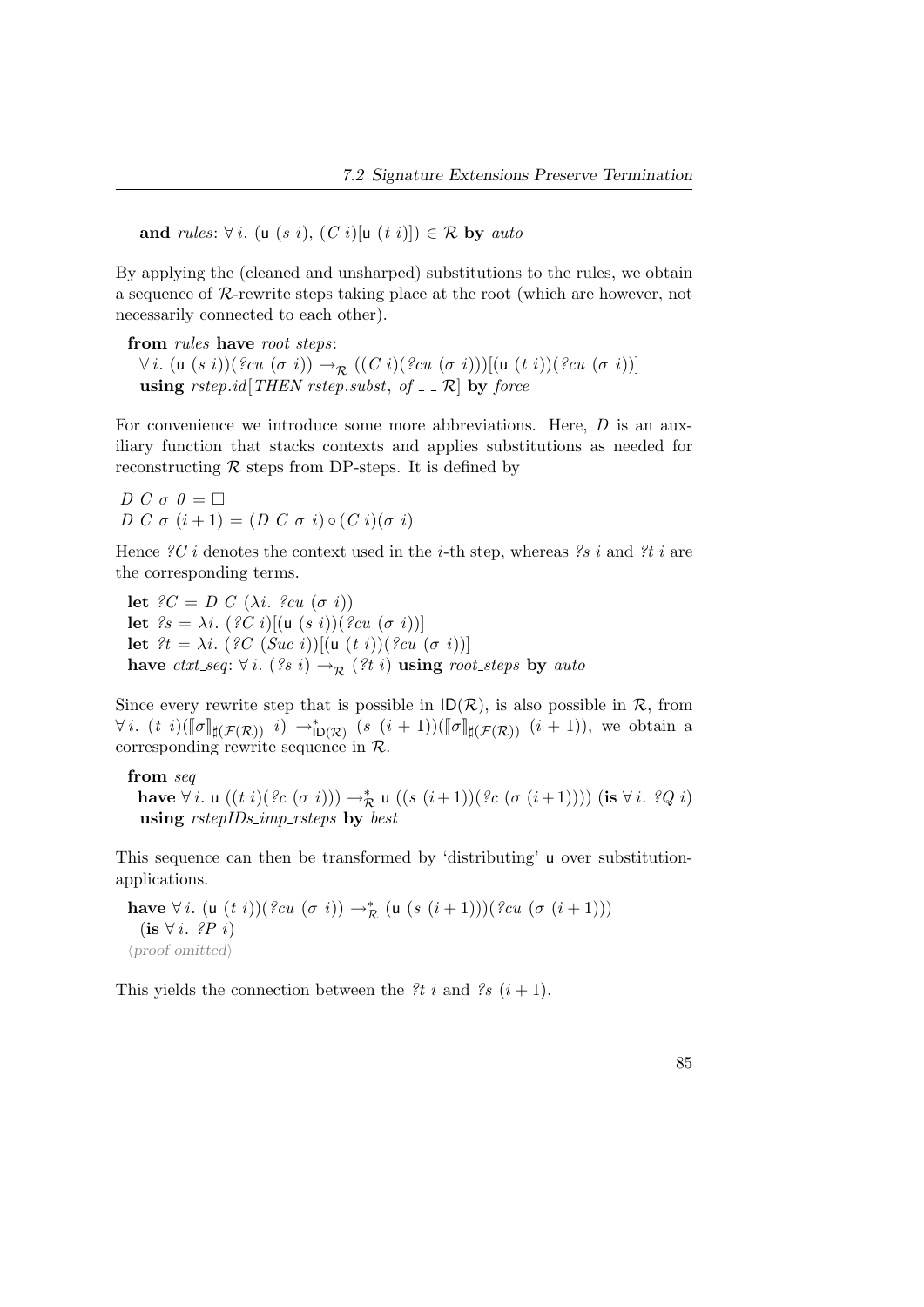hence  $steps: \forall i. (?t i) \rightarrow_{\mathcal{R}}^* (?s (i+1))$ using rsteps\_closed\_ctxt by best

In combination with the steps of *ctxt\_seq*, we then obtain non-empty rewrite sequences between two consecutive elements of  $\mathscr{S}s$ .

have trancl:  $\forall i.$   $($ ?s  $i) \rightarrow_{\mathcal{R}}^+$   $($ ?s  $(i+1))$   $\langle$ proof omitted $\rangle$ 

Further, all the  $\mathscr{C}$  i are well-formed, since they are parts of right-hand sides of R.

have  $\forall i$ . ?C  $i \in \mathcal{C}(\mathcal{F}(\mathcal{R}))$  by simp

Moreover, since every s i is a left-hand side of some pair in  $DP(\mathcal{R})$  and ?cu removes function symbols that are not in  $\mathcal{F}(\mathcal{R})$ , all the (u (s i))(?cu (σ i)) are well-formed.

```
moreover have \forall i. (u (s\ i))(\{cu\ (\sigma\ i)) \in \mathcal{T}(\mathcal{F}(\mathcal{R})) \proof omitted)
```
Putting these two facts together, yields that the  $\mathscr{S} s$  i are well-formed.

ultimately have  $\forall i$ . ?s  $i \in \mathcal{T}(\mathcal{F}(\mathcal{R}))$  by best with *trancl* have seq:  $\forall i. (?s i, ?s (i+1)) \in$  $\{(x, y) \mid x \ y. \ x \rightarrow_{\mathcal{R}}^+ y \land x \in \mathcal{T}(\mathcal{F}(\mathcal{R})) \land y \in \mathcal{T}(\mathcal{F}(\mathcal{R}))\}$  (is  $\forall i. \ \_ \in \ {}^{2}\mathcal{R}$ ) by blast

This enables us to build an infinite  $?R$ -sequence, starting at  $?s \theta$  and thus proves nontermination of ?R.

have  $\mathscr{S} s \mathscr{O} = \mathscr{S} s \mathscr{O}$  .. from this and seq have  $\exists S. S \theta = ?s \theta \wedge (\forall i. (S i, S (i+1)) \in ?R)$  by best hence  $\neg SN(\partial R)$  unfolding SN\_defs by blast

With the auxiliary lemma

$$
\text{wfrstep-trancl:} \\ \text{WF}(\mathcal{R}) \implies \Rightarrow_{\mathcal{R}}^+ = \{(x, y) \mid x \to_{\mathcal{R}}^+ y \land x \in \mathcal{T}(\mathcal{F}(\mathcal{R})) \land y \in \mathcal{T}(\mathcal{F}(\mathcal{R}))\}
$$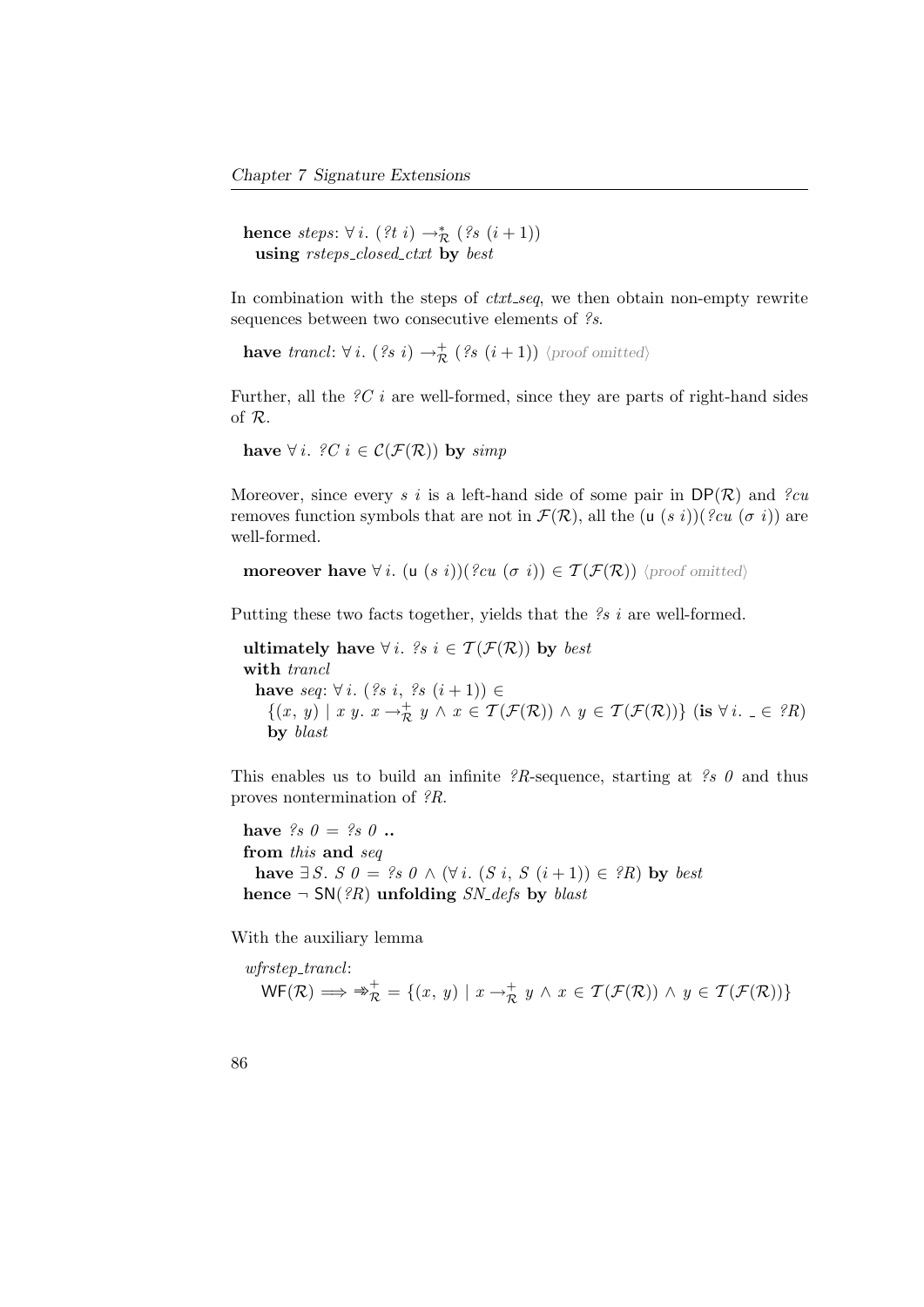we obtain nontermination of  $\Rightarrow_{\mathcal{R}}^{+}$  and thus, using once more the fact that termination of a relation is equivalent to termination of its transitive closure, nontermination of  $\Rightarrow_{\mathcal{R}}$ .

```
\textbf{hence } \neg~\mathsf{SN}(\Rrightarrow^+_{{\mathcal{R}}}) ~\textbf{unfolding} ~\textit{wfrztep\_trancl[OF True]}~.with SN_trancl_SN_conv show ?thesis by auto
qed
```
### 7.2.3 Putting It All Together

First note that the previous two lemmas can also be used to obtain the classical completeness result of the dependency pair transformation.

Lemma 7.3 (Completeness of DP Transformation). If the TRS  $R$  is terminating, then the initial DP problem is finite.

```
lemma DP<sub>-complete</sub>:
```
assumes ichain<sub>min</sub> (DP(R), ID(R)) s t  $\sigma$  shows  $\neg SN(R)$ proof −

Clearly, minimal infinite chains are infinite chains.

have chains: ichain<sub>min</sub> (DP(R), ID(R)) s t  $\sigma \implies$  ichain (DP(R), ID(R)) s t  $\sigma$ by simp

By definition, we obtain that the signature of the initial DP problem is a subset of  $\sharp(\mathcal{F}(\mathcal{R}))$ .

have  $\mathcal{F}\text{un}(DP(\mathcal{R}), ID(\mathcal{R})) \subseteq \sharp(\mathcal{F}(\mathcal{R}))$  (proof omitted) from  $ichain\_imp\_clean\_ichain[OF this chains[OF assms]]$ have ichain  $(DP(\mathcal{R}), ID(\mathcal{R}))$  s  $t \llbracket \sigma \rrbracket_{\sharp(\mathcal{F}(\mathcal{R}))}$ . from clean ichain imp not SN wfrstep[OF this] have  $\neg SN(\Rightarrow_R)$ . thus ?thesis unfolding wfrstep\_def SN\_defs by blast qed

The main result for TRSs, is the proof of Theorem [7.1.](#page-96-0)

lemma  $SN_w\text{frstep}\_SN\_rstep\_conv: SN(\Rightarrow_R) = SN(R)$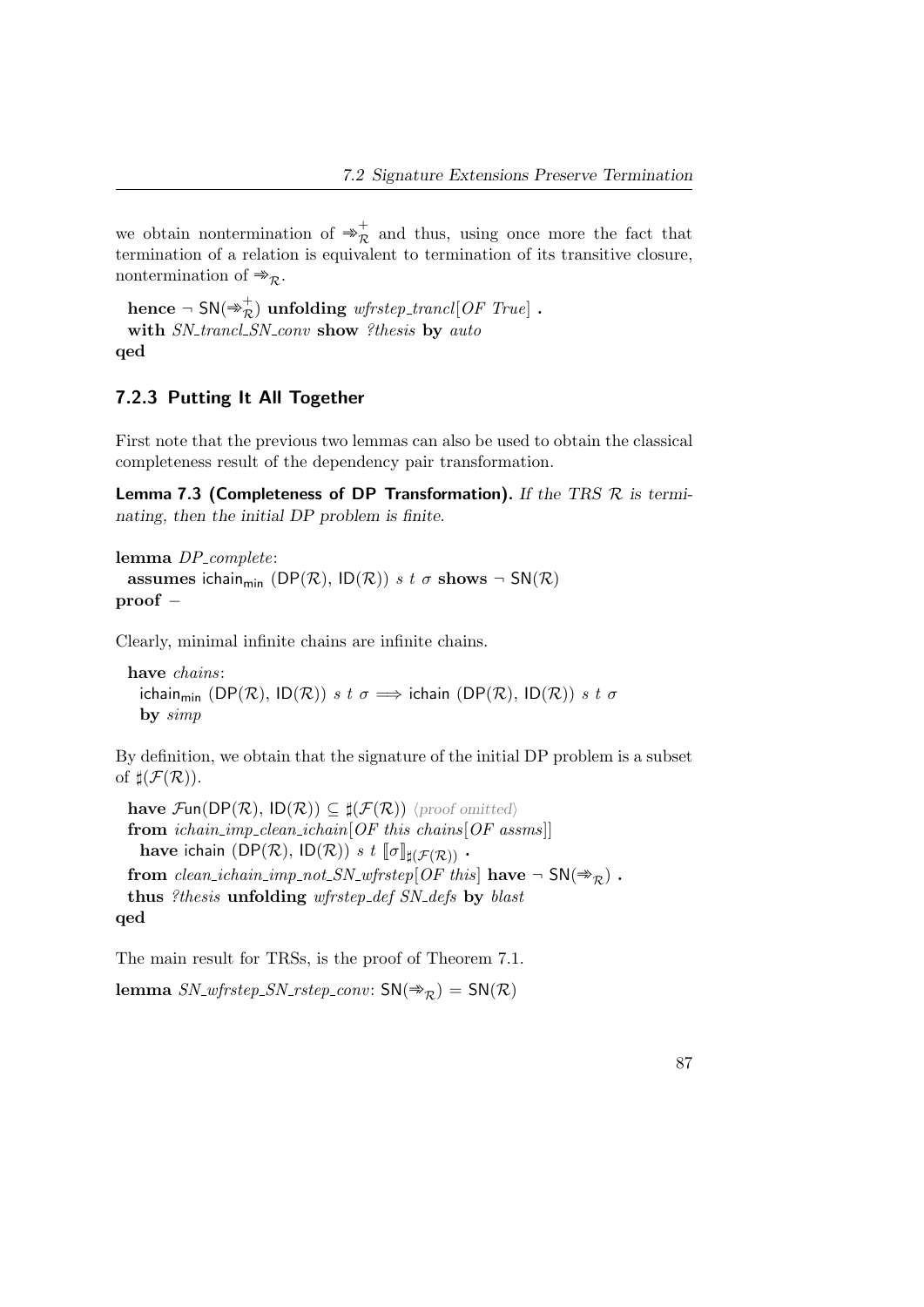$proof - \{$ 

As already said before, the direction from right to left, follows immediately from the definition of the well-formed rewriting relation.

```
assume \neg SN(\Rightarrow_{\mathcal{D}})
  hence \neg SN(\mathcal{R}) unfolding SN_defs wfrstep_def by blast
} moreover {
```
For the direction from left to right, we do a case distinction on whether  $R$  is well-formed or not.

assume  $\neg SM(R)$ have  $\neg SM(\Rightarrow_{\mathcal{R}})$ proof (cases  $WF(R)$ )

If it is not well-formed, then clearly  $\Rightarrow_{\mathcal{R}}$  is not terminating.

```
case False thus ?thesis by auto
next
```
Otherwise, the proof follows the described outline.

```
case True
  have \mathcal{F}\text{un}(DP(\mathcal{R}), ID(\mathcal{R})) \subseteq \sharp(\mathcal{F}(\mathcal{R})) (proof omitted)
  moreover from not\_SN\_imp\_min\_ichain[OF\ True \leftarrow SN(\mathcal{R})obtain s t \sigma where ichain (DP(R), ID(R)) s t \sigma by auto
  ultimately have ichain (DP(\mathcal{R}), ID(\mathcal{R})) s t [\![\sigma]\!]_{\sharp(\mathcal{F}(\mathcal{R}))}by (ruleichain\_imp\_clean\_ichain)from clean ichain imp not SN wfrstep[OF this] show ?thesis.
qed
```
}

After showing (the contrapositives of) both directions, we obtain the desired result.

ultimately show ?thesis by blast qed

88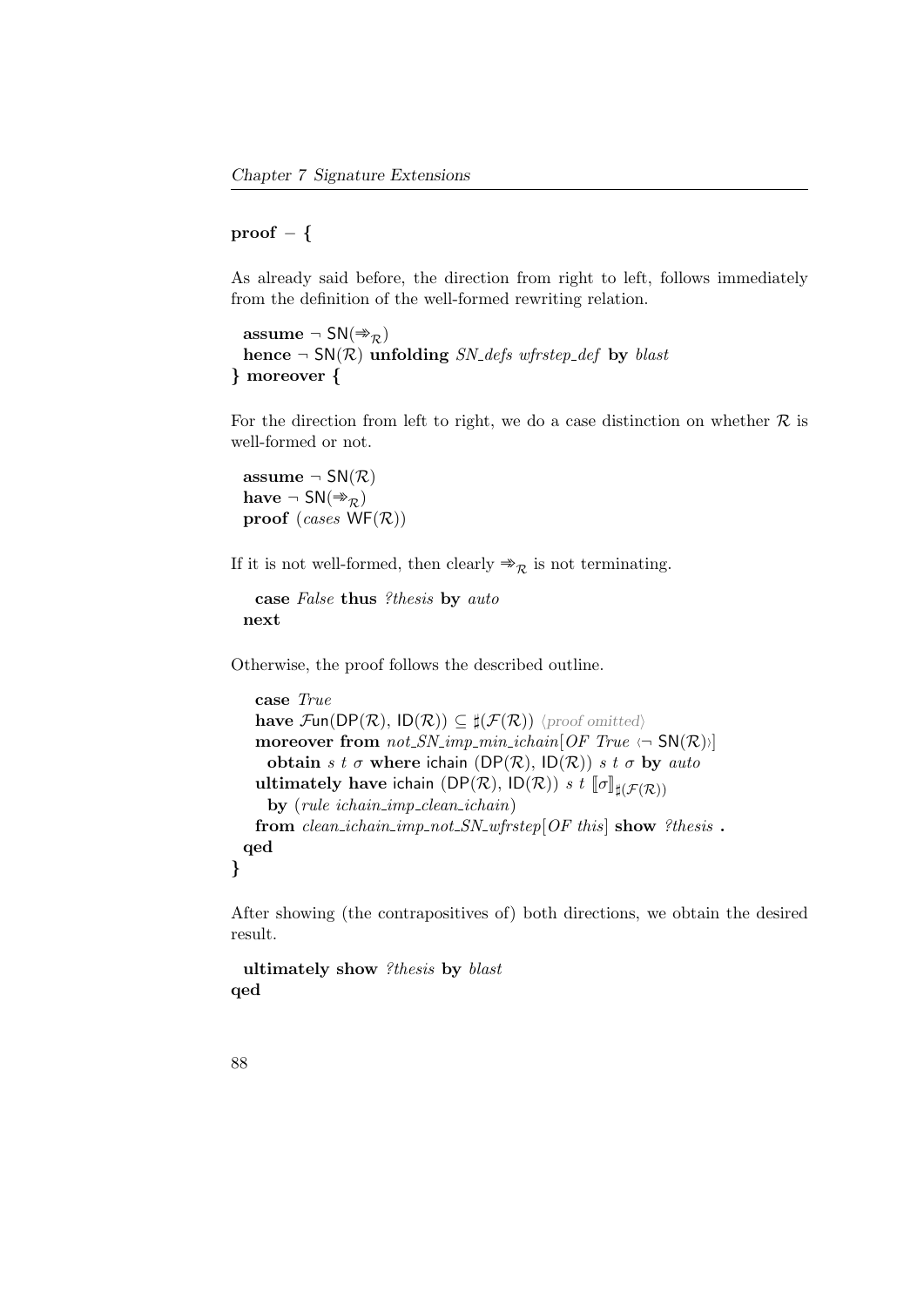## 7.3 Signature Extensions and Finiteness

Since the DP framework is concerned with DP problems instead of TRSs, we are also interested in how signature extensions affect the finiteness of DP problems. To get more fine-grained results, we do not restrict to finiteness alone, but consider also infinite chains that are not minimal.

We start by giving a negative result: cleaning may destroy minimal infinite chains.

**Example 7.1.** Consider the DP problem  $(\mathcal{P}, \mathcal{R})$ , where  $\mathcal{P} = \{F(g(x, y)) \rightarrow$  $F(g(x, y))$  and  $\mathcal{R} = \{g(x, x) \rightarrow g(x, x)\}\$ . Then the sequences

$$
s \ i = \mathsf{F}(\mathsf{g}(x, y))
$$

$$
t \ i = \mathsf{F}(\mathsf{g}(x, y))
$$

$$
\sigma \ i = \{x/\mathsf{a}, y/\mathsf{b}\}
$$

constitute a minimal infinite chain, since  $g(a, b)$  is terminating with respect to R. However, when cleaning the substitution we get  $\llbracket \sigma i \rrbracket = \{x/z, y/z\}$  and  $g(z, z)$  is not terminating with respect to  $\mathcal{R}$ . Hence, the chain is no longer minimal.

It has been shown by Sternagel and Thiemann [\[39\]](#page-160-1), Example 13 that there are DP problems (originating from TRSs) admitting uncleaned minimal infinite chains, but no cleaned minimal infinite chain. Hence, signature extensions do in general not preserve finiteness of DP problems. In other words: restricting to just the function symbols occurring in a DP problem, allows to prove termination of a nonterminating TRS!

Note that there is an alternative definition of 'finiteness,' where only infinite chains (without the minimality condition) are considered. For this kind of finiteness, Lemma [7.1](#page-43-0) shows that signature extensions preserve finiteness.

However, the definition of finiteness as given in Definition [5.5](#page-54-1) is highly desirable in practice, since it admits powerful processors like the subterm criterion (Chapter [6\)](#page-78-0), usable rules [\[12](#page-157-1)[–14,](#page-157-2) [16,](#page-158-2) [46\]](#page-161-1), and switching from full termination to innermost termination [\[12\]](#page-157-1); all of which are not sound without minimality. Thus, we are interested in conditions, under which signature extensions still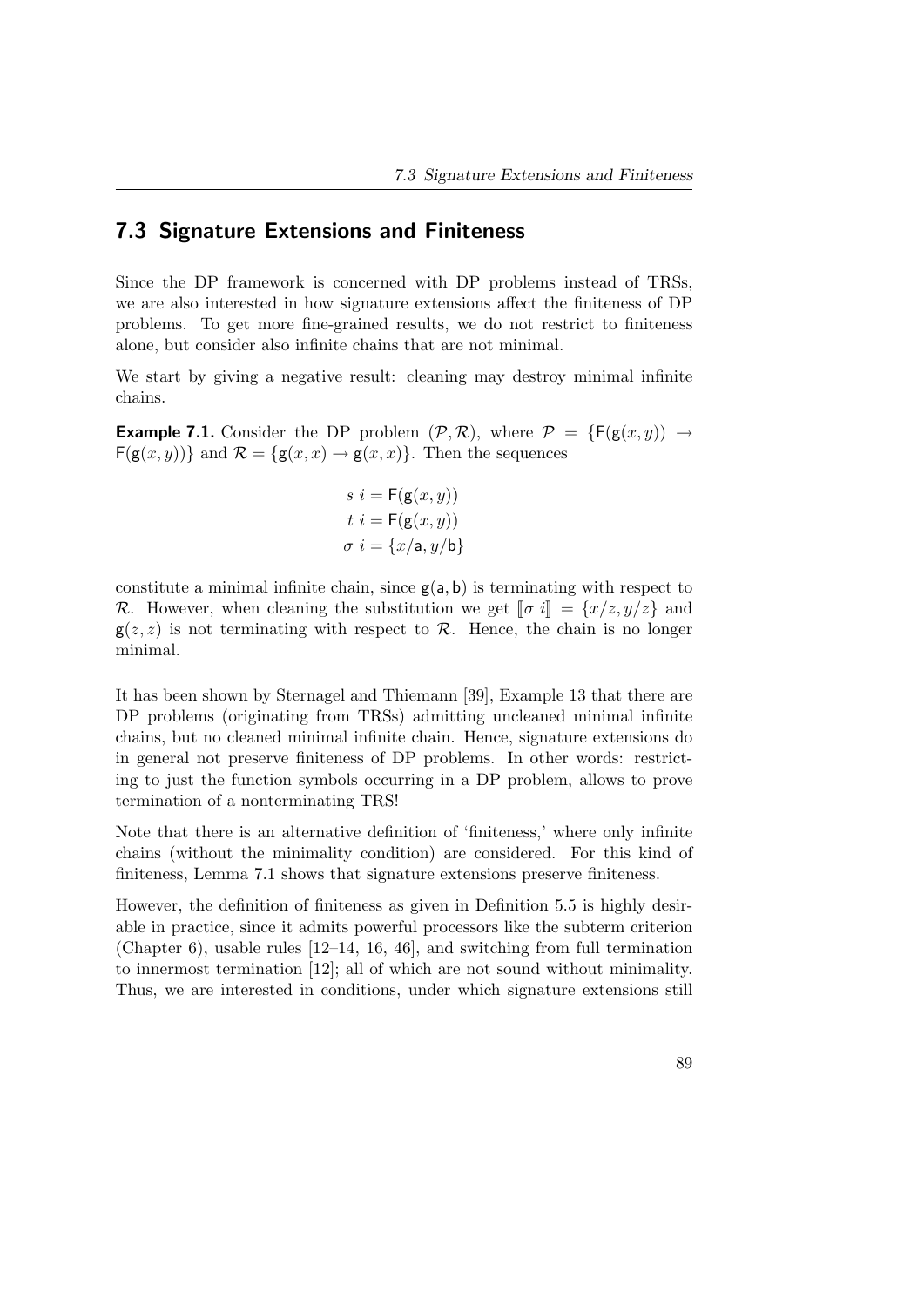preserve finiteness. Left-linearity of the second component of a DP problem, is such a condition.

**Definition 7.4 (Left-Linearity).** A term is *linear*, if every single variable occurs at most once. That is,

 $linear(Var x) = True$ linear(Fun f ts) = (is\_partition  $[\text{Var}(t), t \leftarrow ts] \wedge (\forall t \in ts$ . linear(t)))

where *is partition* checks for a list of sets that they are mutually disjoint:

is partition  $xs = (\forall j < |xs|, \forall i < j.$   $xs_i \cap xs_j = \varnothing)$ 

A TRS is left-linear, if all its left-hand sides are linear.

left-linear( $\mathcal{R}$ )  $\equiv \forall$  (*l*, *r*) $\in \mathcal{R}$ . linear(*l*)

**Theorem 7.2.** Signature extensions preserve finiteness of a DP problem  $(\mathcal{P}, \mathcal{R})$ , if  $R$  is left-linear. Or in Isabelle:

 $\llbracket \mathcal{F}\text{un}(\mathcal{P},\,\mathcal{R})\subseteq\mathcal{F};$  left-linear $(\mathcal{R});$  ichain<sub>min</sub>  $(\mathcal{P},\,\mathcal{R})$  s t  $\sigma\rrbracket$ 

 $\implies$  ichain<sub>min</sub>  $(\mathcal{P}, \mathcal{R})$  s t  $\llbracket \sigma \rrbracket_{\mathcal{F}}$ 

Since the proof goes along the same lines as the proof of Lemma [7.1,](#page-43-0) we just present the auxiliary lemmas that ensure that minimality does not get lost, provided we have a left-linear R.

First we need to show that rewrite steps propagate 'cleanness' for left-linear TRSs. (This is however only true, if we either have a well-formed TRS, or the starting term is terminating.)

**Lemma 7.4.** Let  $\mathcal{R}$  be a left-linear TRS,  $\mathcal{F}$  a superset of the signature of  $\mathcal{R}$ , s and t terms, such that s is terminating with respect to  $R$  and there is an R-step from  $\llbracket s \rrbracket_{\mathcal{F}}$  to t. Then, there exists a term u, such that  $\llbracket u \rrbracket_{\mathcal{F}} = t$  and s rewrites to u.

lemma left\_linear\_SN\_elt\_clean\_term\_rstep: assumes  $[s]_{\mathcal{F}} \to_{\mathcal{R}} t$  and  $\mathcal{F}(\mathcal{R}) \subseteq \mathcal{F}$  and  $SN_{\mathcal{R}}(s)$  and left-linear $(\mathcal{R})$ shows  $\exists u$ .  $\llbracket u \rrbracket_{\mathcal{F}} = t \wedge s \rightarrow_{\mathcal{R}} u$ 

We prove the lemma by induction over  $s$ . Here, *arbitrary*:  $t$  makes sure that the induction hypothesis is generalized to arbitrary terms instead of t.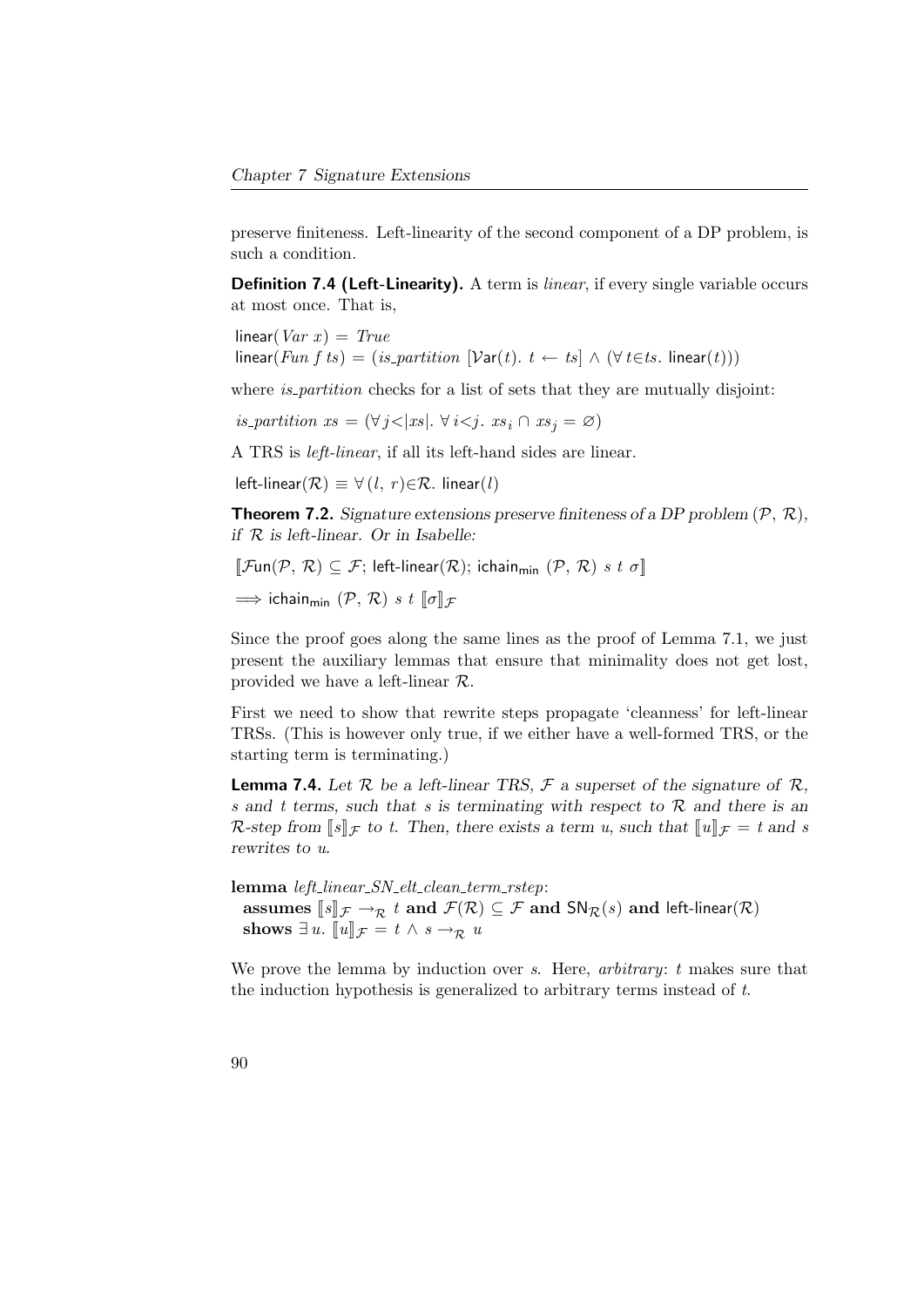using  $\langle [s]_{\mathcal{F}} \rightarrow_{\mathcal{R}} t$  and  $\langle \mathsf{SN}_{\mathcal{R}}(s) \rangle$  proof (*induct s arbitrary: t*)

If s would be a variable, then  $R$  would contain a rule with a variable left-hand side. Hence s could not be terminating with respect to  $\mathcal{R}$ .

case (Var x) thus ?case (proof omitted) next case (Fun f ss) note  $IH = this(1)$  and  $rstep = this(2)$ 

From the induction hypothesis we obtain the two facts

IH:  $[s \in ss; [s]_{\mathcal{F}} \to_{\mathcal{R}} t; \mathsf{SN}_{\mathcal{R}}(s)] \implies \exists u. [u]_{\mathcal{F}} = t \wedge s \to_{\mathcal{R}} u$ rstep:  $\llbracket \text{Fun } f \text{ ss} \rrbracket_{\mathcal{F}} \rightarrow_{\mathcal{R}} t$ show ?case

We do a case distinction on whether cleaning will replace the current term by the fresh variable z, or not.

proof (cases  $(f, |ss|) \in \mathcal{F}$ )

If  $\llbracket s \rrbracket_{\mathcal{F}}$  is z, then the proof proceeds as for the Var-case.

case False show ?thesis  $\langle$  proof omitted $\rangle$ next

Otherwise,  $[s]_{\mathcal{F}}$  is of the form Fun f (map  $[\cdot]_{\mathcal{F}}$  ss).

```
case True
with rstep have (Fun f (map [\cdot]_{\mathcal{F}} ss)) \rightarrow_{\mathcal{R}} t by simp
thus ?thesis
```
We continue by a case distinction on whether the rewrite step takes place  $at$ , or below the root position.

proof (cases rule: rstep\_cases') case (root  $l r \sigma$ )

Since  $(l, r) \in \mathcal{R}$  and  $\mathcal{R}$  is left-linear, we know that l is linear.

with  $\langle (l, r) \in \mathcal{R} \rangle$  and  $\langle \text{left-linear}(\mathcal{R}) \rangle$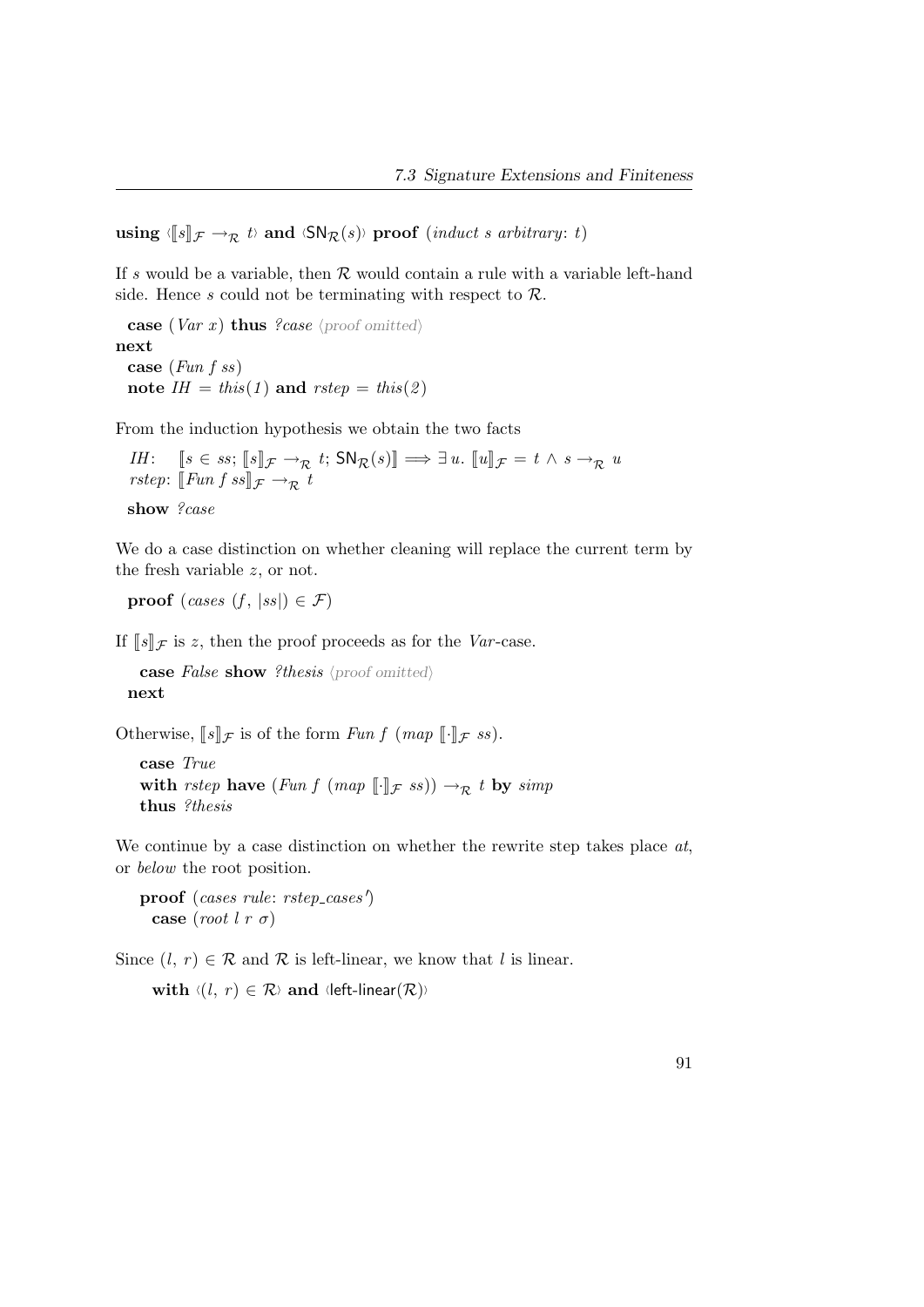have linear(l) by (auto simp: left\_linear\_trs\_def)

Moreover, as a left-hand side of a rule,  $l$  is well-formed with respect to  $\mathcal{F}$ .

moreover from  $\langle (l, r) \in \mathcal{R} \rangle$  and  $\langle \mathcal{F}(\mathcal{R}) \subseteq \mathcal{F} \rangle$ have  $l \in \mathcal{T}(\mathcal{F})$  using  $\mathit{lhs\_wf}$  by  $\mathit{blast}$ moreover from True and  $\langle \sigma = Fun f \ (map \ [\![ \cdot ]\!]_F \ ss) \rangle$ have  $\llbracket \text{Fun } f \text{ ss} \rrbracket_{\mathcal{F}} = l \sigma$  by simp

Using the lemma

linear clean subst:

 $[\text{linear}(t); t \in \mathcal{T}(\mathcal{F}); \, [\![s]\!]_{\mathcal{F}} = t\sigma] \Longrightarrow \exists \, \tau. \, [\![\tau|\mathcal{V}_{\textsf{ar}(t)}]\!]_{\mathcal{F}} = \sigma|\mathcal{V}_{\textsf{ar}(t)} \wedge s = t\tau$ 

we obtain a substitution  $\tau$  whose cleaned version coincides with  $\sigma$  for all variables of l.

```
ultimately obtain \tau where clean_tau: [\![\tau|\mathcal{V}_{\text{ar}(l)}]\!]\mathcal{F} = \sigma|\mathcal{V}_{\text{ar}(l)}and s: Fun f ss = l\tauusing linear_clean_subst[OF \langlelinear(l))] by blast
```
The applied rule has to satisfy the variable condition, since otherwise Fun f ss would not be terminating.

from  $\langle \textsf{SN}_\mathcal{R}(Fun \; f \; ss) \rangle$ and rhs\_free\_vars\_imp\_rstep\_not\_SN  $[OF \ (l, r) \in \mathcal{R}]$ have  $Var(r) \subseteq Var(l)$  unfolding s by best

Using this and several facts about substitutions (for example, the well-known coincidence lemma), we are able to derive  $[r\tau]\mathcal{F} = t$ . Thus, we may take  $r\tau$ as our desired u.

```
have [\![rf]\!]_{\mathcal{F}} = [\![rf]\!]_{\mathcal{V}\text{ar}(r)} \rrbracket_{\mathcal{F}} (proof omitted)
also have \ldots = [\![r\tau]\!]_{\text{Var}(l)} \cdot \mathbb{I}_{\mathcal{F}} (proof omitted)
also have \ldots = r[\![\tau]\!]_{\mathcal{V}\text{ar}(l)}[\!] \mathcal{F} (proof omitted)
also have \ldots = r \sigma|_{Var(I)} unfolding clean_tau ..
also have \ldots = r\sigma|_{Var(r)} \proof omitted\
also have \ldots = r\sigma (proof omitted)
finally have \llbracket r\tau \rrbracket_{\mathcal{F}} = t using \langle r\sigma = t \rangle by \text{simp}
```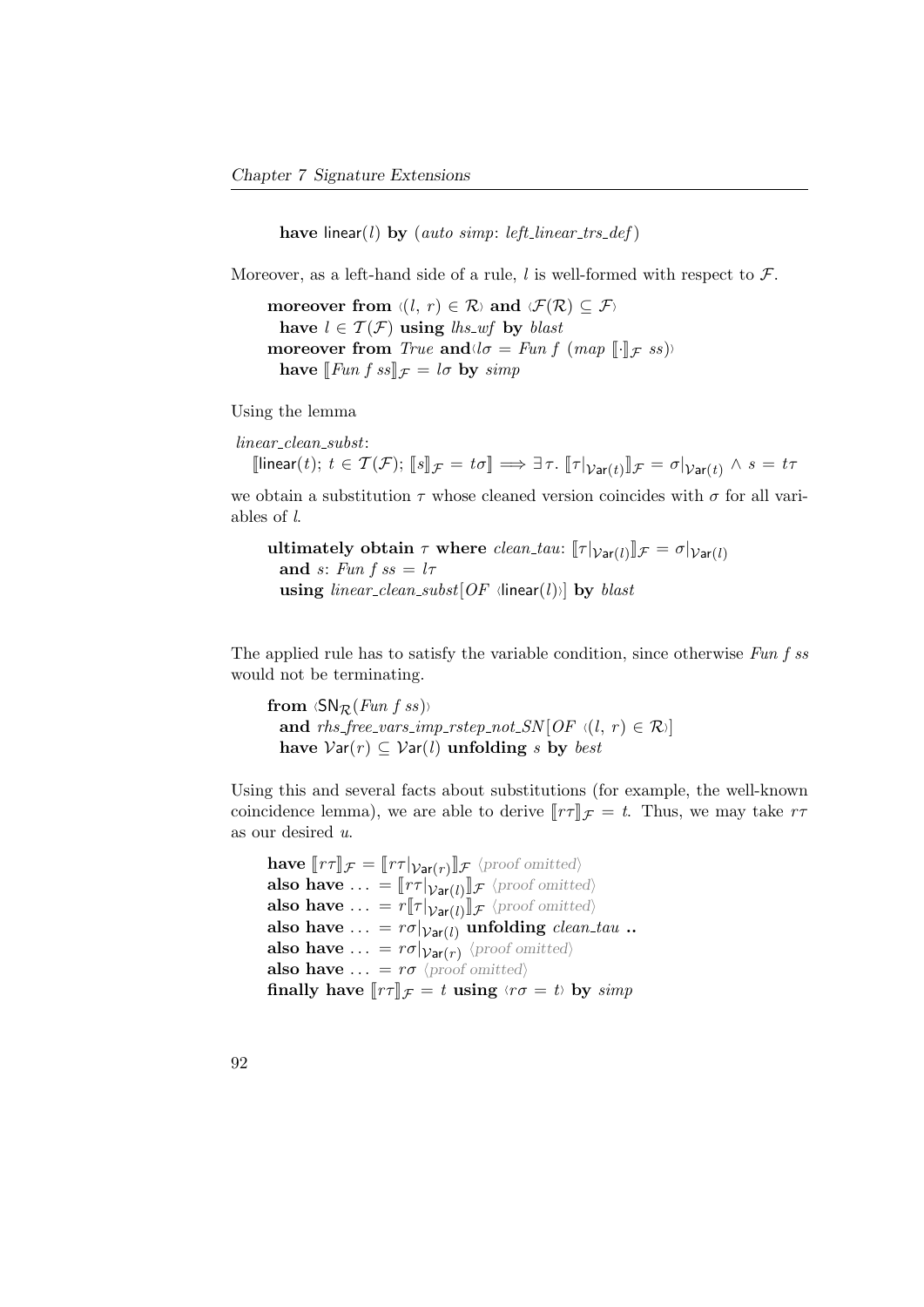moreover from  $\langle (l, r) \in \mathcal{R} \rangle$  have  $l\tau \rightarrow_{\mathcal{R}} r\tau$  by best ultimately show  $\ell$ thesis unfolding s by auto next

This leaves the case that the rewrite step takes place below the root.

```
case (nonroot q ss1 u ss2 v)
```
Let g be the root of t, u the argument of Fun f (map  $\llbracket \cdot \rrbracket_F$  ss) that is reduced, ss1 and ss2 the surrounding arguments, and v the result of rewriting u. Clearly, the root of the term does not change. Further,  $u$  is the only argument that is changed.

hence  $g = f$  and args: map  $\lbrack \cdot \rbrack$   $\qquad \qquad$   $s = ss1 \otimes u \neq ss2$  by auto

For convenience, we introduce the following abbreviations. Let  $\hat{\mathcal{U}}$  be the position of the reduced argument, ?ss1 the arguments in front, ?ss2 the arguments that follow, and  $\mathscr{C}$  the context of the rewrite step.

let  $\hat{\mathcal{E}}_i = |ss1|$ let  $?ss1 = take$   $?iss$ let  $\ell s s2 = drop(Suc \ell i)$  ss let  $?C = More f ?ss1 \square ?ss2$ from args have  $\vert map \vert \vert_F \vert_{\mathcal{F}} \vert \vert_{\mathcal{F}} = \vert sst \vert \vert_w \vert \vert_{\mathcal{F}} \vert \vert sst \vert$  by auto hence len:  $\hat{z}_i < |ss|$  by auto from args have  $(map \,\lbrack \lbrack \cdot \rbrack \rbrack_{\mathcal{F}} \, \text{ss})\, \mathfrak{e}_i = (\text{ss1} \,\lbrack \mathfrak{Q} \, \, u \, \# \, \, \text{ss2})\, \mathfrak{e}_i$  by auto with len and  $\langle u \rangle \rightarrow_{\mathcal{R}} v$  have step:  $\llbracket ss_{\ell i} \rrbracket_{\mathcal{F}} \rightarrow_{\mathcal{R}} v$  by auto from len have  $ss_{i} \in ss$  by auto

If the whole term is terminating, then the ?i-th argument is also terminating.

with  $SN\_\text{imp}\_\text{SN}\_\text{arg}[OF \langle \text{SN}_\mathcal{R}(Fun \; f \; ss) \rangle]$ have  $SN$ :  $SN_{\mathcal{R}}(ss_{\hat{q}})$  by auto from  $IH[OFnth\_mem[OF len] step SN]$  obtain w where v:  $[\![w]\!]_{\mathcal{F}} = v$  and arg\_step: ss  $q_i \rightarrow_R w$  by auto from  $id\_take\_nth\_drop[OF\ len]$ have len ss:  $|($  ?ss1  $\textcircled{a}$  ss<sub>2i</sub>  $\#$  ?ss2) $| = |$ ss $|$  by simp have  $\llbracket \text{Fun } f \text{ } (\text{?ss1} \text{ @ } w \text{ } \# \text{ } \text{?ss2}) \rrbracket_{\mathcal{F}} =$ Fun f (map  $\llbracket \cdot \rrbracket_{\mathcal{F}}$  ?ss1  $\oslash v \# map \llbracket \cdot \rrbracket_{\mathcal{F}}$  ?ss2)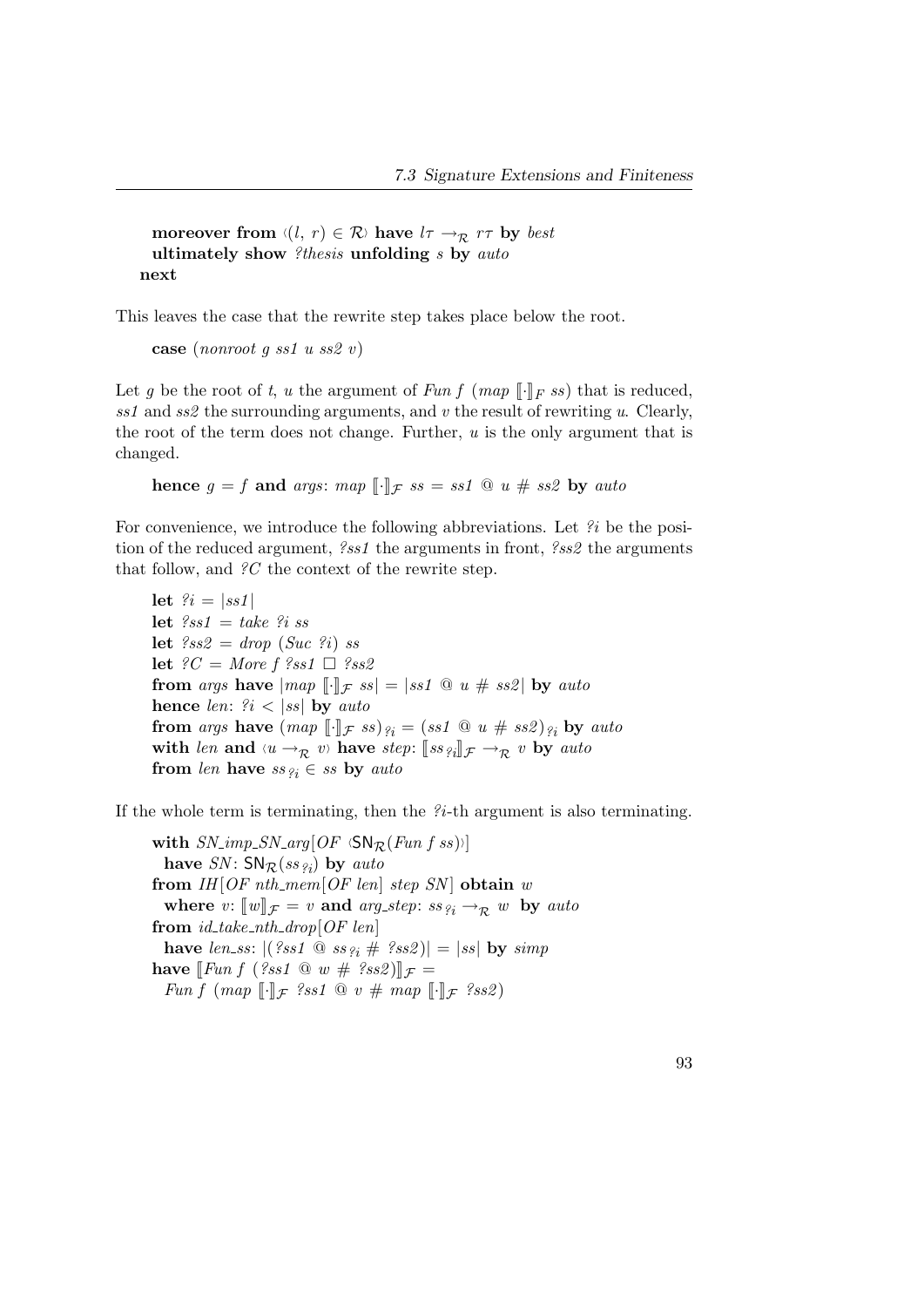```
using True unfolding len\_ss[symmetric] v[symmetric] by simp
      also have \ldots = t (proof omitted)
      finally have \llbracket \text{Fun } f \text{ } (\text{?ss1} \text{ @ } w \text{ } \# \text{ } \text{?ss2}) \rrbracket_{\mathcal{F}} = t.
      moreover from arg_step have \mathscr{C}[ss_{2i}] \to_{\mathcal{R}} \mathscr{C}[w].
      ultimately show ?thesis
        unfolding ctxt_apply.simps
        unfolding id\_take\_nth\_drop[OF] len, symmetric by best
    qed
  qed
qed
```
Now that we know that cleanness is propagated by rewriting (for left-linear TRSs), we can show that cleaning a term preserves termination (with respect to a left-linear TRS).

Lemma 7.5 (Cleaning Preserves Termination of Terms). Let t be a term that is terminating with respect to  $R$ . Whenever we clean t with respect to some superset of the signature of  $R$ , the resulting term is still terminating with respect to R.

lemma left linear SN elt imp clean SN elt: assumes left\_linear: left-linear( $\mathcal{R}$ ) and subset:  $\mathcal{F}(\mathcal{R}) \subseteq \mathcal{F}$  and  $SN$ :  $SN_{\mathcal{R}}(t)$ shows  $SN_{\mathcal{R}}(\llbracket t \rrbracket_{\mathcal{F}})$ using  $\langle SN_R(t) \rangle$  proof (rule contrapos pp) assume  $\neg$  SN<sub>R</sub>( $\llbracket t \rrbracket_{\mathcal{F}}$ ) then obtain s where  $s \theta = [t]$   $\mathcal{F}$ and seq:  $\forall i. (s \ i) \rightarrow_{\mathcal{R}} (s \ (i+1))$  by auto

We use the auxiliary function

 $S \mathcal{R}$  f t s  $\theta = t$ S R f t s  $(i + 1) = (SOME u. S R f t s i \rightarrow_R u \land f u = s (i + 1))$ 

in order to construct a clean infinite sequence of  $\mathcal{R}\text{-steps. Here, }SOME \ x. P x$ is very similar to  $\exists x$ . P x, only that instead of just True or False, SOME, will return a specific witness, if possible, and is undefined, otherwise.

let  $?s = S \mathcal{R} \mathcal{F} \cdot \mathcal{F} \cdot t \cdot s$ let  $?P = \lambda i u. (?s i) \rightarrow_{\mathcal{R}} u \wedge [ [u] ]_{\mathcal{F}} = s (i+1)$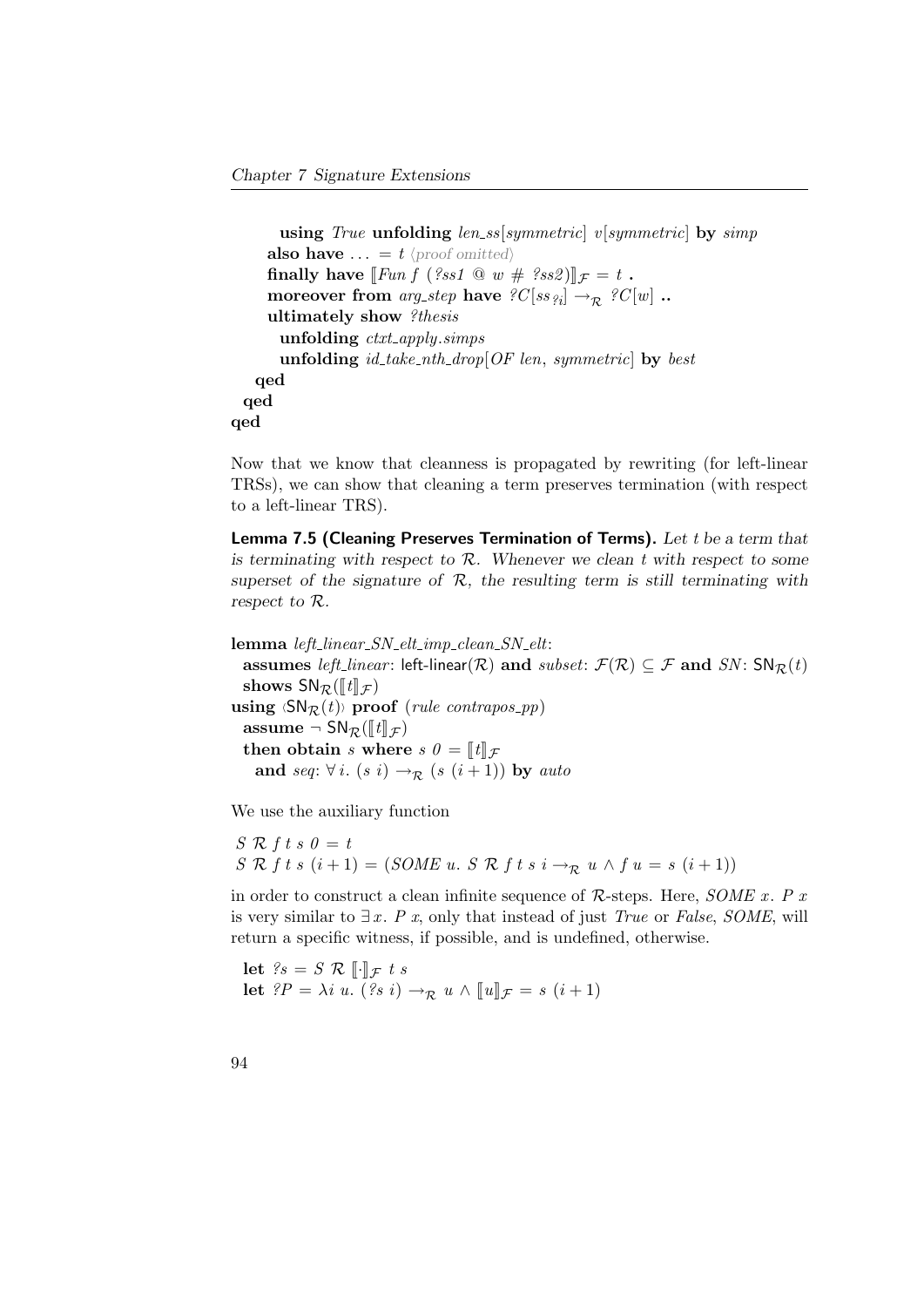have  $\forall i.$   $(?s i) \rightarrow_R (?s (i+1)) \wedge [?s (i+1)]_{\mathcal{F}} = s (i+1) \wedge \mathsf{SN}_{\mathcal{R}}(?s i)$ proof fix  $i$ show  $({}^{\,2}S\;i) \rightarrow_{\mathcal{R}} ({}^{\,2}S\; (i+1)) \wedge [^{\,2}S\; (i+1)]_{\mathcal{F}} = s\; (i+1) \wedge S\mathsf{N}_{\mathcal{R}}({}^{\,2}S\; i)$ proof (induct i) case  $\theta$ from seq have  $(s\ \theta) \rightarrow_{\mathcal{R}} (s\ (0+1))$  by simp hence  $[[t]]_{\mathcal{F}} \to_{\mathcal{R}} (s(0+1))$  by  $(simp \text{ add: } (s0 = [[t]]_{\mathcal{F}}))$ <br>from left linear  $SN$  olt clean term rates  $OE$  this subset  $S$ from left\_linear\_SN\_elt\_clean\_term\_rstep[OF this subset SN left\_linear] have  $\exists u$ . *?P* 0 u by auto from someLex[OF this] have ?P 0 (?s  $(0+1)$ ) by simp with SN show ?case by simp next case (Suc i) hence IH1:  $({}^{2}s i) \rightarrow_{\mathcal{R}} ({}^{2s} (i+1))$ and *IH2*:  $[?s (i+1)]_{\mathcal{F}} = s (i+1)$ and IH3:  $SN_{\mathcal{R}}$  (?s i) by auto from IH1 and IH3 have  $SN'$ :  $SN_{\mathcal{R}}$  $(s \ (i+1))$  by (rule step preserves  $SN_{\mathcal{L}}$ elt) from seq have  $(s (i+1)) \rightarrow_R (s ((i+1) + 1))$  by simp hence  $[\exists s \ (i+1)]_{\mathcal{F}} \rightarrow_{\mathcal{R}} (s \ ((i+1) + 1))$  unfolding IH2. from left\_linear\_SN\_elt\_clean\_term\_rstep $[OF$  this subset SN' left\_linear have  $\exists u$ . *?P*  $(i+1)$  u by auto from someLex[OF this] have ?P  $(i+1)$  (?s  $((i+1)+1)$ ) by simp with  $SN'$  show ?case by  $simp$ qed qed moreover have  $\mathscr{S} s \mathscr{O} = t$  by  $\mathscr{S} s \mathscr{O} t$ ultimately show  $\neg SN_{\mathcal{R}}(t)$  by *best* qed

Now, it is clear that the proof of Lemma [7.1](#page-43-0) can be modified such that for leftlinear  $R$ , minimal infinite chains imply clean minimal infinite chains (since, cleaning preserves termination). Thus, we have a proof of Theorem [7.2.](#page-105-0)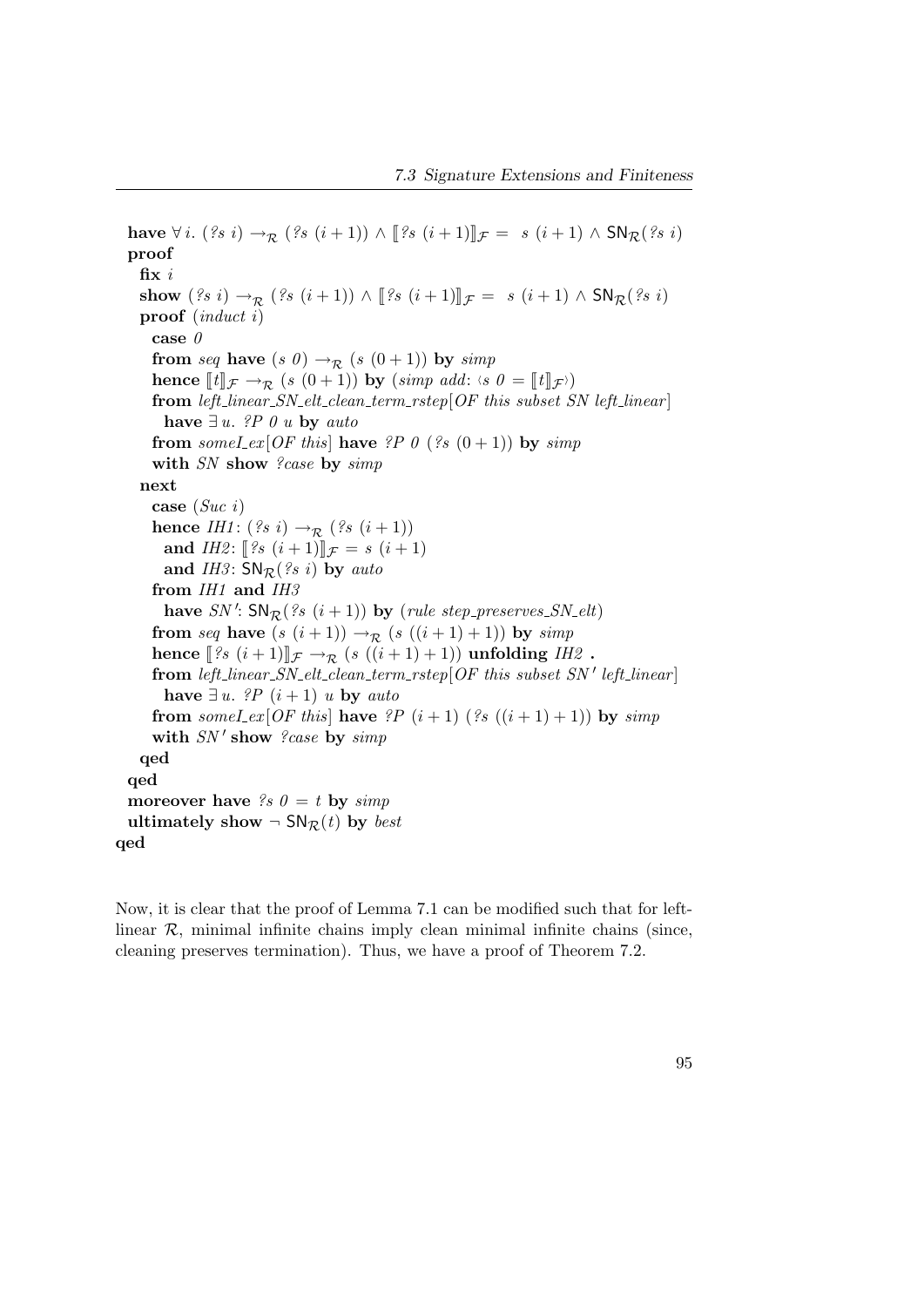## 7.4 Applications

The results about signature extensions are not only interesting from a theoretical point of view, but also important for some techniques that are used by many termination tools. We give two examples:

- 1. The first is a special case of term rewriting, string rewriting, where we restrict to TRSs that are built exclusively over unary function symbols (so called string rewrite systems; SRSs). There are techniques that work better/only for SRSs (to mention only two: arctic matrix interpretations [\[22\]](#page-158-0) and string reversal). In the soundness proofs of those techniques, we rely on the fact that all function symbols are unary. We can do this, since it is safe to restrict to the function symbols that are occurring inside a system.
- 2. The second is a labeling transformation on TRSs or DP problems, rootlabeling. It will be discussed in detail in Chapter [8.](#page-112-0)

## 7.5 Chapter Notes

We have given an alternative proof of the fact that signature extensions preserve the termination of TRSs. More importantly, this is the first mechanized proof of that fact. There are modularity results, due to Middeldorp [\[27\]](#page-159-0), implying this fact. A shorter proof of the aforementioned modularity results was given by Ohlebusch [\[30\]](#page-159-1). In [\[39\]](#page-160-0) we hint, why those proofs are not easily mechanizable. We further extended the results of the literature by investigating how signature extensions affect (minimal) infinite chains. Here, we have shown that signature extensions preserve finiteness of a DP problem, whenever the second component of the DP problem is left-linear.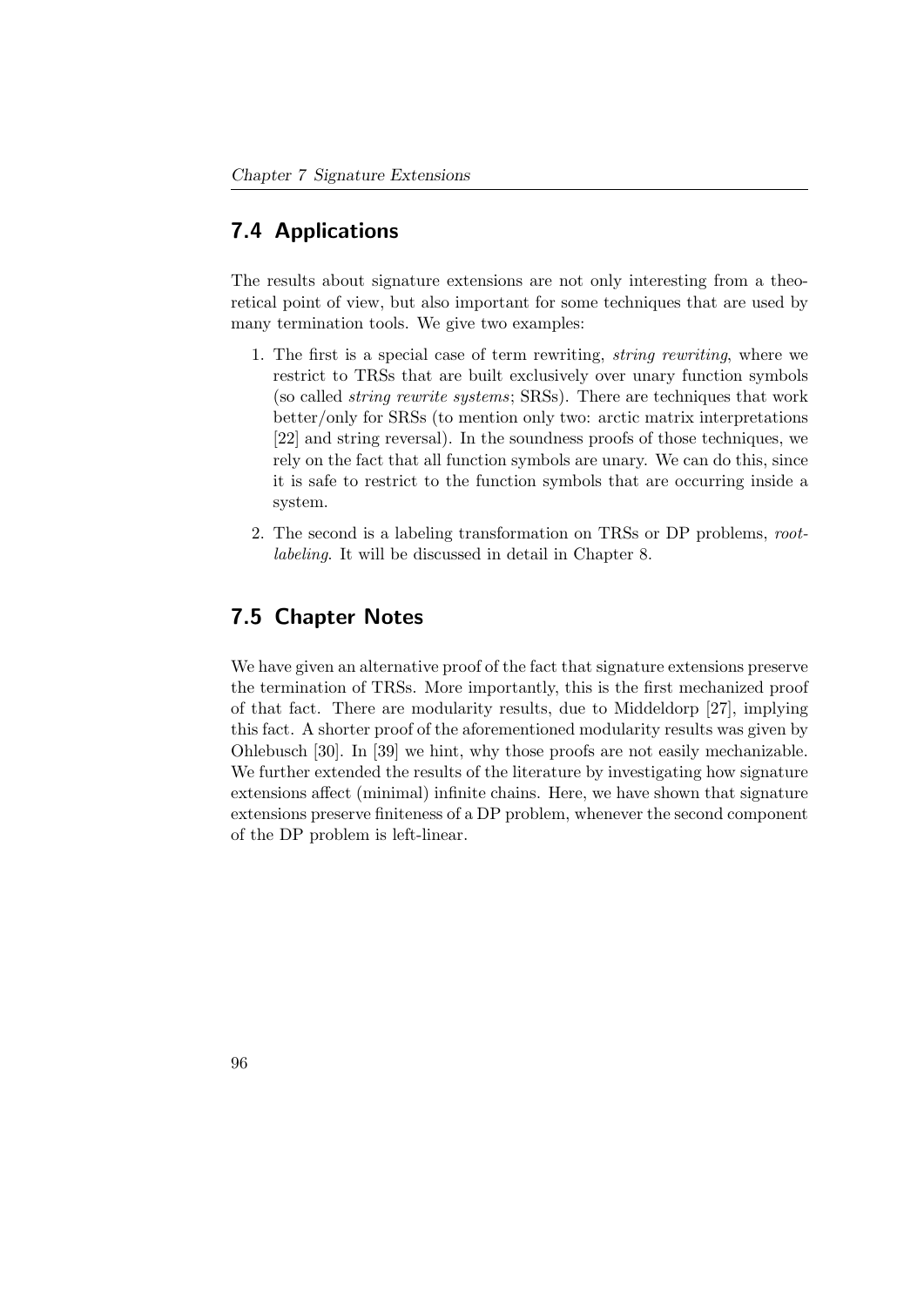# <span id="page-112-0"></span>Chapter 8

# Root-Labeling

Failure is the key to success; each mistake teaches us something.

Morihei Ueshiba

Besides termination techniques (that either reduce the number of rules in a problem or directly prove termination), there are also transformations which produce a new TRS whose termination implies termination of the original system (and which are hopefully easier to prove terminating). One of these transformations is semantic labeling, which uses semantic information to label different occurrences of function symbols in a TRS.

Example 8.1. Consider the following TRS, representing the factorial function (where p denotes taking the predecessor of a Peano number):

> $fact(s(x)) \rightarrow mul(fact(p(s(x))), s(x))$  $p(s(x)) \rightarrow x$

The intuitive meaning of the occurring function symbols is

$$
fact(x) = x!
$$
  
\n
$$
mul(x, y) = xy
$$
  
\n
$$
p(x) = x - 1
$$
  
\n
$$
s(x) = x + 1
$$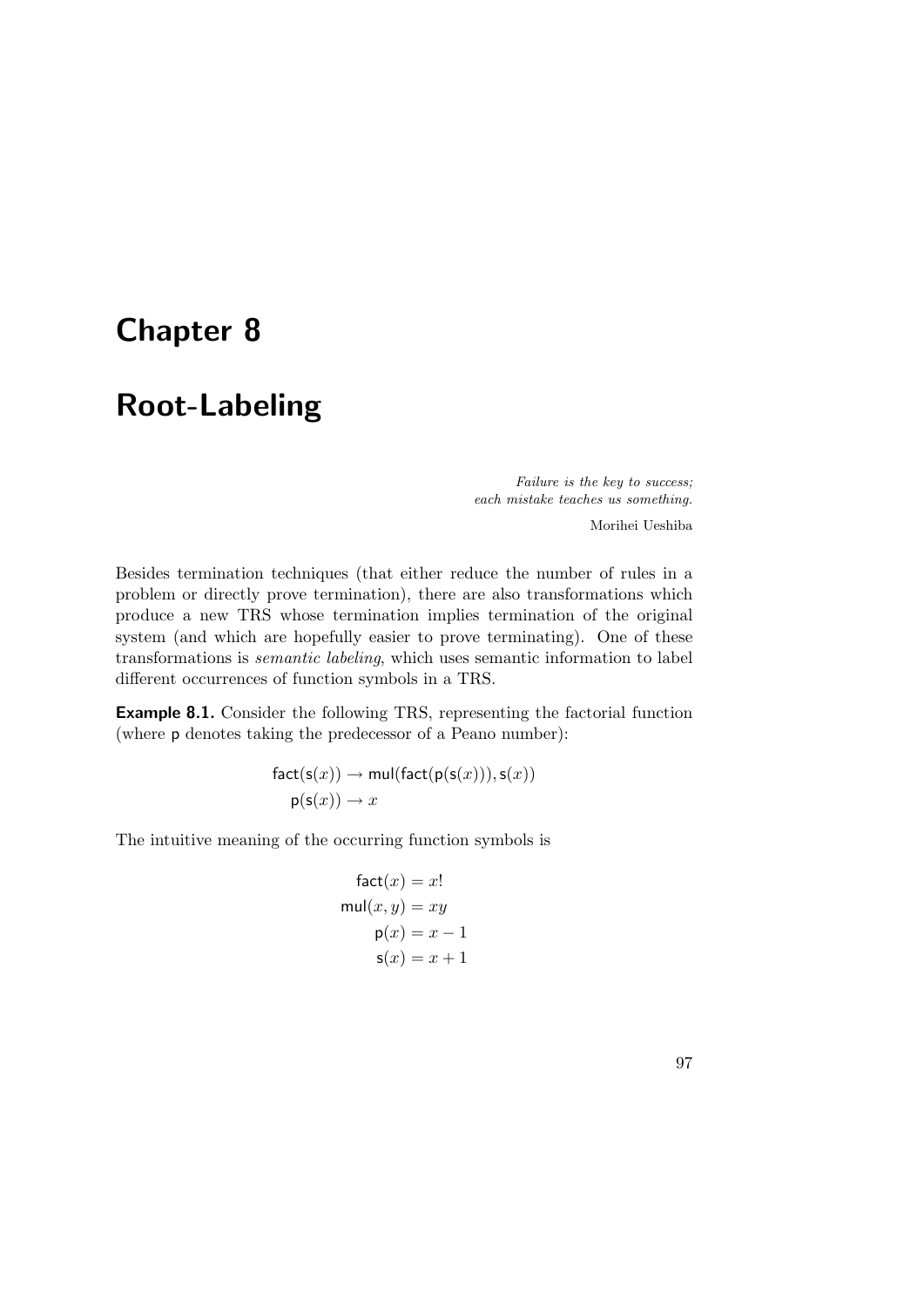If we now label fact by the value of its argument, we get infinitely many rules of the form

 $fact_{i+1}(s(x)) \rightarrow mul(fact_{i}(p(s(x))), s(x))$ 

where i is the result of evaluating x (using the above interpretations). This version of the TRS, can easily be proved terminating by an LPO.

This should illustrate that interpreting the function symbols of a TRS in the "right way," helps to prove termination. However, it is not at all trivial to find the "right way." That is, why we are interested in purely syntactic interpretations. This leads us to root-labeling which is a specific instance of semantic labeling, where the used interpretation is fixed by the syntactic structure of the given system. In the following, we will first formally introduce semantic labeling in its model version (that is, the used interpretation has to reflect the actual rewrite rules, faithfully). Then, we will introduce root-labeling and show that the model condition is not always satisfied. Finally, we show a way to "preprocess" a TRS, such that the model condition is always satisfied.

#### 8.1 Semantic Labeling

In this section, we recall the model version of semantic labeling. Usually, algebras are used to interpret TRSs.

**Definition 8.1 (Algebras and Models).** An  $\mathcal{F}\text{-}algebra \mathcal{A}$  for  $\mathcal{R}$  over some carrier set A, is given by the interpretation functions

$$
f_{\mathcal{A}}(x_1,\ldots,x_n):A^n\to A
$$

for every function symbol  $(f, n) \in \mathcal{F}$ . A *(variable)* assignment is a mapping  $\alpha : \mathcal{V} \to A$ . This is extended to terms by

$$
[\alpha]_{\mathcal{A}}(t) = \begin{cases} f_{\mathcal{A}}([\alpha]_{\mathcal{A}}(t_1), \dots, [\alpha]_{\mathcal{A}}(t_n)) & \text{if } t = f(t_1, \dots, t_n), \\ \alpha(t) & \text{otherwise} \end{cases}
$$

We say that A is a model of R, if  $[\alpha]_A(l) = [\alpha]_A(r)$ , for every rule  $(l, r) \in \mathcal{R}$ and every assignment  $\alpha$ .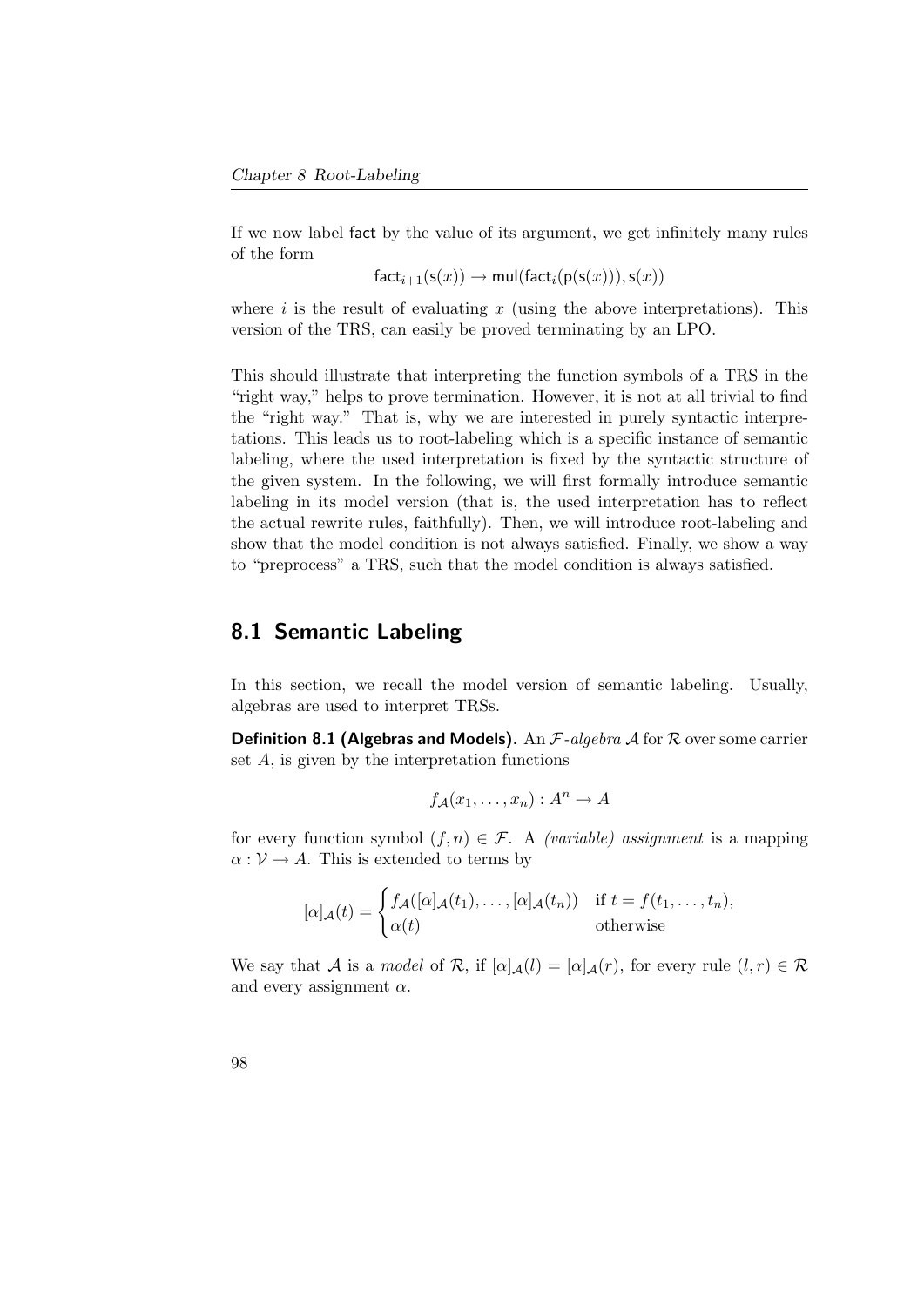**Definition 8.2 (Labelings).** A labeling  $\ell$  for  $A$ , consists of sets of labels  $L_f$  for every f, together with mappings  $\ell_f : A^n \to L_f$ , for every  $(f, n) \in \mathcal{F}$  with  $L_f \neq \emptyset$ . Terms are labeled by

$$
\mathsf{lab}_{\alpha}(x) = x
$$
\n
$$
\mathsf{lab}_{\alpha}(f(t_1, \dots, t_n)) = \begin{cases} f(\mathsf{lab}_{\alpha}(t_1), \dots, \mathsf{lab}_{\alpha}(t_n)) & \text{if } L_f = \varnothing, \\ f_a(\mathsf{lab}_{\alpha}(t_1), \dots, \mathsf{lab}_{\alpha}(t_n)) & \text{otherwise} \end{cases}
$$

where  $a = \ell_f ([\alpha]_{\mathcal{A}}(t_1), \ldots, [\alpha]_{\mathcal{A}}(t_n)).$  The labeled TRS  $\mathcal{R}_{\mathsf{lab}}$ , consists of the rewrite rule  $\mathsf{lab}_{\alpha}(l) \to \mathsf{lab}_{\alpha}(r)$ , for every rule  $(l, r) \in \mathcal{R}$  and assignment  $\alpha$ :  $\mathcal{V} \rightarrow A$ .

<span id="page-114-0"></span>The model version of semantic labeling is as follows.

**Theorem 8.1 (Zantema [\[52\]](#page-162-0), Theorem 4).** Let  $\mathcal{R}$  be a TRS. Let the algebra A be a non-empty model of  $\mathcal R$  and let  $\ell$  be a labeling for A. Then,  $\mathcal R$  is terminating if and only if  $\mathcal{R}_{\text{lab}}$  is terminating.

Here, the fact that A needs to be a (non-empty) model of  $\mathcal{R}$ , is called the model condition. Consider the following example to see that this condition is really necessary.

**Example 8.2.** Let  $\mathcal{R}$  be a TRS consisting of the rules:

$$
f(a) \to f(b)
$$
  

$$
b \to a
$$

We interpret R over the Boolean algebra (where  $1 + 1 = 0$ ):  $f_{\mathcal{A}}(x) = x$ ,  $a = 0$ , and  $\mathbf{b} = 1$ . For the labeling, we take  $L_f = \{0, 1\}$  and  $L_a = L_b = \emptyset$ , together with the mapping  $\ell_f(x) = x + 1$ . Then, the labeled system is

$$
f_1(a) \to f_0(b)
$$
  

$$
b \to a
$$

having the single DP  $F_1(a) \rightarrow B$ , and hence an empty dependency graph. Thus, by dropping the model condition, we could prove termination of a nonterminating TRS.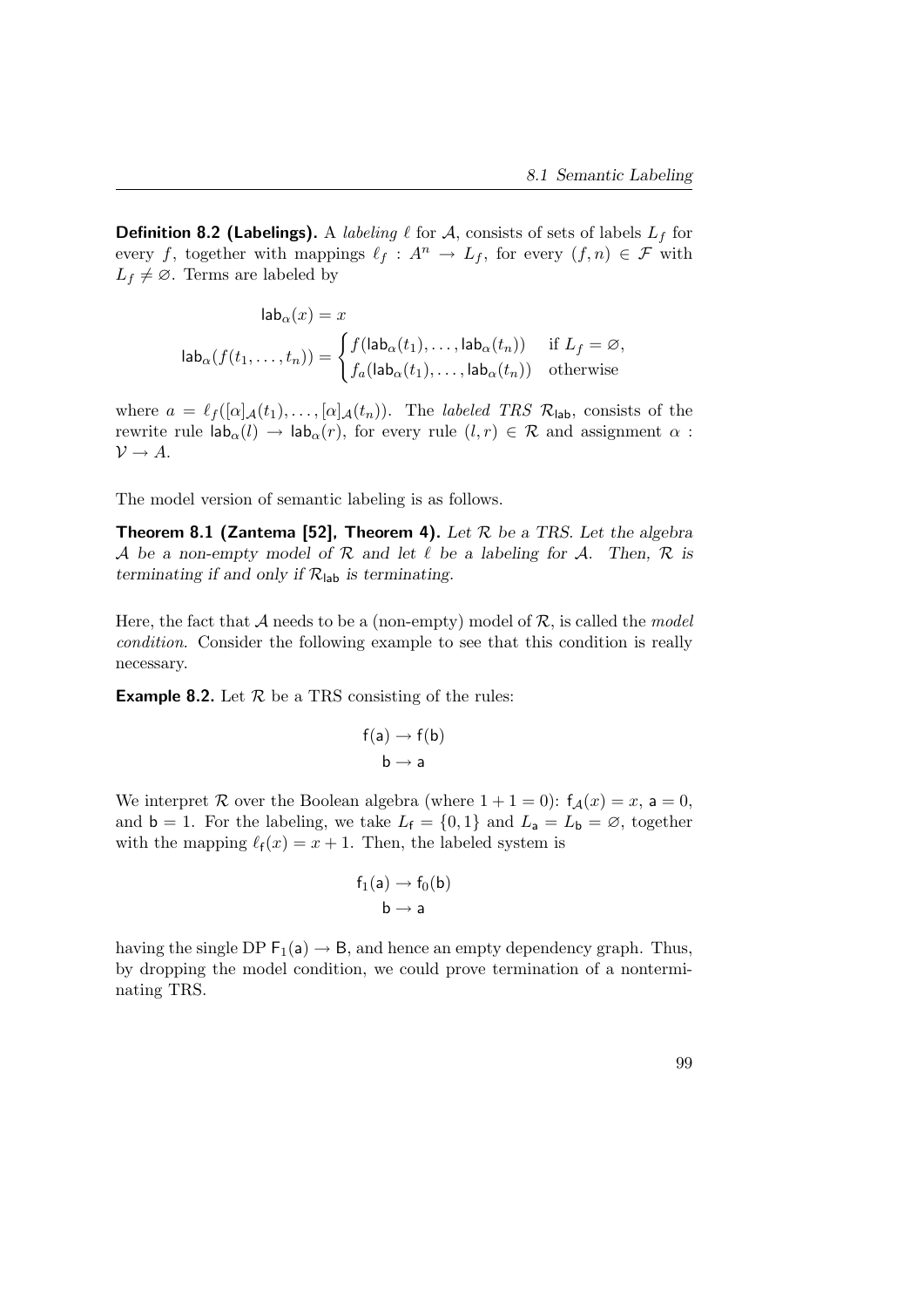Semantic labeling was formalized for **IsaFoR** by René Thiemann. Furthermore, root-labeling is just an instance of semantic labeling. Hence, we do not give the formalization and its proofs within this thesis. Instead, we concentrate on the *closure under flat contexts*, which is the main obstacle for applying rootlabeling effectively. But more on this, after an introduction to root-labeling.

## 8.2 Plain Root-Labeling

As mentioned in the introduction, we avoid the challenge of finding an appropriate carrier and suitable interpretation and labeling functions, by fixing everything beforehand, depending on the syntactic structure of the given TRS. Surely, this reduces the power of semantic labeling significantly, but we gain automation of the method for free.

**Definition 8.3 (Root-Labeling of TRSs).** Let  $\mathcal{R}$  be a TRS over the signature  $\mathcal F$ . Then, the algebra  $\mathcal A_{\mathcal F}$  has the carrier  $\mathcal F$  and interprets function symbols by the mappings  $f_{\mathcal{A}_{\mathcal{F}}}(x_1,\ldots,x_n)=f$  for all  $(f,n)\in\mathcal{F}$ . For the labeling we take  $L_f = \mathcal{F}^n$  for every  $(f, n) \in \mathcal{F}$ , together with the mappings  $\ell_f(x_1, \ldots, x_n) =$  $(x_1, \ldots, x_n)$ . (In words: every function symbol is interpreted by itself and we label by the tuple (internally we use lists) resulting from the interpretations of all arguments.) The labeled TRS is denoted by  $\mathcal{R}_{rl}$ .

By Theorem [8.1,](#page-114-0) we know that whenever the interpretation functions of rootlabeling constitute a non-empty model of a TRS  $R$  (which is not necessarily the case; cf. [\[35,](#page-160-1) Example 4]), then  $\mathcal{R}_{\rm rl}$  is terminating if and only if  $\mathcal R$  is terminating. We defer the problem of making sure, that the used interpretation constitutes a model to Section [8.4](#page-116-0) and proceed by introducing root-labeling for DP problems.

## 8.3 Root-Labeling Processor

In order to benefit from the numerous termination techniques that are available in the DP framework, we found it worthwhile to reformulate root-labeling as a DP processor. Since, semantic labeling was already reformulated as a DP processor, this is an easy task. We mainly apply the labeling to  $P$  and  $R$ separately, in order to obtain the labeled DP problem  $(\mathcal{P}_{r1}, \mathcal{R}_{r1})$ . However, for the labeling of  ${\mathcal P}$  we do not even need the model condition.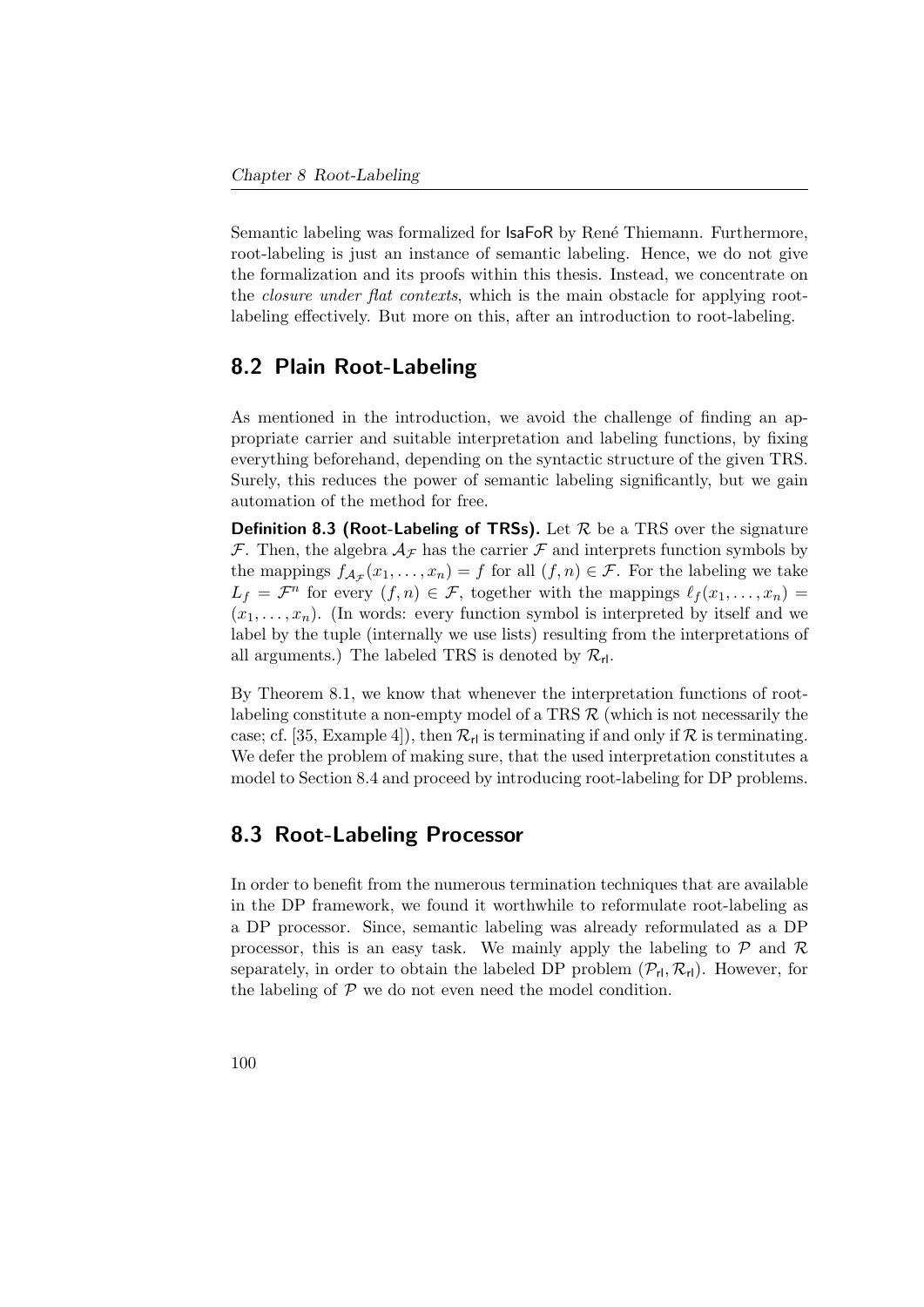**Definition 8.4 (Root-Labeling of DP Problems).** Let  $(\mathcal{P}, \mathcal{R})$  be a DP problem. By  $\mathcal{F}_{\epsilon\leq}(\mathcal{P})$ , we denote the function symbols in  $\mathcal P$  that only occur below root positions. Then, the algebra  $\mathcal{A}_{\mathcal{G}}$  has the carrier  $\mathcal{G} = \mathcal{F}(\mathcal{R}) \cup \mathcal{F}_{\epsilon}(\mathcal{P})$  and interprets function symbols as in Definition [8.3.](#page-43-1) For the labeling, we take  $L_f = \mathcal{G}^n$  if  $(f, n) \in \mathcal{G}$  with  $n > 0$ , and  $L_f = \emptyset$ , otherwise (this means that head symbols are not labeled). Now, the root-labeling processor just returns  $(\mathcal{P}_{\text{rl}}, \mathcal{R}_{\text{rl}}).$ 

Recall that there is no model requirement for  $P$ . However, root-labeling is only sound, when the used algebra forms a model of  $R$ . The real challenge is to preprocess DP problems (and TRSs for that matter) in a way such that root-labeling will always constitute a model of  $R$ . This is taken care of by the so called closure under flat contexts.

## <span id="page-116-0"></span>8.4 Closure Under Flat Contexts

Since for root-labeling, every function symbol is interpreted by itself, the model condition only depends on the root symbols of left-hand sides and right-hand sides. Now, by wrapping all the rules where the root of the left-hand side and the root of the right-hand side differ, inside an appropriate context, we can ensure the model condition for arbitrary TRSs and DP problems.

Definition 8.5 (Flat Contexts). A context that contains exactly one function symbol is called *flat*. For an *n*-ary function symbol  $f$ , the flat-context for the i-th argument is given by:

$$
\mathcal{FC}_{\mathcal{V}}^{i}(f) \equiv \text{More } f \text{ (take } i \text{ }\mathcal{V}) \square \text{ (drop } (i+1) \text{ }\mathcal{V})
$$

where  $V$  is an *n*-element list of 'fresh' variables. The set of  $flat-contrast$  built over the signature  $\mathcal F$  is defined as follows:

$$
\mathcal{FC}(\mathcal{F}) \equiv \bigcup_{(f, n) \in \mathcal{F}} \{ \mathcal{FC}^i_{\mathsf{freeh}(n)}(f) \mid i \in \{0..\leq n\} \}
$$

Here, by fresh $(n)$ , we denote a list of n 'fresh' variables and  $\{0..\leq n\}$ , is Isabelle's notation for a set, containing all natural numbers less than  $n$ . By freshness, we mean that those variables have not been used before (internally, we just make sure that the variables are distinct from those, occurring in the given DP problem).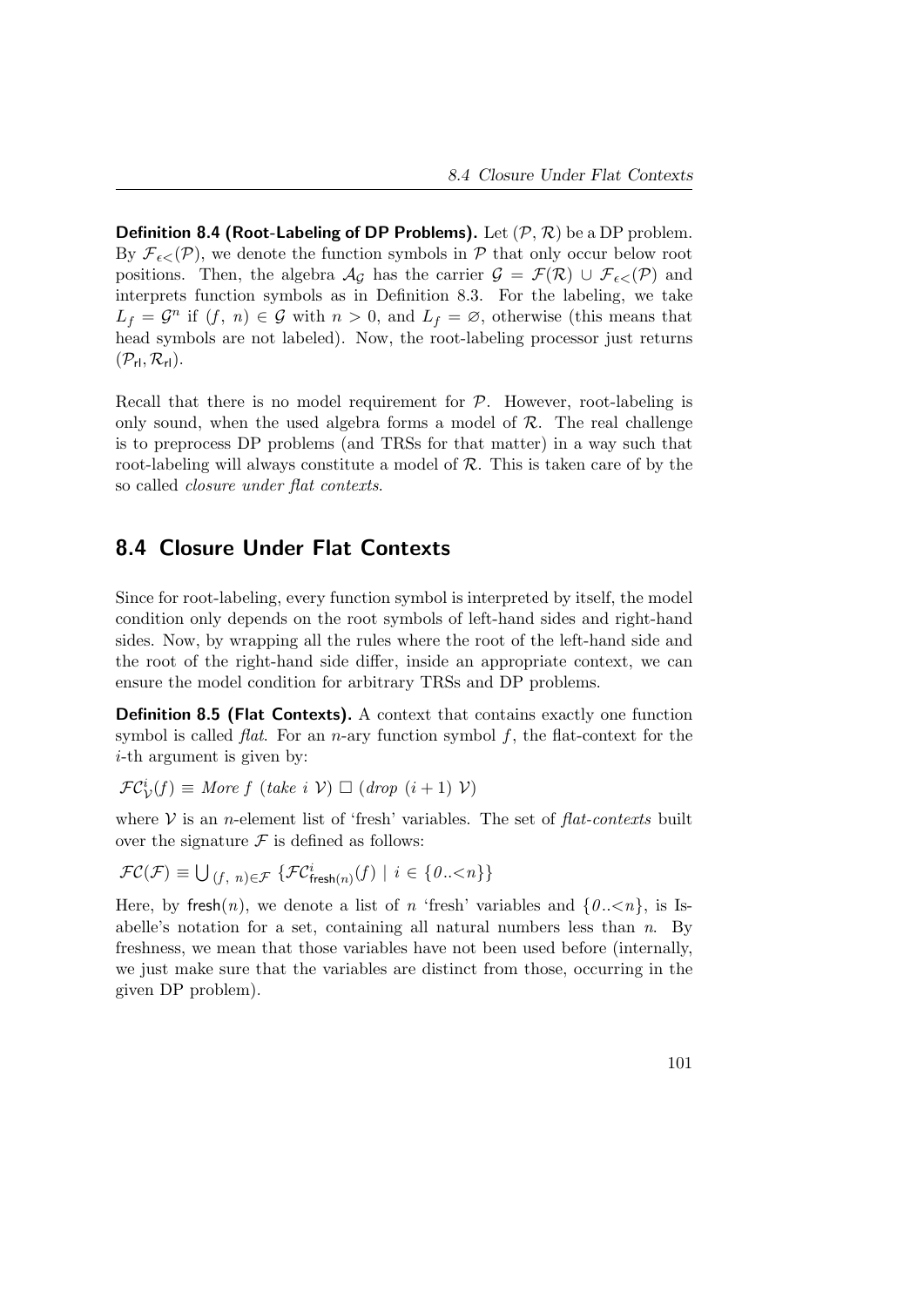For some TRSs, the model condition is satisfied automatically, since for every rule, the root of the left-hand side and the root of the right-hand side coincide. For others this is not the case and we have to consider the rules which have different root symbols (those are called *root-altering rules* and denoted by  $\mathcal{R}_{a}$ ) for preprocessing.

Definition 8.6 (Closure Under Flat Contexts of TRSs). The closure under flat contexts of a set of rules R, with respect to a signature  $\mathcal{F}$ , is defined by:

$$
\mathcal{FC}_{\mathcal{F}}(\mathcal{R}) \equiv (\bigcup_{(l, r) \in \mathcal{R}_{\mathbf{a}}} \{ (C[l], C[r]) \mid C \in \mathcal{FC}(\mathcal{F}) \}) \cup (\mathcal{R} - \mathcal{R}_{\mathbf{a}})
$$

Example 8.3. Recall the TRS of Example [5.1.](#page-40-0) The signature consists of the symbols  $\{(0, 0), (s, 1), (add, 2)\}\)$ , resulting in the following set of flat contexts:

$$
\{\mathsf s(\square), \mathsf add(\square,x_2), \mathsf add(x_1,\square)\}
$$

Both rules are root-altering and hence need to be closed under flat contexts. The resulting closed TRS consist of the six rules:

$$
\mathsf{s}(\mathsf{add}(\mathbf{0},y)) \to \mathsf{s}(y) \\ \mathsf{s}(\mathsf{add}(\mathsf{s}(x),y)) \to \mathsf{s}(\mathsf{s}(\mathsf{add}(x,y))) \\ \mathsf{add}(\mathsf{add}(\mathbf{0},y),x_2) \to \mathsf{add}(y,x_2) \\ \mathsf{add}(\mathsf{add}(\mathsf{s}(x),y),x_2) \to \mathsf{add}(\mathsf{s}(\mathsf{add}(x,y)),x_2) \\ \mathsf{add}(x_1,\mathsf{add}(\mathbf{0},y)) \to \mathsf{add}(x_1,y) \\ \mathsf{add}(x_1,\mathsf{add}(\mathsf{s}(x),y)) \to \mathsf{add}(x_1,\mathsf{s}(\mathsf{add}(x,y)))
$$

Clearly, after closing a TRS under flat contexts, the model condition is always satisfied. However, we need to make sure that the termination behavior of the system is not disturbed.

For TRS, we have the following result:

Theorem 8.2. The closure under flat contexts for TRSs is termination preserving and reflecting. Or in Isabelle:

$$
\llbracket \mathit{finite}\ \mathcal{R};\ \mathcal{F}(\mathcal{R})\subseteq\mathcal{F};\ \mathcal{FC}(\mathcal{F})\neq\varnothing\rrbracket\Longrightarrow\mathsf{SN}(\mathcal{R})=\mathsf{SN}(\mathcal{FC}_{\mathcal{F}}(\mathcal{R}))
$$

Note the side conditions: this only works for finite TRSs (meaning that we only consider a finite number of rules), when considering at least all the function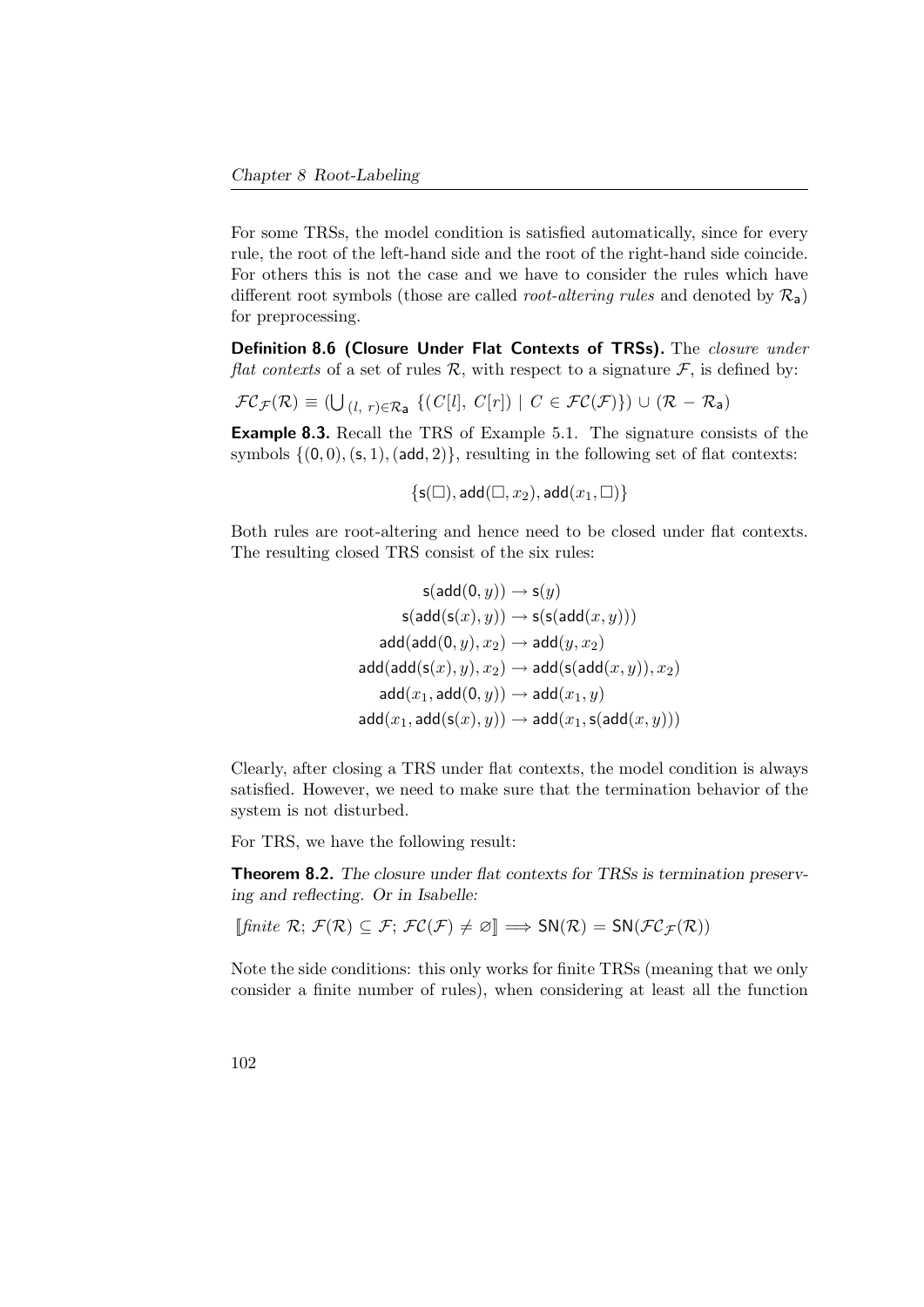symbols of the signature of  $R$ , and when there is at least one flat context. The finiteness of  $R$  is required in order to make sure that at most finitely many variable names have already been used inside the TRS. This is a technical precondition for internally used fresh name generators that allow a list (and hence only a finite number) of names that have to be avoided. The condition that the set of flat contexts is non-empty, implies that there has to be at least one non-constant function symbol in the signature of  $R$ . Since systems, consisting only of constants cannot be labeled, this is not a real restriction.

Hence, for TRSs, the closure under flat contexts followed by root-labeling, is a sound and complete termination technique.

Next, we consider DP problems instead of TRSs. In [\[35,](#page-160-1) Lemmas 13 and 17], we claimed that the closure and flat contexts is sound for DP problems. However, in both proofs (which where not formalized then), we have a "without loss of generality," where we unfortunately lose generality. This came to our attention, when we formalized the closure under flat contexts in Isabelle. The problem is that the operation depends on signature extensions (since otherwise, we could not restrict the set of flat contexts to just those symbols, occurring in the DP problem). As has been shown in Chapter [7,](#page-94-0) signature extensions are only sound for left-linear R.

Before we rectify the wrongly stated theorem, we recall the definition of closing DP problems under flat contexts.

Definition 8.7 (Closure Under Flat Contexts of DP Problems). For DP problems  $(\mathcal{P}, \mathcal{R})$ , we do not just close  $\mathcal{P}$  and  $\mathcal{R}$  under flat contexts, since this would result in having function symbols of  $\mathcal R$  at root positions in the closed  $\mathcal P$ . In order to preserve termination we need a trick (the problem are  $\mathcal{R}\text{-steps}$  that take place directly below sharp symbols). Consider the auxiliary function

block $\Delta(Var\ x) = Var\ x$ block $\Lambda(Fun f ts) = Fun f (map (\lambda t. Fun \Delta [t]) ts)$ 

which does insert the function symbol  $\Delta$ , directly below the root at every argument position. Now, the closure under flat contexts of  $(\mathcal{P}, \mathcal{R})$ , is defined by

 $(\mathsf{block}_{\Delta}(\mathcal{P}), \, \mathcal{FC}_{\{\Delta\}\,\cup\,\mathcal{F}}(\mathcal{R}))$ where block $\Delta(\mathcal{P}) = \{(\text{block}_{\Delta}(s), \text{block}_{\Delta}(t)) | (s, t) \in \mathcal{P}\}, \mathcal{F}$  is a superset of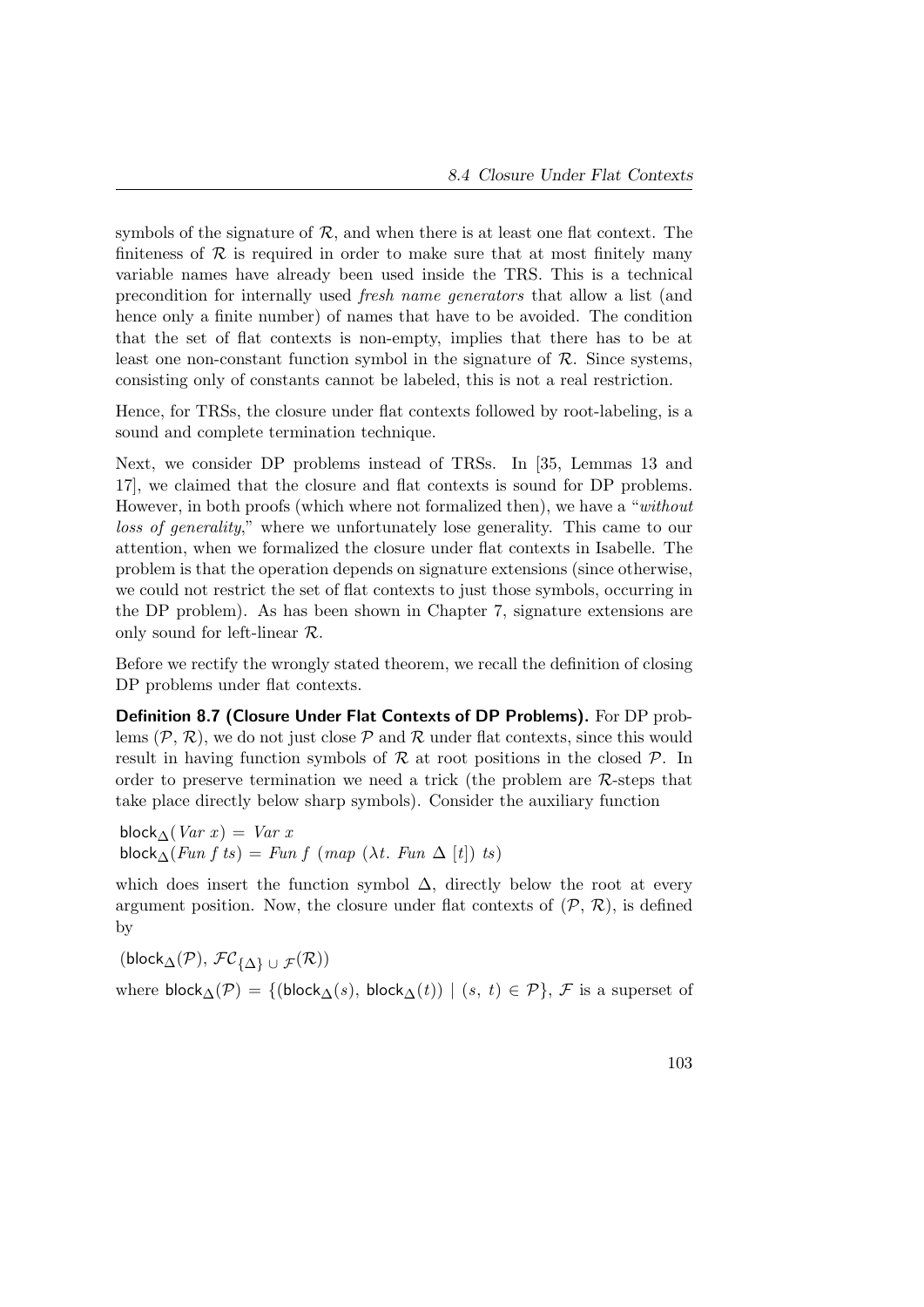$\mathcal{F}_{\epsilon\leq}(\mathcal{P}) \cup \mathcal{F}(\mathcal{R})$ , and  $\Delta$  is assumed to be fresh with respect to the signature of R.

Thus, for DP problems, we have the following result:

**Theorem 8.3.** Let  $(\mathcal{P}, \mathcal{R})$  be a DP problem consisting of finitely many rules and  $\mathcal{F}_{\epsilon\lt}(\mathcal{P}) \cup \mathcal{F}(\mathcal{R}) \subseteq \mathcal{F}$ . Whenever  $\mathcal R$  is left-linear, then the processor returning (block $_{\Delta}(\mathcal{P}), \mathcal{FC}_{\{\Delta\}} \cup \mathcal{F}(\mathcal{R})$ ) is sound.

We refrain from presenting the proof, since it is very technical. The main idea is the same as in the paper-proof in [\[35\]](#page-160-1). The interested reader is referred to the theory *RootLabeling* of IsaFoR.

## 8.5 Touzet's SRS

The main example of [\[35\]](#page-160-1) was an SRS, introduced by Touzet [\[44\]](#page-161-0):

| $bu \rightarrow bs$    | $sbs \rightarrow bt$ | tb $\rightarrow$ bs   | ts $\rightarrow$ tt |  |
|------------------------|----------------------|-----------------------|---------------------|--|
| $sb \rightarrow b$ sss | $su \rightarrow ss$  | tbs $\rightarrow$ utb | tu $\rightarrow$ ut |  |

In version 7.0.2 of the termination problem database  $(TPDB)^1$  $(TPDB)^1$  this system has the name TRS/Zantema\_04/z090.xml. By using root-labeling in the DP framework (and preceded by the closure under flat contexts, since labeling would not be sound otherwise) we could generate the first (and still only) automatic termination proof of TRS/Zantema 04/z090.xml. Gladly, the system is left-linear (since it is an SRS) and hence our formalization even yields an automatic certificate of its termination. The rather longish (over 5 MB) proof is to be found at

<http://cl-informatik.uibk.ac.at/software/ceta/z090.proof.xml>

and can be automatically certified by version 1.15 of CeTA.

<span id="page-119-0"></span> $1$ <http://termcomp.uibk.ac.at/status/downloads/tpdb-7.0.2.tar.gz>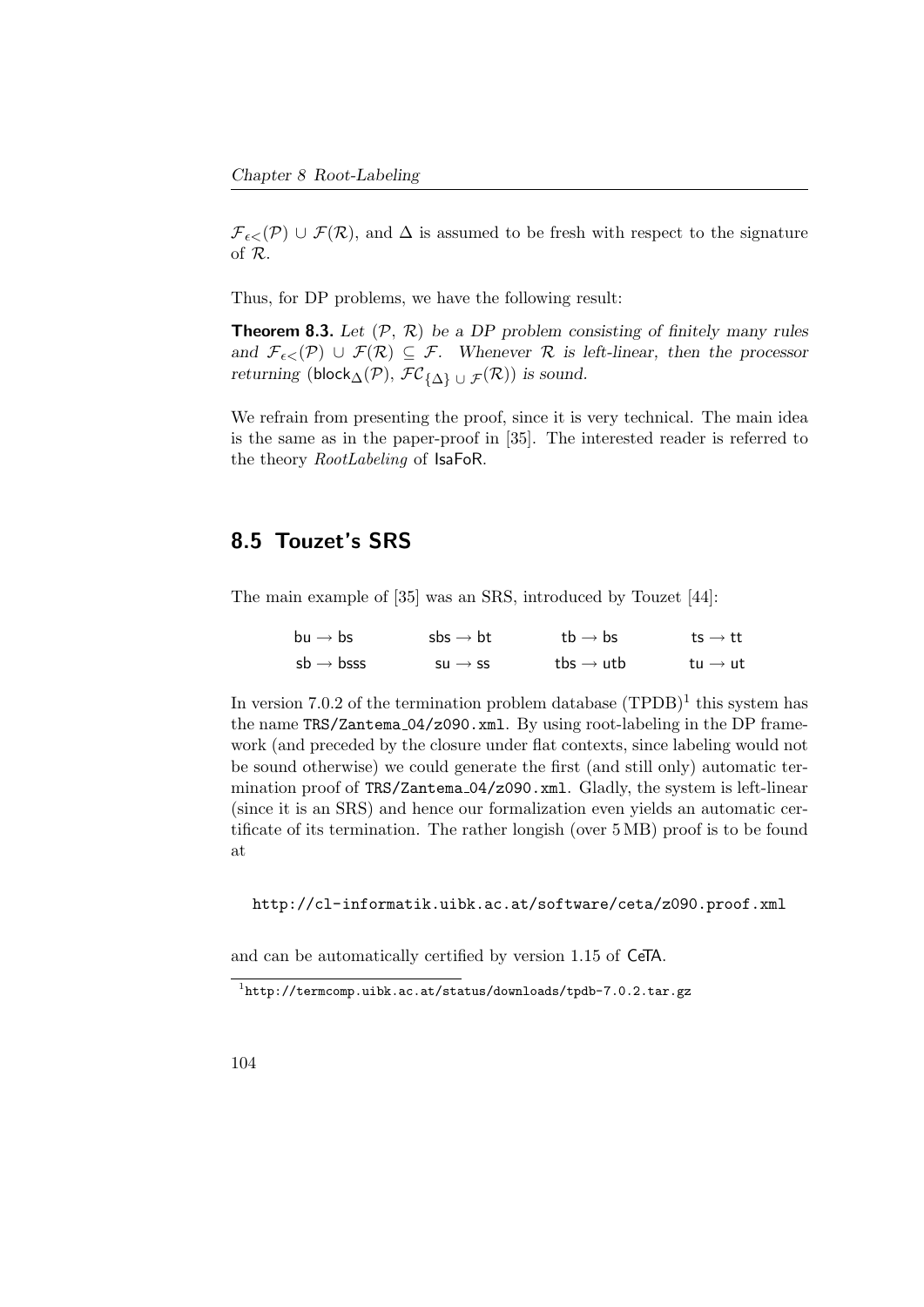## 8.6 Chapter Notes

Semantic labeling was introduced by Zantema [\[52\]](#page-162-0). A very special version of semantic labeling for string rewrite systems, due to Johannes Waldmann, in which the semantic and labeling components are completely determined by the system at hand, was first used by Waldmann [\[47\]](#page-162-1) and Endrullis [\[10\]](#page-157-0), in the string rewriting division of the 2006 international termination competition[2](#page-120-0) with remarkable success. This special version—which was later called root-labeling—was extended to TRSs and also formulated as a DP processor by Sternagel and Middeldorp [\[35\]](#page-160-1). Actually, [\[35\]](#page-160-1) introduces two different DP processors for root-labeling. Our formalization corresponds to  $\mathcal{FC}_1$  of [\[35\]](#page-160-1). During our formalization, we found an error in [\[35,](#page-160-1) Lemmas 13 and 17], which was rectified and formalized in Isabelle by Sternagel and Thiemann [\[39\]](#page-160-0).

<span id="page-120-0"></span> $^2$ [www.termination-portal.org/wiki/Termination\\_Competition](www.termination-portal.org/wiki/Termination_Competition)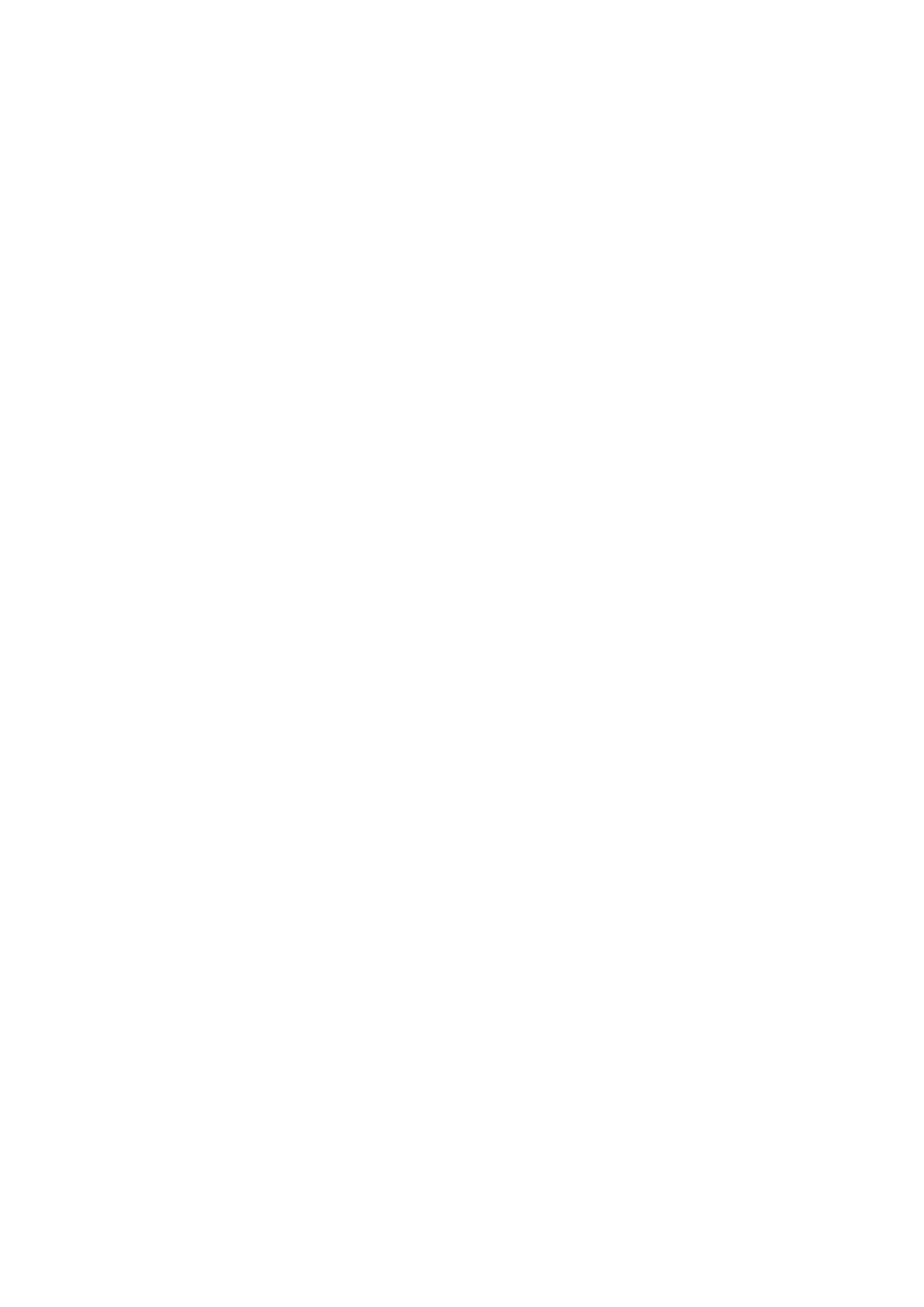# <span id="page-122-1"></span>Chapter 9

# **Certification**

Security, like correctness, is not an add-on feature. Andrew Stuart Tanenbaum Besides black art, there is only automation and mechanization. Federico García Lorca

Until now we have only dealt with the first stage of building a termination proof checker as described in Chapter [1.](#page-16-0) Of this first stage, we have concentrated on formalizing the mathematical theory that is used in termination proofs. Our goal, however, is to certify for a given termination proof that it is correct. Hence, for every technique that is used in such a proof, we need a way to check for a correct application of this technique and additionally, we need to check that all incorporated techniques are composed correctly. In the following, we describe how we handle this task in IsaFoR/CeTA.

## 9.1 Proof Format

The first ingredient, is a general proof format, such that every termination tool can generate termination proofs using this format and every termination proof checker can certify (or reject) proofs in this format. For the certification of termination proofs, the *Certification Proof Format* has been developed.[1](#page-122-0) This is an XML format that contains a description of a problem (TRS,

<span id="page-122-0"></span><sup>1</sup> <http://cl-informatik.uibk.ac.at/software/cpf/>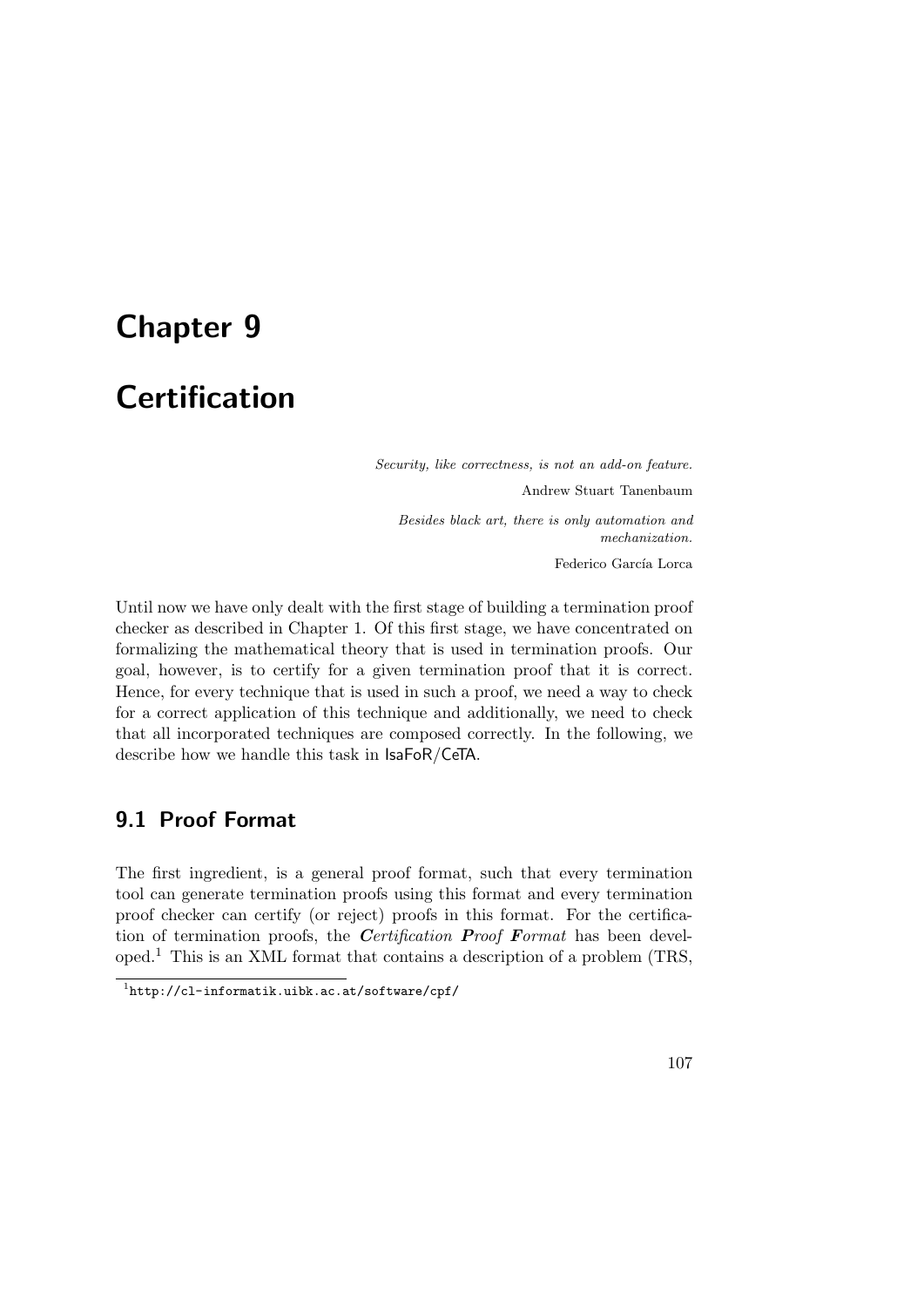DP problem, etc.) together with a proof of some desired property (termination/nontermination, finiteness, etc.). The details are not important here. Just note that there is such a format and that we have implemented parser combinators in Isabelle that are able to transform this XML format into an Isabelle data type for termination proofs.

We represent termination proofs of TRSs by the type  $(\alpha, \beta, \gamma)$  TRSProof. Here,  $\alpha$  is the type of function symbols,  $\beta$  the type of labels, and  $\gamma$  the type of variables. Further, for every termination technique that is supported by CeTA, there is a constructor. We only present those constructors that represent one of the techniques that where described in previous chapters. For TRSs, this includes DPTrans for the DP transformation, Fcc for the closure under flat contexts, and Rootlab for root-labeling.

For proofs inside the DP framework, we use the type  $(\alpha, \beta, \gamma)$  DPProof. We again have a constructor for every supported processor. For example, SubtermCriterionProc for the subterm criterion processor, FccProc for the closure under flat contexts of DP problems, and *RootlabProc* for the root-labeling processor.

## 9.2 Check Functions

The actual certification of a given termination proof is done as follows:

- 1. Translate the input into the internal data type  $(\alpha, \beta, \gamma)$  TRSProof.
- 2. Call a check function that either succeeds, or otherwise fails, providing an informative error message.

For the second step, every termination technique (for TRSs) and every processor (for DP problems), has its own check function. Then, the 'global' check function for TRS proofs, merely calls the specific check functions according to the structure of the given proof. In order to obtain readable error messages on failure, our check functions have the result type  $\varepsilon$  check, which is an abbreviation for  $\varepsilon$  + unit, that is, every check function either returns unit (which indicates success), or some value of type  $\varepsilon$  (which is then used to produce an error message). In the following, we describe the check functions of some termination techniques.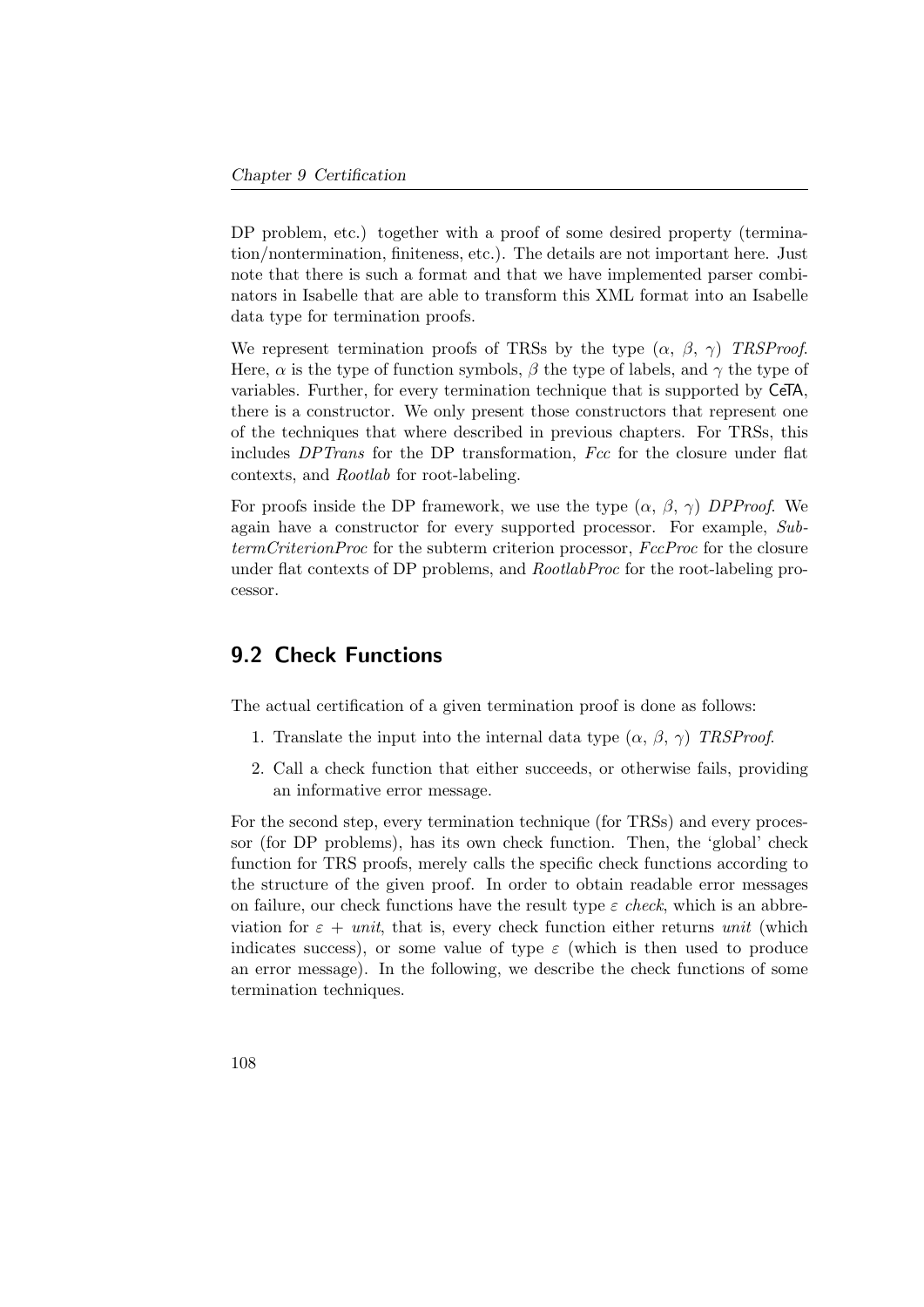#### 9.2.1 DP Transformation

Checking the correct application of the DP transformation, is done using the function

 $check\_DP \mathcal{R} \mathcal{P} \equiv$  do {  $check_wff\_trsR;$ check\_subseteq  $(DP_{\text{list}} \mathcal{R})$  $\mathcal{P} \leftarrow (\lambda x, \text{``the DP''}.$ shows rule  $x \cdot$  " does not appear in the DP problem"  $\cdot$  shows nl)

 $\} \leftrightarrow (\lambda x$ . "the DP-transformation is not applied correctly." · shows\_nl · x)

where check  $wf_{\text{-}}$ trs is a check function, guaranteeing that the given TRS is well-formed and *check\_subseteq* checks whether all elements of its left argument are also contained in its right argument (here, this guarantees that none of the dependency pairs has been omitted; still, we allow for additional rules, as could for example result from a weaker definition of dependency pairs). The function DP list, computes the dependency pairs for a given list of rewrite rules (on this level, we are using lists instead of sets, since our goal is to produce executable functions). Note, that this function uses the so called *do-notation* as syntactic sugar for monadic functions. The remaining constructs are for error messages:  $\cdot$  just concatenates messages, whereas  $\sim$  modifies an error message (its right argument) that is issued whenever its left argument fails.

#### Reasoning about the Error Monad.

Concerning  $\cdot$ , we are cheating a bit, since there are actually two different functions that we both represented by · here. For efficiency reasons (that is, to avoid a quadratic time complexity for the concatenation of error messages), we use the type shows (which is an abbreviation for string  $\Rightarrow$  string) for error messages. This is similar to Haskell's Show type class. Then, there are two functions to modify messages. The first is  $op + \# +$ :: string  $\Rightarrow$  shows  $\Rightarrow$  shows, which is used to add a given string to an error message. The second is  $op +@+ :: shows \Rightarrow shows \Rightarrow shows$ , and is use to concatenate two error messages. Both are represented by  $\cdot$  in the text.

The ASCII version of  $\leftarrow \infty$  is  $op \leftarrow ?$ .

The soundness of the DP transformation is expressed by the lemma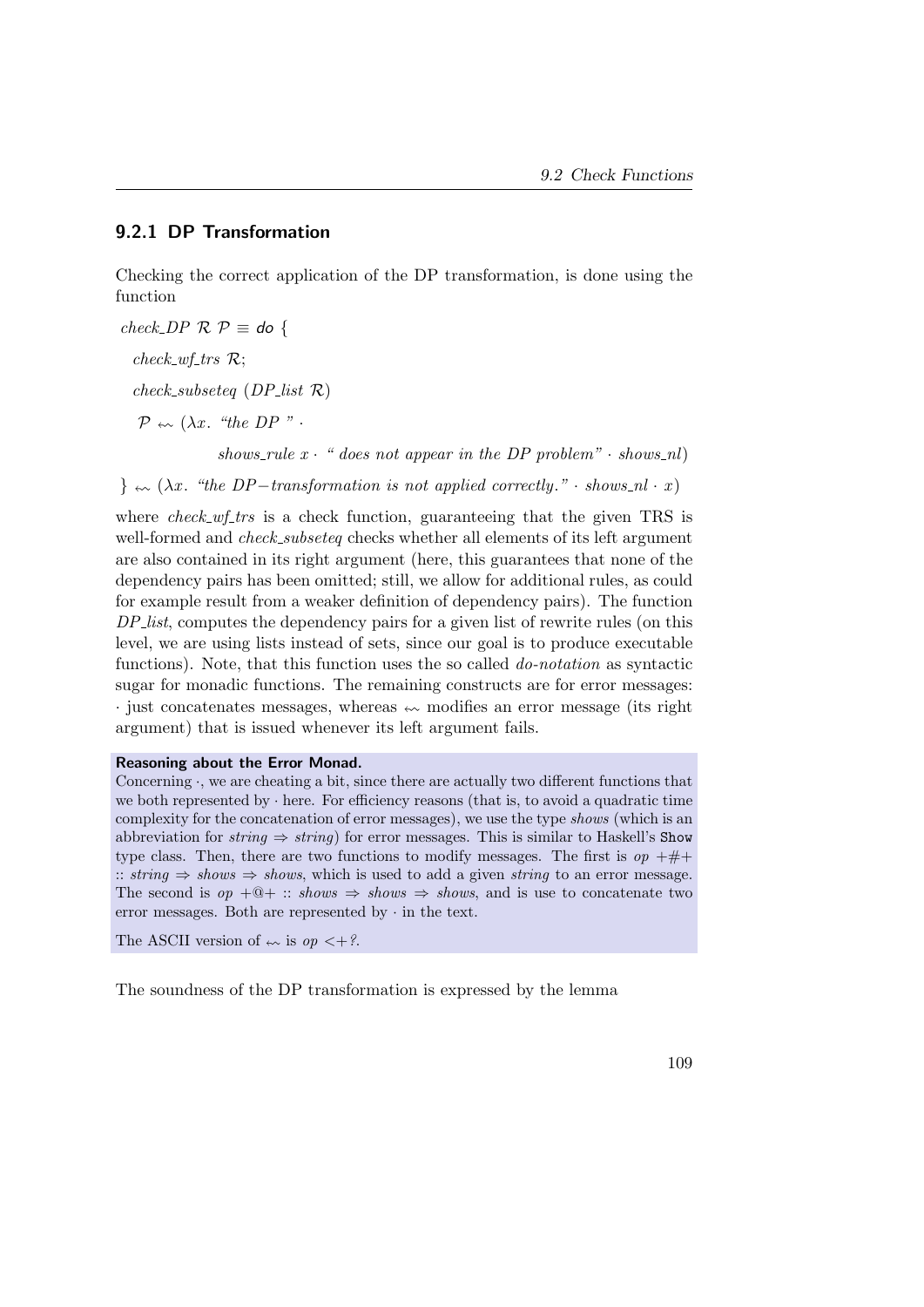$[isOK (check\_DP \mathcal{R} \mathcal{P}); finite(\mathcal{P}, ID(\mathcal{R}))] \Longrightarrow SN(\mathcal{R})$ 

which constitutes the connection between the abstract formalization of the DP transformation (where we use abstract mathematical concepts like sets, quantifiers, etc.) and the concrete check function for given problems (using lists and only functions that can be expressed as functional programs). For completeness, we give the definition of the function  $isOK$ :

isOK  $m \equiv$  case m of Inl  $e \Rightarrow$  False | Inr  $x \Rightarrow$  True

#### 9.2.2 Subterm Criterion

A correct application of the subterm criterion is checked via

check\_subterm\_criterion\_proc  $\pi$  rsteps  $\mathcal{P}$   $\mathcal{P}'$  R (Some rm) = do {

forallm

```
(\lambda(l, r), d\sigma)check\_no\_var l;
            check\_no\_var r;
            check no defined root rm r
         })
   \mathcal{P} \leftarrow smd;
   forallm (check_strict \mathcal R rsteps \pi) (list_diff \mathcal P \mathcal P') \rightsquigarrow snd;
   forallm (check_weak \pi) \mathcal{P}' \nleftrightarrow snd
}
```
Here,  $\pi$  is the projection function, *rsteps* is a representation of the concrete rewrite sequences that are used for those rules which are in  $(\triangleright \cup \rightarrow_R)^+_{\pi}$ ,  $\mathcal{P}$ are the pairs of the given DP problem,  $\mathcal{P}'$  are the remaining pairs (after the application of the processor), and  $\mathcal R$  are the rules of the given DP problem. Further, rm is a rule map (of the rules in  $\mathcal{R}$ ) associating function symbols to rules, defining them. This is used for efficiently checking whether some symbol is defined with respect to  $\mathcal{R}$ . The *forallm* function, applies a check function to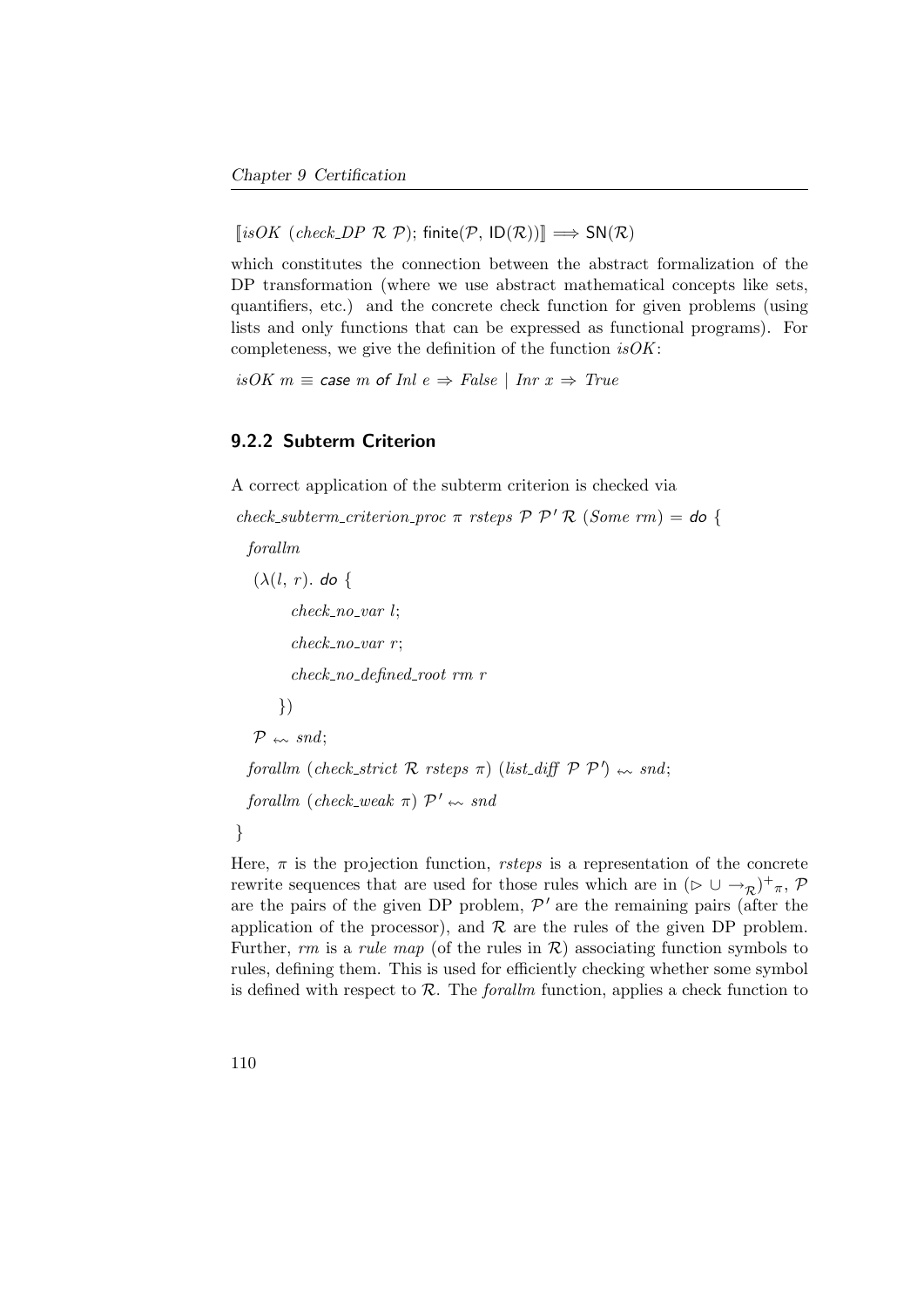all elements of a list. On error, it does not only return an error message, but also the element (together with its position in the list) which caused the error. Since here, we are only interested in the message, we apply snd to the resulting error. The check function proceeds as follows: First we compute the list of all defined symbols of  $\mathcal{R}$ . Then, we check for every pair in  $\mathcal{P}$  that the left-hand side, as well as the right-hand side is not a variable, and additionally that the root of the right-hand side is not one of the defined symbols of  $R$  (ensuring the first assumption of Theorem [6.4\)](#page-82-0). Afterwards, we check that all the removed rules (that is  $P - P'$ ) are in  $(\triangleright \cup \rightarrow_R)^+$ <sub>π</sub> (ensuring the second assumption of Theorem [6.4\)](#page-82-0). Finally, we check that all the remaining rules are equal after applying the projection (ensuring the third assumption of Theorem [6.4\)](#page-82-0).

The link to the abstract formalization is given by the lemma:

isOK

(check\_subterm\_criterion\_proc  $\pi$  rsteps  $\mathcal{P}$   $\mathcal{P}'$  R

 $(\textit{computeRuleMap} \ \mathcal{R})) \Longrightarrow$ 

chain-id  $(\mathcal{P}, \mathcal{R})$   $(\mathcal{P}', \mathcal{R})$ 

That is, the remaining DP problem is chain-identifying with respect to the original DP problem.

#### 9.2.3 Closure Under Flat Contexts

Checking the correct application of the closure under flat contexts in the DP framework, is a bit more involved. The termination tool has to provide a fresh function symbol  $f$  and the list of all flat contexts  $fcs$ , in addition to the incoming DP problem  $(\mathcal{P}, \mathcal{R})$  well as the outgoing DP problem  $(\mathcal{P}', \mathcal{R}')$ .

fcc\_proc  $P \mathcal{R}$  f fcs  $P' \mathcal{R}' =$  do { let  $fa = (f, 0 + 1);$ let  $Cf = More f \Box \Box$ let  $fcs' = Cf \# fcs;$ let  $vs = vars\_trs\_list \mathcal{R}$ :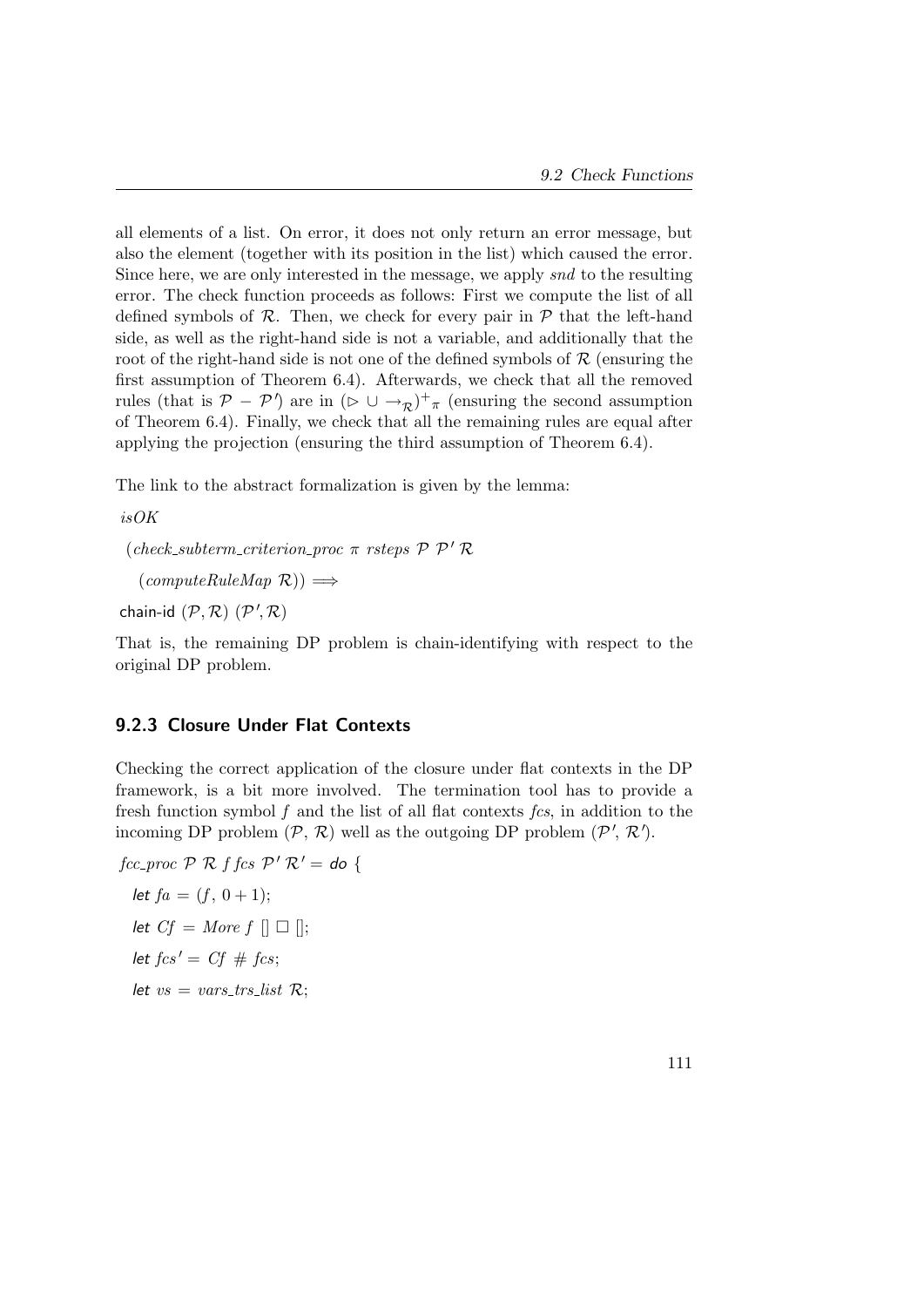```
let fs = list\_union (funas_below_trs_list P) (funas_trs_list R);
let fas = fa \# fs;
let ds = defs_list (map_trsI remove_lab R);
check (\neg member ds (remove_lab f, 1))
(shows (remove\_lab f) \cdot "is not fresh" \cdot shows\_nl);check_{left\_limit} \mathcal{R};check_wff\_trsR;forallm
(\lambda r. do {
       check\_no\_var (fst r);
       check\_no\_var (snd r);
       check\_no\_defined\_root\_defs ds (remove_lab_term (snd r))
    })
\mathcal{P} \leftarrow snd;
forallm (check flat ctxt vs) fcs' \leftrightarrow snd;
forallm (check is flat ctxt vs fas) fcs' \sim snd;
forallm (check_flat_ctxt_complete fcs') fas \leftarrow snd;
forallm (check_rule_preserving fcs' \mathcal{R}') \mathcal{R} \nleftrightarrow snd;
forallm (check_rule_reflecting fcs' R) R' \nightharpoonup snd;
check\_superset\_of\_blocked \ f \ \mathcal{P}' \ \mathcal{P}
```
}

In an initial phase, the check function computes several auxiliary values: the defined function symbols of  $\mathcal{R}$ , a unary function symbol fa (corresponding to  $\Delta$  from the abstract formalization), a 'unary' flat context  $Cf$ , an extended list of flat context  $fcs'$ , the variables of  $R$ , all the function symbols that do not occur at the roots of left-hand sides or right-hand sides in  $P$ , and finally,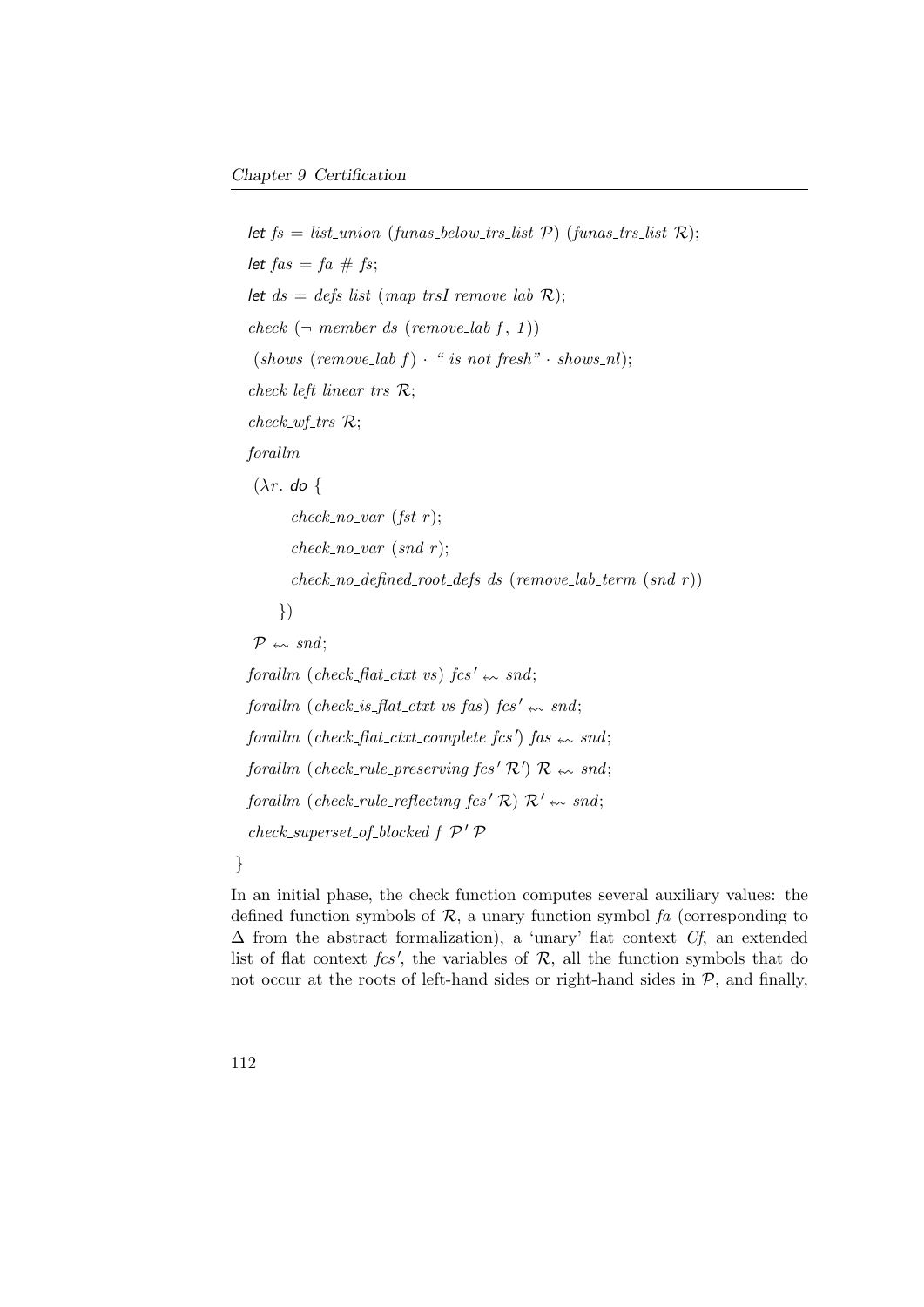the list of function symbols that have to be considered when constructing flat contexts fas. Subsequently, we check that fa is fresh with respect to  $\mathcal{F}_{\epsilon\leq}(\mathcal{P})$  $\cup \mathcal{F}(\mathcal{R})$  and that it is not defined in  $\mathcal{R}$ . Then, we check that  $\mathcal{R}$  is left-linear and well-formed. For  $P$  all the left-hand sides and right-hand sides have to be non-variable terms and the right-hand sides must not be defined in  $\mathcal{R}$ . The next three checks, essentially make sure that the set  $fcs'$  really contains flat contexts and that it contains all of them. Finally, we check that  $\mathcal{R}'$  and  $\mathcal{P}'$  do not lack any rules.

Again, we have formalized the soundness of the flat context closure processor:

[isOK (fcc\_proc P R  $\Delta$  fcs P'R'); finite(P', R')]  $\implies$  finite(P, R)

Note that the closure under flat contexts is not chain-identifying (and hence unlabeling is forbidden afterwards). The problem is that the infinite chain is modified by cleaning and by inserting function symbols directly below the root. Thus, we loose the tight connection that is needed for chain-identifyingness.

## 9.3 Code-Extraction

In a similar way, the individual check functions of the separate termination techniques are all linked to our abstract formalizations. In contrast to the abstract mathematical results, however, the functions are not at all different from usual functions in functional programming languages (that is, everything is executable). In contrast to most functions that are used in programs, we have formally proven that our check functions are correct. Further, there is a "main" function that manages an initially given proof and recursively calls the corresponding check functions to verify the application of every occurring termination technique or DP processor. Now we can use Isabelle's code-generation facilities, in order to extract code for a specific programming language (for example, Haskell, StandardML, or OCaml). The result, is a fully verified program (CeTA) that can efficiently check a given termination proof.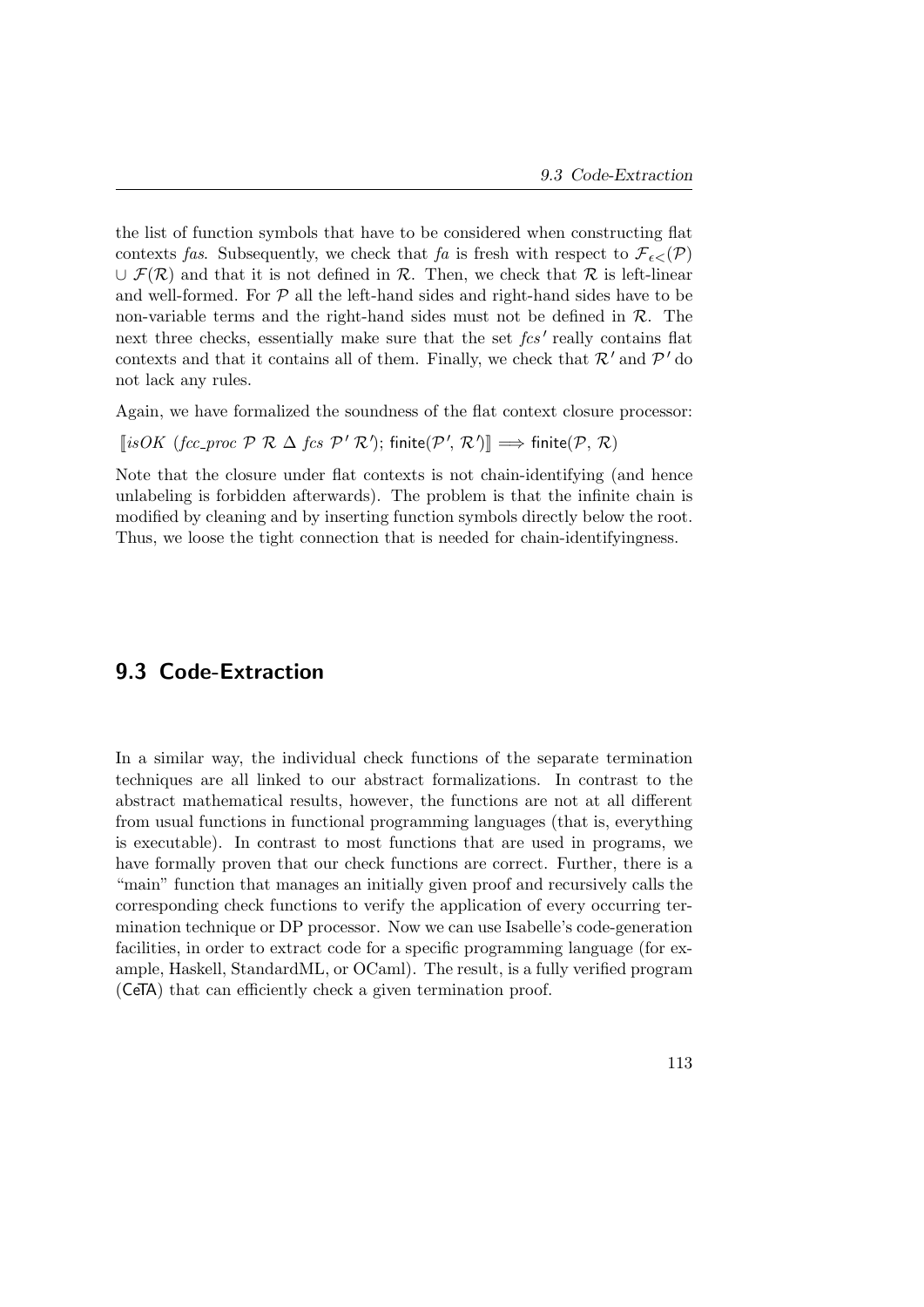## 9.4 Chapter Notes

In this chapter, we have shown, how we use our abstract formalizations on the termination of rewriting, in order to certify given termination proofs. This is achieved by proving properties of check functions, which are suitable for code-generation.

A detailed account of code-generation in Isabelle is given by Haftmann [\[15\]](#page-158-1).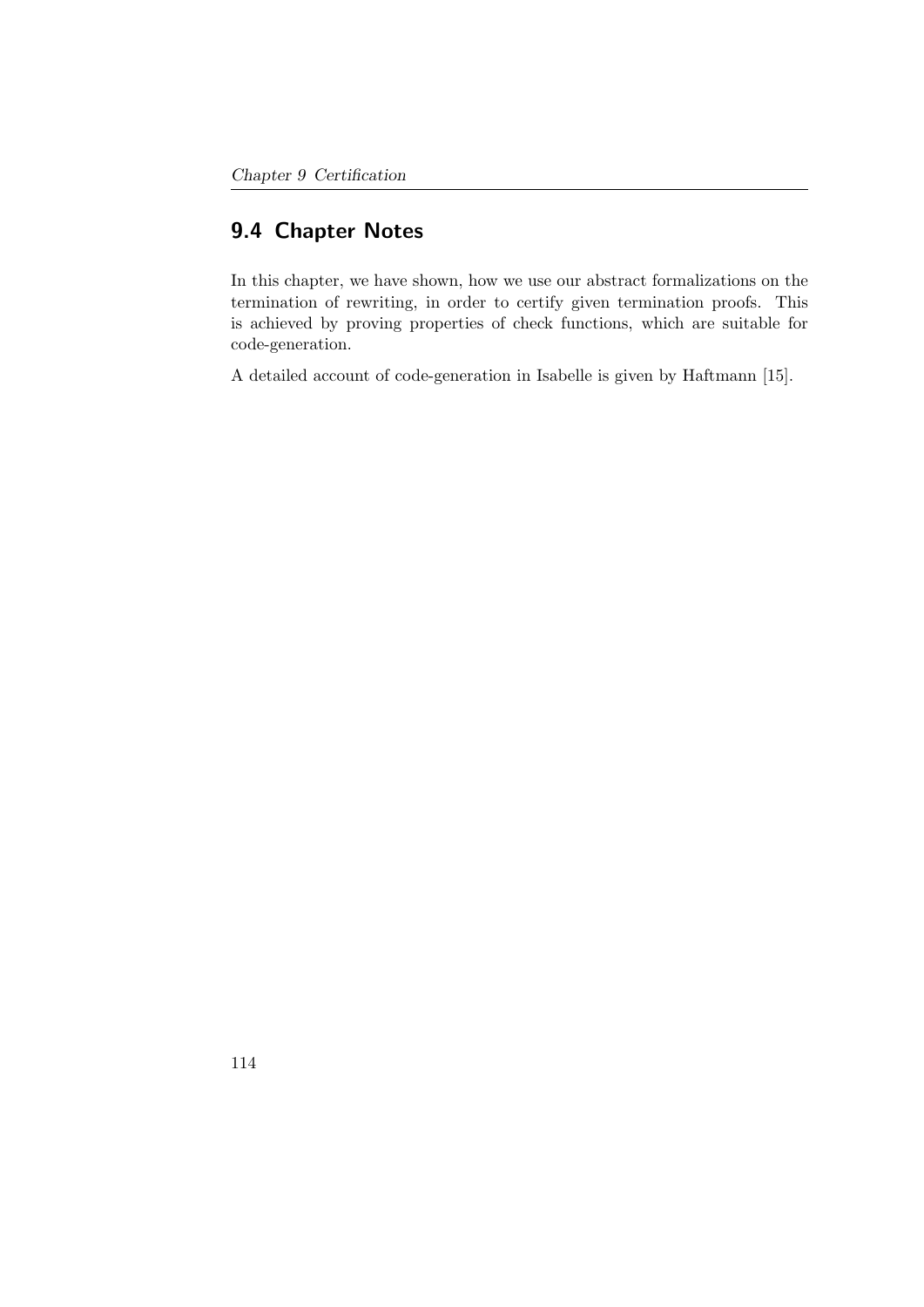# Chapter 10

## **Conclusion**

You know a conjurer gets no credit when once he has explained his trick; and if I show you too much of my method of working, you will come to the conclusion that I am a very ordinary individual after all.

> Sherlock Holmes A Study in Scarlet

In the last few chapters, we have given an overview of our most prominent contributions to IsaFoR/CeTA. The basic idea was to formalize facts about termination, as well as check functions that certify the correct application of these facts in specific proofs. This was done using Isabelle/HOL (IsaFoR). Then, we used code-extraction to obtain an efficient proof checker for termination proofs of term rewrite systems (CeTA).

We started by giving a brief introduction to interactive theorem proving (using Isabelle/HOL) in Chapter [2.](#page-24-0) Then, we presented our underlying formalizations of abstract rewriting as well as term rewriting in Chapters [3](#page-40-1) and [4.](#page-50-0) The remainder of the thesis was mostly concerned with specific termination techniques. Switching from termination of term rewrite systems to finiteness of dependency pair problems was the topic of Chapter [5.](#page-64-0) This was followed by a formalization of the (generalized) subterm criterion—a simple, yet powerful processor for the dependency pair framework—in Chapter [6.](#page-78-0) As a prerequisite for later formalizations, we then made a short digression on the effect of signature extensions for termination of rewriting and finiteness of dependency pair problems, in Chapter [7.](#page-94-0) Afterwards, in Chapter [8,](#page-112-0) we discussed a crucial ingredient of root-labeling: the closure under flat contexts. Finally, in Chapter [9,](#page-122-1) we gave an overview on how our abstract formalizations are linked to check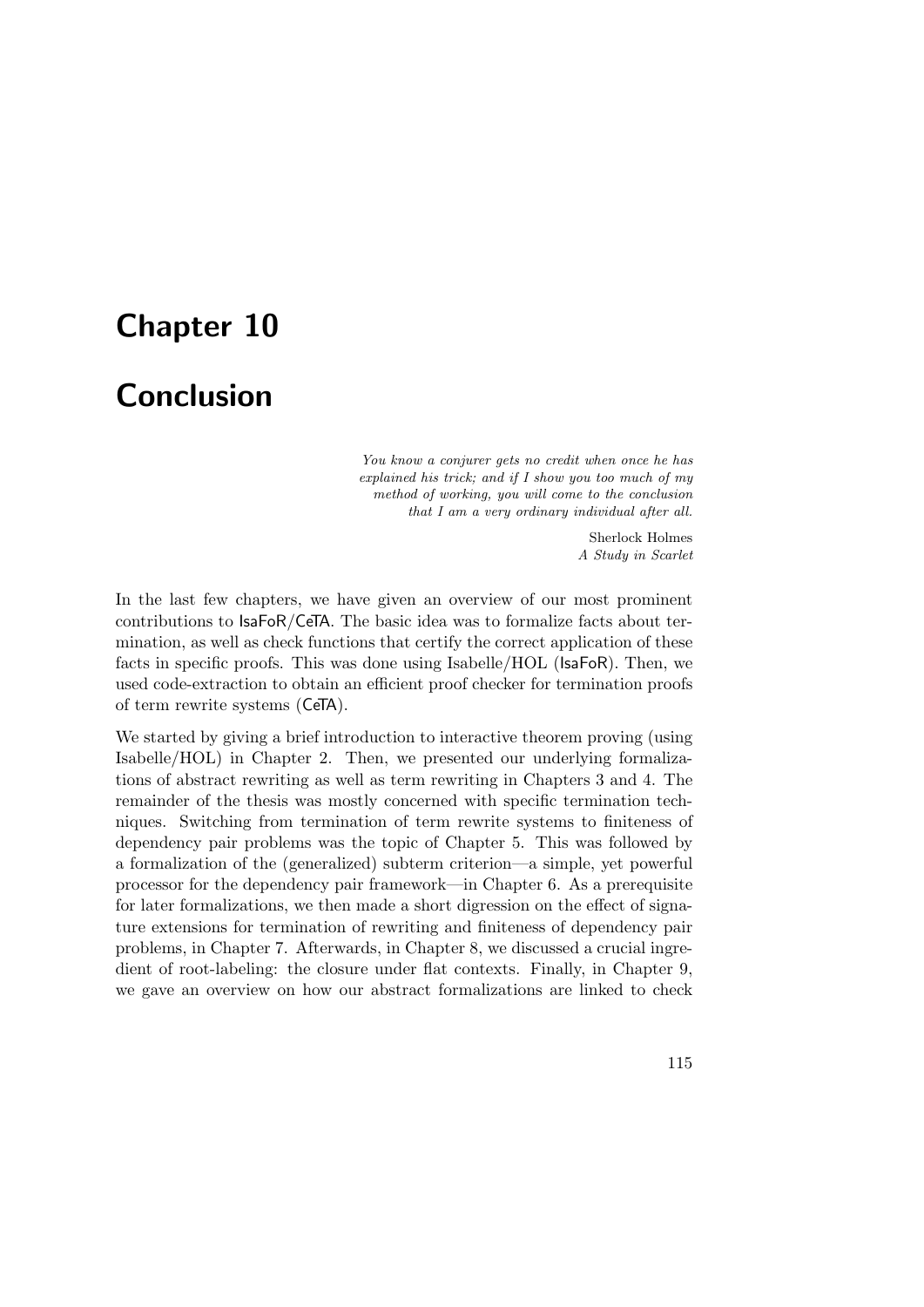functions for concrete applications of termination techniques in IsaFoR. Those check functions were then used to obtain the efficient proof checker CeTA, a program to certify the correctness of a given termination proof.

As already mentioned in the introduction, I just picked those parts of IsaFoR for my presentation that were mainly realized by myself. For completeness, we now give a list of techniques that can be certified by the current version of CeTA (which is 1.15):

- For termination those are: dependency pair transformation; dependency graph processor ( $EDG^{\star\star\star}$ ); reduction pair processors in several variants; polynomial interpretations over naturals, rationals, arctic numbers, and over matrices of all these domains; lexicographic path order; usable rules; subterm criterion; semantic labeling; closure under flat contexts; rootlabeling; size-change termination; and string reversal. (Recently, also support for relative termination has been added.)
- For nontermination those are: loops; non-well-formed term rewrite systems; string reversal; rule removal; and dependency pair transformation.

Before we present related work, we list IsaFoR/CeTA relevant publications: Sternagel and Thiemann [\[36,](#page-160-2) [37,](#page-160-3) [38,](#page-160-4) [39\]](#page-160-0), Sternagel et al. [\[40\]](#page-161-1), Thiemann and Sternagel [\[43\]](#page-161-2), and Zankl et al. [\[51\]](#page-162-2).

## 10.1 Related Work

We are aware of two other projects that concentrate on certifying termination proofs of term rewrite systems:

• Coccinelle/CiME: As part of the A3PAT project,<sup>[1](#page-131-0)</sup> Coccinelle is a  $Coq<sup>2</sup>$  $Coq<sup>2</sup>$  $Coq<sup>2</sup>$ library on rewriting and CiME (Alt-Ergo) a tool, which (among other things) generates Coq proofs from given termination proofs, using the formalizations of Coccinelle. The A3PAT team came up with the generalized subterm criterion. More details on Coccinelle/CiME may be found in Contejean et al. [\[6,](#page-156-0) [7\]](#page-156-1) and Courtieu et al. [\[8\]](#page-157-1).

<span id="page-131-0"></span><sup>1</sup> <http://a3pat.ensiie.fr>

<span id="page-131-1"></span> $^2$ <http://coq.inria.fr>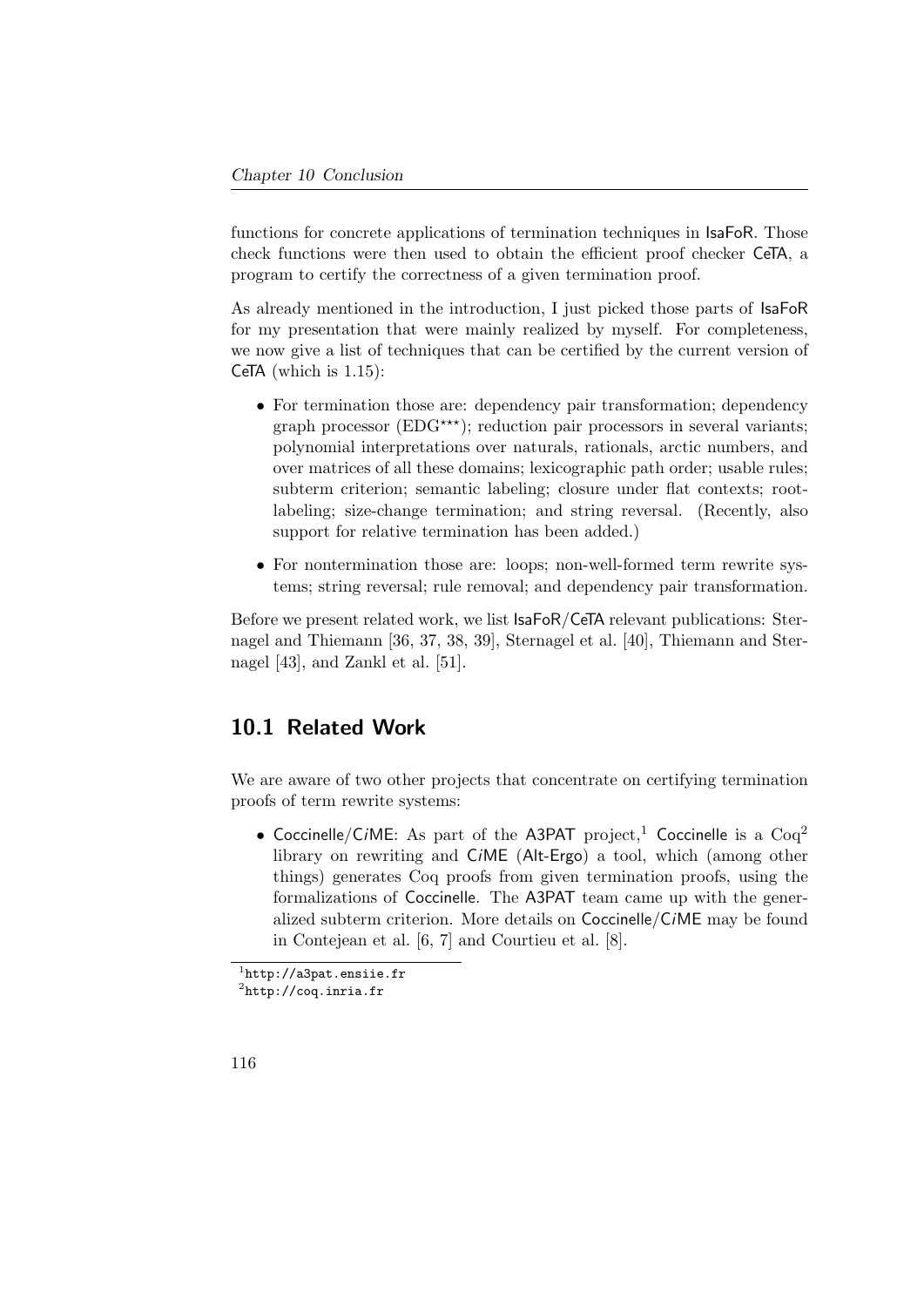• CoLoR/Rainbow: Here, CoLoR<sup>[3](#page-132-0)</sup> is a Coq library on rewriting and Rainbow a program that generates Coq proofs from given termination proofs, using the formalizations of CoLoR. A distinctive feature of CoLoR is a formalization of the first- and higher-order recursive path ordering. Many details related to CoLoR/Rainbow have been given by Blanqui and Koprowski [\[4\]](#page-156-2), Blanqui et al. [\[5\]](#page-156-3), Koprowski [\[20,](#page-158-2) [21\]](#page-158-3), and Koprowski and Zantema [\[23\]](#page-158-4).

In both of the above approaches, a given termination proof is handled in two stages: first the proof is used as a recipe for generating a Coq script (using the respective libraries Coccinelle or CoLoR) that certifies termination of the given problem. Then, Coq is run on those scripts to check their correctness. The main difference to IsaFoR/CeTA, is that CeTA directly checks the correctness of a given proof (instead of generating a theory, to be run through Isabelle). This allows for graceful error handling. That is, CeTA gives informative error messages (using notions from rewriting), whereas in the other two approaches, Coq just fails with some internal error, if the generated Coq script cannot be handled. Furthermore, CeTA is code-generated and hence runs as binary program. Running a generated Coq script, is comparatively slow.

## 10.2 Applications and Future Work

Aside from the obvious application of certifying termination proofs of term rewrite systems, we designed the basic layer of IsaFoR in a way that it should be appropriate for other formalizations about rewriting. For example, we are planning to tackle termination under specific strategies. Furthermore, there is a new project on certification of confluence of term rewrite systems that will be based on IsaFoR. Another direction of research (that has already started), is to tighten the connection between Isabelle/HOL and CeTA, such that Isabelle/HOL functions may be proven terminating using CeTA.

<span id="page-132-0"></span> ${}^{3}$ <http://color.inria.fr>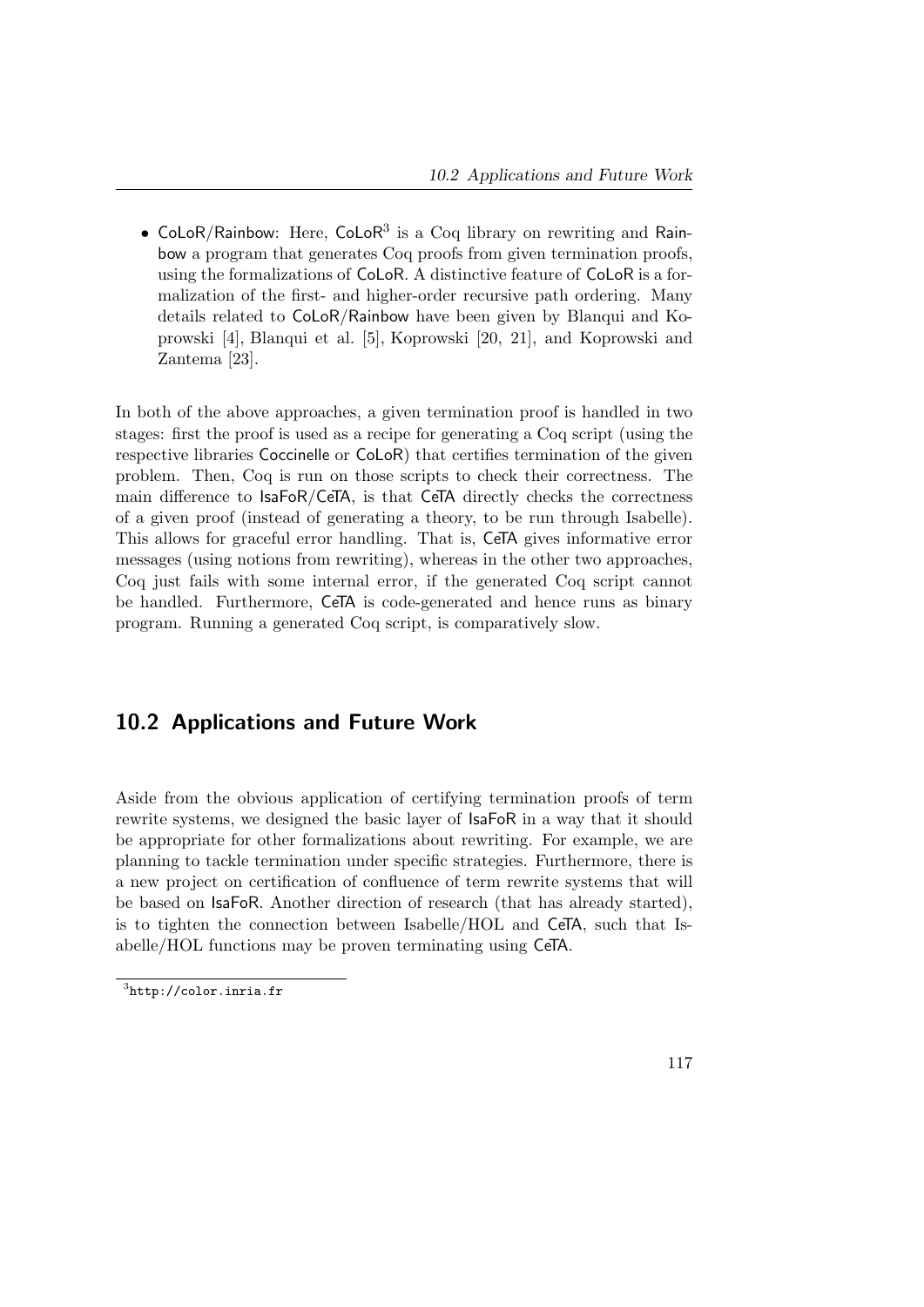Chapter 10 Conclusion

|                                                           | $#$ proofs |  |  |                                | $\#$ supported $\#$ certificates |                                            |
|-----------------------------------------------------------|------------|--|--|--------------------------------|----------------------------------|--------------------------------------------|
| SRS Relative                                              |            |  |  |                                |                                  | 33 $(31\%)$ 18 $(55\%)$ 18 $(55\%)$        |
| SRS Standard                                              |            |  |  |                                |                                  | 220 $(76\%)$   184 $(84\%)$   184 $(84\%)$ |
| TRS Relative                                              |            |  |  | 15 $(75\%)$   14 $(93\%)$   11 |                                  | $(73\%)$                                   |
| TRS Standard   375 $(89\%)$   282 $(75\%)$   281 $(75\%)$ |            |  |  |                                |                                  |                                            |

<span id="page-133-1"></span>Table 10.1: Termination Competition 2010

## 10.3 Assessment

In order to get an impression of the current state-of-the-art in the automatic certification of termination proofs, we shortly present some results from the most recent international termination competition (which was conducted in July 2010).[4](#page-133-0) There have been four categories for which we can in principle certify proofs: SRS Relative (containing 105 problems), SRS Standard (containing 289 problems), TRS Relative (containing 20 problems), and TRS Standard (containing 423 problems). In the certifying counterpart of all four of those categories, CeTA made the first place. Note that in the two relative categories, CeTA has been the only participant and unfortunately, not even all of the existing certifiers took part in the competition. However, the outcome would most certainly have been the same. In Table [10.1](#page-133-1) we give a more detailed overview of CeTA's results. In the column ' $\#$  proofs' we give the number of successful proofs (that is, some termination tool answering either YES or NO). Here, the percentage is computed with respect to the total number of problems in the corresponding category. The column  $#$  supported' gives the number of successful proofs that where produced by termination tools, when restricted to just those techniques that are supported by at least one of the certifiers. Here and in the last column, the percentage is computed with respect to the first column. Finally,  $#$  certificates' gives the number of proofs that have been accepted by CeTA.

It can be seen that for the standard categories, the gap between 'automatically provable' and 'automatically provable and certifiable', is less then 25 %. Note that without CeTA, that is, only considering the results of the second participant cime3verifier, the percentages would have been: 21 % for SRS Standard and

<span id="page-133-0"></span><sup>4</sup> <http://termcomp.uibk.ac.at>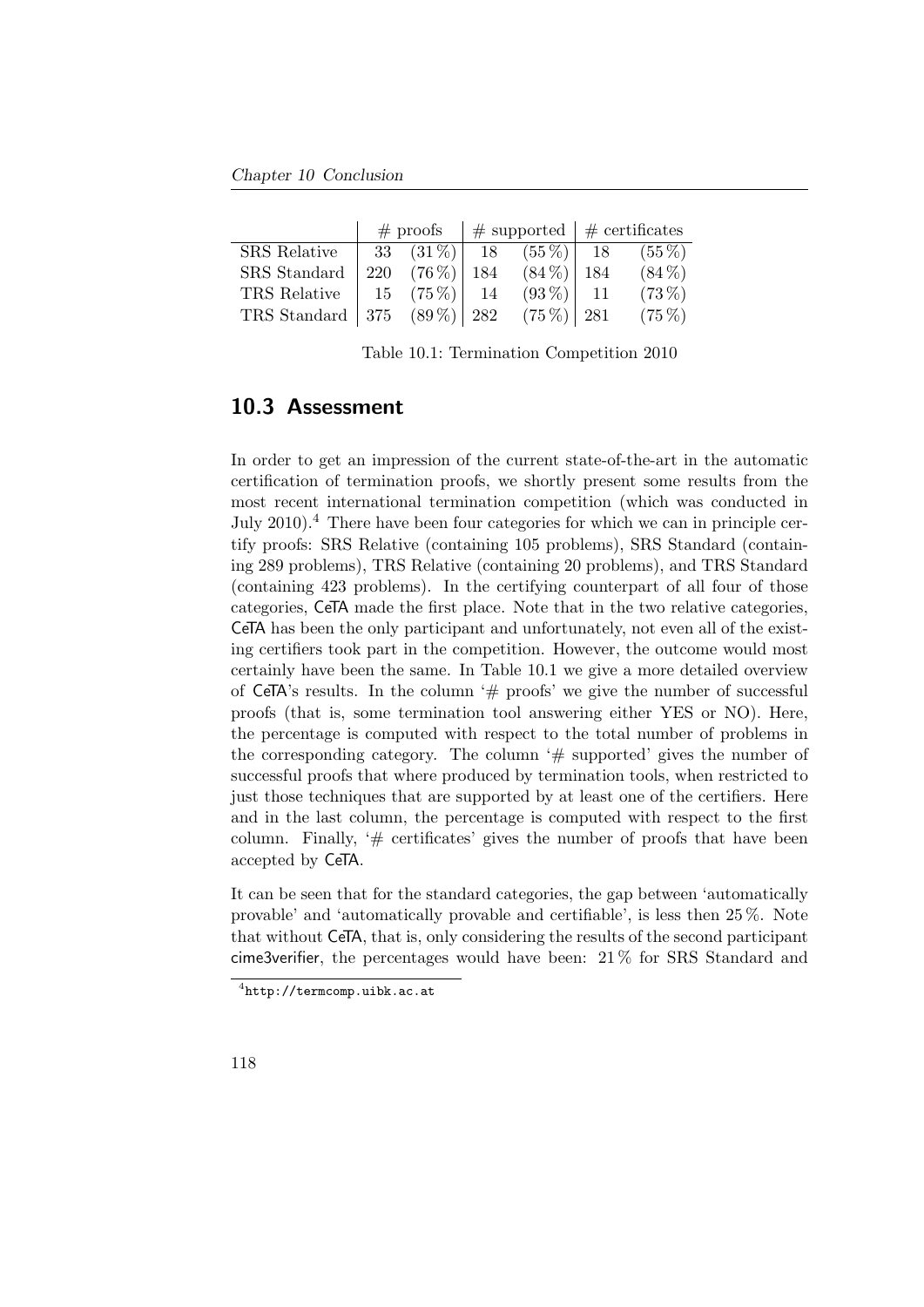$42\,\%$  for TRS Standard certificates (corresponding to the last column of the above table).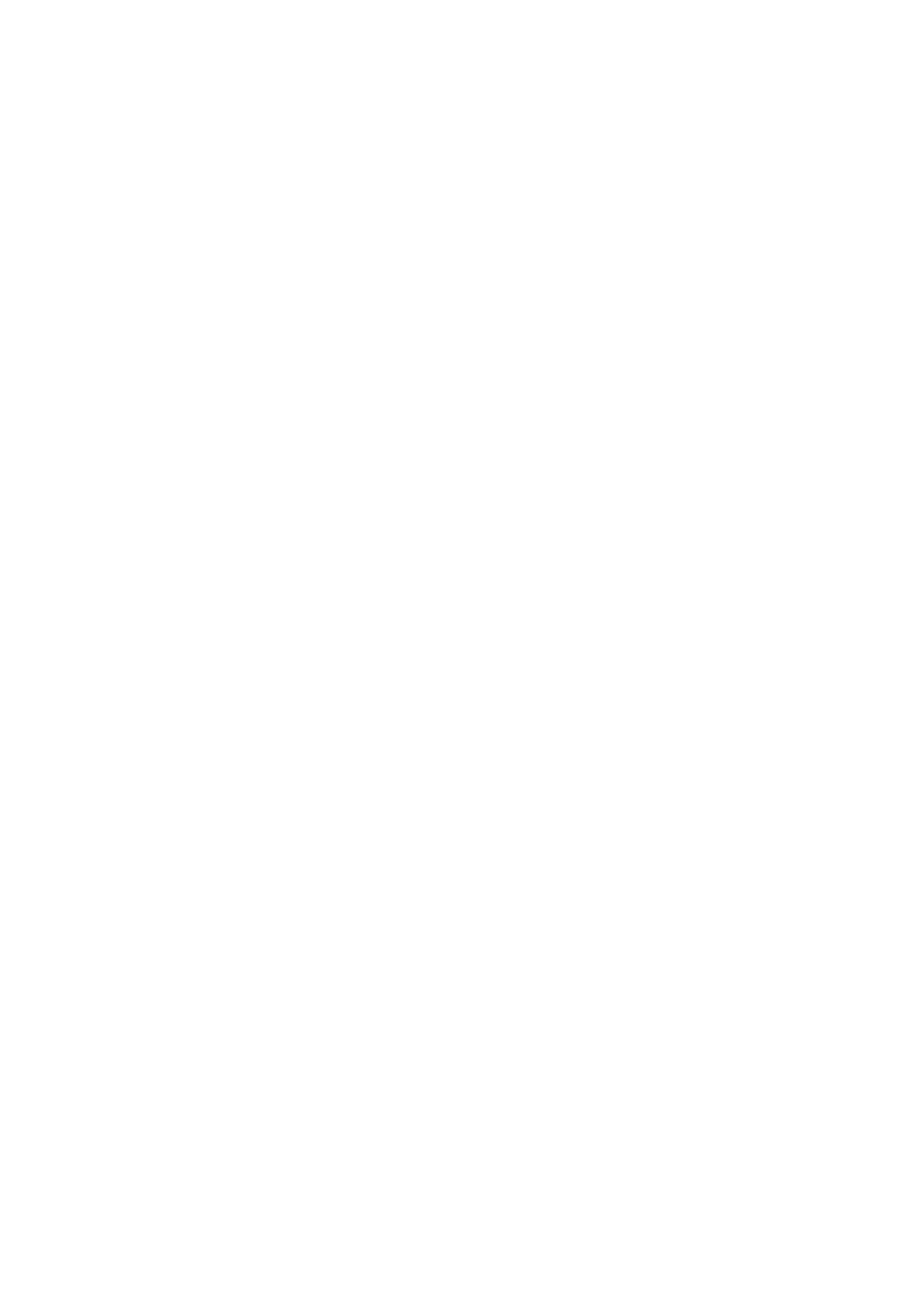## Appendix A

# Auxiliary Proofs

Most of the proofs that we have given in previous chapters rely on some auxiliary results. In cases, where those results are too lengthy or do not add to the understanding of a proof, we moved those auxiliary lemmas into the appendix. The following proofs are subdivided corresponding to the chapters for which they provide results.

## A.1 General

If the range of an infinite sequence is finite, then there exists an element that occurs infinitely often.

lemma finite\_range: fixes  $f$ ::nat  $\Rightarrow \alpha$ assumes finite (range f) shows  $\exists x. \exists_{\infty} i. f i = x$ proof (*rule ccontr*) assume  $\neg(\exists x. \exists_\infty i. f \in \mathcal{X})$ hence  $\forall x. \exists j. \forall i > j. f \in \mathcal{X}$  unfolding INFM nat by blast from choice[OF this] obtain j where neq:  $\forall x. \forall i > j x. f i \neq x$ ... from  $finite\_range\_imageI[OF \;assms]$ have finite (range  $(j \circ f)$ ) by (simp add: comp\_def) from  $finite\_nat\_bounded[OF\ this]$  obtain m where range  $(j \circ f) \subseteq \{..\leq m\}$ . hence  $j \ (f \ m) < m$  by (auto simp: comp\_def) with neq have  $f m \neq f m$  by auto thus False by simp qed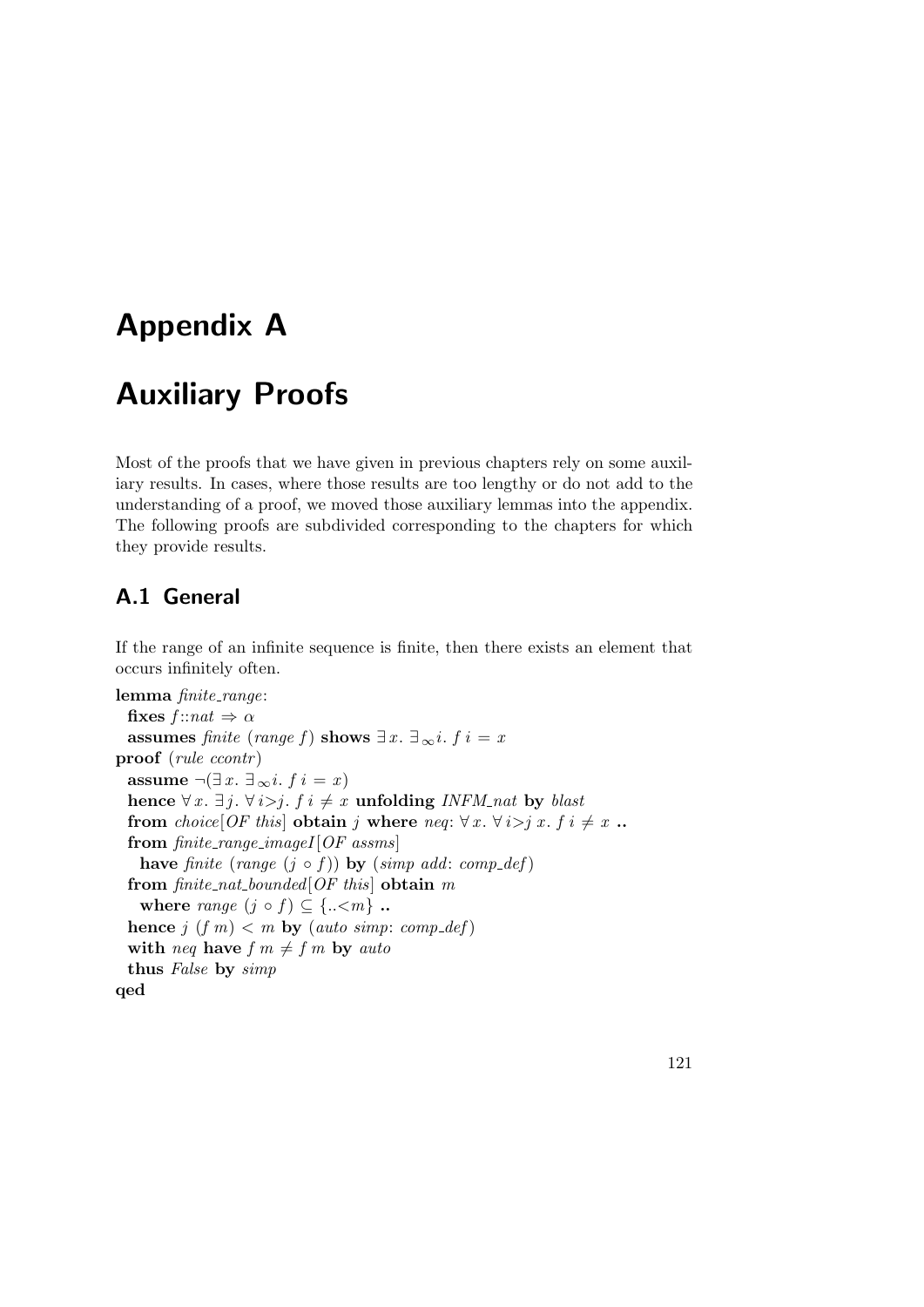## A.2 Abstract Rewriting

If we have an infinite sequence over the union of two ARSs, such that the first element of our sequence is terminating with respect to the second ARS, then, after a (possibly empty) finite sequence of steps in the second ARS, we will finally reach a step in the first ARS.

lemma *union\_iseq\_SN\_elt\_imp\_first\_step*: assumes  $\forall i. (S \ i, S \ (i+1)) \in (\mathcal{A} \cup \mathcal{B})$  and  $\text{SN}_{\mathcal{B}}(S \ \theta)$ shows  $\exists i. (S \, i, S \, (i+1)) \in \mathcal{A}$  $\wedge (\forall j \leq i. (S j, S (j+1)) \in \mathcal{B} \wedge (S j, S (j+1)) \notin \mathcal{A})$ proof – from  $\langle SN_{\mathcal{B}}(S \theta) \rangle$  obtain i where  $(S \, i, S \, (i+1)) \notin \mathcal{B}$  by blast with assms have  $(S i, S (i+1)) \in A$  (is ?P i) by auto let  $\hat{\mathcal{E}}_i = Least \hat{\mathcal{E}}_i$ from  $\langle P \rangle$  is have  $\langle P \rangle$  is by (rule LeastI) have  $\forall j < ?i$ .  $(S j, S (j + 1)) \notin A$  using not less Least by auto moreover with assms have  $\forall j < ?i$ . (S j, S  $(j + 1)$ )  $\in \mathcal{B}$  by best ultimately have  $\forall j < ?i$ .  $(S j, S (j + 1)) \in \mathcal{B} - \mathcal{A}$  by best with  $\langle \hat{P} \hat{P} \hat{P} \rangle$  show ?thesis by best qed

If we have an infinite sequence in some ARS, then every element of the sequence is connected to every later element of the sequence, by finitely many steps in the ARS.

```
lemma steps_imp_seq:
 fixes i j::nat
 assumes \forall i. (S i, S (i+1)) \in A and j \ge i shows (S i, S j) \in A^*using \langle j \rangle is proof (induct j)
 case \theta thus ?case by simp
next
 case (Suc j)show ?case
 proof (cases i = (i + 1))
   case True show ?thesis by (simp add: True)
 next
   case False
```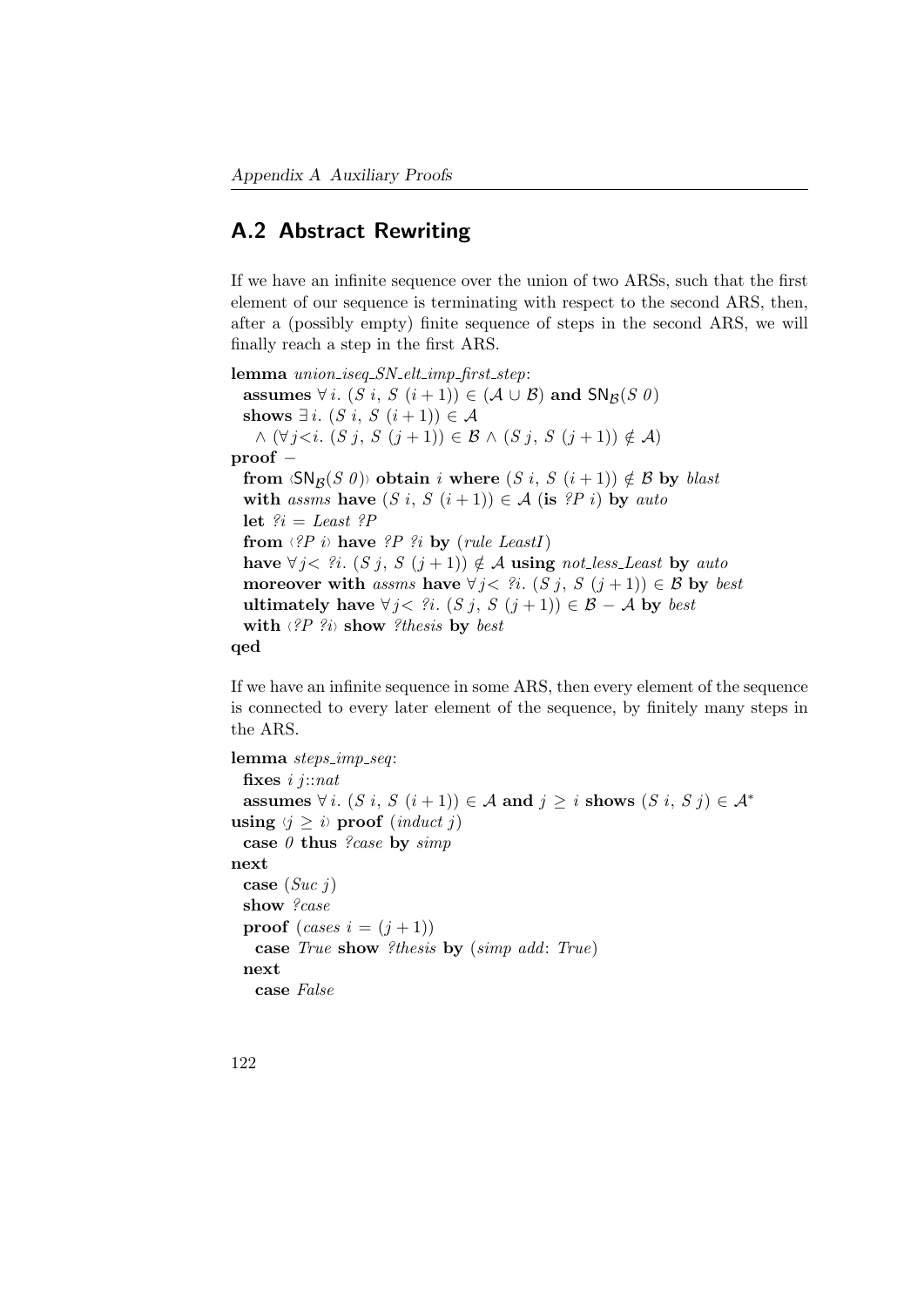with Suc have  $(S i, S j) \in \mathcal{A}^*$  by simp moreover from assms have  $(S_j, S_j + 1) \in \mathcal{A}^*$  by auto ultimately show ?thesis by simp qed qed

## A.3 Term Rewriting

If there is a non-root rewrite step between to terms s and t, there is an argument such that rewriting affects only this argument and leaves all the other arguments unchanged.

```
lemma nrrstep_args:
   assumes s \stackrel{\text{def}}{\rightarrow} \mathcal{R} t
  shows \exists f \text{ss } ts. s = Fun f \text{ss } \wedge t = Fun f \text{ts } \wedge \vert ss \vert = \vert ts \vert\wedge (\exists j<|ss|.\; ss_j \rightarrow_{\mathcal{R}} ts_j \wedge (\forall i<|ss|.\; i \neq j \longrightarrow ss_i = ts_i))proof −
  from assms obtain l r C \sigma where (l, r) \in \mathcal{R} and C \neq \Boxand s: s = C[1\sigma] and t: t = C[r\sigma] unfolding nrrstep_def' by best
  from \langle C \neq \Box \rangle obtain f ss1 D ss2 where C: C = More f ss1 D ss2
     by (induct\ C) auto
  have s = Fun f (ss1 \t{0} D[lo] \# ss2) (is = Fun f (ss) by (simp add: s C)moreover have t = Fun f (ss1 \t\odot D[r\sigma] \# ss2) (is = Fun f ?ts)
     by (simp \ add: t \ C)moreover have |\%ss| = |\%ts| by simpmoreover
     have \exists j<|?ss|. {}^{\circ}ss_j \rightarrow_{\mathcal{R}} ?ts_j \wedge (\forall i<|?ss|. i \neq j \longrightarrow {}^{\circ}?ss_i = ?ts_i)
  proof −
     let \hat{\mathcal{E}}_j = |ss1|have \hat{\ell}_j < |\hat{\ell}_{ss}| by \textit{simp}moreover have \mathscr{S}ss_{\mathscr{C}i} \to_{\mathcal{R}} \mathscr{C}ts_{\mathscr{C}i}proof −
       from \langle (l, r) \in \mathcal{R} \rangle have D[l\sigma] \rightarrow_{\mathcal{R}} D[r\sigma] by auto
       thus ?thesis by auto
     qed
     moreover have \forall i < |\ell s s|. i \neq \ell j \longrightarrow \ell s s_i = \ell t s_i
```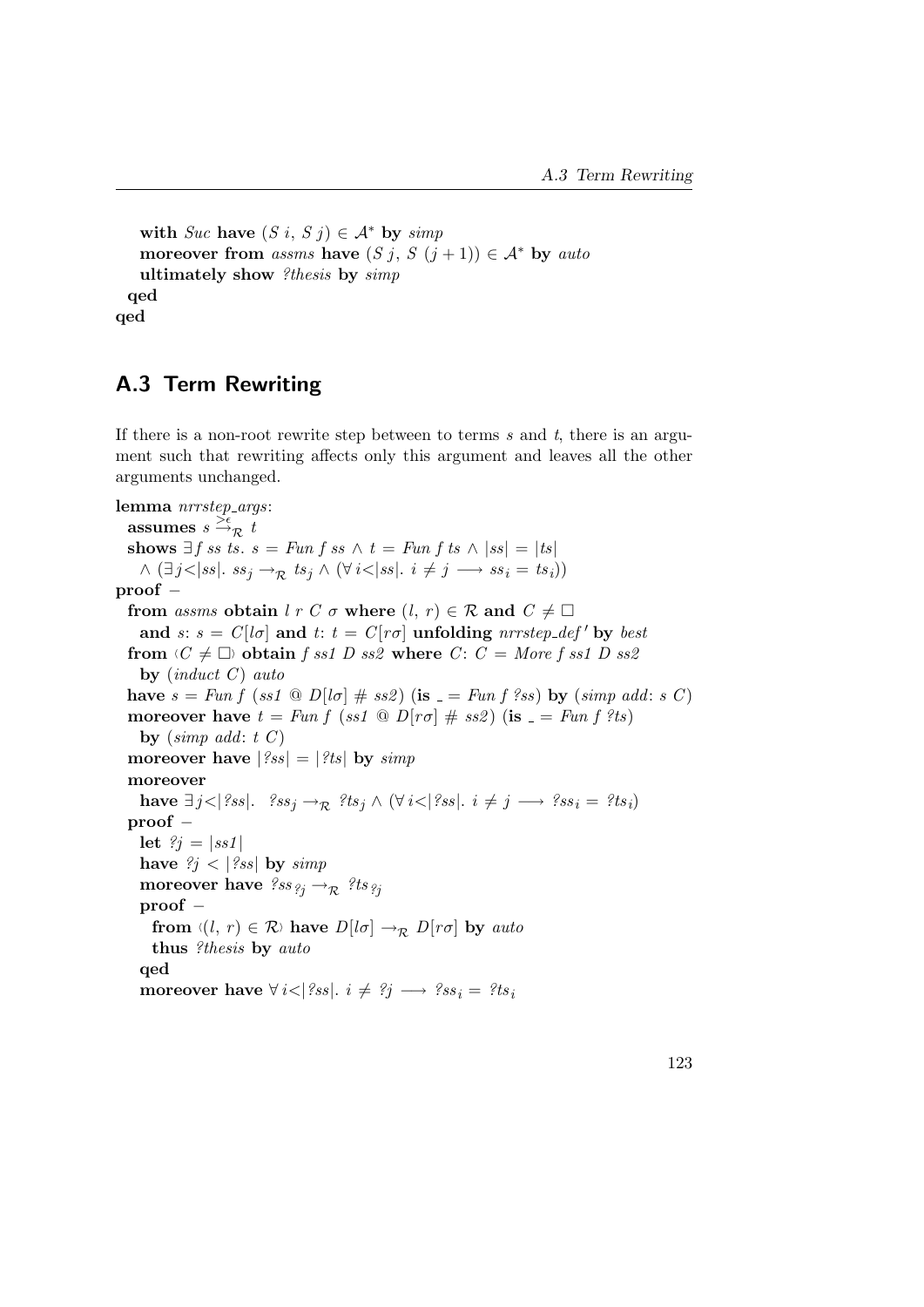```
(is \forall i < |?ss|. \longrightarrow ?P i)proof (intro allI impI)
     fix i assume i < |?ss| and i \neq ?jhence i < |ss1| \vee i > |ss1| by auto
     thus P_iproof
       assume i < |ss1| thus ?P i by (auto simp: nth_append)
     next
      assume i > |ss1| thus ?P i
        using \langle i \rangle \langle |?ss| \rangle by (auto simp: nth Cons' nth append)
     qed
   qed
   ultimately show ?thesis by best
 qed
 ultimately show ?thesis by auto
qed
```
If a term is minimally nonterminating, then it is terminating with respect to non-root rewrite steps.

lemma  $T\inf_{\mathcal{I}} \lim_{p \to \infty} SN_{\mathcal{I}}$ elt\_nrrstep: assumes  $t \in \mathcal{T}^{\infty}_{\mathcal{R}}$  shows  $\mathsf{SN}_{\mathbb{D}_{\mathcal{R}}}^{\mathbb{R}}(t)$ proof (rule ccontr) assume  $\neg$  SN $\geq^{\epsilon}_{\mathcal{R}}(t)$ then obtain S where  $t = S \theta$  and  $nrseq: \forall i.$   $(S \ i) \stackrel{\geq \epsilon}{\rightarrow} R$   $(S (i+1))$  by auto hence  $\forall i$ .  $\exists f$  ss ts.  $S$   $i = Fun f$  ss  $\wedge S$   $(i + 1) = Fun f$  ts  $\wedge |ss| = |ts|$  $\wedge (\exists j<|ss|. \quad ss_j \rightarrow_{\mathcal{R}} ts_j \wedge (\forall k<|ss|. \quad k \neq j \longrightarrow ss_k = ts_k))$ (is  $\forall i$ .  $\exists f$  *ss* ts. ?P i f *ss* ts) using nrrstep\_args by fast from choice[OF this] obtain f where  $\forall i$ .  $\exists$  ss ts. ?P i (f i) ss ts by best from choice[OF this] obtain ss where  $\forall i$ .  $\exists$  ts. ?P i (f i) (ss i) ts by best from choice[OF this] obtain ts where  $P: \forall i$ . ?P i (f i) (ss i) (ts i) by best moreover have  $\forall i. f i = f$  (Suc i)  $\land$  ts  $i = ss$  (i+1) proof fix i from P have  $S(i+1) = Fun (f (i+1)) (ss (i+1))$  by simp moreover from P have  $S(i+1) = Fun (f i) (ts i)$  by  $blast+$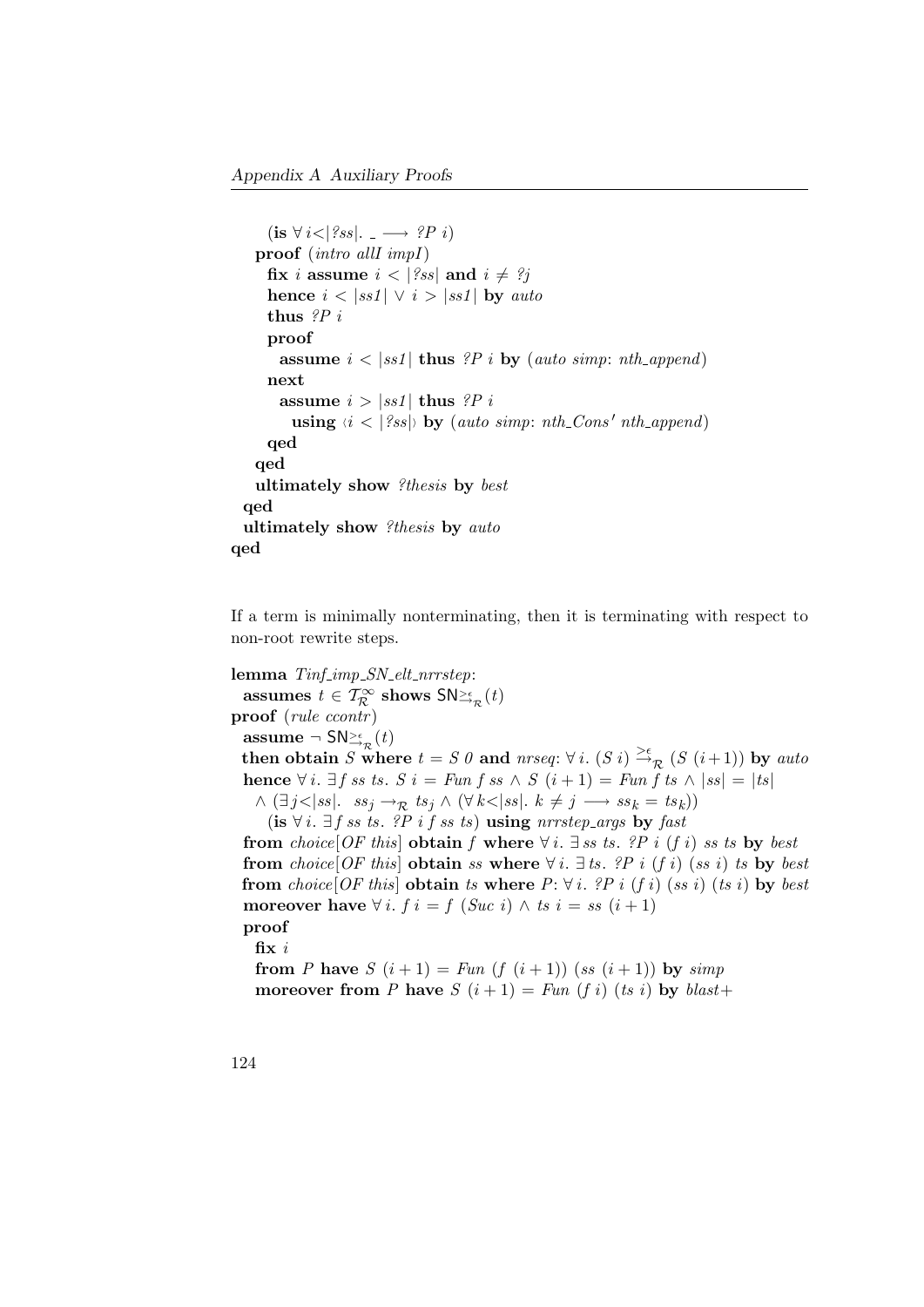ultimately show  $f i = f (i + 1) \wedge ts i = ss (i + 1)$  by simp qed ultimately have  $\forall i$ . ?P i (f i) (ss i) (ss (i+1)) by auto hence ∀ *i*. |ss  $i| = |ss (i + 1)|$ and  $\forall i. \; \exists j < |ss \; i|. \; (ss \; i)_j \rightarrow_{\mathcal{R}} (ss \; (i+1))_j$  $\wedge (\forall k < |ss i|, k \neq j \longrightarrow (ss i)_k = (ss (i+1))_k)$  by  $blast+$ from  $choice[OF this(2)]$  obtain  $\pi$ where  $pi: \forall i. \pi i < |ss i| \wedge (ss i)_{(\pi i)} \rightarrow_{\mathcal{R}} (ss (i+1))_{(\pi i)}$  $\wedge (\forall k < |ss i|, k \neq \pi i \longrightarrow (ss i)_k = (ss (i+1))_k)$  by  $blast+$ hence seq:  $\forall i.$   $(ss\ i)_{(\pi\ i)} \rightarrow_{\mathcal{R}} (ss\ (i+1))_{(\pi\ i)}$  by simp have len:  $\forall i. |ss i| = |ss 0|$ proof fix i show  $|ss i| = |ss 0|$ proof (induct i) case  $\theta$  show ?case .. next case (Suc i) thus ?case using  $\forall i$ .  $|ss i| = |ss (i + 1)|$  by simp qed qed have  $\forall i. \pi i < |ss \theta|$ proof fix  $i$ have  $|ss i| = |ss 0|$  using len by simp moreover from pi have  $\pi i < |ss i|$  by simp ultimately show  $\pi$  i < |ss 0| by simp qed hence range  $\pi \subseteq \{i. \ i < |ss 0|\}$  by auto moreover have finite  $\{i, i < |ss\theta|\}$  by simp ultimately have finite (range  $\pi$ ) by (rule finite\_subset) from finite\_range[OF this] obtain j where  $j: \forall i. \exists k \geq i. \pi k = j$  by (auto simp: INFM\_nat\_le) from choice[OF this] obtain q where  $q: \forall i$ .  $q \ i \geq i \land \pi$  (q i) = j by auto have  $j_{\text{}}len: \forall i. j < |ss i|$ proof fix i from j obtain k where  $k > i$  and  $\pi k = j$  by best moreover from pi have  $\pi k < |ss k|$  by simp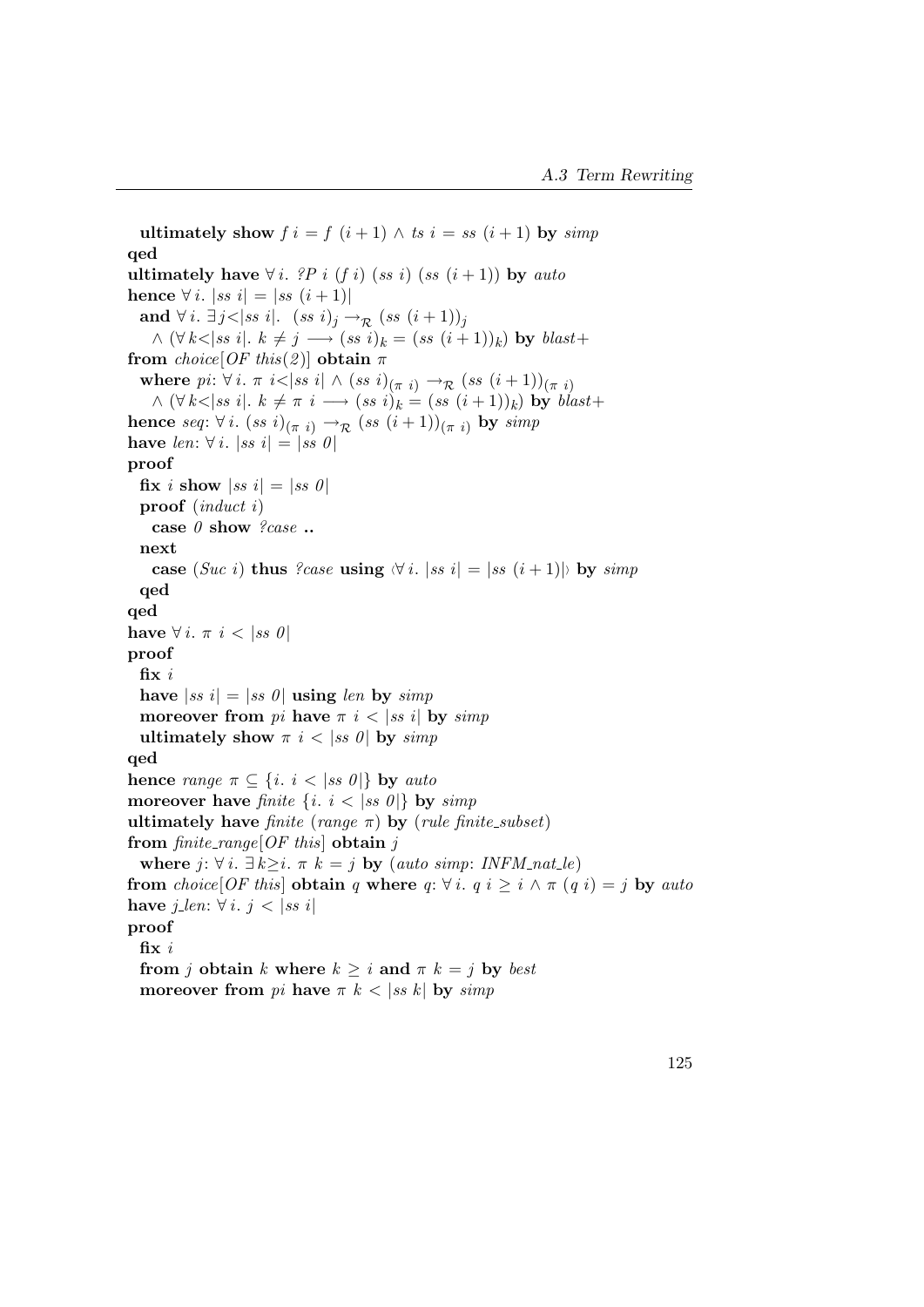ultimately have  $j < |ss|k|$  by simp moreover from len have  $|ss|k| = |ss|0|$  by  $simp$ moreover from len have  $|ss i| = |ss 0|$  by  $simp$ ultimately show  $j < |ss|$  by simp qed from seq have step:  $\forall i.$   $(ss (q i))_{(\pi (q i))} \rightarrow_{\mathcal{R}} (ss ((q i) + 1))_{(\pi (q i))}$  by simp have  $\textit{refl\_seq}: \forall i. \; (ss\; i)_j \rightarrow \stackrel{\cong}{\overline{\mathcal{R}}}(ss\; (i+1))_j$ proof  $\mathbf{fix}\,$  i  $\mathbf{show}\,$   $(ss\,\,i)_j \rightarrow\mathbb{R}\,$   $(ss\,\,(i+1))_j$ proof (cases  $\pi i = i$ ) assume  $\pi i = j$ moreover from pi have  $(ss\ i)_{(\pi\ i)} \rightarrow_{\mathcal{R}} (ss\ (i+1))_{(\pi\ i)}$  by simp ultimately show ?thesis by  $simp$ next assume  $\pi i \neq j$ moreover from  $\forall i. j < |ss i|$  have  $j < |ss i|$ . moreover from pi have  $j < |ss i| \wedge j \neq \pi i \longrightarrow (ss i)_j = (ss (i+1))_j$  by  $simp$ ultimately show ?thesis by simp qed qed let  $?s = \lambda i$ .  $(ss (shift_by q i))_j$ have  $\forall i.~ (ss~i)_j \rightarrow_{\mathcal{R}}^+ (ss~((q~i)+1))_j$ proof fix  $i$ from q have  $q$  i  $\geq i$  by simp from steps\_imp\_seq[OF refl\_seq this] have  $(ss\ i)_j \rightarrow_{\mathcal{R}}^* (ss\ (q\ i))_j$  by simp moreover from step have  $(ss (q i))_j \rightarrow_{\mathcal{R}} (ss ((q i)+1))_j$  by  $(simp add: q)$ ultimately show  $(ss\,\,i)_j\rightarrow_{\mathcal{R}}^+(ss\,\,((q\,\,i)+1))_j$  by  $simp$ qed hence  $\forall i.$   $($ ?s  $i) \rightarrow_{\mathcal{R}}^+($   $($ ?s  $(i+1))$  by  $simp$ hence  $\neg SN_{\mathcal{R}}((\mathcal{C}\mathcal{S}\mathcal{O}))$  using  $SN_{\mathcal{L}}ell_{\mathcal{L}}\mathcal{S}N_{\mathcal{L}}ell_{\mathcal{L}}\mathcal{S}$  by best moreover have  $\Im s \theta \leq t$ proof − from P have t:  $t = Fun (f \theta) (ss \theta)$  by  $(simp \ add: \forall t = S \theta)$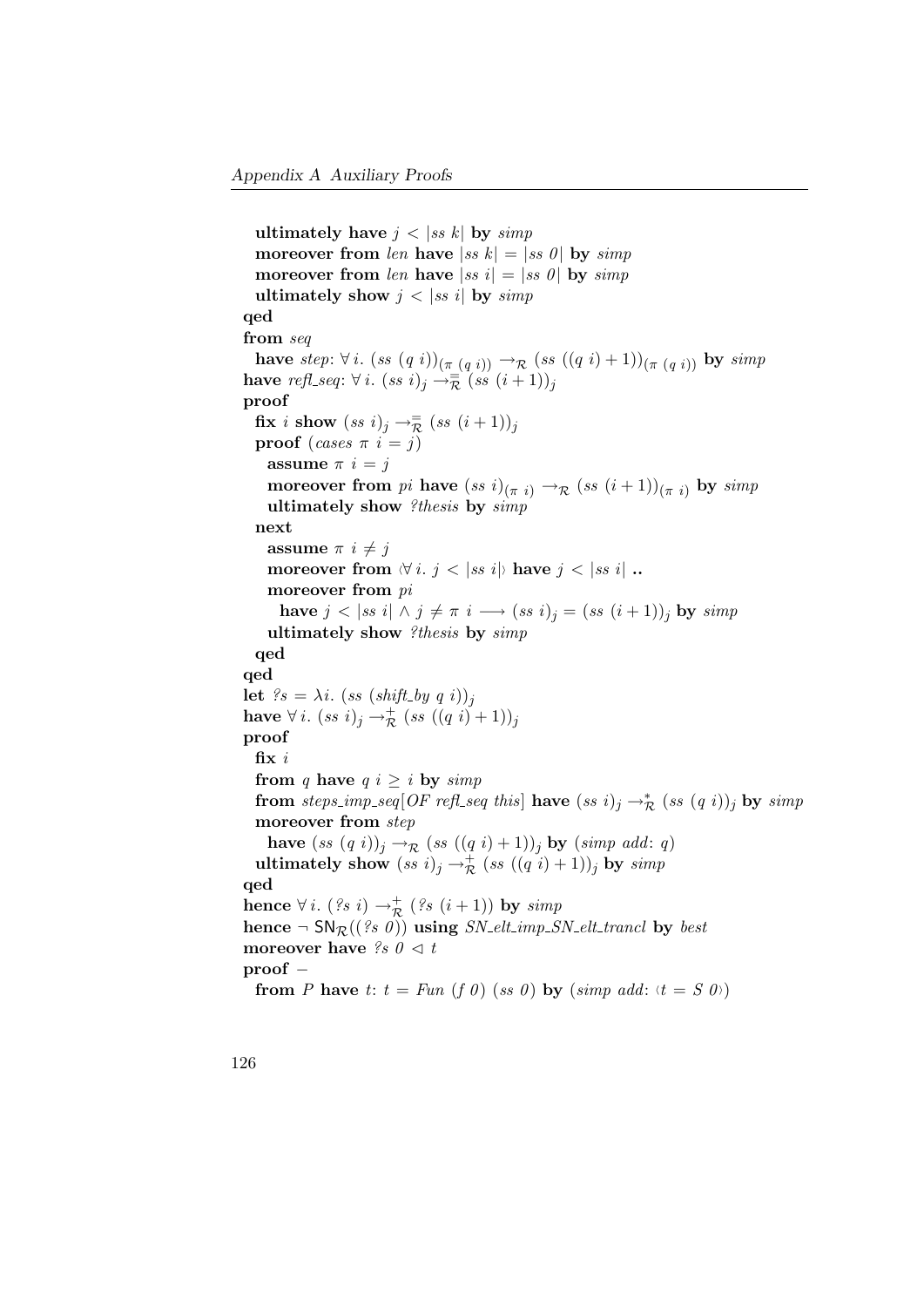```
have j < |ss \theta| using j_len by simp
   hence ?s \theta \in ss \theta by simp
   thus ?thesis unfolding t.
 qed
 moreover from assms have \forall s \triangleleft t. SN<sub>R</sub>(s) unfolding Tinf def by simp
 ultimately show False by simp
qed
```
## A.4 Subterm Criterion

Projections are of type  $\alpha \Rightarrow nat$ . A projection  $\pi$  is lifted to terms as follows:

 $\pi$  (Var x) = Var x  $\pi$   $(Fun\ f\ ts) = ($  if  $\ \pi\ f\ < \ |ts|$  then  $\ ts_{\pi\ f}$  else  $\ Fun\ f\ ts)$ 

Reasoning about Projections.

Internally, we use *proj-term*  $\pi$  t to project the term t, using the projection  $\pi$ . But for readability, this function is dropped in the output.

Every subterm of a terminating term, is itself terminating.

```
lemma subterm_preserves_SN:
 assumes SN: SN_1(t) and supt: (t, s) \in \mathbb{D}shows SN_{\mathcal{R}}(s)proof −
 from supt have t \geq s unfolding supt_def suptp_iff_supteqp_neq by simp
 thus ?thesis using SN\_{imp}SN\_subt[OF~SN, of~s] by simpqed
```
If we have a rewrite step in a well-formed TRS, from a term s whose root is a constructor, to a term  $t$ , then after projecting, either, both terms are equal, or there is still a rewrite step between the projected terms.

```
lemma rstep_proj_term:
  assumes (root(s), num\_args s) \notin \mathcal{D}_R and WF(R) and s \rightarrow_R tshows (\pi s) \rightarrow_{\mathcal{R}}^{\equiv} (\pi t)proof −
```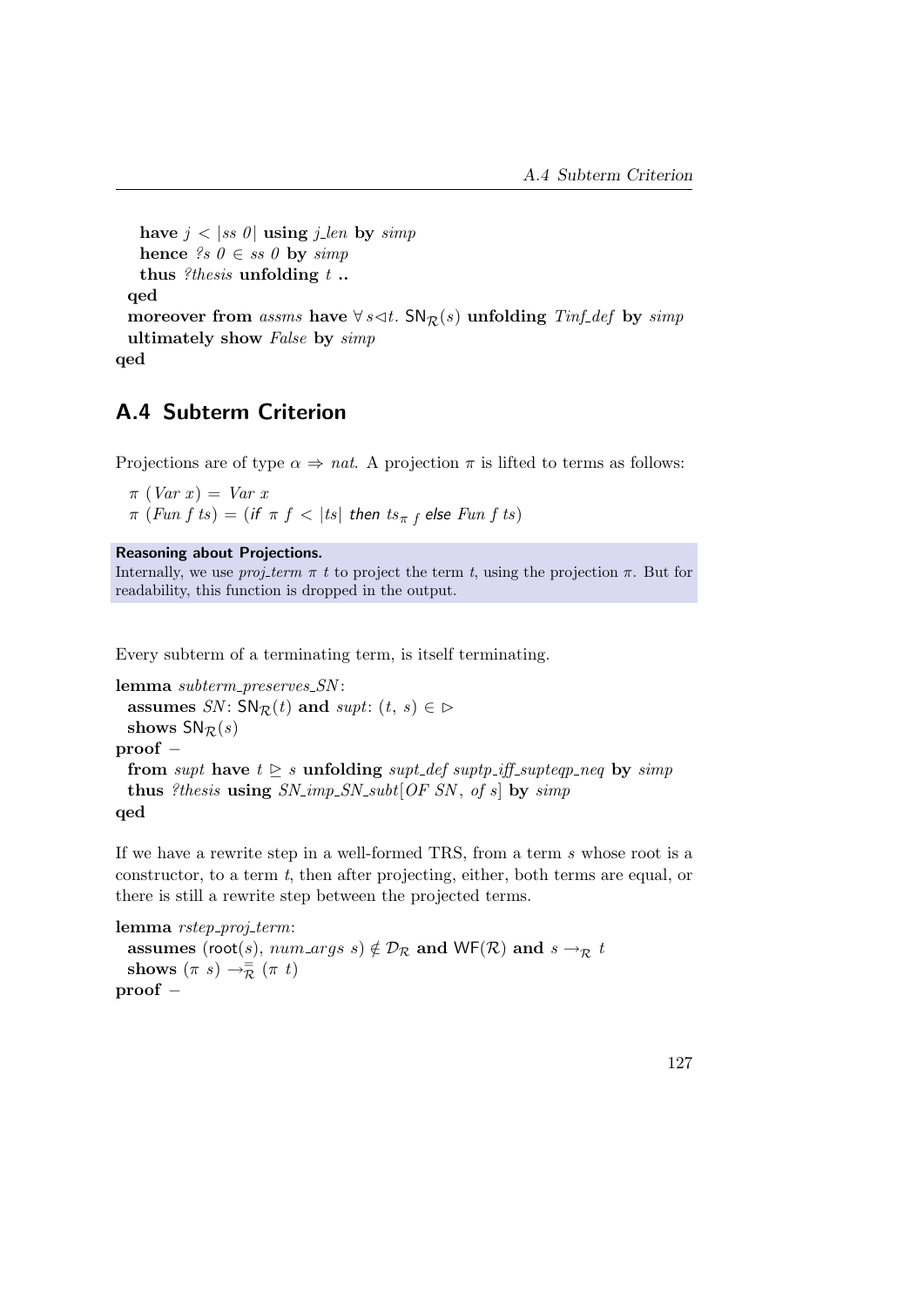```
from rstep_imp_Fun[OF \langle WF(R) \rangle \langle s \rightarrow_R t \rangle]
  obtain f ss where s: s = Fun f ss by best
from \langle s \rightarrow_{\mathcal{R}} t \rangle have (Fun f ss) \rightarrow_{\mathcal{R}} t by (simp \text{ add: } s)with \langle WF(R) \rangle show ?thesis
\mathbf{proof} (cases rule: rstep_cases_Fun')
  case (root ls r \sigma)
  hence (root(s), num\_args \ s) \in \mathcal{D}_{\mathcal{R}} by (auto simp: s defined def)
  with \langle (root(s), num_{args} s) \notin \mathcal{D}_{\mathcal{R}} \rangle show ?thesis ...
next
  case (nonroot i u)
  let \ell s s1 = take\ i\ sslet \ell s s2 = drop(Suc i) ss
  let ?C = More f ?ss1 \square ?ss2let ?ss = ?ss1 \ @ \ u \# \ ?ss2show ?thesis
  proof (cases \pi f = i)
    case True
    have proj s: \pi s = ss_i using True nonroot by (simp add: s)
    from nth append take [of i ss u] and \langle i \rangle ss |x|i = \left(\sigma_{\sigma_{\sigma_{\sigma_{\sigma_{\sigma_{\sigma_{\sigma_{\sigma_{\sigma_{\sigma_{\sigma_{\sigma_{\sigma_{\sigma_{\sigma_{\sigma_{\sigma_{\sigma_{\sigma_{
       have proj-t: \pi t = u unfolding nonroot using True by simp
     from \langle (ss_i) \rightarrow_{\mathcal{R}} u \rangle show ?thesis unfolding proj_s proj_t ..
  next
    case False show ?thesis
    proof (cases \pi f < i)
       case True
       with nonroot have \pi f \, \langle \, |ss| \, \text{by} \, \, \text{simp} \,hence proj_s: \pi s = ss_{\pi f} by (simp add: s)
       from True and \langle \pi f \rangle is |s \rangle have \pi f \rangle and |s \rangle is simp
       hence \pi t = \frac{2}{3} s s t_{\pi} funfolding nonroot
         using nth\_\mathit{append}[\textit{of }?ss1\_\pi\ f] by auto
       with nth\_take[OF\ True, of\ ss]have proj_t: \pi t = ss_{\pi} f by simp
       show ?thesis unfolding proj_s proj_t by simp
    next
       case False
       with \langle \pi f \neq i \rangle have \pi f > i by simp
```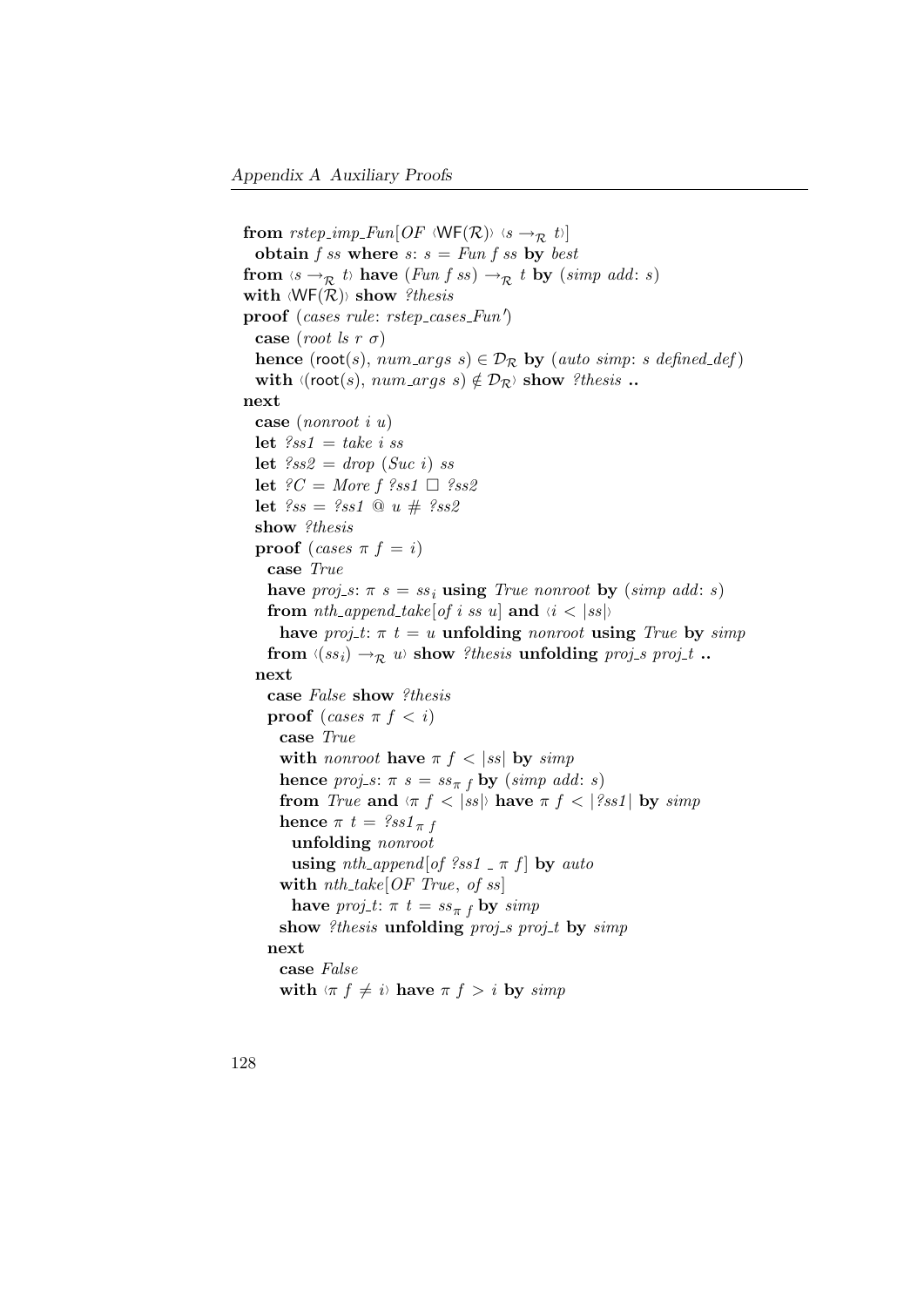```
show ?thesis
        proof (cases \pi f \langle |ss|)
           case False
           hence proj\_s: \pi s = s unfolding s by simp
           from nonroot have |?ss| = |ss| by simp
           with False have \neg \pi f \leq |\% s| by simp
           hence proj_t: \pi t = t unfolding nonroot by simp
           from \langle s \rightarrow_R t \rangle show ?thesis unfolding proj s proj t ..
        next
           case True
           hence \pi f \leq |ss| by simpfrom \langle i \rangle sset s have i \leq |ss| by simp
           from nth_append_take_drop_is_nth_conv[OF \langle \pi f \leq |ss|\rangle]
             \langle i \leq |ss| \rangle \langle \pi f \neq i \ranglehave \text{ }\textit{?ss}_{\pi}\textit{ }_{f}= \textit{ss}_{\pi}\textit{ }_{f} .
           hence proj_s: \pi s = ss_{\pi} fand proj<sub>-t</sub>: \pi t = ss_{\pi t}using \langle \pi f \rangle is \langle s | s \rangle by \langle s | s \rangle and add: nonroot s)
           show ?thesis unfolding proj_s proj_t by simp
        qed
      qed
    qed
  qed
qed
```
If a term is terminating with respect to a TRS, then it is still terminating, when allowing proper subterm steps in addition to rewrite steps.

```
lemma SN\_elt\_rstep\_imp\_SN\_elt\_supt\_union\_rstep:
 assumes SN_{\mathcal{R}}(t)shows SN_{(\rhd \;\cup \; \rightarrow_{\cal R})}(t) (is SN_{\it 2S}(t))proof (rule ccontr)
 assume \neg SN_{2S}(t)then obtain s where ini: s 0 = t and seq: \forall i. (s i, s (i + 1)) \in ?S
    unfolding SN_defs by auto
 have SN: \forall i. SN_R(s_i)proof
```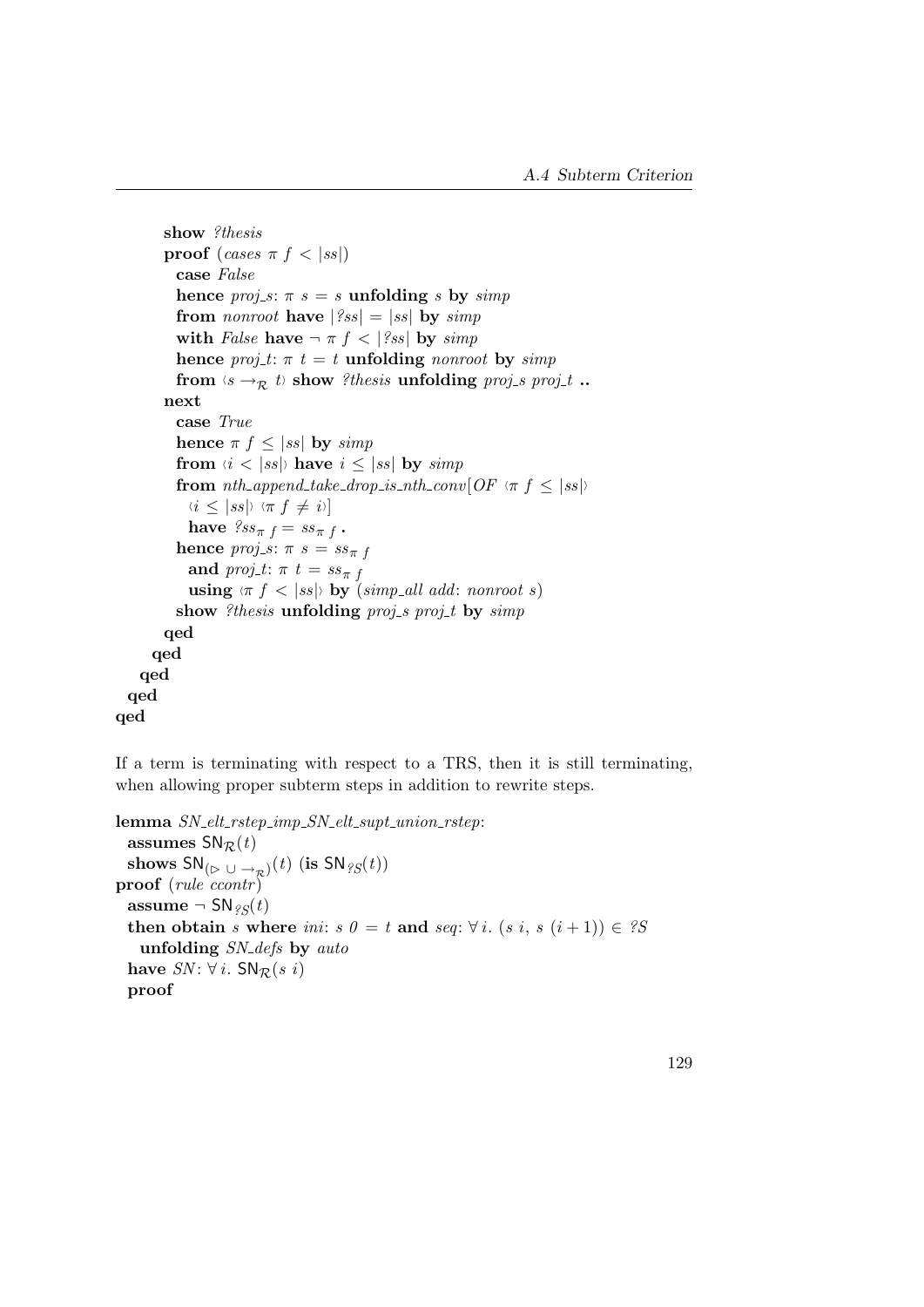fix i show  $SN_{\mathcal{R}}(s_i)$ proof (induct i) case 0 show ?case using assms unfolding  $\langle s \rangle$  = t i . next case  $(Suc i)$ from seq have  $(s \, i, s \, (i+1)) \in \mathcal{S}$  by simp thus ?case proof assume  $(s \ i, s \ (i+1)) \in \mathcal{D}$ from subterm preserves  $SN[OF\;Suc\; this]$  show ?thesis. next assume  $(s i) \rightarrow_{\mathcal{R}} (s (i+1))$ from  $step\_preserves\_SN\_elt[OF this Suc]$  show ?thesis. qed qed qed have  $no\_seq: \neg (\exists S. \forall i. (S i, S (i+1)) \in SN\_rel\_supt (\rightarrow_{\mathcal{D}}))$ using SN\_SN\_rel\_supt\_rstep unfolding SN\_defs by auto have  $\forall i. (s \ i, s \ (i+1)) \in SN_{\mathit{rel} \ \mathit{supt} \ (\rightarrow_R)}$ proof fix  $\it i$ from SN have SN:  $SNR((s\ i))$  by simp from seq have  $(s i, s (i + 1)) \in \mathcal{D} \cup \rightarrow_{\mathcal{R}}$  by simp thus  $(s \, i, s \, (i+1)) \in SN_{\mathit{rel} \, sub}$   $(\rightarrow_{\mathcal{R}})$ unfolding SN\_rel\_supt\_def SN\_rel\_def using SN by auto qed with no\_seq show False by auto qed

We define the restriction of a TRS  $R$  to only those rules that are well-formed (that is, no variable as left-hand side and all variables in the right-hand side do also occur in the left-hand side) as follows:

 $wf_{\text{r}^{1}}$   $wf_{\text{r}^{1}}$   $\forall k \in \{l, r\} \mid (l, r) \in \mathcal{R} \land l \notin \mathcal{V} \land \mathcal{V}$  ar $(r) \subseteq \mathcal{V}$  ar $(l)$ }

If there is a rewrite step from a terminating term, then the same step is still possible when considering just those rules of the TRS that satisfy the variable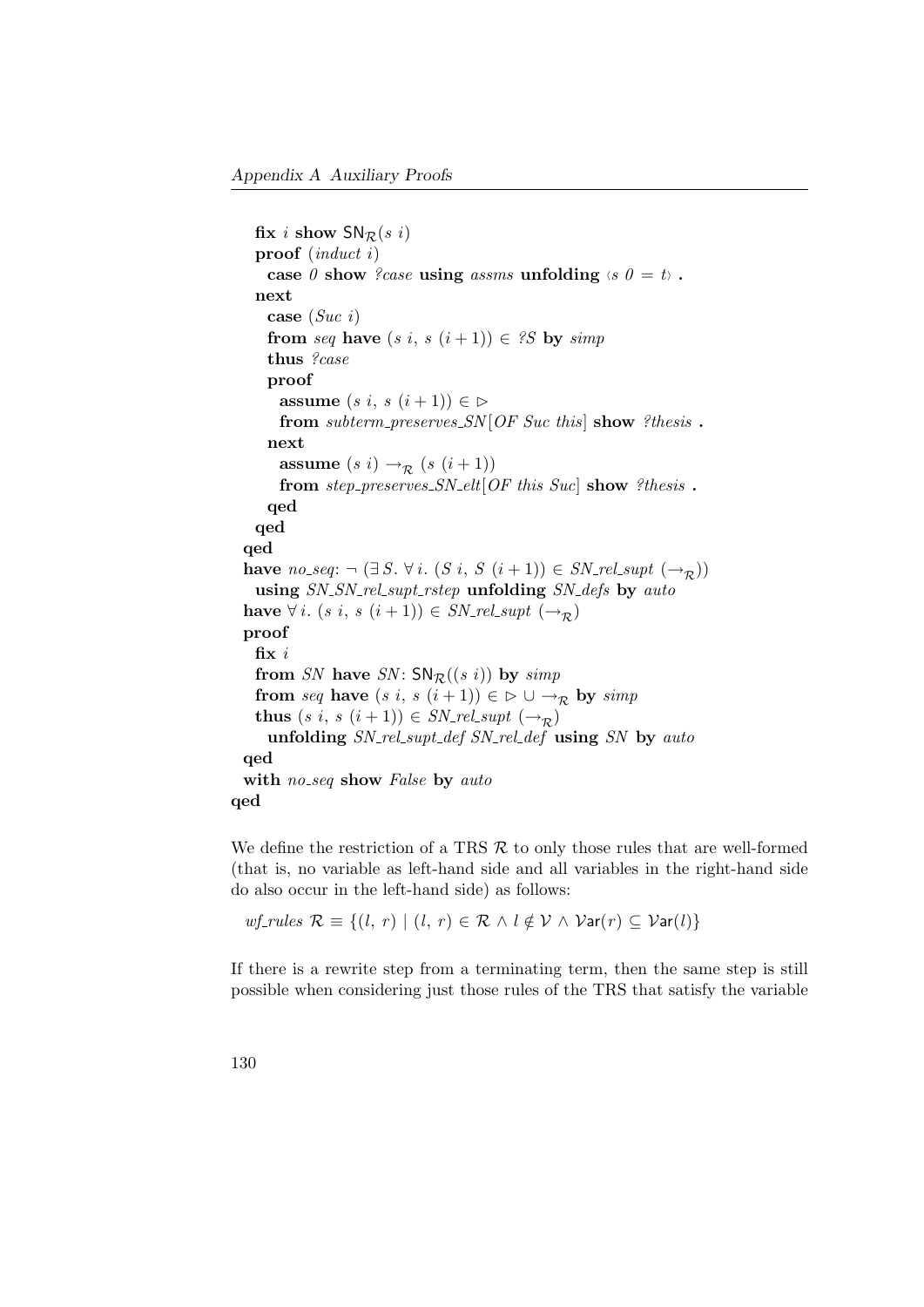<span id="page-146-0"></span>conditions.

lemma  $SN\_elt\_imp\_rstep\_wf\_rules$ : assumes  $\mathsf{SN}_{\mathcal{R}}(s)$  and  $s \to_{\mathcal{R}} t$  shows  $s \to_{wf\_rules} \mathcal{R}$   $t$ using  $\langle s \rightarrow_{\mathcal{R}} t \rangle$  proof fix  $\ell r C \sigma$  assume  $(\ell, r) \in \mathcal{R}$  and  $s: s = C[\ell \sigma]$  and  $t: t = C[r\sigma]$ show ?thesis proof (cases  $(l, r) \in \text{wf}$ -rules  $\mathcal{R}$ ) case True thus ?thesis by (auto simp: s t) next case False with  $\langle (l, r) \in \mathcal{R} \rangle$  have is var  $l \vee (\exists x. x \in \mathcal{V}ar(r) - \mathcal{V}ar(l))$ by (auto simp: wf-rules\_def wf-rule\_def) thus ?thesis proof assume is var  $l$ then obtain x where  $l: l = Var x$  by auto let  $\mathcal{C}\sigma = \{x/r\}$ let  ${}^{2}S = \lambda i$ .  $C[(Var x)(? \sigma^{i})\sigma]$ have  $\mathscr{S} \mathscr{S} \mathscr{O} = s$  by  $(\mathit{simp} \mathit{add}: s \mathscr{V})$ moreover have  $\forall i. (2S \ i) \rightarrow_{\mathcal{R}} (2S \ (i+1))$ proof fix i from rstep.ctxt[OF rstep.subst[OF rstep.id[OF  $\langle (l, r) \in \mathcal{R} \rangle$ ], of  $({}^{\circ}C^i)\circ \sigma$ , of  $C$ show (?S i)  $\rightarrow_{\mathcal{R}}$  (?S (i+1)) by (simp add: l subst\_def) qed ultimately have  $\negthinspace \mathsf{SN}_{\mathcal{R}}(s)$  unfolding  $SN_{\mathcal{A}}$  by best with assms show ?thesis by simp next assume  $\exists x. x \in \mathcal{V}ar(r) - \mathcal{V}ar(l)$ then obtain x where  $x \in \mathcal{V}ar(r) - \mathcal{V}ar(l)$ and empty:  $Var(l) \cap \{x\} = \emptyset$  by auto hence  $r \triangleright \text{Var } x$  by (induct r) auto then obtain D where r:  $r = D[Var x]$  by (rule supteqp\_ctxt\_E) let  $\mathcal{E}\sigma = \{x/l\}$ let  ${}^{9}S = \lambda i$ .  $C[(D{}^{9} \sigma)^{i})[l] \sigma]$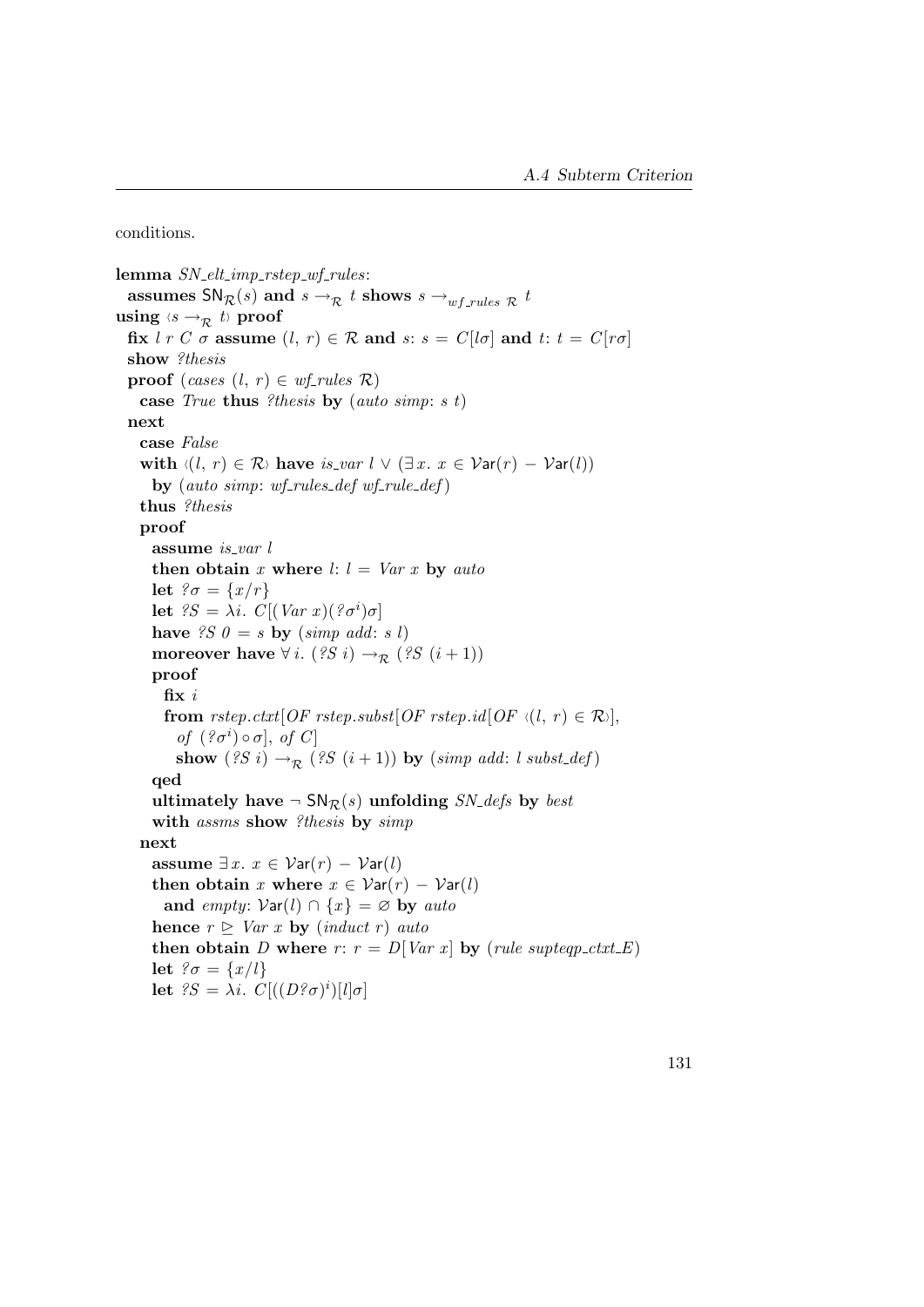```
from subst_apply_id'[OF empty, of \partial]
        have l: l^2 \sigma = l by simp
      have \mathscr{S} \mathscr{S} \mathscr{O} = s by (simp \text{ add: } s)moreover have \forall i. (?S i) \rightarrow_{\mathcal{R}} (?S (i+1))proof
        fix i
        from rstepI[OF \langle (l, r) \in \mathcal{R} \rangle, of \langle (D\hat{z}\sigma)^i \hat{z}\sigma]have ((D^o\sigma)^i)[l] \to_{\mathcal{R}} (( (D^o\sigma)^i) \circ ((D^o\sigma)^{(0\,1)})) [l^o\sigma]unfolding r l subst_apply_term_ctxt_apply_distrib
          by (simp \ add: \ subset\ def)from rstep.ctxt[OF rstep.subst[OF this], of C \sigma]
          show (2S i) \rightarrow_R (2S (i+1))unfolding ctxt\_power\_composite[symmetric] by (simp \ add: l)qed
      ultimately have \neg SN_{\mathcal{R}}(s) unfolding SN_defs by best
      with assms show ?thesis by simp
    qed
  qed
qed
```
A rewrite sequence starting at a terminating term, is still possible when restricting to only those rules of the used TRS that satisfy the variable conditions.

```
lemma SN\_elt\_imp\_rsteps\_wf\_rules:
   assumes s \to_{\mathcal{R}}^* t and SN_{\mathcal{R}}(s) shows s \to_{wf\_rules}^* \mathcal{R} t
using \langle s \rightarrow_{\mathcal{R}}^* t \rangle proof (\text{induct})case base show ?case ..
next
  case (step u v)
   from steps_preserve_SN_elt[OF \langle s \rightarrow_{\mathcal{R}}^* u \rangle \langle \mathsf{SN}_{\mathcal{R}}(s) \rangle]
     have SN_{\mathcal{R}}(u).
  from SN\_elt\_imp\_rstep\_wf\_rules[OF\ this\ \langle u \rightarrow_R v \rangle]have u \rightarrow_{w} f_{rules} \mathcal{R}^v.
   with \langle s \rightarrow w f_{-rules}^* R \mid u \rangle show ?case ..
qed
```
Consider a rewrite step from a terminating term  $s$  to some term  $t$ . When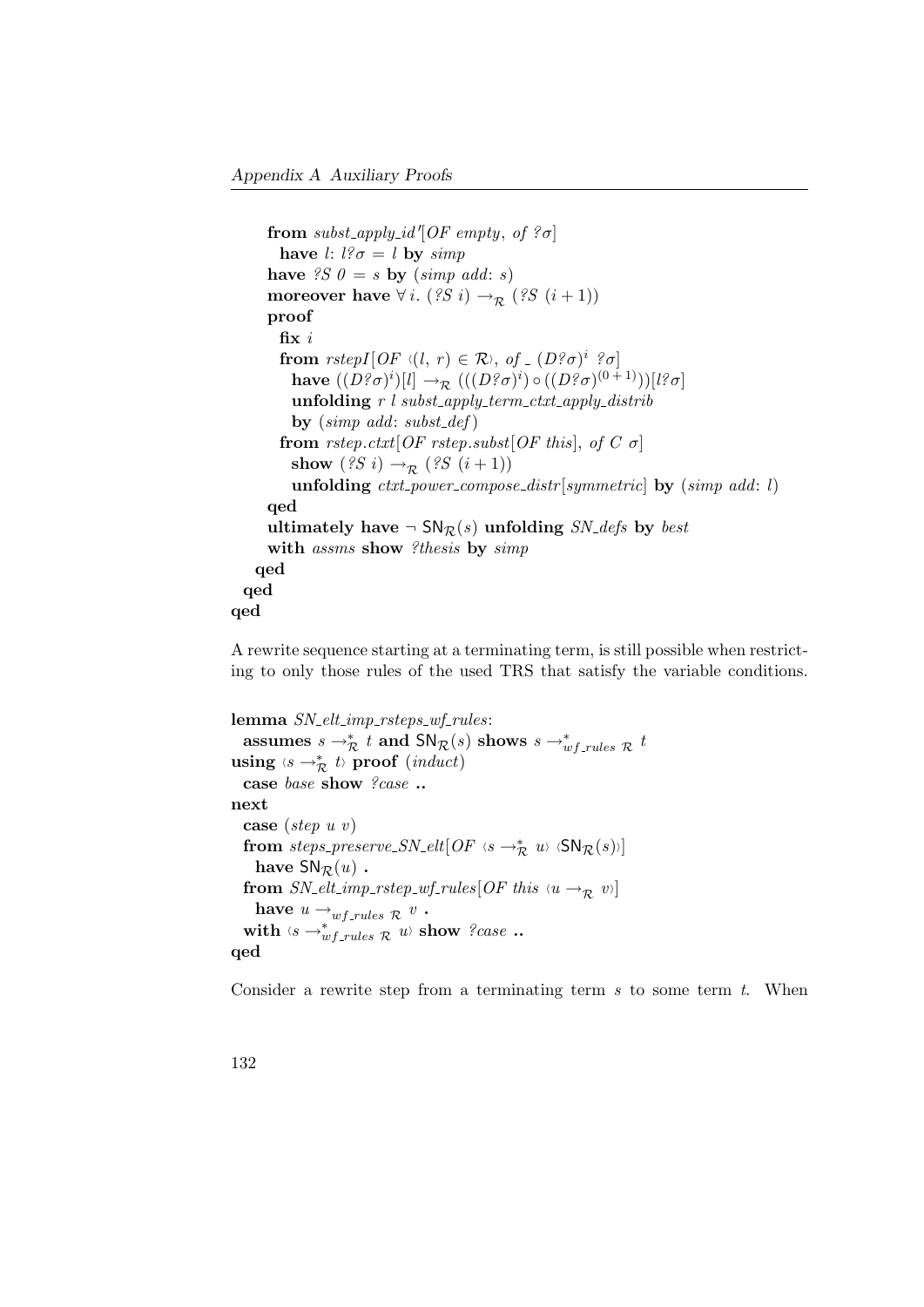projecting the terms, they either become equal, or there is still a rewrite step between the projected terms.

lemma  $SN_{\textit{-}elt\_rstep\_proj_{\textit{-}term}}$ : assumes  $SN_{\mathcal{R}}(s)$  and (root(s), num\_args s)  $\notin \mathcal{D}_{\mathcal{R}}$  and  $s \rightarrow_{\mathcal{R}} t$ shows  $(\pi s) \rightarrow_{\mathcal{R}}^{\equiv} (\pi t)$ proof − from assms have undef: (root(s),  $num\_args$  s)  $\notin \mathcal{D}_{wf\_rules}$   $\mathcal{R}$ unfolding defined def wf-rules def by auto from  $SN\_elt\_imp\_rstep\_wf\_rules[OF \langle SN_R(s) \rangle \langle s \rightarrow_R t \rangle]$ have  $s \rightarrow_{wf\_rules} \mathcal{R}$  t. from  $rstep\_proj\_term[OF\,under\,wf\_trs\_wf\_rules\,this]$ show ?thesis by blast qed

Rewrite sequences, starting at terminating terms with constructors as roots, are preserved by projections.

```
lemma SN_{\text{-}elt\_rsteps\_proj_{\text{-}}term}:
   assumes s \to_{\mathcal{R}}^* t and \mathsf{SN}_{\mathcal{R}}(s) and (root(s), num\_args\ s) \notin \mathcal{D}_{\mathcal{R}}shows (\pi s) \rightarrow_{\mathcal{R}}^* (\pi t)proof −
  from assms have undef: (root(s), num\_{args} s) \notin \mathcal{D}_{w\_{rule} 1} rules \mathcal{R}_{w\_{rule} 2}unfolding defined def wf-rules def by auto
   from SN_elt_imp_rsteps_wf_rules[OF \text{ or } \rightarrow_{\mathcal{R}}^* t \text{ or } \text{SN}_{\mathcal{R}}(s)]have s \rightarrow_{wf\_rules}^* \mathcal{R} t.
  from \emph{rsteps\_proj\_term}[\emph{OF this under wf\_trs\_wf\_rules}, \emph{of }\pi]show ?thesis
  proof (induct)
     case base thus ?case ..
  next
     case (step u v)
     with rstep_wf_rules_subset[of \mathcal{R}] have u \rightarrow_{\mathcal{R}} v by blast
     with \langle (\pi \ s) \rightarrow_{\mathcal{R}}^* u \rangle show ?case ..
  qed
qed
```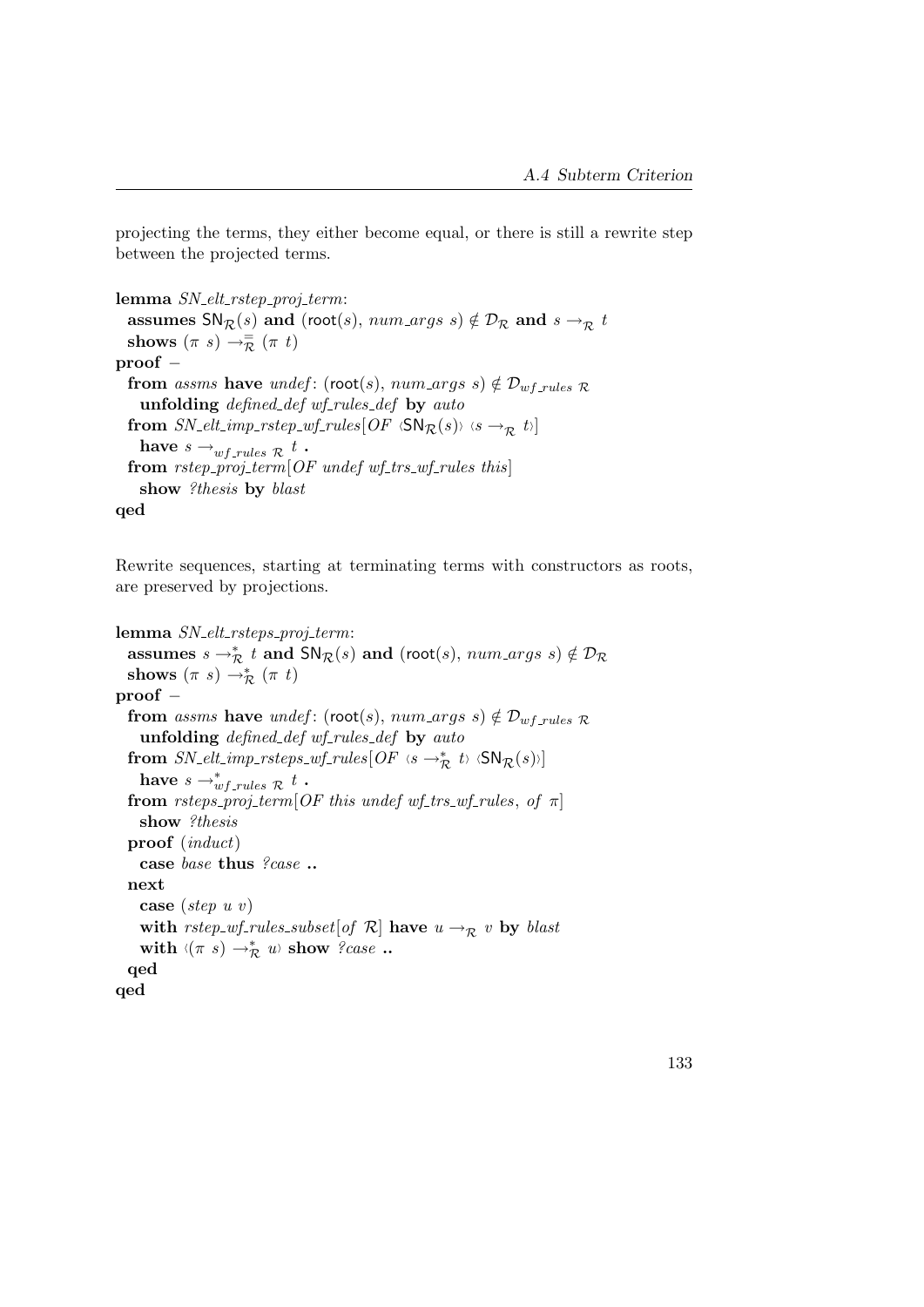#### A.5 Signature Extensions

If there is a rewrite step between the two terms  $s$  and  $t$ , then cleaning either turns them equal, or there is still a rewrite step between the cleaned terms.

```
lemma rstep imp clean rstep or Id:
  assumes \mathcal{F}(\mathcal{R}) \subseteq \mathcal{F} and s \to_{\mathcal{R}} tshows [s]_{\mathcal{F}} \to_{\mathcal{R}}^{\mathbb{Z}} [t]_{\mathcal{F}}proof −
  from \langle s \rightarrow_R t \rangle obtain C \sigma l r
     where (l, r) \in \mathcal{R} and s: s = C[l\sigma] and t: t = C[r\sigma].
  from s t show ?thesis
  proof (induct C arbitrary: s t)
    case Hole
    let \mathcal{C} = \lambda \sigma. case \sigma of Subst s \Rightarrow Subst (\llbracket \cdot \rrbracket_{\mathcal{F}} \circ s)from clean_subst_apply_term[OF\;lbs_wf[OF\; \langle l, r \rangle \in \mathcal{R}) \; \langle \mathcal{F}(\mathcal{R}) \subseteq \mathcal{F} \rangle]have s: [s]_{\mathcal{F}} = l( ?c \sigma) by (cases \sigma) (simp all add: Hole)
    from clean_subst_apply_term[OF rhs_wf[OF \langle (l, r) \in \mathcal{R} \rangle \langle \mathcal{F}(\mathcal{R}) \subseteq \mathcal{F} \rangle]]
       have t: \llbracket t \rrbracket_{\mathcal{F}} = r (?c \sigma) by (cases \sigma) (simp_all add: Hole)
     from \langle (l, r) \in \mathcal{R} \rangle show ?case unfolding s t by auto
  next
     case (More f ss1 D ss2)
     hence IH: [D[l\sigma]]_{\mathcal{F}} \to \overline{\mathcal{R}} [D[r\sigma]]_{\mathcal{F}} by simp
    show ?case
    proof (cases (f, |ss1 \otimes ss2| + 1) \in \mathcal{F})
       case False
       with More have [s]_{\mathcal{F}} = z by simp
       moreover from False and More have [![t]]_{\mathcal{F}} = z by simp
       ultimately show ?thesis by auto
    next
       case True
       let \mathscr{C}_s = \llbracket D \mid l \sigma \rrbracket_{\mathcal{F}}let \mathcal{E}t = \llbracket D[r\sigma] \rrbracket_{\mathcal{F}}from IH show ?thesis
       proof
          assume (2s, 2t) \in Id with True and More show ?thesis by auto
       next
```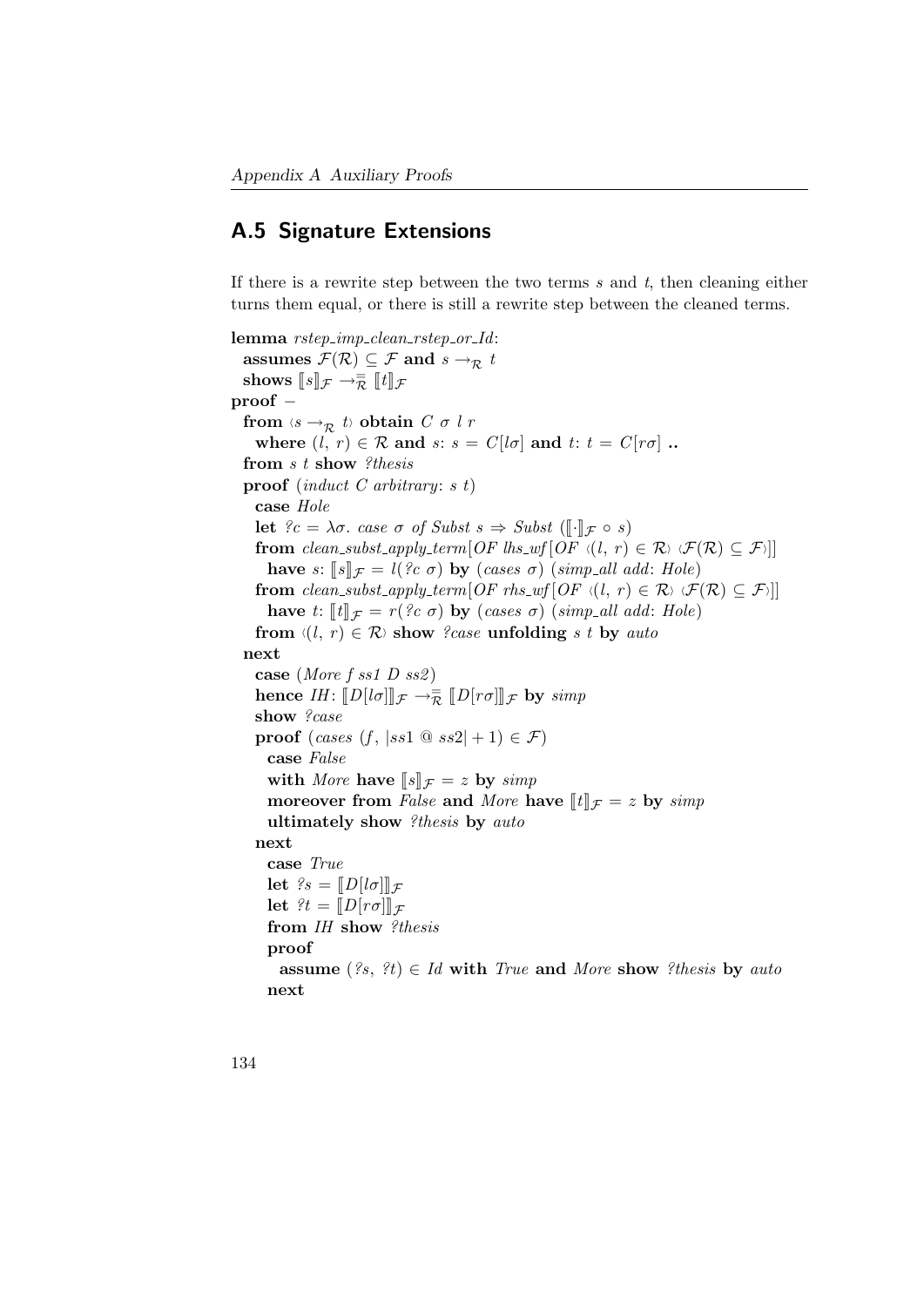```
let ?C = More f (map [\cdot]_{\mathcal{F}} ss1) \Box (map [\cdot]_{\mathcal{F}} ss2)assume ?s \rightarrow_{\mathcal{R}} ?tfrom rstep.ctxt[OF this, of ?C] and Truehave \llbracket s \rrbracket_{\mathcal{F}} \rightarrow_{\mathcal{R}} \llbracket t \rrbracket_{\mathcal{F}} by (simp add: More)
          thus ?thesis ..
        qed
     qed
  qed
qed
```
Cleaning preserves rewrite sequences.

```
lemma rsteps_imp_clean_rsteps:
    assumes \mathcal{F}(\mathcal{R}) \subseteq \mathcal{F} and s \to_{\mathcal{R}}^* tshows [s]_{\mathcal{F}} \rightarrow_{\mathcal{R}}^* [t]_{\mathcal{F}}<br>sing \langle e, e \rangle^* thences
using \langle s \rightarrow_{\mathcal{R}}^* t \rangle proof (induct rule: rtrancl_induct)
   case base show ?case by simp
next
   case (step u v)
   from rstep_imp_clean_rstep_or_Id[OF \mathcal{F}(\mathcal{R}) \subseteq \mathcal{F} \forall u \rightarrow_{\mathcal{R}} v i]
       have \llbracket u \rrbracket_{\mathcal{F}} \to_{\mathcal{R}}^{\equiv} \llbracket v \rrbracket_{\mathcal{F}}.
   thus ?case using step by auto
qed
```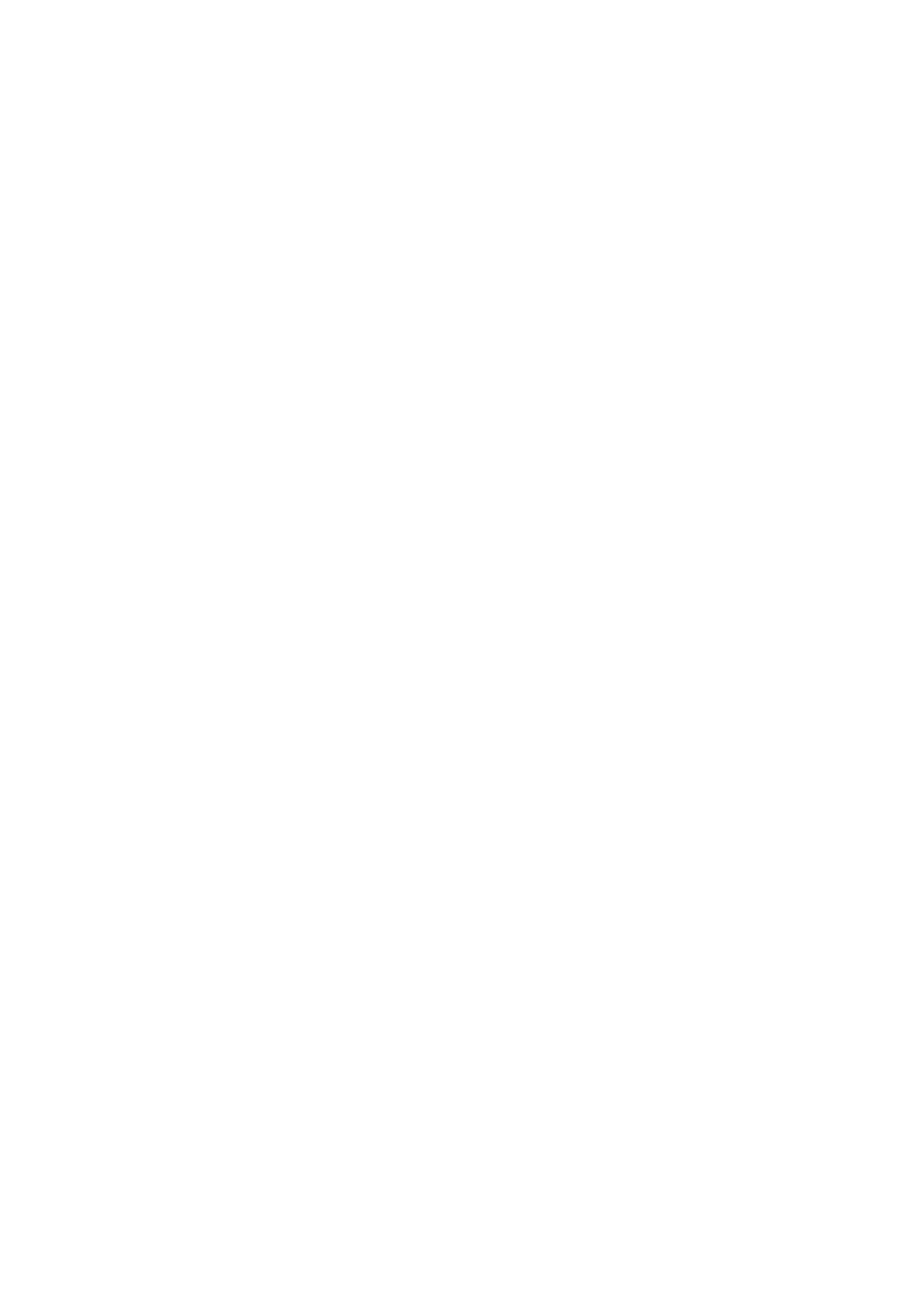# Appendix B

## Publications

For completeness and since not all of my publications that originated during my PhD studies are directly connected to this thesis (and hence not referenced), here is a list of all my publications (in order of appearance).

• Christian Sternagel and Aart Middeldorp. Root-Labeling. In Andrei Voronkov, editor, Rewriting Techniques and Applications, RTA 2008, volume 5117 of Lecture Notes in Computer Science, pages 336–350. Springer, 2008.

DOI [10.1007/978-3-540-70590-1\\_23](http://dx.doi.org/10.1007/978-3-540-70590-1_23).

- Christian Sternagel, Ren´e Thiemann, Sarah Winkler, and Harald Zankl. CeTA - A Tool for Certified Termination Analysis. In Workshop on Termination, WST 2009, 2009.
- Christian Sternagel and René Thiemann. Loops under Strategies. In Ralf Treinen, editor, Rewriting Techniques and Applications, RTA 2009, volume 5595 of Lecture Notes in Computer Science, pages 17–31. Springer, 2009.

DOI [10.1007/978-3-642-02348-4\\_2](http://dx.doi.org/10.1007/978-3-642-02348-4_2).

• Martin Korp, Christian Sternagel, Harald Zankl, and Aart Middeldorp. Tyrolean Termination Tool 2. In Ralf Treinen, editor, Rewriting Techniques and Applications, RTA 2009, volume 5595 of Lecture Notes in Computer Science, pages 295–304. Springer, 2009. DOI [10.1007/978-3-642-02348-4\\_21](http://dx.doi.org/10.1007/978-3-642-02348-4_21).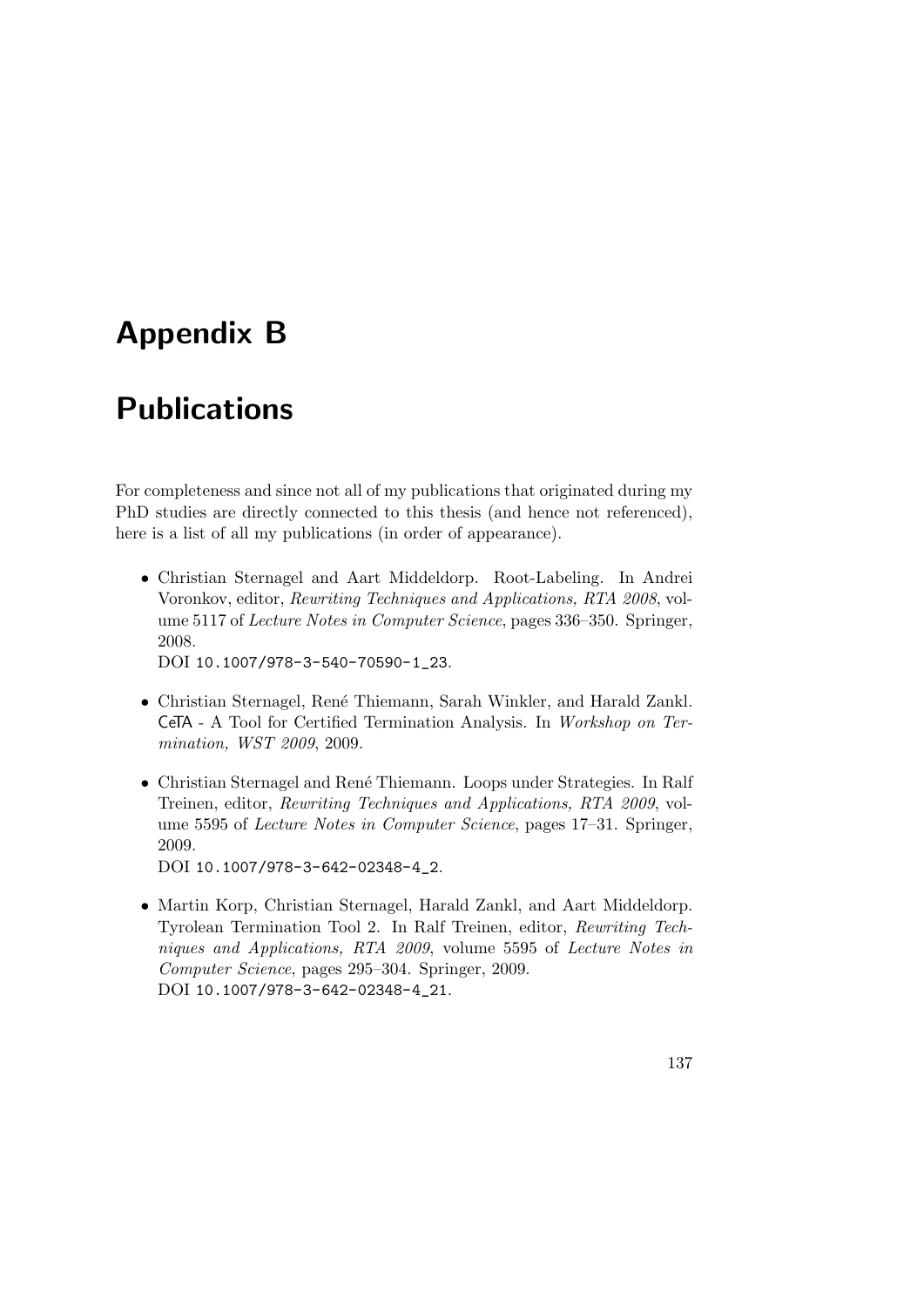- Harald Zankl, Christian Sternagel, and Aart Middeldorp. Transforming SAT into Termination of Rewriting. In Moreno Falaschi, editor, Workshop on Functional and (Constraint) Logic Programming, WFLP 2008, volume 246 of Electronic Notes in Theoretical Computer Science, pages 199–214. Elsevier B.V., 2009. DOI [10.1016/j.entcs.2009.07.023](http://dx.doi.org/10.1016/j.entcs.2009.07.023).
- René Thiemann and Christian Sternagel. Certification of Termination Proofs using CeTA. In Stefan Berghofer et al., editors, Theorem Proving in Higher Order Logics, TPHOLs 2009, volume 5674 of Lecture Notes in Computer Science, pages 452–468. Springer, 2009. DOI [10.1007/978-3-642-03359-9\\_31](http://dx.doi.org/10.1007/978-3-642-03359-9_31).
- Harald Zankl, Christian Sternagel, Dieter Hofbauer, and Aart Middeldorp. Finding and Certifying Loops. In Jan van Leeuwen et al., editors, Theory and Practice of Computer Science, SOFSEM 2010, volume 5901 of Lecture Notes in Computer Science, pages 755–766. Springer, 2010. DOI [10.1007/978-3-642-11266-9\\_63](http://dx.doi.org/10.1007/978-3-642-11266-9_63).
- Christian Sternagel and René Thiemann. Abstract Rewriting. In Gerwin Klein et al., editors, The Archive of Formal Proofs. <http://afp.sf.net/entries/Abstract-Rewriting.shtml>, June 2010. Formal proof development.
- Christian Sternagel and René Thiemann. Executable Matrix Operations on Matrices of Arbitrary Dimensions. In Gerwin Klein et al., editors, The Archive of Formal Proofs. <http://afp.sf.net/entries/Matrix.shtml>, June 2010. Formal proof development.
- Christian Sternagel and René Thiemann. Certified Subterm Criterion and Certified Usable Rules. In Christopher Lynch, editor, Rewriting Techniques and Applications, RTA 2010, volume 6 of Leibniz International Proceedings in Informatics (LIPIcs), pages 325–340. Schloss Dagstuhl– Leibniz-Zentrum für Informatik, 2010. DOI [dx.doi.org/10.4230/LIPIcs.RTA.2010.325](http://dx.doi.org/10.4230/LIPIcs.RTA.2010.325).
- René Thiemann, Jürgen Giesl, Peter Schneider-Kamp, and Christian Sternagel. Loops under Strategies . . . Continued. In International Work-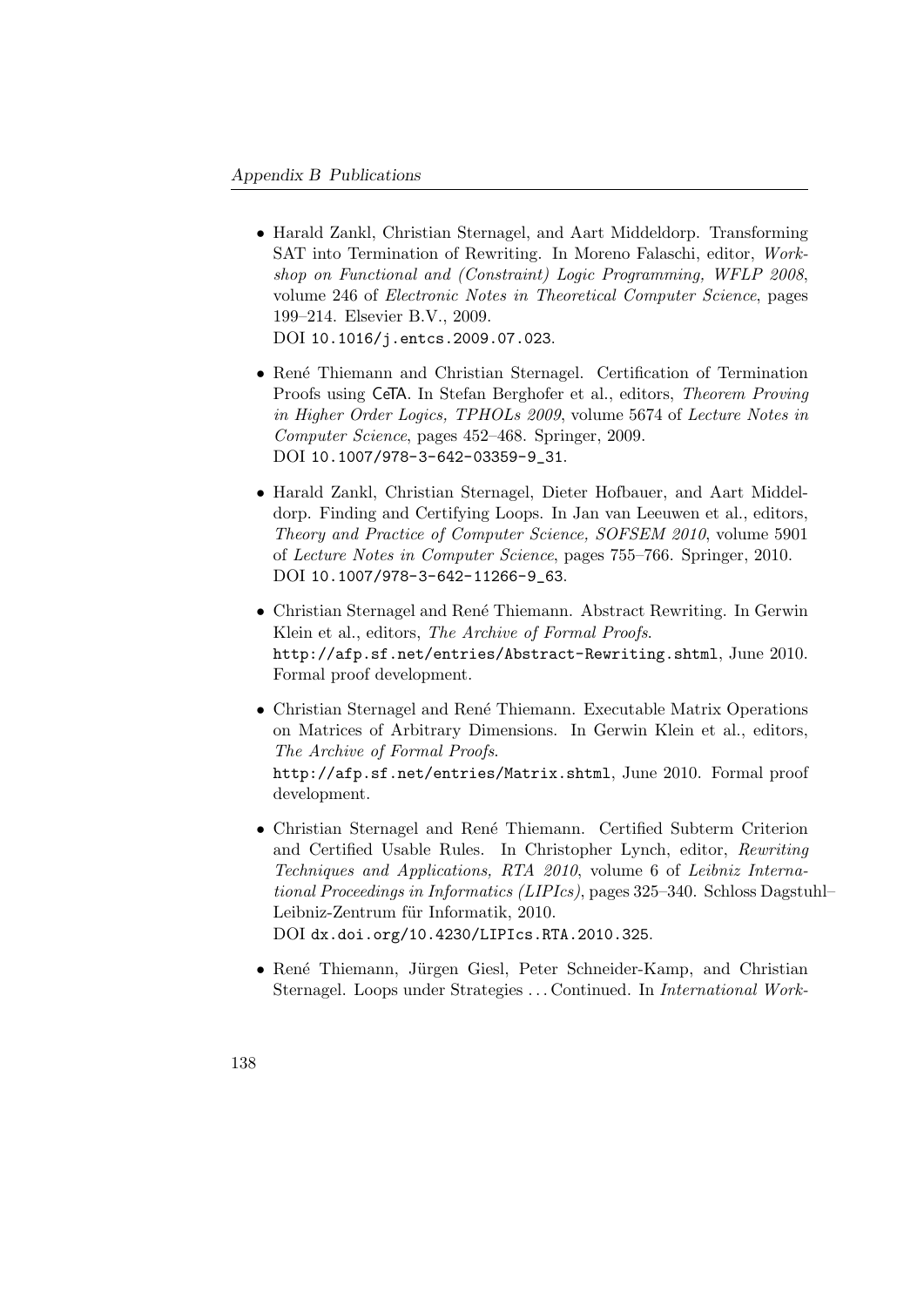shop on Strategies in Rewriting, Proving, and Programming, IWS 2010, 2010.

- Christian Sternagel and René Thiemann. Certification extends Termination Techniques. In Workshop on Termination, WST 2010, 2010.
- Christian Sternagel and René Thiemann. Signature Extensions Preserve Termination - An Alternative Proof via Dependency Pairs. In Anuj Dawar and Helmut Veith, editors, Computer Science Logic, CSL 2010, volume 6247 of Lecture Notes in Computer Science, pages 514–528. Springer, 2010. to appear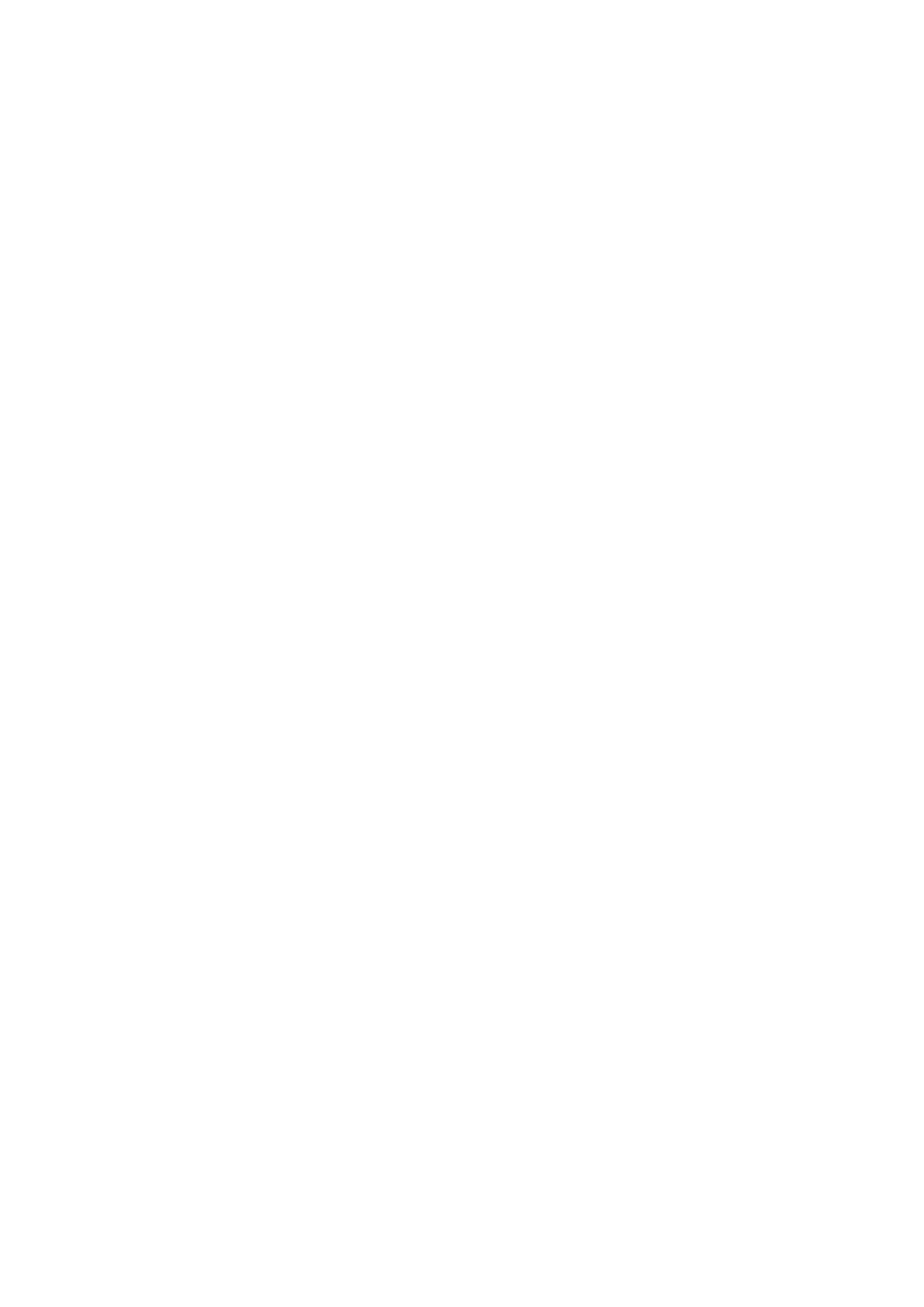## Bibliography

- [1] Thomas Arts and Jürgen Giesl. Termination of term rewriting using dependency pairs. Theoretical Computer Science, 236(1-2):133–178, 2000. DOI [10.1016/S0304-3975\(99\)00207-8](http://dx.doi.org/10.1016/S0304-3975(99)00207-8).
- [2] Franz Baader and Tobias Nipkow. Term Rewriting and All That. Cambridge University Press, August 1999. ISBN 0-521-77920-0.
- [3] Marc Bezem and Thierry Coquand. Newman's lemma a case study in proof automation and geometric logic. Bulletin of the EATCS, 79:86–100, 2003.
- [4] Frédéric Blanqui and Adam Koprowski. Automated verification of termination certificates. Technical Report 6949, INRIA, June 2009. <http://www-rocq.inria.fr/~blanqui/papers/rr09color.pdf>.
- [5] Frédéric Blanqui, Solange Coupte-Grimal, William Delobel, Sébastien Hinderer, and Adam Koprowski. CoLoR, a Coq library on rewriting and termination. In Alfons Geser and Harald Søndergaard, editors, Proceedings of the 8th International Workshop on Termination, WST 2006, pages 69–73, 2006.
- [6] Evelyne Contejean, Pierre Courtieu, Julien Forest, Olivier Pons, and ´ Xavier Urbain. Certification of automated termination proofs. In Boris Konev and Frank Wolter, editors, Frontiers of Combining Systems, FroCos 2007, volume 4720 of Lecture Notes in Computer Science, pages 148–162. Springer, 2007. DOI [10.1007/978-3-540-74621-8\\_10](http://dx.doi.org/10.1007/978-3-540-74621-8_10).
- [7] Evelyne Contejean, Andrei Paskevich, Xavier Urbain, Pierre Courtieu, ´ Olivier Pons, and Julien Forest. A3PAT, an approach for certified automated termination proofs. In John Patrick Gallagher and Janis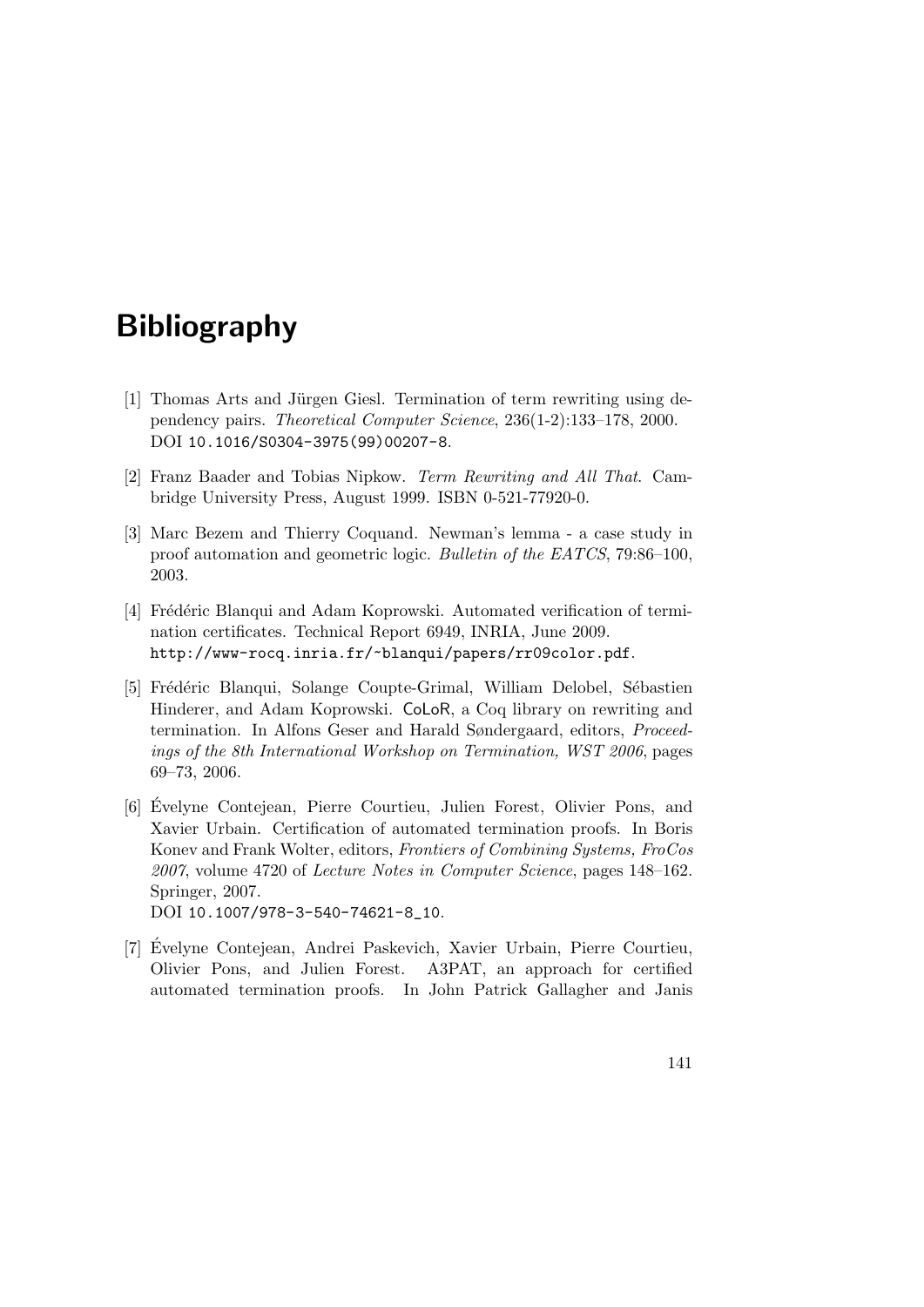Voigtländer, editors, ACM SIGPLAN Workshop on Partial Evaluation and Program Manipulation, PEPM 2010, pages 63–72. ACM New York, NY, USA, 2010. DOI [10.1145/1706356.1706370](http://dx.doi.org/10.1145/1706356.1706370).

- [8] Pierre Courtieu, Julien Forest, and Xavier Urbain. Certifying a termination criterion based on graphs, without graphs. In Otmane Ait Mohamed, César Muñoz, and Sofiéne Tahar, editors, Theorem Proving in Higher Order Logics, TPHOLs 2008, volume 5170 of Lecture Notes in Computer Science, pages 182–198. Springer, 2008. DOI [10.1007/978-3-540-71067-7\\_17](http://dx.doi.org/10.1007/978-3-540-71067-7_17).
- [9] Nachum Dershowitz. Termination dependencies. In Albert Rubio, editor, Proceedings of the 6th International Workshop on Termination, WST 2003, pages 27–30, 2003.
- [10] Jörg Endrullis. Jambox,  $2005$ . <http://joerg.endrullis.de>.
- [11] André Luiz Galdino and Mauricio Ayala-Rincón. A formalization of Newman's and Yokouchi's lemmas in a higher-order language. Journal of Formalized Reasoning, 1(1):39–50, 2008.
- [12] Jürgen Giesl, René Thiemann, and Peter Schneider-Kamp. The dependency pair framework: Combining techniques for automated termination proofs. In Franz Baader and Andrei Voronkov, editors, Logic for Programming, Artificial Intelligence, and Reasoning, LPAR 2004, volume 3452 of Lecture Notes in Computer Science, pages 301–331. Springer, 2005. DOI [10.1007/b106931](http://dx.doi.org/10.1007/b106931).
- [13] Jürgen Giesl, René Thiemann, and Peter Schneider-Kamp. Proving and disproving termination of higher-order functions. In Bernhard Gramlich, editor, Frontiers of Combining Systems, FroCos 2005, volume 3717 of Lecture Notes in Computer Science, pages 216–231. Springer, 2005. DOI [10.1007/11559306\\_12](http://dx.doi.org/10.1007/11559306_12).
- [14] Jürgen Giesl, René Thiemann, Peter Schneider-Kamp, and Stephan Falke. Mechanizing and improving dependency pairs. Journal of Automated Reasoning, 37(3):155–203, 2006. DOI [10.1007/s10817-006-9057-7](http://dx.doi.org/10.1007/s10817-006-9057-7).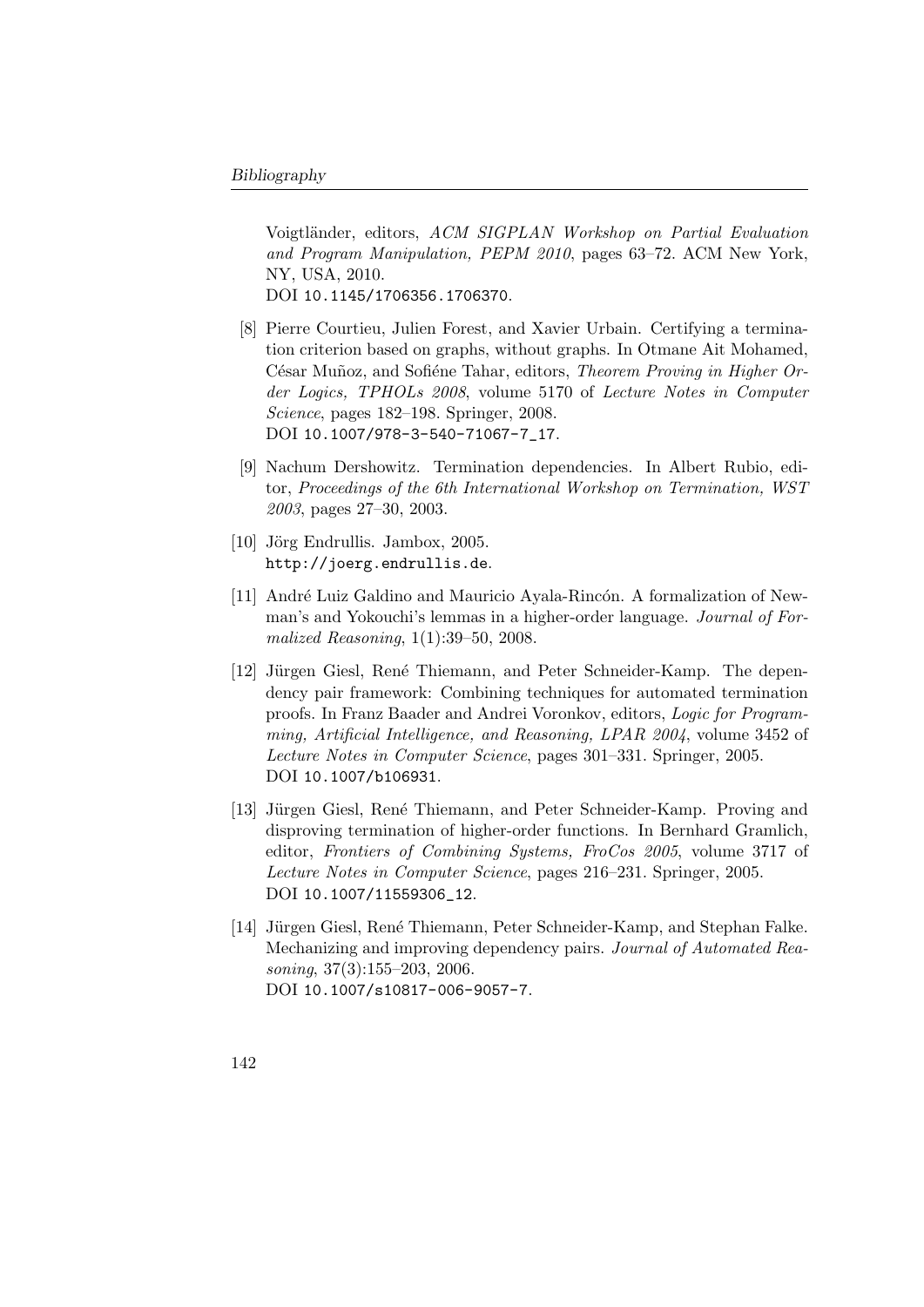- [15] Florian Haftmann. Code generation from Isabelle/HOL theories, June 2010.
- [16] Nao Hirokawa and Aart Middeldorp. Automating the dependency pair method. In Franz Baader, editor, Automated Deduction, CADE 2003, pages 32–46. Springer, 2003. DOI [10.1145/978-3-540-45085-6\\_4](http://dx.doi.org/10.1145/978-3-540-45085-6_4).
- [17] Nao Hirokawa and Aart Middeldorp. Dependency pairs revisited. In Vincent van Oostrom, editor, Rewriting Techniques and Applications, RTA 2004, volume 3091 of Lecture Notes in Computer Science, pages 249–268. Springer, 2004. DOI [10.1007/b98160](http://dx.doi.org/10.1007/b98160).
- [18] Nao Hirokawa and Aart Middeldorp. Tyrolean termination tool: Techniques and features. Information and Computation, 205(4):474–511, 2007. DOI [10.1016/j.ic.2006.08.010](http://dx.doi.org/10.1016/j.ic.2006.08.010).
- [19] Gérard P. Huet. Residual theory in  $\lambda$ -calculus: A formal development. Journal of Functional Programming, 4(3):371–394, 1994. DOI [10.1017/S0956796800001106](hhtp://dx.doi.org/10.1017/S0956796800001106).
- [20] Adam Koprowski. Termination of Rewriting and Its Certification. PhD thesis, Technische Universiteit Eindhoven, 2008.
- [21] Adam Koprowski. Coq formalization of the higher-order recursive path ordering. Applicable Algebra in Engineering, Communication and Computing, 20(5-6):379–425, 2009. DOI [10.1007/s00200-009-0105-5](http://dx.doi.org/10.1007/s00200-009-0105-5).
- [22] Adam Koprowski and Johannes Waldmann. Arctic termination . . . below zero. In Andrei Voronkov, editor, Rewriting Techniques and Applications, RTA 2008, pages 202–216. Springer, 2008. DOI [10.1007/978-3-540-70590-1\\_14](http://dx.doi.org/10.1007/978-3-540-70590-1_14).
- [23] Adam Koprowski and Hans Zantema. Certification of proving termination of term rewriting by matrix interpretations. In Viliam Geffert, Juhani Karhumäki, Alberto Bertoni, Bart Preneel, Pavol Návrat, and Mária Bieliková, editors, Current Trends in Theory and Practice of Computer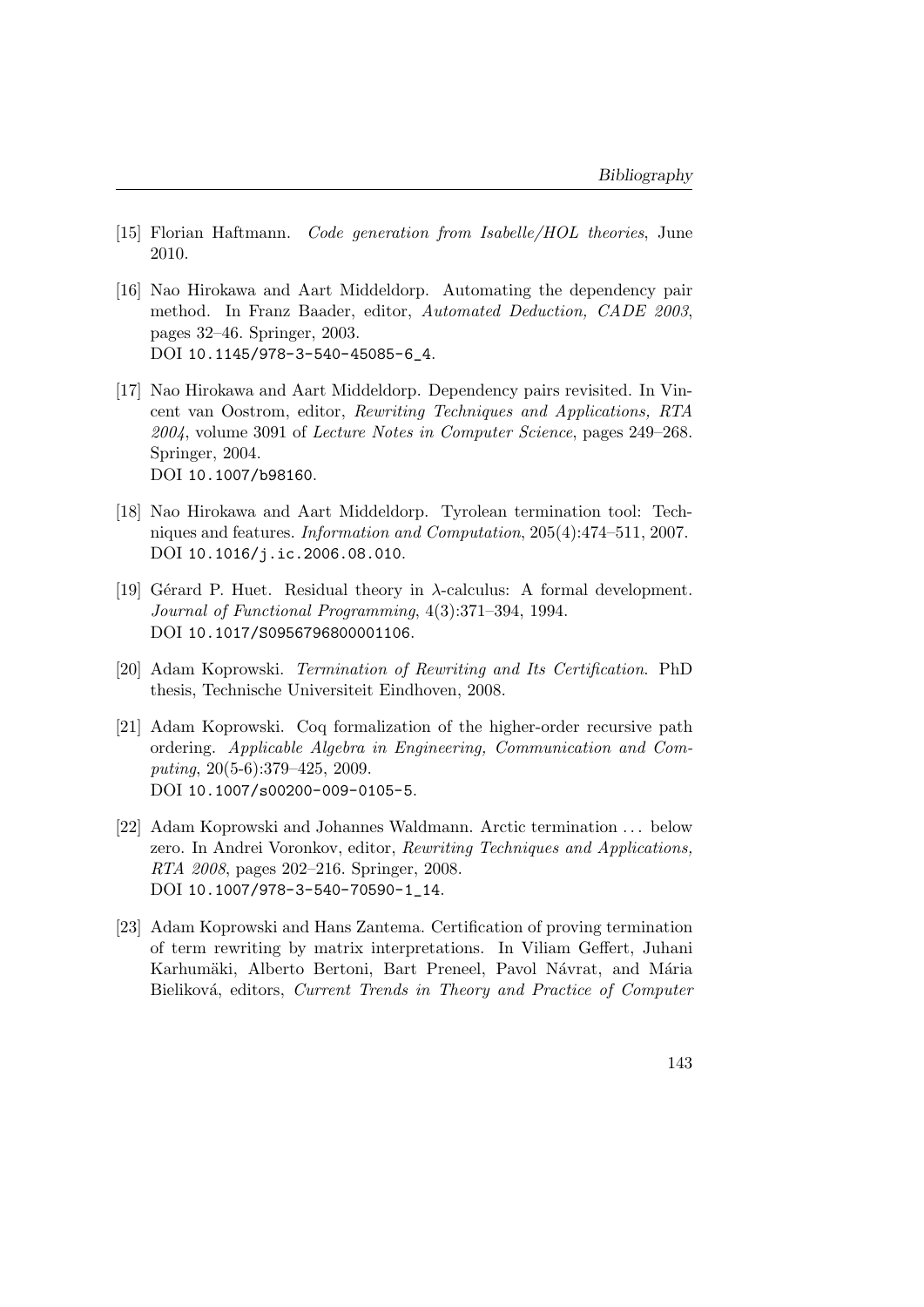Science, SOFSEM 2008, volume 4910 of Lecture Notes in Computer Science, pages 328–339. Springer, 2008. DOI [10.1007/978-3-540-77566-9](http://dx.doi.org/10.1007/978-3-540-77566-9).

- [24] Alexander Krauss. Certified size-change termination. In Frank Pfenning, editor, Automated Deduction, CADE 2007, volume 4603 of Lecture Notes in Computer Science, pages 460–475. Springer, 2007. DOI [10.1007/978-3-540-73595-3\\_34](http://dx.doi.org/10.1007/978-3-540-73595-3_34).
- [25] Alexander Krauss. Automating Recursive Definitions and Termination Proofs in Higher-Order Logic. PhD thesis, Technische Universität München, Institut für Informatik, 2009.
- [26] Donald MacKenzie. Mechanizing Proof. MIT Press, March 2004. ISBN 978-0-262-63295-9. Paperback.
- [27] Aart Middeldorp. Modular Properties of Term Rewriting Systems. PhD thesis, Vrije Universiteit, Amsterdam, 1990.
- [28] Tobias Nipkow. Structured proofs in Isar/HOL. In Herman Geuvers and Freek Wiedijk, editors, Types for Proofs and Programs, TYPES 2002, volume 2646 of Lecture Notes in Computer Science, pages 259–278. Springer, 2003. DOI [10.1007/3-540-39185-1\\_15](http://dx.doi.org/10.1007/3-540-39185-1_15).
- [29] Tobias Nipkow, Lawrence Charles Paulson, and Makarius Wenzel. Isabelle/HOL - A Proof Assistant for Higher-Order Logic, volume 2283 of Lecture Notes in Computer Science. Springer, 2002. ISBN 978-3-540- 43376-7. It is strongly recommended to download its updated version, which is part of the documentation of the latest Isabelle release. DOI [10.1007/3-540-45949-9](http://dx.doi.org/10.1007/3-540-45949-9).
- [30] Enno Ohlebusch. A simple proof of sufficient conditions for the termination of the disjoint union of term rewriting systems. Bulletin of the EATCS, 50:223–228, 1993.
- [31] Lawrence Charles Paulson. The foundation of a generic theorem prover. Journal of Automated Reasoning, 5(3):363–397, September 1989. DOI [10.1007/BF00248324](http://dx.doi.org/10.1007/BF00248324).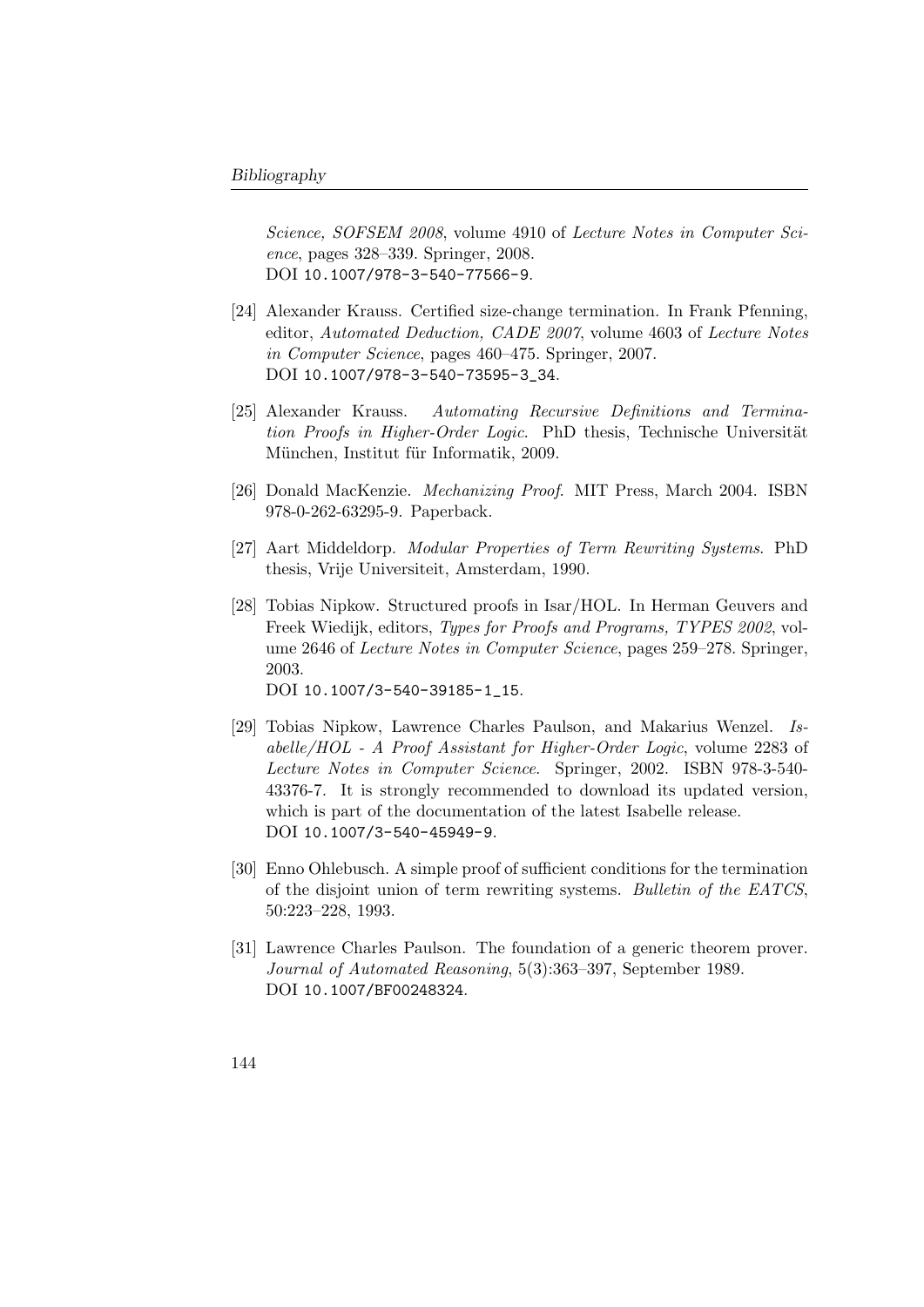- [32] Ole Rasmussen. The Church-Rosser theorem in Isabelle: A proof porting experiment. Technical Report UCAM-CL-TR-364, University of Cambridge, March 1995.
- [33] José-Luis Ruiz-Reina, José-Antonio Alonso, María-José Hidalgo, and Francisco-Jesús Martín-Mateos. Formalizing rewriting in the ACL2 theorem prover. In John A. Campbell and Eugenio Roanes-Lozano, editors, Artificial Intelligence and Symbolic Computation, AISC 2000, volume 1930 of Lecture Notes in Computer Science, pages 92–106. Springer, 2000. DOI [10.1007/3-540-44990-6\\_7](http://dx.doi.org/10.1007/3-540-44990-6_7).
- [34] Natarajan Shankar. A mechanical proof of the Church-Rosser theorem. Journal of the ACM, 35(3):475–522, 1988. DOI [10.1145/44483.44484](http://dx.doi.org/10.1145/44483.44484).
- [35] Christian Sternagel and Aart Middeldorp. Root-Labeling. In Andrei Voronkov, editor, Rewriting Techniques and Applications, RTA 2008, volume 5117 of Lecture Notes in Computer Science, pages 336–350. Springer, 2008.

DOI [10.1007/978-3-540-70590-1\\_23](http://dx.doi.org/10.1007/978-3-540-70590-1_23).

- [36] Christian Sternagel and René Thiemann. Abstract Rewriting. In Gerwin Klein, Tobias Nipkow, and Lawrence Charles Paulson, editors, The Archive of Formal Proofs. [http://afp.sf.net/entries/](http://afp.sf.net/entries/Abstract-Rewriting.shtml) [Abstract-Rewriting.shtml](http://afp.sf.net/entries/Abstract-Rewriting.shtml), June 2010. Formal proof development.
- [37] Christian Sternagel and Ren´e Thiemann. Executable Matrix Operations on Matrices of Arbitrary Dimensions. In Gerwin Klein, Tobias Nipkow, and Lawrence Charles Paulson, editors, The Archive of Formal Proofs. <http://afp.sf.net/entries/Matrix.shtml>, June 2010. Formal proof development.
- [38] Christian Sternagel and Ren´e Thiemann. Certified subterm criterion and certified usable rules. In Christopher Lynch, editor, Rewriting Techniques and Applications, RTA 2010, volume 6 of Leibniz International Proceedings in Informatics. Schloss Dagstuhl - Leibniz-Zentrum für Informatik, 2010. DOI [10.4230/LIPIcs.RTA.2010.325](http://dx.doi.org/10.4230/LIPIcs.RTA.2010.325).
- [39] Christian Sternagel and René Thiemann. Signature extensions preserve termination - an alternative proof via dependency pairs. In Anuj Dawar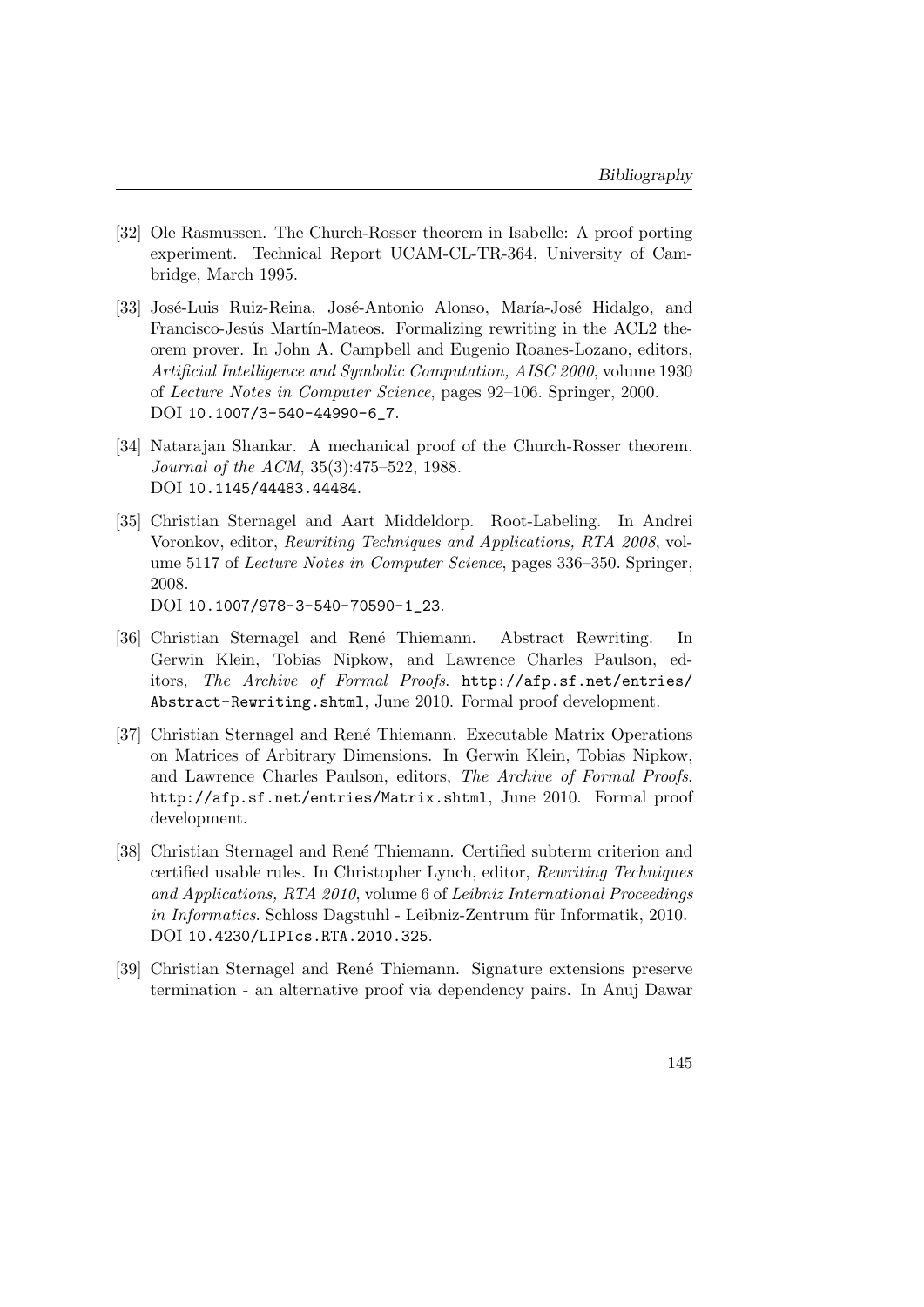and Helmut Veith, editors, EACSL Annual Conference on Computer Science Logic, CSL 2010, volume 6247 of Lecture Notes in Computer Science, pages 514–528. Springer, 2010. to appear.

- [40] Christian Sternagel, Ren´e Thiemann, Sarah Winkler, and Harald Zankl. **CeTA** - a tool for certified termination analysis. In *Proceedings of the 10th* International Workshop on Termination, WST 2009, 2009.
- [41] Terese. Term Rewriting Systems. Cambridge University Press, 2003. ISBN 0-521-39115-6.
- [42] René Thiemann. The DP Framework for Proving Termination of Term Rewriting. PhD thesis, Rheinisch-Westfälische Technische Hochschule Aachen, Department of Computer Science, 2007.
- [43] Ren´e Thiemann and Christian Sternagel. Certification of termination proofs using CeTA. In Stefan Berghofer, Tobias Nipkow, Christian Urban, and Makarius Wenzel, editors, Theorem Proving in Higher Order Logics, TPHOLs 2009, volume 5674 of Lecture Notes in Computer Science, pages 452–468. Springer, 2009. DOI [10.1007/978-3-642-03359-9\\_31](http://dx.doi.org/10.1007/978-3-642-03359-9_31).
- [44] Hélène Touzet. A complex example of a simplifying rewrite system. In Kim Guldstrand Larsen, Sven Skyum, and Glynn Winskel, editors, International Colloquium on Automata, Languages and Programming, ICALP 1998, volume 1443 of Lecture Notes in Computer Science, pages 507–517. Springer, 1998. DOI [10.1007/BFb0055035](http://dx.doi.org/10.1007/BFb0055035).
- [45] Alan Mathison Turing. On computable numbers, with an application to the Entscheidungsproblem. Proceedings of the London Mathematical Society, s2-42(1):230–265, December 1937. DOI [10.1112/plms/s2-42.1.230](http://dx.doi.org/10.1112/plms/s2-42.1.230).
- [46] Xavier Urbain. Modular and incremental automated termination proofs. Journal of Automated Reasoning, 32(4):315–355, 2004. DOI [10.1007/BF03177743](http://dx.doi.org/10.1007/BF03177743).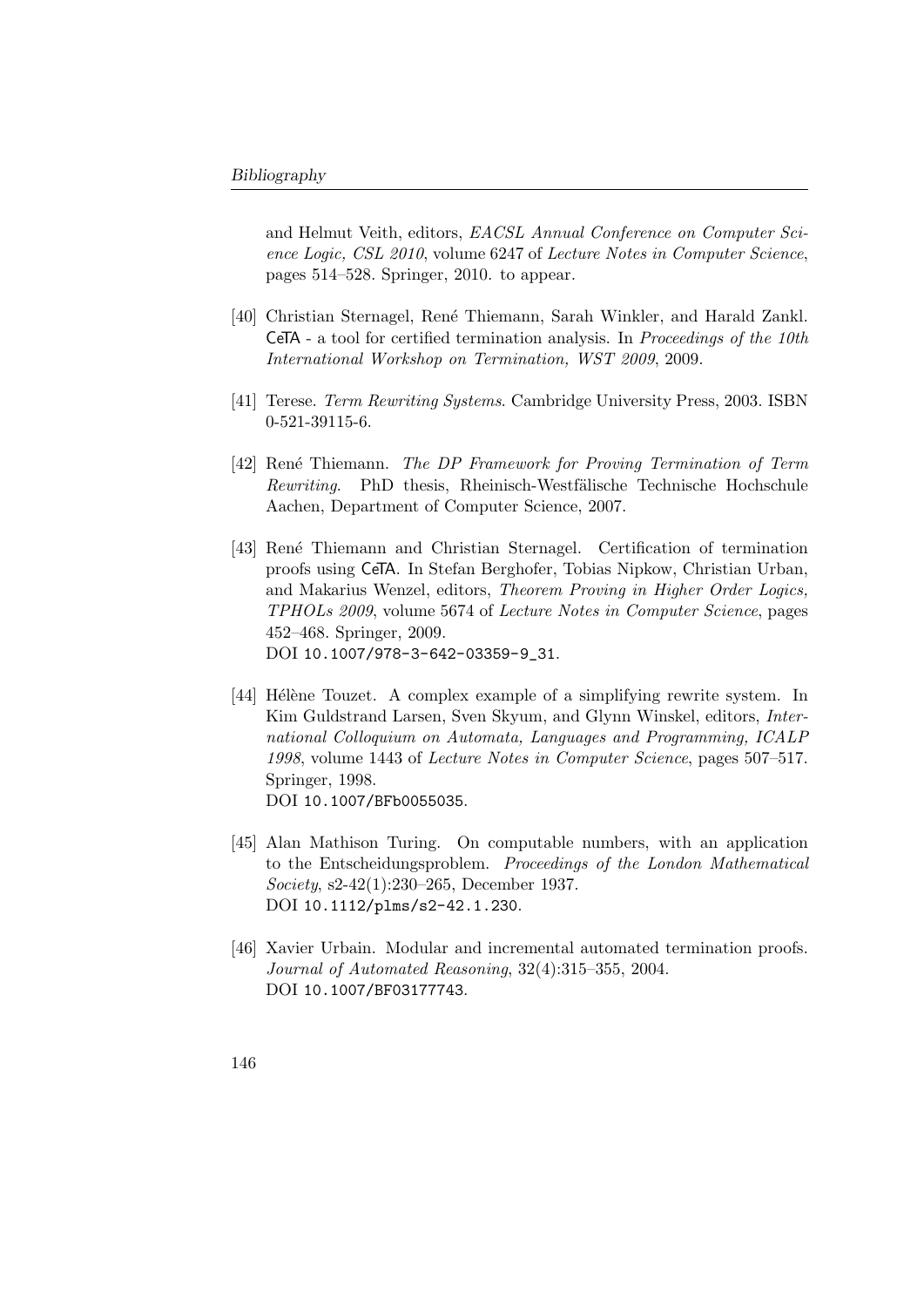- [47] Johannes Waldmann. Matchbox: A tool for match-bounded string rewriting. In Vincent van Oostrom, editor, Rewriting Techniques and Applications, RTA 2004, volume 3091 of Lecture Notes in Computer Science, pages 85–94. Springer, 2004. DOI [10.1007/b98160](http://dx.doi.org/10.1007/b98160).
- [48] Makarius Wenzel. Isabelle/Isar A Versatile Environment for Human-Readable Formal Proof Documents. PhD thesis, Technische Universität München, Institut für Informatik, 2002.
- [49] Makarius Wenzel. The Isabelle/Isar Implementation, December 2009.
- [50] Makarius Wenzel. The Isabelle/Isar Reference Manual, December 2009.
- [51] Harald Zankl, Christian Sternagel, Dieter Hofbauer, and Aart Middeldorp. Finding and certifying loops. In Jan van Leeuwen, Anca Muscholl, David Peleg, Jaroslav Pokorný, and Bernhard Rumpe, editors, Current Trends in Theory and Practice of Computer Science, SOFSEM 2010, volume 5901 of Lecture Notes in Computer Science, pages 755–766. Springer, 2010. DOI [10.1007/978-3-642-11266-9\\_63](http://dx.doi.org/10.1007/978-3-642-11266-9_63).
- [52] Hans Zantema. Termination of term rewriting by semantic labelling. Fundamenta Informaticae, 24(1/2):89–105, 1995.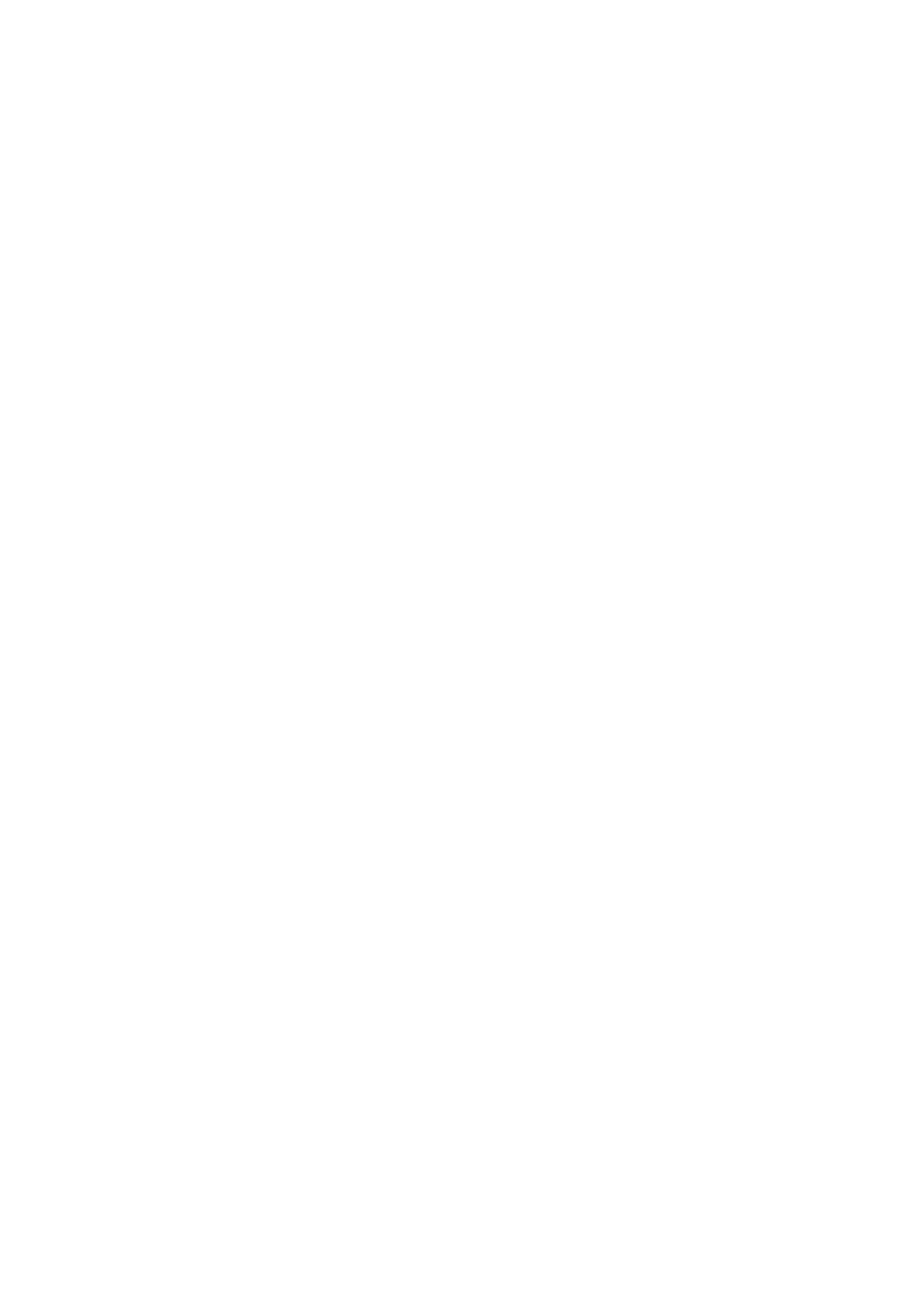#### Index

Page numbers of definitions (of concepts) and proofs (of lemmas) are printed bold.

!, see nth constant  $\Lambda$ , see meta-level universal quantification  $#$ , see Cons constructor  $\sharp(\mathcal{R})$ , see sharped signature ×, see tuple type  $t\sigma$ , see applying substitutions to terms  $\rightarrow_{\mathcal{R}}$ , see rewrite relation  $\rightarrow_{\mathcal{R}}$ , see root rewrite relation  $\Rightarrow_{\mathcal{R}}^{\mathcal{K}}$ , see non-root rewrite relation  $C[t]$ , see applying contexts to terms R∗ , see reflexive closure  $R^+$ , see transitive closure  $xs_n, see nth constant$  $C\sigma$ , see applying substitutions to contexts  $\mathcal{A}^{\downarrow}$ , see joinability of ARSs ::, see typing constraint  $=$ , see equality  $\equiv$ , see meta-level equality  $\implies$ , see meta-level implication  $\Rightarrow$ , see function type  $\Rightarrow$ <sub>R</sub>, see well-formed rewrite relation

@, see append constant

∀ , see universal quantification

 $\mathcal{C}(\mathcal{F})$ , see well-formed contexts  $CR(\mathcal{A})$ , see confluence of ARSs  $CR_{\Delta}(a)$ , see confluence of elements  $f \in \mathcal{D}_{\mathcal{R}}$ , see defined function symbols  $DG(\mathcal{R})$ , see dependency graph  $DP(\mathcal{R})$ , see dependency pairs ∃ , see existential quantification  $\mathcal{F}(\mathcal{R})$ , see signatures of TRSs  $FC_{\mathcal{F}}(\mathcal{R})$ , see flat contexts  $\mathcal{FC}_\mathcal{V}^i(f)$ , see flat contexts False, see logical absurdity  $\mathcal{F}_{\epsilon\lt}(\mathcal{P})$ , see non-root symbols  $\mathcal{F}$ un(t), see function symbols of terms  $\mathcal{F}\text{un}(\mathcal{P}, \mathcal{R})$ , see signatures of DP problems  $\mathcal{H}(\mathcal{P},\mathcal{R})$ , see head symbols  $ID(\mathcal{R}), 58$  $\mathcal{R}_{\text{rl}}$ , see root-labeling  $\mathsf{SN}(\mathcal{A})$ , see termination of ARSs  $SN(\mathcal{R})$ , see termination of TRSs  $SN(\Rightarrow_R)$ , see termination of wellformed rewrite relation SN<sub> $\Delta(a)$ </sub>, see termination of elements

 $\mathcal{T}(\mathcal{F})$ , see well-formed terms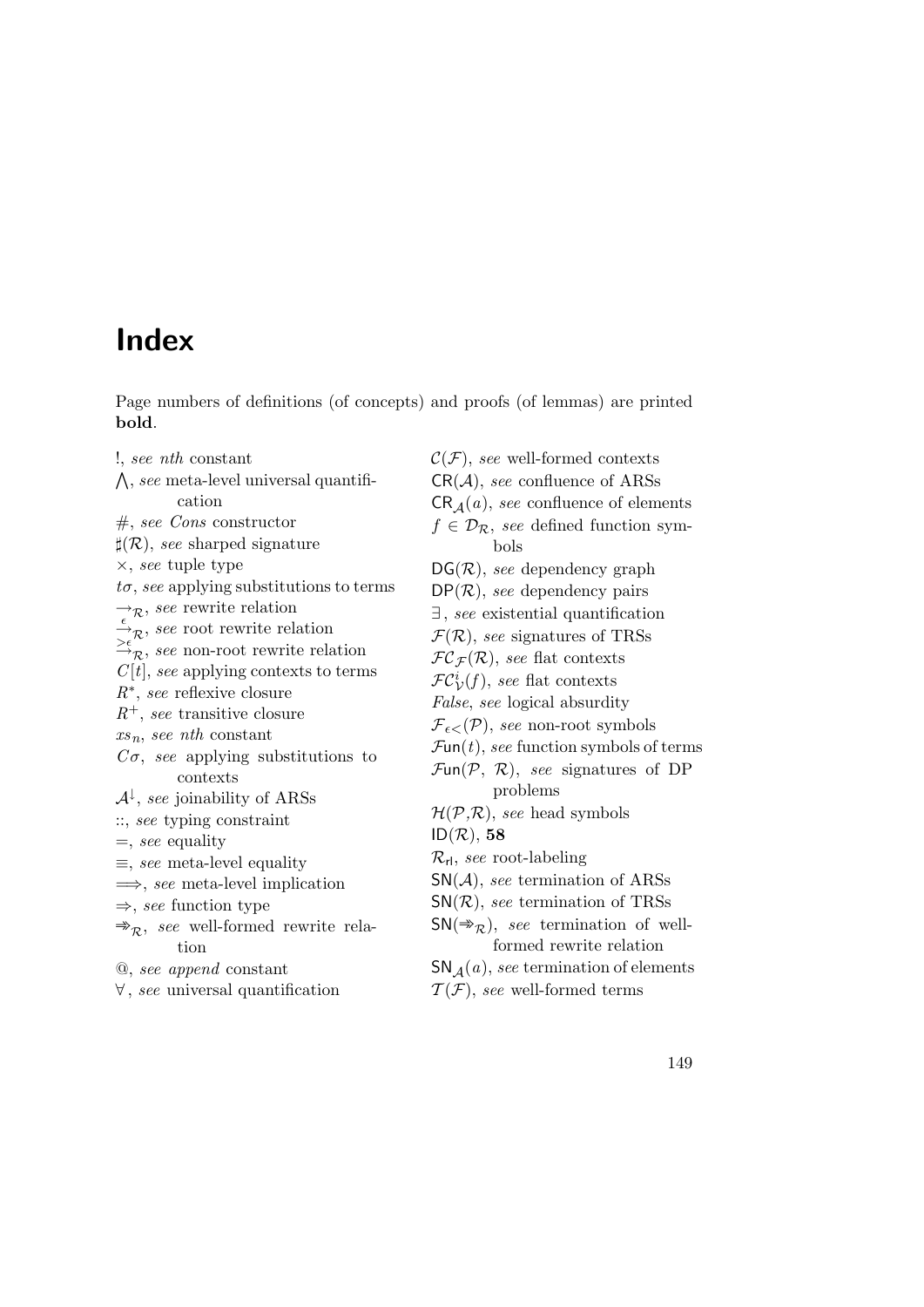$\mathcal{T}_{\mathcal{R}}^{\infty}$ , see minimally nonterminating terms True, see logical truth  $t \in \mathcal{V}$ , see variable terms  $t \notin V$ , see non-variable terms  $Var(t)$ , see variables of terms  $WCR(\mathcal{A})$ , see local confluence of ARSs  $WCR_{\mathcal{A}}(a)$ , see local confluence of elements  $WF(R)$ , see well-formed TRSs [], see Nil constructor  $[\alpha]_{\mathcal{A}}(t)$ , see interpretation of terms ∧, see logical conjunction block $\Lambda(t)$ , see blocked terms block $\Delta(\mathcal{P})$ , see blocked TRSs chain-id, see chain-identifyingness ⊆, [67](#page-82-0)  $\llbracket t \rrbracket_{\mathcal{F}}$ , see clean terms finite, see finite DP problems  $\square$ , see Hole data type constructor ichain, see infinite chain  $ichain<sub>min</sub>$ , see minimal infinite chain  $\longrightarrow$ , see logical implication  $\mathsf{lab}_{\alpha}(t)$ , see labeling of terms left-linear( $\mathcal{R}$ ), see left-linearity |xs|, see length constant linear( $t$ ), see linear terms  $\neg$ , see logical negation ◦, see composition ∨, see logical disjunction root $(t)$ , see root constant  $t^{\sharp}$ , see sharp constant sound, see sound DP processors  $\triangleright$ , see proper subterm relation  $\triangleright$ , see subterm relation

abstract rewrite system, 25

algebras, 98 ARS, see abstract rewrite system automated reasoning, [9](#page-24-0) blocking terms, 103 blocking TRSs, 103 certification, [107](#page-122-0) chain-identifyingness, 67 chains identifying, 67 infinite, 59 minimal infinite, 60 Church-Rosser, see confluence clean terms, 81 code-extraction, see code-generation code-generation, [113](#page-128-0) composition of contexts, 42 of relations, [26](#page-41-0) of substitutions, 43 confluence of ARSs, 28 of elements, 28 constants append, [17](#page-32-0) args, [38](#page-53-0) drop, [18](#page-33-0)  $fst, 15$  $fst, 15$ length, [17](#page-32-0) nth, [18](#page-33-0) num<sub>-args</sub>, [38](#page-53-0) plain, [57](#page-72-0) root, [37](#page-52-0) set, [18](#page-33-0) sharp, [57](#page-72-0) shift, [67](#page-82-0)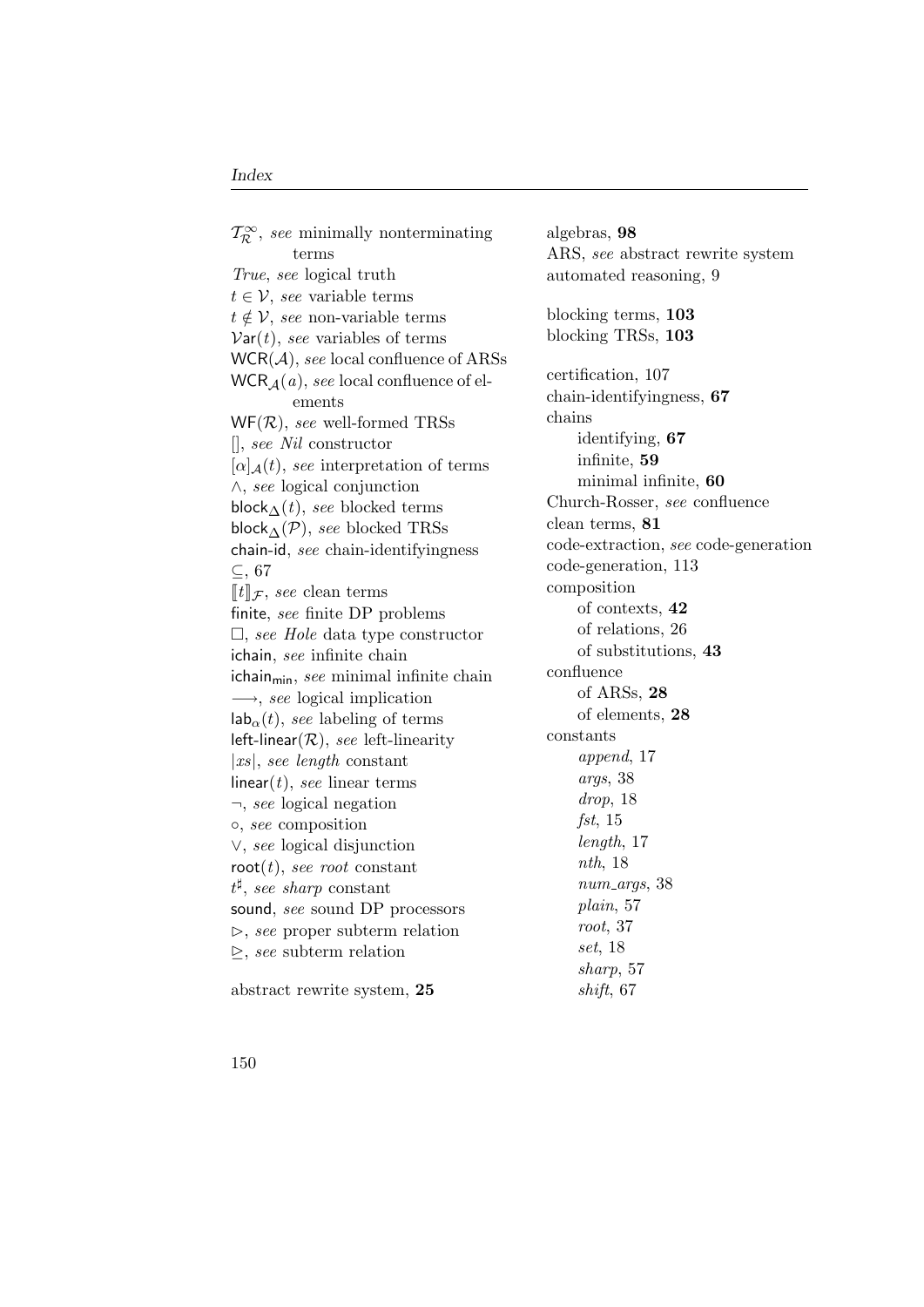$shift_by, 32$  $shift_by, 32$ snd, [15](#page-30-0) sqr, [14](#page-29-0) sqrsum, [14](#page-29-0) take, [18](#page-33-0) the, [16](#page-31-0) contexts, [41](#page-56-0) applying to terms, 41 composition of, 42 flat, 101 well-formed, 80 data type constructors 0, [16](#page-31-0) Cons, [17](#page-32-0) Fun, [36](#page-51-0) Hole, [41](#page-56-0) More, [41](#page-56-0) Nil, [17](#page-32-0) None, [16](#page-31-0) Pair, [15](#page-30-0) Plain, [57](#page-72-0) Sharp, [57](#page-72-0) Some, [16](#page-31-0) Subst, [43](#page-58-0) Suc, [16](#page-31-0) Var, [36](#page-51-0) dependency graph, 64 dependency pairs, 58 DP framework, [49](#page-64-0) DP problems, 59 chain-identifying, 67 finite, 60 DP processors, 61 sound, 61 DPs, see dependency pairs equality, [12](#page-27-0) finiteness of DP problems, 60 flat contexts, 101 function symbols constructors, 40 defined, 40 of terms, 38 root, 37 head symbols, 101 HOL, see higher-order logic Isabelle/HOL lemmas allI, [12,](#page-27-0) [13,](#page-28-0) [53,](#page-68-0) [123](#page-138-0) choice, [32,](#page-47-0) [69,](#page-84-0) [84,](#page-99-0) [121,](#page-136-0) [124](#page-139-0)  $comp\_def, 121$  $comp\_def, 121$  $disjE, 11$  $disjE, 11$ finite nat bounded, [121](#page-136-0) finite range imageI, [121](#page-136-0) finite\_subset, [124](#page-139-0) impI, [12,](#page-27-0) [13,](#page-28-0) [53,](#page-68-0) [123](#page-138-0)  $INFM$ <sub>-nat</sub>, [121](#page-136-0) INFM\_nat\_le, [124](#page-139-0) LeastI, [122](#page-137-0) list .exhaust, [17](#page-32-0) list .induct, [17](#page-32-0) nat .exhaust, [16](#page-31-0) nat .induct, [16](#page-31-0) not less Least, [122](#page-137-0) nth append, [123,](#page-138-0) [127](#page-142-0)  $nth\_Cons', 123$  $nth\_Cons', 123$  $nth\_take$ , [127](#page-142-0)  $rel_{comp\_def, 26}$  $rel_{comp\_def, 26}$  $rel_{comp\_def, 26}$ IsaFoR lemmas comp\_rtrancl\_trancl, [32](#page-47-0) CR E, [28](#page-43-0)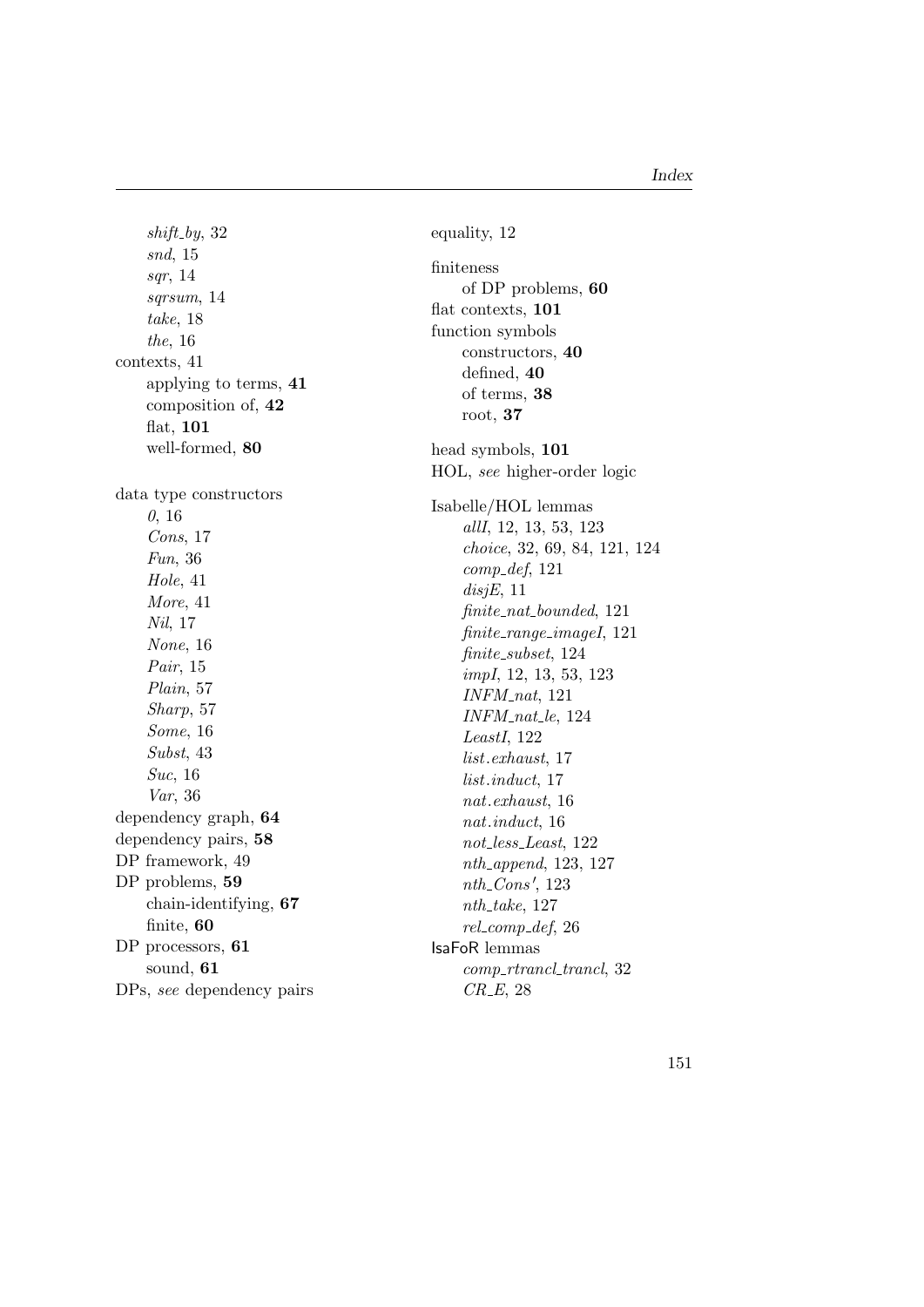$CR_{\text{-}elt\text{-}E, 28}$  $CR_{\text{-}elt\text{-}E, 28}$  $CR_{\text{-}elt\text{-}E, 28}$  $CR$ <sub>-elt-I, [28](#page-43-0)</sub> CR<sub>-I</sub>, [28](#page-43-0)  $ctxt\_exhaust\_rev, 42$  $ctxt\_exhaust\_rev, 42$ ctxt.exhaust, [42](#page-57-0) ctxt.induct, [42](#page-57-0) defined def, [127](#page-142-0) finite range, 121, [124](#page-139-0) iseq imp steps, [32,](#page-47-0) [71](#page-86-0) Newman, 29 non strict ending, 31  $not\_SN\_imp\_subt\_Tinf$ , 51  $not\_wf\_trs\_imp\_not\_SN\_rstep, 47$ nrrstep args, 123  $nrrstep\_def', 123$  $nrrstep\_def', 123$  $nth\_\napphend\_\ntake, 127$  $nth\_\napphend\_\ntake, 127$  $nth\_append\_take\_drop_is\_nth\_conv,$ [127](#page-142-0) rstep cases, [45](#page-60-0)  $rstep\_cases\_Fun', 45, 127$  $rstep\_cases\_Fun', 45, 127$  $rstep\_cases\_Fun', 45, 127$  $rstep\_cases$ ', [45,](#page-60-0) [91](#page-106-0)  $rstep\_imp\_clean\_rstep\_or\_Id, 134,$ [135](#page-150-0) rstep imp Fun, [127](#page-142-0) rstep induct, [45](#page-60-0)  $rstep\_proj\_term$ , 127 rstep.ctxt, [45](#page-60-0) rstep.id, [45](#page-60-0) rstep.subst, [45](#page-60-0) rstepE, [45](#page-60-0) rstepI, [45](#page-60-0) rsteps imp clean rsteps, 135 SN defs, [26](#page-41-0)  $SN\_E$ , [26](#page-41-0)  $SN\_E'$ , [26](#page-41-0)  $SN_{-}elt_{-}E$ , [26](#page-41-0)  $SN_{-}elt_{-}I$ , [26](#page-41-0)

 $SN_{\text{-}elt\_imp_{\text{-}rstep\_wf_{\text{-}rules}}$ , 131  $SN\_elt\_imp\_rsteps\_wf\_rules,$  132 SN elt imp SN elt trancl, [32,](#page-47-0) [124](#page-139-0) SN elt rstep imp SN elt supt union rstep, 129 SN elt rstep proj term, 133 SN elt rsteps proj term, 133 SN\_I, [26](#page-41-0)  $SN_I', 26$  $SN_I', 26$  $SN\_iff\_wf$ , [26](#page-41-0)  $SN$ <sub>-imp</sub> $SN$ <sub>-subt</sub>, [127](#page-142-0) SN induct, [26](#page-41-0)  $SN_{\mathit{rel\_def}}$ , [129](#page-144-0) SN rel supt def, [129](#page-144-0) SN\_SN\_rel\_supt\_rstep, [129](#page-144-0) step preserves SN elt, [129](#page-144-0) steps\_imp\_seq, [123](#page-138-0)  $subst\_apply\_id', 131$  $subst\_apply\_id', 131$  $subst\_apply\_term\_ctxt\_apply\_distrib,$ [131](#page-146-0)  $subst\_def, 44$  $subst\_def, 44$  $subst\_empty\_def, 44$  $subst\_empty\_def, 44$ subterm\_criterion\_proc\_sound, [68](#page-83-0) subterm induct, [43](#page-58-0) subterm\_preserves\_SN, 127  $surf\_def, 127$  $surf\_def, 127$  $suptp\_iff\_supteqp\_neq, \ 127$  $suptp\_iff\_supteqp\_neq, \ 127$  $supteqp\_ctxt\_E$ , [131](#page-146-0)  $suptp\_supteqp\_trans,$  51 term induct, [37](#page-52-0) term.exhaust, [37](#page-52-0)  $Tinf\_def, 50$  $Tinf\_def, 50$ Tinf imp SN elt nrrstep, [52,](#page-67-0) 124  $union\_iseg\_SN\_elt\_imp\_first\_step,$ [52,](#page-67-0) 122  $WCR\_E$ , [28](#page-43-0)  $WCR_{-}elt_{-}E$ , [28](#page-43-0)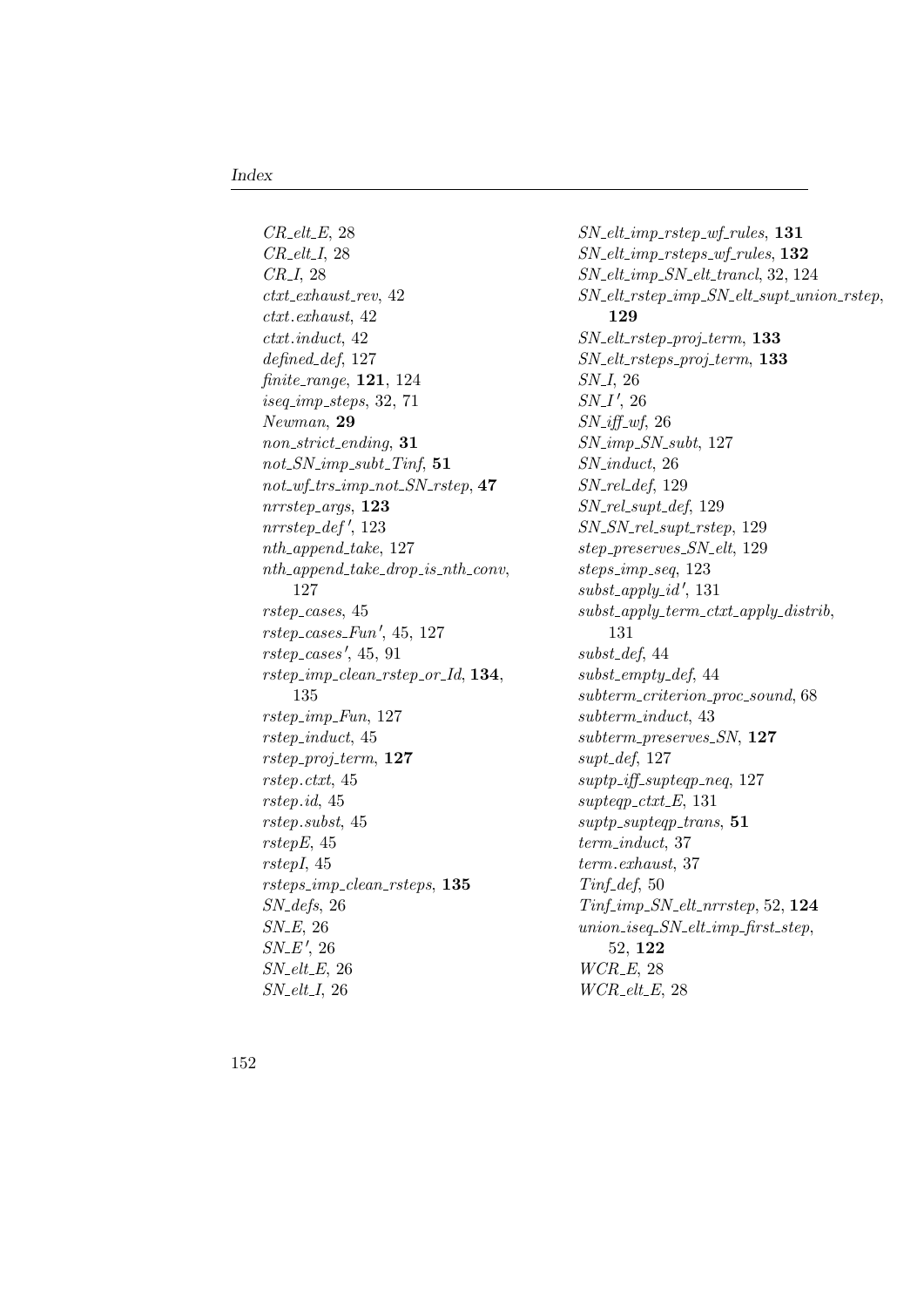$WCR_{\text{-}elt\_I, 28}$  $WCR_{\text{-}elt\_I, 28}$  $WCR_{\text{-}elt\_I, 28}$ WCR I, [28](#page-43-0)  $wf$ -rule-def, [131](#page-146-0)  $wf_rules_def, 131$  $wf_rules_def, 131$ Isar attributes OF, [19](#page-34-0) of, [19](#page-34-0) unfolded, [19](#page-34-0) Isar proof commands ., [20](#page-35-0) .., [12,](#page-27-0) [20](#page-35-0) moreover, [21](#page-36-0) obtain, [22](#page-37-0) ultimately, [21](#page-36-0) using, [20](#page-35-0) apply, [13](#page-28-0) assumes, [12](#page-27-0) by, [15](#page-30-0) done, [13](#page-28-0) fix, [12](#page-27-0) have, [12](#page-27-0) lemma, [12](#page-27-0) proof, [12](#page-27-0) qed, [12](#page-27-0) shows, [12](#page-27-0) thus, [12](#page-27-0) with, [12](#page-27-0) Isar proof methods assumption, [13](#page-28-0) best, [32](#page-47-0) erule, [13](#page-28-0) induct, [15](#page-30-0) intro, [12](#page-27-0) simp, [32](#page-47-0) simp\_all, [15](#page-30-0) Isar specification elements definition, [14](#page-29-0)

#### fun, [14](#page-29-0) joinability of ARSs, 28 labeling, 99 left-linearity, 90 local confluence of ARSs, 28 of elements, 28 logic higher-order, [11,](#page-26-0) [22](#page-37-0) meta, [22](#page-37-0) object, [10](#page-25-0) logical absurdity, [12](#page-27-0) logical connectives conjunction, [12](#page-27-0) disjunction, [12](#page-27-0) implication, [12](#page-27-0) negation, [12](#page-27-0) logical truth, [12](#page-27-0) meta-level equality, [10](#page-25-0) meta-level implication, [10](#page-25-0) meta-level universal quantification, [10](#page-25-0) minimally nonterminating terms, 50 models, 98 Newman's Lemma, [28](#page-43-0) non-root symbols, 101 non-variable terms, 38 projections, 66 simple, 65 proof mechanized, [22](#page-37-0) of termination, [22](#page-37-0)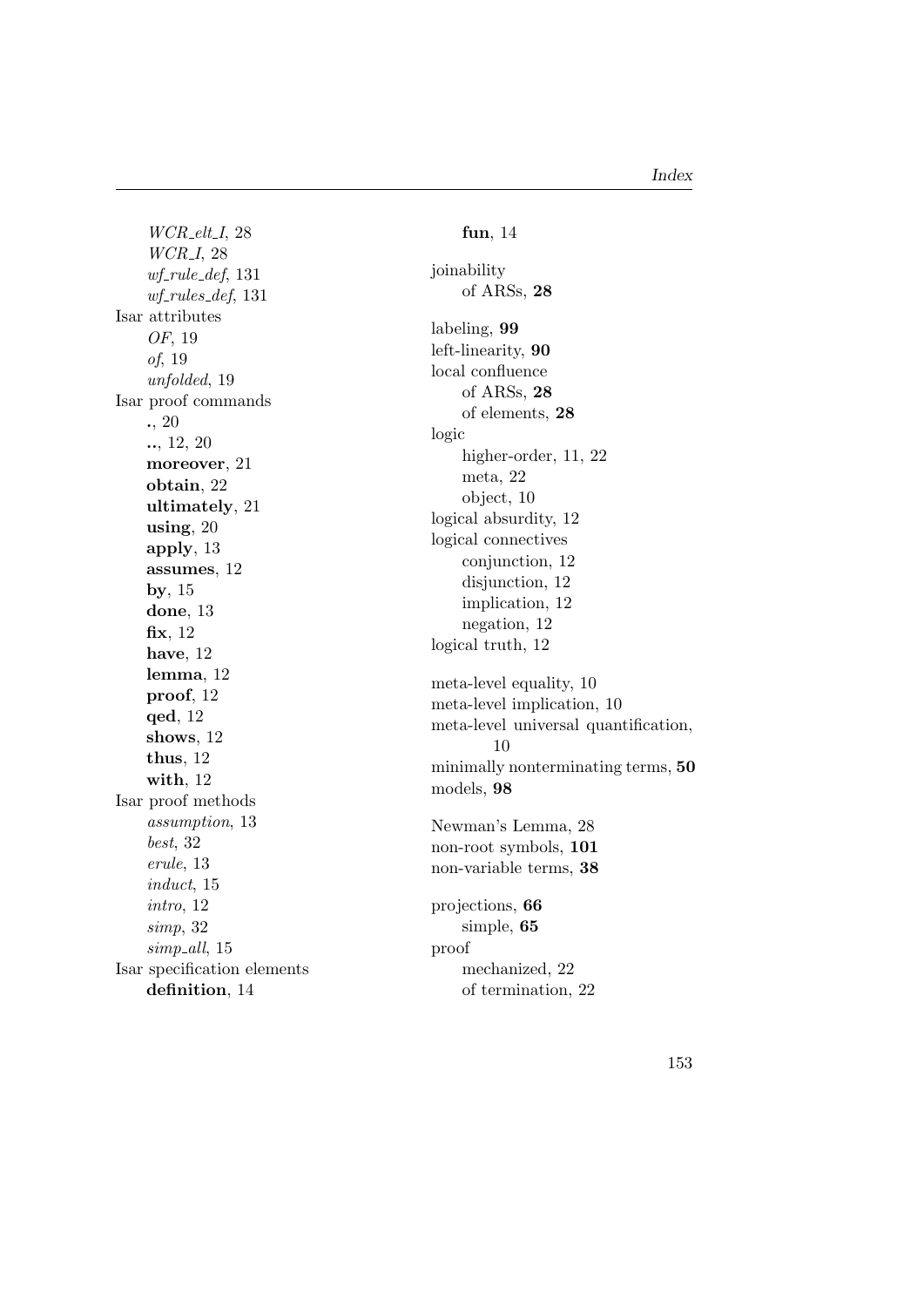proof checking, [9](#page-24-0) quantifiers existential, [12](#page-27-0) universal, [12](#page-27-0) reflexive closure, [26,](#page-41-0) [45](#page-60-0) rewrite relation, 44 non-root, 45 root, 45 well-formed, 81 rewrite system abstract, 25 blocked, 103 term, 39 root symbols, 37 root-labeling plain, 100 processor, 101 semantic labeling, 99 signature extensions, [79](#page-94-0) signatures, 39 extensions, [79](#page-94-0) of DP problems, 82 of TRSs, 39 sharped, 82 soundness of DP processors, 61 strong normalization, see termination substitutions, [43](#page-58-0) applying to contexts, 44 applying to terms, 43 composition of, 43 subterm criterion, 64 generalized, 66 generalized processor, 67

processor, 65 soundness, [67](#page-82-0) subterm relation, 42 proper, 42 subterms, [42](#page-57-0) term rewrite system, 39 termination, [22](#page-37-0) of ARSs, 26 of elements, 26 of TRSs, 45 of well-formed rewrite relation, 81 terms blocked, 103 interpretation of, 98 labeling of, 99 linear, [90](#page-105-0) minimally nonterminating, 50 well-formed, 80 theorem proving automated, [9](#page-24-0) interactive, [9](#page-24-0) transitive closure, [26,](#page-41-0) [45](#page-60-0) TRS, see term rewrite system types  $\textit{ctxt}, 41$  $\textit{ctxt}, 41$ dpp, [59](#page-74-0) functions, [10](#page-25-0) list, [17](#page-32-0) nat, [16](#page-31-0) option, [16](#page-31-0) rule, [39](#page-54-0) shp, [57](#page-72-0) subst, [43](#page-58-0) term, [36](#page-51-0) trs, [39](#page-54-0)